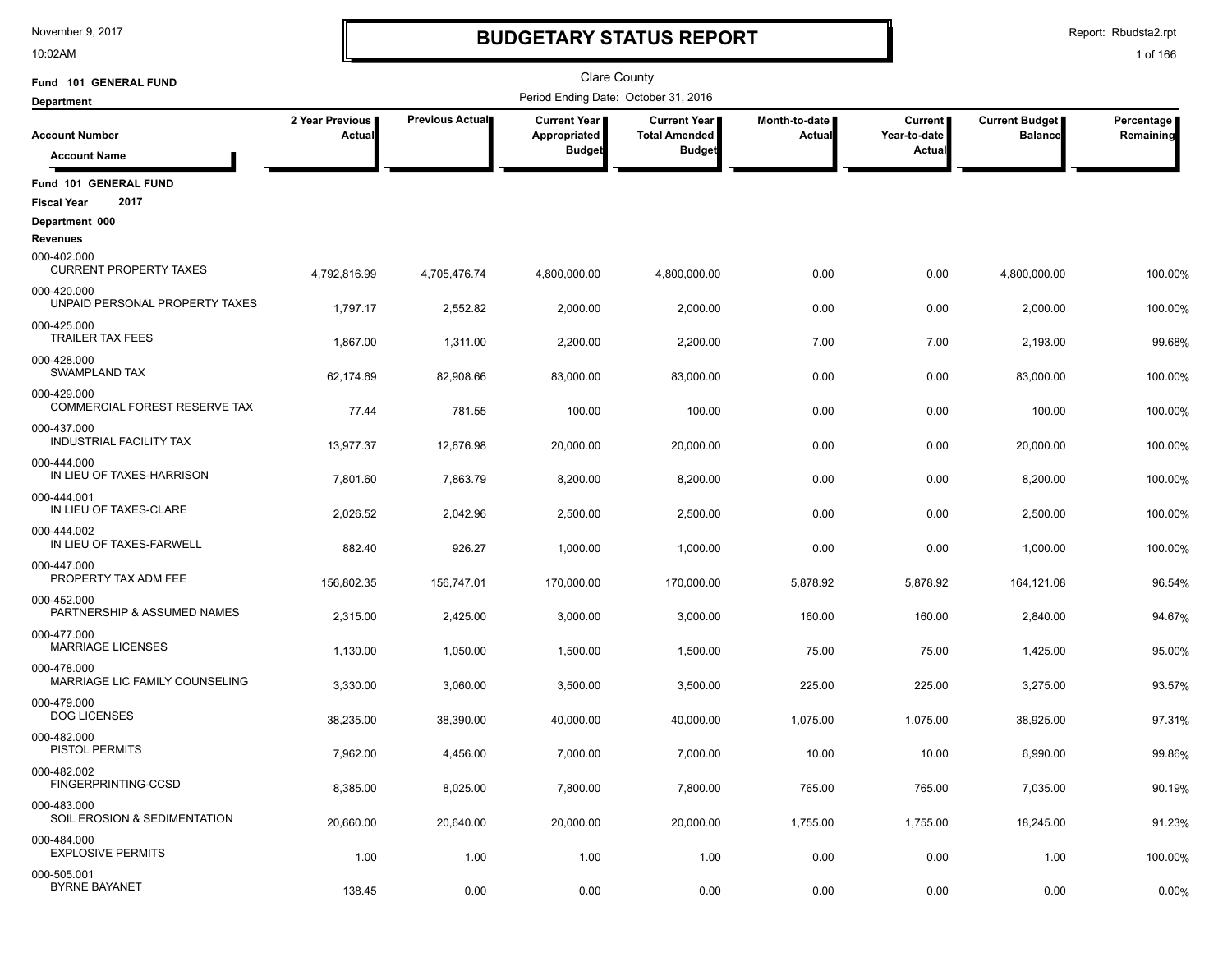10:02AM

## **BUDGETARY STATUS REPORT**

Report: Rbudsta2.rpt

| Fund 101 GENERAL FUND                           |                           |                 | <b>Clare County</b>                  |                                      |                         |                                |                                         |                         |
|-------------------------------------------------|---------------------------|-----------------|--------------------------------------|--------------------------------------|-------------------------|--------------------------------|-----------------------------------------|-------------------------|
| <b>Department</b>                               |                           |                 | Period Ending Date: October 31, 2016 |                                      |                         |                                |                                         |                         |
| <b>Account Number</b>                           | 2 Year Previous<br>Actual | Previous Actual | <b>Current Year</b><br>Appropriated  | Current Year<br><b>Total Amended</b> | Month-to-date<br>Actual | <b>Current</b><br>Year-to-date | <b>Current Budget</b><br><b>Balance</b> | Percentage<br>Remaining |
| <b>Account Name</b>                             |                           |                 | <b>Budget</b>                        | <b>Budget</b>                        |                         | <b>Actual</b>                  |                                         |                         |
| 000-506.000<br>EMERGENCY PREPAREDNESS-FEDERA    | 19,362.48                 | 15,885.12       | 20,366.00                            | 20,366.00                            | 0.00                    | 0.00                           | 20,366.00                               | 100.00%                 |
| 000-507.000<br>HAZARD MATERIAL EMERGENCY PLANN  | 120.00                    | 262.70          | 600.00                               | 600.00                               | 0.00                    | 0.00                           | 600.00                                  | 100.00%                 |
| 000-509.000<br>HOMELAND SECURITY-FED PASS THRU  | 25,045.76                 | 34,264.80       | 24,292.00                            | 24,684.00                            | 0.00                    | 0.00                           | 24,684.00                               | 100.00%                 |
| 000-519.002<br><b>USDA-VEHICLES GRANT</b>       | 12,000.00                 | 0.00            | 0.00                                 | 0.00                                 | 0.00                    | 0.00                           | 0.00                                    | 0.00%                   |
| 000-522.000<br>CRP - PROSECUTOR - FEDERAL       | 60,328.07                 | 56,838.36       | 60,000.00                            | 60,000.00                            | 0.00                    | 0.00                           | 60,000.00                               | 100.00%                 |
| 000-540.000<br>PROBATE JUDGES SALARY            | 94,195.00                 | 102,576.77      | 95,594.00                            | 95,594.00                            | 0.00                    | 0.00                           | 95,594.00                               | 100.00%                 |
| 000-541.000<br>JUDGES SALARY STANDARDIZATION    | 100,592.80                | 100,592.80      | 100,595.00                           | 100,595.00                           | 0.00                    | 0.00                           | 100,595.00                              | 100.00%                 |
| 000-542.000<br>STATE COURT EQUITY FUND          | 158,553.21                | 155,789.78      | 160,000.00                           | 160,000.00                           | 0.00                    | 0.00                           | 160,000.00                              | 100.00%                 |
| 000-543.000<br>SECONDARY ROAD PATROL            | 45,603.83                 | 48,622.23       | 49,383.00                            | 49,383.00                            | 0.00                    | 0.00                           | 49,383.00                               | 100.00%                 |
| 000-544.000<br>MARINE SAFETY PROGRAM            | 5,500.00                  | 9,400.00        | 6,000.00                             | 6,000.00                             | 0.00                    | 0.00                           | 6,000.00                                | 100.00%                 |
| 000-544.002<br><b>BULLET PROOF VEST PROGRAM</b> | 0.00                      | 2,172.00        | 2,350.00                             | 2,350.00                             | 0.00                    | 0.00                           | 2,350.00                                | 100.00%                 |
| 000-544.003<br>LIVERY INSPECTIONS-SHERIFF       | 4.00                      | 6.00            | 6.00                                 | 6.00                                 | 0.00                    | 0.00                           | 6.00                                    | 100.00%                 |
| 000-545.001<br>STATE AID DIST CT DRUNK DR ASST. | 11,000.64                 | 12,139.88       | 13,000.00                            | 13,000.00                            | 0.00                    | 0.00                           | 13,000.00                               | 100.00%                 |
| 000-545.002<br>STATE SNOWMOBILE GRANT           | 11,233.87                 | 3,000.00        | 3,000.00                             | 3,000.00                             | 0.00                    | 0.00                           | 3,000.00                                | 100.00%                 |
| 000-545.005<br>DRUG CASE 80TH DIST CT           | 757.99                    | 766.87          | 1,000.00                             | 1,000.00                             | 0.00                    | 0.00                           | 1,000.00                                | 100.00%                 |
| 000-546.000<br>MICHIGAN JUSTICE TRAINING        | 5,984.10                  | 6,492.16        | 6,000.00                             | 6,000.00                             | 0.00                    | 0.00                           | 6,000.00                                | 100.00%                 |
| 000-549.000<br>OFF-ROAD VEHICLE ENFORCEMENT     | 17,577.81                 | 10,746.54       | 10,805.00                            | 10,805.00                            | 0.00                    | 0.00                           | 10,805.00                               | 100.00%                 |
| 000-550.000<br>ORV SAFETY EDUCATION GRANT       | 375.00                    | 0.00            | 375.00                               | 375.00                               | 0.00                    | 0.00                           | 375.00                                  | 100.00%                 |
| 000-555.430<br>GRANT-MPAW (SPAY/NEUTER)         | 4,935.00                  | 1,870.00        | 0.00                                 | 0.00                                 | 0.00                    | 0.00                           | 0.00                                    | 0.00%                   |
| 000-562.001<br>CPS DHS - PROSECUTOR - STATE     | 35,678.01                 | 20,025.00       | 38,680.00                            | 38,680.00                            | 0.00                    | 0.00                           | 38,680.00                               | 100.00%                 |
| 000-564.000<br>JUVENILE OFFICER GRANT           | 27,317.04                 | 27,317.04       | 27,318.00                            | 27,318.00                            | 0.00                    | 0.00                           | 27,318.00                               | 100.00%                 |
| 000-565.000<br>FOOD STAMP FRAUD                 | 0.00                      | 0.00            | 500.00                               | 500.00                               | 0.00                    | 0.00                           | 500.00                                  | 100.00%                 |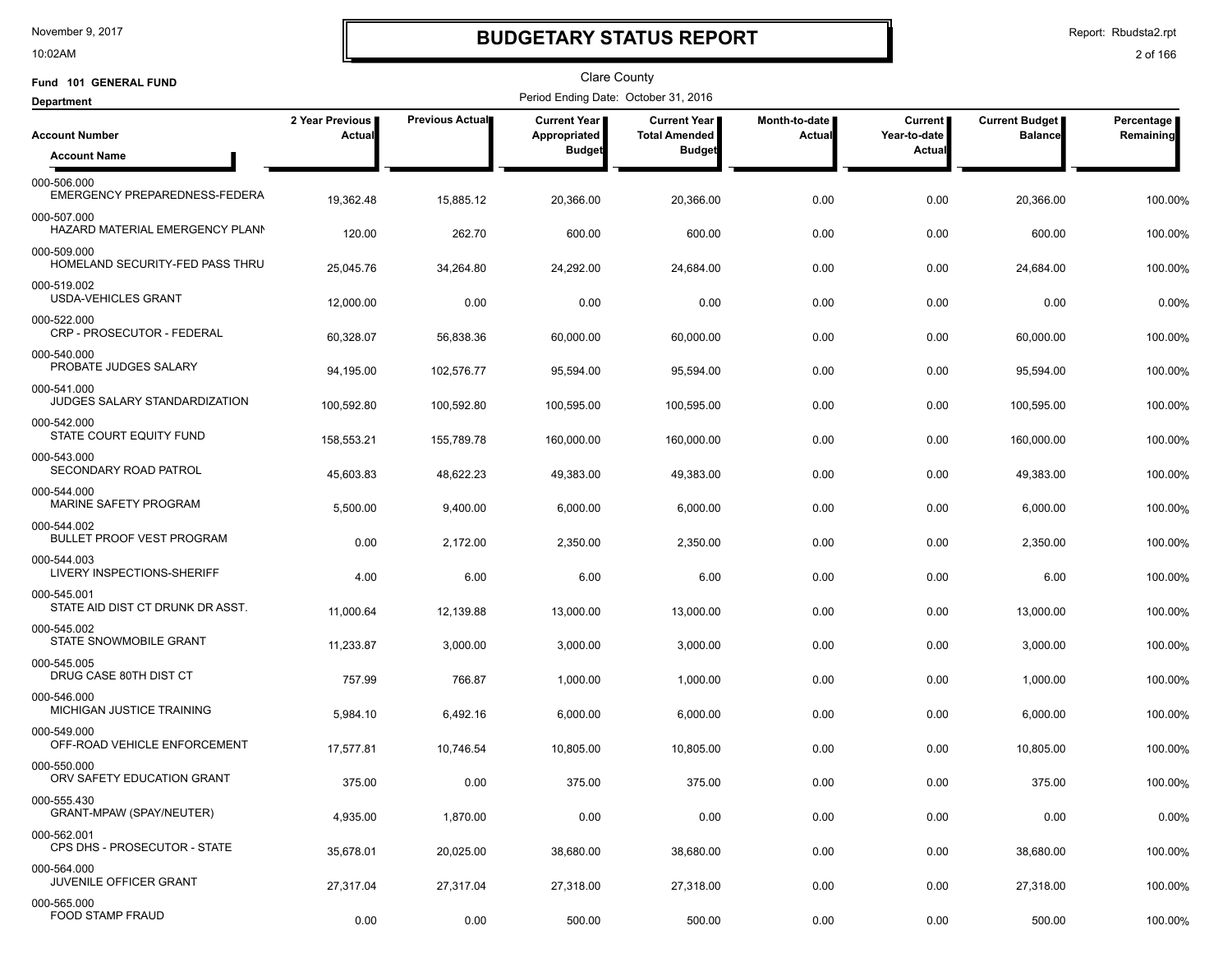10:02AM

## **BUDGETARY STATUS REPORT**

Report: Rbudsta2.rpt

| Fund 101 GENERAL FUND                         |                           |                        | <b>Clare County</b>                  |                                      |                                |                           |                                         |                         |
|-----------------------------------------------|---------------------------|------------------------|--------------------------------------|--------------------------------------|--------------------------------|---------------------------|-----------------------------------------|-------------------------|
| <b>Department</b>                             |                           |                        | Period Ending Date: October 31, 2016 |                                      |                                |                           |                                         |                         |
| <b>Account Number</b>                         | 2 Year Previous<br>Actual | <b>Previous Actual</b> | Current Year<br>Appropriated         | Current Year<br><b>Total Amended</b> | Month-to-date<br><b>Actual</b> | Current  <br>Year-to-date | <b>Current Budget</b><br><b>Balance</b> | Percentage<br>Remaining |
| <b>Account Name</b>                           |                           |                        | <b>Budget</b>                        | <b>Budget</b>                        |                                | Actual                    |                                         |                         |
| 000-569.000<br><b>VICTIM'S RIGHTS GRANT</b>   | 37,063.00                 | 37,063.00              | 38,265.00                            | 38,265.00                            | 0.00                           | 0.00                      | 38,265.00                               | 100.00%                 |
| 000-571.000<br>CONVENTION FAC LIQUOR TAX      | 205,999.00                | 106,210.10             | 203,010.00                           | 203,010.00                           | 0.00                           | 0.00                      | 203,010.00                              | 100.00%                 |
| 000-573.000<br>LOCAL COMMUNITY STABILIZATON   | 0.00                      | 109,390.60             | 0.00                                 | 0.00                                 | 0.00                           | 0.00                      | 0.00                                    | 0.00%                   |
| 000-574.000<br>STATE REVENUE SHARING          | 644,204.81                | 645,335.73             | 645,334.00                           | 645,334.00                           | 99,896.00                      | 99,896.00                 | 545,438.00                              | 84.52%                  |
| 000-575.001<br>REMONUMENTATION ACT 345 GRANT  | 53,946.15                 | 43,724.00              | 44,394.00                            | 44,394.00                            | 0.00                           | 0.00                      | 44,394.00                               | 100.00%                 |
| 000-576.000<br><b>JUROR COMPENSATION</b>      | 4,615.00                  | 2,965.00               | 5,000.00                             | 5,000.00                             | 0.00                           | 0.00                      | 5,000.00                                | 100.00%                 |
| 000-577.000<br><b>LIQUOR LAW ENFORCEMENT</b>  | 6,845.30                  | 6,818.35               | 7,000.00                             | 7,000.00                             | 0.00                           | 0.00                      | 7,000.00                                | 100.00%                 |
| 000-579.000<br><b>VOTER REGISTRATION</b>      | 246.88                    | 275.52                 | 600.00                               | 600.00                               | 0.00                           | 0.00                      | 600.00                                  | 100.00%                 |
| 000-581.000<br>LIQUOR LAW ENFORCEMENT - TWP   | 0.00                      | 770.00                 | 385.00                               | 385.00                               | 0.00                           | 0.00                      | 385.00                                  | 100.00%                 |
| 000-582.001<br>LAW ENFORCEMENT-LINCOLN TWP.   | 127,677.05                | 114,899.81             | 112,200.00                           | 112,200.00                           | 0.00                           | 0.00                      | 112,200.00                              | 100.00%                 |
| 000-582.002<br>LAW ENFORCEMENT-CITY HARRISON  | 148,033.73                | 128,452.12             | 152,722.00                           | 152,722.00                           | 0.00                           | 0.00                      | 152,722.00                              | 100.00%                 |
| 000-582.004<br>LAW-ENFORCEMENT- HAYES TWP     | 57,321.09                 | 50,159.88              | 52,581.00                            | 52,581.00                            | 0.00                           | 0.00                      | 52,581.00                               | 100.00%                 |
| 000-582.005<br>SCHOOL SAFETY MATCH-HARRISON   | 37,000.00                 | 37,000.00              | 37,000.00                            | 37,000.00                            | 0.00                           | 0.00                      | 37,000.00                               | 100.00%                 |
| 000-582.010<br>ASSOCIATION MARINE ENFORCEMENT | 1,718.93                  | 2,239.77               | 3,000.00                             | 3,000.00                             | 0.00                           | 0.00                      | 3,000.00                                | 100.00%                 |
| 000-582.011<br>GARFIELD TWP LAW ENFORCEMENT   | 15,354.74                 | 12.626.14              | 24,000.00                            | 24,000.00                            | 0.00                           | 0.00                      | 24,000.00                               | 100.00%                 |
| 000-582.012<br>GREENWOOD TWP LAW ENFORCEMENT  | 0.00                      | 4,361.17               | 5,000.00                             | 5,000.00                             | 0.00                           | 0.00                      | 5,000.00                                | 100.00%                 |
| 000-582.201<br><b>WEIGHMASTER CONTRACT</b>    | 6,018.65                  | 8,636.66               | 8,636.00                             | 8,636.00                             | 0.00                           | 0.00                      | 8,636.00                                | 100.00%                 |
| 000-583.301<br>2% REIMBURSEMENT TRIBAL \$     | 50,000.00                 | 50,000.00              | 25,000.00                            | 25,000.00                            | 0.00                           | 0.00                      | 25,000.00                               | 100.00%                 |
| 000-601.131<br><b>CIRCUIT COURT COSTS</b>     | 103,572.03                | 98,431.86              | 110,000.00                           | 110,000.00                           | 7,636.33                       | 7,636.33                  | 102,363.67                              | 93.06%                  |
| 000-601.136<br><b>DISTRICT COURT COSTS</b>    | 328,851.14                | 320,675.96             | 330,000.00                           | 330,000.00                           | 23,529.03                      | 23,529.03                 | 306,470.97                              | 92.87%                  |
| 000-606.000<br><b>INMATE-WORK RELEASE</b>     | 1,334.00                  | 2,378.84               | 4,000.00                             | 4,000.00                             | 340.00                         | 340.00                    | 3,660.00                                | 91.50%                  |
| 000-607.131<br><b>CIRCUIT COURT DNA</b>       | 0.00                      | 6.00                   | 100.00                               | 100.00                               | 0.00                           | 0.00                      | 100.00                                  | 100.00%                 |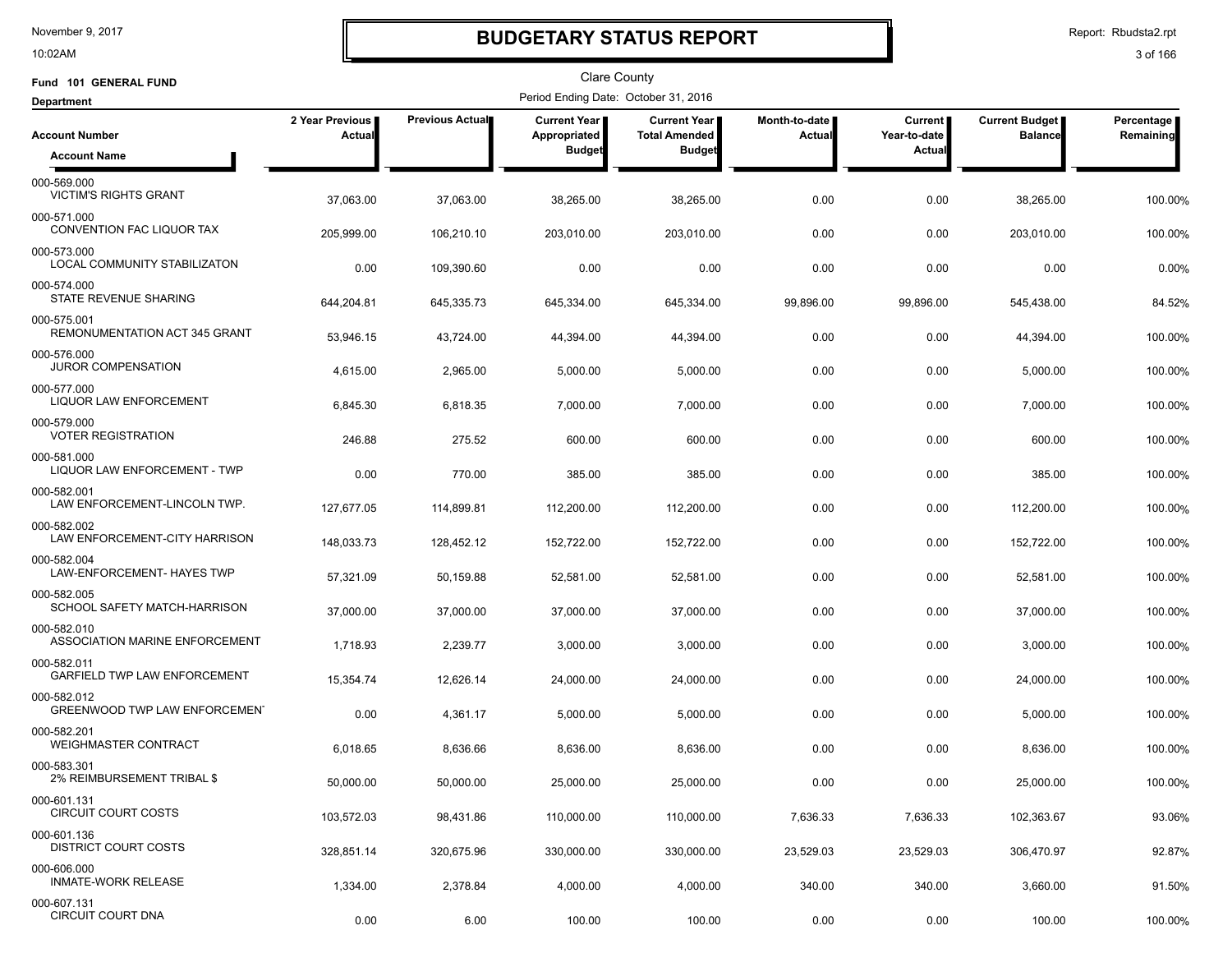10:02AM

## **BUDGETARY STATUS REPORT**

Report: Rbudsta2.rpt

| Fund 101 GENERAL FUND                                  |                           |                 | <b>Clare County</b>                  |                                      |                                |                           |                                  |                         |
|--------------------------------------------------------|---------------------------|-----------------|--------------------------------------|--------------------------------------|--------------------------------|---------------------------|----------------------------------|-------------------------|
| <b>Department</b>                                      |                           |                 | Period Ending Date: October 31, 2016 |                                      |                                |                           |                                  |                         |
| <b>Account Number</b>                                  | 2 Year Previous<br>Actual | Previous Actual | <b>Current Year</b><br>Appropriated  | Current Year<br><b>Total Amended</b> | Month-to-date<br><b>Actual</b> | Current  <br>Year-to-date | Current Budget<br><b>Balance</b> | Percentage<br>Remaining |
| <b>Account Name</b>                                    |                           |                 | <b>Budget</b>                        | <b>Budget</b>                        |                                | Actual                    |                                  |                         |
| 000-607.132<br>DNA-CIRCUIT COURT 2015                  | 0.00                      | 60.00           | 100.00                               | 100.00                               | 0.00                           | 0.00                      | 100.00                           | 100.00%                 |
| 000-607.301<br><b>CCSD-AUTO STORAGE FEES</b>           | 600.00                    | 3,400.00        | 4,000.00                             | 4,000.00                             | 0.00                           | 0.00                      | 4,000.00                         | 100.00%                 |
| 000-607.302<br><b>CCSD-AUTO TOWING FEES</b>            | 0.00                      | 220.00          | 200.00                               | 200.00                               | 0.00                           | 0.00                      | 200.00                           | 100.00%                 |
| 000-608.131<br><b>CIRCUIT COURT SERVICES</b>           | 12,367.00                 | 11,957.00       | 13,000.00                            | 13,000.00                            | 1,025.00                       | 1,025.00                  | 11,975.00                        | 92.12%                  |
| 000-608.136<br><b>DISTRICT COURT SERVICES</b>          | 0.00                      | 400.00          | 400.00                               | 400.00                               | 0.00                           | 0.00                      | 400.00                           | 100.00%                 |
| 000-608.147<br>PUBLIC GUARDIAN SERVICES                | 13,280.00                 | 13,260.00       | 14,000.00                            | 14,000.00                            | 0.00                           | 0.00                      | 14,000.00                        | 100.00%                 |
| 000-608.148<br>PROBATE COURT SERVICES                  | 17,493.16                 | 31,018.02       | 31,000.00                            | 31,000.00                            | 3,195.18                       | 3,195.18                  | 27,804.82                        | 89.69%                  |
| 000-608.215<br><b>CLERK SERVICES</b>                   | 51,540.13                 | 52,628.06       | 55,000.00                            | 55,000.00                            | 4,492.67                       | 4,492.67                  | 50,507.33                        | 91.83%                  |
| 000-608.225<br>EQUALIZATION-NON-GOVERNMENT             | 14,674.94                 | 19,788.75       | 20,000.00                            | 20,000.00                            | 398.50                         | 398.50                    | 19,601.50                        | 98.01%                  |
| 000-608.226<br>EQUALIZATION-LOCAL UNITS<br>000-608.229 | 52,806.85                 | 49,739.06       | 60,000.00                            | 60,000.00                            | 0.00                           | 0.00                      | 60,000.00                        | 100.00%                 |
| PROSECUTOR SERVICES<br>000-608.236                     | 399.20                    | 1,257.40        | 1,000.00                             | 1,000.00                             | 24.91                          | 24.91                     | 975.09                           | 97.51%                  |
| REGISTER OF DEEDS SERVICES<br>000-608.253              | 1,521.50                  | 1,489.00        | 1,300.00                             | 1,300.00                             | 65.00                          | 65.00                     | 1,235.00                         | 95.00%                  |
| <b>TREASURER SERVICES</b><br>000-608.259               | 13,269.47                 | 18,578.16       | 20,000.00                            | 20,000.00                            | 833.02                         | 833.02                    | 19,166.98                        | 95.83%                  |
| <b>COMPUTER SERVICES</b><br>000-608.301                | 0.00                      | 3,366.67        | 4,500.00                             | 4,500.00                             | 0.00                           | 0.00                      | 4,500.00                         | 100.00%                 |
| <b>SHERIFF SERVICES</b><br>000-608.302                 | 17,287.01                 | 17,341.53       | 20,000.00                            | 20,000.00                            | 3,813.88                       | 3,813.88                  | 16,186.12                        | 80.93%                  |
| PRELIMINARY BREATH TEST FEES<br>000-608.304            | 12,600.00                 | 1,510.00        | 1,600.00                             | 1,600.00                             | 100.00                         | 100.00                    | 1,500.00                         | 93.75%                  |
| NOTARY FEE<br>000-608.305                              | 1,185.00                  | 1,020.00        | 1,080.00                             | 1,080.00                             | 55.00                          | 55.00                     | 1,025.00                         | 94.91%                  |
| DNA-CCSD 2015<br>000-608.430                           | 0.00                      | 150.00          | 135.00                               | 135.00                               | 0.00                           | 0.00                      | 135.00                           | 100.00%                 |
| ANIMAL CONTROL SERVICES                                | 9,151.20                  | 7,883.50        | 8,000.00                             | 8,000.00                             | 564.00                         | 564.00                    | 7,436.00                         | 92.95%                  |
| 000-608.682<br><b>VETERANS SERVICES</b>                | 0.00                      | 0.00            | 20,000.00                            | 20,000.00                            | 0.00                           | 0.00                      | 20,000.00                        | 100.00%                 |
| 000-608.751<br>PARKS & REC SERVICES                    | 129.50                    | 122.00          | 150.00                               | 150.00                               | 2.50                           | 2.50                      | 147.50                           | 98.33%                  |
| 000-608.801<br><b>DRAIN SERVICES</b>                   | 3,276.40                  | 4,112.60        | 3,000.00                             | 3,000.00                             | 0.00                           | 0.00                      | 3,000.00                         | 100.00%                 |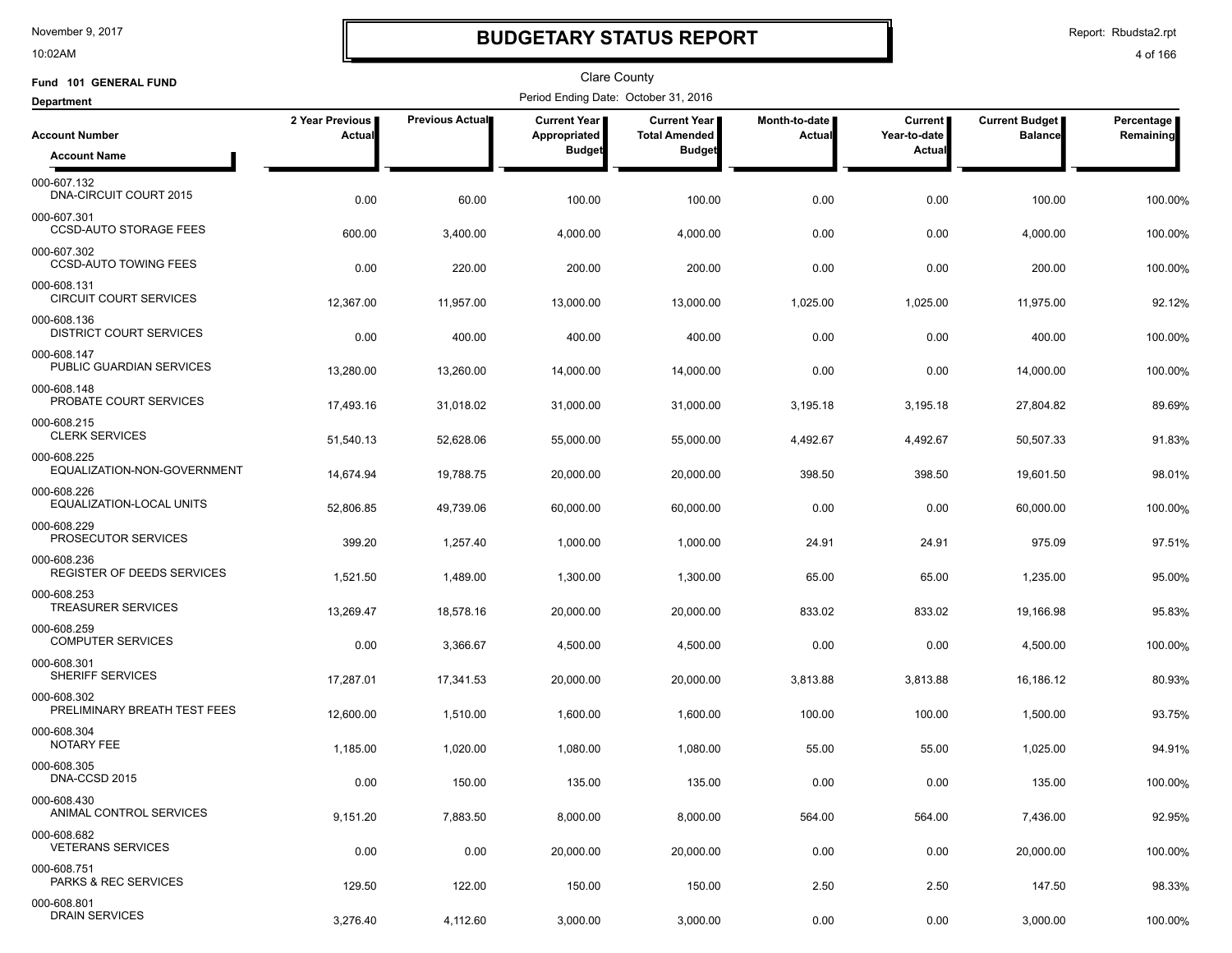10:02AM

## **BUDGETARY STATUS REPORT**

Report: Rbudsta2.rpt

| Fund 101 GENERAL FUND                           |                           |                        | <b>Clare County</b>                   |                                             |                         |                           |                                  |                         |
|-------------------------------------------------|---------------------------|------------------------|---------------------------------------|---------------------------------------------|-------------------------|---------------------------|----------------------------------|-------------------------|
| <b>Department</b>                               |                           |                        | Period Ending Date: October 31, 2016  |                                             |                         |                           |                                  |                         |
| <b>Account Number</b>                           | 2 Year Previous<br>Actual | <b>Previous Actual</b> | <b>Current Year I</b><br>Appropriated | <b>Current Year</b><br><b>Total Amended</b> | Month-to-date<br>Actual | Current  <br>Year-to-date | Current Budget<br><b>Balance</b> | Percentage<br>Remaining |
| <b>Account Name</b>                             |                           |                        | <b>Budget</b>                         | <b>Budget</b>                               |                         | Actual                    |                                  |                         |
| 000-609.136<br>DISTRICT COURT ATTORNEY FEES     | 77,995.54                 | 58,769.52              | 78,000.00                             | 78,000.00                                   | 4,657.44                | 4,657.44                  | 73,342.56                        | 94.03%                  |
| 000-609.148<br>PROBATE COURT ATTORNEY FEES      | 917.00                    | 1,520.00               | 1,500.00                              | 1,500.00                                    | 250.00                  | 250.00                    | 1,250.00                         | 83.33%                  |
| 000-610.000<br>REG OF DEEDS RECORDING FEES      | 103,030.69                | 103,153.06             | 100,000.00                            | 100,000.00                                  | 19,443.53               | 19,443.53                 | 80,556.47                        | 80.56%                  |
| 000-611.000<br>REG DEED-REMONUMENTATION FEES    | 321.00                    | 336.60                 | 450.00                                | 450.00                                      | 0.00                    | 0.00                      | 450.00                           | 100.00%                 |
| 000-612.000<br>REAL ESTATE TRANSFER TAX         | 81,582.05                 | 94,001.05              | 82,000.00                             | 82,000.00                                   | 8,821.45                | 8,821.45                  | 73,178.55                        | 89.24%                  |
| 000-613.000<br>PROBATE CT 25% CCF COLLECTIONS   | 10.00                     | 237.07                 | 100.00                                | 100.00                                      | 57.49                   | 57.49                     | 42.51                            | 42.51%                  |
| 000-614.000<br>ABSTRACT DEPT MAILING FEES       | 32.07                     | 52.75                  | 50.00                                 | 50.00                                       | 1.19                    | 1.19                      | 48.81                            | 97.62%                  |
| 000-615.000<br>USE OF TRACT INDEX FEES          | 55,125.00                 | 60,885.00              | 55,000.00                             | 55,000.00                                   | 4,485.00                | 4,485.00                  | 50,515.00                        | 91.85%                  |
| 000-616.000<br>REG/DEEDS SURVEYS RECORDED       | 336.00                    | 396.00                 | 300.00                                | 300.00                                      | 42.00                   | 42.00                     | 258.00                           | 86.00%                  |
| 000-616.236<br><b>REGISTER OF DEEDS COPIES</b>  | 50,853.00                 | 59,818.00              | 60,000.00                             | 60,000.00                                   | 5,225.00                | 5,225.00                  | 54,775.00                        | 91.29%                  |
| 000-617.000<br>ABSTRACT TITLE SEARCHES          | 2,383.50                  | 1,288.50               | 3,000.00                              | 3,000.00                                    | 65.00                   | 65.00                     | 2,935.00                         | 97.83%                  |
| 000-618.000<br>PROSEC DIVERSION OVERSIGHT FEE   | 0.00                      | 0.00                   | 400.00                                | 400.00                                      | 0.00                    | 0.00                      | 400.00                           | 100.00%                 |
| 000-618.001<br>PROSECUTOR OWI CASES             | 10,152.14                 | 12,850.80              | 15,000.00                             | 15,000.00                                   | 3,830.64                | 3,830.64                  | 11,169.36                        | 74.46%                  |
| 000-619.000<br>DIST CT ASSMT FEES-EVALUATIONS   | 25,870.72                 | 18,672.04              | 27,000.00                             | 27,000.00                                   | 1,613.66                | 1,613.66                  | 25,386.34                        | 94.02%                  |
| 000-620.000<br>DISTRICT COURT BOND COSTS        | 15,345.00                 | 11,531.00              | 12,000.00                             | 12,000.00                                   | 1,020.00                | 1,020.00                  | 10,980.00                        | 91.50%                  |
| 000-621.000<br><b>DISTRICT COURT CIVIL FEES</b> | 94,191.18                 | 87,825.74              | 92,000.00                             | 92,000.00                                   | 10,947.77               | 10,947.77                 | 81,052.23                        | 88.10%                  |
| 000-623.000<br>SHERIFF SERVICE OF PAPERS        | 30,472.97                 | 28,881.50              | 33,000.00                             | 33,000.00                                   | 742.10                  | 742.10                    | 32,257.90                        | 97.75%                  |
| 000-624.000<br>PACC/PAAM - VICTIM RIGHTS        | 400.00                    | 400.00                 | 400.00                                | 400.00                                      | 0.00                    | 0.00                      | 400.00                           | 100.00%                 |
| 000-626.000<br>ANIMAL ADOPTION FEES             | 7,784.00                  | 5,217.00               | 7,000.00                              | 7,000.00                                    | 490.00                  | 490.00                    | 6,510.00                         | 93.00%                  |
| 000-626.131<br><b>CVR - SERVICES</b>            | 1,977.89                  | 1,734.25               | 2,000.00                              | 2,000.00                                    | 123.48                  | 123.48                    | 1,876.52                         | 93.83%                  |
| 000-627.000<br><b>RECORD COPYING</b>            | 0.00                      | 0.00                   | 500.00                                | 500.00                                      | 0.00                    | 0.00                      | 500.00                           | 100.00%                 |
| 000-627.001<br>RECORD COPIES - JAIL             | 3,537.36                  | 2,440.38               | 2,800.00                              | 2,800.00                                    | 352.50                  | 352.50                    | 2,447.50                         | 87.41%                  |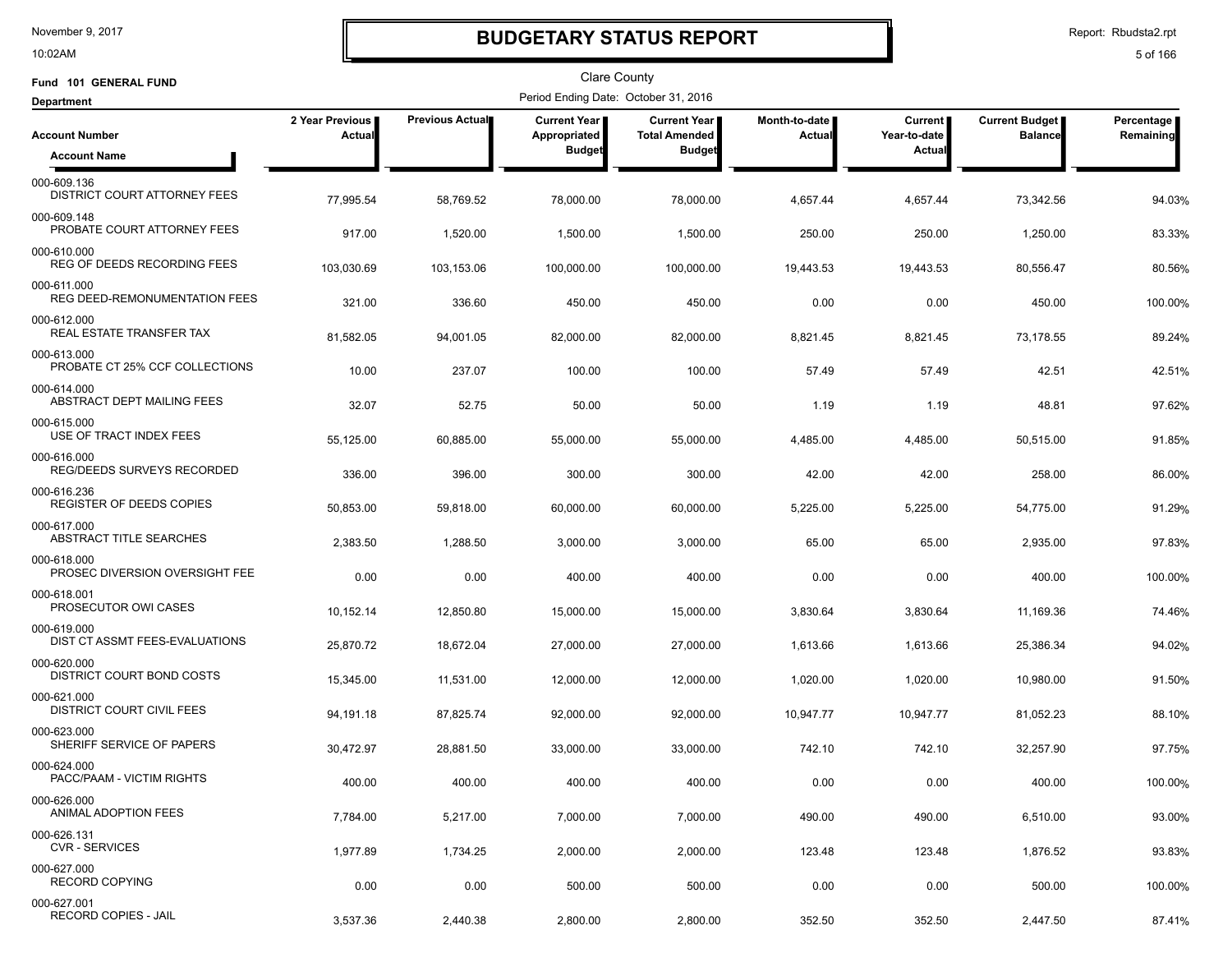10:02AM

## **BUDGETARY STATUS REPORT**

Report: Rbudsta2.rpt

| Fund 101 GENERAL FUND                                      |                           |                        | Clare County                         |                                             |                         |                                |                                  |                         |
|------------------------------------------------------------|---------------------------|------------------------|--------------------------------------|---------------------------------------------|-------------------------|--------------------------------|----------------------------------|-------------------------|
| <b>Department</b>                                          |                           |                        | Period Ending Date: October 31, 2016 |                                             |                         |                                |                                  |                         |
| <b>Account Number</b>                                      | 2 Year Previous<br>Actual | <b>Previous Actual</b> | Current Year<br>Appropriated         | <b>Current Year</b><br><b>Total Amended</b> | Month-to-date<br>Actual | <b>Current</b><br>Year-to-date | Current Budget<br><b>Balance</b> | Percentage<br>Remaining |
| <b>Account Name</b>                                        |                           |                        | <b>Budget</b>                        | <b>Budget</b>                               |                         | <b>Actual</b>                  |                                  |                         |
| 000-627.002<br><b>FOIA SERVICES</b>                        | 64.80                     | 121.08                 | 200.00                               | 200.00                                      | 70.00                   | 70.00                          | 130.00                           | 65.00%                  |
| 000-628.001<br>REG OF DEEDS FAX                            | 605.00                    | 660.00                 | 1,000.00                             | 1,000.00                                    | 30.00                   | 30.00                          | 970.00                           | 97.00%                  |
| 000-629.301<br>SALVAGE INSPECTION - CCSD                   | 2,700.00                  | 2,100.00               | 3,000.00                             | 3,000.00                                    | 0.00                    | 0.00                           | 3,000.00                         | 100.00%                 |
| 000-629.351<br><b>BOOKING FEES-JAIL</b>                    | 2,500.68                  | 2,044.82               | 2,000.00                             | 2,000.00                                    | 133.49                  | 133.49                         | 1,866.51                         | 93.33%                  |
| 000-630.000<br><b>DOCTOR FEE'S - JAIL</b>                  | 660.50                    | 1,732.93               | 1,500.00                             | 1,500.00                                    | 0.00                    | 0.00                           | 1,500.00                         | 100.00%                 |
| 000-631.000<br><b>COBRA SERVICES</b>                       | 2,322.26                  | 8,357.15               | 10,000.00                            | 10,000.00                                   | 0.00                    | 0.00                           | 10,000.00                        | 100.00%                 |
| 000-635.000<br><b>TRANSPORATION OF PRISONERS</b>           | 16,991.24                 | 37,331.48              | 25,000.00                            | 25,000.00                                   | 0.00                    | 0.00                           | 25,000.00                        | 100.00%                 |
| 000-636.000<br>HOUSING OF INMATES-OTHER CO                 | 1,282,581.00              | 1,378,433.00           | 1,500,000.00                         | 1,500,000.00                                | 0.00                    | 0.00                           | 1,500,000.00                     | 100.00%                 |
| 000-637.000<br>HOUSING INMATES-ST, DETAINER                | 17, 114.24                | 23,500.62              | 20,000.00                            | 20,000.00                                   | 0.00                    | 0.00                           | 20,000.00                        | 100.00%                 |
| 000-637.001<br>HOUSING INMATES-DIVERTED FELON              | 114,595.00                | 64,030.00              | 20,000.00                            | 20,000.00                                   | 0.00                    | 0.00                           | 20,000.00                        | 100.00%                 |
| 000-638.000<br><b>INMATES - BOARD &amp; ROOM</b>           | 19,696.89                 | 18,349.81              | 20,000.00                            | 20,000.00                                   | 1,141.42                | 1,141.42                       | 18,858.58                        | 94.29%                  |
| 000-639.001<br>WEEKENDER LODGING - JAIL                    | 12,390.00                 | 11,860.00              | 14,000.00                            | 14,000.00                                   | 580.00                  | 580.00                         | 13,420.00                        | 95.86%                  |
| 000-643.000<br>PAY PHONE COMMISSIONS                       | 34,947.70                 | 32,711.44              | 30,000.00                            | 30,000.00                                   | 0.00                    | 0.00                           | 30,000.00                        | 100.00%                 |
| 000-644.000<br><b>VENDING MACHINE</b>                      | 799.56                    | 737.75                 | 800.00                               | 800.00                                      | 0.00                    | 0.00                           | 800.00                           | 100.00%                 |
| 000-646.000<br>SALE OF CONFISCATED PROPERTY<br>000-647.000 | 981.00                    | 2,166.50               | 1,000.00                             | 1,000.00                                    | 0.00                    | 0.00                           | 1,000.00                         | 100.00%                 |
| SALE OF ABANDONED VEHICLES<br>000-648.000                  | 525.00                    | 377.00                 | 500.00                               | 500.00                                      | 0.00                    | 0.00                           | 500.00                           | 100.00%                 |
| SALE OF SCRAP & SALVAGE<br>000-650.000                     | 733.00                    | 2,869.00               | 3,000.00                             | 3,000.00                                    | 0.00                    | 0.00                           | 3,000.00                         | 100.00%                 |
| SEX OFFENDER REGISTRATION FEES                             | 3,460.00                  | 3,660.00               | 4,900.00                             | 4,900.00                                    | 100.00                  | 100.00                         | 4,800.00                         | 97.96%                  |
| 000-656.131<br><b>CIRCUIT CT BOND FORFEITURES</b>          | 5,075.00                  | 3,720.00               | 5,000.00                             | 5,000.00                                    | 140.00                  | 140.00                         | 4,860.00                         | 97.20%                  |
| 000-656.136<br>DIST CT BOND FORFEITURES                    | 6,550.00                  | 3,450.00               | 7,000.00                             | 7,000.00                                    | 500.00                  | 500.00                         | 6,500.00                         | 92.86%                  |
| 000-657.000<br>ORDINANCE FINES/COST                        | 10,561.21                 | 12,008.08              | 11,000.00                            | 11,000.00                                   | 1,576.51                | 1,576.51                       | 9,423.49                         | 85.67%                  |
| 000-657.131<br>CIVIL CONTEMPT FINE CIRCUIT COURT           | 25.00                     | 0.00                   | 100.00                               | 100.00                                      | 0.00                    | 0.00                           | 100.00                           | 100.00%                 |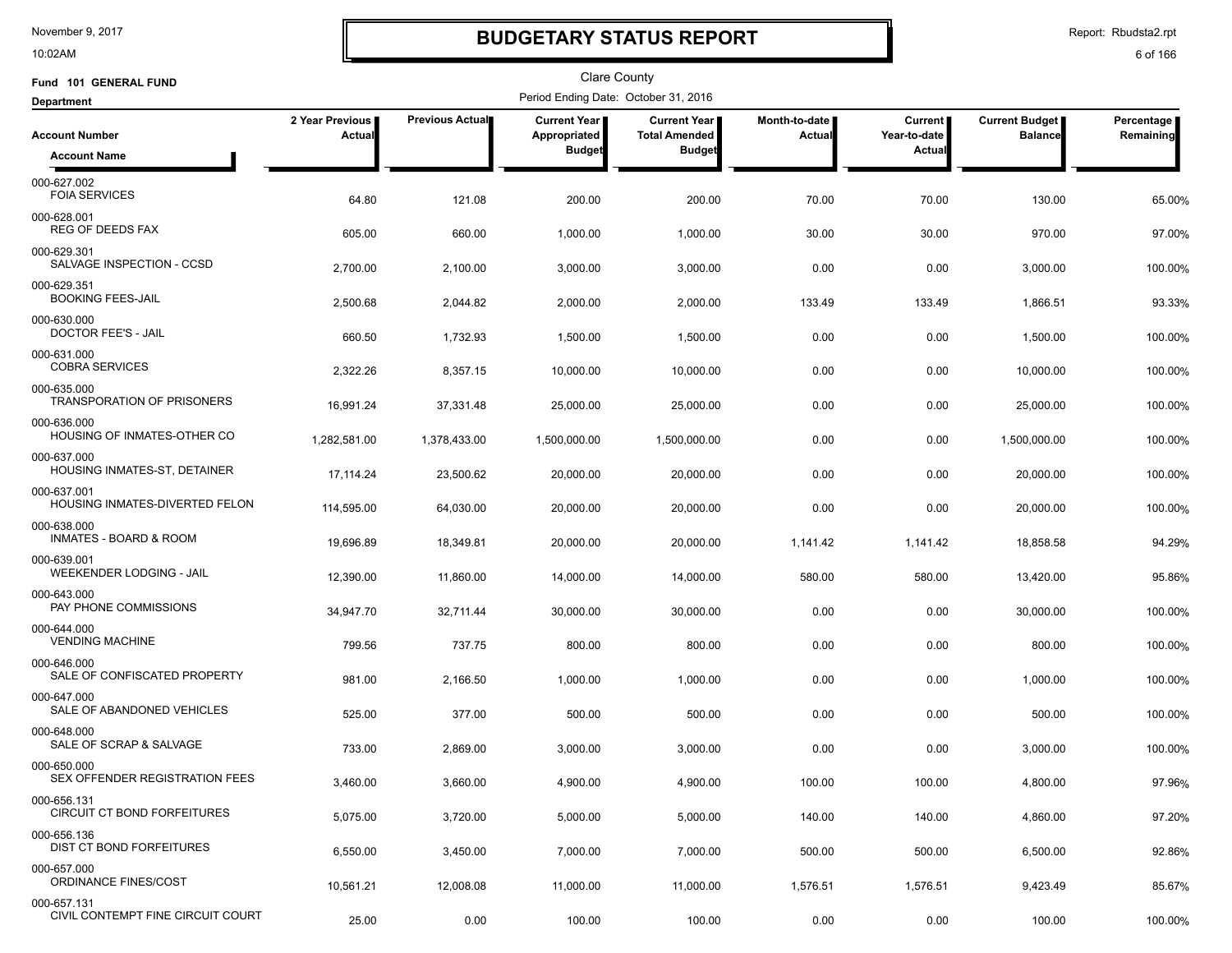10:02AM

## **BUDGETARY STATUS REPORT**

Report: Rbudsta2.rpt

| Fund 101 GENERAL FUND                              |                           |                        | Clare County                         |                                             |                         |                                |                                  |                         |
|----------------------------------------------------|---------------------------|------------------------|--------------------------------------|---------------------------------------------|-------------------------|--------------------------------|----------------------------------|-------------------------|
| <b>Department</b>                                  |                           |                        | Period Ending Date: October 31, 2016 |                                             |                         |                                |                                  |                         |
| <b>Account Number</b>                              | 2 Year Previous<br>Actual | <b>Previous Actual</b> | Current Year<br>Appropriated         | <b>Current Year</b><br><b>Total Amended</b> | Month-to-date<br>Actual | <b>Current</b><br>Year-to-date | Current Budget<br><b>Balance</b> | Percentage<br>Remaining |
| <b>Account Name</b>                                |                           |                        | <b>Budget</b>                        | <b>Budget</b>                               |                         | <b>Actual</b>                  |                                  |                         |
| 000-665.000<br><b>INTEREST EARNED</b>              | 4,160.29                  | 5,186.15               | 5,000.00                             | 5,000.00                                    | 693.22                  | 693.22                         | 4,306.78                         | 86.14%                  |
| 000-665.001<br><b>INTEREST EARNED-CURRENT TAX</b>  | 8,408.71                  | 8,695.94               | 10,000.00                            | 10,000.00                                   | 1,112.65                | 1,112.65                       | 8,887.35                         | 88.87%                  |
| 000-667.000<br>RENT                                | 19,695.00                 | 145.00                 | 1,000.00                             | 1,000.00                                    | 0.00                    | 0.00                           | 1,000.00                         | 100.00%                 |
| 000-667.301<br><b>RENT - CCSD</b>                  | 750.00                    | 0.00                   | 0.00                                 | 0.00                                        | 0.00                    | 0.00                           | 0.00                             | 0.00%                   |
| 000-668.000<br>ROYALTIES - LANDFILL                | 354,185.52                | 388,908.98             | 345,000.00                           | 345,000.00                                  | 0.00                    | 0.00                           | 345,000.00                       | 100.00%                 |
| 000-671.000<br><b>DRUG SCREENING</b>               | 1,440.00                  | 815.00                 | 1,500.00                             | 1,500.00                                    | 60.00                   | 60.00                          | 1,440.00                         | 96.00%                  |
| 000-673.000<br>SALE OF FIXED ASSETS                | 43,154.39                 | 5,274.50               | 30,000.00                            | 30,000.00                                   | 0.00                    | 0.00                           | 30,000.00                        | 100.00%                 |
| 000-674.260<br>CONTRIBUTIONS-BROADBAND NETWOF      | 0.00                      | 300.00                 | 300.00                               | 300.00                                      | 0.00                    | 0.00                           | 300.00                           | 100.00%                 |
| 000-674.430<br>ANIMAL CONTRIB-SPAY-NUETER-ADOP1    | 12,880.00                 | 11,050.00              | 14,000.00                            | 14,000.00                                   | 1,485.00                | 1,485.00                       | 12,515.00                        | 89.39%                  |
| 000-675.000<br><b>CONTRIB FROM PRIVATE SOURCES</b> | 449.80                    | 10.00                  | 1,500.00                             | 1,500.00                                    | 0.00                    | 0.00                           | 1,500.00                         | 100.00%                 |
| 000-675.301<br>CONTRIBUTIONS - CCSD                | 300.00                    | 250.00                 | 250.00                               | 250.00                                      | 0.00                    | 0.00                           | 250.00                           | 100.00%                 |
| 000-675.310<br>CONTRIBUTIONS-NEIGHBORHOOD WAT      | 1,360.00                  | 1,575.32               | 2,000.00                             | 2,000.00                                    | 0.00                    | 0.00                           | 2,000.00                         | 100.00%                 |
| 000-675.311<br><b>CONTRIBUTIONS - EQUIPMENT</b>    | 1,000.00                  | 0.00                   | 0.00                                 | 0.00                                        | 0.00                    | 0.00                           | 0.00                             | 0.00%                   |
| 000-675.312<br>CONTRIBUTIONS - CCSD CANINE         | 801.50                    | 1,600.00               | 100.00                               | 100.00                                      | 0.00                    | 0.00                           | 100.00                           | 100.00%                 |
| 000-675.430<br>CONTRIB-PRIVATE SOURCES-ANIMAL      | 20,797.50                 | 15,453.60              | 18,000.00                            | 18,000.00                                   | 4,517.00                | 4,517.00                       | 13,483.00                        | 74.91%                  |
| 000-676.136<br><b>DIST CT REIMBURSEMENTS-MISC.</b> | 5,130.75                  | 4,920.84               | 5,000.00                             | 5,000.00                                    | 468.90                  | 468.90                         | 4,531.10                         | 90.62%                  |
| 000-676.167<br>REIMBURSEMENT-JURY FEES             | 0.00                      | 0.00                   | 500.00                               | 500.00                                      | 0.00                    | 0.00                           | 500.00                           | 100.00%                 |
| 000-676.191<br>ELECTION REIMBURSEMENT              | 39,661.96                 | 28,064.44              | 45,000.00                            | 45,000.00                                   | 0.00                    | 0.00                           | 45,000.00                        | 100.00%                 |
| 000-676.215<br><b>CLERK REIMBURSEMENTS-MISC</b>    | 2,042.90                  | 0.00                   | 0.00                                 | 0.00                                        | 0.00                    | 0.00                           | 0.00                             | 0.00%                   |
| 000-676.229<br>PROSECUTOR REIMBURSEMENT-MISC       | 583.48                    | 1,239.22               | 1,500.00                             | 1,500.00                                    | 0.00                    | 0.00                           | 1,500.00                         | 100.00%                 |
| 000-676.257<br>EXTENTION REIMBURSEMENT-MISC        | 7,758.17                  | 0.00                   | 0.00                                 | 0.00                                        | 0.00                    | 0.00                           | 0.00                             | 0.00%                   |
| 000-676.301<br>SHERIFF REIMBURSEMENTS-MISC         | 287.50                    | 0.00                   | 300.00                               | 300.00                                      | 0.00                    | 0.00                           | 300.00                           | 100.00%                 |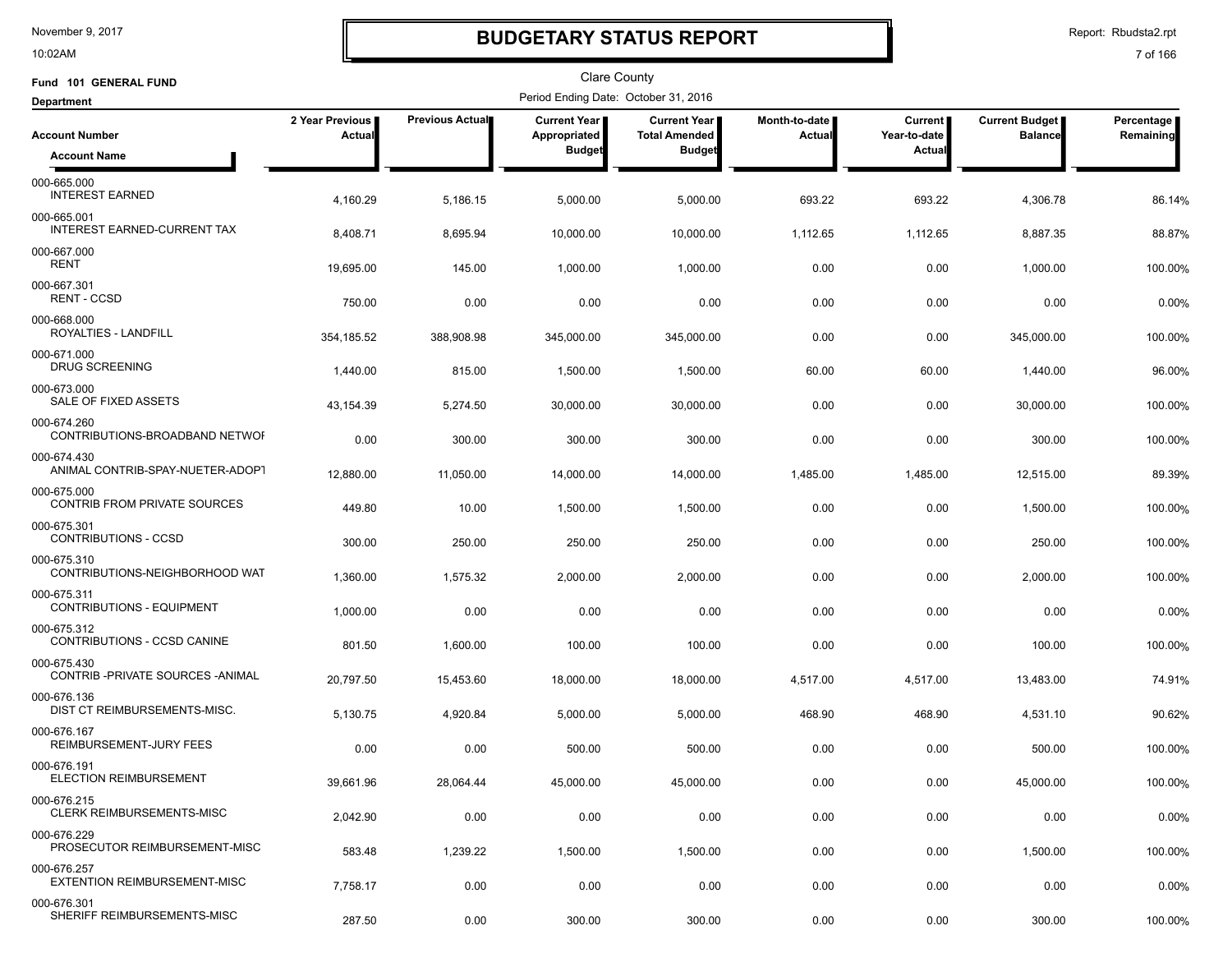10:02AM

## **BUDGETARY STATUS REPORT**

Report: Rbudsta2.rpt

| Fund 101 GENERAL FUND                             |                                  |                 | <b>Clare County</b>                  |                                             |                                |                                |                                  |                         |
|---------------------------------------------------|----------------------------------|-----------------|--------------------------------------|---------------------------------------------|--------------------------------|--------------------------------|----------------------------------|-------------------------|
| <b>Department</b>                                 |                                  |                 | Period Ending Date: October 31, 2016 |                                             |                                |                                |                                  |                         |
| <b>Account Number</b>                             | 2 Year Previous<br><b>Actual</b> | Previous Actual | <b>Current Year</b><br>Appropriated  | <b>Current Year</b><br><b>Total Amended</b> | Month-to-date<br><b>Actual</b> | <b>Current</b><br>Year-to-date | Current Budget<br><b>Balance</b> | Percentage<br>Remaining |
| <b>Account Name</b>                               |                                  |                 | <b>Budget</b>                        | <b>Budget</b>                               |                                | Actual                         |                                  |                         |
| 000-676.351<br>REIMBURSEMENTS - JAIL              | 565.10                           | 538.65          | 600.00                               | 600.00                                      | 0.00                           | 0.00                           | 600.00                           | 100.00%                 |
| 000-676.430<br>ANIMAL CON REIMBURSEMENTS-MISC     | 117.00                           | 0.00            | 200.00                               | 200.00                                      | 0.00                           | 0.00                           | 200.00                           | 100.00%                 |
| 000-676.431<br>ANIMAL CONT RAB/VAC/LIC DEPOSITS   | 2,440.00                         | 1,890.00        | 2,500.00                             | 2,500.00                                    | 340.00                         | 340.00                         | 2,160.00                         | 86.40%                  |
| 000-676.682<br><b>VETERANS REIMBURSEMENT-MISC</b> | 0.00                             | 259.18          | 0.00                                 | 0.00                                        | 0.00                           | 0.00                           | 0.00                             | 0.00%                   |
| 000-676.851<br>REIMBURSEMENT-INSURANCE            | 6,457.24                         | 28,207.00       | 38,000.00                            | 38,000.00                                   | 0.00                           | 0.00                           | 38,000.00                        | 100.00%                 |
| 000-678.000<br>HEALTH INSURANCE RETIREES          | 42,461.98                        | 31,676.11       | 48,000.00                            | 48,000.00                                   | 1,535.54                       | 1,535.54                       | 46,464.46                        | 96.80%                  |
| 000-678.002<br><b>HEALTH INS - EMPLOYEE FLEX</b>  | 9,793.58                         | 16,233.63       | 16,000.00                            | 16,000.00                                   | 1,451.54                       | 1,451.54                       | 14,548.46                        | 90.93%                  |
| 000-679.000<br>REIMBURSEMENT-TAX COLLECT BOND     | 0.00                             | 5,181.66        | 5,000.00                             | 5,000.00                                    | 0.00                           | 0.00                           | 5,000.00                         | 100.00%                 |
| 000-680.131<br>CIRCUIT CT REIMB - GLADWIN CO      | 6,032.78                         | 6,412.37        | 6,500.00                             | 6,500.00                                    | 0.00                           | 0.00                           | 6,500.00                         | 100.00%                 |
| 000-680.136<br>DISTRICT CT REIMB - GLADWIN CO     | 41,645.91                        | 42,444.89       | 42,000.00                            | 42,000.00                                   | 0.00                           | 0.00                           | 42,000.00                        | 100.00%                 |
| 000-680.148<br>PROBATE CT REIMB - GLADWIN CO      | 46,085.22                        | 42,113.96       | 43,000.00                            | 43,000.00                                   | 0.00                           | 0.00                           | 43,000.00                        | 100.00%                 |
| 000-683.000<br>TWP TAX NOTICE POSTAGE REIMB       | 5,594.43                         | 5,938.65        | 4,061.00                             | 4,061.00                                    | 0.00                           | 0.00                           | 4,061.00                         | 100.00%                 |
| 000-683.001<br>POSTAGE REIMBURSEMENT              | 28,367.46                        | 12,117.36       | 28,000.00                            | 28,000.00                                   | 0.00                           | 0.00                           | 28,000.00                        | 100.00%                 |
| 000-684.000<br>WORKMANS COMP REIMBURSEMENT        | 1,343.92                         | 2,156.67        | 2,000.00                             | 2,000.00                                    | 0.00                           | 0.00                           | 2,000.00                         | 100.00%                 |
| 000-685.000<br>INMATE MEDICAL - IN COUNTY         | 672.47                           | 1,022.72        | 1,000.00                             | 1,000.00                                    | 28.58                          | 28.58                          | 971.42                           | 97.14%                  |
| 000-685.001<br>INMATE MEDICAL - OUT COUNTY        | 325.36                           | 2,170.12        | 2,000.00                             | 2,000.00                                    | 0.00                           | 0.00                           | 2,000.00                         | 100.00%                 |
| 000-687.000<br><b>REFUNDS &amp; REBATES</b>       | 685.25                           | 15,909.54       | 17,000.00                            | 17,000.00                                   | 0.00                           | 0.00                           | 17,000.00                        | 100.00%                 |
| 000-694.000<br><b>CASH OVER &amp; SHORT</b>       | 1,042.77                         | 668.77          | 1,000.00                             | 1,000.00                                    | 0.00                           | 0.00                           | 1,000.00                         | 100.00%                 |
| 000-698.000<br>INSTALLMENT PURCHASE PROCEEDS      | 237,700.60                       | 464,293.97      | 0.00                                 | 0.00                                        | 0.00                           | 0.00                           | 0.00                             | 0.00%                   |
| 000-699.265<br>APPROP TRANS IN DRUG LAW FUND      | 0.00                             | 2,668.91        | 0.00                                 | 0.00                                        | 0.00                           | 0.00                           | 0.00                             | 0.00%                   |
| 000-699.294<br>APPROP TRANS IN VETERANS TRUST     | 800.00                           | 400.00          | 400.00                               | 400.00                                      | 0.00                           | 0.00                           | 400.00                           | 100.00%                 |
| 000-699.518<br>APPROP TRANSFER IN TAX REVERSION   | 300,000.00                       | 280,000.00      | 350,000.00                           | 350,000.00                                  | 200,000.00                     | 200,000.00                     | 150,000.00                       | 42.86%                  |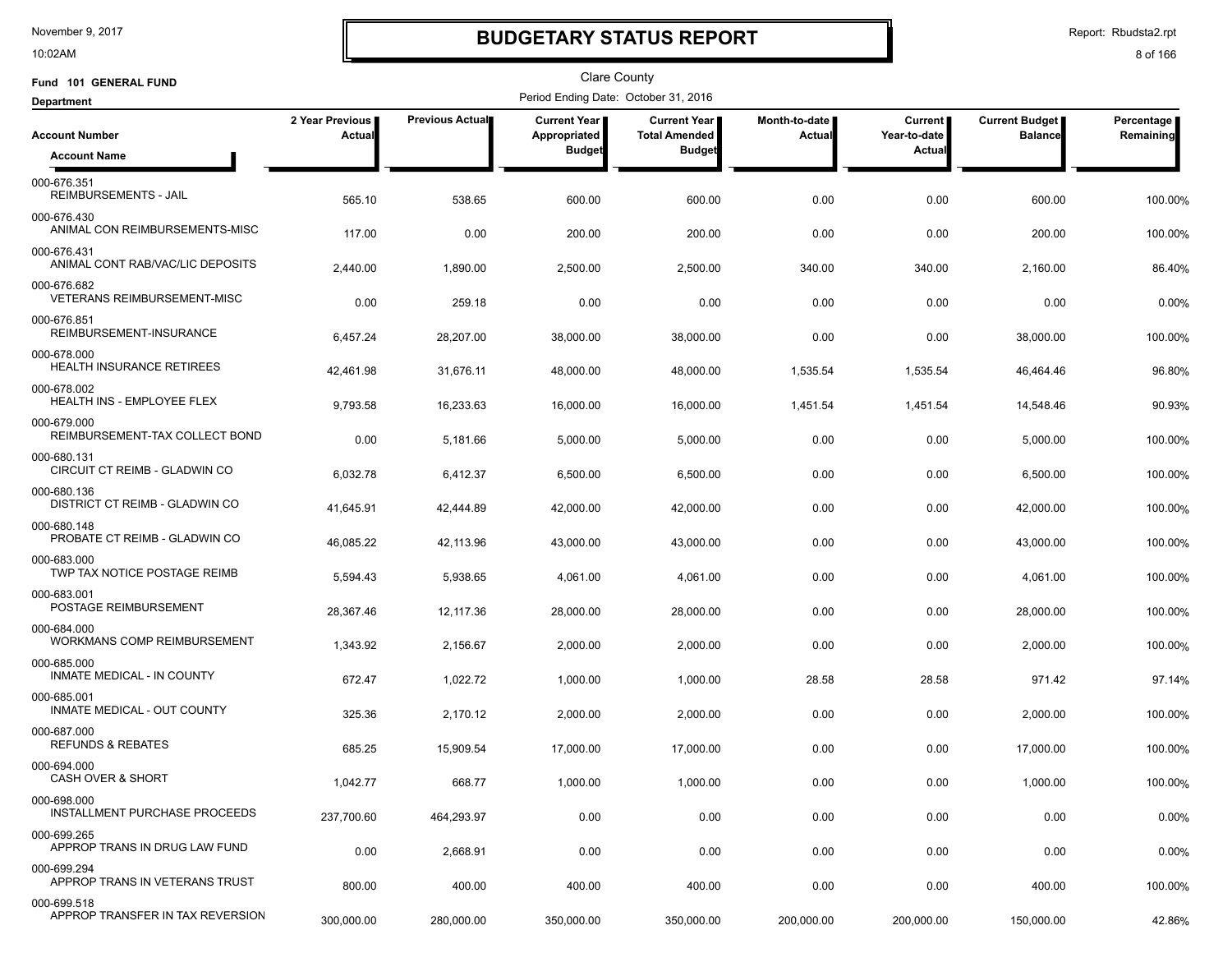10:02AM

### **BUDGETARY STATUS REPORT**

Report: Rbudsta2.rpt

| <b>GENERAL FUND</b><br>Fund<br>101            |                           |                        | <b>Clare County</b>                   |                                               |                                  |                                  |                                  |                           |
|-----------------------------------------------|---------------------------|------------------------|---------------------------------------|-----------------------------------------------|----------------------------------|----------------------------------|----------------------------------|---------------------------|
| Department                                    |                           |                        | Period Ending Date: October 31, 2016  |                                               |                                  |                                  |                                  |                           |
| <b>Account Number</b>                         | 2 Year Previous<br>Actual | <b>Previous Actual</b> | <b>Current Year</b> ∎<br>Appropriated | <b>Current Year I</b><br><b>Total Amended</b> | Month-to-date ∎<br><b>Actual</b> | <b>Current</b><br>Year-to-date I | Current Budget<br><b>Balance</b> | Percentage I<br>Remaining |
| <b>Account Name</b>                           |                           |                        | <b>Budget</b>                         | <b>Budget</b>                                 |                                  | <b>Actual</b>                    |                                  |                           |
| 000-699.595<br>APPROP TRANS IN - COMMISSARY   | 18,399.80                 | 24,799.55              | 0.00                                  | 0.00                                          | 0.00                             | 0.00                             | 0.00                             | 0.00%                     |
| 000-699.616<br>APPROP TRANS IN DEL TAX REV FD | 400.000.00                | 420.000.00             | 600.000.00                            | 600.000.00                                    | 0.00                             | 0.00                             | 600.000.00                       | 100.00%                   |
| 000-699.900<br>BEGINNING FUND BALANCE         | 0.00                      | 0.00                   | 1.500.000.00                          | 1,500,000.00                                  | 0.00                             | 0.00                             | 1.500.000.00                     | 100.00%                   |
| <b>Revenues Total</b>                         | 11,583,501.98             | 11,722,648.71          | 13,319,068.00                         | 13,319,460.00                                 | 434,054.04                       | 434,054.04                       | 12,885,405.96                    | 96.74%                    |
| <b>Dept Total</b>                             | 11,583,501.98             | 11,722,648.71          | 13,319,068.00                         | 13,319,460.00                                 | 434,054.04                       | 434,054.04                       | 12,885,405.96                    | 96.74%                    |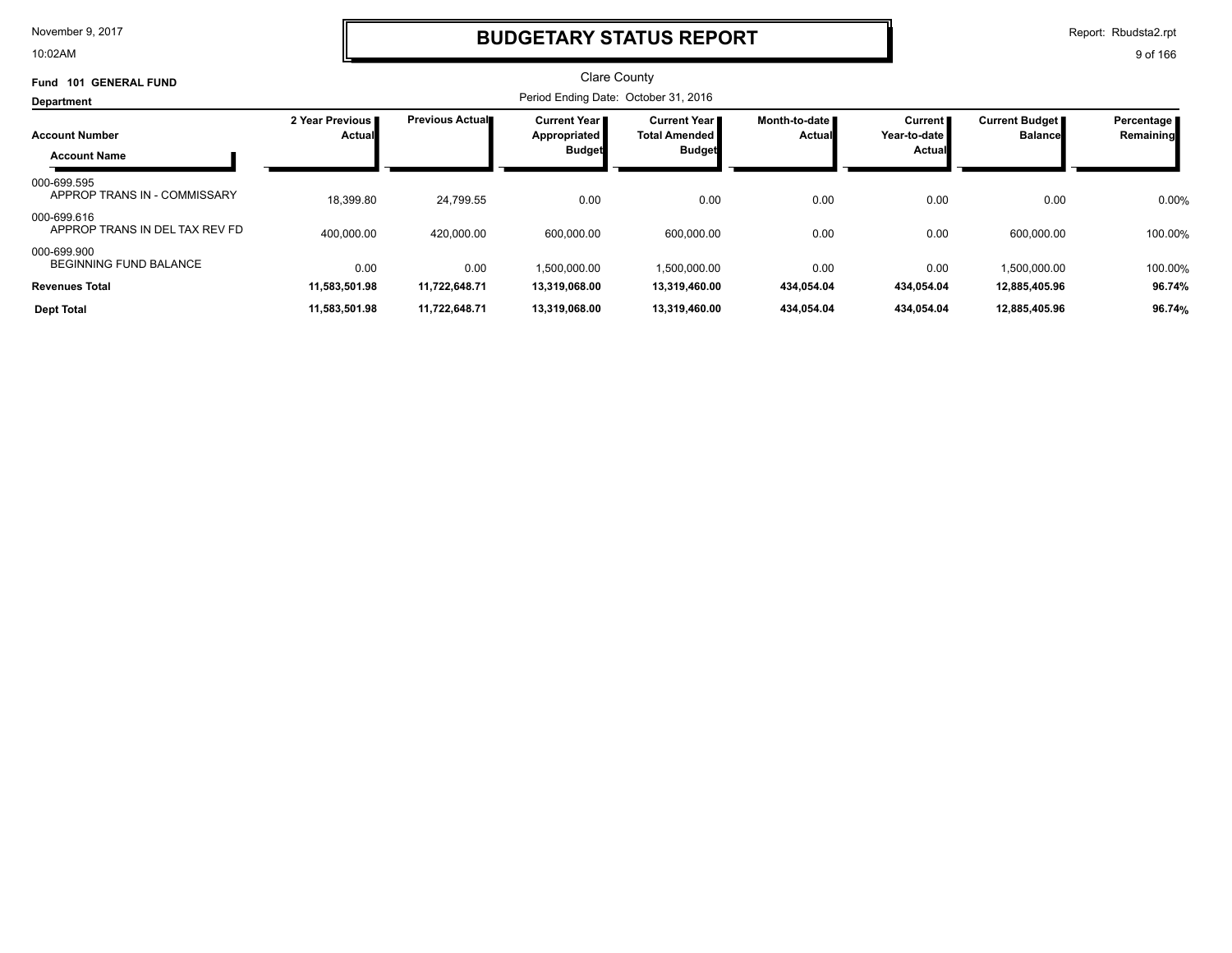10:02AM

# **BUDGETARY STATUS REPORT**

Report: Rbudsta2.rpt

| Fund 101 GENERAL FUND<br>Department 101 BOARD OF COMMISIONERS |                             |                        | <b>Clare County</b><br>Period Ending Date: October 31, 2016 |                                                              |                         |                                          |                                         |                         |
|---------------------------------------------------------------|-----------------------------|------------------------|-------------------------------------------------------------|--------------------------------------------------------------|-------------------------|------------------------------------------|-----------------------------------------|-------------------------|
| <b>Account Number</b><br><b>Account Name</b>                  | 2 Year Previous  <br>Actual | <b>Previous Actual</b> | <b>Current Year</b><br>Appropriated<br><b>Budget</b>        | <b>Current Year</b><br><b>Total Amended</b><br><b>Budget</b> | Month-to-date<br>Actual | <b>Current</b><br>Year-to-date<br>Actual | <b>Current Budget</b><br><b>Balance</b> | Percentage<br>Remaining |
| Department 101 BOARD OF COMMISIONERS                          |                             |                        |                                                             |                                                              |                         |                                          |                                         |                         |
| <b>Expenses</b>                                               |                             |                        |                                                             |                                                              |                         |                                          |                                         |                         |
| 101-702.000<br><b>SALARY</b>                                  | 58,714.92                   | 60,670.02              | 60,207.00                                                   | 60,207.00                                                    | 2,315.65                | 2,315.65                                 | 57,891.35                               | 96.15%                  |
| 101-707.000<br>PER DIEM                                       | 16,119.80                   | 15,900.00              | 15,367.00                                                   | 15,367.00                                                    | 0.00                    | 0.00                                     | 15,367.00                               | 100.00%                 |
| 101-710.000<br><b>FICA EXPENSE</b>                            | 4,764.37                    | 4,874.62               | 4,686.00                                                    | 4,686.00                                                     | 125.22                  | 125.22                                   | 4,560.78                                | 97.33%                  |
| 101-711.000<br><b>MEDICARE EXPENSE</b>                        | 1,114.26                    | 1,140.03               | 1,096.00                                                    | 1,096.00                                                     | 29.29                   | 29.29                                    | 1,066.71                                | 97.33%                  |
| 101-728.000<br><b>PRINTING &amp; BINDING</b>                  | 1,180.00                    | 678.00                 | 600.00                                                      | 600.00                                                       | 0.00                    | 0.00                                     | 487.25                                  | 81.21%                  |
| 101-814.000<br><b>DUES &amp; SUBSCRIPTIONS</b>                | 14,531.81                   | 14,311.81              | 14,272.00                                                   | 14,272.00                                                    | 0.00                    | 0.00                                     | 14,272.00                               | 100.00%                 |
| 101-852.000<br><b>TELEPHONE</b>                               | 967.26                      | 1,086.75               | 520.00                                                      | 520.00                                                       | 32.85                   | 32.85                                    | 487.15                                  | 93.68%                  |
| 101-864.000<br>TRAVEL & EXPENSE                               | 6,892.79                    | 6,740.33               | 6,500.00                                                    | 6,500.00                                                     | 0.00                    | 0.00                                     | 6,500.00                                | 100.00%                 |
| 101-967.000<br><b>SPECIAL PROJECTS</b>                        | 1,150.19                    | 600.00                 | 500.00                                                      | 500.00                                                       | 0.00                    | 0.00                                     | 500.00                                  | 100.00%                 |
| <b>Expenses Total</b>                                         | 105,435.40                  | 106,001.56             | 103,748.00                                                  | 103,748.00                                                   | 2,503.01                | 2,503.01                                 | 101,132.24                              | 97.59%                  |
| <b>BOARD OF COMMISIONERS Dept Total</b>                       | 105,435.40                  | 106.001.56             | 103,748.00                                                  | 103.748.00                                                   | 2,503.01                | 2,503.01                                 | 101,132.24                              | 97.59%                  |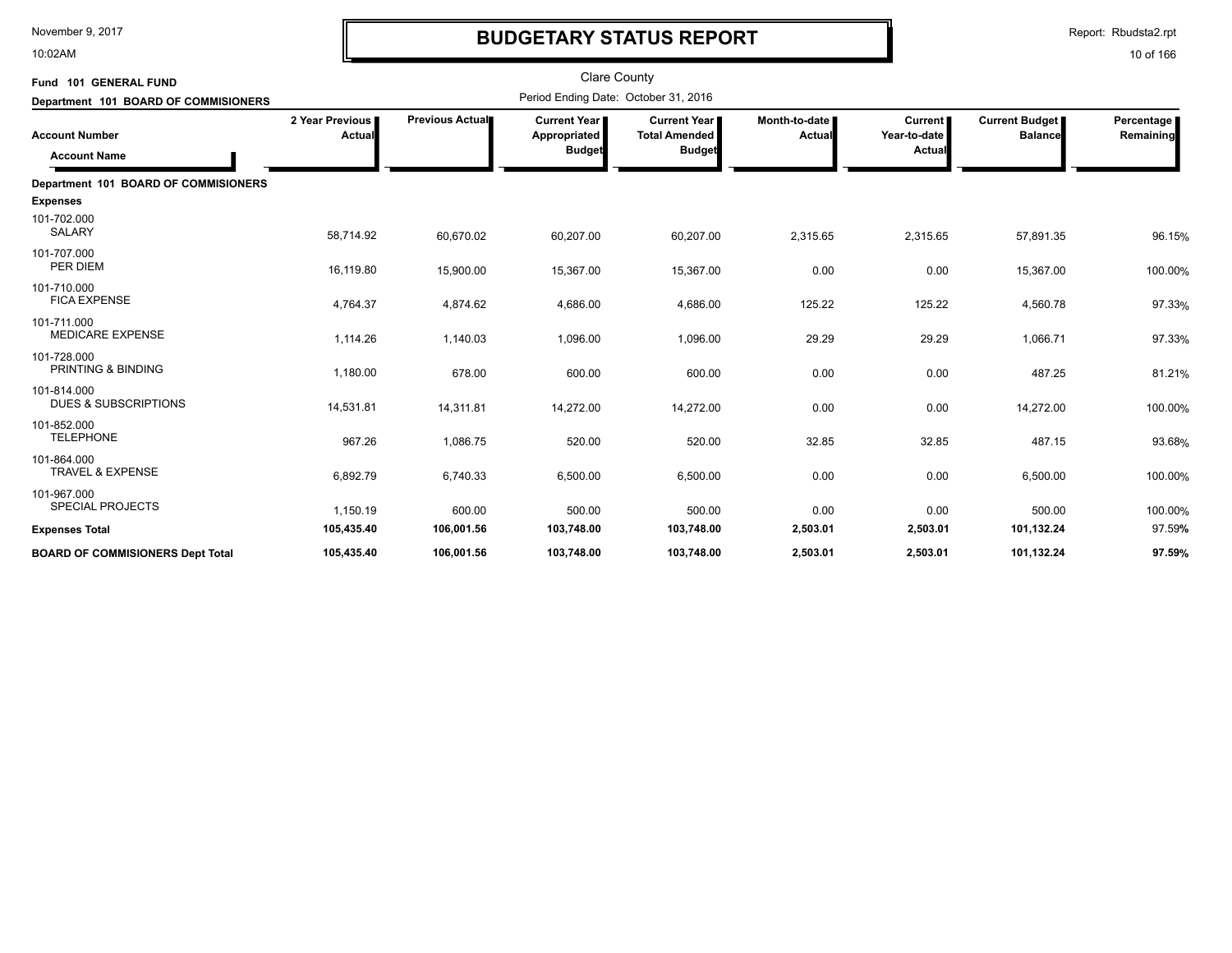10:02AM

# **BUDGETARY STATUS REPORT**

Report: Rbudsta2.rpt

| Fund 101 GENERAL FUND                               |                           |                 | Clare County                          |                                             |                         |                                |                                         |                         |
|-----------------------------------------------------|---------------------------|-----------------|---------------------------------------|---------------------------------------------|-------------------------|--------------------------------|-----------------------------------------|-------------------------|
| Department 131 CIRCUIT COURT                        |                           |                 | Period Ending Date: October 31, 2016  |                                             |                         |                                |                                         |                         |
| <b>Account Number</b>                               | 2 Year Previous<br>Actual | Previous Actual | <b>Current Year  </b><br>Appropriated | <b>Current Year</b><br><b>Total Amended</b> | Month-to-date<br>Actual | <b>Current</b><br>Year-to-date | <b>Current Budget</b><br><b>Balance</b> | Percentage<br>Remaining |
| <b>Account Name</b>                                 |                           |                 | <b>Budget</b>                         | <b>Budget</b>                               |                         | Actual                         |                                         |                         |
| Department 131 CIRCUIT COURT                        |                           |                 |                                       |                                             |                         |                                |                                         |                         |
| <b>Expenses</b>                                     |                           |                 |                                       |                                             |                         |                                |                                         |                         |
| 131-702.000<br>JUDGES SUPPLEMENTAL SALARY           | 50,461.72                 | 48,748.38       | 50,297.00                             | 50,297.00                                   | 1,934.46                | 1,934.46                       | 48,362.54                               | 96.15%                  |
| 131-710.000<br><b>FICA EXPENSE</b>                  | 221.99                    | 149.11          | 186.00                                | 186.00                                      | 27.32                   | 27.32                          | 158.68                                  | 85.31%                  |
| 131-711.000<br><b>MEDICARE EXPENSE</b>              | 51.92                     | 34.86           | 44.00                                 | 44.00                                       | 6.40                    | 6.40                           | 37.60                                   | 85.45%                  |
| 131-715.000<br><b>HEALTH INSURANCE</b>              | 14,299.76                 | 10,287.02       | 10,726.00                             | 10,726.00                                   | 895.41                  | 895.41                         | 9,830.59                                | 91.65%                  |
| 131-715.006                                         |                           |                 |                                       |                                             |                         |                                |                                         |                         |
| <b>CIC BUNDLE</b>                                   | 355.50                    | 474.00          | 474.00                                | 474.00                                      | 0.00                    | 0.00                           | 474.00                                  | 100.00%                 |
| 131-727.000<br>OFFICE SUPPLIES                      | 1,062.74                  | 1,971.16        | 1,000.00                              | 1,000.00                                    | 0.00                    | 0.00                           | 1,000.00                                | 100.00%                 |
| 131-732.000<br><b>POSTAGE</b>                       | 1,373.41                  | 1,456.04        | 850.00                                | 850.00                                      | 0.00                    | 0.00                           | 850.00                                  | 100.00%                 |
| 131-801.000<br><b>CONTRACT SERVICE</b>              | 750.00                    | 0.00            | 500.00                                | 500.00                                      | 0.00                    | 0.00                           | 500.00                                  | 100.00%                 |
| 131-801.002<br>CONTRACT SERV-GLADWIN CO             | 94,245.34                 | 85,974.08       | 90,000.00                             | 90,000.00                                   | 0.00                    | 0.00                           | 90,000.00                               | 100.00%                 |
| 131-810.000<br>TRIAL COURT ATTORNEYS                | 160,460.36                | 184,655.92      | 150,000.00                            | 150,000.00                                  | 0.00                    | 0.00                           | 150,000.00                              | 100.00%                 |
| 131-812.000                                         |                           |                 |                                       |                                             |                         |                                |                                         |                         |
| <b>JURY FEES</b>                                    | 6,962.58                  | 6,249.01        | 7,500.00                              | 7,500.00                                    | 0.00                    | 0.00                           | 7,500.00                                | 100.00%                 |
| 131-813.000<br><b>WITNESS FEES</b>                  | 926.66                    | 166.24          | 1,000.00                              | 1,000.00                                    | 0.00                    | 0.00                           | 1,000.00                                | 100.00%                 |
| 131-814.000<br>DUES & SUBSCRIPTIONS                 | 562.50                    | 735.00          | 850.00                                | 850.00                                      | 337.50                  | 337.50                         | 512.50                                  | 60.29%                  |
| 131-815.000<br>SERVICE FEES                         | 20.00                     | 0.00            | 50.00                                 | 50.00                                       | 0.00                    | 0.00                           | 50.00                                   | 100.00%                 |
| 131-816.000<br><b>TRANSCRIPTS</b>                   | 3,589.55                  | 2.995.23        | 3,500.00                              | 3,500.00                                    | 180.95                  | 180.95                         | 3,319.05                                | 94.83%                  |
| 131-851.000<br><b>COMPUTER SUPPORT</b>              | 11,893.65                 | 11,711.55       | 12,000.00                             | 12,000.00                                   | 0.00                    | 0.00                           | 12,000.00                               | 100.00%                 |
| 131-852.000<br>TELEPHONE                            | 3,255.03                  | 4,085.91        | 3,500.00                              | 3,500.00                                    | 13.96                   | 13.96                          | 3,486.04                                | 99.60%                  |
| 131-864.000<br>TRAVEL & EXPENSE                     | 429.92                    | 906.77          | 800.00                                | 800.00                                      | 0.00                    | 0.00                           | 800.00                                  | 100.00%                 |
| 131-933.000<br><b>EQUIPMENT MAINT &amp; REPAIRS</b> | 66.00                     | 0.00            | 200.00                                | 200.00                                      | 0.00                    | 0.00                           | 200.00                                  | 100.00%                 |
| 131-957.000                                         |                           |                 |                                       |                                             |                         |                                |                                         |                         |
| SEMINARS & EDUCATION                                | 1,507.04                  | 1,543.11        | 750.00                                | 750.00                                      | 0.00                    | 0.00                           | 750.00                                  | 100.00%                 |
| 131-978.000<br><b>NEW EQUIPMENT</b>                 | 3,567.18                  | 0.00            | 0.00                                  | 0.00                                        | 0.00                    | 0.00                           | 0.00                                    | 0.00%                   |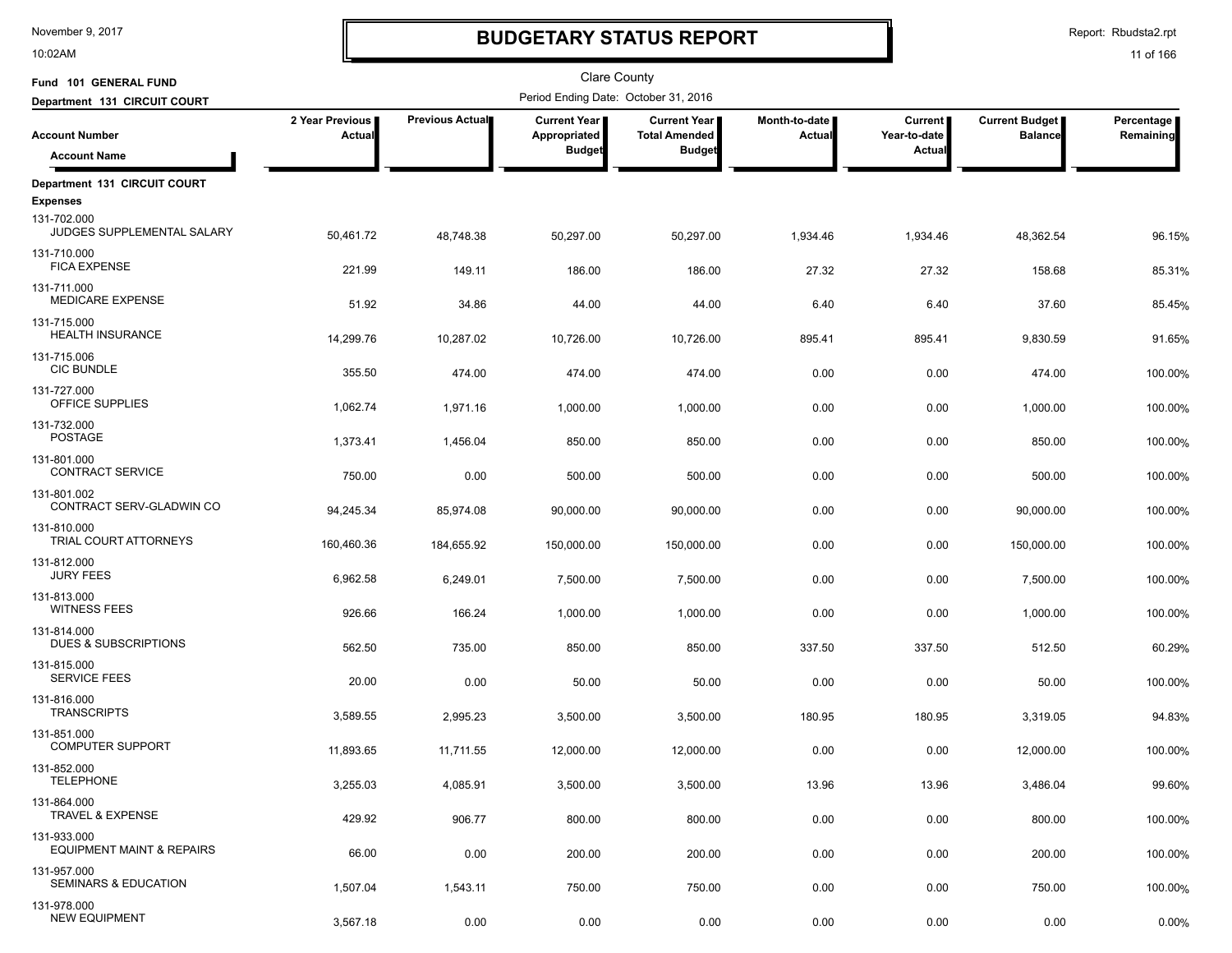10:02AM

# **BUDGETARY STATUS REPORT**

Report: Rbudsta2.rpt

| <b>101 GENERAL FUND</b><br>Fund              |                                  |                        | <b>Clare County</b>                             |                                                                |                         |                                                 |                                         |                         |
|----------------------------------------------|----------------------------------|------------------------|-------------------------------------------------|----------------------------------------------------------------|-------------------------|-------------------------------------------------|-----------------------------------------|-------------------------|
| Department 131 CIRCUIT COURT                 |                                  |                        | Period Ending Date: October 31, 2016            |                                                                |                         |                                                 |                                         |                         |
| <b>Account Number</b><br><b>Account Name</b> | 2 Year Previous<br><b>Actual</b> | <b>Previous Actual</b> | Current Year I<br>Appropriated<br><b>Budget</b> | <b>Current Year</b> ∎<br><b>Total Amended</b><br><b>Budget</b> | Month-to-date<br>Actual | <b>Current</b><br>Year-to-date<br><b>Actual</b> | <b>Current Budget</b><br><b>Balance</b> | Percentage<br>Remaining |
| 131-982.000<br><b>NEW LAW BOOKS</b>          | 1.247.20                         | 123.55                 | 800.00                                          | 800.00                                                         | 0.00                    | 0.00                                            | 800.00                                  | 100.00%                 |
| <b>Expenses Total</b>                        | 357,310.05                       | 362,266.94             | 335,027.00                                      | 335,027.00                                                     | 3,396.00                | 3,396.00                                        | 331,631.00                              | 98.99%                  |
| <b>CIRCUIT COURT Dept Total</b>              | 357,310.05                       | 362.266.94             | 335,027.00                                      | 335,027.00                                                     | 3,396.00                | 3.396.00                                        | 331,631.00                              | 98.99%                  |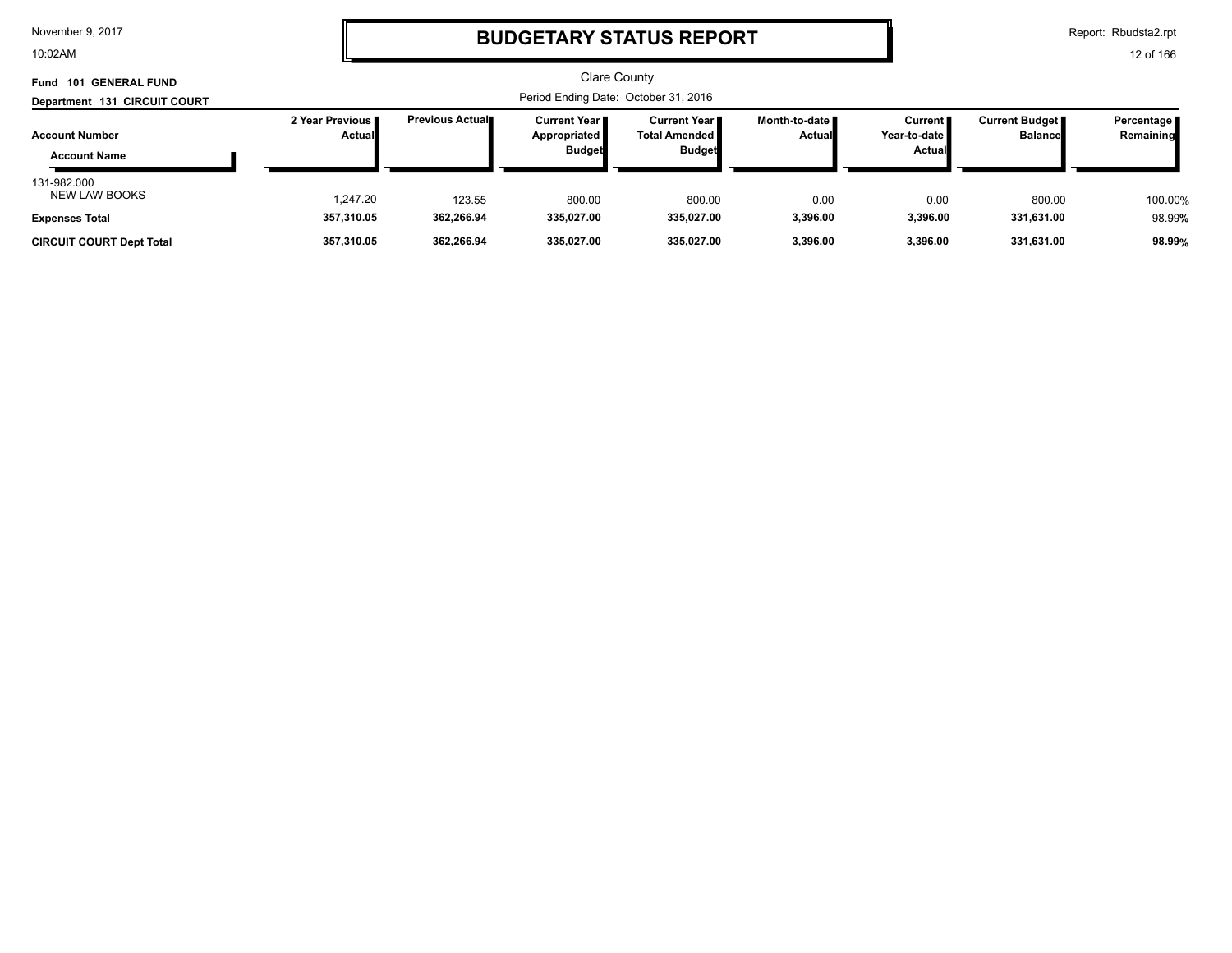10:02AM

# **BUDGETARY STATUS REPORT**

Report: Rbudsta2.rpt

| Fund 101 GENERAL FUND                                         |                           |                        | <b>Clare County</b>                   |                                             |                                  |                                |                                         |                         |
|---------------------------------------------------------------|---------------------------|------------------------|---------------------------------------|---------------------------------------------|----------------------------------|--------------------------------|-----------------------------------------|-------------------------|
| Department 136 DISTRICT COURT                                 |                           |                        | Period Ending Date: October 31, 2016  |                                             |                                  |                                |                                         |                         |
| <b>Account Number</b>                                         | 2 Year Previous<br>Actual | <b>Previous Actual</b> | <b>Current Year</b>  <br>Appropriated | <b>Current Year</b><br><b>Total Amended</b> | Month-to-date  <br><b>Actual</b> | <b>Current</b><br>Year-to-date | <b>Current Budget</b><br><b>Balance</b> | Percentage<br>Remaining |
| <b>Account Name</b>                                           |                           |                        | <b>Budget</b>                         | <b>Budget</b>                               |                                  | Actual                         |                                         |                         |
| Department 136 DISTRICT COURT                                 |                           |                        |                                       |                                             |                                  |                                |                                         |                         |
| <b>Expenses</b><br>136-702.000<br>JUDGE'S SUPPLEMENTAL SALARY | 25,230.86                 | 24,374.18              | 25,148.00                             | 25,148.00                                   | 967.23                           | 967.23                         | 24,180.77                               | 96.15%                  |
| 136-702.001<br>MAGISTRATE SALARY                              | 0.00                      | 0.00                   | 63,496.00                             | 63,496.00                                   | 0.00                             | 0.00                           | 63,496.00                               | 100.00%                 |
| 136-704.000<br><b>FULL TIME SALARIES</b>                      | 348,398.75                | 344,975.46             | 277,840.00                            | 277,840.00                                  | 13,114.03                        | 13,114.03                      | 264,725.97                              | 95.28%                  |
| 136-705.000<br>PART TIME                                      | 0.00                      | 1,360.00               | 0.00                                  | 0.00                                        | 0.00                             | 0.00                           | 0.00                                    | 0.00%                   |
| 136-705.001<br><b>VISITING JUDGE</b>                          | 0.00                      | 47.52                  | 0.00                                  | 0.00                                        | 0.00                             | 0.00                           | 0.00                                    | 0.00%                   |
| 136-710.000<br><b>FICA EXPENSE</b>                            | 22,180.66                 | 22,697.02              | 21,163.00                             | 21,163.00                                   | 790.56                           | 790.56                         | 20,372.44                               | 96.26%                  |
| 136-711.000<br>MEDICARE EXPENSE                               | 5,187.38                  | 5,308.20               | 4,950.00                              | 4,950.00                                    | 184.87                           | 184.87                         | 4,765.13                                | 96.27%                  |
| 136-715.000<br><b>HEALTH INSURANCE</b>                        | 126.147.34                | 118,210.56             | 136,639.00                            | 136,639.00                                  | 11,997.71                        | 11,997.71                      | 124,641.29                              | 91.22%                  |
| 136-715.006<br><b>CIC BUNDLE</b>                              | 4,740.00                  | 4,700.50               | 4,740.00                              | 4,740.00                                    | 0.00                             | 0.00                           | 4,740.00                                | 100.00%                 |
| 136-717.000<br>LIFE INSURANCE                                 | 540.00                    | 525.00                 | 540.00                                | 540.00                                      | 0.00                             | 0.00                           | 540.00                                  | 100.00%                 |
| 136-719.000<br><b>LONGEVITY</b>                               | 1,400.00                  | 1,400.00               | 1,400.00                              | 1,400.00                                    | 0.00                             | 0.00                           | 1,400.00                                | 100.00%                 |
| 136-720.000<br><b>VACATIONS</b>                               | 909.86                    | 5,502.96               | 950.00                                | 950.00                                      | 0.00                             | 0.00                           | 950.00                                  | 100.00%                 |
| 136-721.000<br><b>SICK LEAVE</b>                              | 2,688.76                  | 8,221.78               | 1,600.00                              | 1,600.00                                    | 0.00                             | 0.00                           | 1,600.00                                | 100.00%                 |
| 136-727.000<br>OFFICE SUPPLIES                                | 6,914.72                  | 5,758.10               | 6,000.00                              | 6,000.00                                    | 0.00                             | 0.00                           | 4,353.03                                | 72.55%                  |
| 136-810.000<br>COURT APPOINTED ATTORNEYS                      | 73,987.00                 | 89,234.12              | 70,000.00                             | 70,000.00                                   | 0.00                             | 0.00                           | 70,000.00                               | 100.00%                 |
| 136-812.000<br><b>JURY FEES</b>                               | 4,503.20                  | 1,028.54               | 3,000.00                              | 3,000.00                                    | 0.00                             | 0.00                           | 3,000.00                                | 100.00%                 |
| 136-813.000<br><b>WITNESS FEES</b>                            | 2,541.77                  | 3,305.59               | 3,200.00                              | 3,200.00                                    | 156.14                           | 156.14                         | 3,020.36                                | 94.39%                  |
| 136-814.000<br><b>DUES &amp; SUBSCRIPTIONS</b>                | 1,504.00                  | 1,496.84               | 1,500.00                              | 1,500.00                                    | 440.00                           | 440.00                         | 1,060.00                                | 70.67%                  |
| 136-815.000<br><b>VOLUNTEERS INSURANCE</b>                    | 3,521.00                  | 4,189.00               | 3,600.00                              | 3,600.00                                    | 0.00                             | 0.00                           | 3,600.00                                | 100.00%                 |
| 136-816.000<br><b>TRANSCRIPTS</b>                             | 5,177.80                  | 7,468.07               | 6,500.00                              | 6,500.00                                    | 0.00                             | 0.00                           | 6,500.00                                | 100.00%                 |
| 136-832.000<br><b>STATE FILING FEE</b>                        | 0.00                      | 0.00                   | 1,600.00                              | 1,600.00                                    | 0.00                             | 0.00                           | 1,600.00                                | 100.00%                 |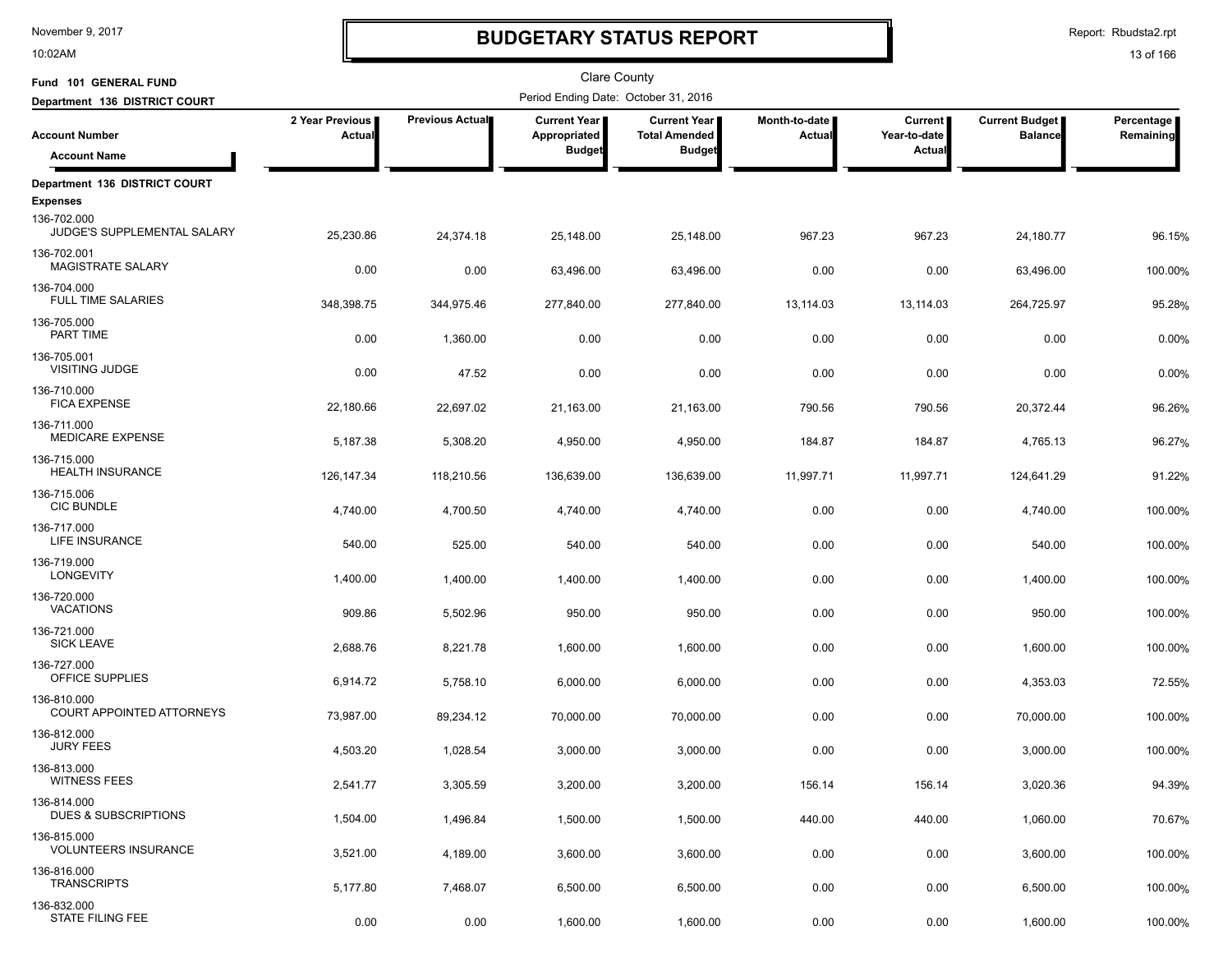10:02AM

### **BUDGETARY STATUS REPORT**

Report: Rbudsta2.rpt

| <b>GENERAL FUND</b><br><b>Fund 101</b><br>Department 136 DISTRICT COURT | <b>Clare County</b><br>Period Ending Date: October 31, 2016 |                        |                                                               |                                                                |                                |                                            |                                         |                         |
|-------------------------------------------------------------------------|-------------------------------------------------------------|------------------------|---------------------------------------------------------------|----------------------------------------------------------------|--------------------------------|--------------------------------------------|-----------------------------------------|-------------------------|
| <b>Account Number</b><br><b>Account Name</b>                            | 2 Year Previous<br>Actual                                   | <b>Previous Actual</b> | <b>Current Year</b> ∎<br><b>Appropriated</b><br><b>Budget</b> | <b>Current Year</b> I<br><b>Total Amended</b><br><b>Budget</b> | Month-to-date<br><b>Actual</b> | Current  <br>Year-to-date<br><b>Actual</b> | <b>Current Budget</b><br><b>Balance</b> | Percentage<br>Remaining |
| 136-851.000<br>EQUIPMENT CONTRACT SERVICE                               | 14,913.92                                                   | 14,444.00              | 14,500.00                                                     | 14,500.00                                                      | 14,213.00                      | 14,213.00                                  | 287.00                                  | 1.98%                   |
| 136-852.000<br><b>TELEPHONE</b>                                         | 2,300.00                                                    | 2,298.24               | 2,300.00                                                      | 2,300.00                                                       | 151.49                         | 151.49                                     | 2,148.51                                | 93.41%                  |
| 136-864.000<br><b>TRAVEL &amp; EXPENSE</b>                              | 2,438.84                                                    | 3,012.90               | 3,000.00                                                      | 3,000.00                                                       | 0.00                           | 0.00                                       | 3,000.00                                | 100.00%                 |
| 136-933.000<br><b>EQUIPMENT REPAIRS &amp; MAINTANCE</b>                 | 282.93                                                      | 179.95                 | 500.00                                                        | 500.00                                                         | 0.00                           | 0.00                                       | 500.00                                  | 100.00%                 |
| 136-978.000<br><b>NEW EQUIPMENT</b>                                     | 4,598.35                                                    | 0.00                   | 4,000.00                                                      | 4,000.00                                                       | 0.00                           | 0.00                                       | 4,000.00                                | 100.00%                 |
| <b>Expenses Total</b>                                                   | 660,107.14                                                  | 669,738.53             | 658,166.00                                                    | 658,166.00                                                     | 42,015.03                      | 42,015.03                                  | 614,480.50                              | 93.62%                  |
| <b>DISTRICT COURT Dept Total</b>                                        | 660,107.14                                                  | 669,738.53             | 658,166.00                                                    | 658,166.00                                                     | 42,015.03                      | 42,015.03                                  | 614,480.50                              | 93.62%                  |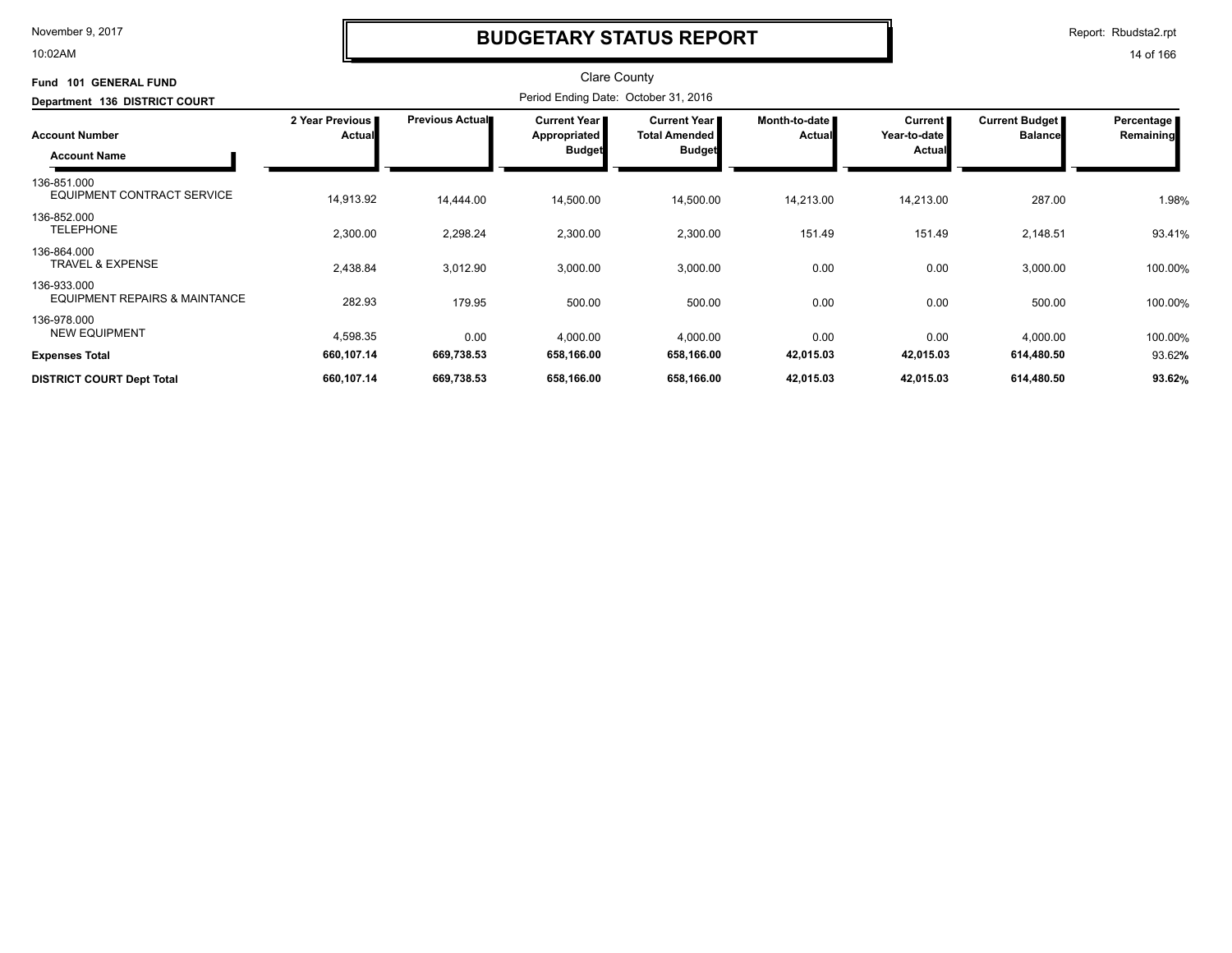10:02AM

# **BUDGETARY STATUS REPORT**

Report: Rbudsta2.rpt

| <b>GENERAL FUND</b><br><b>Fund 101</b><br>Department 147 PUBLIC GUARDIAN |                                  | <b>Clare County</b><br>Period Ending Date: October 31, 2016 |                                                               |                                                                |                                  |                                          |                                  |                         |
|--------------------------------------------------------------------------|----------------------------------|-------------------------------------------------------------|---------------------------------------------------------------|----------------------------------------------------------------|----------------------------------|------------------------------------------|----------------------------------|-------------------------|
| <b>Account Number</b><br><b>Account Name</b>                             | 2 Year Previous<br><b>Actual</b> | Previous Actual                                             | <b>Current Year I</b><br><b>Appropriated</b><br><b>Budget</b> | <b>Current Year I</b><br><b>Total Amended</b><br><b>Budget</b> | Month-to-date  <br><b>Actual</b> | <b>Current</b><br>Year-to-date<br>Actual | Current Budget<br><b>Balance</b> | Percentage<br>Remaining |
| Department 147 PUBLIC GUARDIAN<br><b>Expenses</b>                        |                                  |                                                             |                                                               |                                                                |                                  |                                          |                                  |                         |
| 147-702.000<br>SALARY                                                    | 31,654.73                        | 31,793.44                                                   | 31,551.00                                                     | 31,551.00                                                      | 1,213.49                         | 1,213.49                                 | 30,337.51                        | 96.15%                  |
| 147-710.000<br><b>FICA EXPENSE</b>                                       | 1,962.68                         | 1,971.22                                                    | 1,957.00                                                      | 1,957.00                                                       | 75.24                            | 75.24                                    | 1,881.76                         | 96.16%                  |
| 147-711.000<br><b>MEDICARE EXPENSE</b>                                   | 459.03                           | 460.99                                                      | 458.00                                                        | 458.00                                                         | 17.59                            | 17.59                                    | 440.41                           | 96.16%                  |
| 147-727.000<br><b>SUPPLIES</b>                                           | 713.80                           | 583.54                                                      | 800.00                                                        | 800.00                                                         | 0.00                             | 0.00                                     | 800.00                           | 100.00%                 |
| 147-852.000<br><b>TELEPHONE</b>                                          | 773.42                           | 921.65                                                      | 800.00                                                        | 800.00                                                         | 0.00                             | 0.00                                     | 800.00                           | 100.00%                 |
| 147-864.000<br>TRAVEL & EXPENSE                                          | 416.30                           | 341.98                                                      | 300.00                                                        | 300.00                                                         | 0.00                             | 0.00                                     | 300.00                           | 100.00%                 |
| <b>Expenses Total</b>                                                    | 35,979.96                        | 36,072.82                                                   | 35,866.00                                                     | 35,866.00                                                      | 1,306.32                         | 1,306.32                                 | 34,559.68                        | 96.36%                  |
| PUBLIC GUARDIAN Dept Total                                               | 35,979.96                        | 36,072.82                                                   | 35,866.00                                                     | 35,866.00                                                      | 1,306.32                         | 1,306.32                                 | 34,559.68                        | 96.36%                  |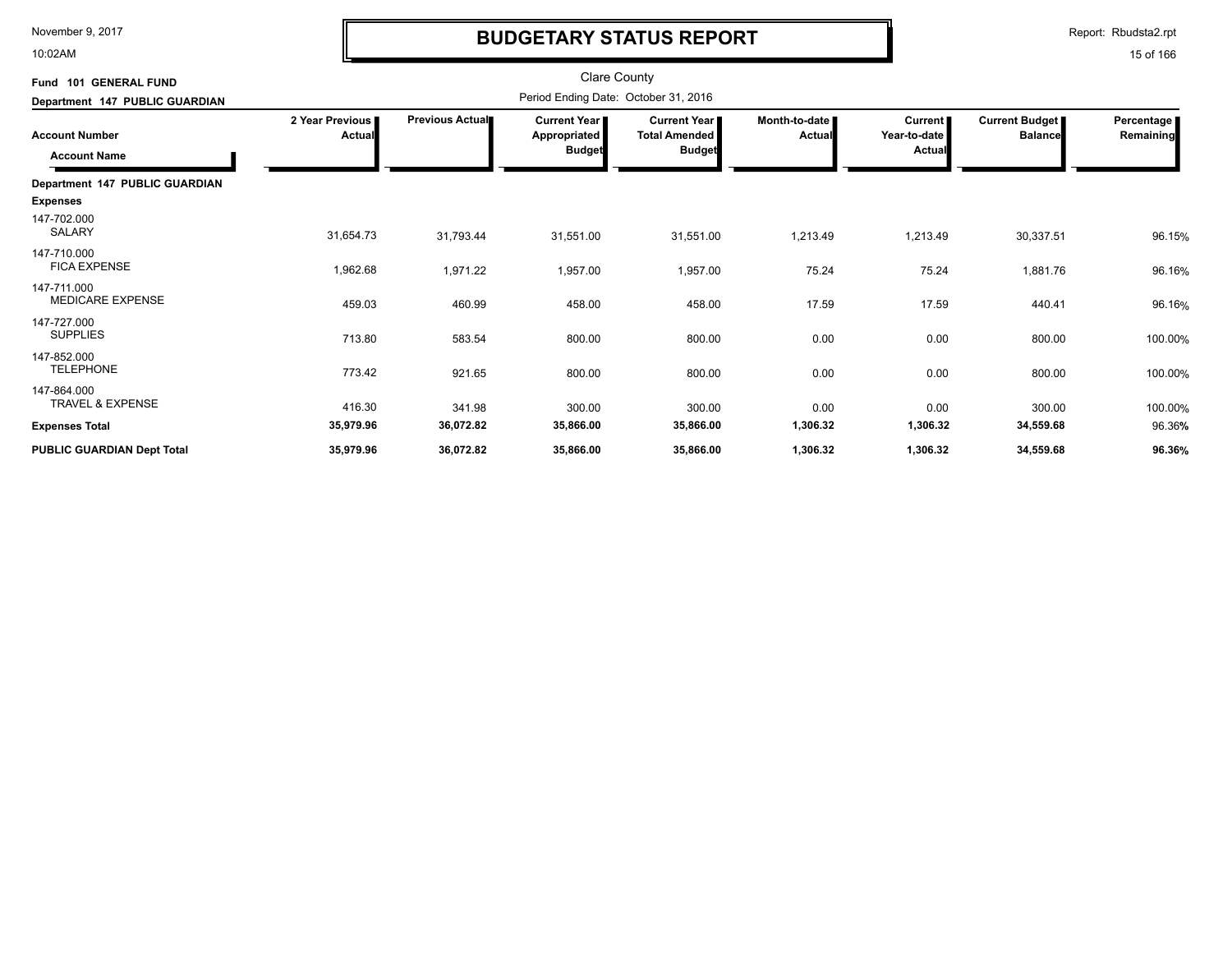10:02AM

# **BUDGETARY STATUS REPORT**

Report: Rbudsta2.rpt

| Fund 101 GENERAL FUND                               |                           |                 | Clare County                         |                                             |                         |                                |                                         |                         |
|-----------------------------------------------------|---------------------------|-----------------|--------------------------------------|---------------------------------------------|-------------------------|--------------------------------|-----------------------------------------|-------------------------|
| Department 148 PROBATE/FAMILY COURT                 |                           |                 | Period Ending Date: October 31, 2016 |                                             |                         |                                |                                         |                         |
| <b>Account Number</b>                               | 2 Year Previous<br>Actual | Previous Actual | Current Year<br>Appropriated         | <b>Current Year</b><br><b>Total Amended</b> | Month-to-date<br>Actual | <b>Current</b><br>Year-to-date | <b>Current Budget</b><br><b>Balance</b> | Percentage<br>Remaining |
| <b>Account Name</b>                                 |                           |                 | <b>Budget</b>                        | <b>Budget</b>                               |                         | Actual                         |                                         |                         |
| Department 148 PROBATE/FAMILY COURT                 |                           |                 |                                      |                                             |                         |                                |                                         |                         |
| <b>Expenses</b>                                     |                           |                 |                                      |                                             |                         |                                |                                         |                         |
| 148-702.000<br><b>JUDGES SALARY</b>                 | 119,736.78                | 115,725.06      | 120,743.00                           | 120,743.00                                  | 4,643.93                | 4,643.93                       | 116,099.07                              | 96.15%                  |
| 148-704.000<br><b>REG &amp; JUVENILE REG SALARY</b> | 105,871.27                | 106,218.30      | 105,537.00                           | 105,537.00                                  | 4,055.25                | 4,055.25                       | 101,481.75                              | 96.16%                  |
| 148-704.001<br>PROBATION OFFICER                    | 48,330.67                 | 48,515.85       | 48,146.00                            | 48,146.00                                   | 1,851.75                | 1,851.75                       | 46,294.25                               | 96.15%                  |
| 148-704.002<br>CIRCUIT/PROBATE CT ADMIN             | 62,629.66                 | 62,904.10       | 62,424.00                            | 62,424.00                                   | 2,400.92                | 2,400.92                       | 60,023.08                               | 96.15%                  |
| 148-710.000<br><b>FICA EXPENSE</b>                  | 21,633.72                 | 21,218.13       | 20,885.00                            | 20,885.00                                   | 831.40                  | 831.40                         | 20,053.60                               | 96.02%                  |
| 148-711.000<br><b>MEDICARE EXPENSE</b>              | 5,093.51                  | 4,962.29        | 4,884.00                             | 4,884.00                                    | 194.46                  | 194.46                         | 4,689.54                                | 96.02%                  |
| 148-715.000<br><b>HEALTH INSURANCE</b>              | 60,964.23                 | 59,884.02       | 61,287.00                            | 61,287.00                                   | 5,270.00                | 5,270.00                       | 56,017.00                               | 91.40%                  |
| 148-715.006<br><b>CIC BUNDLE</b>                    | 1,896.00                  | 1,896.00        | 1,896.00                             | 1,896.00                                    | 0.00                    | 0.00                           | 1,896.00                                | 100.00%                 |
| 148-717.000<br>LIFE INSURANCE                       | 300.00                    | 300.00          | 300.00                               | 300.00                                      | 0.00                    | 0.00                           | 300.00                                  | 100.00%                 |
| 148-720.000<br><b>VACATIONS</b>                     | 925.88                    | 925.88          | 926.00                               | 926.00                                      | 0.00                    | 0.00                           | 926.00                                  | 100.00%                 |
| 148-721.000<br><b>SICK LEAVE</b>                    | 1,111.05                  | 1,111.05        | 1,112.00                             | 1,112.00                                    | 0.00                    | 0.00                           | 1,112.00                                | 100.00%                 |
| 148-727.000<br>OFFICE SUPPLIES                      | 1,404.98                  | 1,140.47        | 1,500.00                             | 1,500.00                                    | 0.00                    | 0.00                           | 1,500.00                                | 100.00%                 |
| 148-746.000<br><b>GAS OIL &amp; GREASE</b>          | 1,657.75                  | 1,887.54        | 2,000.00                             | 2,000.00                                    | 140.13                  | 140.13                         | 1,859.87                                | 92.99%                  |
| 148-801.000<br>CONTRACTED SERVICE                   | 1,663.42                  | 1,713.67        | 1,500.00                             | 1,500.00                                    | 0.00                    | 0.00                           | 1,500.00                                | 100.00%                 |
| 148-810.000<br>COURT APPOINTED ATTORNEYS            | 54,289.54                 | 54,760.24       | 50,000.00                            | 50,000.00                                   | 0.00                    | 0.00                           | 50,000.00                               | 100.00%                 |
| 148-812.000<br><b>JURY FEES</b>                     | 0.00                      | 2,060.48        | 2,100.00                             | 2,100.00                                    | 0.00                    | 0.00                           | 2,100.00                                | 100.00%                 |
| 148-813.000<br><b>WITNESS FEES</b>                  | 14.16                     | 0.00            | 0.00                                 | 0.00                                        | 0.00                    | 0.00                           | 0.00                                    | 0.00%                   |
| 148-814.000<br>DUES & SUBSCRIPTIONS                 | 759.50                    | 529.50          | 1,000.00                             | 1,000.00                                    | 190.00                  | 190.00                         | 810.00                                  | 81.00%                  |
| 148-815.000<br><b>SERVER FEES</b>                   | 97.82                     | 248.06          | 300.00                               | 300.00                                      | 0.00                    | 0.00                           | 300.00                                  | 100.00%                 |
| 148-816.000<br><b>TRANSCRIPTS</b>                   | 6,953.45                  | 6,520.85        | 2,500.00                             | 2,500.00                                    | 870.90                  | 870.90                         | 1,629.10                                | 65.16%                  |
| 148-851.000<br>MAINTENANCE CONTRACTS                | 8,295.77                  | 7,659.94        | 8,800.00                             | 8,800.00                                    | 0.00                    | 0.00                           | 8,800.00                                | 100.00%                 |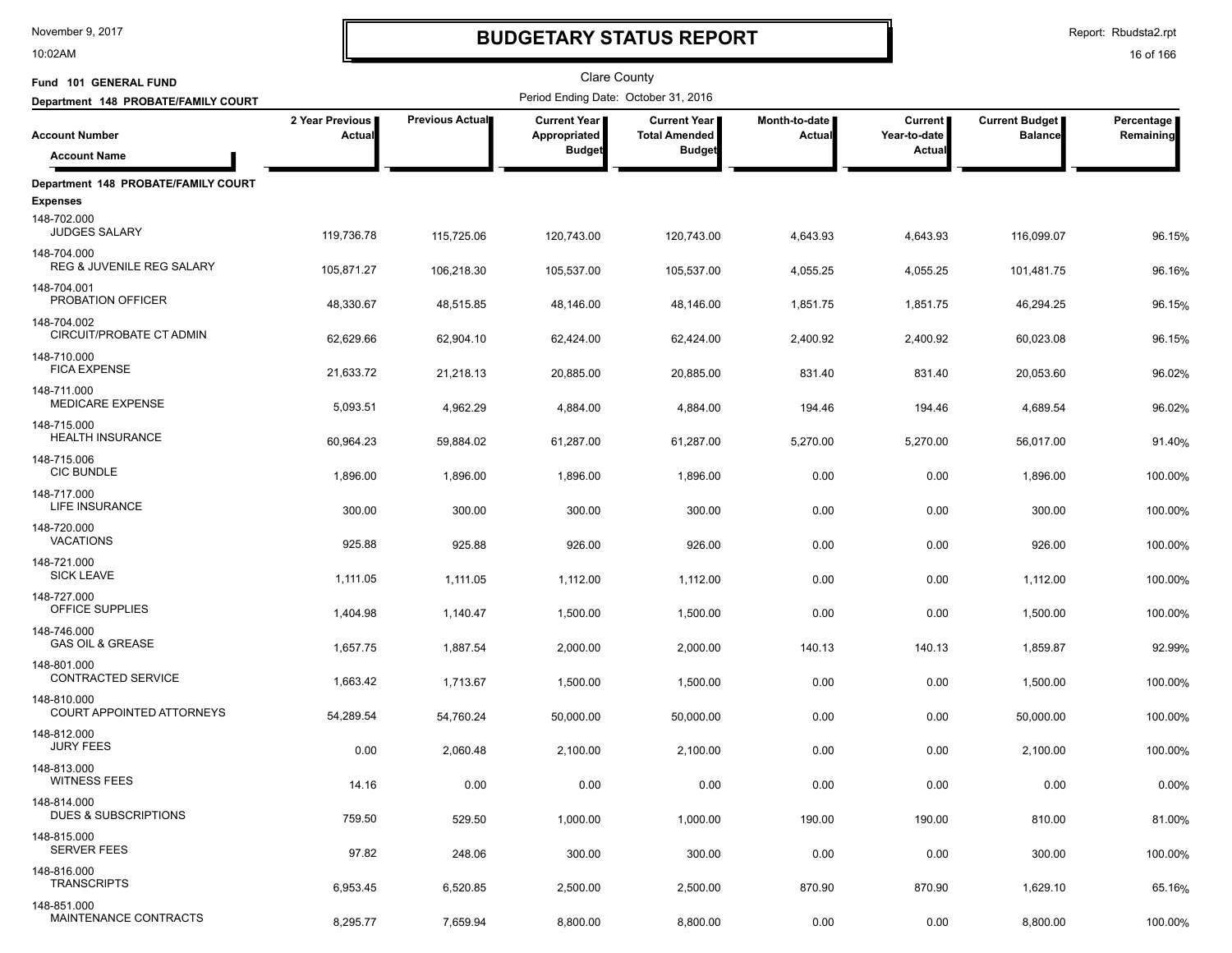10:02AM

# **BUDGETARY STATUS REPORT**

Report: Rbudsta2.rpt

| Fund 101 GENERAL FUND<br>Department 148 PROBATE/FAMILY COURT |                             |                        |                                                      |                                                                |                                |                                     |                                         |                         |
|--------------------------------------------------------------|-----------------------------|------------------------|------------------------------------------------------|----------------------------------------------------------------|--------------------------------|-------------------------------------|-----------------------------------------|-------------------------|
| <b>Account Number</b><br><b>Account Name</b>                 | 2 Year Previous  <br>Actual | <b>Previous Actual</b> | <b>Current Year</b><br>Appropriated<br><b>Budget</b> | <b>Current Year</b> I<br><b>Total Amended</b><br><b>Budget</b> | Month-to-date<br><b>Actual</b> | Current  <br>Year-to-date<br>Actual | <b>Current Budget</b><br><b>Balance</b> | Percentage<br>Remaining |
| 148-852.000<br><b>TELEPHONE</b>                              | 3,614.48                    | 2,514.62               | 3,000.00                                             | 3,000.00                                                       | 82.67                          | 82.67                               | 2,917.33                                | 97.24%                  |
| 148-862.000<br><b>REPAIRS &amp; MAINTENANCE</b>              | 178.44                      | 384.30                 | 400.00                                               | 400.00                                                         | 0.00                           | 0.00                                | 400.00                                  | 100.00%                 |
| 148-864.000<br><b>TRAVEL &amp; EXPENSE</b>                   | 1,841.02                    | 2,560.44               | 1,500.00                                             | 1,500.00                                                       | 0.00                           | 0.00                                | 1,500.00                                | 100.00%                 |
| 148-956.000<br><b>MISCELLANEOUS</b>                          | 204.00                      | 423.00                 | 250.00                                               | 250.00                                                         | 0.00                           | 0.00                                | 250.00                                  | 100.00%                 |
| 148-978.000<br><b>NEW EQUIPMENT</b>                          | 406.98                      | 0.00                   | 0.00                                                 | 0.00                                                           | 0.00                           | 0.00                                | 0.00                                    | 0.00%                   |
| 148-982.000<br><b>NEW LAW BOOKS</b>                          | 929.38                      | 995.52                 | 1,000.00                                             | 1,000.00                                                       | 0.00                           | 0.00                                | 1,000.00                                | 100.00%                 |
| <b>Expenses Total</b>                                        | 510,803.46                  | 507,059.31             | 503,990.00                                           | 503,990.00                                                     | 20,531.41                      | 20,531.41                           | 483,458.59                              | 95.93%                  |
| PROBATE/FAMILY COURT Dept Total                              | 510,803.46                  | 507,059.31             | 503,990.00                                           | 503,990.00                                                     | 20,531.41                      | 20,531.41                           | 483,458.59                              | 95.93%                  |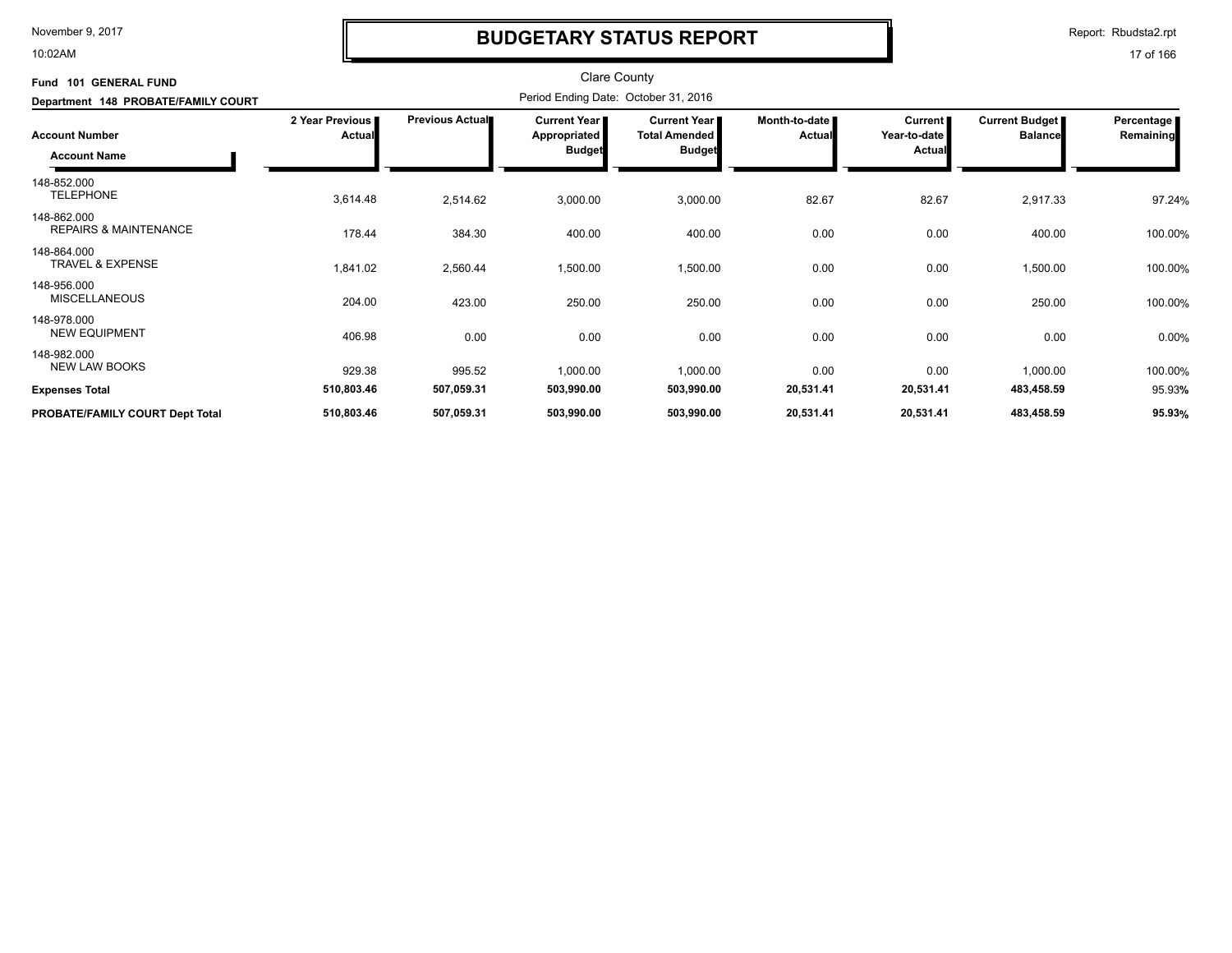10:02AM

## **BUDGETARY STATUS REPORT**

Report: Rbudsta2.rpt

| Fund 101 GENERAL FUND                        |                           |                        | <b>Clare County</b>                                  |                                                              |                                |                                                 |                                  |                         |
|----------------------------------------------|---------------------------|------------------------|------------------------------------------------------|--------------------------------------------------------------|--------------------------------|-------------------------------------------------|----------------------------------|-------------------------|
| Department 151 CIRCUIT COURT PROBATION       |                           |                        | Period Ending Date: October 31, 2016                 |                                                              |                                |                                                 |                                  |                         |
| <b>Account Number</b><br><b>Account Name</b> | 2 Year Previous<br>Actual | <b>Previous Actual</b> | Current Year<br><b>Appropriated</b><br><b>Budget</b> | <b>Current Year</b><br><b>Total Amended</b><br><b>Budget</b> | Month-to-date<br><b>Actual</b> | <b>Current</b><br>Year-to-date<br><b>Actual</b> | Current Budget<br><b>Balance</b> | Percentage<br>Remaining |
| Department 151 CIRCUIT COURT PROBATION       |                           |                        |                                                      |                                                              |                                |                                                 |                                  |                         |
| <b>Expenses</b>                              |                           |                        |                                                      |                                                              |                                |                                                 |                                  |                         |
| 151-727.000<br>OFFICE SUPPLIES               | 229.44                    | 425.45                 | 450.00                                               | 450.00                                                       | 0.00                           | 0.00                                            | 450.00                           | 100.00%                 |
| 151-732.000<br><b>POSTAGE</b>                | 368.19                    | 385.45                 | 400.00                                               | 400.00                                                       | 0.00                           | 0.00                                            | 400.00                           | 100.00%                 |
| 151-852.000<br><b>TELEPHONE</b>              | 1,103.14                  | 1,263.43               | 1,300.00                                             | 1,300.00                                                     | 76.65                          | 76.65                                           | 1,223.35                         | 94.10%                  |
| <b>Expenses Total</b>                        | 1,700.77                  | 2,074.33               | 2,150.00                                             | 2,150.00                                                     | 76.65                          | 76.65                                           | 2,073.35                         | 96.43%                  |
| <b>CIRCUIT COURT PROBATION Dept Total</b>    | 1,700.77                  | 2,074.33               | 2,150.00                                             | 2,150.00                                                     | 76.65                          | 76.65                                           | 2,073.35                         | 96.43%                  |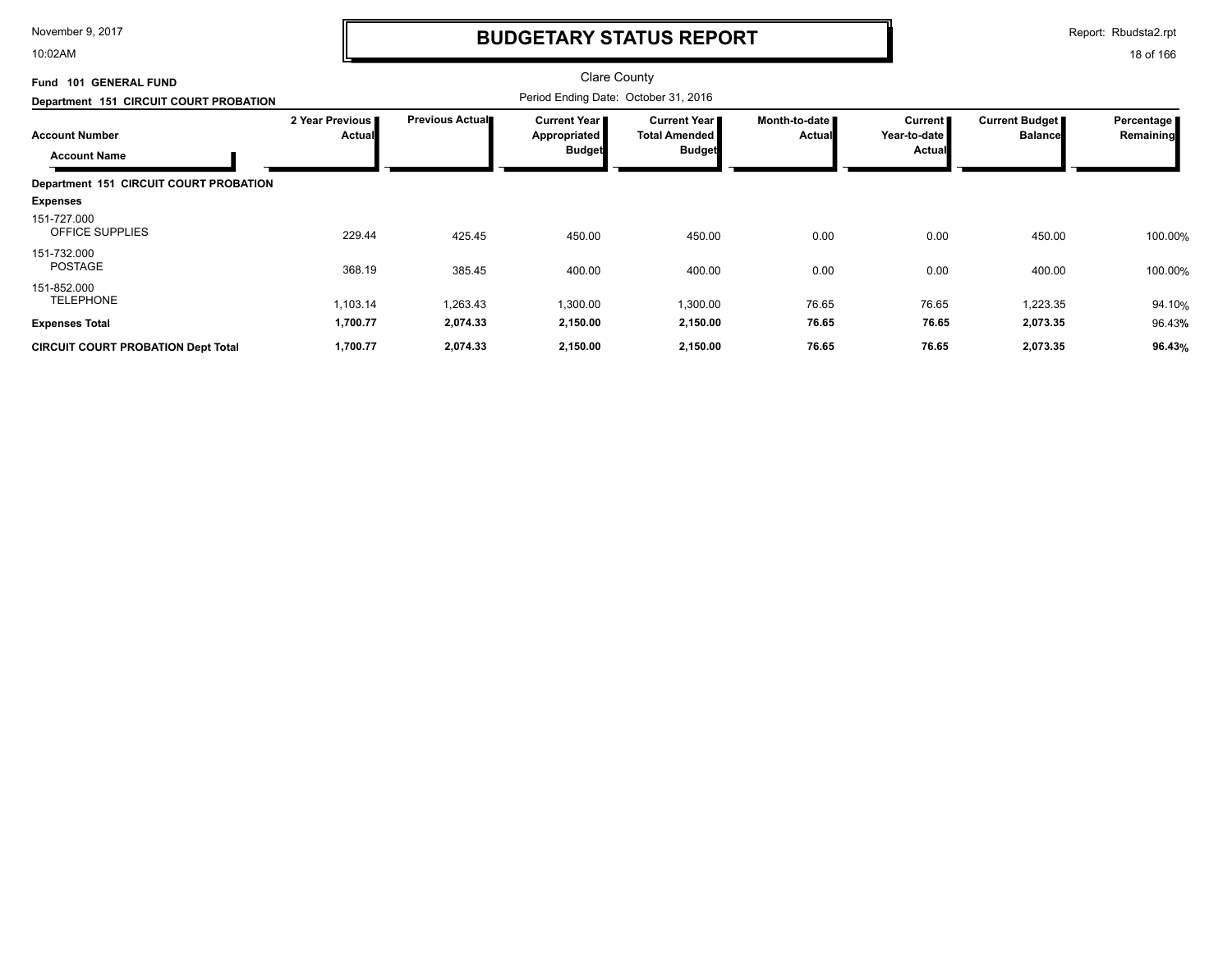10:02AM

# **BUDGETARY STATUS REPORT**

Report: Rbudsta2.rpt

| Fund 101 GENERAL FUND                        |                                    |                        | <b>Clare County</b>                                      |                                                         |                                  |                                            |                                         |                           |
|----------------------------------------------|------------------------------------|------------------------|----------------------------------------------------------|---------------------------------------------------------|----------------------------------|--------------------------------------------|-----------------------------------------|---------------------------|
| Department 166 FAMILY COUNSELING             |                                    |                        |                                                          |                                                         |                                  |                                            |                                         |                           |
| <b>Account Number</b><br><b>Account Name</b> | 2 Year Previous I<br><b>Actual</b> | <b>Previous Actual</b> | <b>Current Year I</b><br>Appropriated L<br><b>Budget</b> | Current Year I<br><b>Total Amended</b><br><b>Budget</b> | Month-to-date ■<br><b>Actual</b> | Current  <br>Year-to-date<br><b>Actual</b> | <b>Current Budget</b><br><b>Balance</b> | Percentage  <br>Remaining |
| Department 166 FAMILY COUNSELING             |                                    |                        |                                                          |                                                         |                                  |                                            |                                         |                           |
| <b>Expenses</b>                              |                                    |                        |                                                          |                                                         |                                  |                                            |                                         |                           |
| 166-801.000<br>COUNSELOR SERVICES - FOC      | 1,200.00                           | 800.00                 | .200.00                                                  | 1,200.00                                                | 0.00                             | 0.00                                       | 1,200.00                                | 100.00%                   |
| <b>Expenses Total</b>                        | 1,200.00                           | 800.00                 | 1,200.00                                                 | 1.200.00                                                | 0.00                             | 0.00                                       | 1,200.00                                | 100.00%                   |
| <b>FAMILY COUNSELING Dept Total</b>          | 1,200.00                           | 800.00                 | 1,200.00                                                 | 1.200.00                                                | 0.00                             | 0.00                                       | 1,200.00                                | 100.00%                   |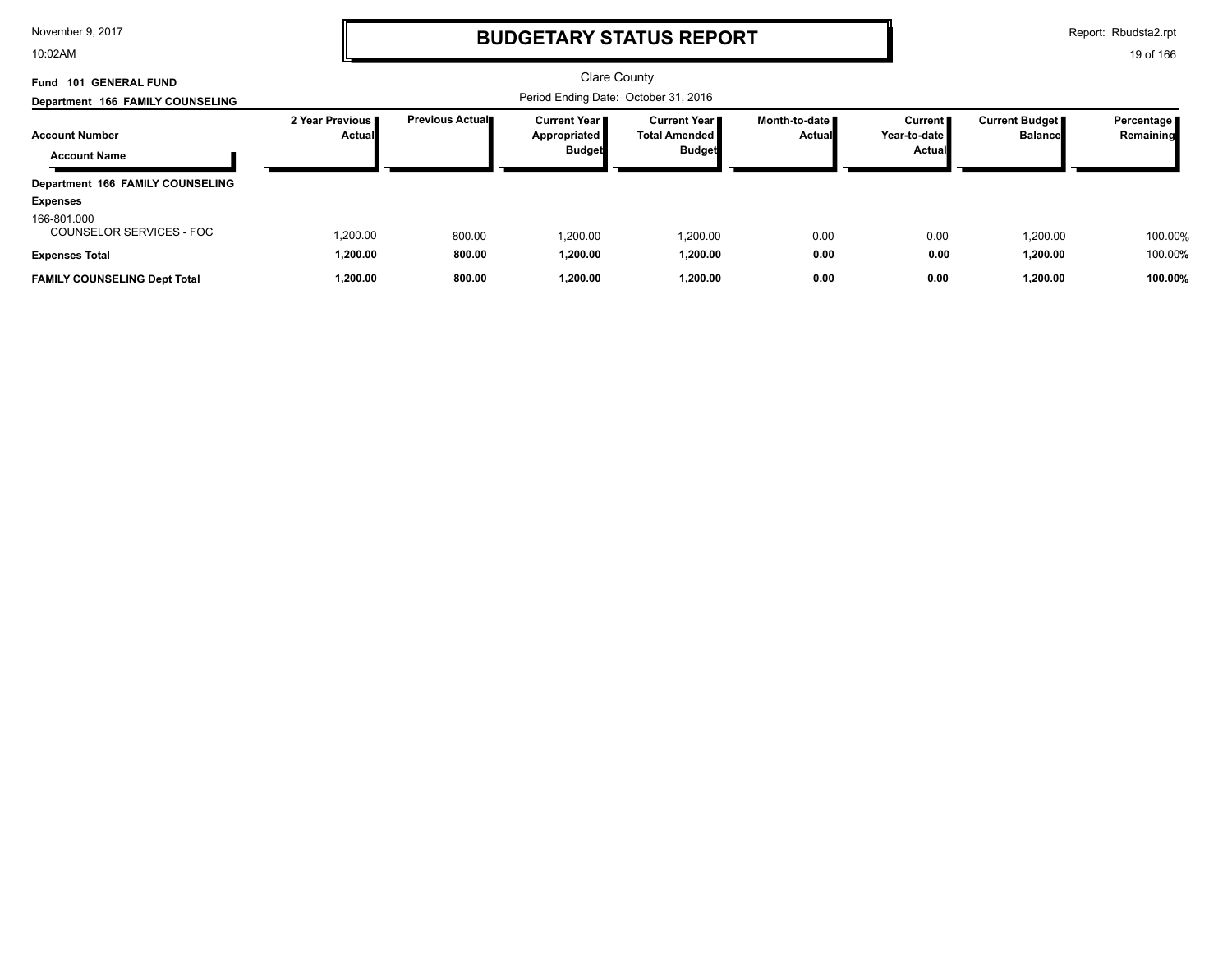10:02AM

# **BUDGETARY STATUS REPORT**

Report: Rbudsta2.rpt

| <b>Clare County</b><br>Period Ending Date: October 31, 2016 |                        |                                                      |                                                              |                         |                                          |                                  |                           |
|-------------------------------------------------------------|------------------------|------------------------------------------------------|--------------------------------------------------------------|-------------------------|------------------------------------------|----------------------------------|---------------------------|
| 2 Year Previous<br>Actual                                   | <b>Previous Actual</b> | <b>Current Year</b><br>Appropriated<br><b>Budget</b> | <b>Current Year</b><br><b>Total Amended</b><br><b>Budget</b> | Month-to-date<br>Actual | <b>Current</b><br>Year-to-date<br>Actual | Current Budget<br><b>Balance</b> | Percentage  <br>Remaining |
|                                                             |                        |                                                      |                                                              |                         |                                          |                                  |                           |
| 425.00                                                      | 581.90                 | 800.00                                               | 800.00                                                       | 0.00                    | 0.00                                     | 800.00                           | 100.00%                   |
| 36.38                                                       | 44.41                  | 44.00                                                | 44.00                                                        | 0.00                    | 0.00                                     | 44.00                            | 100.00%                   |
| 8.50                                                        | 10.39                  | 11.00                                                | 11.00                                                        | 0.00                    | 0.00                                     | 11.00                            | 100.00%                   |
| 1,444.50                                                    | 1,424.06               | 1,520.00                                             | 1,520.00                                                     | 0.00                    | 0.00                                     | 1,520.00                         | 100.00%                   |
| 1,553.20                                                    | 1,538.76               | 1,600.00                                             | 1,600.00                                                     | 0.00                    | 0.00                                     | 1,600.00                         | 100.00%                   |
| 161.85                                                      | 166.32                 | 200.00                                               | 200.00                                                       | 0.00                    | 0.00                                     | 200.00                           | 100.00%                   |
|                                                             |                        |                                                      |                                                              |                         |                                          |                                  | 100.00%<br>100.00%        |
|                                                             | 3,629.43<br>3,629.43   | 3,765.84<br>3,765.84                                 | 4,175.00<br>4,175.00                                         | 4,175.00                | 0.00<br>4,175.00<br>0.00                 | 0.00<br>0.00                     | 4,175.00<br>4,175.00      |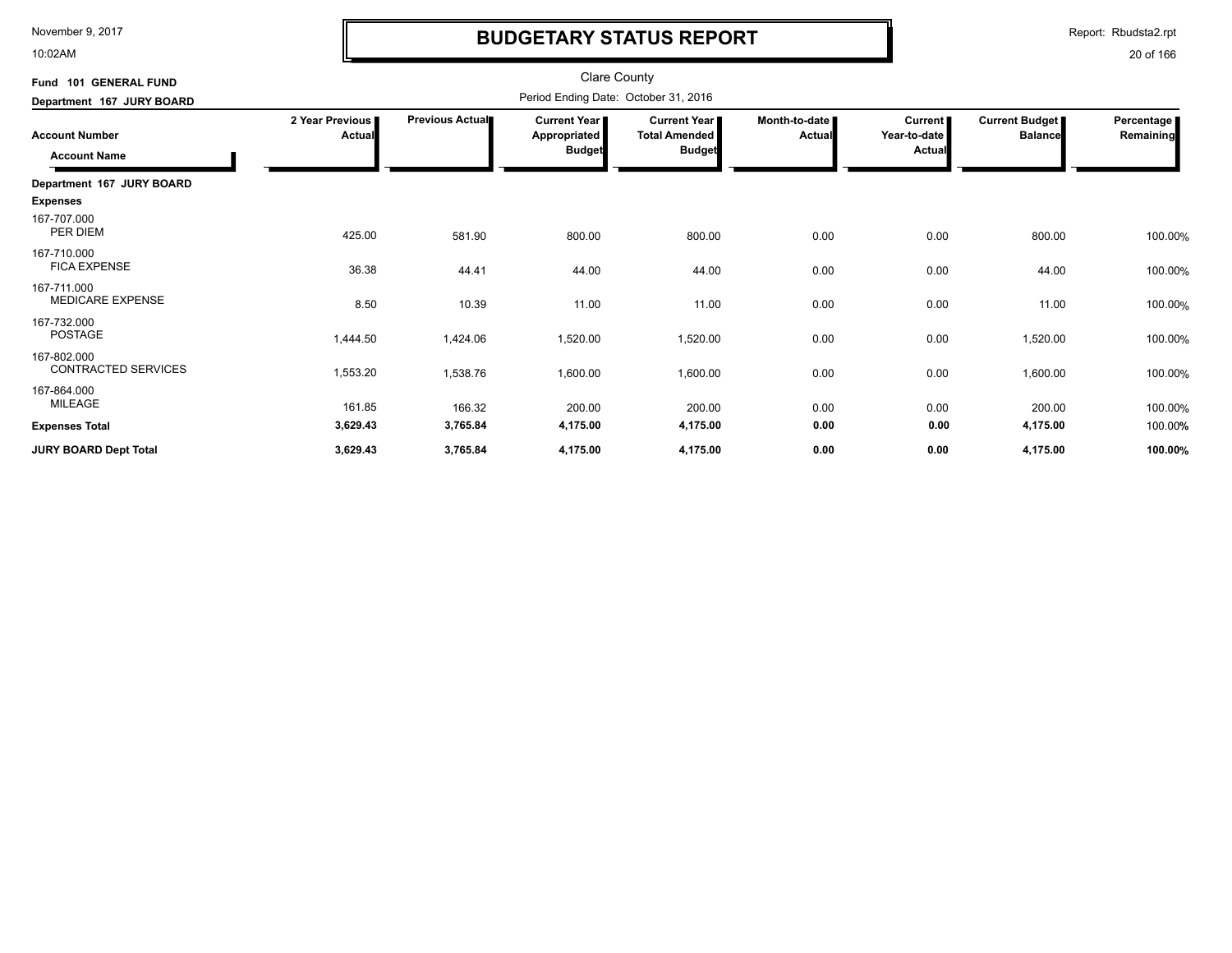10:02AM

# **BUDGETARY STATUS REPORT**

Report: Rbudsta2.rpt

| Fund 101 GENERAL FUND                          |                           |                 | Clare County                                         |                                                              |                                |                                          |                                         |                         |
|------------------------------------------------|---------------------------|-----------------|------------------------------------------------------|--------------------------------------------------------------|--------------------------------|------------------------------------------|-----------------------------------------|-------------------------|
| Department 172 COUNTY ADMINISTRATOR            |                           |                 | Period Ending Date: October 31, 2016                 |                                                              |                                |                                          |                                         |                         |
| <b>Account Number</b><br><b>Account Name</b>   | 2 Year Previous<br>Actual | Previous Actual | <b>Current Year</b><br>Appropriated<br><b>Budget</b> | <b>Current Year</b><br><b>Total Amended</b><br><b>Budget</b> | Month-to-date<br><b>Actual</b> | <b>Current</b><br>Year-to-date<br>Actual | <b>Current Budget</b><br><b>Balance</b> | Percentage<br>Remaining |
| Department 172 COUNTY ADMINISTRATOR            |                           |                 |                                                      |                                                              |                                |                                          |                                         |                         |
| <b>Expenses</b>                                |                           |                 |                                                      |                                                              |                                |                                          |                                         |                         |
| 172-702.000<br>SALARY                          | 60,230.76                 | 64,693.78       | 64,200.00                                            | 64,200.00                                                    | 2,469.23                       | 2,469.23                                 | 61,730.77                               | 96.15%                  |
| 172-704.000<br>FULL TIME ADMIN ASSIST          | 30,634.70                 | 33,029.82       | 16,401.00                                            | 16,401.00                                                    | 0.00                           | 0.00                                     | 16,401.00                               | 100.00%                 |
| 172-705.000<br>PART TIME SECRETARY             | 0.00                      | 0.00            | 0.00                                                 | 0.00                                                         | 588.32                         | 588.32                                   | $-588.32$                               | 0.00%                   |
| 172-710.000<br><b>FICA EXPENSE</b>             | 5,788.17                  | 6,225.77        | 4,998.00                                             | 4,998.00                                                     | 181.98                         | 181.98                                   | 4,816.02                                | 96.36%                  |
| 172-711.000<br><b>MEDICARE EXPENSE</b>         | 1,353.70                  | 1,456.02        | 1,169.00                                             | 1,169.00                                                     | 42.56                          | 42.56                                    | 1,126.44                                | 96.36%                  |
| 172-715.000<br><b>HEALTH INSURANCE</b>         | 16,033.31                 | 15,758.87       | 13,428.00                                            | 13,428.00                                                    | 1,120.85                       | 1,120.85                                 | 12,307.15                               | 91.65%                  |
| 172-715.006<br><b>CIC BUNDLE</b>               | 474.00                    | 474.00          | 474.00                                               | 474.00                                                       | 0.00                           | 0.00                                     | 474.00                                  | 100.00%                 |
| 172-717.000<br><b>LIFE INSURANCE</b>           | 120.00                    | 120.00          | 60.00                                                | 60.00                                                        | 0.00                           | 0.00                                     | 60.00                                   | 100.00%                 |
| 172-720.000<br><b>VACATION PAYOUT</b>          | 0.00                      | 0.00            | 0.00                                                 | 3,254.22                                                     | 0.00                           | 0.00                                     | 3,254.22                                | 100.00%                 |
| 172-721.000<br><b>SICK LEAVE PAYOUT</b>        | 0.00                      | 0.00            | 0.00                                                 | 487.46                                                       | 0.00                           | 0.00                                     | 487.46                                  | 100.00%                 |
| 172-727.000<br>OFFICE SUPPLIES                 | 714.28                    | 341.10          | 1,000.00                                             | 1,000.00                                                     | 48.80                          | 48.80                                    | 951.20                                  | 95.12%                  |
| 172-728.000<br>PRINTING & BINDING              | 227.85                    | 0.00            | 350.00                                               | 350.00                                                       | 0.00                           | 0.00                                     | 350.00                                  | 100.00%                 |
| 172-814.000<br><b>DUES &amp; SUBSCRIPTIONS</b> | 860.00                    | 908.60          | 860.00                                               | 860.00                                                       | 380.00                         | 380.00                                   | 480.00                                  | 55.81%                  |
| 172-815.000<br>SERVICE SUPPORT                 | 3,867.22                  | 4,060.59        | 4,068.00                                             | 4,068.00                                                     | 0.00                           | 0.00                                     | 4,068.00                                | 100.00%                 |
| 172-852.000<br><b>TELEPHONE</b>                | 1,345.17                  | 1,634.51        | 1,320.00                                             | 1,320.00                                                     | 45.81                          | 45.81                                    | 1,274.19                                | 96.53%                  |
| 172-864.000<br><b>TRAVEL &amp; EXPENSE</b>     | 4,529.83                  | 5,521.32        | 4,000.00                                             | 4,000.00                                                     | 104.76                         | 104.76                                   | 3,895.24                                | 97.38%                  |
| 172-978.000<br><b>NEW EQUIPMENT</b>            | 99.99                     | 359.94          | 0.00                                                 | 0.00                                                         | 0.00                           | 0.00                                     | 0.00                                    | 0.00%                   |
| <b>Expenses Total</b>                          | 126,278.98                | 134,584.32      | 112,328.00                                           | 116,069.68                                                   | 4,982.31                       | 4,982.31                                 | 111,087.37                              | 95.71%                  |
| <b>COUNTY ADMINISTRATOR Dept Total</b>         | 126,278.98                | 134,584.32      | 112,328.00                                           | 116,069.68                                                   | 4,982.31                       | 4,982.31                                 | 111,087.37                              | 95.71%                  |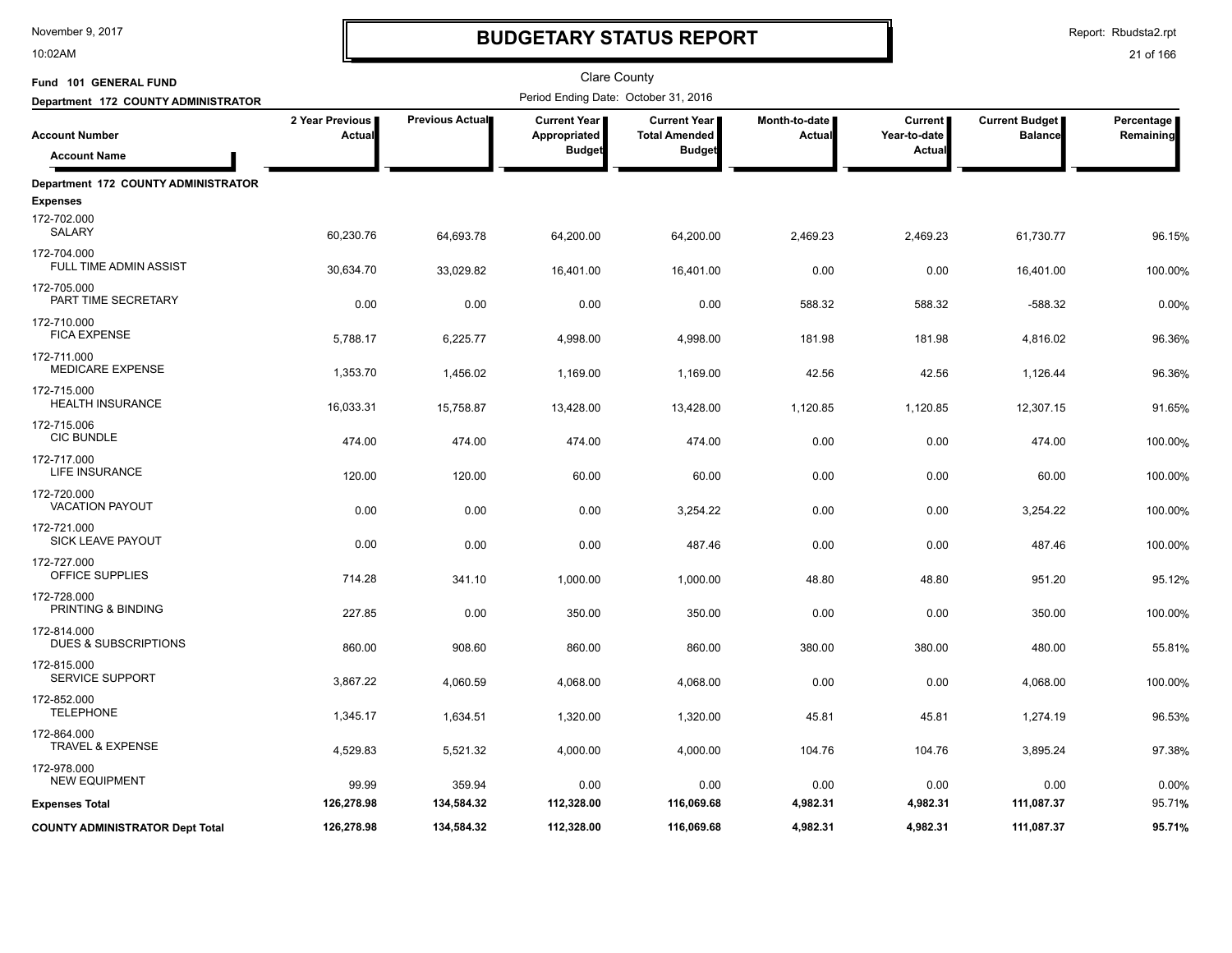10:02AM

# **BUDGETARY STATUS REPORT**

Report: Rbudsta2.rpt

| Fund 101 GENERAL FUND<br>Department 191 ELECTION EXPENSE |                           |                 | <b>Clare County</b><br>Period Ending Date: October 31, 2016 |                                                              |                         |                                                 |                                         |                         |
|----------------------------------------------------------|---------------------------|-----------------|-------------------------------------------------------------|--------------------------------------------------------------|-------------------------|-------------------------------------------------|-----------------------------------------|-------------------------|
| <b>Account Number</b><br><b>Account Name</b>             | 2 Year Previous<br>Actual | Previous Actual | <b>Current Year</b>  <br>Appropriated<br><b>Budget</b>      | <b>Current Year</b><br><b>Total Amended</b><br><b>Budget</b> | Month-to-date<br>Actual | <b>Current</b><br>Year-to-date<br><b>Actual</b> | <b>Current Budget</b><br><b>Balance</b> | Percentage<br>Remaining |
| Department 191 ELECTION EXPENSE                          |                           |                 |                                                             |                                                              |                         |                                                 |                                         |                         |
| <b>Expenses</b>                                          |                           |                 |                                                             |                                                              |                         |                                                 |                                         |                         |
| 191-704.000<br><b>FULL TIME SALARY</b>                   | 30,830.56                 | 31,332.26       | 31,122.00                                                   | 31,122.00                                                    | 1,196.92                | 1,196.92                                        | 29,925.08                               | 96.15%                  |
| 191-706.000<br><b>OVERTIME</b>                           | 994.15                    | 1,152.18        | 700.00                                                      | 700.00                                                       | 0.00                    | 0.00                                            | 700.00                                  | 100.00%                 |
| 191-710.000<br><b>FICA EXPENSE</b>                       | 1,952.81                  | 2,014.02        | 1,930.00                                                    | 1,930.00                                                     | 70.08                   | 70.08                                           | 1,859.92                                | 96.37%                  |
| 191-711.000<br><b>MEDICARE EXPENSE</b>                   | 456.71                    | 471.02          | 452.00                                                      | 452.00                                                       | 16.39                   | 16.39                                           | 435.61                                  | 96.37%                  |
| 191-727.000<br><b>SUPPLIES</b>                           | 24,448.37                 | 70,417.52       | 25,000.00                                                   | 25,000.00                                                    | 0.00                    | 0.00                                            | 24,904.34                               | 99.62%                  |
| 191-851.000<br><b>MAINTENANCE AND REPAIRS</b>            | 2,554.60                  | 2,554.60        | 2,500.00                                                    | 2,500.00                                                     | 0.00                    | 0.00                                            | 2,500.00                                | 100.00%                 |
| 191-864.000<br><b>TRAVEL &amp; EXPENSE</b>               | 400.00                    | 186.07          | 400.00                                                      | 400.00                                                       | 0.00                    | 0.00                                            | 400.00                                  | 100.00%                 |
| 191-900.000<br><b>PUBLIC NOTICES</b>                     | 4,189.50                  | 5,650.50        | 3,000.00                                                    | 3,000.00                                                     | 460.00                  | 460.00                                          | 2,540.00                                | 84.67%                  |
| 191-978.000<br><b>NEW EQUIPMENT</b>                      | 1,508.15                  | 0.00            | 0.00                                                        | 0.00                                                         | 0.00                    | 0.00                                            | 0.00                                    | 0.00%                   |
| <b>Expenses Total</b>                                    | 67,334.85                 | 113,778.17      | 65,104.00                                                   | 65,104.00                                                    | 1,743.39                | 1,743.39                                        | 63,264.95                               | 97.32%                  |
| <b>ELECTION EXPENSE Dept Total</b>                       | 67,334.85                 | 113,778.17      | 65,104.00                                                   | 65,104.00                                                    | 1,743.39                | 1,743.39                                        | 63,264.95                               | 97.32%                  |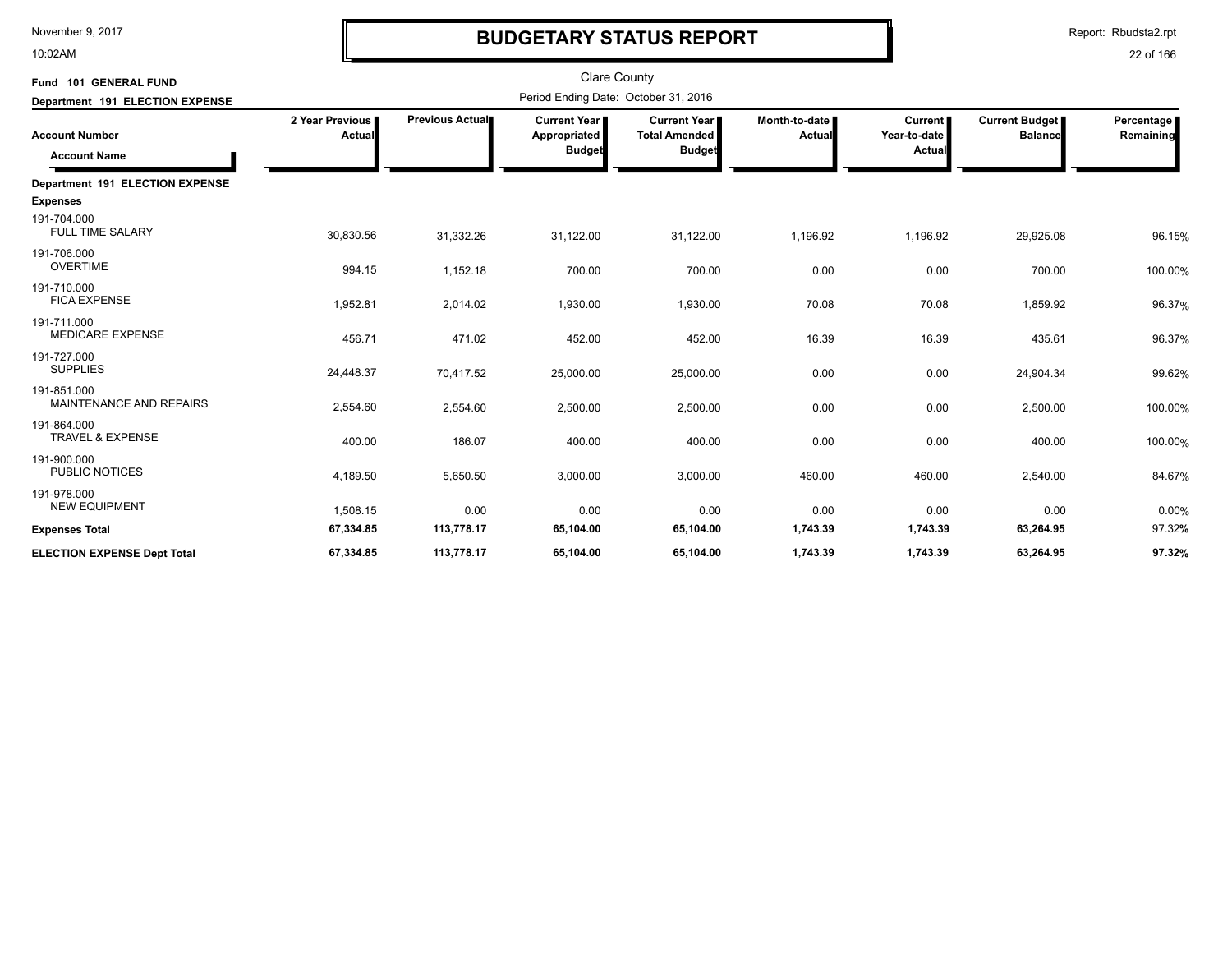10:02AM

# **BUDGETARY STATUS REPORT**

Report: Rbudsta2.rpt

| Fund 101 GENERAL FUND<br>Department 193 BOARD OF CONVASSERS-PER DIEM |                                  |                        | <b>Clare County</b><br>Period Ending Date: October 31, 2016 |                                                                |                                |                                                 |                                  |                         |
|----------------------------------------------------------------------|----------------------------------|------------------------|-------------------------------------------------------------|----------------------------------------------------------------|--------------------------------|-------------------------------------------------|----------------------------------|-------------------------|
| <b>Account Number</b><br><b>Account Name</b>                         | 2 Year Previous<br><b>Actual</b> | <b>Previous Actual</b> | Current Year<br>Appropriated<br><b>Budget</b>               | <b>Current Year I</b><br><b>Total Amended</b><br><b>Budget</b> | Month-to-date<br><b>Actual</b> | <b>Current</b><br>Year-to-date<br><b>Actual</b> | Current Budget<br><b>Balance</b> | Percentage<br>Remaining |
| Department 193 BOARD OF CONVASSERS-PER DIEM                          |                                  |                        |                                                             |                                                                |                                |                                                 |                                  |                         |
| <b>Expenses</b>                                                      |                                  |                        |                                                             |                                                                |                                |                                                 |                                  |                         |
| 193-707.000<br>PER DIEM                                              | 750.00                           | 850.00                 | 750.00                                                      | 750.00                                                         | 0.00                           | 0.00                                            | 750.00                           | 100.00%                 |
| 193-710.000<br><b>FICA EXPENSE</b>                                   | 65.21                            | 81.30                  | 47.00                                                       | 47.00                                                          | 0.00                           | 0.00                                            | 47.00                            | 100.00%                 |
| 193-711.000<br><b>MEDICARE EXPENSE</b>                               | 15.26                            | 19.01                  | 11.00                                                       | 11.00                                                          | 0.00                           | 0.00                                            | 11.00                            | 100.00%                 |
| 193-864.000<br>MILEAGE                                               | 301.26                           | 496.63                 | 300.00                                                      | 300.00                                                         | 0.00                           | 0.00                                            | 300.00                           | 100.00%                 |
| <b>Expenses Total</b>                                                | 1,131.73                         | 1,446.94               | 1,108.00                                                    | 1,108.00                                                       | 0.00                           | 0.00                                            | 1,108.00                         | 100.00%                 |
| <b>BOARD OF CONVASSERS-PER DIEM</b><br><b>Dept Total</b>             | 1,131.73                         | 1,446.94               | 1,108.00                                                    | 1,108.00                                                       | 0.00                           | 0.00                                            | 1,108.00                         | 100.00%                 |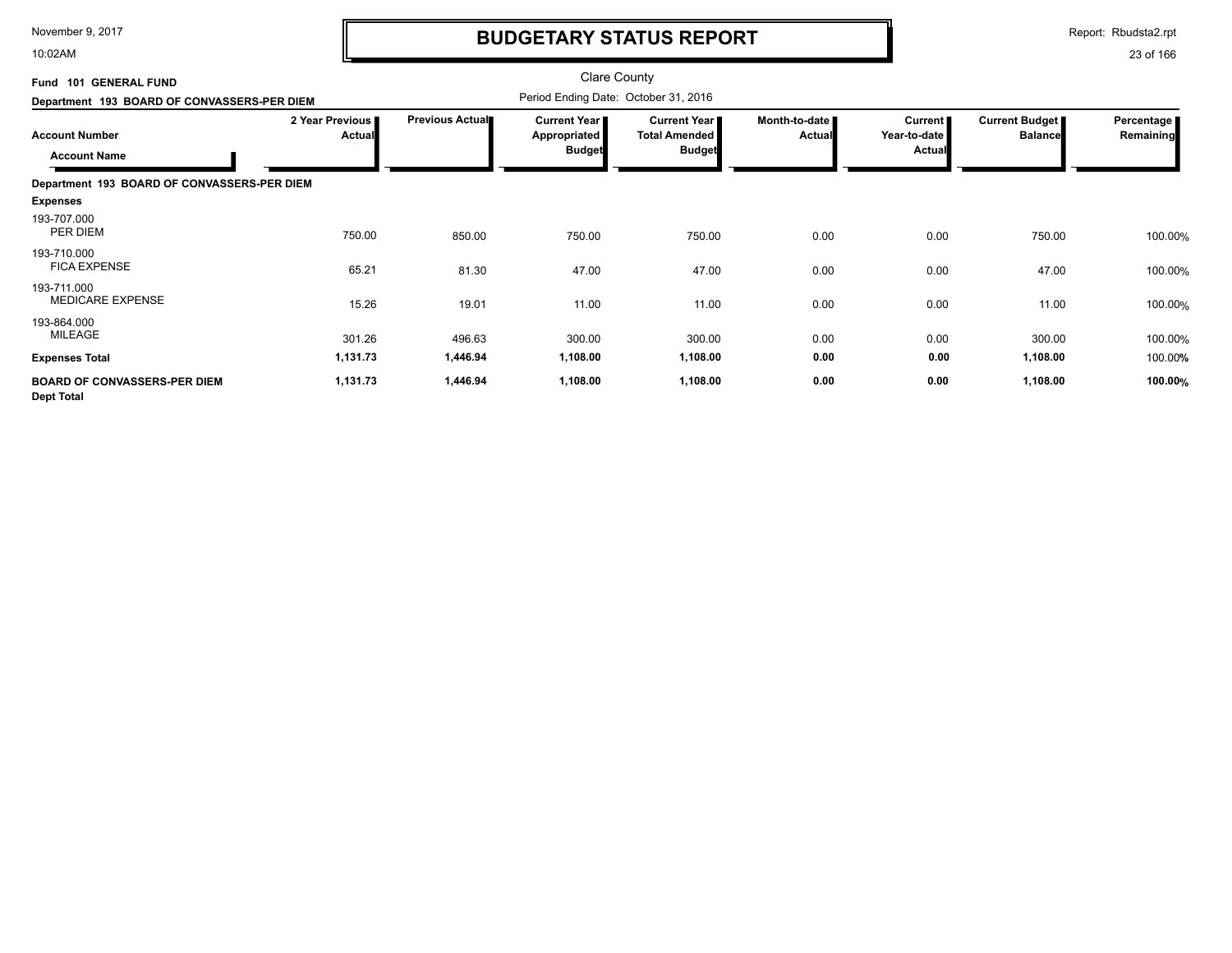10:02AM

# **BUDGETARY STATUS REPORT**

Report: Rbudsta2.rpt

| Fund 101 GENERAL FUND                    |                           |                        | <b>Clare County</b>                  |                                             |                         |                                |                                         |                         |
|------------------------------------------|---------------------------|------------------------|--------------------------------------|---------------------------------------------|-------------------------|--------------------------------|-----------------------------------------|-------------------------|
| Department 215 COUNTY CLERK              |                           |                        | Period Ending Date: October 31, 2016 |                                             |                         |                                |                                         |                         |
| <b>Account Number</b>                    | 2 Year Previous<br>Actual | <b>Previous Actual</b> | <b>Current Year</b><br>Appropriated  | <b>Current Year</b><br><b>Total Amended</b> | Month-to-date<br>Actual | <b>Current</b><br>Year-to-date | <b>Current Budget</b><br><b>Balance</b> | Percentage<br>Remaining |
| <b>Account Name</b>                      |                           |                        | <b>Budget</b>                        | <b>Budget</b>                               |                         | Actual                         |                                         |                         |
| Department 215 COUNTY CLERK              |                           |                        |                                      |                                             |                         |                                |                                         |                         |
| <b>Expenses</b><br>215-702.000<br>SALARY | 18,747.48                 | 21,013.19              | 20,853.00                            | 20,853.00                                   | 802.03                  | 802.03                         | 20,050.97                               | 96.15%                  |
| 215-702.001<br>CHIEF DEPUTY SALARY       | 0.00                      | 0.00                   | 35,792.00                            | 35,792.00                                   | 0.00                    | 0.00                           | 35,792.00                               | 100.00%                 |
| 215-704.000<br><b>FULL TIME SALARIES</b> | 221,730.06                | 230,629.61             | 189,799.00                           | 189,799.00                                  | 8,722.82                | 8,722.82                       | 181,076.18                              | 95.40%                  |
| 215-705.000<br>PART TIME                 | 20,916.70                 | 25,853.28              | 40,546.00                            | 40,546.00                                   | 672.15                  | 672.15                         | 39,873.85                               | 98.34%                  |
| 215-706.000<br><b>OVERTIME</b>           | 1,772.42                  | 1,003.42               | 1,000.00                             | 1,000.00                                    | 3.99                    | 3.99                           | 996.01                                  | 99.60%                  |
| 215-710.000<br><b>FICA EXPENSE</b>       | 16,448.18                 | 17,169.26              | 17,856.00                            | 17,856.00                                   | 592.42                  | 592.42                         | 17,263.58                               | 96.68%                  |
| 215-711.000<br>MEDICARE EXPENSE          | 3,846.74                  | 4,015.48               | 4,176.00                             | 4,176.00                                    | 138.56                  | 138.56                         | 4,037.44                                | 96.68%                  |
| 215-715.000<br><b>HEALTH INSURANCE</b>   | 89,441.69                 | 95,049.24              | 96,994.00                            | 96,994.00                                   | 8,101.21                | 8,101.21                       | 88,892.79                               | 91.65%                  |
| 215-715.006<br><b>CIC BUNDLE</b>         | 3,910.54                  | 4,068.54               | 3,950.00                             | 3,950.00                                    | 0.00                    | 0.00                           | 3,950.00                                | 100.00%                 |
| 215-717.000<br>LIFE INSURANCE            | 565.12                    | 507.12                 | 577.00                               | 577.00                                      | 0.00                    | 0.00                           | 577.00                                  | 100.00%                 |
| 215-721.000<br><b>SICK LEAVE</b>         | 5,388.71                  | 0.00                   | 0.00                                 | 0.00                                        | 0.00                    | 0.00                           | 0.00                                    | 0.00%                   |
| 215-727.000<br>OFFICE SUPPLIES           | 3,437.08                  | 1,561.98               | 3,000.00                             | 3,000.00                                    | 26.11                   | 26.11                          | 2,962.21                                | 98.74%                  |
| 215-728.000<br>PRINTING & BINDING        | 1,023.63                  | 1,065.22               | 1,500.00                             | 1,500.00                                    | 0.00                    | 0.00                           | 1,335.20                                | 89.01%                  |
| 215-814.000<br>DUES AND SUBSCRIPTIONS    | 245.00                    | 355.00                 | 350.00                               | 350.00                                      | 0.00                    | 0.00                           | 350.00                                  | 100.00%                 |
| 215-815.000<br>SERVICE SUPPORT           | 8,828.20                  | 9,143.61               | 9,144.00                             | 9,144.00                                    | 0.00                    | 0.00                           | 9,144.00                                | 100.00%                 |
| 215-851.000<br>MAINTENANCE CONTRACTS     | 4,693.75                  | 3,978.59               | 4,520.00                             | 4,520.00                                    | 975.00                  | 975.00                         | 3,545.00                                | 78.43%                  |
| 215-852.000<br><b>TELEPHONE</b>          | 1,678.06                  | 1,648.91               | 1,910.00                             | 1,910.00                                    | 121.55                  | 121.55                         | 1,788.45                                | 93.64%                  |
| 215-864.000<br>TRAVEL & EXPENSE          | 2,000.50                  | 1,279.01               | 1,600.00                             | 1,600.00                                    | 0.00                    | 0.00                           | 1,600.00                                | 100.00%                 |
| 215-956.000<br><b>MISCELLANEOUS</b>      | 13.99                     | 0.00                   | 0.00                                 | 0.00                                        | 0.00                    | 0.00                           | 0.00                                    | 0.00%                   |
| 215-956.001<br>PAYROLL BANK CHARGES      | 1,472.52                  | 1,493.40               | 1,500.00                             | 1,500.00                                    | 121.31                  | 121.31                         | 1,378.69                                | 91.91%                  |
| 215-978.000<br><b>NEW EQUIPMENT</b>      | 1,440.00                  | 217.72                 | 0.00                                 | 0.00                                        | 0.00                    | 0.00                           | 0.00                                    | 0.00%                   |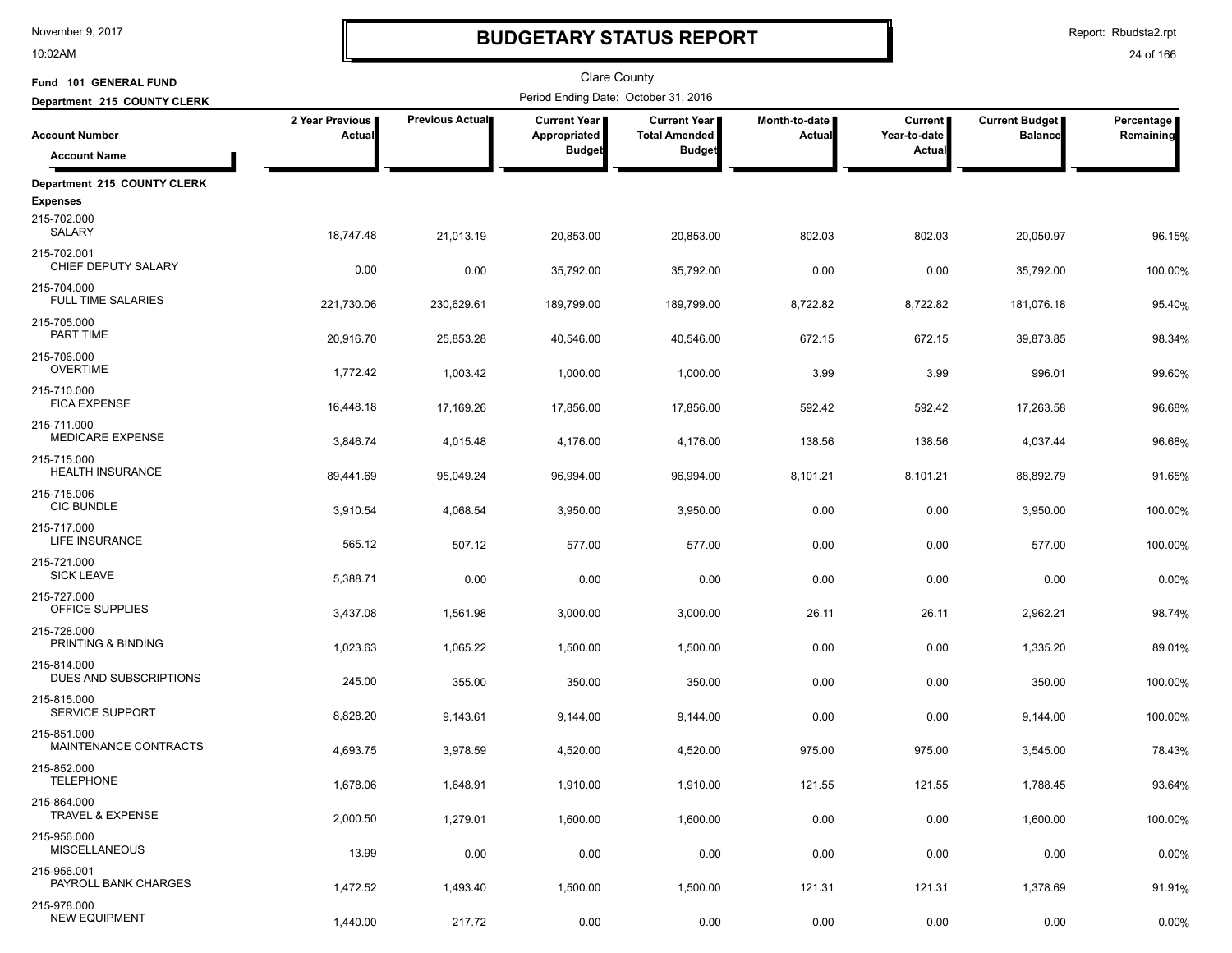10:02AM

# **BUDGETARY STATUS REPORT**

Report: Rbudsta2.rpt

| Fund 101 GENERAL FUND                        |                                  |                         |                                                        | Clare County                                            |                           |                                                   |                                         |                         |
|----------------------------------------------|----------------------------------|-------------------------|--------------------------------------------------------|---------------------------------------------------------|---------------------------|---------------------------------------------------|-----------------------------------------|-------------------------|
| Department 215 COUNTY CLERK                  |                                  |                         |                                                        | Period Ending Date: October 31, 2016                    |                           |                                                   |                                         |                         |
| <b>Account Number</b><br><b>Account Name</b> | 2 Year Previous<br><b>Actual</b> | <b>Previous Actual■</b> | <b>Current Year</b> ■<br>Appropriated<br><b>Budget</b> | Current Year I<br><b>Total Amended</b><br><b>Budget</b> | Month-to-date ∎<br>Actual | Current <b>I</b><br>Year-to-date<br><b>Actual</b> | <b>Current Budget</b><br><b>Balance</b> | Percentage<br>Remaining |
| <b>Expenses Total</b>                        | 407.600.37                       | 420.052.58              | 435.067.00                                             | 435.067.00                                              | 20.277.15                 | 20.277.15                                         | 414.613.37                              | 95.34%                  |
| <b>COUNTY CLERK Dept Total</b>               | 407.600.37                       | 420,052.58              | 435,067.00                                             | 435,067.00                                              | 20,277.15                 | 20,277.15                                         | 414,613.37                              | 95.34%                  |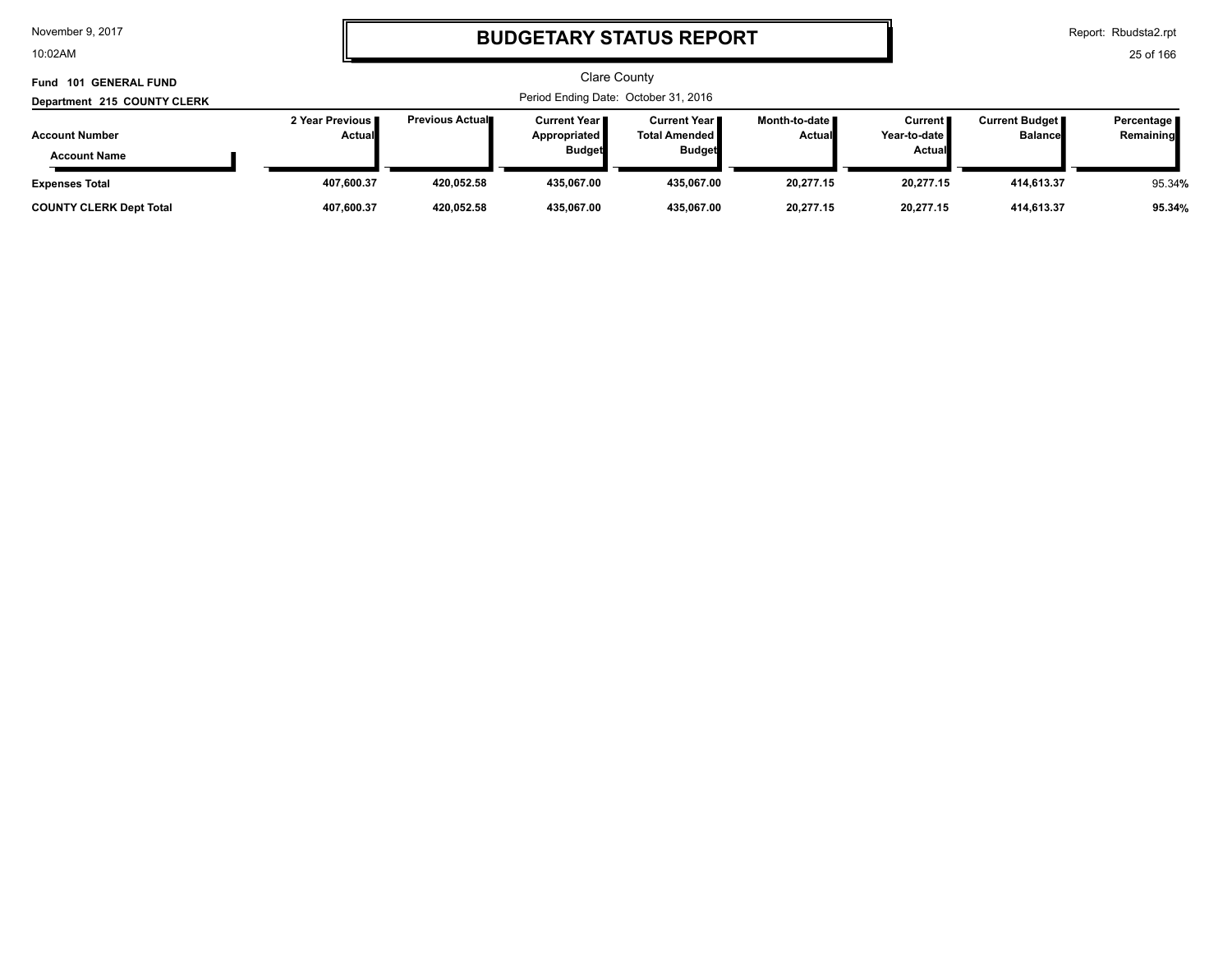10:02AM

# **BUDGETARY STATUS REPORT**

Report: Rbudsta2.rpt

| Fund 101 GENERAL FUND                          |                           |                 | Clare County                         |                                               |                         |                                |                                         |                         |
|------------------------------------------------|---------------------------|-----------------|--------------------------------------|-----------------------------------------------|-------------------------|--------------------------------|-----------------------------------------|-------------------------|
| Department 225 EQUALIZATION                    |                           |                 | Period Ending Date: October 31, 2016 |                                               |                         |                                |                                         |                         |
| <b>Account Number</b>                          | 2 Year Previous<br>Actual | Previous Actual | <b>Current Year</b><br>Appropriated  | <b>Current Year I</b><br><b>Total Amended</b> | Month-to-date<br>Actual | <b>Current</b><br>Year-to-date | <b>Current Budget</b><br><b>Balance</b> | Percentage<br>Remaining |
| <b>Account Name</b>                            |                           |                 | <b>Budget</b>                        | <b>Budget</b>                                 |                         | Actual                         |                                         |                         |
| Department 225 EQUALIZATION                    |                           |                 |                                      |                                               |                         |                                |                                         |                         |
| <b>Expenses</b>                                |                           |                 |                                      |                                               |                         |                                |                                         |                         |
| 225-702.000<br><b>DIRECTORS SALARY</b>         | 44,028.59                 | 35,251.95       | 0.00                                 | 0.00                                          | 0.00                    | 0.00                           | 0.00                                    | 0.00%                   |
| 225-704.000<br><b>FULL TIME SALARIES</b>       | 63,350.30                 | 49,983.56       | 63,989.00                            | 63,989.00                                     | 2,413.51                | 2,413.51                       | 61,575.49                               | 96.23%                  |
| 225-710.000<br><b>FICA EXPENSE</b>             | 6,298.19                  | 5,430.46        | 3,968.00                             | 3,968.00                                      | 143.78                  | 143.78                         | 3,824.22                                | 96.38%                  |
| 225-711.000<br><b>MEDICARE EXPENSE</b>         | 1,472.96                  | 1,270.04        | 930.00                               | 930.00                                        | 33.62                   | 33.62                          | 896.38                                  | 96.38%                  |
| 225-715.000<br><b>HEALTH INSURANCE</b>         | 33,081.08                 | 17,472.85       | 15,215.00                            | 15,215.00                                     | 1,270.19                | 1,270.19                       | 13,944.81                               | 91.65%                  |
| 225-715.006<br><b>CIC BUNDLE</b>               | 1,422.00                  | 1,106.00        | 948.00                               | 948.00                                        | 0.00                    | 0.00                           | 948.00                                  | 100.00%                 |
| 225-717.000<br>LIFE INSURANCE                  | 123.80                    | 115.40          | 140.00                               | 140.00                                        | 0.00                    | 0.00                           | 140.00                                  | 100.00%                 |
| 225-720.000<br><b>VACATION</b>                 | 1,277.63                  | 6,530.63        | 0.00                                 | 0.00                                          | 0.00                    | 0.00                           | 0.00                                    | 0.00%                   |
| 225-721.000<br><b>SICK LEAVE</b>               | 200.88                    | 0.00            | 0.00                                 | 0.00                                          | 0.00                    | 0.00                           | 0.00                                    | 0.00%                   |
| 225-727.000<br>OFFICE SUPPLIES                 | 6,489.44                  | 5,816.47        | 6,000.00                             | 6,000.00                                      | 0.00                    | 0.00                           | 4,339.37                                | 72.32%                  |
| 225-728.000<br>PRINTING & BINDING              | 316.00                    | 384.00          | 400.00                               | 400.00                                        | 0.00                    | 0.00                           | 400.00                                  | 100.00%                 |
| 225-801.000<br>CONTRACT SERVICES REIMBURSED    | 0.00                      | 9,000.00        | 0.00                                 | 0.00                                          | 0.00                    | 0.00                           | 0.00                                    | 0.00%                   |
| 225-802.000<br>CONTRACTED SERVICE              | 0.00                      | 0.00            | 50,360.00                            | 50,360.00                                     | 0.00                    | 0.00                           | 50,360.00                               | 100.00%                 |
| 225-814.000<br><b>DUES &amp; SUBSCRIPTIONS</b> | 762.00                    | 710.00          | 785.00                               | 785.00                                        | 0.00                    | 0.00                           | 785.00                                  | 100.00%                 |
| 225-815.000<br><b>SERVICE SUPPORT</b>          | 3,556.00                  | 3,947.00        | 3,700.00                             | 3,700.00                                      | 0.00                    | 0.00                           | 3,700.00                                | 100.00%                 |
| 225-851.000<br>MAINTENANCE CONTRACTS           | 2,146.73                  | 2,146.73        | 2,200.00                             | 2,200.00                                      | 0.00                    | 0.00                           | 2,200.00                                | 100.00%                 |
| 225-852.000<br><b>TELEPHONE</b>                | 430.00                    | 477.52          | 450.00                               | 450.00                                        | 35.86                   | 35.86                          | 414.14                                  | 92.03%                  |
| 225-864.000<br>TRAVEL & EXPENSE                | 3,519.37                  | 844.58          | 1,000.00                             | 1,000.00                                      | 0.00                    | 0.00                           | 1,000.00                                | 100.00%                 |
| 225-900.000<br><b>ADVERTISING</b>              | 143.50                    | 143.50          | 150.00                               | 150.00                                        | 0.00                    | 0.00                           | 150.00                                  | 100.00%                 |
| 225-957.000<br><b>TRAINING</b>                 | 600.00                    | 0.00            | 600.00                               | 600.00                                        | 0.00                    | 0.00                           | 600.00                                  | 100.00%                 |
| 225-978.000<br><b>NEW EQUIPMENT</b>            | 184.99                    | 2,372.48        | 0.00                                 | 0.00                                          | 0.00                    | 0.00                           | 0.00                                    | 0.00%                   |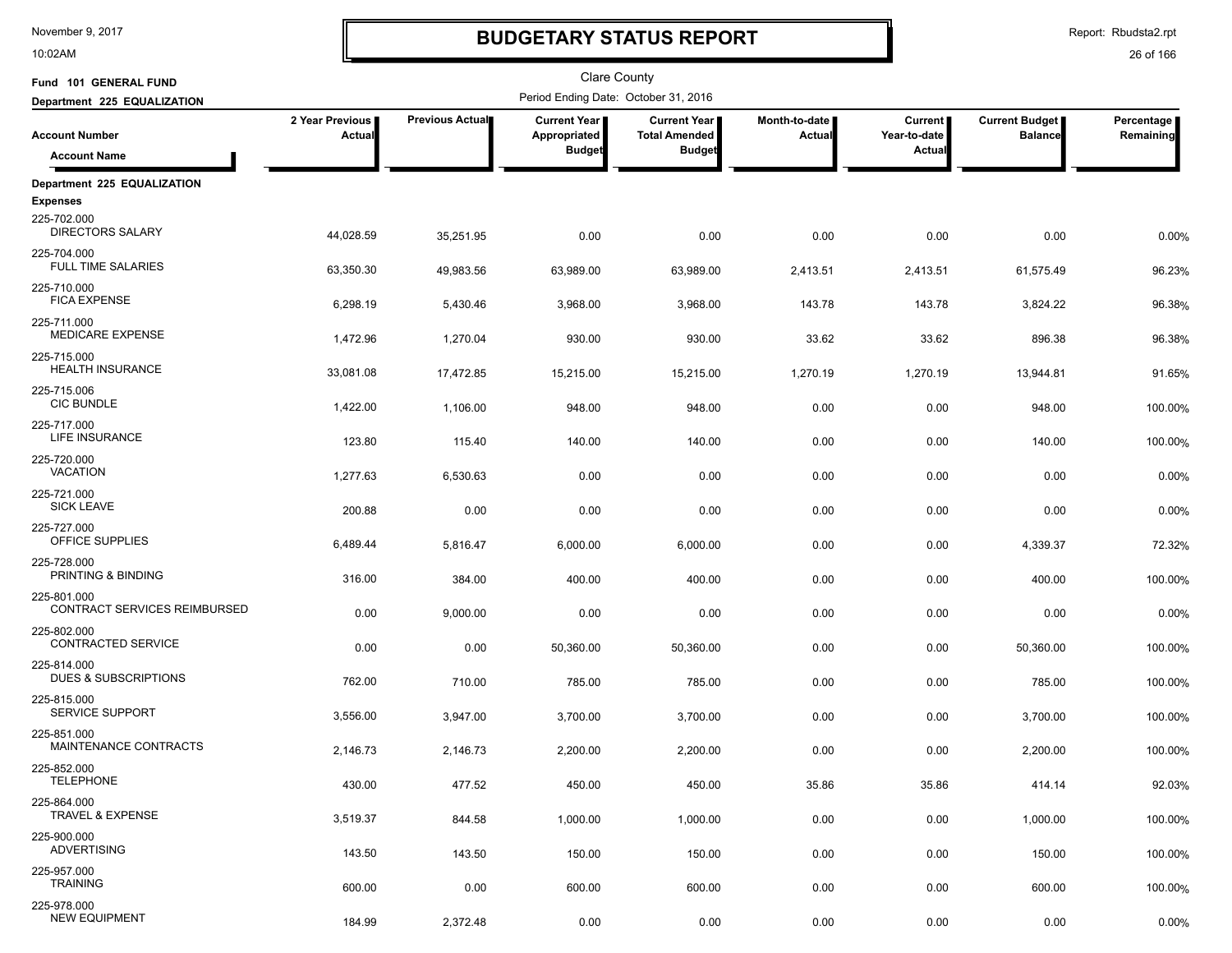10:02AM

# **BUDGETARY STATUS REPORT**

Report: Rbudsta2.rpt

| Fund 101 GENERAL FUND                                                       |                           |                         |                                                        | Clare County<br>Period Ending Date: October 31, 2016           |                           |                                          |                                         |                           |
|-----------------------------------------------------------------------------|---------------------------|-------------------------|--------------------------------------------------------|----------------------------------------------------------------|---------------------------|------------------------------------------|-----------------------------------------|---------------------------|
| Department 225 EQUALIZATION<br><b>Account Number</b><br><b>Account Name</b> | 2 Year Previous<br>Actual | <b>Previous Actual■</b> | Current Year I<br><b>Appropriated</b><br><b>Budget</b> | <b>Current Year I</b><br><b>Total Amended</b><br><b>Budget</b> | Month-to-date  <br>Actual | <b>Current</b><br>Year-to-date<br>Actual | <b>Current Budget</b><br><b>Balance</b> | Percentage  <br>Remaining |
| <b>Expenses Total</b>                                                       | 169.403.46                | 143.003.17              | 150,835.00                                             | 150,835.00                                                     | 3,896.96                  | 3,896.96                                 | 145,277.41                              | 97.42%                    |
| <b>EQUALIZATION Dept Total</b>                                              | 169,403.46                | 143.003.17              | 150,835.00                                             | 150,835.00                                                     | 3,896.96                  | 3.896.96                                 | 145,277.41                              | 97.42%                    |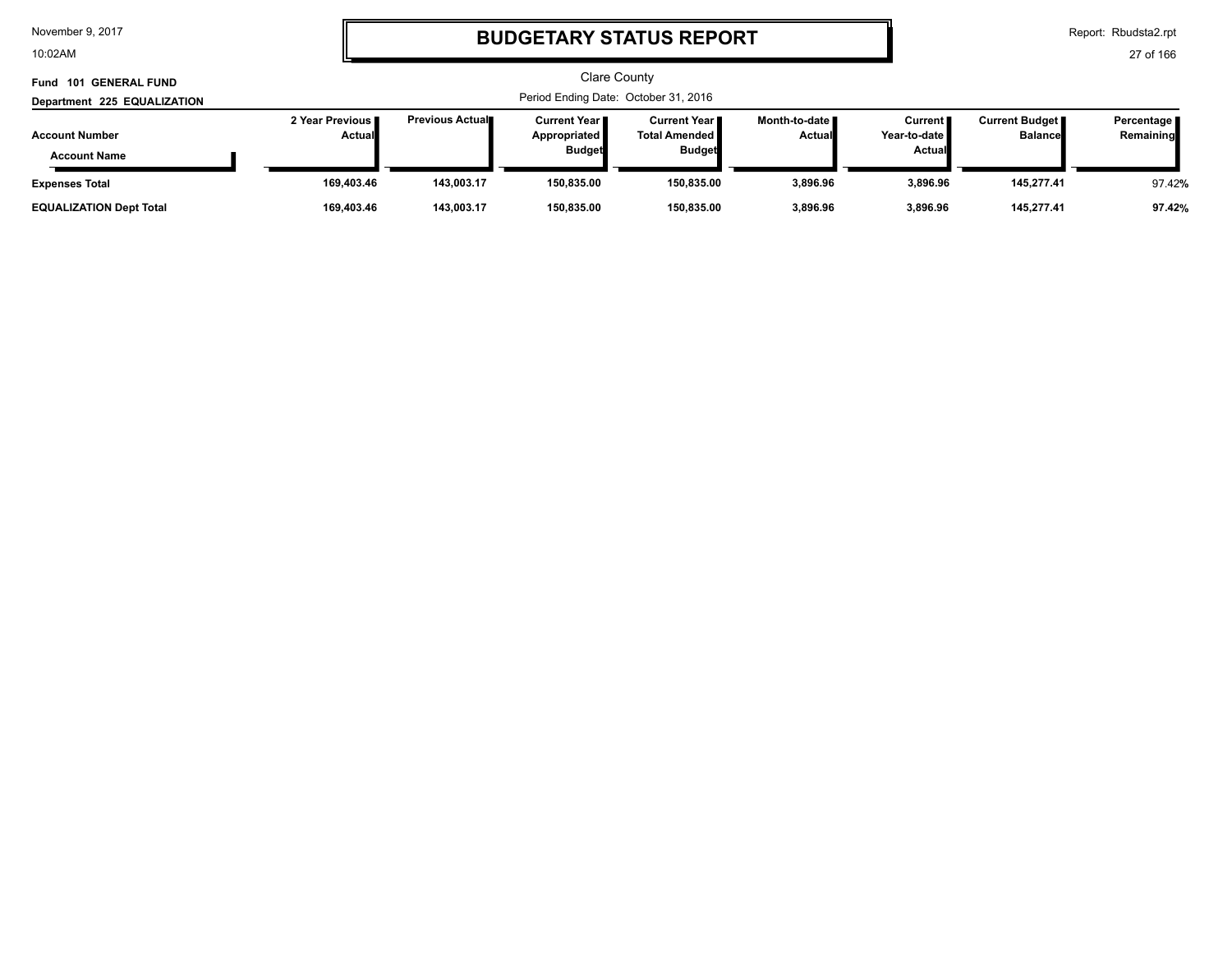10:02AM

# **BUDGETARY STATUS REPORT**

Report: Rbudsta2.rpt

| Fund 101 GENERAL FUND                       |                           |                        | <b>Clare County</b>                   |                                      |                                |                                |                                         |                         |
|---------------------------------------------|---------------------------|------------------------|---------------------------------------|--------------------------------------|--------------------------------|--------------------------------|-----------------------------------------|-------------------------|
| Department 229 PROSECUTOR                   |                           |                        | Period Ending Date: October 31, 2016  |                                      |                                |                                |                                         |                         |
| <b>Account Number</b>                       | 2 Year Previous<br>Actual | <b>Previous Actual</b> | <b>Current Year</b>  <br>Appropriated | Current Year<br><b>Total Amended</b> | Month-to-date<br><b>Actual</b> | <b>Current</b><br>Year-to-date | <b>Current Budget</b><br><b>Balance</b> | Percentage<br>Remaining |
| <b>Account Name</b>                         |                           |                        | <b>Budget</b>                         | <b>Budget</b>                        |                                | Actual                         |                                         |                         |
| Department 229 PROSECUTOR                   |                           |                        |                                       |                                      |                                |                                |                                         |                         |
| <b>Expenses</b>                             |                           |                        |                                       |                                      |                                |                                |                                         |                         |
| 229-702.000<br><b>SALARY</b>                | 83,568.45                 | 89,810.19              | 89,125.00                             | 89,125.00                            | 3,427.87                       | 3,427.87                       | 85,697.13                               | 96.15%                  |
| 229-703.000<br><b>ASST SALARY</b>           | 48,203.31                 | 57,269.97              | 51,380.00                             | 51,380.00                            | 1,976.15                       | 1,976.15                       | 49,403.85                               | 96.15%                  |
| 229-703.001<br>CHIEF ASSISTANT SALARY       | 61,401.50                 | 65,987.82              | 65,485.00                             | 65,485.00                            | 2,518.62                       | 2,518.62                       | 62,966.38                               | 96.15%                  |
| 229-704.000<br>SECRETARY SALARY             | 123,505.95                | 122,952.37             | 129,215.00                            | 129,215.00                           | 4,785.59                       | 4,785.59                       | 124,429.41                              | 96.30%                  |
| 229-705.000<br>PART TIME                    | 0.00                      | 35,568.08              | 30,000.00                             | 30,000.00                            | 1,153.85                       | 1,153.85                       | 28,846.15                               | 96.15%                  |
| 229-705.001<br><b>TEMPORARY-PART TIME</b>   | 0.00                      | 14,180.00              | 0.00                                  | 0.00                                 | 0.00                           | 0.00                           | 0.00                                    | 0.00%                   |
| 229-706.000<br><b>OVERTIME</b>              | 361.48                    | 0.00                   | 300.00                                | 300.00                               | 0.00                           | 0.00                           | 300.00                                  | 100.00%                 |
| 229-710.000<br><b>FICA EXPENSE</b>          | 19,139.10                 | 23,192.83              | 21,421.00                             | 21,421.00                            | 772.26                         | 772.26                         | 20,648.74                               | 96.39%                  |
| 229-711.000<br>MEDICARE EXPENSE             | 4,476.07                  | 5,424.13               | 5,300.00                              | 5,300.00                             | 180.62                         | 180.62                         | 5,119.38                                | 96.59%                  |
| 229-715.000<br><b>HEALTH INSURANCE</b>      | 57,969.72                 | 74,367.76              | 75,976.00                             | 75,976.00                            | 6,376.81                       | 6,376.81                       | 69,599.19                               | 91.61%                  |
| 229-715.006<br><b>CIC BUNDLE</b>            | 2,488.50                  | 3,120.50               | 3,318.00                              | 3,318.00                             | 0.00                           | 0.00                           | 3,318.00                                | 100.00%                 |
| 229-717.000<br>LIFE INSURANCE               | 435.20                    | 458.40                 | 528.00                                | 528.00                               | 0.00                           | 0.00                           | 528.00                                  | 100.00%                 |
| 229-720.000<br><b>VACATIONS</b>             | 1,578.06                  | 0.00                   | 0.00                                  | 0.00                                 | 0.00                           | 0.00                           | 0.00                                    | 0.00%                   |
| 229-721.000<br><b>SICK LEAVE</b>            | 2,305.91                  | 0.00                   | 0.00                                  | 0.00                                 | 0.00                           | 0.00                           | 0.00                                    | 0.00%                   |
| 229-727.000<br>OFFICE SUPPLIES              | 2,626.38                  | 1,199.23               | 2,500.00                              | 2,500.00                             | 0.00                           | 0.00                           | 2,500.00                                | 100.00%                 |
| 229-727.003<br>OFFICE SUPPLIES              | 1,211.38                  | 908.24                 | 0.00                                  | 0.00                                 | 0.00                           | 0.00                           | 0.00                                    | 0.00%                   |
| 229-728.000<br>PRINTING & BINDING           | 1,017.00                  | 147.00                 | 0.00                                  | 0.00                                 | 0.00                           | 0.00                           | 0.00                                    | 0.00%                   |
| 229-728.001<br><b>CRIME VICTIM'S RIGHTS</b> | 400.00                    | 400.00                 | 400.00                                | 400.00                               | 0.00                           | 0.00                           | 400.00                                  | 100.00%                 |
| 229-728.002<br><b>SUBPOENA</b>              | 0.00                      | 0.00                   | 1,000.00                              | 1,000.00                             | 0.00                           | 0.00                           | 1,000.00                                | 100.00%                 |
| 229-732.000<br><b>POSTAGE</b>               | 2,481.44                  | 2,724.23               | 3,000.00                              | 3,000.00                             | 44.00                          | 44.00                          | 2,956.00                                | 98.53%                  |
| 229-801.000<br><b>CONTRACT SERVICES</b>     | 8,096.20                  | 8,467.20               | 8,500.00                              | 8,500.00                             | 0.00                           | 0.00                           | 8,500.00                                | 100.00%                 |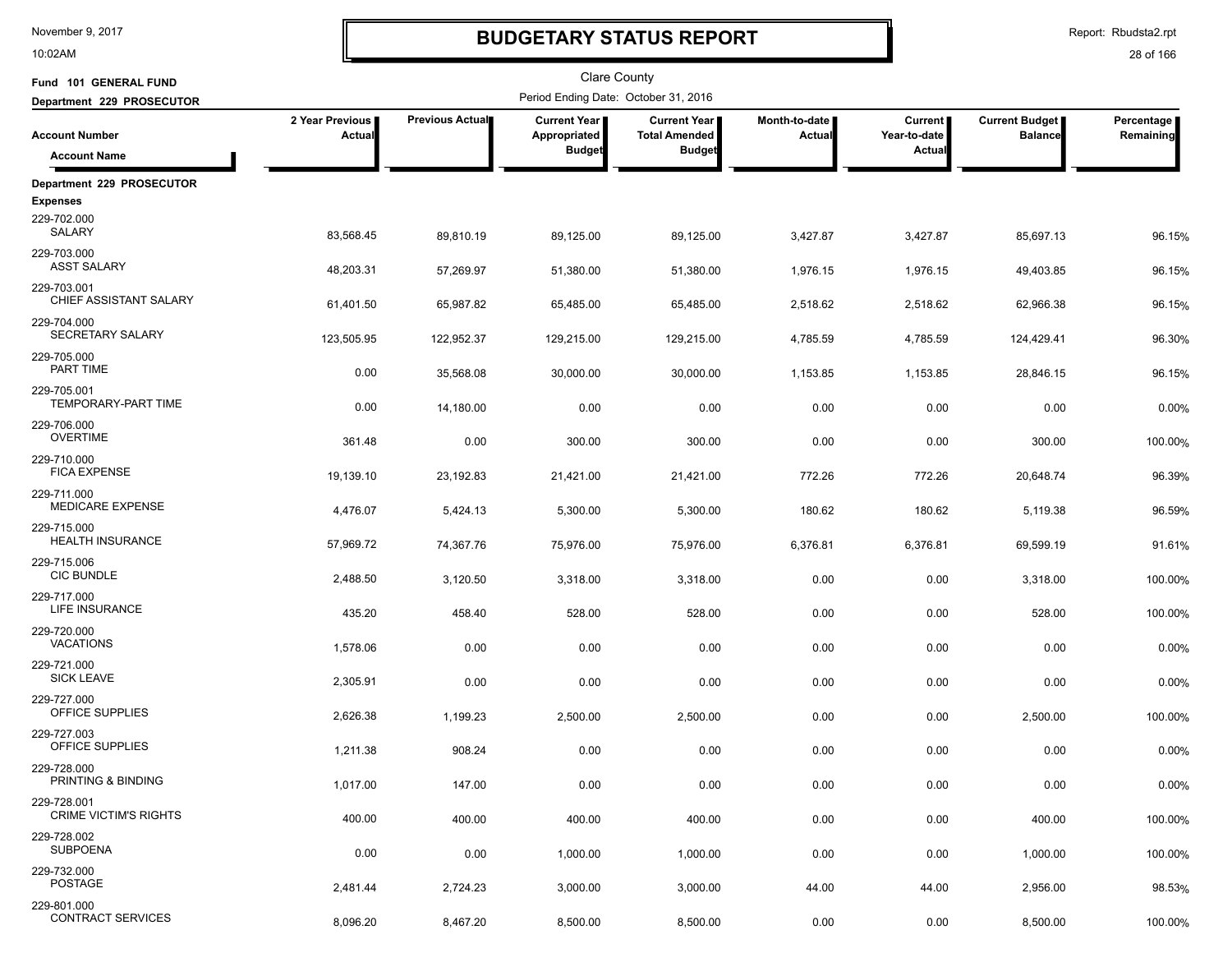10:02AM

# **BUDGETARY STATUS REPORT**

Report: Rbudsta2.rpt

| Fund 101 GENERAL FUND<br>Department 229 PROSECUTOR |                           |                 |                                                      |                                                              |                         |                                                 |                                  |                         |
|----------------------------------------------------|---------------------------|-----------------|------------------------------------------------------|--------------------------------------------------------------|-------------------------|-------------------------------------------------|----------------------------------|-------------------------|
| <b>Account Number</b><br><b>Account Name</b>       | 2 Year Previous<br>Actual | Previous Actual | <b>Current Year</b><br>Appropriated<br><b>Budget</b> | <b>Current Year</b><br><b>Total Amended</b><br><b>Budget</b> | Month-to-date<br>Actual | <b>Current</b><br>Year-to-date<br><b>Actual</b> | Current Budget<br><b>Balance</b> | Percentage<br>Remaining |
| 229-813.000<br><b>WITNESS FEES</b>                 | 2,914.80                  | 0.00            | 2,900.00                                             | 2,900.00                                                     | 0.00                    | 0.00                                            | 2,900.00                         | 100.00%                 |
| 229-814.000<br><b>DUES &amp; SUBSCRIPTIONS</b>     | 3,886.00                  | 4,571.00        | 5,800.00                                             | 5,800.00                                                     | 5,741.00                | 5,741.00                                        | 59.00                            | 1.02%                   |
| 229-815.000<br><b>SERVICE FEES</b>                 | 922.49                    | 545.23          | 700.00                                               | 700.00                                                       | 0.00                    | 0.00                                            | 700.00                           | 100.00%                 |
| 229-851.000<br>EQUIPMENT MAINTENANCE CONTRACT      | 1,125.00                  | 0.00            | 400.00                                               | 400.00                                                       | 0.00                    | 0.00                                            | 400.00                           | 100.00%                 |
| 229-852.000<br><b>TELEPHONE</b>                    | 1,162.42                  | 914.39          | 3,000.00                                             | 3,000.00                                                     | 76.65                   | 76.65                                           | 2,923.35                         | 97.45%                  |
| 229-852.006<br><b>TELECOMMUNICATIONS</b>           | 168.00                    | 199.86          | 200.00                                               | 200.00                                                       | 7.03                    | 7.03                                            | 192.97                           | 96.49%                  |
| 229-864.000<br>TRAVEL & EXPENSE                    | 5,138.16                  | 3,559.62        | 3,474.00                                             | 3,474.00                                                     | 0.00                    | 0.00                                            | 3,474.00                         | 100.00%                 |
| 229-956.000<br>MISCELLANEOUS-DRUG FORFEITURE       | 0.00                      | 0.00            | 5,000.00                                             | 5,000.00                                                     | 0.00                    | 0.00                                            | 5,000.00                         | 100.00%                 |
| 229-978.000<br><b>NEW EQUIPMENT</b>                | 0.00                      | 5,208.33        | 0.00                                                 | 0.00                                                         | 0.00                    | 0.00                                            | 0.00                             | 0.00%                   |
| 229-982.000<br><b>NEW LAW BOOKS</b>                | 6,882.60                  | 7,142.48        | 9,168.00                                             | 9,168.00                                                     | 0.00                    | 0.00                                            | 9,168.00                         | 100.00%                 |
| <b>Expenses Total</b>                              | 443,465.12                | 528,318.86      | 518,090.00                                           | 518,090.00                                                   | 27,060.45               | 27,060.45                                       | 491,029.55                       | 94.78%                  |
| <b>PROSECUTOR Dept Total</b>                       | 443,465.12                | 528,318.86      | 518,090.00                                           | 518,090.00                                                   | 27,060.45               | 27,060.45                                       | 491,029.55                       | 94.78%                  |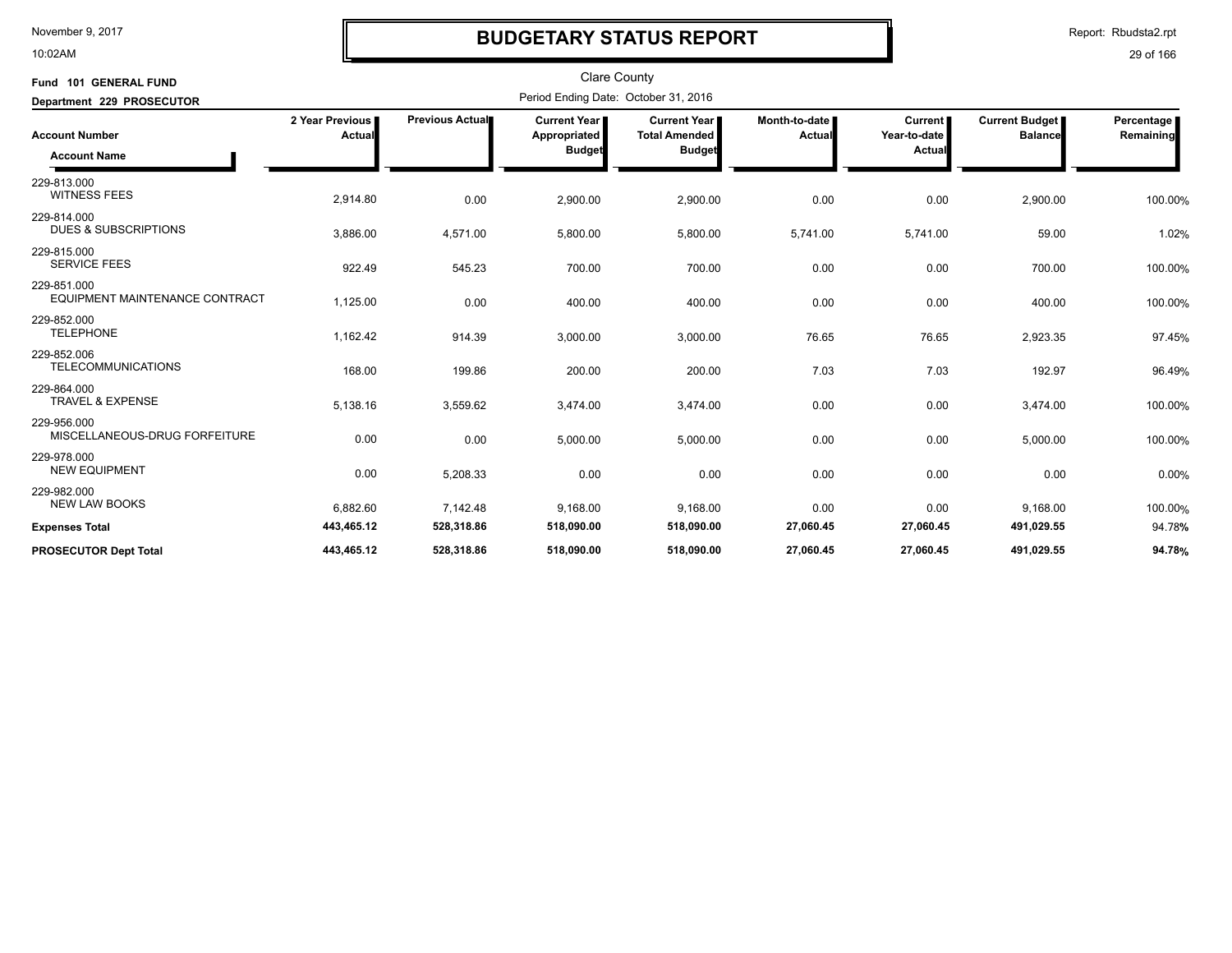10:02AM

# **BUDGETARY STATUS REPORT**

Report: Rbudsta2.rpt

| Fund 101 GENERAL FUND<br>Department 230 PROSECUTOR - CVR |                           |                 |                                                      |                                                       |                         |                                     |                                         |                         |
|----------------------------------------------------------|---------------------------|-----------------|------------------------------------------------------|-------------------------------------------------------|-------------------------|-------------------------------------|-----------------------------------------|-------------------------|
| <b>Account Number</b><br><b>Account Name</b>             | 2 Year Previous<br>Actual | Previous Actual | <b>Current Year</b><br>Appropriated<br><b>Budget</b> | Current Year<br><b>Total Amended</b><br><b>Budget</b> | Month-to-date<br>Actual | Current  <br>Year-to-date<br>Actual | <b>Current Budget</b><br><b>Balance</b> | Percentage<br>Remaining |
| Department 230 PROSECUTOR - CVR                          |                           |                 |                                                      |                                                       |                         |                                     |                                         |                         |
| <b>Expenses</b>                                          |                           |                 |                                                      |                                                       |                         |                                     |                                         |                         |
| 230-704.000<br><b>CVR FULL TIME</b>                      | 0.00                      | 0.00            | 27,197.00                                            | 27,197.00                                             | 0.00                    | 0.00                                | 27,197.00                               | 100.00%                 |
| 230-705.000<br><b>CVR - PART TIME</b>                    | 23,537.33                 | 26,364.29       | 0.00                                                 | 0.00                                                  | 1,046.02                | 1,046.02                            | $-1,046.02$                             | 0.00%                   |
| 230-710.000<br><b>FICA EXPENSE</b>                       | 1,593.87                  | 1,634.58        | 1,687.00                                             | 1,687.00                                              | 63.30                   | 63.30                               | 1,623.70                                | 96.25%                  |
| 230-711.000<br><b>MEDICARE EXPENSE</b>                   | 372.76                    | 382.28          | 395.00                                               | 395.00                                                | 14.81                   | 14.81                               | 380.19                                  | 96.25%                  |
| 230-727.000<br>OFFICE SUPPLIES                           | 2,295.37                  | 940.00          | 2,500.00                                             | 2,500.00                                              | 0.00                    | 0.00                                | 2,500.00                                | 100.00%                 |
| 230-728.000<br>PRINTING & BINDING                        | 0.00                      | 48.35           | 1,500.00                                             | 1,500.00                                              | 0.00                    | 0.00                                | 1,500.00                                | 100.00%                 |
| 230-732.000<br><b>POSTAGE</b>                            | 1,142.22                  | 1,698.73        | 2,500.00                                             | 2,500.00                                              | 0.00                    | 0.00                                | 2,500.00                                | 100.00%                 |
| 230-864.000<br><b>TRAVEL &amp; EXPENSE</b>               | 1,711.66                  | 210.73          | 1,286.00                                             | 1,286.00                                              | 0.00                    | 0.00                                | 1,286.00                                | 100.00%                 |
| 230-978.000<br><b>NEW EQUIPMENT</b>                      | 5,764.00                  | 4,510.97        | 1,200.00                                             | 1,200.00                                              | 0.00                    | 0.00                                | 1,200.00                                | 100.00%                 |
| <b>Expenses Total</b>                                    | 36,417.21                 | 35,789.93       | 38,265.00                                            | 38,265.00                                             | 1,124.13                | 1,124.13                            | 37,140.87                               | 97.06%                  |
| <b>PROSECUTOR - CVR Dept Total</b>                       | 36.417.21                 | 35,789.93       | 38,265.00                                            | 38,265.00                                             | 1,124.13                | 1,124.13                            | 37,140.87                               | 97.06%                  |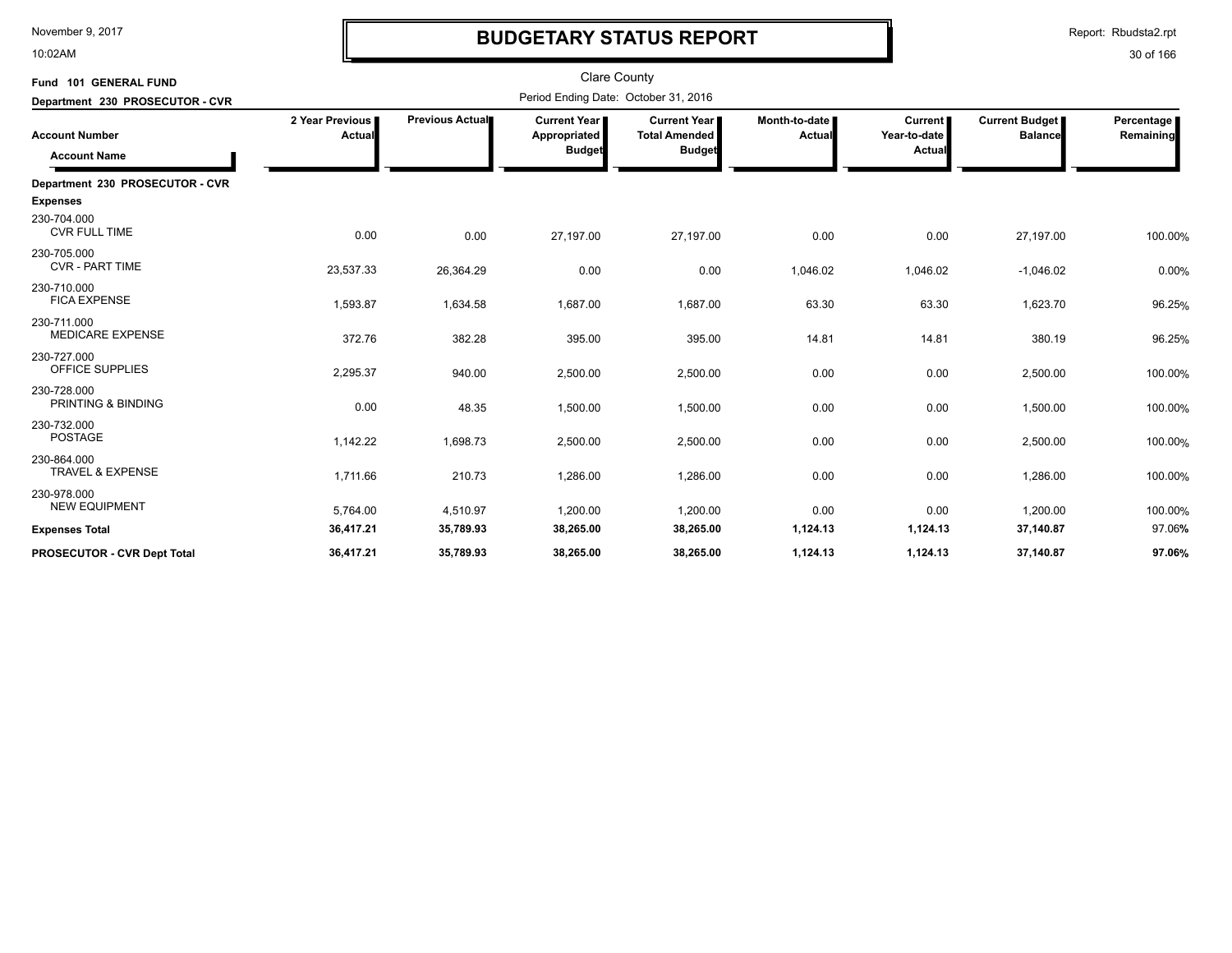10:02AM

# **BUDGETARY STATUS REPORT**

Report: Rbudsta2.rpt

| Fund 101 GENERAL FUND                          |                           |                 | <b>Clare County</b>                  |                                             |                                |                                |                                         |                         |
|------------------------------------------------|---------------------------|-----------------|--------------------------------------|---------------------------------------------|--------------------------------|--------------------------------|-----------------------------------------|-------------------------|
| Department 236 REGISTER OF DEEDS               |                           |                 | Period Ending Date: October 31, 2016 |                                             |                                |                                |                                         |                         |
| <b>Account Number</b>                          | 2 Year Previous<br>Actual | Previous Actual | <b>Current Year</b><br>Appropriated  | <b>Current Year</b><br><b>Total Amended</b> | Month-to-date<br><b>Actual</b> | <b>Current</b><br>Year-to-date | <b>Current Budget</b><br><b>Balance</b> | Percentage<br>Remaining |
| <b>Account Name</b>                            |                           |                 | <b>Budget</b>                        | <b>Budget</b>                               |                                | Actua                          |                                         |                         |
| Department 236 REGISTER OF DEEDS               |                           |                 |                                      |                                             |                                |                                |                                         |                         |
| <b>Expenses</b>                                |                           |                 |                                      |                                             |                                |                                |                                         |                         |
| 236-702.000<br><b>SALARY</b>                   | 18,746.96                 | 21,012.41       | 20,853.00                            | 20,853.00                                   | 802.00                         | 802.00                         | 20,051.00                               | 96.15%                  |
| 236-702.001<br>CHIEF DEPUTY SALARY             | 0.00                      | 0.00            | 30,888.00                            | 30,888.00                                   | 0.00                           | 0.00                           | 30,888.00                               | 100.00%                 |
| 236-704.000<br><b>FULL TIME SALARIES</b>       | 45,940.66                 | 56,331.15       | 46,683.00                            | 46,683.00                                   | 2,853.37                       | 2,853.37                       | 43,829.63                               | 93.89%                  |
| 236-705.000<br>PART TIME SALARY                | 8,392.39                  | 14,913.51       | 20,338.00                            | 20,338.00                                   | 678.87                         | 678.87                         | 19,659.13                               | 96.66%                  |
| 236-706.000<br><b>OVERTIME</b>                 | 567.18                    | 658.30          | 600.00                               | 600.00                                      | 0.00                           | 0.00                           | 600.00                                  | 100.00%                 |
| 236-710.000<br><b>FICA EXPENSE</b>             | 4,524.74                  | 5,718.44        | 7,400.00                             | 7,400.00                                    | 252.25                         | 252.25                         | 7,147.75                                | 96.59%                  |
| 236-711.000<br>MEDICARE EXPENSE                | 1,058.26                  | 1,337.35        | 1,731.00                             | 1,731.00                                    | 59.01                          | 59.01                          | 1,671.99                                | 96.59%                  |
| 236-715.000<br><b>HEALTH INSURANCE</b>         | 14,630.83                 | 22,233.58       | 32,070.00                            | 32,070.00                                   | 2,682.60                       | 2,682.60                       | 29,387.40                               | 91.64%                  |
| 236-715.006<br><b>CIC BUNDLE</b>               | 796.62                    | 987.54          | 1,343.00                             | 1,343.00                                    | 0.00                           | 0.00                           | 1,343.00                                | 100.00%                 |
| 236-717.000<br><b>LIFE INSURANCE</b>           | 124.44                    | 124.44          | 125.00                               | 125.00                                      | 0.00                           | 0.00                           | 125.00                                  | 100.00%                 |
| 236-727.000<br>OFFICE SUPPLIES                 | 313.47                    | 242.43          | 350.00                               | 350.00                                      | 0.00                           | 0.00                           | 350.00                                  | 100.00%                 |
| 236-728.000<br>PRINTING & BINDING              | 2,234.00                  | 100.00          | 1,000.00                             | 1,000.00                                    | 0.00                           | 0.00                           | 732.22                                  | 73.22%                  |
| 236-814.000<br><b>DUES &amp; SUBSCRIPTIONS</b> | 187.00                    | 325.00          | 325.00                               | 325.00                                      | 0.00                           | 0.00                           | 325.00                                  | 100.00%                 |
| 236-851.000<br>MAINTENANCE CONTRACTS           | 44,342.55                 | 44,116.35       | 45,600.00                            | 45,600.00                                   | 0.00                           | 0.00                           | 45,600.00                               | 100.00%                 |
| 236-864.000<br><b>TRAVEL &amp; EXPENSE</b>     | 1,526.48                  | 1,115.79        | 1,300.00                             | 1,300.00                                    | 0.00                           | 0.00                           | 1,300.00                                | 100.00%                 |
| 236-957.000<br><b>REG OF DEEDS TRAINING</b>    | 185.00                    | 0.00            | 200.00                               | 200.00                                      | 0.00                           | 0.00                           | 200.00                                  | 100.00%                 |
| <b>Expenses Total</b>                          | 143,570.58                | 169,216.29      | 210,806.00                           | 210,806.00                                  | 7,328.10                       | 7,328.10                       | 203,210.12                              | 96.52%                  |
| <b>REGISTER OF DEEDS Dept Total</b>            | 143,570.58                | 169,216.29      | 210.806.00                           | 210.806.00                                  | 7.328.10                       | 7,328.10                       | 203,210.12                              | 96.52%                  |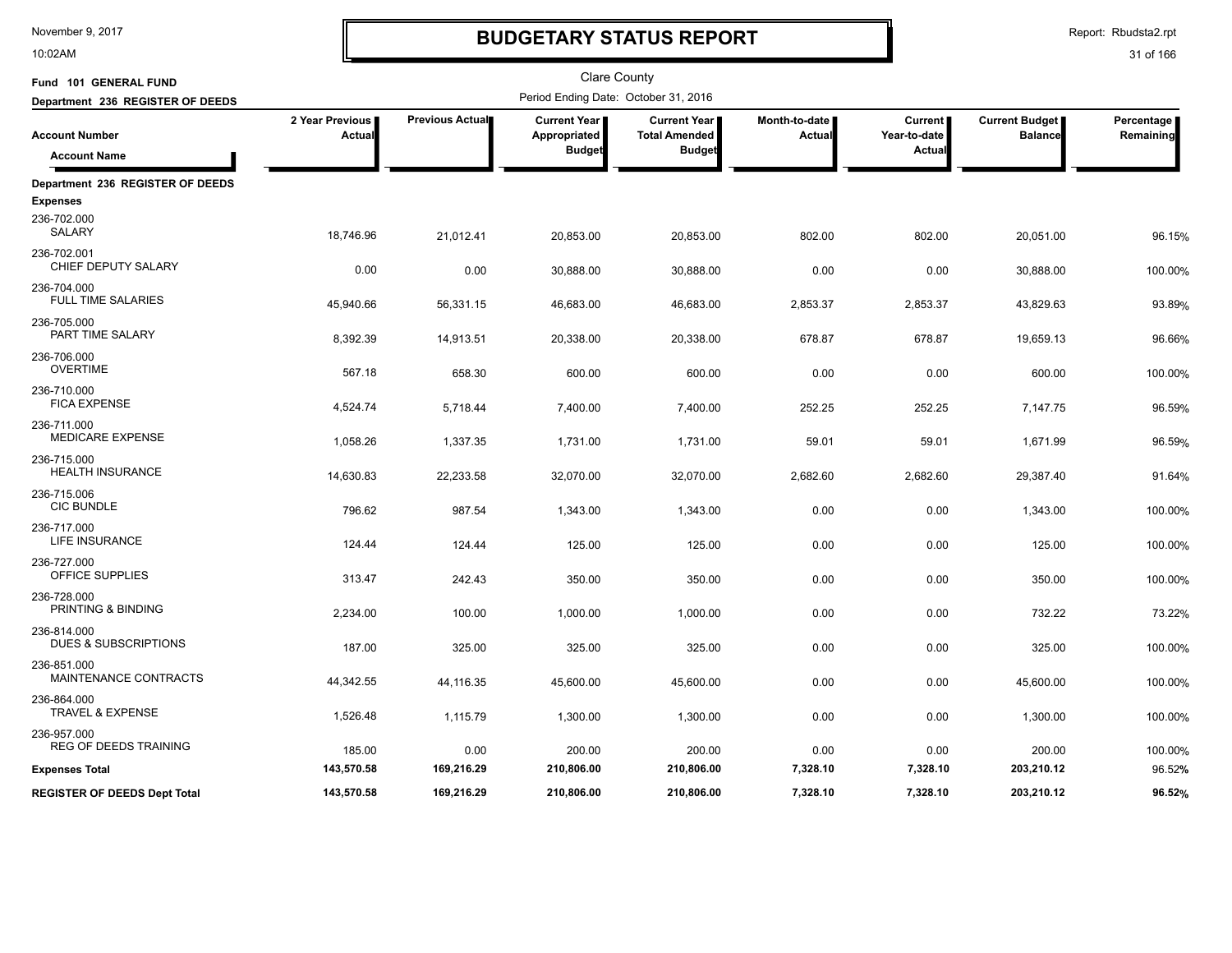10:02AM

# **BUDGETARY STATUS REPORT**

Report: Rbudsta2.rpt

| Fund 101 GENERAL FUND                        |                             |                 | <b>Clare County</b>                                  |                                                              |                         |                                                 |                                         |                         |
|----------------------------------------------|-----------------------------|-----------------|------------------------------------------------------|--------------------------------------------------------------|-------------------------|-------------------------------------------------|-----------------------------------------|-------------------------|
| Department 241 ABSTRACT DEPARTMENT           |                             |                 | Period Ending Date: October 31, 2016                 |                                                              |                         |                                                 |                                         |                         |
| <b>Account Number</b><br><b>Account Name</b> | 2 Year Previous  <br>Actual | Previous Actual | <b>Current Year</b><br>Appropriated<br><b>Budget</b> | <b>Current Year</b><br><b>Total Amended</b><br><b>Budget</b> | Month-to-date<br>Actual | <b>Current</b><br>Year-to-date<br><b>Actual</b> | <b>Current Budget</b><br><b>Balance</b> | Percentage<br>Remaining |
| Department 241 ABSTRACT DEPARTMENT           |                             |                 |                                                      |                                                              |                         |                                                 |                                         |                         |
| <b>Expenses</b>                              |                             |                 |                                                      |                                                              |                         |                                                 |                                         |                         |
| 241-702.000<br><b>SALARY</b>                 | 18,746.97                   | 21,012.40       | 20,853.00                                            | 20,853.00                                                    | 802.00                  | 802.00                                          | 20,051.00                               | 96.15%                  |
| 241-704.000<br><b>FULL TIME SALARIES</b>     | 15,313.52                   | 15,642.20       | 15,561.00                                            | 15,561.00                                                    | 598.46                  | 598.46                                          | 14,962.54                               | 96.15%                  |
| 241-710.000<br><b>FICA EXPENSE</b>           | 2,088.96                    | 2,261.86        | 2,258.00                                             | 2,258.00                                                     | 82.89                   | 82.89                                           | 2,175.11                                | 96.33%                  |
| 241-711.000<br><b>MEDICARE EXPENSE</b>       | 488.49                      | 528.92          | 528.00                                               | 528.00                                                       | 19.38                   | 19.38                                           | 508.62                                  | 96.33%                  |
| 241-715.000<br><b>HEALTH INSURANCE</b>       | 10,706.84                   | 10,088.12       | 10,619.00                                            | 10,619.00                                                    | 891.76                  | 891.76                                          | 9,727.24                                | 91.60%                  |
| 241-715.006<br><b>CIC BUNDLE</b>             | 394.92                      | 394.92          | 382.00                                               | 382.00                                                       | 0.00                    | 0.00                                            | 382.00                                  | 100.00%                 |
| 241-717.000<br><b>LIFE INSURANCE</b>         | 54.84                       | 54.84           | 60.00                                                | 60.00                                                        | 0.00                    | 0.00                                            | 60.00                                   | 100.00%                 |
| <b>Expenses Total</b>                        | 47,794.54                   | 49,983.26       | 50,261.00                                            | 50,261.00                                                    | 2,394.49                | 2,394.49                                        | 47,866.51                               | 95.24%                  |
| <b>ABSTRACT DEPARTMENT Dept Total</b>        | 47,794.54                   | 49,983.26       | 50,261.00                                            | 50,261.00                                                    | 2,394.49                | 2,394.49                                        | 47,866.51                               | 95.24%                  |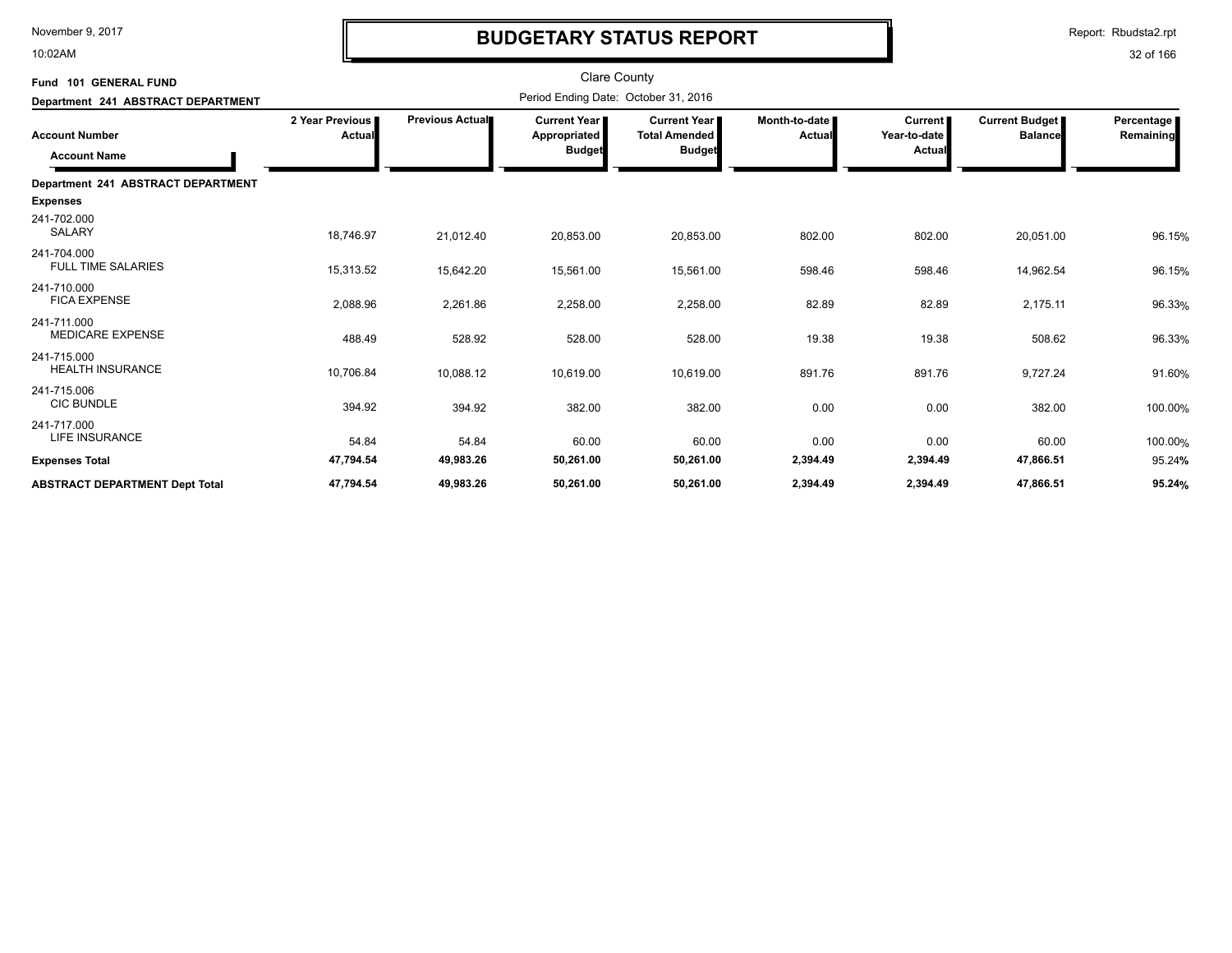10:02AM

# **BUDGETARY STATUS REPORT**

| Fund 101 GENERAL FUND<br>Department 242 SURVEYOR |                           | <b>Clare County</b><br>Period Ending Date: October 31, 2016 |                                                        |                                                              |                         |                                                 |                                  |                         |  |
|--------------------------------------------------|---------------------------|-------------------------------------------------------------|--------------------------------------------------------|--------------------------------------------------------------|-------------------------|-------------------------------------------------|----------------------------------|-------------------------|--|
| <b>Account Number</b><br><b>Account Name</b>     | 2 Year Previous<br>Actual | <b>Previous Actual</b>                                      | <b>Current Year I</b><br>Appropriated<br><b>Budget</b> | <b>Current Year</b><br><b>Total Amended</b><br><b>Budget</b> | Month-to-date<br>Actual | <b>Current</b><br>Year-to-date<br><b>Actual</b> | Current Budget<br><b>Balance</b> | Percentage<br>Remaining |  |
| Department 242 SURVEYOR<br><b>Expenses</b>       |                           |                                                             |                                                        |                                                              |                         |                                                 |                                  |                         |  |
| 242-705.000<br>PART TIME                         | 4,069.44                  | 3,758.58                                                    | 3,919.00                                               | 3,919.00                                                     | 117.75                  | 117.75                                          | 3,801.25                         | 97.00%                  |  |
| 242-710.000<br><b>FICA EXPENSE</b>               | 252.30                    | 233.04                                                      | 243.00                                                 | 243.00                                                       | 7.30                    | 7.30                                            | 235.70                           | 97.00%                  |  |
| 242-711.000<br><b>MEDICARE EXPENSE</b>           | 59.01                     | 54.50                                                       | 57.00                                                  | 57.00                                                        | 1.70                    | 1.70                                            | 55.30                            | 97.02%                  |  |
| 242-727.000<br>OFFICE SUPPLIES                   | 32.26                     | 5.21                                                        | 100.00                                                 | 100.00                                                       | 0.00                    | 0.00                                            | 100.00                           | 100.00%                 |  |
| 242-815.000<br><b>RECORDING FEES</b>             | 59.00                     | 55.00                                                       | 75.00                                                  | 75.00                                                        | 0.00                    | 0.00                                            | 75.00                            | 100.00%                 |  |
| 242-978.000<br><b>NEW EQUIPMENT</b>              | 1,010.97                  | 0.00                                                        | 0.00                                                   | 0.00                                                         | 0.00                    | 0.00                                            | 0.00                             | 0.00%                   |  |
| <b>Expenses Total</b>                            | 5,482.98                  | 4,106.33                                                    | 4,394.00                                               | 4,394.00                                                     | 126.75                  | 126.75                                          | 4,267.25                         | 97.12%                  |  |
| <b>SURVEYOR Dept Total</b>                       | 5,482.98                  | 4,106.33                                                    | 4,394.00                                               | 4,394.00                                                     | 126.75                  | 126.75                                          | 4,267.25                         | 97.12%                  |  |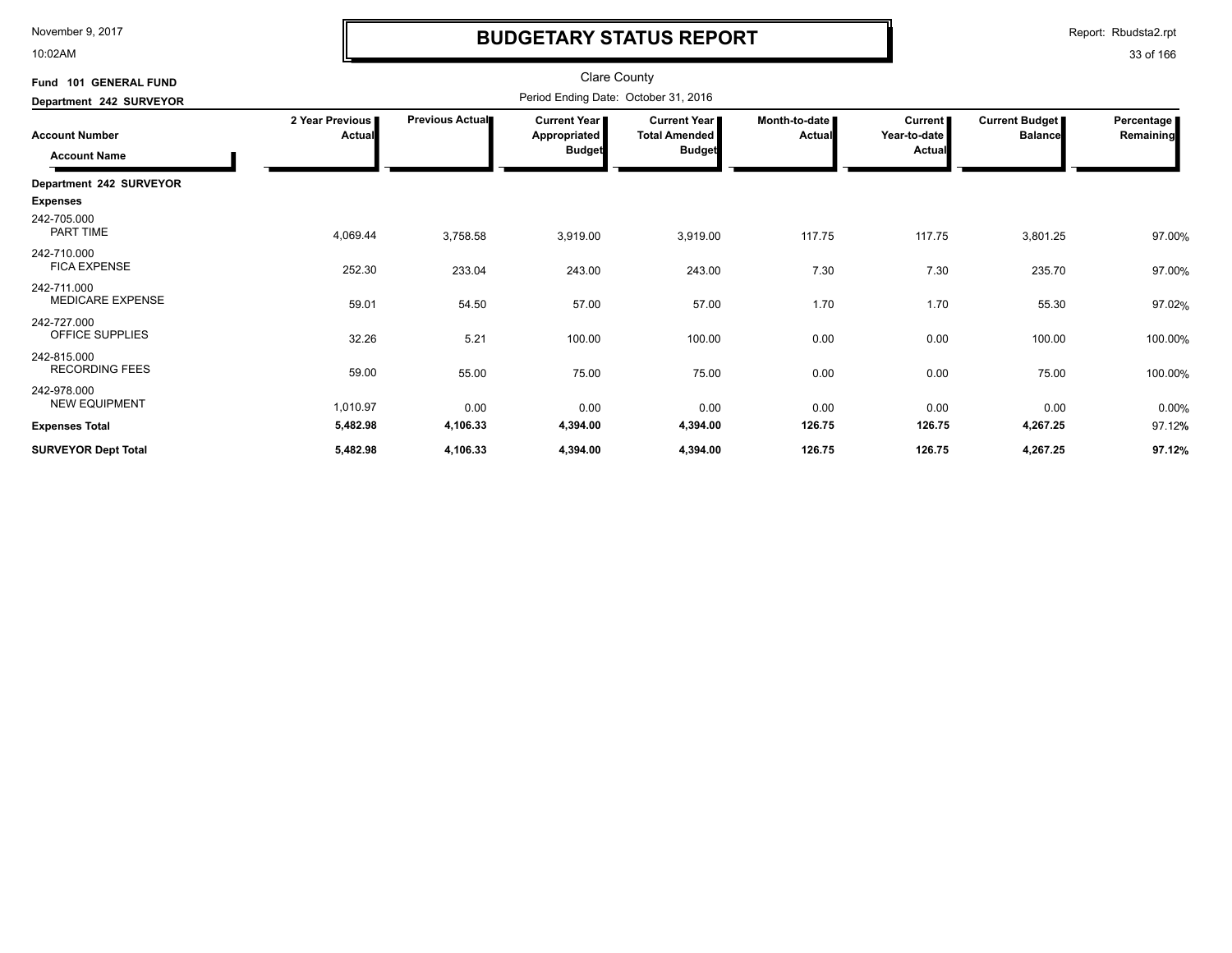10:02AM

# **BUDGETARY STATUS REPORT**

Report: Rbudsta2.rpt

| Fund 101 GENERAL FUND                        |                          |                 | <b>Clare County</b>                           |                                                              |                         |                                          |                                         |                         |
|----------------------------------------------|--------------------------|-----------------|-----------------------------------------------|--------------------------------------------------------------|-------------------------|------------------------------------------|-----------------------------------------|-------------------------|
| Department 245 REMONUMENTATION               |                          |                 | Period Ending Date: October 31, 2016          |                                                              |                         |                                          |                                         |                         |
| <b>Account Number</b><br><b>Account Name</b> | 2 Year Previous<br>Actua | Previous Actual | Current Year<br>Appropriated<br><b>Budget</b> | <b>Current Year</b><br><b>Total Amended</b><br><b>Budget</b> | Month-to-date<br>Actual | <b>Current</b><br>Year-to-date<br>Actual | <b>Current Budget</b><br><b>Balance</b> | Percentage<br>Remaining |
| <b>Department 245 REMONUMENTATION</b>        |                          |                 |                                               |                                                              |                         |                                          |                                         |                         |
| <b>Expenses</b>                              |                          |                 |                                               |                                                              |                         |                                          |                                         |                         |
| 245-705.000<br>PART TIME                     | 0.00                     | 0.00            | 3,919.00                                      | 3,919.00                                                     | 0.00                    | 0.00                                     | 3,919.00                                | 100.00%                 |
| 245-710.000<br><b>FICA EXPENSE</b>           | 0.00                     | 0.00            | 243.00                                        | 243.00                                                       | 0.00                    | 0.00                                     | 243.00                                  | 100.00%                 |
| 245-711.000<br><b>MEDICARE EXPENSE</b>       | 0.00                     | 0.00            | 57.00                                         | 57.00                                                        | 0.00                    | 0.00                                     | 57.00                                   | 100.00%                 |
| 245-727.000<br><b>SUPPLIES</b>               | 0.00                     | 0.00            | 100.00                                        | 100.00                                                       | 0.00                    | 0.00                                     | 100.00                                  | 100.00%                 |
| 245-810.000<br>PROFESSIONAL CONSULTATION     | 51,585.10                | 34,526.00       | 40,000.00                                     | 40,000.00                                                    | 0.00                    | 0.00                                     | 40,000.00                               | 100.00%                 |
| 245-815.000<br><b>REMON - RECORDING FEES</b> | 0.00                     | 0.00            | 75.00                                         | 75.00                                                        | 0.00                    | 0.00                                     | 75.00                                   | 100.00%                 |
| 245-864.000<br><b>TRAVEL</b>                 | 140.90                   | 0.00            | 0.00                                          | 0.00                                                         | 0.00                    | 0.00                                     | 0.00                                    | 0.00%                   |
| <b>Expenses Total</b>                        | 51,726.00                | 34,526.00       | 44,394.00                                     | 44,394.00                                                    | 0.00                    | 0.00                                     | 44,394.00                               | 100.00%                 |
| <b>REMONUMENTATION Dept Total</b>            | 51,726.00                | 34,526.00       | 44,394.00                                     | 44,394.00                                                    | 0.00                    | 0.00                                     | 44,394.00                               | 100.00%                 |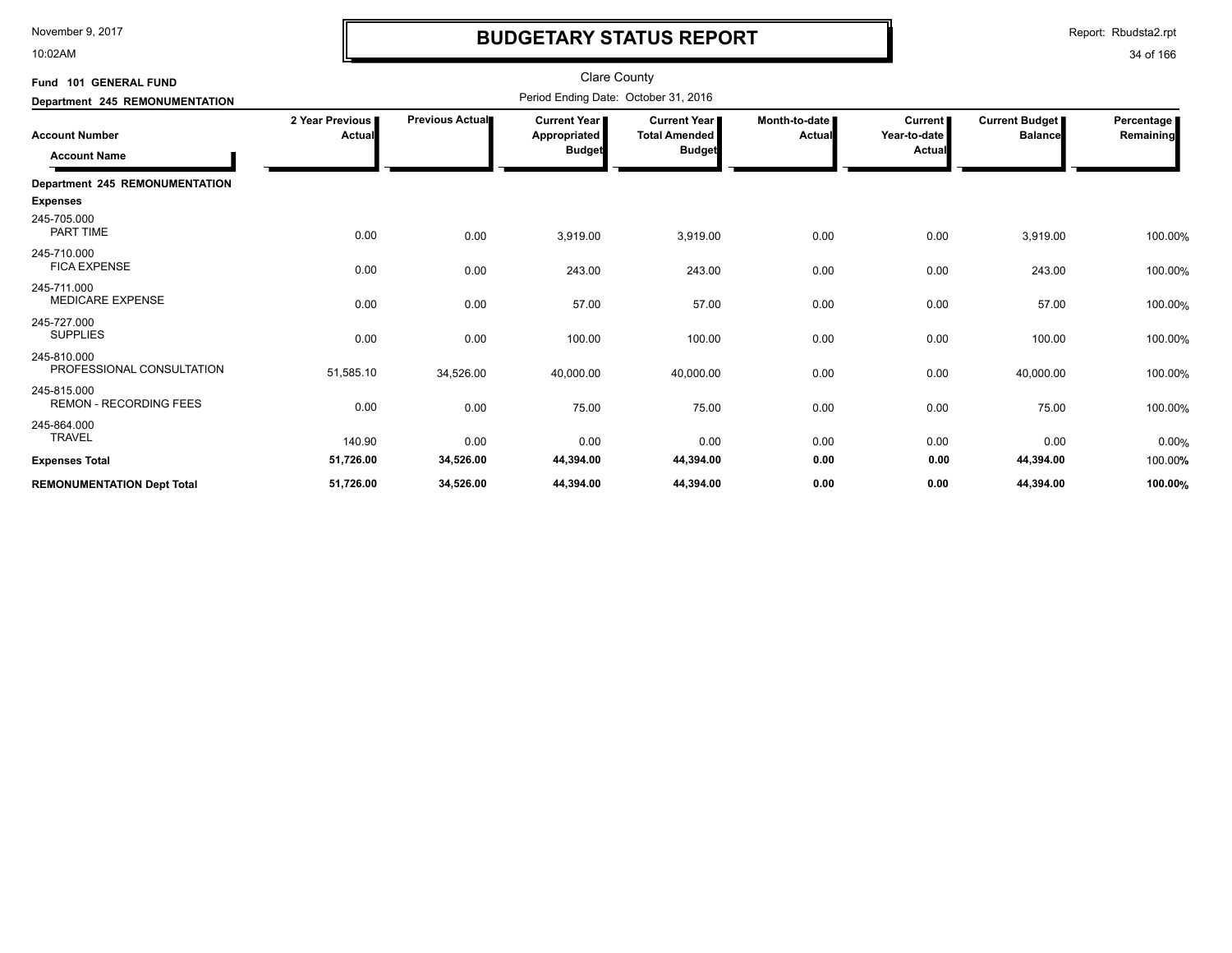10:02AM

# **BUDGETARY STATUS REPORT**

Report: Rbudsta2.rpt

| Fund 101 GENERAL FUND                          |                           |                        | <b>Clare County</b>                   |                                             |                         |                                |                                         |                         |
|------------------------------------------------|---------------------------|------------------------|---------------------------------------|---------------------------------------------|-------------------------|--------------------------------|-----------------------------------------|-------------------------|
| Department 253 COUNTY TREASURER                |                           |                        | Period Ending Date: October 31, 2016  |                                             |                         |                                |                                         |                         |
| <b>Account Number</b>                          | 2 Year Previous<br>Actual | <b>Previous Actual</b> | <b>Current Year I</b><br>Appropriated | <b>Current Year</b><br><b>Total Amended</b> | Month-to-date<br>Actual | <b>Current</b><br>Year-to-date | <b>Current Budget</b><br><b>Balance</b> | Percentage<br>Remaining |
| <b>Account Name</b>                            |                           |                        | <b>Budget</b>                         | <b>Budget</b>                               |                         | Actual                         |                                         |                         |
| Department 253 COUNTY TREASURER                |                           |                        |                                       |                                             |                         |                                |                                         |                         |
| <b>Expenses</b>                                |                           |                        |                                       |                                             |                         |                                |                                         |                         |
| 253-702.000<br>SALARY                          | 48,418.48                 | 55,180.60              | 54,760.00                             | 54,760.00                                   | 2,106.13                | 2,106.13                       | 52,653.87                               | 96.15%                  |
| 253-702.001<br>CHIEF DEPUTY SALARY             | 0.00                      | 0.00                   | 35,783.00                             | 35,783.00                                   | 0.00                    | 0.00                           | 35,783.00                               | 100.00%                 |
| 253-704.000<br><b>FULL TIME SALARIES</b>       | 96,477.65                 | 93,501.79              | 86,183.00                             | 86,183.00                                   | 3,396.86                | 3,396.86                       | 82,786.14                               | 96.06%                  |
| 253-705.000<br>PART TIME                       | 0.00                      | 4,343.44               | 0.00                                  | 0.00                                        | 0.00                    | 0.00                           | 0.00                                    | 0.00%                   |
| 253-706.000<br><b>OVERTIME</b>                 | 43.03                     | 61.89                  | 300.00                                | 300.00                                      | 0.00                    | 0.00                           | 300.00                                  | 100.00%                 |
| 253-710.000<br><b>FICA EXPENSE</b>             | 8,453.32                  | 9,165.24               | 10,750.00                             | 10,750.00                                   | 281.05                  | 281.05                         | 10,468.95                               | 97.39%                  |
| 253-711.000<br>MEDICARE EXPENSE                | 1,976.97                  | 2,143.49               | 2,550.00                              | 2,550.00                                    | 65.73                   | 65.73                          | 2,484.27                                | 97.42%                  |
| 253-715.000<br><b>HEALTH INSURANCE</b>         | 43,296.41                 | 42,787.98              | 50,300.00                             | 50,300.00                                   | 4,698.23                | 4,698.23                       | 45,601.77                               | 90.66%                  |
| 253-715.006<br><b>CIC BUNDLE</b>               | 1,896.00                  | 1,935.50               | 2,370.00                              | 2,370.00                                    | 0.00                    | 0.00                           | 2,370.00                                | 100.00%                 |
| 253-717.000<br>LIFE INSURANCE                  | 268.80                    | 216.60                 | 340.00                                | 340.00                                      | 0.00                    | 0.00                           | 340.00                                  | 100.00%                 |
| 253-720.000<br><b>VACATIONS</b>                | 0.00                      | 2,181.65               | 0.00                                  | 0.00                                        | 0.00                    | 0.00                           | 0.00                                    | 0.00%                   |
| 253-721.000<br><b>SICK LEAVE</b>               | 0.00                      | 1,245.81               | 0.00                                  | 0.00                                        | 0.00                    | 0.00                           | 0.00                                    | 0.00%                   |
| 253-728.000<br>PRINTING & BINDING              | 377.25                    | 649.32                 | 1,150.00                              | 1,150.00                                    | 331.52                  | 331.52                         | 818.48                                  | 71.17%                  |
| 253-814.000<br><b>DUES &amp; SUBSCRIPTIONS</b> | 175.00                    | 85.00                  | 200.00                                | 200.00                                      | 0.00                    | 0.00                           | 200.00                                  | 100.00%                 |
| 253-815.000<br><b>SERVICE SUPPORT</b>          | 9,992.87                  | 10,568.31              | 12,000.00                             | 12,000.00                                   | 0.00                    | 0.00                           | 12,000.00                               | 100.00%                 |
| 253-852.000<br><b>TELEPHONE</b>                | 708.60                    | 693.75                 | 1,060.00                              | 1,060.00                                    | 49.82                   | 49.82                          | 1,010.18                                | 95.30%                  |
| 253-864.000<br>TRAVEL & EXPENSE                | 1,419.71                  | 180.65                 | 1,000.00                              | 1,000.00                                    | 0.00                    | 0.00                           | 1,000.00                                | 100.00%                 |
| 253-900.000<br><b>ADVERTISING</b>              | 430.00                    | 0.00                   | 450.00                                | 450.00                                      | 0.00                    | 0.00                           | 450.00                                  | 100.00%                 |
| 253-915.000<br><b>BONDS</b>                    | 836.39                    | 4,954.00               | 5,000.00                              | 5,000.00                                    | 0.00                    | 0.00                           | 5,000.00                                | 100.00%                 |
| 253-940.000<br>STORAGE FEE                     | 507.60                    | 768.00                 | 520.00                                | 520.00                                      | 0.00                    | 0.00                           | 520.00                                  | 100.00%                 |
| 253-955.000<br><b>BANK CHARGES</b>             | 1,154.18                  | 909.66                 | 1,000.00                              | 1,000.00                                    | 58.38                   | 58.38                          | 941.62                                  | 94.16%                  |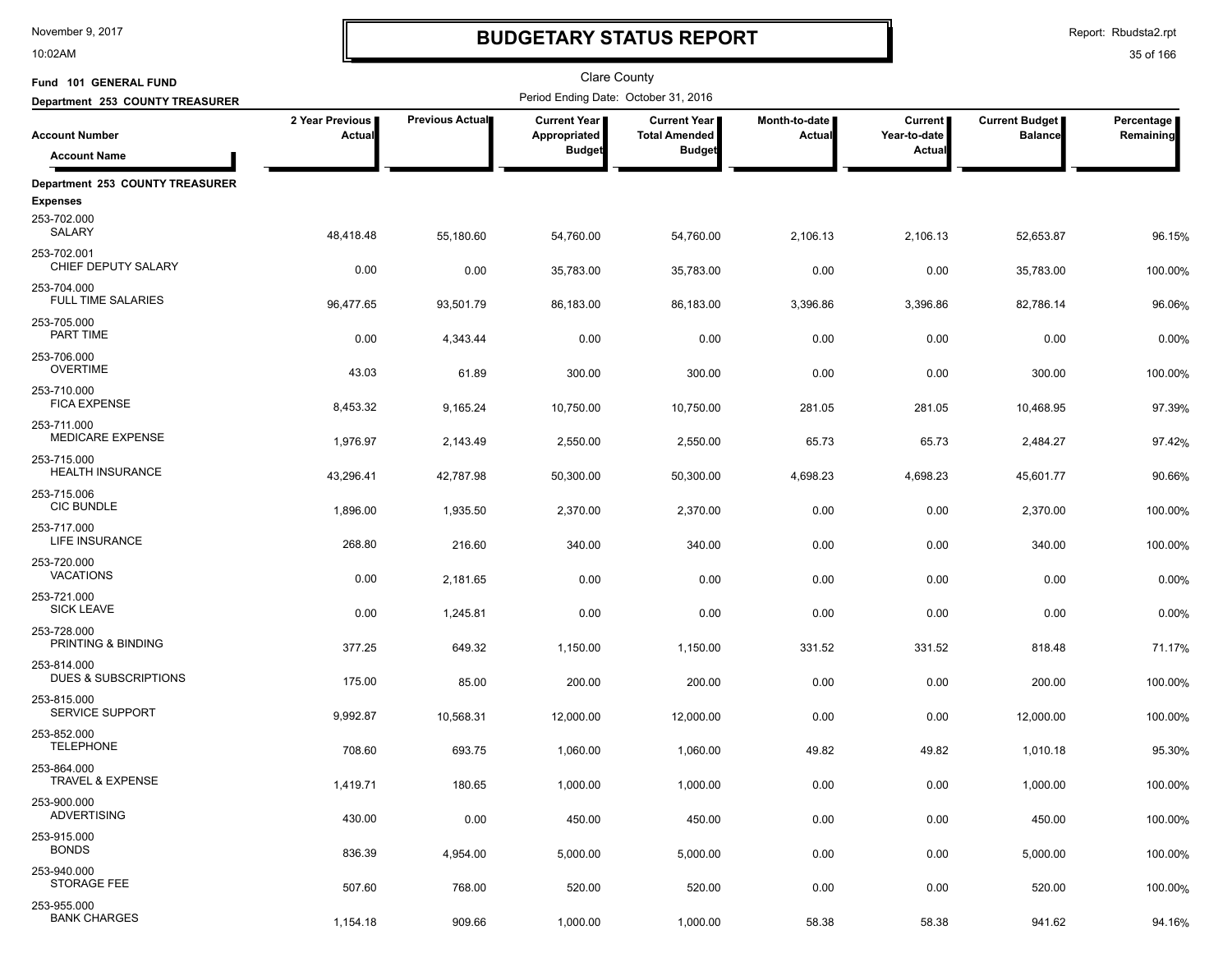10:02AM

# **BUDGETARY STATUS REPORT**

Report: Rbudsta2.rpt

| Fund 101 GENERAL FUND                                              |                           |                    |                                                        | Clare County                                             |                                  |                                                      |                                           |                           |
|--------------------------------------------------------------------|---------------------------|--------------------|--------------------------------------------------------|----------------------------------------------------------|----------------------------------|------------------------------------------------------|-------------------------------------------|---------------------------|
| Department 253 COUNTY TREASURER                                    |                           |                    |                                                        |                                                          |                                  |                                                      |                                           |                           |
| <b>Account Number</b><br><b>Account Name</b>                       | 2 Year Previous<br>Actual | Previous Actual    | <b>Current Year I</b><br>Appropriated<br><b>Budget</b> | Current Year II<br><b>Total Amended</b><br><b>Budget</b> | Month-to-date ∎<br><b>Actual</b> | Current <b>II</b><br>Year-to-date l<br><b>Actual</b> | <b>Current Budget</b> ■<br><b>Balance</b> | Percentage  <br>Remaining |
| 253-978.000<br>NEW EQUIPMENT UNDER \$5000<br><b>Expenses Total</b> | 2.972.67<br>219,404.93    | 0.00<br>231,572.68 | 0.00<br>265,716.00                                     | 0.00<br>265,716.00                                       | 0.00<br>10,987.72                | 0.00<br>10.987.72                                    | 0.00<br>254,728.28                        | 0.00%<br>95.86%           |
| <b>COUNTY TREASURER Dept Total</b>                                 | 219,404.93                | 231,572.68         | 265.716.00                                             | 265.716.00                                               | 10,987.72                        | 10,987.72                                            | 254,728.28                                | 95.86%                    |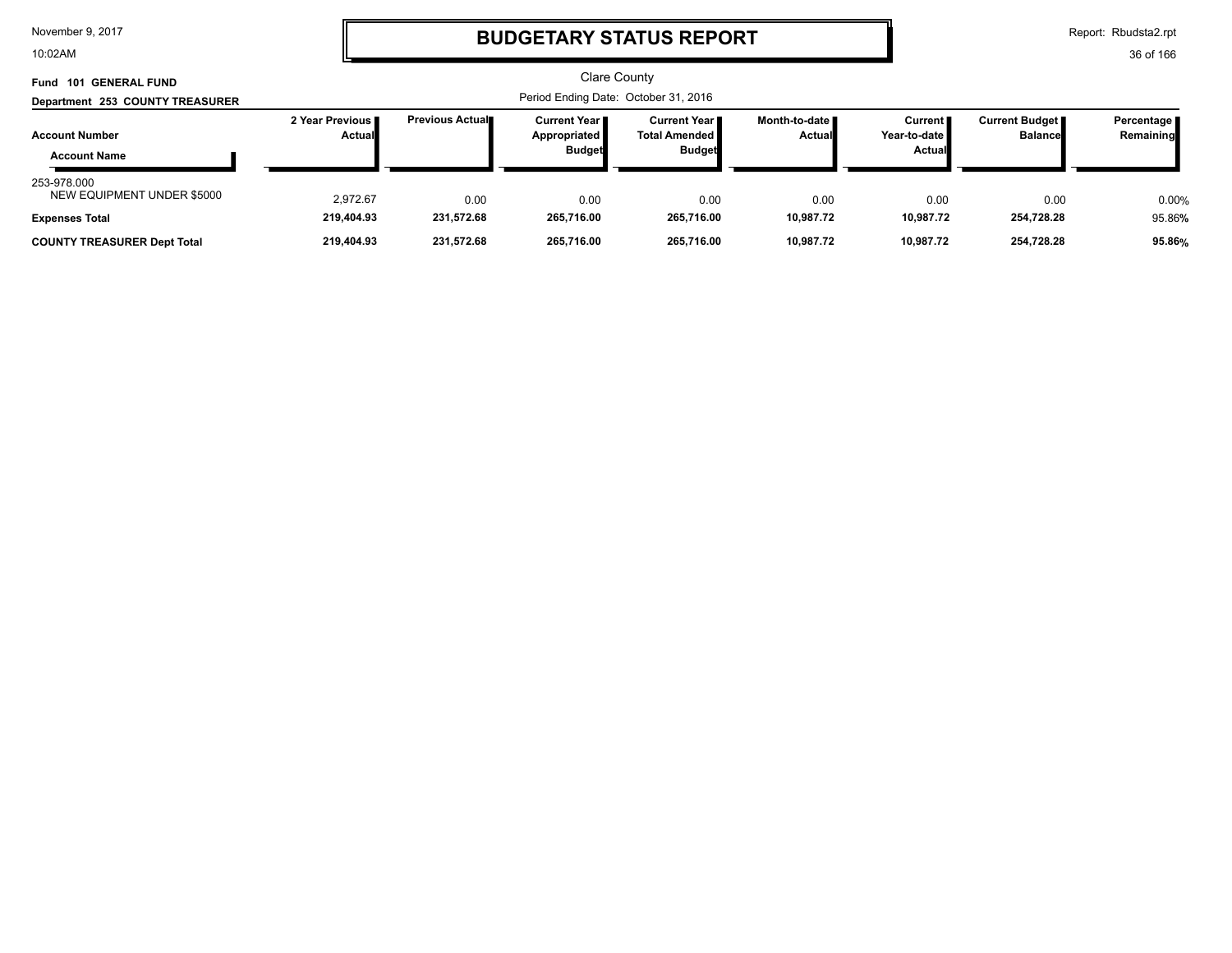10:02AM

# **BUDGETARY STATUS REPORT**

Report: Rbudsta2.rpt

| Fund 101 GENERAL FUND                        |                                  |                        | <b>Clare County</b>                                    |                                                       |                           |                                     |                                         |                           |
|----------------------------------------------|----------------------------------|------------------------|--------------------------------------------------------|-------------------------------------------------------|---------------------------|-------------------------------------|-----------------------------------------|---------------------------|
| Department 257 COOPERATIVE EXTENSION         |                                  |                        | Period Ending Date: October 31, 2016                   |                                                       |                           |                                     |                                         |                           |
| <b>Account Number</b><br><b>Account Name</b> | 2 Year Previous<br><b>Actual</b> | <b>Previous Actual</b> | <b>Current Year I</b><br>Appropriated<br><b>Budget</b> | Current Year<br><b>Total Amended</b><br><b>Budget</b> | Month-to-date I<br>Actual | Current  <br>Year-to-date<br>Actual | <b>Current Budget</b><br><b>Balance</b> | Percentage  <br>Remaining |
| Department 257 COOPERATIVE EXTENSION         |                                  |                        |                                                        |                                                       |                           |                                     |                                         |                           |
| <b>Expenses</b>                              |                                  |                        |                                                        |                                                       |                           |                                     |                                         |                           |
| 257-705.000<br><b>PART TIME SALARY</b>       | 24,952.94                        | 18,283.60              | 0.00                                                   | 0.00                                                  | 0.00                      | 0.00                                | 0.00                                    | 0.00%                     |
| 257-710.000<br><b>FICA EXPENSE</b>           | 1,536.81                         | 1,225.25               | 0.00                                                   | 0.00                                                  | 0.00                      | 0.00                                | 0.00                                    | 0.00%                     |
| 257-711.000<br><b>MEDICARE EXPENSE</b>       | 359.42                           | 286.55                 | 0.00                                                   | 0.00                                                  | 0.00                      | 0.00                                | 0.00                                    | 0.00%                     |
| 257-715.000<br><b>HEALTH INSURANCE</b>       | 4,650.87                         | 3,529.34               | 0.00                                                   | 0.00                                                  | 0.00                      | 0.00                                | 0.00                                    | 0.00%                     |
| 257-715.006<br><b>CIC BUNDLE</b>             | 474.00                           | 434.50                 | 0.00                                                   | 0.00                                                  | 0.00                      | 0.00                                | 0.00                                    | 0.00%                     |
| 257-727.000<br>OFFICE SUPPLIES               | 95.99                            | 99.45                  | 0.00                                                   | 0.00                                                  | 0.00                      | 0.00                                | 0.00                                    | 0.00%                     |
| 257-802.000<br><b>CONTRACTED SERVICE</b>     | 56,476.48                        | 58,171.00              | 58,577.00                                              | 58,577.00                                             | 0.00                      | 0.00                                | 58,577.00                               | 100.00%                   |
| 257-852.000<br><b>TELEPHONE</b>              | 810.93                           | 869.41                 | 0.00                                                   | 0.00                                                  | 68.71                     | 68.71                               | $-68.71$                                | 0.00%                     |
| <b>Expenses Total</b>                        | 89,357.44                        | 82,899.10              | 58,577.00                                              | 58,577.00                                             | 68.71                     | 68.71                               | 58,508.29                               | 99.88%                    |
| <b>COOPERATIVE EXTENSION Dept Total</b>      | 89,357.44                        | 82,899.10              | 58,577.00                                              | 58,577.00                                             | 68.71                     | 68.71                               | 58,508.29                               | 99.88%                    |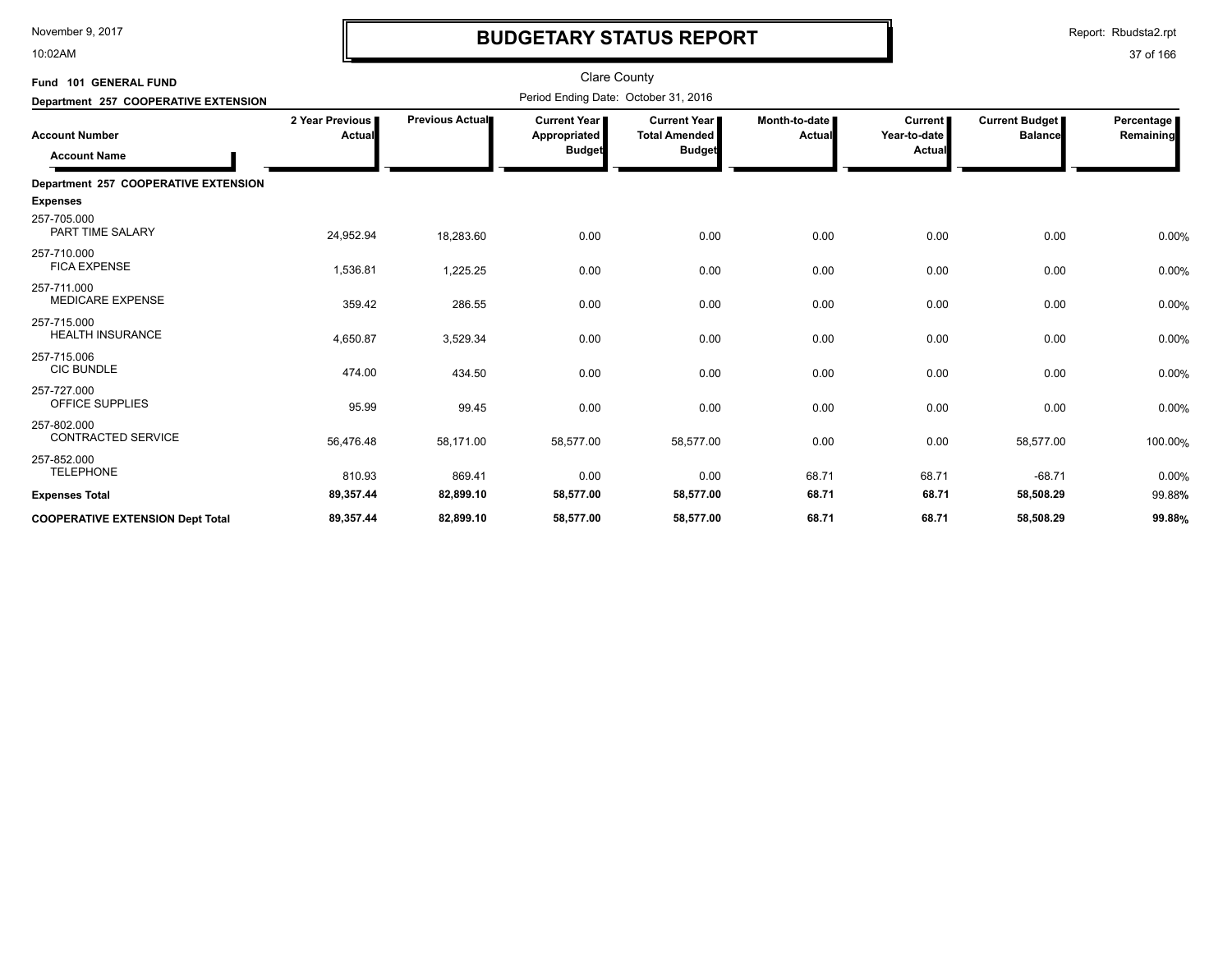10:02AM

# **BUDGETARY STATUS REPORT**

Report: Rbudsta2.rpt

| Fund 101 GENERAL FUND                     |                           |                 | <b>Clare County</b>                                    |                                                              |                         |                                          |                                         |                         |
|-------------------------------------------|---------------------------|-----------------|--------------------------------------------------------|--------------------------------------------------------------|-------------------------|------------------------------------------|-----------------------------------------|-------------------------|
| Department 259 COMPUTERS                  |                           |                 | Period Ending Date: October 31, 2016                   |                                                              |                         |                                          |                                         |                         |
| <b>Account Number</b>                     | 2 Year Previous<br>Actual | Previous Actual | <b>Current Year</b>  <br>Appropriated<br><b>Budget</b> | <b>Current Year</b><br><b>Total Amended</b><br><b>Budget</b> | Month-to-date<br>Actual | <b>Current</b><br>Year-to-date<br>Actual | <b>Current Budget</b><br><b>Balance</b> | Percentage<br>Remaining |
| <b>Account Name</b>                       |                           |                 |                                                        |                                                              |                         |                                          |                                         |                         |
| Department 259 COMPUTERS                  |                           |                 |                                                        |                                                              |                         |                                          |                                         |                         |
| <b>Expenses</b>                           |                           |                 |                                                        |                                                              |                         |                                          |                                         |                         |
| 259-702.000<br><b>SALARY</b>              | 61,405.97                 | 83,518.66       | 48,000.00                                              | 48,000.00                                                    | 1,646.15                | 1,646.15                                 | 46,353.85                               | 96.57%                  |
| 259-710.000<br><b>FICA EXPENSE</b>        | 3,750.37                  | 5,832.88        | 3,224.00                                               | 3,224.00                                                     | 96.90                   | 96.90                                    | 3,127.10                                | 96.99%                  |
| 259-711.000<br><b>MEDICARE EXPENSE</b>    | 877.17                    | 1,364.16        | 754.00                                                 | 754.00                                                       | 22.66                   | 22.66                                    | 731.34                                  | 96.99%                  |
| 259-715.000<br><b>HEALTH INSURANCE</b>    | 19,064.73                 | 22,287.58       | 10,500.00                                              | 10,500.00                                                    | 1,120.85                | 1,120.85                                 | 9,379.15                                | 89.33%                  |
| 259-715.006<br><b>CIC BUNDLE</b>          | 711.00                    | 888.75          | 480.00                                                 | 480.00                                                       | 0.00                    | 0.00                                     | 480.00                                  | 100.00%                 |
| 259-717.000<br>LIFE INSURANCE             | 90.00                     | 117.50          | 60.00                                                  | 60.00                                                        | 0.00                    | 0.00                                     | 60.00                                   | 100.00%                 |
| 259-720.000<br><b>VACATION PAYOUT</b>     | 0.00                      | 4,469.60        | 0.00                                                   | 0.00                                                         | 0.00                    | 0.00                                     | 0.00                                    | 0.00%                   |
| 259-721.000<br><b>SICK LEAVE</b>          | 755.18                    | 6,950.17        | 0.00                                                   | 0.00                                                         | 0.00                    | 0.00                                     | 0.00                                    | 0.00%                   |
| 259-727.000<br>OFFICE SUPPLIES            | 732.33                    | 1,061.00        | 1,000.00                                               | 1,000.00                                                     | 0.00                    | 0.00                                     | 1,000.00                                | 100.00%                 |
| 259-801.000<br><b>CONTRACTED SERVICES</b> | 13,217.48                 | 4,290.85        | 46,500.00                                              | 46,500.00                                                    | 0.00                    | 0.00                                     | 46,500.00                               | 100.00%                 |
| 259-801.001<br>CONTRACTED SERVICE WEBSITE | 1,193.50                  | 2,276.50        | 2,000.00                                               | 2,000.00                                                     | 0.00                    | 0.00                                     | 2,000.00                                | 100.00%                 |
| 259-815.000<br>SERVICE-SUPPORT FEES       | 12,757.95                 | 13,552.69       | 15,000.00                                              | 15,000.00                                                    | 0.00                    | 0.00                                     | 15,000.00                               | 100.00%                 |
| 259-851.000<br><b>MAINTENANCE</b>         | 6,123.05                  | 236.65          | 2,000.00                                               | 2,000.00                                                     | 0.00                    | 0.00                                     | 2,000.00                                | 100.00%                 |
| 259-852.000<br><b>TELEPHONE</b>           | 1,460.08                  | 1,313.10        | 1,500.00                                               | 1,500.00                                                     | 102.19                  | 102.19                                   | 1,397.81                                | 93.19%                  |
| 259-863.000<br><b>FREIGHT</b>             | 0.00                      | 0.00            | 300.00                                                 | 300.00                                                       | 0.00                    | 0.00                                     | 300.00                                  | 100.00%                 |
| 259-864.000<br>TRAVEL & EXPENSE           | 0.00                      | 522.67          | 750.00                                                 | 750.00                                                       | 0.00                    | 0.00                                     | 750.00                                  | 100.00%                 |
| 259-957.000<br><b>COMPUTER TRAINING</b>   | 5,250.00                  | 1,651.00        | 2,500.00                                               | 2,500.00                                                     | 0.00                    | 0.00                                     | 2,500.00                                | 100.00%                 |
| 259-978.000<br><b>NEW EQUIPMENT</b>       | 2,143.51                  | 1,541.60        | 1,500.00                                               | 1,500.00                                                     | 0.00                    | 0.00                                     | 1,500.00                                | 100.00%                 |
| <b>Expenses Total</b>                     | 129,532.32                | 151,875.36      | 136,068.00                                             | 136,068.00                                                   | 2,988.75                | 2,988.75                                 | 133,079.25                              | 97.80%                  |
| <b>COMPUTERS Dept Total</b>               | 129,532.32                | 151,875.36      | 136,068.00                                             | 136,068.00                                                   | 2,988.75                | 2,988.75                                 | 133,079.25                              | 97.80%                  |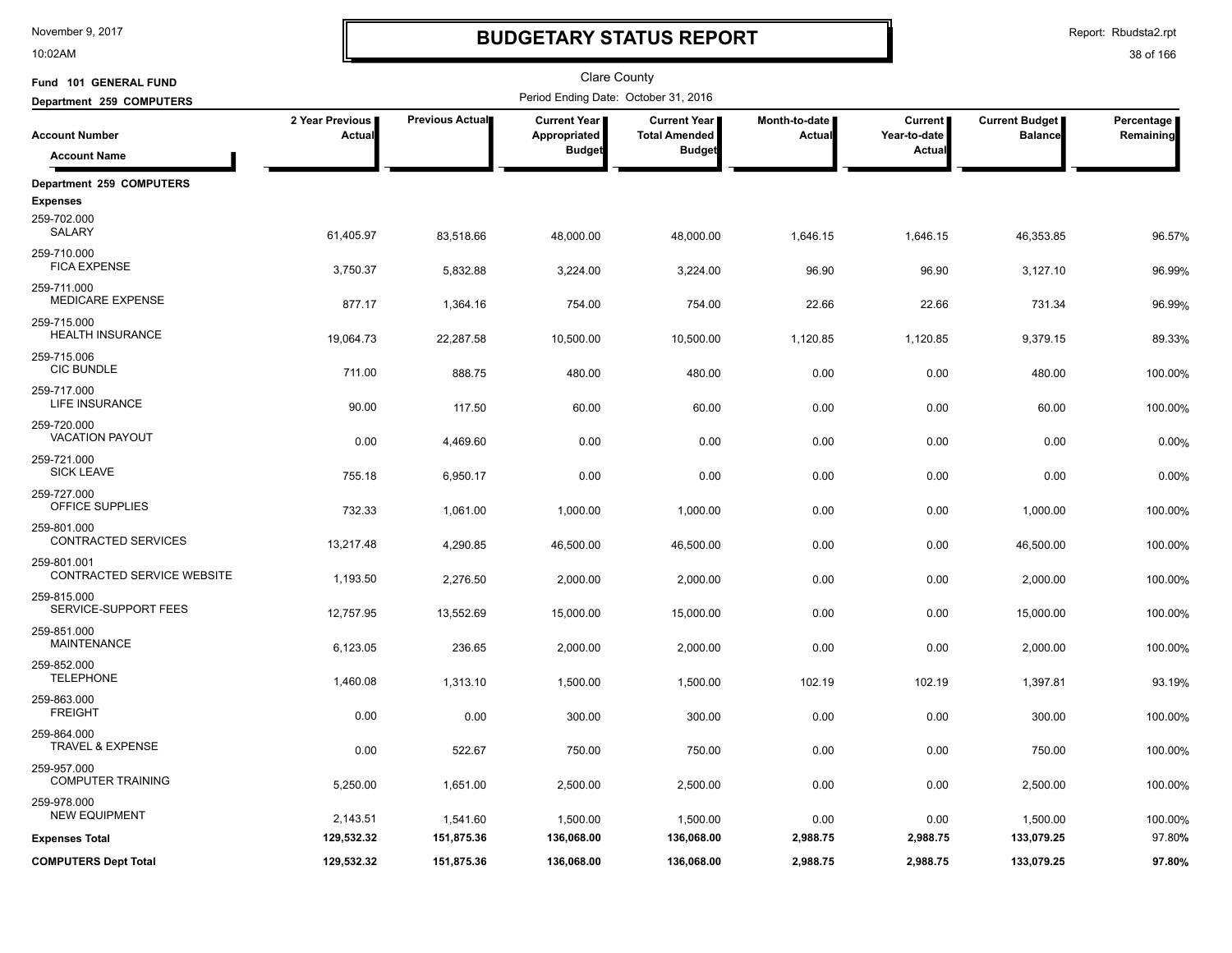10:02AM

# **BUDGETARY STATUS REPORT**

| Fund 101 GENERAL FUND                                    |                                  |                        | <b>Clare County</b>                   |                                               |                                |                           |                                         |                         |
|----------------------------------------------------------|----------------------------------|------------------------|---------------------------------------|-----------------------------------------------|--------------------------------|---------------------------|-----------------------------------------|-------------------------|
| Department 265 COURTHOUSE & GROUNDS                      |                                  |                        | Period Ending Date: October 31, 2016  |                                               |                                |                           |                                         | Percentage<br>Remaining |
| <b>Account Number</b>                                    | 2 Year Previous<br><b>Actual</b> | <b>Previous Actual</b> | <b>Current Year I</b><br>Appropriated | <b>Current Year I</b><br><b>Total Amended</b> | Month-to-date<br><b>Actual</b> | Current  <br>Year-to-date | <b>Current Budget</b><br><b>Balance</b> |                         |
| <b>Account Name</b>                                      |                                  |                        | <b>Budget</b>                         | <b>Budget</b>                                 |                                | Actual                    |                                         |                         |
| Department 265 COURTHOUSE & GROUNDS                      |                                  |                        |                                       |                                               |                                |                           |                                         |                         |
| <b>Expenses</b>                                          |                                  |                        |                                       |                                               |                                |                           |                                         |                         |
| 265-705.000<br>PART TIME SALARIES                        | 3,421.21                         | 5,768.73               | 5,861.00                              | 5,861.00                                      | 225.42                         | 225.42                    | 5,635.58                                | 96.15%                  |
| 265-710.000<br><b>FICA EXPENSE</b>                       | 210.28                           | 353.24                 | 364.00                                | 364.00                                        | 13.36                          | 13.36                     | 350.64                                  | 96.33%                  |
| 265-711.000<br><b>MEDICARE EXPENSE</b>                   | 49.24                            | 82.68                  | 85.00                                 | 85.00                                         | 3.13                           | 3.13                      | 81.87                                   | 96.32%                  |
| 265-728.000<br>PRINTING & BINDING                        | 126.00                           | 0.00                   | 0.00                                  | 0.00                                          | 0.00                           | 0.00                      | 0.00                                    | 0.00%                   |
| 265-746.000<br><b>GAS OIL &amp; GREASE</b>               | 1,298.78                         | 645.12                 | 500.00                                | 500.00                                        | 0.00                           | 0.00                      | 500.00                                  | 100.00%                 |
| 265-749.000<br><b>JANITORIAL SUPPLIES</b>                | 8,456.95                         | 7,510.86               | 7,500.00                              | 7,500.00                                      | 0.00                           | 0.00                      | 6,228.36                                | 83.04%                  |
| 265-749.001<br><b>JANITORIAL SERVICE</b>                 | 79,993.92                        | 79,993.92              | 79,994.00                             | 79,994.00                                     | 6,666.16                       | 6,666.16                  | 73,327.84                               | 91.67%                  |
| 265-749.002<br><b>TOOLS &amp; EQUIPMENT</b>              | 686.09                           | 0.00                   | 400.00                                | 400.00                                        | 0.00                           | 0.00                      | 61.76                                   | 15.44%                  |
| 265-752.000<br>FOOD & PROVISIONS                         | 413.93                           | 450.79                 | 600.00                                | 600.00                                        | 0.00                           | 0.00                      | 444.04                                  | 74.01%                  |
| 265-852.000<br>TELEPHONE/TELEPHONE MAINTENANC            | 9,872.46                         | 980.18                 | 8,420.00                              | 9,520.00                                      | 9,027.13                       | 9,027.13                  | 492.87                                  | 5.18%                   |
| 265-862.000<br>VEHICLE REPAIRS & MAINTENANCE             | 366.49                           | 80.80                  | 200.00                                | 200.00                                        | 0.00                           | 0.00                      | 200.00                                  | 100.00%                 |
| 265-863.000<br><b>FREIGHT</b>                            | 0.00                             | 0.00                   | 0.00                                  | 3,664.01                                      | 2,867.16                       | 2,867.16                  | 0.00                                    | 0.00%                   |
| 265-914.000<br><b>LIABILITY INS-TRUSTEES</b>             | 0.00                             | 0.00                   | 240.00                                | 240.00                                        | 0.00                           | 0.00                      | 240.00                                  | 100.00%                 |
| 265-921.000<br>LIGHTS-CONSUMERS                          | 41,962.76                        | 41,532.06              | 35,000.00                             | 35,000.00                                     | 0.00                           | 0.00                      | 35,000.00                               | 100.00%                 |
| 265-922.000<br>HEATING-MI CON GAS CO                     | 11,994.69                        | 10,209.46              | 12,000.00                             | 12,000.00                                     | 0.00                           | 0.00                      | 12,000.00                               | 100.00%                 |
| 265-923.000<br><b>SEWER &amp; WATER</b>                  | 6,155.88                         | 5,715.61               | 6,000.00                              | 6,000.00                                      | 0.00                           | 0.00                      | 6,000.00                                | 100.00%                 |
| 265-931.000<br><b>BUILDING REPAIRS &amp; MAINTENANCE</b> | 15,681.19                        | 16,844.06              | 16,000.00                             | 15,703.01                                     | 170.83                         | 170.83                    | 15,486.33                               | 98.62%                  |
| 265-931.002<br><b>HVAC MAINT &amp; REPAIRS</b>           | 3,974.42                         | 7,450.20               | 4,000.00                              | 4,000.00                                      | 0.00                           | 0.00                      | 4,000.00                                | 100.00%                 |
| 265-933.000<br>EQUIP REPAIRS & MAINT & GENERATOF         | 957.49                           | 1,580.28               | 1,000.00                              | 1,000.00                                      | 16.14                          | 16.14                     | 972.62                                  | 97.26%                  |
| 265-935.000<br><b>GROUND CARE &amp; MAINTENANCE</b>      | 12,142.10                        | 21,063.60              | 12,000.00                             | 7,235.99                                      | 409.83                         | 409.83                    | 73.96                                   | 1.02%                   |
| 265-978.000<br><b>RAP GRANT</b>                          | 0.00                             | 0.00                   | 0.00                                  | 296.99                                        | 0.00                           | 0.00                      | 0.00                                    | 0.00%                   |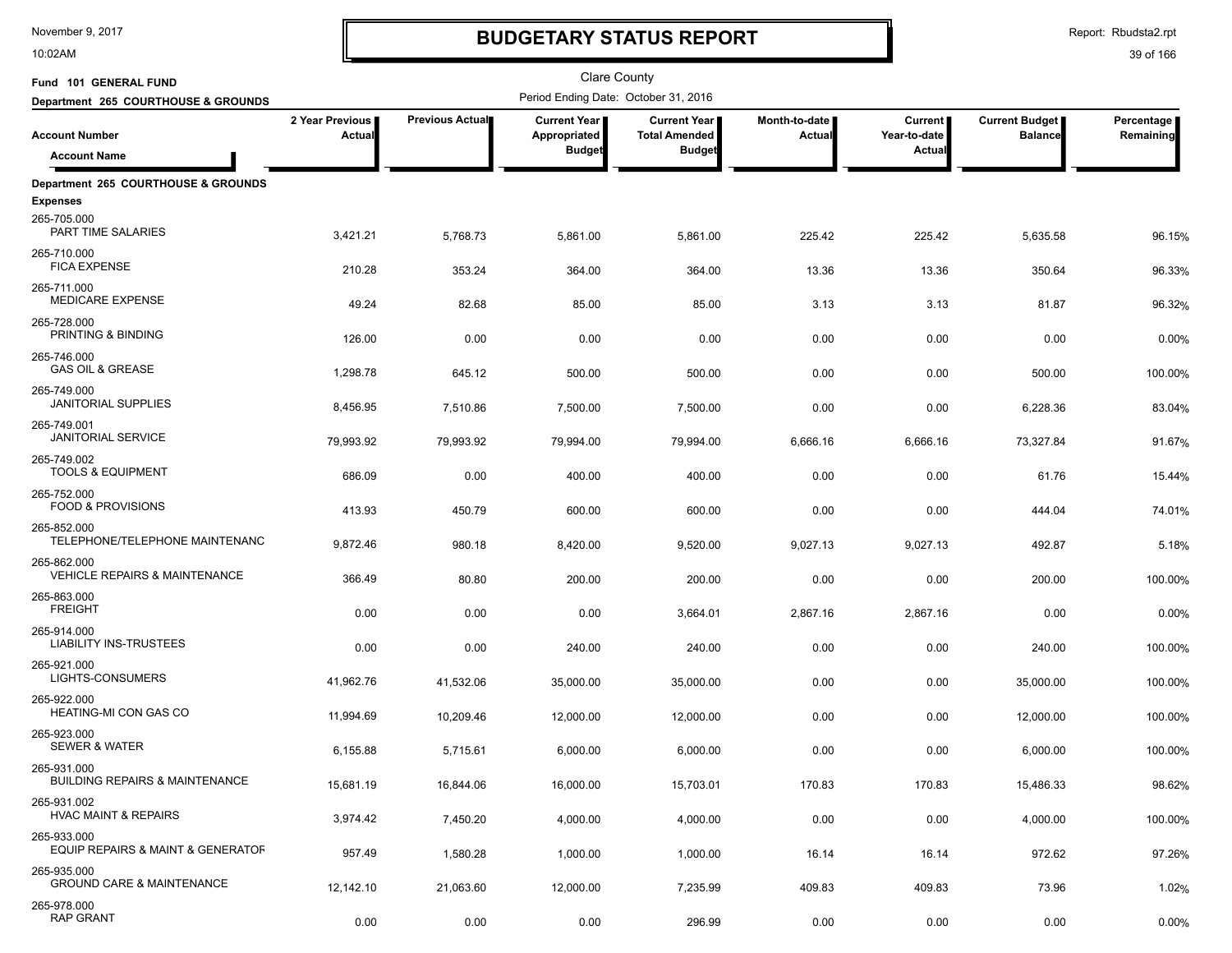10:02AM

## **BUDGETARY STATUS REPORT**

Report: Rbudsta2.rpt

|               |                                                |                                                               | <b>Clare County</b>                                          |                                                                  |                                                 |                                           |                          |
|---------------|------------------------------------------------|---------------------------------------------------------------|--------------------------------------------------------------|------------------------------------------------------------------|-------------------------------------------------|-------------------------------------------|--------------------------|
|               |                                                |                                                               |                                                              |                                                                  |                                                 |                                           |                          |
| <b>Actual</b> | <b>Previous Actual</b>                         | <b>Current Year</b> ∎<br><b>Appropriated</b><br><b>Budget</b> | <b>Current Year</b><br><b>Total Amended</b><br><b>Budget</b> | Month-to-date II<br><b>Actual</b>                                | <b>Current</b><br>Year-to-date<br><b>Actual</b> | <b>Current Budget</b> ∎<br><b>Balance</b> | Percentage<br>Remaining  |
| 6,828.39      | 2.219.96                                       | 54,000.00                                                     | 54,000.00                                                    | 0.00                                                             | 0.00                                            | 54,000.00                                 | 100.00%                  |
|               |                                                |                                                               |                                                              |                                                                  |                                                 |                                           | 92.05%<br>92.05%         |
|               | 2 Year Previous II<br>204,592.27<br>204,592.27 | 202,481.55<br>202.481.55                                      | 244,164.00<br>244.164.00                                     | Period Ending Date: October 31, 2016<br>244.164.00<br>244.164.00 | 19,399.16<br>19.399.16                          | 19,399.16<br>19,399.16                    | 215,095.87<br>215.095.87 |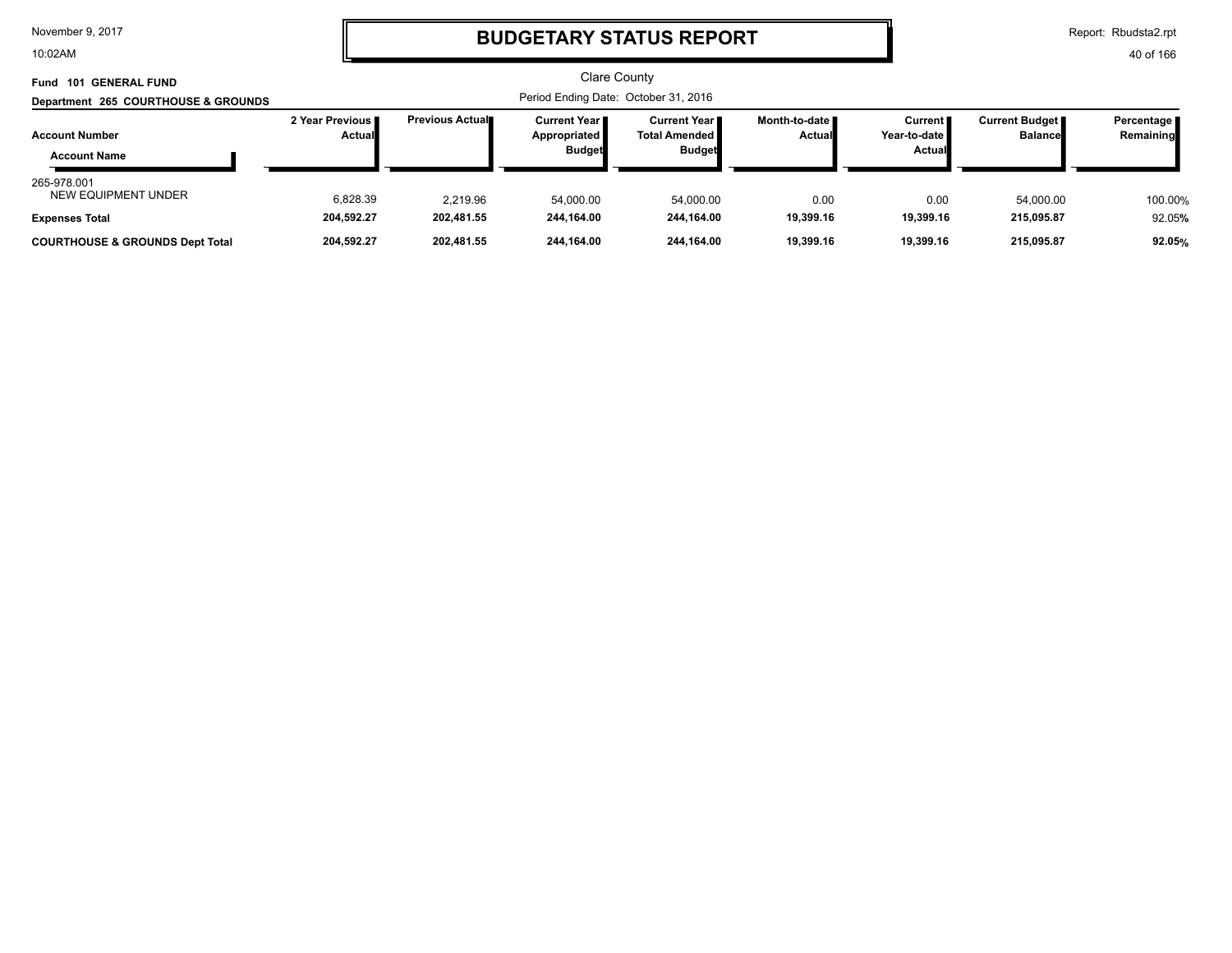10:02AM

# **BUDGETARY STATUS REPORT**

Report: Rbudsta2.rpt

| Fund 101 GENERAL FUND                          |                           |                 | Clare County                                         |                                                              |                         |                                   |                                         |                         |
|------------------------------------------------|---------------------------|-----------------|------------------------------------------------------|--------------------------------------------------------------|-------------------------|-----------------------------------|-----------------------------------------|-------------------------|
| Department 275 DRAIN COMMISSIONER              |                           |                 | Period Ending Date: October 31, 2016                 |                                                              |                         |                                   |                                         |                         |
| <b>Account Number</b><br><b>Account Name</b>   | 2 Year Previous<br>Actual | Previous Actual | <b>Current Year</b><br>Appropriated<br><b>Budget</b> | <b>Current Year</b><br><b>Total Amended</b><br><b>Budget</b> | Month-to-date<br>Actual | Current<br>Year-to-date<br>Actual | <b>Current Budget</b><br><b>Balance</b> | Percentage<br>Remaining |
| Department 275 DRAIN COMMISSIONER              |                           |                 |                                                      |                                                              |                         |                                   |                                         |                         |
| <b>Expenses</b>                                |                           |                 |                                                      |                                                              |                         |                                   |                                         |                         |
| 275-702.000<br><b>SALARY</b>                   | 32,214.95                 | 34,602.08       | 34,338.00                                            | 34,338.00                                                    | 1,320.69                | 1,320.69                          | 33,017.31                               | 96.15%                  |
| 275-704.000<br>SECRETARY SALARY                | 30,627.19                 | 31,284.39       | 31,122.00                                            | 31,122.00                                                    | 1,196.92                | 1,196.92                          | 29,925.08                               | 96.15%                  |
| 275-710.000<br><b>FICA</b>                     | 3,783.32                  | 3,989.53        | 4,059.00                                             | 4,059.00                                                     | 140.55                  | 140.55                            | 3,918.45                                | 96.54%                  |
| 275-711.000<br><b>MEDICARE EXPENSE</b>         | 884.79                    | 933.04          | 950.00                                               | 950.00                                                       | 32.87                   | 32.87                             | 917.13                                  | 96.54%                  |
| 275-715.000<br><b>HEALTH INSURANCE</b>         | 14,729.57                 | 14,736.87       | 14,747.00                                            | 14,747.00                                                    | 1,230.62                | 1,230.62                          | 13,516.38                               | 91.66%                  |
| 275-715.006<br><b>CIC BUNDLE</b>               | 948.00                    | 948.00          | 948.00                                               | 948.00                                                       | 0.00                    | 0.00                              | 948.00                                  | 100.00%                 |
| 275-717.000<br><b>LIFE INSURANCE</b>           | 199.20                    | 129.60          | 130.00                                               | 130.00                                                       | 0.00                    | 0.00                              | 130.00                                  | 100.00%                 |
| 275-717.002<br><b>COBRA/HIPPA</b>              | 0.00                      | 0.00            | 28.00                                                | 28.00                                                        | 0.00                    | 0.00                              | 28.00                                   | 100.00%                 |
| 275-727.000<br>OFFICE SUPPLIES                 | 127.23                    | 184.60          | 295.00                                               | 295.00                                                       | 0.00                    | 0.00                              | 295.00                                  | 100.00%                 |
| 275-814.000<br><b>DUES &amp; SUBSCRIPTIONS</b> | 254.28                    | 334.00          | 334.00                                               | 334.00                                                       | 0.00                    | 0.00                              | 334.00                                  | 100.00%                 |
| 275-815.000<br><b>SERVICE FEES</b>             | 1,508.00                  | 1,513.00        | 1,513.00                                             | 1,513.00                                                     | 0.00                    | 0.00                              | 1,513.00                                | 100.00%                 |
| 275-852.000<br><b>TELEPHONE</b>                | 264.83                    | 294.28          | 350.00                                               | 350.00                                                       | 21.90                   | 21.90                             | 328.10                                  | 93.74%                  |
| 275-852.006<br><b>TELECOMMUNICATIONS</b>       | 58.33                     | 24.12           | 70.00                                                | 70.00                                                        | 2.01                    | 2.01                              | 67.99                                   | 97.13%                  |
| 275-864.000<br><b>TRAVEL &amp; EXPENSE</b>     | 3,323.76                  | 4,777.14        | 4,000.00                                             | 4,000.00                                                     | 0.00                    | 0.00                              | 4,000.00                                | 100.00%                 |
| 275-978.000<br><b>NEW EQUIPMENT</b>            | 2,021.94                  | 109.99          | 0.00                                                 | 0.00                                                         | 0.00                    | 0.00                              | 0.00                                    | 0.00%                   |
| <b>Expenses Total</b>                          | 90,945.39                 | 93,860.64       | 92,884.00                                            | 92,884.00                                                    | 3,945.56                | 3,945.56                          | 88,938.44                               | 95.75%                  |
| <b>DRAIN COMMISSIONER Dept Total</b>           | 90,945.39                 | 93,860.64       | 92,884.00                                            | 92,884.00                                                    | 3,945.56                | 3,945.56                          | 88,938.44                               | 95.75%                  |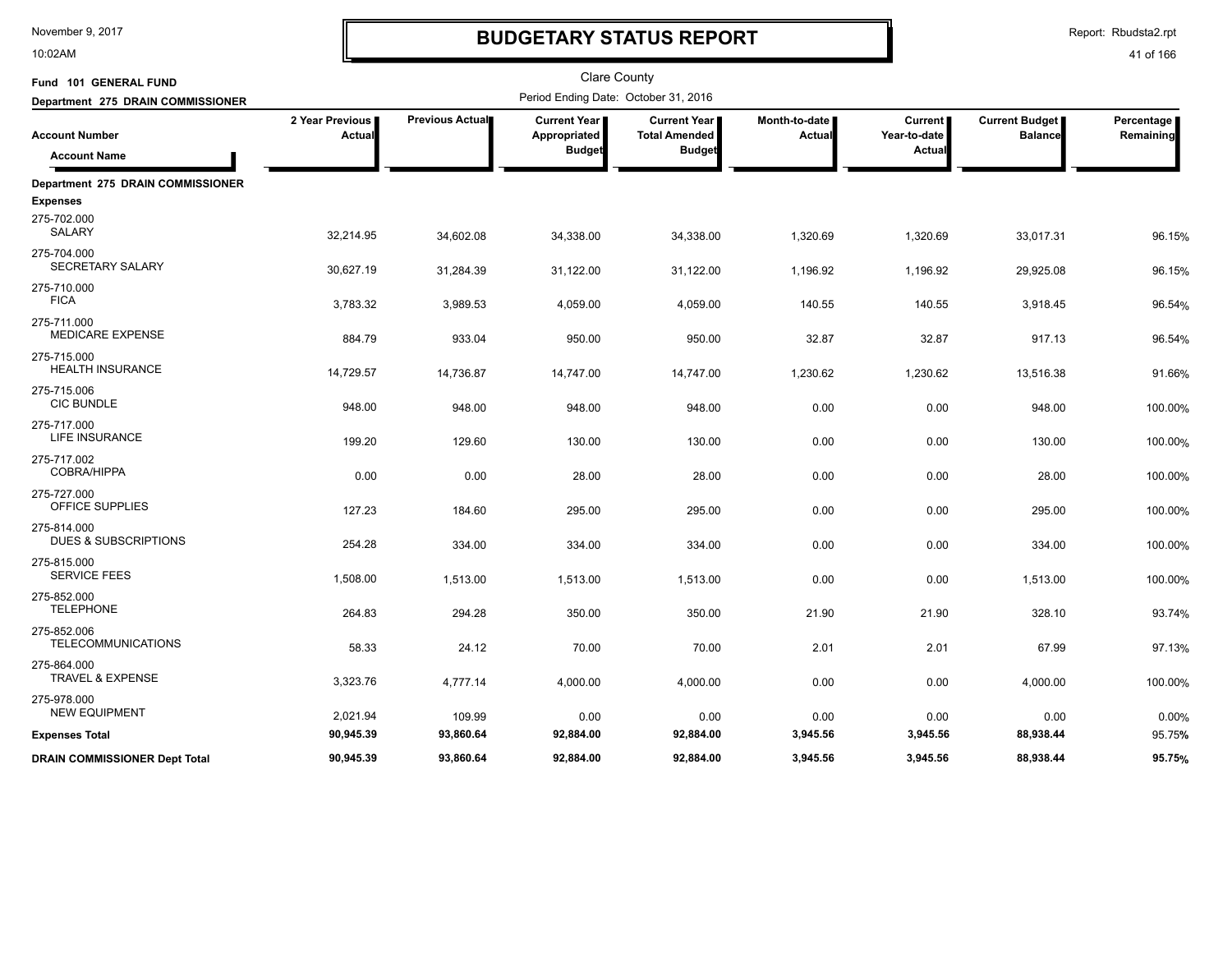10:02AM

## **BUDGETARY STATUS REPORT**

Report: Rbudsta2.rpt

| <b>101 GENERAL FUND</b><br>Fund              |                           |                         | <b>Clare County</b>                                    |                                                                |                                         |                                     |                                  |                           |
|----------------------------------------------|---------------------------|-------------------------|--------------------------------------------------------|----------------------------------------------------------------|-----------------------------------------|-------------------------------------|----------------------------------|---------------------------|
| Department 280 SOIL CONSERVATION             |                           |                         |                                                        |                                                                |                                         |                                     |                                  |                           |
| <b>Account Number</b><br><b>Account Name</b> | 2 Year Previous<br>Actual | <b>Previous Actual■</b> | <b>Current Year I</b><br>Appropriated<br><b>Budget</b> | <b>Current Year</b> ■<br><b>Total Amended</b><br><b>Budget</b> | Month-to-date <b>I</b><br><b>Actual</b> | Current  <br>Year-to-date<br>Actual | Current Budget<br><b>Balance</b> | Percentage  <br>Remaining |
| Department 280 SOIL CONSERVATION             |                           |                         |                                                        |                                                                |                                         |                                     |                                  |                           |
| <b>Expenses</b>                              |                           |                         |                                                        |                                                                |                                         |                                     |                                  |                           |
| 280-998.000<br>APPROPRIATION TRANSFER OUT    | 3,000.00                  | 3.000.00                | 3,000.00                                               | 3,000.00                                                       | 3.000.00                                | 3,000.00                            | 0.00                             | 0.00%                     |
| <b>Expenses Total</b>                        | 3,000.00                  | 3,000.00                | 3,000.00                                               | 3,000.00                                                       | 3,000.00                                | 3,000.00                            | 0.00                             | 3,000.00%                 |
| <b>SOIL CONSERVATION Dept Total</b>          | 3,000.00                  | 3,000.00                | 3,000.00                                               | 3,000.00                                                       | 3,000.00                                | 3,000.00                            | 0.00                             | 0.00%                     |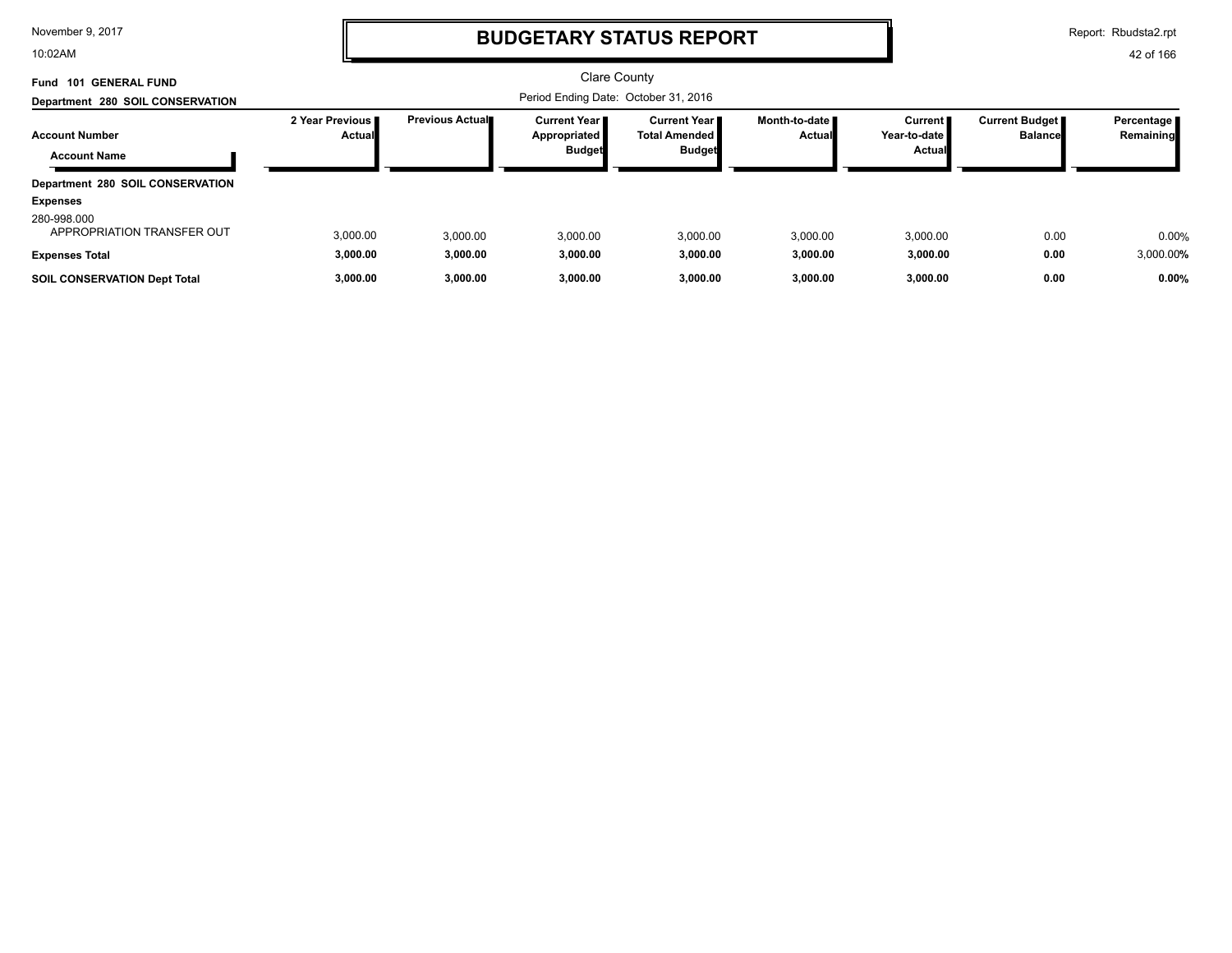10:02AM

# **BUDGETARY STATUS REPORT**

Report: Rbudsta2.rpt

| <b>GENERAL FUND</b><br>101<br>Fund                             |                           |                        | Clare County                                           |                                                          |                                |                                     |                                         |                         |
|----------------------------------------------------------------|---------------------------|------------------------|--------------------------------------------------------|----------------------------------------------------------|--------------------------------|-------------------------------------|-----------------------------------------|-------------------------|
| Department 282 SOIL EROSION & SED-ENVIRON AFF                  |                           |                        | Period Ending Date: October 31, 2016                   |                                                          |                                |                                     |                                         |                         |
| <b>Account Number</b><br><b>Account Name</b>                   | 2 Year Previous<br>Actual | <b>Previous Actual</b> | <b>Current Year I</b><br>Appropriated<br><b>Budget</b> | Current Year II<br><b>Total Amended</b><br><b>Budget</b> | Month-to-date<br><b>Actual</b> | Current  <br>Year-to-date<br>Actual | <b>Current Budget</b><br><b>Balance</b> | Percentage<br>Remaining |
| Department 282 SOIL EROSION & SED-ENVIRON AFF                  |                           |                        |                                                        |                                                          |                                |                                     |                                         |                         |
| <b>Expenses</b>                                                |                           |                        |                                                        |                                                          |                                |                                     |                                         |                         |
| 282-814.000<br>DUES AND SUBSCRIPTIONS                          | 20,660.00                 | 20.640.00              | 20,000.00                                              | 20,000.00                                                | 0.00                           | 0.00                                | 20,000.00                               | 100.00%                 |
| 282-978.000<br><b>OFFICE EQUIPMENT</b>                         | 1,131.02                  | 0.00                   | 0.00                                                   | 0.00                                                     | 0.00                           | 0.00                                | 0.00                                    | 0.00%                   |
| <b>Expenses Total</b>                                          | 21,791.02                 | 20,640.00              | 20,000.00                                              | 20,000.00                                                | 0.00                           | 0.00                                | 20,000.00                               | 100.00%                 |
| <b>SOIL EROSION &amp; SED-ENVIRON AFF</b><br><b>Dept Total</b> | 21,791.02                 | 20,640.00              | 20,000.00                                              | 20,000.00                                                | 0.00                           | 0.00                                | 20,000.00                               | 100.00%                 |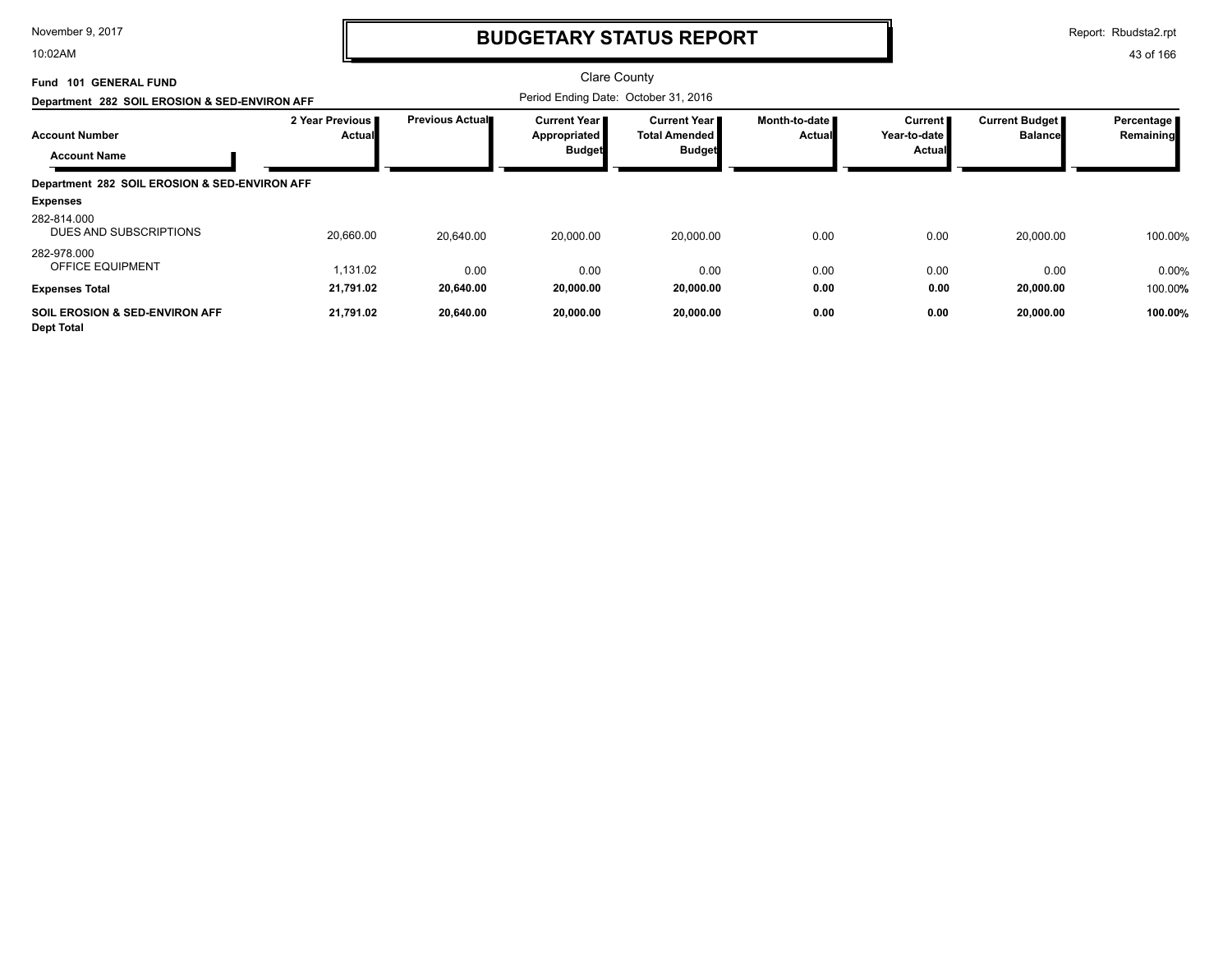10:02AM

## **BUDGETARY STATUS REPORT**

Report: Rbudsta2.rpt

| 101 GENERAL FUND<br>Fund                     |                           |                        | Clare County                                           |                                                  |                                |                                              |                                  |                           |
|----------------------------------------------|---------------------------|------------------------|--------------------------------------------------------|--------------------------------------------------|--------------------------------|----------------------------------------------|----------------------------------|---------------------------|
| Department 294 DUPLICATING DEPARTMENT        |                           |                        | Period Ending Date: October 31, 2016                   |                                                  |                                |                                              |                                  |                           |
| <b>Account Number</b><br><b>Account Name</b> | 2 Year Previous<br>Actual | <b>Previous Actual</b> | <b>Current Year I</b><br>Appropriated<br><b>Budget</b> | Current Year I<br>Total Amended<br><b>Budget</b> | Month-to-date<br><b>Actual</b> | Current  <br>Year-to-date I<br><b>Actual</b> | Current Budget<br><b>Balance</b> | Percentage  <br>Remaining |
| Department 294 DUPLICATING DEPARTMENT        |                           |                        |                                                        |                                                  |                                |                                              |                                  |                           |
| <b>Expenses</b>                              |                           |                        |                                                        |                                                  |                                |                                              |                                  |                           |
| 294-727.000<br><b>SUPPLIES</b>               | 11,597.63                 | 11.016.45              | 12.000.00                                              | 12,000.00                                        | 1,380.41                       | 1.380.41                                     | 10,619.59                        | 88.50%                    |
| 294-933.000<br>MAINTENANCE CONTRACTS         | 30.684.62                 | 32,380.36              | 25,000.00                                              | 25,000.00                                        | 1,461.91                       | 1,461.91                                     | 23,538.09                        | 94.15%                    |
| <b>Expenses Total</b>                        | 42,282.25                 | 43,396.81              | 37,000.00                                              | 37,000.00                                        | 2,842.32                       | 2,842.32                                     | 34,157.68                        | 92.32%                    |
| <b>DUPLICATING DEPARTMENT Dept Total</b>     | 42,282.25                 | 43,396.81              | 37,000.00                                              | 37,000.00                                        | 2,842.32                       | 2,842.32                                     | 34,157.68                        | 92.32%                    |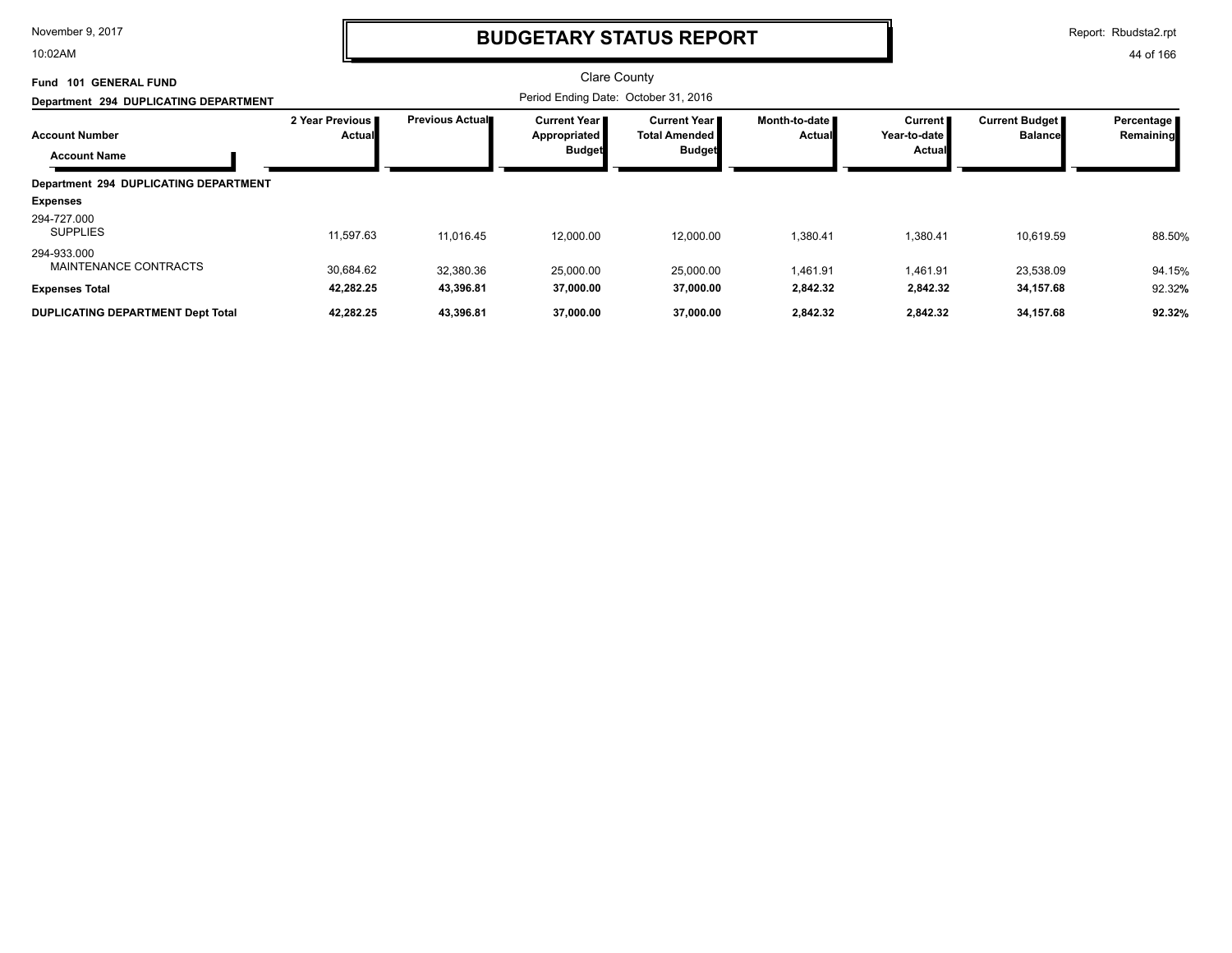10:02AM

# **BUDGETARY STATUS REPORT**

Report: Rbudsta2.rpt

| Fund 101 GENERAL FUND<br>Department 295 MAILING DEPARTMENT    | <b>Clare County</b><br>Period Ending Date: October 31, 2016 |                        |                                                               |                                                              |                                |                                                 |                                         |                         |
|---------------------------------------------------------------|-------------------------------------------------------------|------------------------|---------------------------------------------------------------|--------------------------------------------------------------|--------------------------------|-------------------------------------------------|-----------------------------------------|-------------------------|
| <b>Account Number</b><br><b>Account Name</b>                  | 2 Year Previous<br><b>Actual</b>                            | <b>Previous Actual</b> | <b>Current Year</b> ∎<br><b>Appropriated</b><br><b>Budget</b> | <b>Current Year</b><br><b>Total Amended</b><br><b>Budget</b> | Month-to-date<br><b>Actual</b> | <b>Current</b><br>Year-to-date<br><b>Actual</b> | <b>Current Budget</b><br><b>Balance</b> | Percentage<br>Remaining |
| Department 295 MAILING DEPARTMENT<br><b>Expenses</b>          |                                                             |                        |                                                               |                                                              |                                |                                                 |                                         |                         |
| 295-727.000<br><b>SUPPLIES</b>                                | 692.70                                                      | 712.08                 | 1,200.00                                                      | 1,200.00                                                     | 0.00                           | 0.00                                            | 1,200.00                                | 100.00%                 |
| 295-732.000<br>POSTAGE                                        | 67,267.90                                                   | 61,875.89              | 65,000.00                                                     | 65,000.00                                                    | 30,000.00                      | 30,000.00                                       | 35,000.00                               | 53.85%                  |
| 295-851.000<br>MAINTENANCE CONTRACTS                          | 713.00                                                      | 710.04                 | 960.00                                                        | 960.00                                                       | 0.00                           | 0.00                                            | 960.00                                  | 100.00%                 |
| 295-945.000<br><b>RENTAL CONTRACT</b>                         | 0.00                                                        | 0.00                   | 5,611.00                                                      | 5,611.00                                                     | 0.00                           | 0.00                                            | 5,611.00                                | 100.00%                 |
| <b>Expenses Total</b><br><b>MAILING DEPARTMENT Dept Total</b> | 68,673.60<br>68,673.60                                      | 63,298.01<br>63,298.01 | 72,771.00<br>72,771.00                                        | 72,771.00<br>72,771.00                                       | 30,000.00<br>30,000.00         | 30,000.00<br>30,000.00                          | 42,771.00<br>42,771.00                  | 58.77%<br>58.77%        |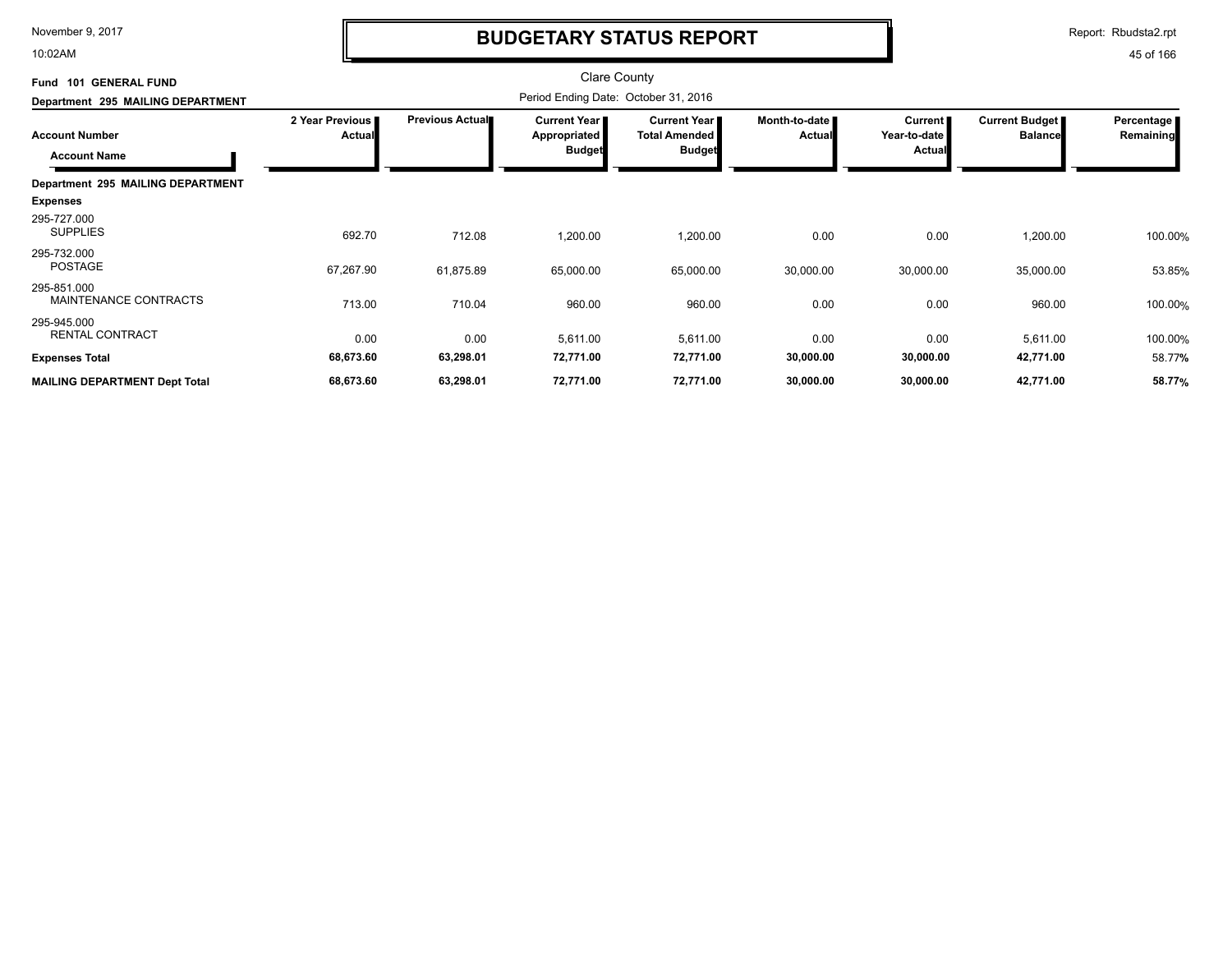10:02AM

# **BUDGETARY STATUS REPORT**

Report: Rbudsta2.rpt

| <b>GENERAL FUND</b><br>101<br>Fund           |                                    |                                      | Clare County                                           |                                                     |                                  |                                            |                                  |                         |
|----------------------------------------------|------------------------------------|--------------------------------------|--------------------------------------------------------|-----------------------------------------------------|----------------------------------|--------------------------------------------|----------------------------------|-------------------------|
| Department 296 COUNTY AUDIT                  |                                    | Period Ending Date: October 31, 2016 |                                                        |                                                     |                                  |                                            |                                  |                         |
| <b>Account Number</b><br><b>Account Name</b> | 2 Year Previous I<br><b>Actual</b> | <b>Previous Actual</b>               | <b>Current Year I</b><br>Appropriated<br><b>Budget</b> | Current Year II<br>Total Amended  <br><b>Budget</b> | Month-to-date ■<br><b>Actual</b> | Current <b>I</b><br>Year-to-date<br>Actual | Current Budget<br><b>Balance</b> | Percentage<br>Remaining |
| Department 296 COUNTY AUDIT                  |                                    |                                      |                                                        |                                                     |                                  |                                            |                                  |                         |
| <b>Expenses</b>                              |                                    |                                      |                                                        |                                                     |                                  |                                            |                                  |                         |
| 296-805.000<br><b>COUNTY AUDIT</b>           | 44,550.00                          | 44,550.00                            | 44,550.00                                              | 44,550.00                                           | 0.00                             | 0.00                                       | 44,550.00                        | 100.00%                 |
| <b>Expenses Total</b>                        | 44,550.00                          | 44.550.00                            | 44.550.00                                              | 44,550.00                                           | 0.00                             | 0.00                                       | 44,550.00                        | 100.00%                 |
| <b>COUNTY AUDIT Dept Total</b>               | 44.550.00                          | 44.550.00                            | 44.550.00                                              | 44,550.00                                           | 0.00                             | 0.00                                       | 44.550.00                        | 100.00%                 |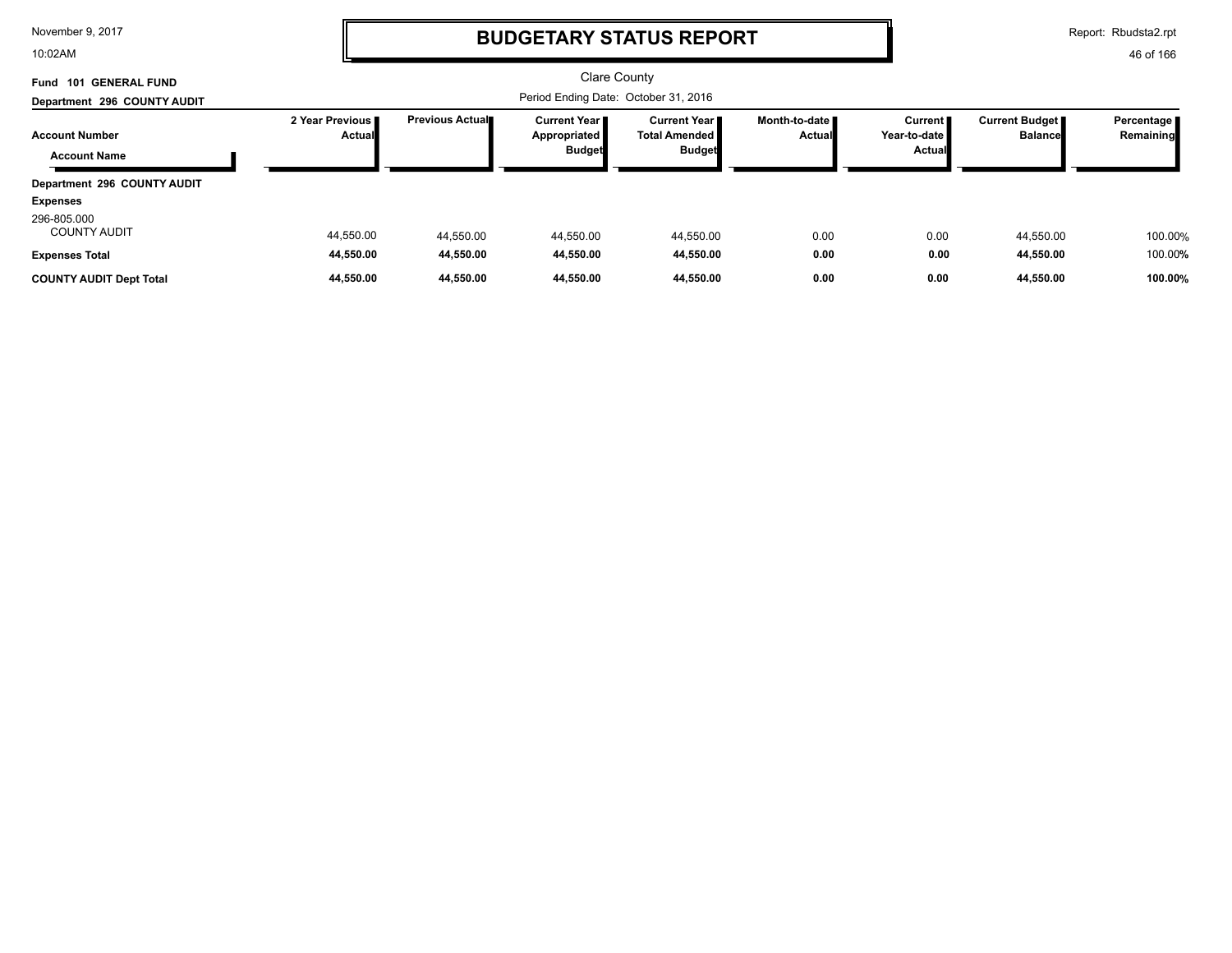10:02AM

# **BUDGETARY STATUS REPORT**

Report: Rbudsta2.rpt

| Fund 101 GENERAL FUND                                                     |                                  | <b>Clare County</b><br>Period Ending Date: October 31, 2016 |                                               |                                                              |                                |                                            |                                  |                         |  |
|---------------------------------------------------------------------------|----------------------------------|-------------------------------------------------------------|-----------------------------------------------|--------------------------------------------------------------|--------------------------------|--------------------------------------------|----------------------------------|-------------------------|--|
| Department 297 PLAT BOARD<br><b>Account Number</b><br><b>Account Name</b> | 2 Year Previous<br><b>Actual</b> | <b>Previous Actual</b>                                      | Current Year<br>Appropriated<br><b>Budget</b> | <b>Current Year</b><br><b>Total Amended</b><br><b>Budget</b> | Month-to-date<br><b>Actual</b> | Current  <br>Year-to-date<br><b>Actual</b> | Current Budget<br><b>Balance</b> | Percentage<br>Remaining |  |
| Department 297 PLAT BOARD                                                 |                                  |                                                             |                                               |                                                              |                                |                                            |                                  |                         |  |
| <b>Expenses</b>                                                           |                                  |                                                             |                                               |                                                              |                                |                                            |                                  |                         |  |
| 297-707.000<br>PER DIEM                                                   | 0.00                             | 0.00                                                        | 100.00                                        | 100.00                                                       | 0.00                           | 0.00                                       | 100.00                           | 100.00%                 |  |
| 297-710.000<br><b>FICA EXPENSE</b>                                        | 0.00                             | 0.00                                                        | 7.00                                          | 7.00                                                         | 0.00                           | 0.00                                       | 7.00                             | 100.00%                 |  |
| 297-711.000<br><b>MEDICARE EXPENSE</b>                                    | 0.00                             | 0.00                                                        | 2.00                                          | 2.00                                                         | 0.00                           | 0.00                                       | 2.00                             | 100.00%                 |  |
| 297-864.000<br><b>TRAVEL &amp; EXPENSE</b>                                | 0.00                             | 0.00                                                        | 50.00                                         | 50.00                                                        | 0.00                           | 0.00                                       | 50.00                            | 100.00%                 |  |
| <b>Expenses Total</b>                                                     | 0.00                             | 0.00                                                        | 159.00                                        | 159.00                                                       | 0.00                           | 0.00                                       | 159.00                           | 100.00%                 |  |
| PLAT BOARD Dept Total                                                     | 0.00                             | 0.00                                                        | 159.00                                        | 159.00                                                       | 0.00                           | 0.00                                       | 159.00                           | 100.00%                 |  |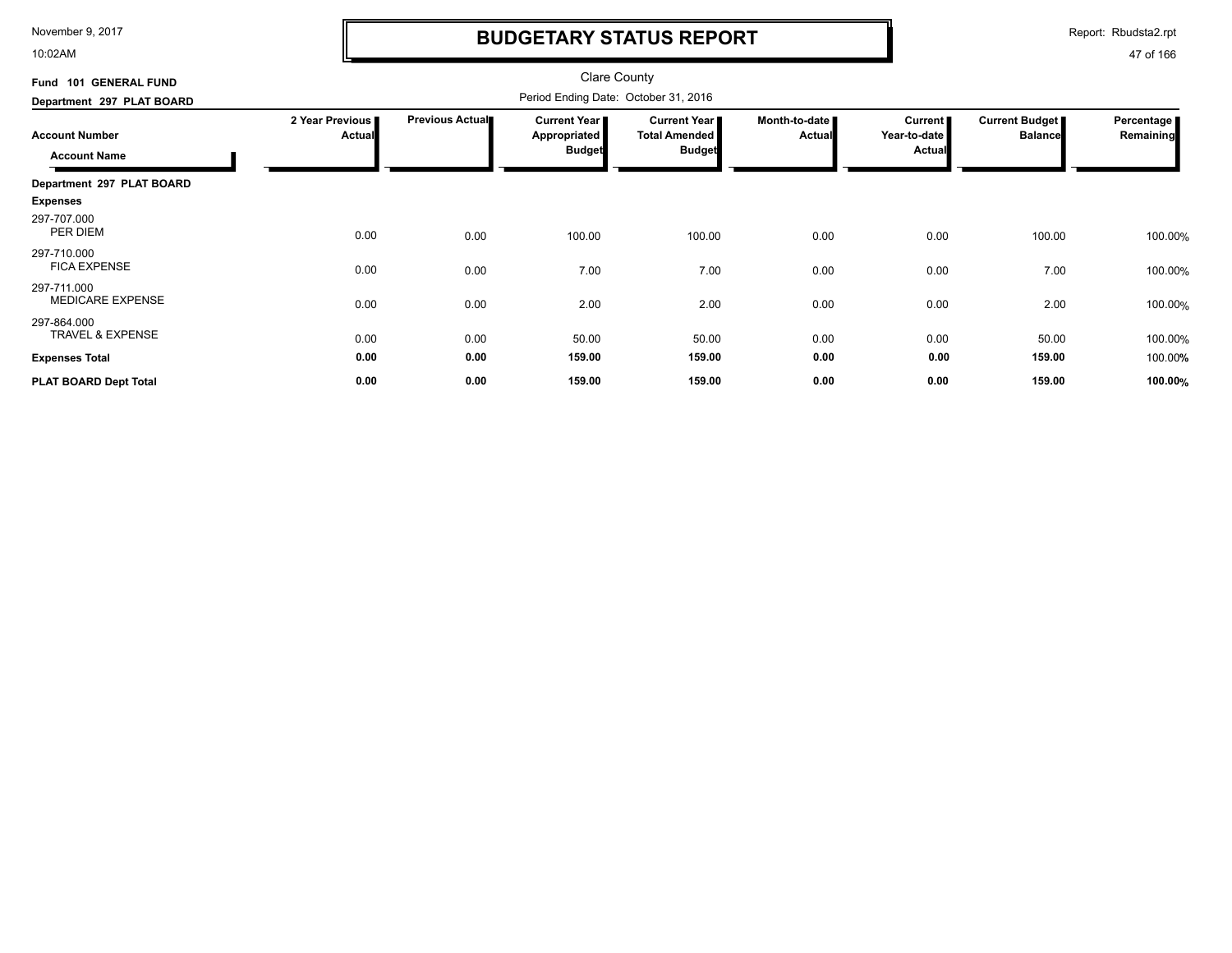10:02AM

## **BUDGETARY STATUS REPORT**

Report: Rbudsta2.rpt

| Fund 101 GENERAL FUND                        |                           |                        | <b>Clare County</b>                                    |                                                                |                         |                                          |                                         |                         |
|----------------------------------------------|---------------------------|------------------------|--------------------------------------------------------|----------------------------------------------------------------|-------------------------|------------------------------------------|-----------------------------------------|-------------------------|
| Department 301 SHERIFF                       |                           |                        | Period Ending Date: October 31, 2016                   |                                                                |                         |                                          |                                         |                         |
| <b>Account Number</b>                        | 2 Year Previous<br>Actual | <b>Previous Actual</b> | <b>Current Year</b>  <br>Appropriated<br><b>Budget</b> | <b>Current Year I</b><br><b>Total Amended</b><br><b>Budget</b> | Month-to-date<br>Actual | <b>Current</b><br>Year-to-date<br>Actual | <b>Current Budget</b><br><b>Balance</b> | Percentage<br>Remaining |
| <b>Account Name</b>                          |                           |                        |                                                        |                                                                |                         |                                          |                                         |                         |
| Department 301 SHERIFF                       |                           |                        |                                                        |                                                                |                         |                                          |                                         |                         |
| <b>Expenses</b>                              |                           |                        |                                                        |                                                                |                         |                                          |                                         |                         |
| 301-702.000<br>SHERIFF SALARY                | 57,513.74                 | 65.500.00              | 65,000.00                                              | 65,000.00                                                      | 2,500.00                | 2,500.00                                 | 62,500.00                               | 96.15%                  |
| 301-703.000<br>UNDERSHERIFF SALARY           | 55,261.53                 | 59,388.85              | 58,936.00                                              | 58,936.00                                                      | 2,266.75                | 2,266.75                                 | 56,669.25                               | 96.15%                  |
| 301-704.000<br><b>FULL TIME SALARIES</b>     | 879,061.21                | 903,197.38             | 956,583.00                                             | 956,583.00                                                     | 36,237.68               | 36,237.68                                | 920,345.32                              | 96.21%                  |
| 301-705.000<br>PART TIME SALARIES            | 21,145.05                 | 16,179.23              | 20,767.00                                              | 20,767.00                                                      | 0.00                    | 0.00                                     | 20,767.00                               | 100.00%                 |
| 301-706.000<br><b>OVERTIME</b>               | 57,585.04                 | 46,282.72              | 45,000.00                                              | 45,000.00                                                      | 2,577.07                | 2,577.07                                 | 42,422.93                               | 94.27%                  |
| 301-706.002<br>OVERTIME-CID                  | 7,439.87                  | 3,650.40               | 7,500.00                                               | 7,500.00                                                       | 385.18                  | 385.18                                   | 7,114.82                                | 94.86%                  |
| 301-706.003<br>PART TIME OVERTIME            | 76.86                     | 21.96                  | 750.00                                                 | 750.00                                                         | 0.00                    | 0.00                                     | 750.00                                  | 100.00%                 |
| 301-710.000<br><b>FICA EXPENSE</b>           | 69,600.13                 | 70,281.61              | 71,582.00                                              | 71,582.00                                                      | 2,594.19                | 2,594.19                                 | 68,987.81                               | 96.38%                  |
| 301-711.000<br><b>MEDICARE EXPENSE</b>       | 16,277.44                 | 16,436.90              | 16,742.00                                              | 16,742.00                                                      | 606.73                  | 606.73                                   | 16,135.27                               | 96.38%                  |
| 301-715.000<br><b>HEALTH INSURANCE</b>       | 155,529.55                | 193,993.78             | 185,160.00                                             | 185,160.00                                                     | 12,997.61               | 12,997.61                                | 172,162.39                              | 92.98%                  |
| 301-715.006<br><b>CIC BUNDLE</b>             | 8,373.94                  | 8,787.72               | 9,006.00                                               | 9,006.00                                                       | 0.00                    | 0.00                                     | 9,006.00                                | 100.00%                 |
| 301-717.000<br>LIFE INSURANCE                | 1,325.00                  | 1,416.55               | 1,380.00                                               | 1,380.00                                                       | 0.00                    | 0.00                                     | 1,380.00                                | 100.00%                 |
| 301-719.000<br><b>LONGEVITY</b>              | 2,800.00                  | 2,800.00               | 2,800.00                                               | 2,800.00                                                       | 0.00                    | 0.00                                     | 2,800.00                                | 100.00%                 |
| 301-720.000<br><b>VACATIONS</b>              | 13,990.76                 | 11,122.48              | 5,000.00                                               | 5,000.00                                                       | 0.00                    | 0.00                                     | 5,000.00                                | 100.00%                 |
| 301-721.000<br><b>SICK LEAVE</b>             | 5,252.67                  | 8,142.18               | 11,165.00                                              | 11,165.00                                                      | 0.00                    | 0.00                                     | 11,165.00                               | 100.00%                 |
| 301-722.000<br><b>HOLIDAYS</b>               | 32,140.36                 | 31,066.35              | 34,300.00                                              | 34,300.00                                                      | 0.00                    | 0.00                                     | 34,300.00                               | 100.00%                 |
| 301-727.000<br>OFFICE SUPPLIES               | 5,375.03                  | 4,206.78               | 5,000.00                                               | 5,000.00                                                       | 0.00                    | 0.00                                     | 4,226.10                                | 84.52%                  |
| 301-728.000<br>PRINTING & BINDING            | 1,565.00                  | 1,240.00               | 1,500.00                                               | 1,500.00                                                       | 0.00                    | 0.00                                     | 1,500.00                                | 100.00%                 |
| 301-728.001<br>PRINTING & BINDING-CITATIONS  | 0.00                      | 780.00                 | 880.00                                                 | 880.00                                                         | 0.00                    | 0.00                                     | 880.00                                  | 100.00%                 |
| 301-729.000<br><b>AMMUNITION</b>             | 4,189.50                  | 4,383.00               | 4,400.00                                               | 4,400.00                                                       | 0.00                    | 0.00                                     | 4,400.00                                | 100.00%                 |
| 301-741.000<br>OTHER SUPPLIES & BREATHALIZER | 3,103.12                  | 3,185.41               | 2,500.00                                               | 2,500.00                                                       | 54.00                   | 54.00                                    | 2,289.08                                | 91.56%                  |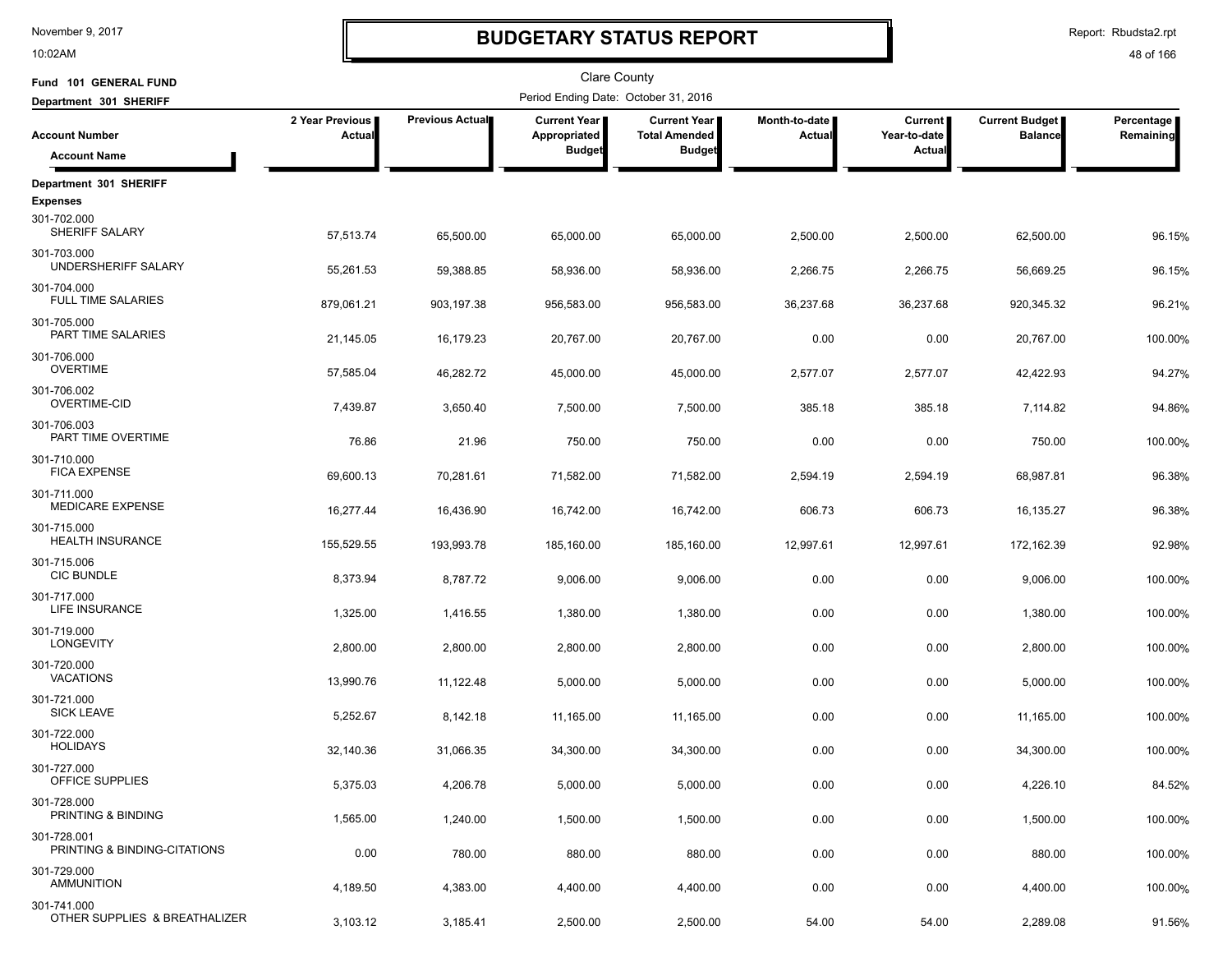10:02AM

## **BUDGETARY STATUS REPORT**

Report: Rbudsta2.rpt

| Fund 101 GENERAL FUND                                   |                           |                 | <b>Clare County</b>                  |                                             |                         |                           |                                         |                         |
|---------------------------------------------------------|---------------------------|-----------------|--------------------------------------|---------------------------------------------|-------------------------|---------------------------|-----------------------------------------|-------------------------|
| Department 301 SHERIFF                                  |                           |                 | Period Ending Date: October 31, 2016 |                                             |                         |                           |                                         |                         |
| <b>Account Number</b>                                   | 2 Year Previous<br>Actual | Previous Actual | Current Year<br>Appropriated         | <b>Current Year</b><br><b>Total Amended</b> | Month-to-date<br>Actual | Current  <br>Year-to-date | <b>Current Budget</b><br><b>Balance</b> | Percentage<br>Remaining |
| <b>Account Name</b>                                     |                           |                 | <b>Budget</b>                        | <b>Budget</b>                               |                         | Actual                    |                                         |                         |
| 301-746.000<br><b>GAS OIL &amp; GREASE</b>              | 76,667.90                 | 75,964.68       | 75,000.00                            | 75,000.00                                   | 4,602.43                | 4,602.43                  | 70,397.57                               | 93.86%                  |
| 301-747.000<br><b>UNIFORMS</b>                          | 12,482.03                 | 9,420.09        | 5,000.00                             | 5,000.00                                    | 282.95                  | 282.95                    | 4,470.71                                | 89.41%                  |
| 301-747.001<br>PLAIN CLOTHES ALLOWANCE                  | 2,430.23                  | 2,309.67        | 2,000.00                             | 2,000.00                                    | 0.00                    | 0.00                      | 2,000.00                                | 100.00%                 |
| 301-747.002<br><b>BULLET PROOF VESTS</b>                | 2,600.00                  | 6,190.37        | 5,598.00                             | 5,598.00                                    | 0.00                    | 0.00                      | 1,293.00                                | 23.10%                  |
| 301-747.003<br>VICTIM SERVICE UNIT GRANT                | 0.00                      | 0.00            | 300.00                               | 300.00                                      | 0.00                    | 0.00                      | 300.00                                  | 100.00%                 |
| 301-750.000<br>PHOTO SUPPLIES & REPAIR                  | 0.00                      | 33.06           | 0.00                                 | 0.00                                        | 0.00                    | 0.00                      | 0.00                                    | 0.00%                   |
| 301-752.000<br>K-9 CARE AND MAINTANCE                   | 250.01                    | 321.36          | 350.00                               | 350.00                                      | 0.00                    | 0.00                      | 350.00                                  | 100.00%                 |
| 301-752.001<br>K9 RESTRICTED DONATIONS                  | 1,303.57                  | 990.21          | 1,325.00                             | 1,325.00                                    | 0.00                    | 0.00                      | 120.10                                  | 9.06%                   |
| 301-752.002<br>DONATIONS - NEIGHBORHOOD WATCH           | 101.09                    | 1,434.75        | 3,000.00                             | 3,000.00                                    | 0.00                    | 0.00                      | 3,000.00                                | 100.00%                 |
| 301-801.000<br><b>CONTRACTED SERVICES</b>               | 600.00                    | 1,390.00        | 1,400.00                             | 1,400.00                                    | 600.00                  | 600.00                    | 800.00                                  | 57.14%                  |
| 301-814.000<br>DUES & SUBSCRIPTIONS                     | 2,182.35                  | 1,023.00        | 1,100.00                             | 1,100.00                                    | 25.00                   | 25.00                     | 1,075.00                                | 97.73%                  |
| 301-835.001<br>HEALTH SERVICES EMPLOYEES                | 678.00                    | 821.00          | 1,000.00                             | 1,000.00                                    | 0.00                    | 0.00                      | 1,000.00                                | 100.00%                 |
| 301-835.002<br>OUIL BLOOD DRAWS                         | 1,549.98                  | 2,353.89        | 1,500.00                             | 1,500.00                                    | 0.00                    | 0.00                      | 1,500.00                                | 100.00%                 |
| 301-851.001<br>MAINT CONTRACTS - COMPUTER               | 27,138.99                 | 31,732.00       | 30,000.00                            | 30,000.00                                   | 6,799.13                | 6,799.13                  | 23,200.87                               | 77.34%                  |
| 301-852.000<br><b>TELEPHONE</b>                         | 20,898.26                 | 19,311.34       | 16,000.00                            | 16,000.00                                   | 1,364.86                | 1,364.86                  | 14,635.14                               | 91.47%                  |
| 301-852.006<br><b>TELECOMMUNICATIONS</b>                | 603.13                    | 227.65          | 250.00                               | 250.00                                      | 0.00                    | 0.00                      | 250.00                                  | 100.00%                 |
| 301-862.000<br><b>VEHICLE REPAIRS &amp; MAINTENANCE</b> | 39,708.03                 | 38,706.50       | 20,000.00                            | 20,000.00                                   | 2,884.10                | 2,884.10                  | 16,694.77                               | 83.47%                  |
| 301-862.001<br><b>VEHICLE-EQUIPMENT</b>                 | 4,934.65                  | 2,193.97        | 2,000.00                             | 2,000.00                                    | 0.00                    | 0.00                      | 2,000.00                                | 100.00%                 |
| 301-862.002<br><b>TOWING/DECALS</b>                     | 2,118.13                  | 4,780.92        | 3,000.00                             | 3,000.00                                    | 142.00                  | 142.00                    | 2,858.00                                | 95.27%                  |
| 301-863.000<br><b>FREIGHT</b>                           | 1,694.88                  | 1,628.16        | 1,600.00                             | 1,600.00                                    | 8.42                    | 8.42                      | 1,542.82                                | 96.43%                  |
| 301-864.000<br><b>TRAVEL &amp; EXPENSE</b>              | 229.48                    | 177.62          | 400.00                               | 400.00                                      | 0.00                    | 0.00                      | 400.00                                  | 100.00%                 |
| 301-864.001<br><b>EXTRADITION</b>                       | 2,323.57                  | 1,982.83        | 3,000.00                             | 3,000.00                                    | 0.00                    | 0.00                      | 3,000.00                                | 100.00%                 |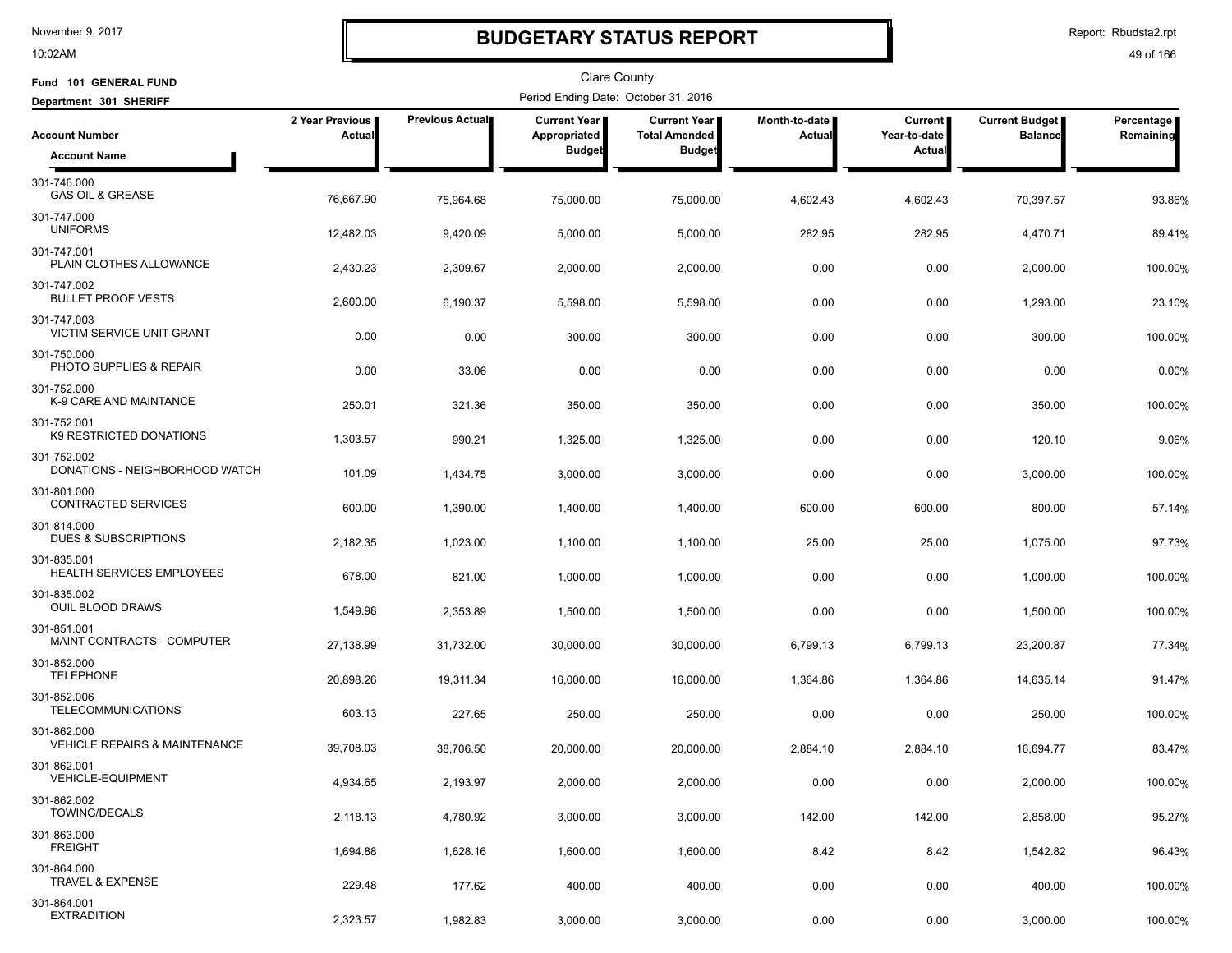10:02AM

# **BUDGETARY STATUS REPORT**

Report: Rbudsta2.rpt

| Fund 101 GENERAL FUND<br>Department 301 SHERIFF          | <b>Clare County</b><br>Period Ending Date: October 31, 2016 |                 |                                                      |                                                              |                         |                                          |                                         |                         |  |
|----------------------------------------------------------|-------------------------------------------------------------|-----------------|------------------------------------------------------|--------------------------------------------------------------|-------------------------|------------------------------------------|-----------------------------------------|-------------------------|--|
| <b>Account Number</b><br><b>Account Name</b>             | 2 Year Previous<br>Actual                                   | Previous Actual | <b>Current Year</b><br>Appropriated<br><b>Budget</b> | <b>Current Year</b><br><b>Total Amended</b><br><b>Budget</b> | Month-to-date<br>Actual | <b>Current</b><br>Year-to-date<br>Actual | <b>Current Budget</b><br><b>Balance</b> | Percentage<br>Remaining |  |
| 301-921.000<br><b>CCTC BLDG-UTILITIES</b>                | 1,204.72                                                    | 0.00            | 0.00                                                 | 0.00                                                         | 0.00                    | 0.00                                     | 0.00                                    | 0.00%                   |  |
| 301-931.000<br><b>CCTC BLDG-BLDG REPAIRS &amp; MAINT</b> | 830.27                                                      | 0.00            | 0.00                                                 | 0.00                                                         | 0.00                    | 0.00                                     | 0.00                                    | 0.00%                   |  |
| 301-932.000<br>OFFICE EQUIP MAINT                        | 189.48                                                      | 165.00          | 250.00                                               | 250.00                                                       | 0.00                    | 0.00                                     | 250.00                                  | 100.00%                 |  |
| 301-932.001<br>OFFICE EQUIP MAINT - LEIN                 | 5,049.00                                                    | 9,602.85        | 9,000.00                                             | 9,000.00                                                     | 0.00                    | 0.00                                     | 7,648.65                                | 84.99%                  |  |
| 301-933.000<br><b>EQUIP REPAIRS &amp; MAINT</b>          | 5,670.60                                                    | 7,027.94        | 6,000.00                                             | 6,000.00                                                     | 420.59                  | 420.59                                   | 4,515.43                                | 75.26%                  |  |
| 301-955.000<br><b>BANK CHARGES</b>                       | 123.20                                                      | 0.00            | 0.00                                                 | 0.00                                                         | 0.00                    | 0.00                                     | 0.00                                    | 0.00%                   |  |
| 301-956.002<br><b>BANK SERVICE FEES</b>                  | 125.00                                                      | 200.00          | 200.00                                               | 200.00                                                       | 0.00                    | 0.00                                     | 200.00                                  | 100.00%                 |  |
| 301-957.000<br><b>SCHOOLING &amp; TRAINING-STATE</b>     | 5,433.70                                                    | 5,418.11        | 5,500.00                                             | 5,500.00                                                     | 325.00                  | 325.00                                   | 4,849.80                                | 88.18%                  |  |
| 301-957.001<br><b>SCHOOLING &amp; TRAINING-COUNTY</b>    | 5,187.76                                                    | 7,597.34        | 8,625.00                                             | 8,625.00                                                     | 435.00                  | 435.00                                   | 7,563.40                                | 87.69%                  |  |
| 301-978.000<br><b>NEW EQUIPMENT</b>                      | 4,223.83                                                    | 20,839.21       | 10,311.00                                            | 10,311.00                                                    | 0.00                    | 0.00                                     | 7.741.00                                | 75.08%                  |  |
| 301-978.302<br><b>NEW EQUIPMENT CARS</b>                 | 4,982.50                                                    | 0.00            | 0.00                                                 | 0.00                                                         | 0.00                    | 0.00                                     | 0.00                                    | 0.00%                   |  |
| <b>Expenses Total</b>                                    | 1,631,120.14                                                | 1,705,906.82    | 1,719,660.00                                         | 1,719,660.00                                                 | 78,108.69               | 78,108.69                                | 1,628,457.23                            | 95.46%                  |  |
| <b>SHERIFF Dept Total</b>                                | 1,631,120.14                                                | 1,705,906.82    | 1,719,660.00                                         | 1,719,660.00                                                 | 78,108.69               | 78,108.69                                | 1,628,457.23                            | 95.46%                  |  |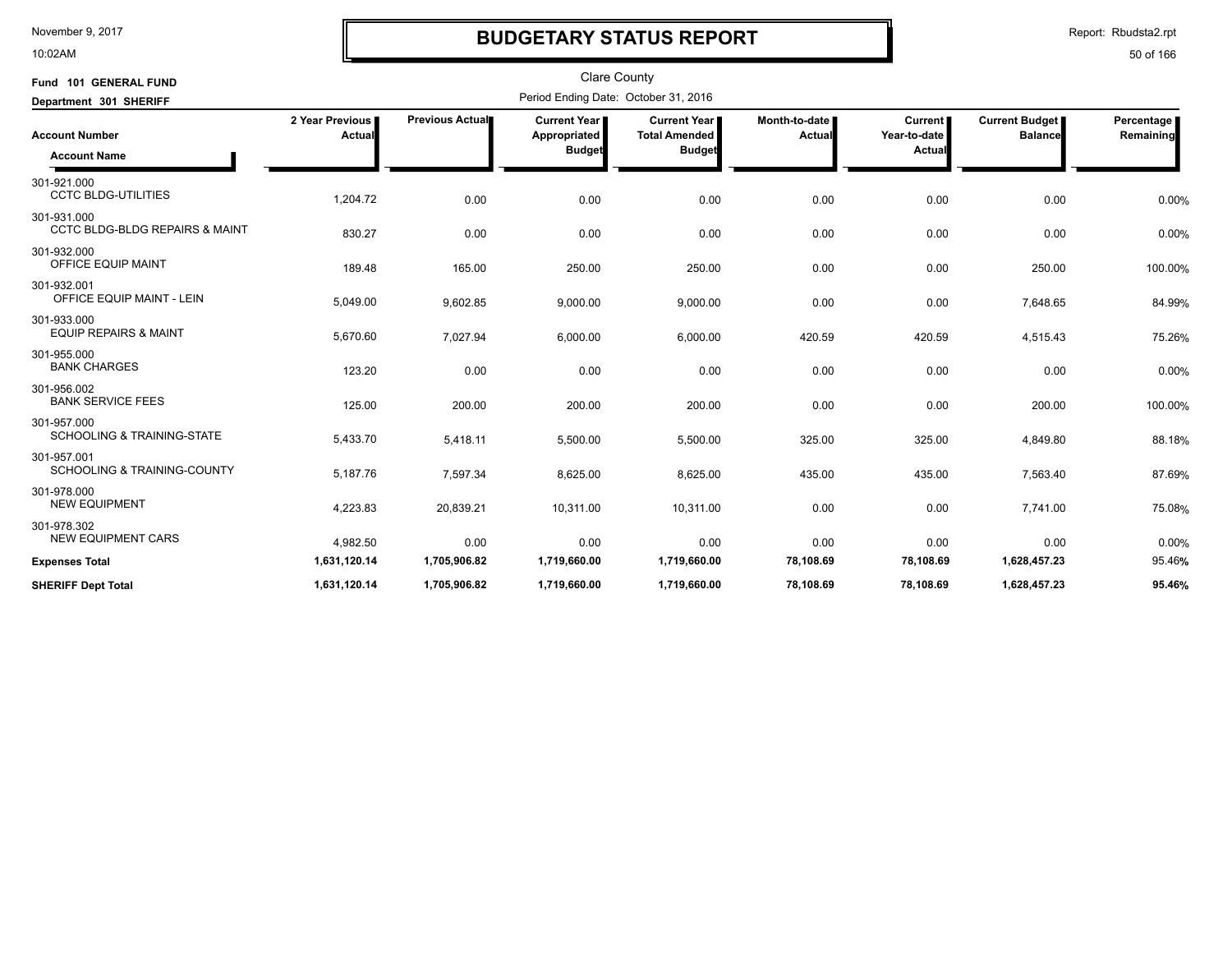10:02AM

# **BUDGETARY STATUS REPORT**

Report: Rbudsta2.rpt

| Fund 101 GENERAL FUND                        |                           |                        | Clare County                                           |                                                              |                           |                                          |                                  |                         |
|----------------------------------------------|---------------------------|------------------------|--------------------------------------------------------|--------------------------------------------------------------|---------------------------|------------------------------------------|----------------------------------|-------------------------|
| Department 314 BAYONET                       |                           |                        | Period Ending Date: October 31, 2016                   |                                                              |                           |                                          |                                  |                         |
| <b>Account Number</b><br><b>Account Name</b> | 2 Year Previous<br>Actual | <b>Previous Actual</b> | <b>Current Year I</b><br>Appropriated<br><b>Budget</b> | <b>Current Year</b><br><b>Total Amended</b><br><b>Budget</b> | Month-to-date I<br>Actual | <b>Current</b><br>Year-to-date<br>Actual | Current Budget<br><b>Balance</b> | Percentage<br>Remaining |
| Department 314 BAYONET                       |                           |                        |                                                        |                                                              |                           |                                          |                                  |                         |
| <b>Expenses</b>                              |                           |                        |                                                        |                                                              |                           |                                          |                                  |                         |
| 314-704.000<br><b>FULL TIME SALARY'S</b>     | 38,491.18                 | 41,510.43              | 10,515.00                                              | 10,515.00                                                    | 1,707.20                  | 1,707.20                                 | 8,807.80                         | 83.76%                  |
| 314-706.000<br><b>OVERTIME</b>               | 1,039.62                  | 1,595.81               | 500.00                                                 | 500.00                                                       | 0.00                      | 0.00                                     | 500.00                           | 100.00%                 |
| 314-710.000<br><b>FICA-EXPENSE</b>           | 2,427.30                  | 2,525.60               | 652.00                                                 | 652.00                                                       | 103.27                    | 103.27                                   | 548.73                           | 84.16%                  |
| 314-711.000<br><b>MEDICARE EXPENSE</b>       | 567.67                    | 590.68                 | 153.00                                                 | 153.00                                                       | 24.15                     | 24.15                                    | 128.85                           | 84.22%                  |
| 314-715.000<br><b>HEALTH INSURANCE</b>       | 10,623.17                 | 3,252.35               | 12,646.00                                              | 12,646.00                                                    | 1,600.21                  | 1,600.21                                 | 11,045.79                        | 87.35%                  |
| 314-715.006<br><b>CIC BUNDLE</b>             | 474.00                    | 196.56                 | 474.00                                                 | 474.00                                                       | 0.00                      | 0.00                                     | 474.00                           | 100.00%                 |
| 314-717.000<br><b>LIFE INSURANCE</b>         | 60.00                     | 20.69                  | 60.00                                                  | 60.00                                                        | 0.00                      | 0.00                                     | 60.00                            | 100.00%                 |
| <b>Expenses Total</b>                        | 53,682.94                 | 49,692.12              | 25,000.00                                              | 25,000.00                                                    | 3,434.83                  | 3,434.83                                 | 21,565.17                        | 86.26%                  |
| <b>BAYONET Dept Total</b>                    | 53,682.94                 | 49,692.12              | 25,000.00                                              | 25,000.00                                                    | 3,434.83                  | 3,434.83                                 | 21,565.17                        | 86.26%                  |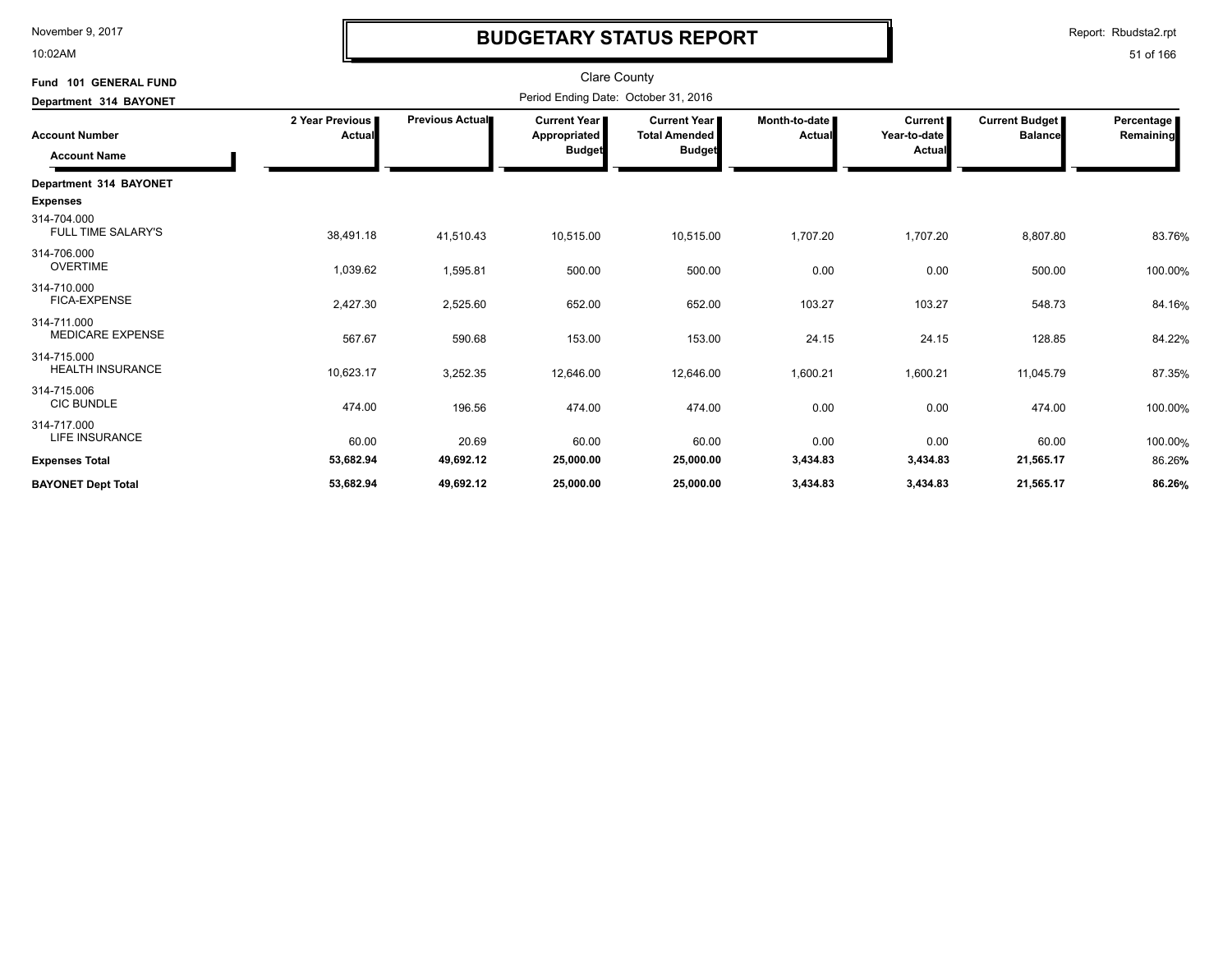10:02AM

# **BUDGETARY STATUS REPORT**

Report: Rbudsta2.rpt

| Fund 101 GENERAL FUND                        |                           |                 | <b>Clare County</b>                                    |                                                              |                           |                                     |                                  |                           |
|----------------------------------------------|---------------------------|-----------------|--------------------------------------------------------|--------------------------------------------------------------|---------------------------|-------------------------------------|----------------------------------|---------------------------|
| Department 316 WEIGHTMASTER                  |                           |                 | Period Ending Date: October 31, 2016                   |                                                              |                           |                                     |                                  |                           |
| <b>Account Number</b><br><b>Account Name</b> | 2 Year Previous<br>Actual | Previous Actual | <b>Current Year I</b><br>Appropriated<br><b>Budget</b> | <b>Current Year</b><br><b>Total Amended</b><br><b>Budget</b> | Month-to-date  <br>Actual | Current  <br>Year-to-date<br>Actual | Current Budget<br><b>Balance</b> | Percentage  <br>Remaining |
| Department 316 WEIGHTMASTER                  |                           |                 |                                                        |                                                              |                           |                                     |                                  |                           |
| <b>Expenses</b>                              |                           |                 |                                                        |                                                              |                           |                                     |                                  |                           |
| 316-705.000<br>SALARY-PART TIME-ROAD         | 3,207.05                  | 4,589.81        | 4,590.00                                               | 4,590.00                                                     | 0.00                      | 0.00                                | 4,590.00                         | 100.00%                   |
| 316-705.051<br>SALARY-PART TIME-CLARE CITY   | 171.50                    | 0.00            | 0.00                                                   | 0.00                                                         | 0.00                      | 0.00                                | 0.00                             | 0.00%                     |
| 316-710.000<br><b>FICA EXPENSE-ROAD</b>      | 188.37                    | 254.28          | 285.00                                                 | 285.00                                                       | 0.00                      | 0.00                                | 285.00                           | 100.00%                   |
| 316-710.051<br>FICA EXPENSE-CLARE CITY       | 10.63                     | 0.00            | 0.00                                                   | 0.00                                                         | 0.00                      | 0.00                                | 0.00                             | 0.00%                     |
| 316-711.000<br>MEDICARE EXPENSE-ROAD         | 44.06                     | 59.46           | 67.00                                                  | 67.00                                                        | 0.00                      | 0.00                                | 67.00                            | 100.00%                   |
| 316-711.051<br>MEDICARE EXPENSE-CLARE CITY   | 2.49                      | 0.00            | 0.00                                                   | 0.00                                                         | 0.00                      | 0.00                                | 0.00                             | 0.00%                     |
| <b>Expenses Total</b>                        | 3,624.10                  | 4,903.55        | 4,942.00                                               | 4,942.00                                                     | 0.00                      | 0.00                                | 4,942.00                         | 100.00%                   |
| <b>WEIGHTMASTER Dept Total</b>               | 3,624.10                  | 4,903.55        | 4,942.00                                               | 4,942.00                                                     | 0.00                      | 0.00                                | 4,942.00                         | 100.00%                   |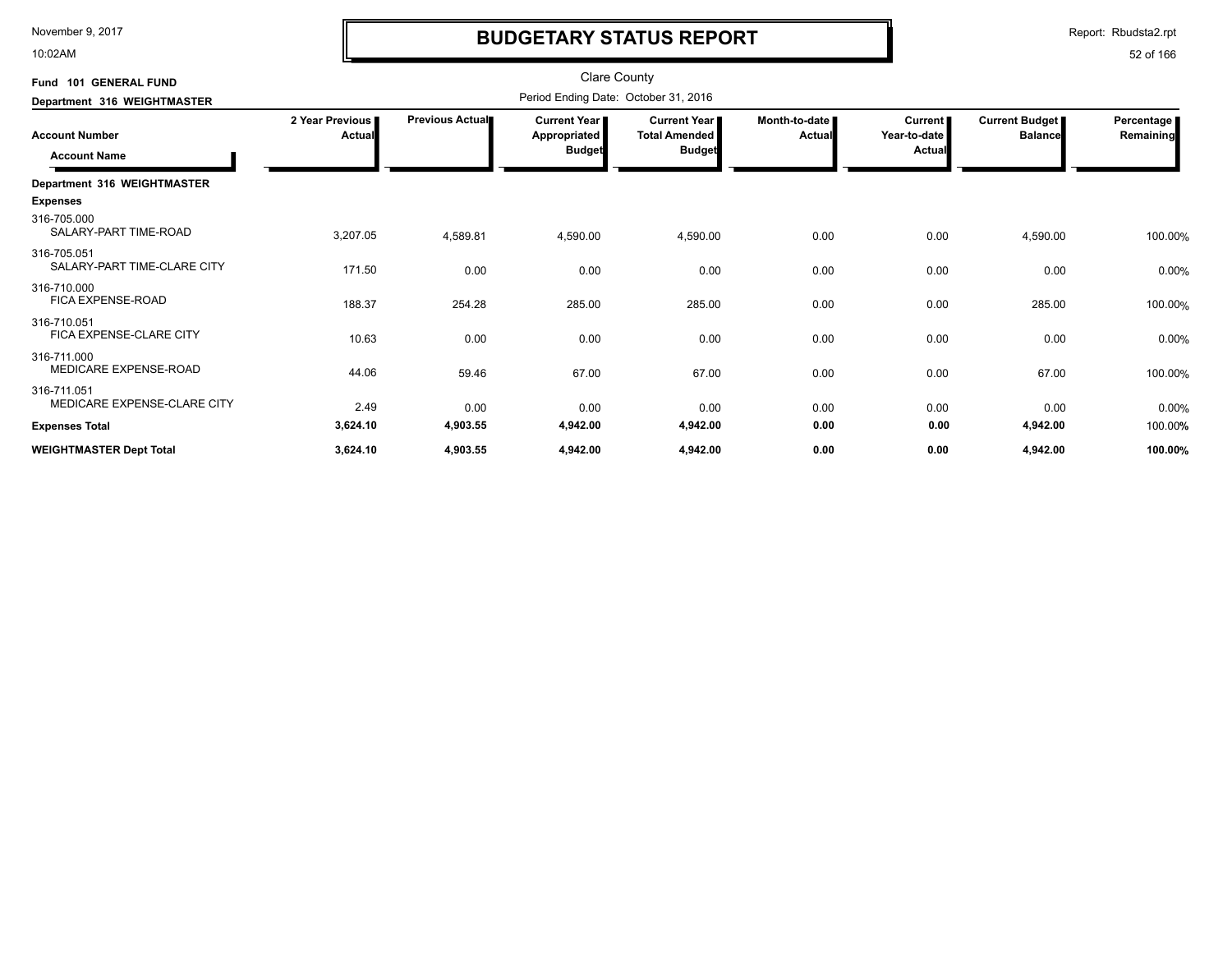10:02AM

# **BUDGETARY STATUS REPORT**

Report: Rbudsta2.rpt

| Fund 101 GENERAL FUND                             |                           |                        | <b>Clare County</b>                                  |                                                              |                         |                                          |                                         |                         |
|---------------------------------------------------|---------------------------|------------------------|------------------------------------------------------|--------------------------------------------------------------|-------------------------|------------------------------------------|-----------------------------------------|-------------------------|
| Department 321 SCHOOL SAFETY GRANT                |                           |                        | Period Ending Date: October 31, 2016                 |                                                              |                         |                                          |                                         |                         |
| <b>Account Number</b><br><b>Account Name</b>      | 2 Year Previous<br>Actual | <b>Previous Actual</b> | <b>Current Year</b><br>Appropriated<br><b>Budget</b> | <b>Current Year</b><br><b>Total Amended</b><br><b>Budget</b> | Month-to-date<br>Actual | <b>Current</b><br>Year-to-date<br>Actual | <b>Current Budget</b><br><b>Balance</b> | Percentage<br>Remaining |
| Department 321 SCHOOL SAFETY GRANT                |                           |                        |                                                      |                                                              |                         |                                          |                                         |                         |
| <b>Expenses</b>                                   |                           |                        |                                                      |                                                              |                         |                                          |                                         |                         |
| 321-704.000<br>SALARY - HARRISON                  | 34,788.96                 | 36,128.62              | 22,052.00                                            | 22,052.00                                                    | 1,707.20                | 1,707.20                                 | 20,344.80                               | 92.26%                  |
| 321-710.000<br>FICA EXPENSE - HARRISON            | 2,184.71                  | 2,303.58               | 1,415.00                                             | 1,415.00                                                     | 100.69                  | 100.69                                   | 1,314.31                                | 92.88%                  |
| 321-711.000<br><b>MEDICARE EXPENSE - HARRISON</b> | 510.93                    | 538.76                 | 331.00                                               | 331.00                                                       | 23.55                   | 23.55                                    | 307.45                                  | 92.89%                  |
| 321-715.000<br><b>HEALTH INSURANCE - HARRISON</b> | 9,531.36                  | 6,851.10               | 11,914.00                                            | 11,914.00                                                    | 1,120.85                | 1,120.85                                 | 10,793.15                               | 90.59%                  |
| 321-715.006<br><b>CIC BUNDLE</b>                  | 355.56                    | 258.72                 | 474.00                                               | 474.00                                                       | 0.00                    | 0.00                                     | 474.00                                  | 100.00%                 |
| 321-717.000<br>LIFE INSURANCE-HARRISON            | 45.00                     | 32.76                  | 60.00                                                | 60.00                                                        | 0.00                    | 0.00                                     | 60.00                                   | 100.00%                 |
| 321-722.000<br>HOLIDAYS-HARRISON                  | 753.12                    | 682.88                 | 754.00                                               | 754.00                                                       | 0.00                    | 0.00                                     | 754.00                                  | 100.00%                 |
| <b>Expenses Total</b>                             | 48,169.64                 | 46,796.42              | 37,000.00                                            | 37,000.00                                                    | 2,952.29                | 2,952.29                                 | 34,047.71                               | 92.02%                  |
| <b>SCHOOL SAFETY GRANT Dept Total</b>             | 48,169.64                 | 46,796.42              | 37,000.00                                            | 37,000.00                                                    | 2,952.29                | 2,952.29                                 | 34,047.71                               | 92.02%                  |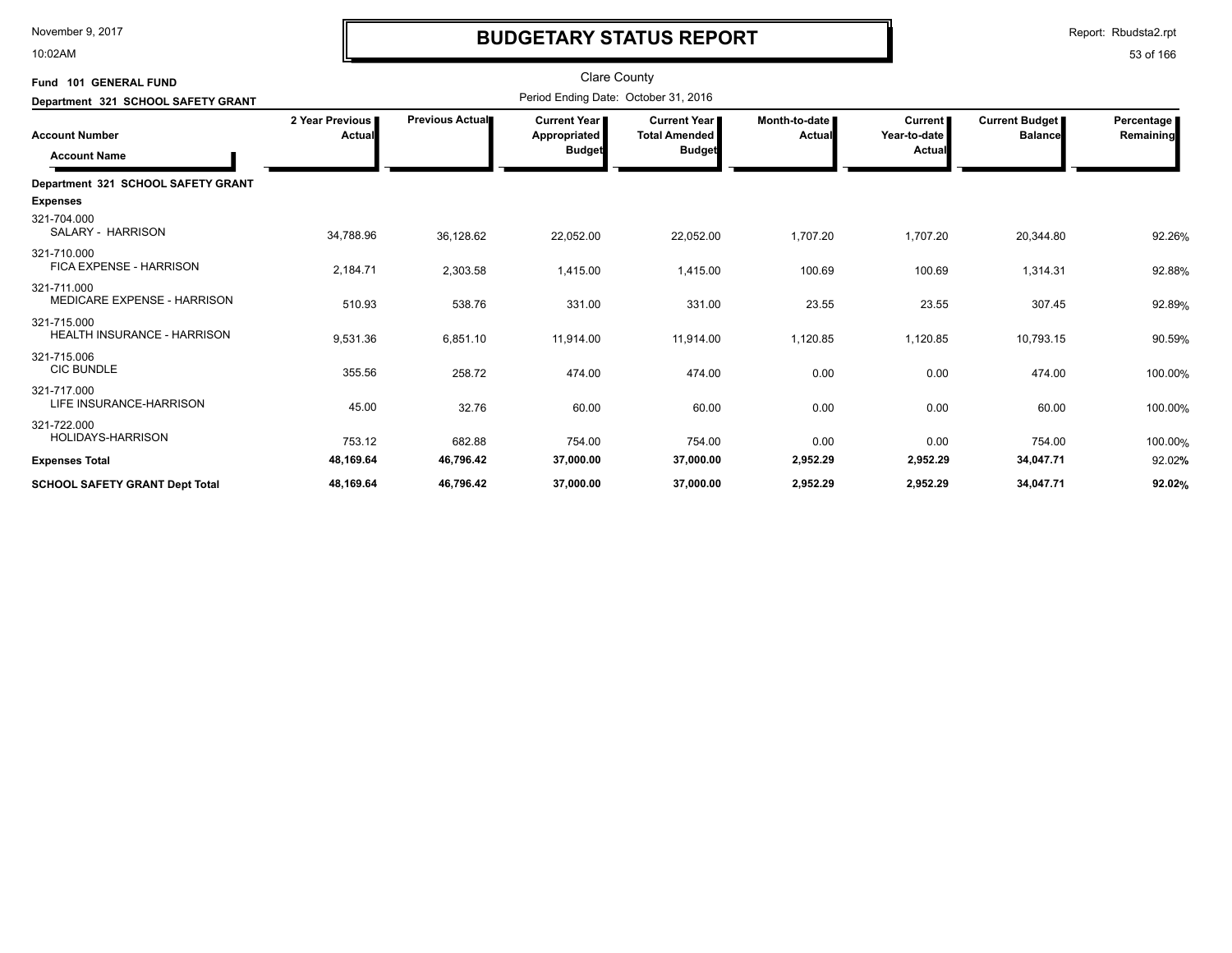10:02AM

# **BUDGETARY STATUS REPORT**

Report: Rbudsta2.rpt

| Fund 101 GENERAL FUND                    |                           |                        | <b>Clare County</b>                   |                                               |                         |                           |                                         |                         |
|------------------------------------------|---------------------------|------------------------|---------------------------------------|-----------------------------------------------|-------------------------|---------------------------|-----------------------------------------|-------------------------|
| Department 322 HARRISON CITY CONTRACT    |                           |                        | Period Ending Date: October 31, 2016  |                                               |                         |                           |                                         |                         |
| <b>Account Number</b>                    | 2 Year Previous<br>Actual | <b>Previous Actual</b> | <b>Current Year I</b><br>Appropriated | <b>Current Year I</b><br><b>Total Amended</b> | Month-to-date<br>Actual | Current  <br>Year-to-date | <b>Current Budget</b><br><b>Balance</b> | Percentage<br>Remaining |
| <b>Account Name</b>                      |                           |                        | <b>Budget</b>                         | <b>Budget</b>                                 |                         | <b>Actual</b>             |                                         |                         |
| Department 322 HARRISON CITY CONTRACT    |                           |                        |                                       |                                               |                         |                           |                                         |                         |
| <b>Expenses</b>                          |                           |                        |                                       |                                               |                         |                           |                                         |                         |
| 322-704.000<br><b>SALARY</b>             | 80,849.57                 | 73,315.74              | 81,588.00                             | 81,588.00                                     | 3,068.80                | 3,068.80                  | 78,519.20                               | 96.24%                  |
| 322-705.000<br>PART TIME                 | 8,158.15                  | 8,835.00               | 9,483.00                              | 9,483.00                                      | 510.00                  | 510.00                    | 8,973.00                                | 94.62%                  |
| 322-706.000<br><b>OVERTIME</b>           | 10,698.73                 | 11,259.06              | 12,900.00                             | 12,900.00                                     | 419.10                  | 419.10                    | 12,480.90                               | 96.75%                  |
| 322-710.000<br><b>FICA EXPENSE</b>       | 6,332.07                  | 5,851.10               | 6,729.00                              | 6,729.00                                      | 235.95                  | 235.95                    | 6,493.05                                | 96.49%                  |
| 322-711.000<br><b>MEDICARE EXPENSE</b>   | 1,480.84                  | 1,368.44               | 1,574.00                              | 1,574.00                                      | 55.19                   | 55.19                     | 1,518.81                                | 96.49%                  |
| 322-715.000<br><b>HEALTH INSURANCE</b>   | 16,814.26                 | 17,336.36              | 17,830.00                             | 17,830.00                                     | 2,642.94                | 2,642.94                  | 15,187.06                               | 85.18%                  |
| 322-715.006<br><b>CIC BUNDLE</b>         | 948.00                    | 948.00                 | 948.00                                | 948.00                                        | 0.00                    | 0.00                      | 948.00                                  | 100.00%                 |
| 322-717.000<br><b>LIFE INSURANCE</b>     | 120.00                    | 120.00                 | 120.00                                | 120.00                                        | 0.00                    | 0.00                      | 120.00                                  | 100.00%                 |
| 322-721.000<br><b>SICK LEAVE</b>         | 2,107.69                  | 0.00                   | 0.00                                  | 0.00                                          | 0.00                    | 0.00                      | 0.00                                    | 0.00%                   |
| 322-722.000<br><b>HOLIDAYS</b>           | 3,839.45                  | 4,396.86               | 4,550.00                              | 4,550.00                                      | 0.00                    | 0.00                      | 4,550.00                                | 100.00%                 |
| 322-747.000<br><b>UNIFORMS</b>           | 882.00                    | 776.95                 | 1,000.00                              | 1,000.00                                      | 0.00                    | 0.00                      | 1,000.00                                | 100.00%                 |
| 322-862.000<br><b>VEHICLE REPAIRS</b>    | 6,597.31                  | 5,145.06               | 8,500.00                              | 8,500.00                                      | 787.67                  | 787.67                    | 7,712.33                                | 90.73%                  |
| 322-862.001<br><b>VEHICLE EQUIPMENT</b>  | 0.00                      | 966.66                 | 2,500.00                              | 2,500.00                                      | 0.00                    | 0.00                      | 2,500.00                                | 100.00%                 |
| 322-978.000<br><b>NEW EQUIPMENT</b>      | 11,966.99                 | 1,098.66               | 5,000.00                              | 5,000.00                                      | 0.00                    | 0.00                      | 5,000.00                                | 100.00%                 |
| <b>Expenses Total</b>                    | 150,795.06                | 131,417.89             | 152,722.00                            | 152,722.00                                    | 7,719.65                | 7,719.65                  | 145,002.35                              | 94.95%                  |
| <b>HARRISON CITY CONTRACT Dept Total</b> | 150,795.06                | 131,417.89             | 152,722.00                            | 152,722.00                                    | 7,719.65                | 7,719.65                  | 145,002.35                              | 94.95%                  |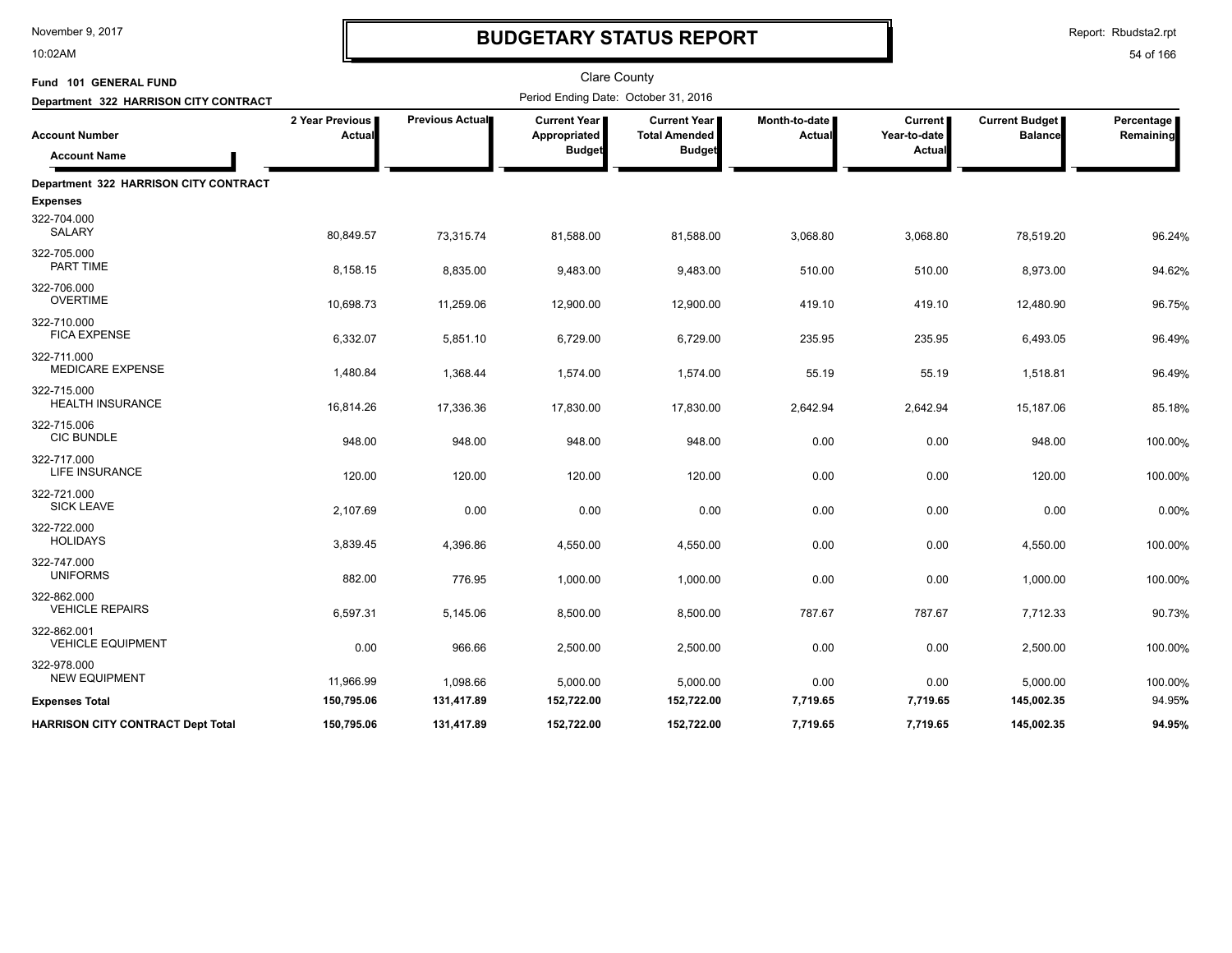10:02AM

# **BUDGETARY STATUS REPORT**

| Fund 101 GENERAL FUND<br>Department 323 LINCOLN TOWNSHIP CONTRACT |                                  |                 | <b>Clare County</b><br>Period Ending Date: October 31, 2016 |                                                              |                         |                                    |                                         |                         |
|-------------------------------------------------------------------|----------------------------------|-----------------|-------------------------------------------------------------|--------------------------------------------------------------|-------------------------|------------------------------------|-----------------------------------------|-------------------------|
| <b>Account Number</b><br><b>Account Name</b>                      | 2 Year Previous<br><b>Actual</b> | Previous Actual | <b>Current Year</b> ∎<br>Appropriated<br><b>Budget</b>      | <b>Current Year</b><br><b>Total Amended</b><br><b>Budget</b> | Month-to-date<br>Actual | Current  <br>Year-to-date<br>Actua | <b>Current Budget</b><br><b>Balance</b> | Percentage<br>Remaining |
| Department 323 LINCOLN TOWNSHIP CONTRACT                          |                                  |                 |                                                             |                                                              |                         |                                    |                                         |                         |
| <b>Expenses</b>                                                   |                                  |                 |                                                             |                                                              |                         |                                    |                                         |                         |
| 323-704.000<br><b>SALARY</b>                                      | 76,513.20                        | 64,472.58       | 68,698.00                                                   | 68,698.00                                                    | 2,967.81                | 2,967.81                           | 65,730.19                               | 95.68%                  |
| 323-706.000<br><b>OVERTIME</b>                                    | 6,081.82                         | 7,233.08        | 5,925.00                                                    | 5,925.00                                                     | 0.00                    | 0.00                               | 5,925.00                                | 100.00%                 |
| 323-710.000<br><b>FICA EXPENSE</b>                                | 5,127.64                         | 4,644.66        | 4,660.00                                                    | 4,660.00                                                     | 196.47                  | 196.47                             | 4,463.53                                | 95.78%                  |
| 323-711.000<br><b>MEDICARE EXPENSE</b>                            | 1,199.25                         | 1,086.18        | 1,150.00                                                    | 1,150.00                                                     | 45.96                   | 45.96                              | 1,104.04                                | 96.00%                  |
| 323-715.000<br><b>HEALTH INSURANCE</b>                            | 16,238.01                        | 17,095.08       | 16,023.00                                                   | 16,023.00                                                    | 1,387.85                | 1,387.85                           | 14,635.15                               | 91.34%                  |
| 323-715.006<br><b>CIC BUNDLE</b>                                  | 948.00                           | 948.00          | 474.00                                                      | 474.00                                                       | 0.00                    | 0.00                               | 474.00                                  | 100.00%                 |
| 323-717.000<br>LIFE INSURANCE                                     | 120.00                           | 120.00          | 120.00                                                      | 120.00                                                       | 0.00                    | 0.00                               | 120.00                                  | 100.00%                 |
| 323-722.000<br><b>HOLIDAYS</b>                                    | 4,174.43                         | 4,617.19        | 4,650.00                                                    | 4,650.00                                                     | 0.00                    | 0.00                               | 4,650.00                                | 100.00%                 |
| 323-862.000<br><b>VEHICLE REPAIRS &amp; MAINT</b>                 | 9,551.34                         | 9,605.25        | 10,500.00                                                   | 10,500.00                                                    | 435.36                  | 435.36                             | 10,064.64                               | 95.85%                  |
| <b>Expenses Total</b>                                             | 119,953.69                       | 109,822.02      | 112,200.00                                                  | 112,200.00                                                   | 5,033.45                | 5,033.45                           | 107,166.55                              | 95.51%                  |
| <b>LINCOLN TOWNSHIP CONTRACT Dept</b><br>Total                    | 119,953.69                       | 109,822.02      | 112,200.00                                                  | 112,200.00                                                   | 5,033.45                | 5,033.45                           | 107,166.55                              | 95.51%                  |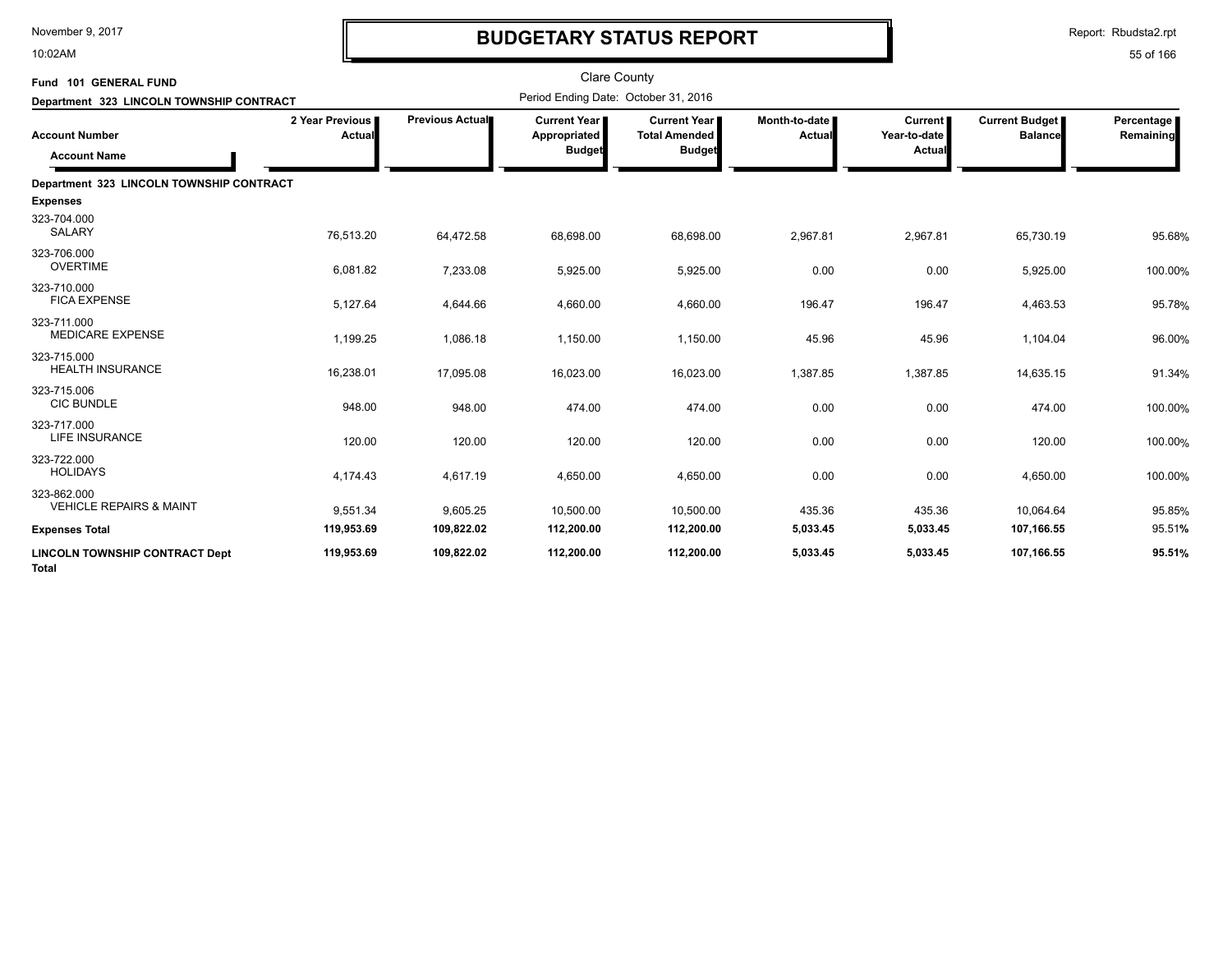10:02AM

# **BUDGETARY STATUS REPORT**

| Fund 101 GENERAL FUND<br>Department 328 HAYES TWP LAW ENFORCEMENT |                                  |                 | <b>Clare County</b><br>Period Ending Date: October 31, 2016 |                                                              |                         |                                          |                                         |                         |
|-------------------------------------------------------------------|----------------------------------|-----------------|-------------------------------------------------------------|--------------------------------------------------------------|-------------------------|------------------------------------------|-----------------------------------------|-------------------------|
| <b>Account Number</b><br><b>Account Name</b>                      | 2 Year Previous<br><b>Actual</b> | Previous Actual | Current Year<br>Appropriated<br><b>Budget</b>               | <b>Current Year</b><br><b>Total Amended</b><br><b>Budget</b> | Month-to-date<br>Actual | <b>Current</b><br>Year-to-date<br>Actual | <b>Current Budget</b><br><b>Balance</b> | Percentage<br>Remaining |
| Department 328 HAYES TWP LAW ENFORCEMENT                          |                                  |                 |                                                             |                                                              |                         |                                          |                                         |                         |
| <b>Expenses</b>                                                   |                                  |                 |                                                             |                                                              |                         |                                          |                                         |                         |
| 328-704.000<br><b>SALARY</b>                                      | 38,620.60                        | 35,349.80       | 37,301.00                                                   | 37,301.00                                                    | 1,527.20                | 1,527.20                                 | 35,773.80                               | 95.91%                  |
| 328-706.000<br><b>OVERTIME</b>                                    | 3,812.04                         | 5,192.82        | 3,500.00                                                    | 3,500.00                                                     | 0.00                    | 0.00                                     | 3,500.00                                | 100.00%                 |
| 328-710.000<br>FICA-HAYES TWP CONTRACT                            | 2,710.82                         | 2,649.27        | 2,678.00                                                    | 2,678.00                                                     | 94.69                   | 94.69                                    | 2,583.31                                | 96.46%                  |
| 328-711.000<br>MEDICARE-HAYES TWP CONTRACT                        | 633.99                           | 619.57          | 627.00                                                      | 627.00                                                       | 22.15                   | 22.15                                    | 604.85                                  | 96.47%                  |
| 328-715.000<br><b>HEALTH INSURANCE</b>                            | 12,911.62                        | 13,738.71       | 4,485.00                                                    | 4,485.00                                                     | 374.78                  | 374.78                                   | 4,110.22                                | 91.64%                  |
| 328-715.006<br><b>CIC BUNDLE</b>                                  | 474.00                           | 474.00          | 474.00                                                      | 474.00                                                       | 0.00                    | 0.00                                     | 474.00                                  | 100.00%                 |
| 328-717.000<br><b>LIFE INSURANCE</b>                              | 60.00                            | 60.00           | 60.00                                                       | 60.00                                                        | 0.00                    | 0.00                                     | 60.00                                   | 100.00%                 |
| 328-722.000<br><b>HOLIDAYS</b>                                    | 2,209.55                         | 2,217.01        | 2,385.00                                                    | 2,385.00                                                     | 0.00                    | 0.00                                     | 2,385.00                                | 100.00%                 |
| 328-978.000<br><b>NEW EQUIPMENT</b>                               | 0.00                             | 0.00            | 1.071.00                                                    | 1.071.00                                                     | 0.00                    | 0.00                                     | 1.071.00                                | 100.00%                 |
| <b>Expenses Total</b>                                             | 61,432.62                        | 60,301.18       | 52,581.00                                                   | 52,581.00                                                    | 2,018.82                | 2,018.82                                 | 50,562.18                               | 96.16%                  |
| <b>HAYES TWP LAW ENFORCEMENT Dept</b><br>Total                    | 61,432.62                        | 60,301.18       | 52,581.00                                                   | 52,581.00                                                    | 2,018.82                | 2,018.82                                 | 50,562.18                               | 96.16%                  |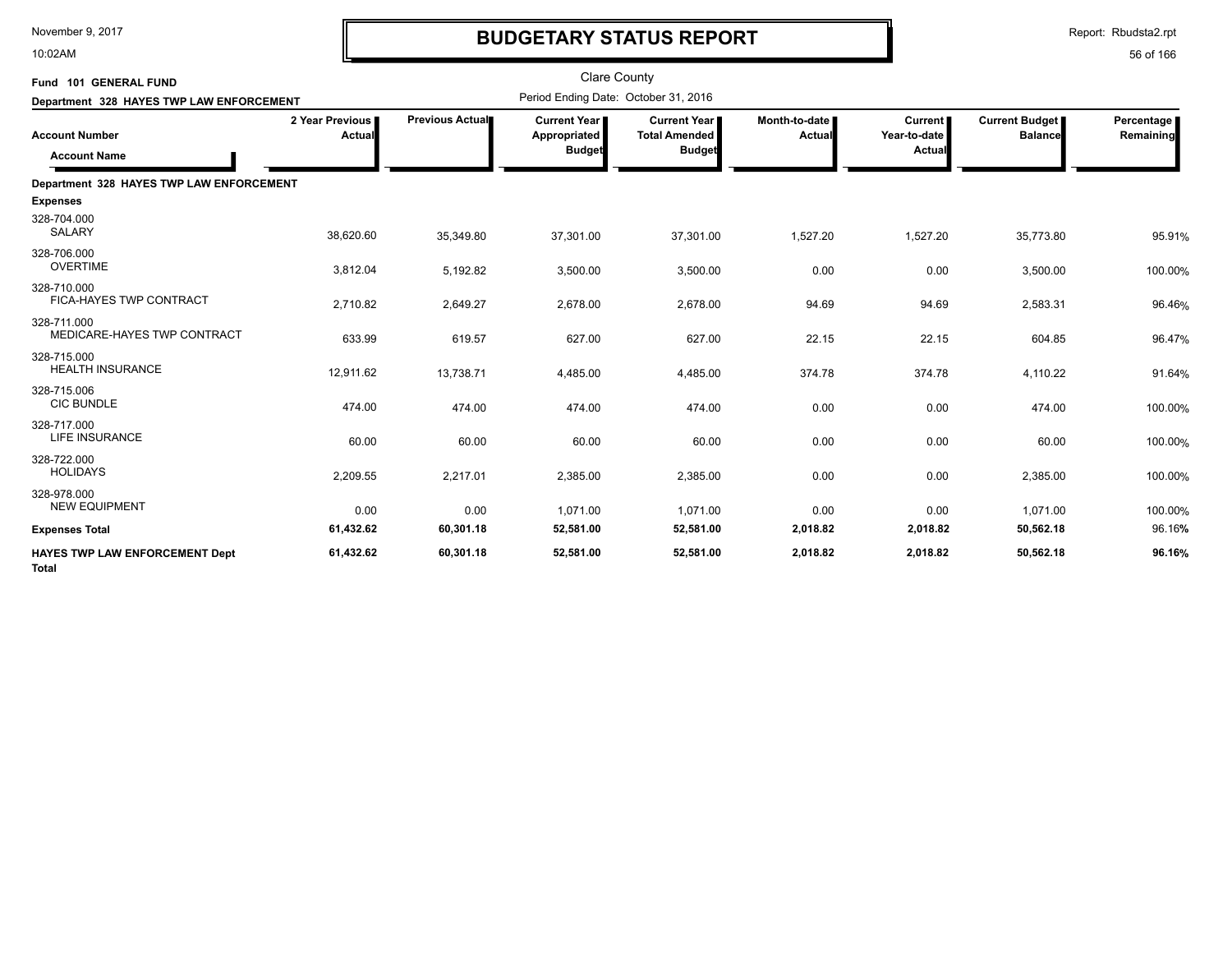10:02AM

## **BUDGETARY STATUS REPORT**

Report: Rbudsta2.rpt

| <b>GENERAL FUND</b><br><b>Fund 101</b>       |                                  |                        | <b>Clare County</b>                                    |                                                                |                                |                                                   |                                  |                         |
|----------------------------------------------|----------------------------------|------------------------|--------------------------------------------------------|----------------------------------------------------------------|--------------------------------|---------------------------------------------------|----------------------------------|-------------------------|
| Department 329 GARFIELD TOWNSHIP             |                                  |                        |                                                        |                                                                |                                |                                                   |                                  |                         |
| <b>Account Number</b><br><b>Account Name</b> | 2 Year Previous<br><b>Actual</b> | <b>Previous Actual</b> | <b>Current Year</b> ■<br>Appropriated<br><b>Budget</b> | <b>Current Year I</b><br><b>Total Amended</b><br><b>Budget</b> | Month-to-date<br><b>Actual</b> | <b>Current</b><br>Year-to-date I<br><b>Actual</b> | Current Budget<br><b>Balance</b> | Percentage<br>Remaining |
| Department 329 GARFIELD TOWNSHIP             |                                  |                        |                                                        |                                                                |                                |                                                   |                                  |                         |
| <b>Expenses</b>                              |                                  |                        |                                                        |                                                                |                                |                                                   |                                  |                         |
| 329-704.000<br><b>FULL TIME SALARIES</b>     | 11,695.69                        | 9,713.44               | 22,293.00                                              | 22,293.00                                                      | 225.59                         | 225.59                                            | 22,067.41                        | 98.99%                  |
| 329-710.000<br><b>FICA EXPENSE</b>           | 717.45                           | 599.51                 | 1,383.00                                               | 1,383.00                                                       | 13.75                          | 13.75                                             | 1,369.25                         | 99.01%                  |
| 329-711.000<br><b>MEDICARE EXPENSE</b>       | 167.80                           | 140.19                 | 324.00                                                 | 324.00                                                         | 3.21                           | 3.21                                              | 320.79                           | 99.01%                  |
| <b>Expenses Total</b>                        | 12,580.94                        | 10,453.14              | 24,000.00                                              | 24,000.00                                                      | 242.55                         | 242.55                                            | 23,757.45                        | 98.99%                  |
| <b>GARFIELD TOWNSHIP Dept Total</b>          | 12,580.94                        | 10,453.14              | 24,000.00                                              | 24,000.00                                                      | 242.55                         | 242.55                                            | 23,757.45                        | 98.99%                  |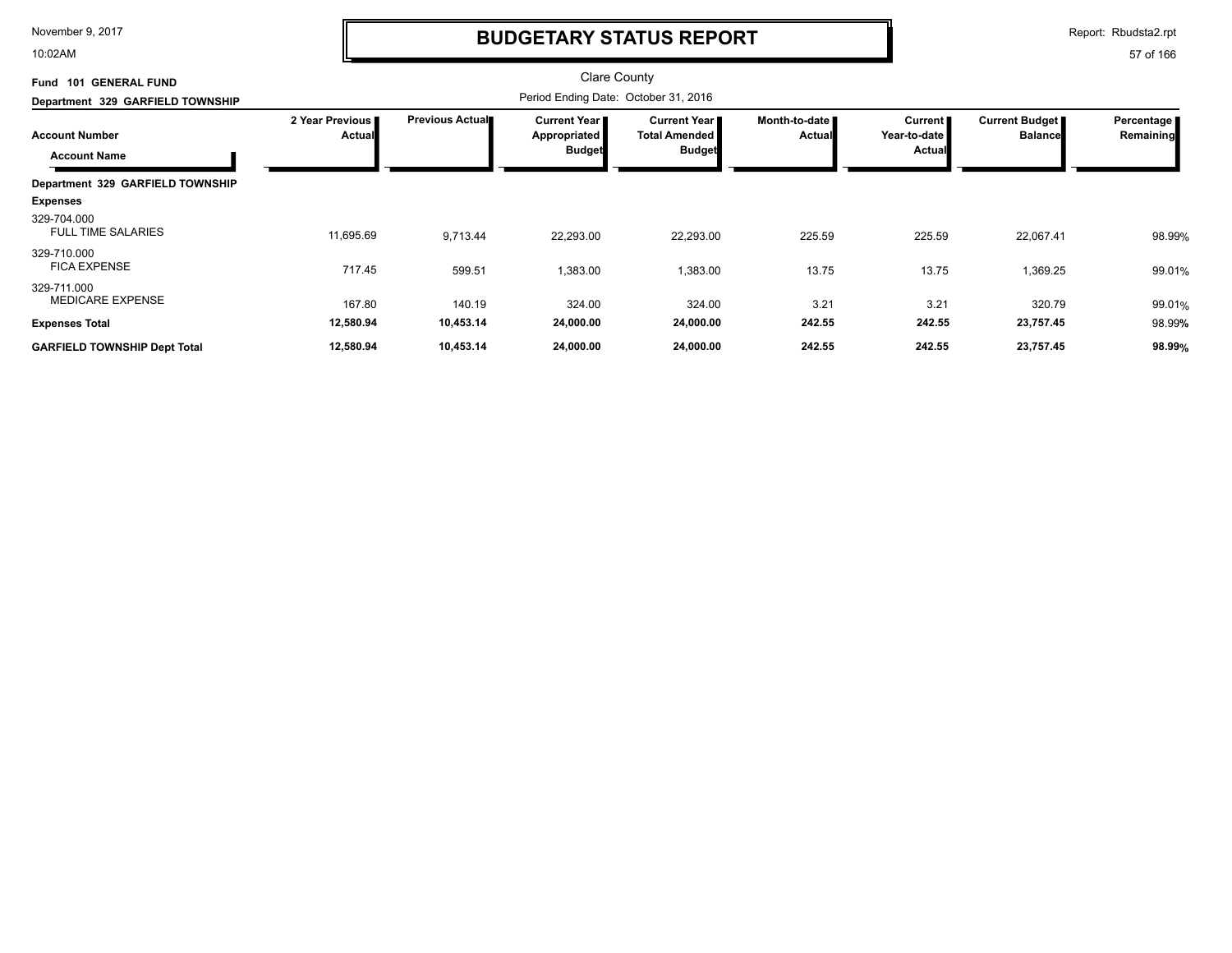10:02AM

# **BUDGETARY STATUS REPORT**

Report: Rbudsta2.rpt

| Fund 101 GENERAL FUND<br>Department 330 GREENWOOD TWP LAW ENFORCEMENT |                           |                 | <b>Clare County</b><br>Period Ending Date: October 31, 2016 |                                                                |                                |                                                 |                                         |                         |
|-----------------------------------------------------------------------|---------------------------|-----------------|-------------------------------------------------------------|----------------------------------------------------------------|--------------------------------|-------------------------------------------------|-----------------------------------------|-------------------------|
| <b>Account Number</b><br><b>Account Name</b>                          | 2 Year Previous<br>Actual | Previous Actual | <b>Current Year I</b><br>Appropriated<br><b>Budget</b>      | <b>Current Year I</b><br><b>Total Amended</b><br><b>Budget</b> | Month-to-date<br><b>Actual</b> | <b>Current</b><br>Year-to-date<br><b>Actual</b> | <b>Current Budget</b><br><b>Balance</b> | Percentage<br>Remaining |
| Department 330 GREENWOOD TWP LAW ENFORCEMENT                          |                           |                 |                                                             |                                                                |                                |                                                 |                                         |                         |
| <b>Expenses</b>                                                       |                           |                 |                                                             |                                                                |                                |                                                 |                                         |                         |
| 330-704.000<br><b>FULL TIME SALARIES</b>                              | 0.00                      | 3,527.92        | 2,753.00                                                    | 2,753.00                                                       | 0.00                           | 0.00                                            | 2,753.00                                | 100.00%                 |
| 330-706.000<br><b>OVERTIME</b>                                        | 0.00                      | 400.44          | 481.00                                                      | 481.00                                                         | 0.00                           | 0.00                                            | 481.00                                  | 100.00%                 |
| 330-710.000<br><b>FICA EXPENSE</b>                                    | 0.00                      | 244.19          | 213.00                                                      | 213.00                                                         | 0.00                           | 0.00                                            | 213.00                                  | 100.00%                 |
| 330-711.000<br><b>MEDICARE EXPENSE</b>                                | 0.00                      | 57.09           | 50.00                                                       | 50.00                                                          | 0.00                           | 0.00                                            | 50.00                                   | 100.00%                 |
| 330-715.000<br><b>HEALTH INSURANCE</b>                                | 0.00                      | 0.00            | 845.00                                                      | 845.00                                                         | 0.00                           | 0.00                                            | 845.00                                  | 100.00%                 |
| 330-715.006<br><b>CIC BUNDLE</b>                                      | 0.00                      | 0.00            | 460.00                                                      | 460.00                                                         | 0.00                           | 0.00                                            | 460.00                                  | 100.00%                 |
| 330-717.000<br><b>LIFE INSURANCE</b>                                  | 0.00                      | 0.00            | 4.00                                                        | 4.00                                                           | 0.00                           | 0.00                                            | 4.00                                    | 100.00%                 |
| 330-722.000<br><b>HOLIDAYS</b>                                        | 0.00                      | 21.34           | 194.00                                                      | 194.00                                                         | 0.00                           | 0.00                                            | 194.00                                  | 100.00%                 |
| <b>Expenses Total</b>                                                 | 0.00                      | 4,250.98        | 5,000.00                                                    | 5,000.00                                                       | 0.00                           | 0.00                                            | 5,000.00                                | 100.00%                 |
| <b>GREENWOOD TWP LAW</b><br><b>ENFORCEMENT Dept Total</b>             | 0.00                      | 4,250.98        | 5,000.00                                                    | 5,000.00                                                       | 0.00                           | 0.00                                            | 5,000.00                                | 100.00%                 |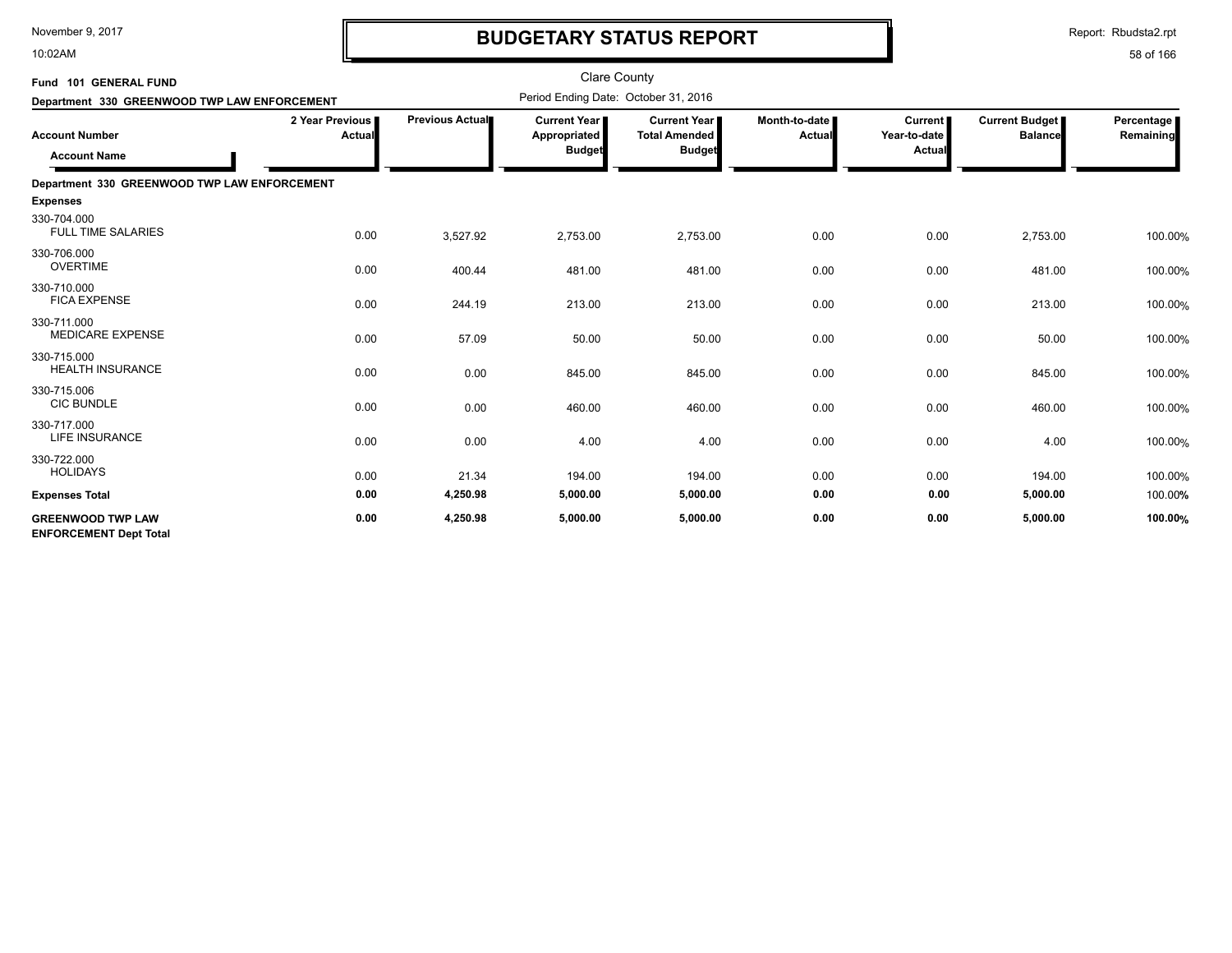10:02AM

# **BUDGETARY STATUS REPORT**

Report: Rbudsta2.rpt

| Fund 101 GENERAL FUND<br>Department 331 MARINE SAFETY    |                           | <b>Clare County</b><br>Period Ending Date: October 31, 2016 |                                               |                                                              |                                  |                                            |          |                         |  |
|----------------------------------------------------------|---------------------------|-------------------------------------------------------------|-----------------------------------------------|--------------------------------------------------------------|----------------------------------|--------------------------------------------|----------|-------------------------|--|
| <b>Account Number</b><br><b>Account Name</b>             | 2 Year Previous<br>Actual | Previous Actual                                             | <b>Current Year</b><br>Appropriated<br>Budget | <b>Current Year</b><br><b>Total Amended</b><br><b>Budget</b> | Month-to-date I<br><b>Actual</b> | Current  <br>Year-to-date<br><b>Actual</b> |          | Percentage<br>Remaining |  |
| Department 331 MARINE SAFETY                             |                           |                                                             |                                               |                                                              |                                  |                                            |          |                         |  |
| <b>Expenses</b><br>331-704.000<br>SALARY-LAW ENFORCEMENT | 4,751.72                  | 7,847.84                                                    | 3,644.00                                      | 3,644.00                                                     | 0.00                             | 0.00                                       | 3,644.00 | 100.00%                 |  |
| 331-705.000<br>SALARY-EDUCATION                          | 476.94                    | 335.16                                                      | 750.00                                        | 750.00                                                       | 0.00                             | 0.00                                       | 750.00   | 100.00%                 |  |
| 331-706.000<br>SALARY-LIVERY-S&R-B&R                     | 0.00                      | 0.00                                                        | 250.00                                        | 250.00                                                       | 0.00                             | 0.00                                       | 250.00   | 100.00%                 |  |
| 331-710.000<br><b>FICA EXPENSE</b>                       | 286.97                    | 507.34                                                      | 288.00                                        | 288.00                                                       | 0.00                             | 0.00                                       | 288.00   | 100.00%                 |  |
| 331-711.000<br>MEDICARE EXPENSE                          | 67.10                     | 118.65                                                      | 68.00                                         | 68.00                                                        | 0.00                             | 0.00                                       | 68.00    | 100.00%                 |  |
| 331-862.001<br>CCS&M                                     | 812.95                    | 527.58                                                      | 1,000.00                                      | 1,000.00                                                     | 0.00                             | 0.00                                       | 1,000.00 | 100.00%                 |  |
| <b>Expenses Total</b>                                    | 6,395.68                  | 9,336.57                                                    | 6,000.00                                      | 6,000.00                                                     | 0.00                             | 0.00                                       | 6,000.00 | 100.00%                 |  |
| <b>MARINE SAFETY Dept Total</b>                          | 6,395.68                  | 9,336.57                                                    | 6,000.00                                      | 6,000.00                                                     | 0.00                             | 0.00                                       | 6,000.00 | 100.00%                 |  |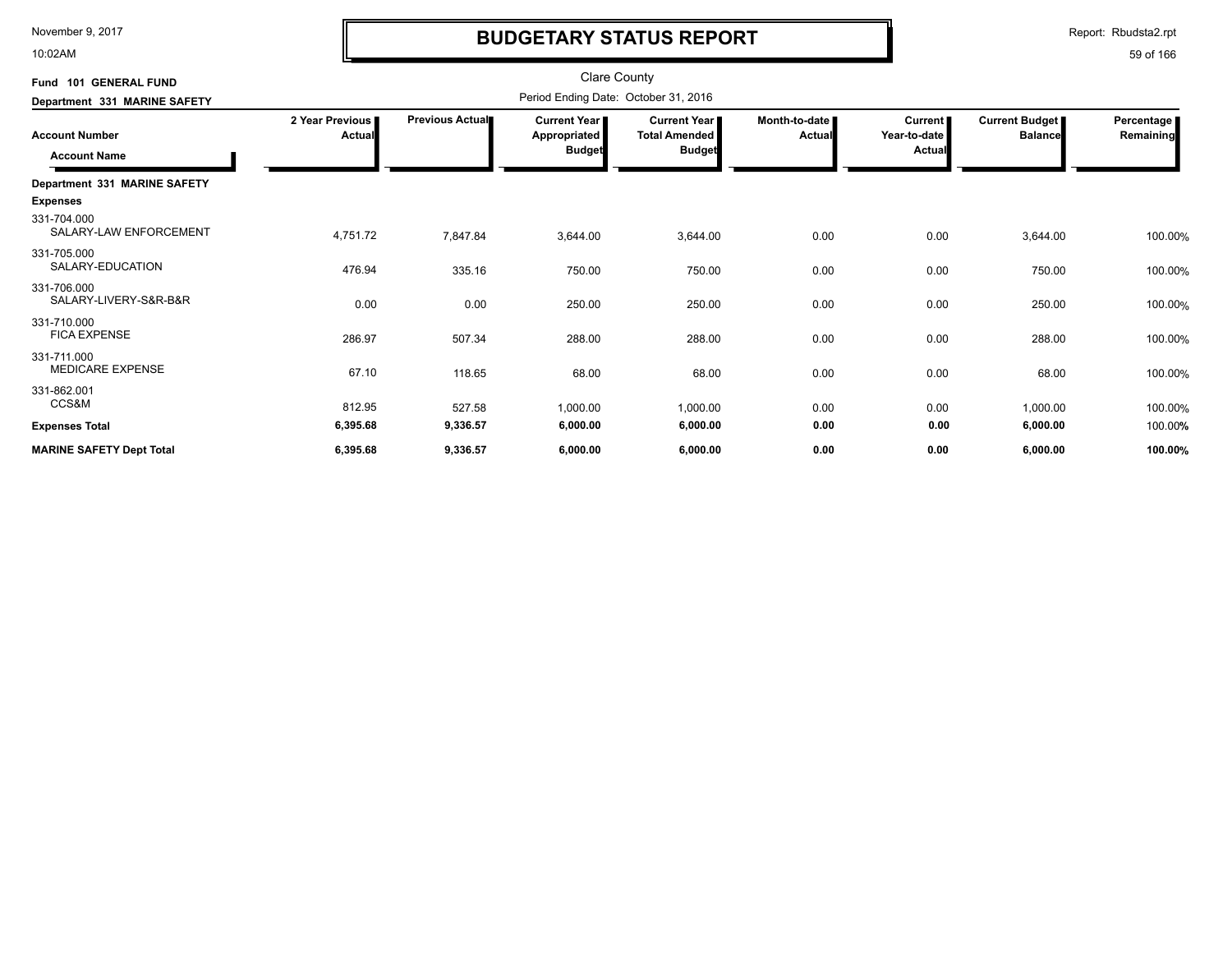10:02AM

# **BUDGETARY STATUS REPORT**

Report: Rbudsta2.rpt

| Fund 101 GENERAL FUND<br>Department 333 SECONDARY ROAD PATROL GRANT |                           |                 | <b>Clare County</b><br>Period Ending Date: October 31, 2016 |                                                                |                           |                                          |                                         |                         |
|---------------------------------------------------------------------|---------------------------|-----------------|-------------------------------------------------------------|----------------------------------------------------------------|---------------------------|------------------------------------------|-----------------------------------------|-------------------------|
| <b>Account Number</b><br><b>Account Name</b>                        | 2 Year Previous<br>Actual | Previous Actual | <b>Current Year</b><br>Appropriated<br><b>Budget</b>        | <b>Current Year I</b><br><b>Total Amended</b><br><b>Budget</b> | Month-to-date  <br>Actual | <b>Current</b><br>Year-to-date<br>Actual | <b>Current Budget</b><br><b>Balance</b> | Percentage<br>Remaining |
| Department 333 SECONDARY ROAD PATROL GRANT                          |                           |                 |                                                             |                                                                |                           |                                          |                                         |                         |
| <b>Expenses</b>                                                     |                           |                 |                                                             |                                                                |                           |                                          |                                         |                         |
| 333-704.000<br><b>SALARY</b>                                        | 28,712.30                 | 32,166.94       | 38,933.00                                                   | 38,933.00                                                      | 1,732.37                  | 1,732.37                                 | 37,200.63                               | 95.55%                  |
| 333-706.000<br><b>OVERTIME</b>                                      | 1,297.58                  | 2,724.22        | 2,547.00                                                    | 2,547.00                                                       | 0.00                      | 0.00                                     | 2,547.00                                | 100.00%                 |
| 333-710.000<br><b>FICA EXPENSE</b>                                  | 1,905.82                  | 2,063.58        | 2,717.00                                                    | 2,717.00                                                       | 103.46                    | 103.46                                   | 2,613.54                                | 96.19%                  |
| 333-711.000<br><b>MEDICARE EXPENSE</b>                              | 445.70                    | 482.63          | 636.00                                                      | 636.00                                                         | 24.19                     | 24.19                                    | 611.81                                  | 96.20%                  |
| 333-715.000<br><b>HEALTH INSURANCE</b>                              | 4,073.40                  | 4,287.87        | 12,763.00                                                   | 12,763.00                                                      | 1,001.67                  | 1,001.67                                 | 11,761.33                               | 92.15%                  |
| 333-715.006<br><b>CIC BUNDLE</b>                                    | 474.00                    | 474.00          | 474.00                                                      | 474.00                                                         | 0.00                      | 0.00                                     | 474.00                                  | 100.00%                 |
| 333-717.000<br><b>LIFE INSURANCE</b>                                | 60.00                     | 60.00           | 60.00                                                       | 60.00                                                          | 0.00                      | 0.00                                     | 60.00                                   | 100.00%                 |
| 333-722.000<br><b>HOLIDAYS</b>                                      | 2,080.01                  | 2,335.14        | 2,338.00                                                    | 2,338.00                                                       | 0.00                      | 0.00                                     | 2,338.00                                | 100.00%                 |
| 333-746.000<br><b>GAS OIL &amp; GREASE</b>                          | 4,299.18                  | 3,304.31        | 3,050.00                                                    | 3,050.00                                                       | 219.33                    | 219.33                                   | 2,830.67                                | 92.81%                  |
| 333-862.000<br><b>VEHICLE REPAIRS &amp; MAINTENANCE</b>             | 2,255.84                  | 723.54          | 2,000.00                                                    | 2,000.00                                                       | 446.38                    | 446.38                                   | 1,547.63                                | 77.38%                  |
| <b>Expenses Total</b>                                               | 45,603.83                 | 48,622.23       | 65,518.00                                                   | 65,518.00                                                      | 3,527.40                  | 3,527.40                                 | 61,984.61                               | 94.62%                  |
| <b>SECONDARY ROAD PATROL GRANT</b><br><b>Dept Total</b>             | 45,603.83                 | 48,622.23       | 65,518.00                                                   | 65,518.00                                                      | 3,527.40                  | 3,527.40                                 | 61,984.61                               | 94.62%                  |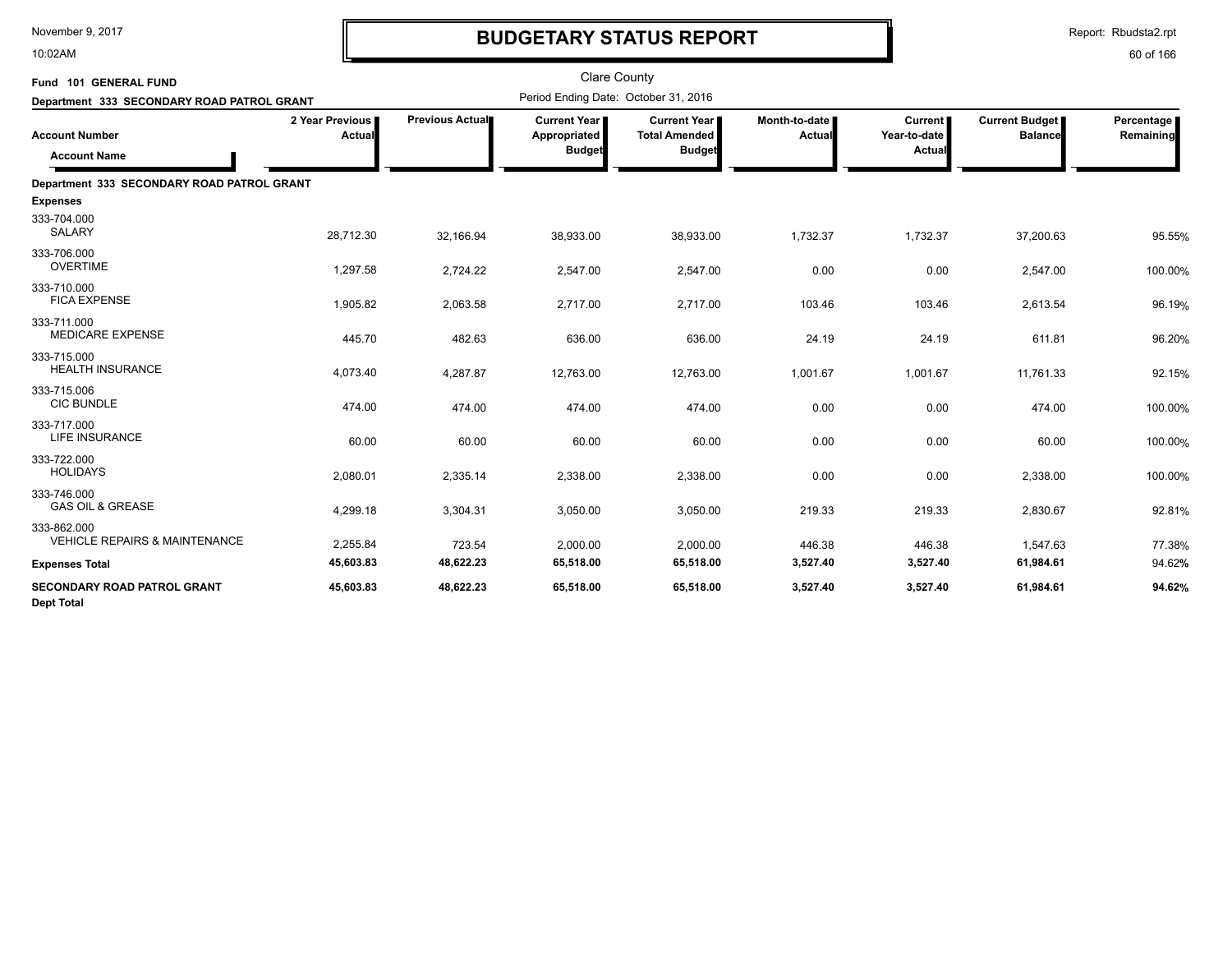10:02AM

# **BUDGETARY STATUS REPORT**

Report: Rbudsta2.rpt

| Fund 101 GENERAL FUND                        |                                  |                 | <b>Clare County</b>                                  |                                                                |                                |                                                 |                                  |                                |
|----------------------------------------------|----------------------------------|-----------------|------------------------------------------------------|----------------------------------------------------------------|--------------------------------|-------------------------------------------------|----------------------------------|--------------------------------|
| Department 346 OR V GRANT                    |                                  |                 | Period Ending Date: October 31, 2016                 |                                                                |                                |                                                 |                                  |                                |
| <b>Account Number</b><br><b>Account Name</b> | 2 Year Previous<br><b>Actual</b> | Previous Actual | <b>Current Year</b><br>Appropriated<br><b>Budget</b> | <b>Current Year I</b><br><b>Total Amended</b><br><b>Budget</b> | Month-to-date<br><b>Actual</b> | <b>Current</b><br>Year-to-date<br><b>Actual</b> | Current Budget<br><b>Balance</b> | <b>Percentage</b><br>Remaining |
| Department 346 OR V GRANT                    |                                  |                 |                                                      |                                                                |                                |                                                 |                                  |                                |
| <b>Expenses</b>                              |                                  |                 |                                                      |                                                                |                                |                                                 |                                  |                                |
| 346-705.000<br><b>PART TIME</b>              | 2,893.80                         | 7,309.18        | 7,064.00                                             | 7,064.00                                                       | 464.21                         | 464.21                                          | 6,599.79                         | 93.43%                         |
| 346-710.000<br><b>FICA EXPENSE</b>           | 179.42                           | 453.17          | 438.00                                               | 438.00                                                         | 28.78                          | 28.78                                           | 409.22                           | 93.43%                         |
| 346-711.000<br><b>MEDICARE EXPENSE</b>       | 41.97                            | 105.99          | 103.00                                               | 103.00                                                         | 6.72                           | 6.72                                            | 96.28                            | 93.48%                         |
| 346-862.001<br>CCS & M                       | 74.57                            | 0.00            | 3,200.00                                             | 3,200.00                                                       | 0.00                           | 0.00                                            | 3,200.00                         | 100.00%                        |
| 346-978.000<br><b>NEW EQUIPMENT</b>          | 5,860.00                         | 0.00            | 0.00                                                 | 0.00                                                           | 0.00                           | 0.00                                            | 0.00                             | 0.00%                          |
| <b>Expenses Total</b>                        | 9,049.76                         | 7,868.34        | 10,805.00                                            | 10,805.00                                                      | 499.71                         | 499.71                                          | 10,305.29                        | 95.38%                         |
| OR V GRANT Dept Total                        | 9,049.76                         | 7,868.34        | 10,805.00                                            | 10,805.00                                                      | 499.71                         | 499.71                                          | 10,305.29                        | 95.38%                         |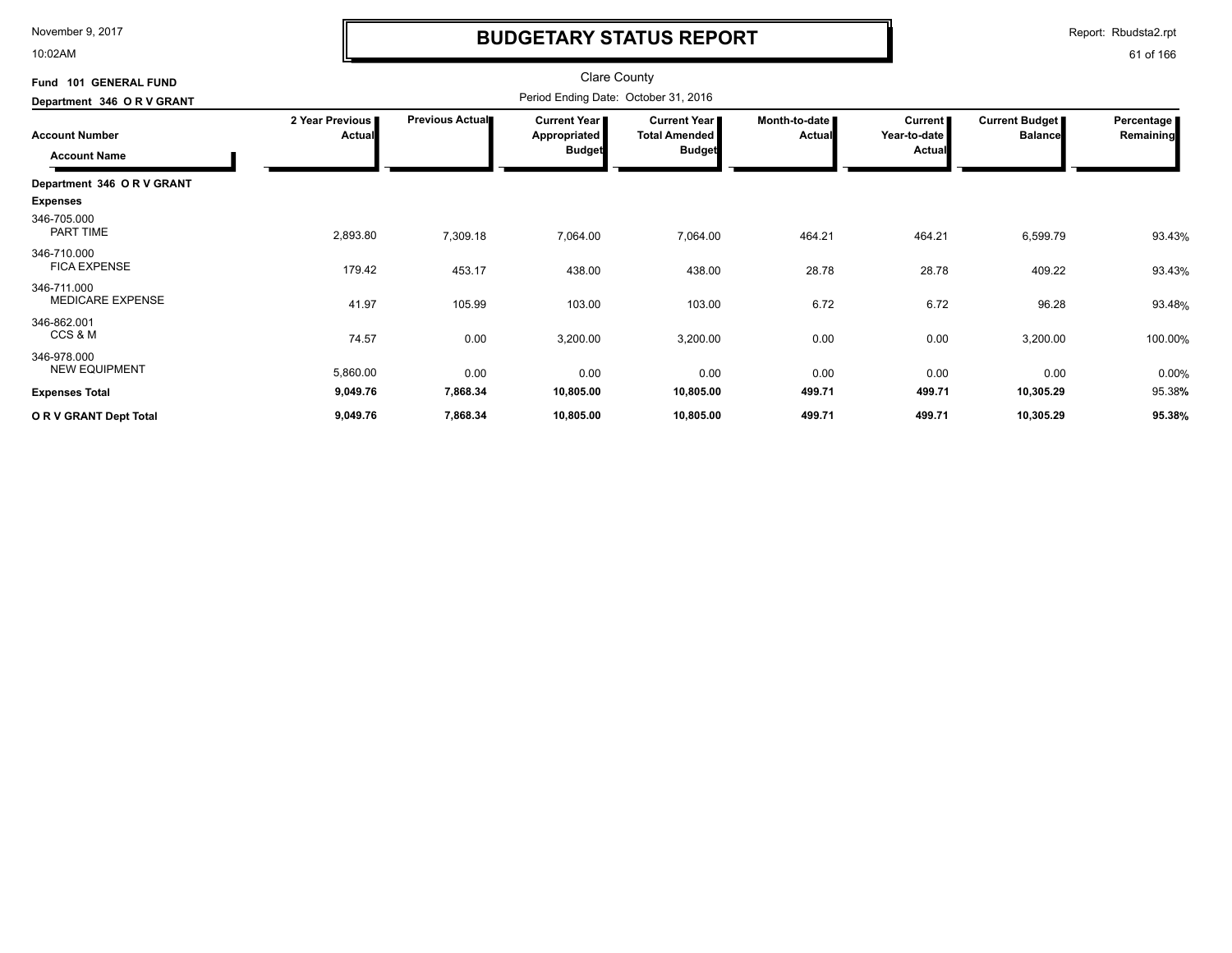10:02AM

# **BUDGETARY STATUS REPORT**

Report: Rbudsta2.rpt

| Fund 101 GENERAL FUND<br>Department 347 SNOWMOBILE GRANT | <b>Clare County</b><br>Period Ending Date: October 31, 2016 |                 |                                               |                                                              |                                |                                            |                                         |                         |
|----------------------------------------------------------|-------------------------------------------------------------|-----------------|-----------------------------------------------|--------------------------------------------------------------|--------------------------------|--------------------------------------------|-----------------------------------------|-------------------------|
| <b>Account Number</b><br><b>Account Name</b>             | 2 Year Previous<br><b>Actual</b>                            | Previous Actual | Current Year<br>Appropriated<br><b>Budget</b> | <b>Current Year</b><br><b>Total Amended</b><br><b>Budget</b> | Month-to-date<br><b>Actual</b> | Current  <br>Year-to-date<br><b>Actual</b> | <b>Current Budget</b><br><b>Balance</b> | Percentage<br>Remaining |
| Department 347 SNOWMOBILE GRANT                          |                                                             |                 |                                               |                                                              |                                |                                            |                                         |                         |
| <b>Expenses</b>                                          |                                                             |                 |                                               |                                                              |                                |                                            |                                         |                         |
| 347-705.000<br>PART TIME                                 | 1,815.86                                                    | 1,659.08        | 1,660.00                                      | 1,660.00                                                     | 0.00                           | 0.00                                       | 1,660.00                                | 100.00%                 |
| 347-710.000<br><b>FICA EXPENSE</b>                       | 111.33                                                      | 102.86          | 103.00                                        | 103.00                                                       | 0.00                           | 0.00                                       | 103.00                                  | 100.00%                 |
| 347-711.000<br><b>MEDICARE EXPENSE</b>                   | 26.04                                                       | 24.05           | 25.00                                         | 25.00                                                        | 0.00                           | 0.00                                       | 25.00                                   | 100.00%                 |
| 347-862.001<br>CCS & M                                   | 43.49                                                       | 1,736.09        | 1,741.00                                      | 1,741.00                                                     | 0.00                           | 0.00                                       | 1,741.00                                | 100.00%                 |
| 347-978.000<br><b>NEW EQUIPMENT</b>                      | 11,100.49                                                   | 0.00            | 0.00                                          | 0.00                                                         | 0.00                           | 0.00                                       | 0.00                                    | 0.00%                   |
| <b>Expenses Total</b>                                    | 13,097.21                                                   | 3,522.08        | 3,529.00                                      | 3,529.00                                                     | 0.00                           | 0.00                                       | 3,529.00                                | 100.00%                 |
| SNOWMOBILE GRANT Dept Total                              | 13,097.21                                                   | 3,522.08        | 3,529.00                                      | 3,529.00                                                     | 0.00                           | 0.00                                       | 3,529.00                                | 100.00%                 |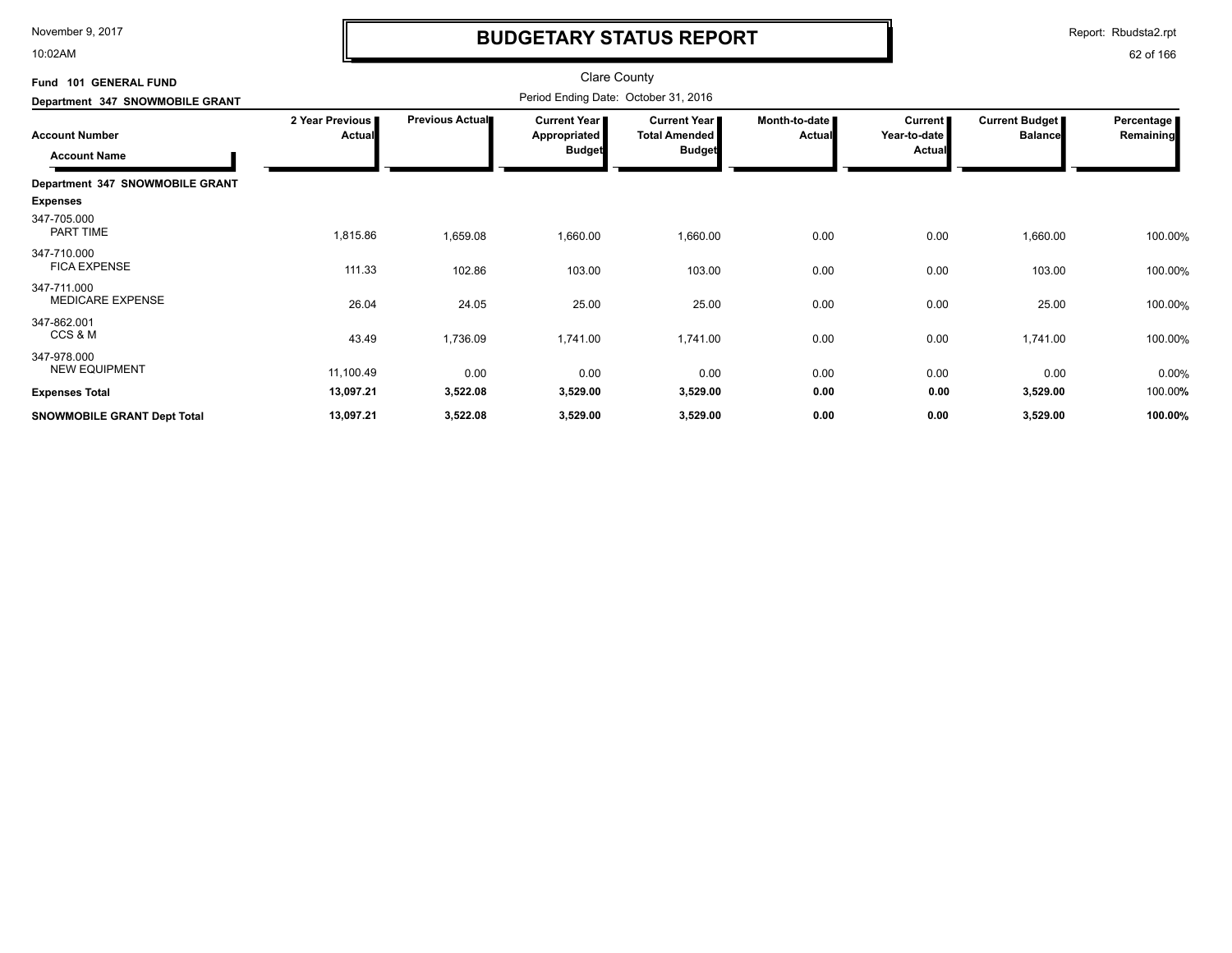10:02AM

# **BUDGETARY STATUS REPORT**

Report: Rbudsta2.rpt

| Fund 101 GENERAL FUND<br>Department 349 ORV SAFETY EDUCATION GRANT |                                  |                 | <b>Clare County</b><br>Period Ending Date: October 31, 2016 |                                                              |                                |                                     |                                         |                         |
|--------------------------------------------------------------------|----------------------------------|-----------------|-------------------------------------------------------------|--------------------------------------------------------------|--------------------------------|-------------------------------------|-----------------------------------------|-------------------------|
| <b>Account Number</b><br><b>Account Name</b>                       | 2 Year Previous<br><b>Actual</b> | Previous Actual | Current Year  <br><b>Appropriated</b><br><b>Budget</b>      | <b>Current Year</b><br><b>Total Amended</b><br><b>Budget</b> | Month-to-date<br><b>Actual</b> | Current  <br>Year-to-date<br>Actual | <b>Current Budget</b><br><b>Balance</b> | Percentage<br>Remaining |
| Department 349 ORV SAFETY EDUCATION GRANT                          |                                  |                 |                                                             |                                                              |                                |                                     |                                         |                         |
| <b>Expenses</b>                                                    |                                  |                 |                                                             |                                                              |                                |                                     |                                         |                         |
| 349-705.000<br><b>PART TIME SALARIES</b>                           | 251.04                           | 0.00            | 301.00                                                      | 301.00                                                       | 0.00                           | 0.00                                | 301.00                                  | 100.00%                 |
| 349-710.000<br><b>FICA EXPENSE</b>                                 | 15.52                            | 0.00            | 19.00                                                       | 19.00                                                        | 0.00                           | 0.00                                | 19.00                                   | 100.00%                 |
| 349-711.000<br><b>MEDICARE EXPENSE</b>                             | 3.63                             | 0.00            | 5.00                                                        | 5.00                                                         | 0.00                           | 0.00                                | 5.00                                    | 100.00%                 |
| 349-727.000<br><b>SUPPLIES</b>                                     | 0.00                             | 0.00            | 50.00                                                       | 50.00                                                        | 0.00                           | 0.00                                | 50.00                                   | 100.00%                 |
| <b>Expenses Total</b>                                              | 270.19                           | 0.00            | 375.00                                                      | 375.00                                                       | 0.00                           | 0.00                                | 375.00                                  | 100.00%                 |
| ORV SAFETY EDUCATION GRANT Dept<br><b>Total</b>                    | 270.19                           | 0.00            | 375.00                                                      | 375.00                                                       | 0.00                           | 0.00                                | 375.00                                  | 100.00%                 |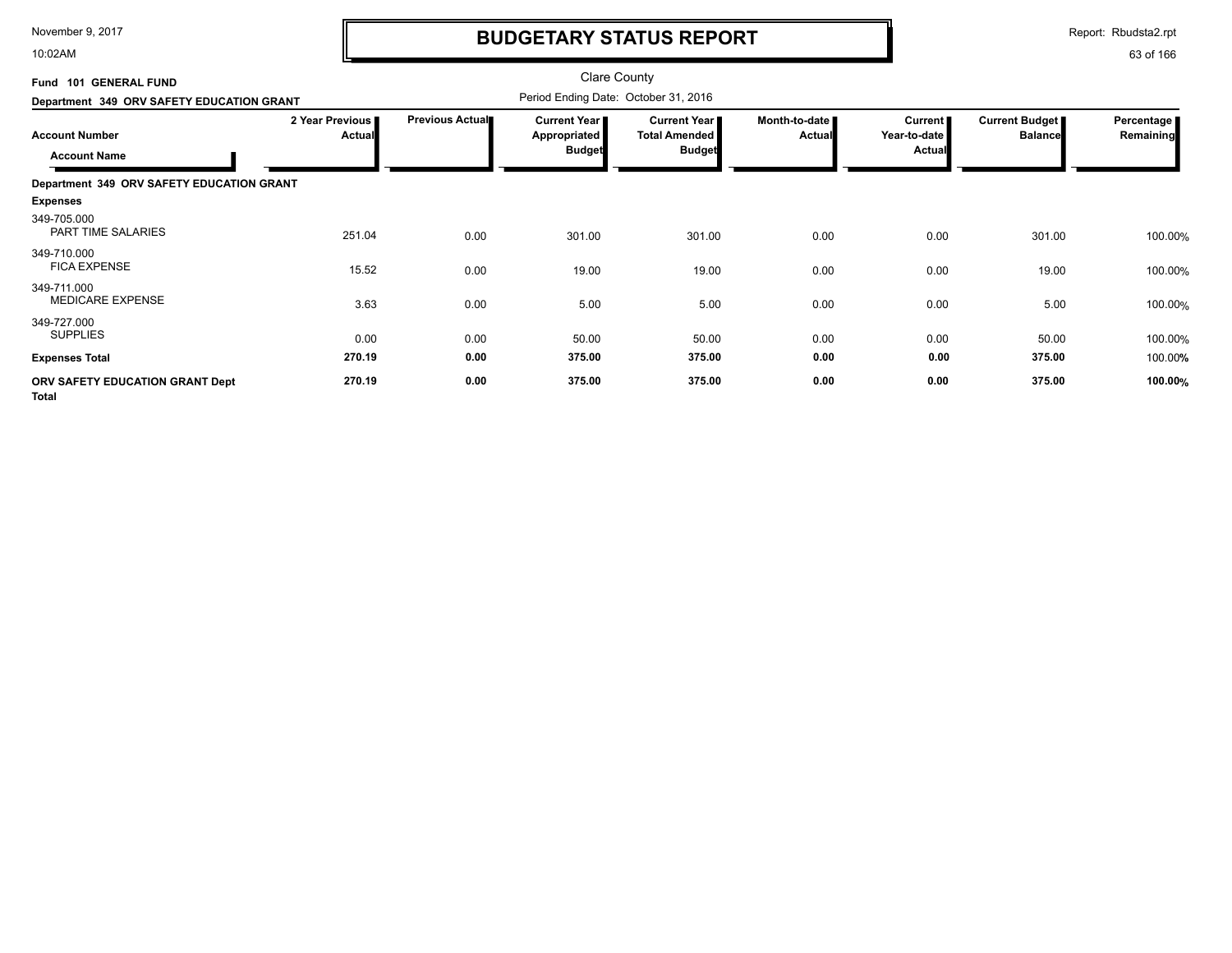10:02AM

# **BUDGETARY STATUS REPORT**

Report: Rbudsta2.rpt

| Fund 101 GENERAL FUND                                       |                           |                 | <b>Clare County</b>                   |                                             |                                |                           |                                         |                         |
|-------------------------------------------------------------|---------------------------|-----------------|---------------------------------------|---------------------------------------------|--------------------------------|---------------------------|-----------------------------------------|-------------------------|
| Department 351 JAIL & CORRECTIONS                           |                           |                 | Period Ending Date: October 31, 2016  |                                             |                                |                           |                                         |                         |
| <b>Account Number</b>                                       | 2 Year Previous<br>Actual | Previous Actual | <b>Current Year I</b><br>Appropriated | <b>Current Year</b><br><b>Total Amended</b> | Month-to-date<br><b>Actual</b> | Current  <br>Year-to-date | <b>Current Budget</b><br><b>Balance</b> | Percentage<br>Remaining |
| <b>Account Name</b>                                         |                           |                 | <b>Budget</b>                         | <b>Budget</b>                               |                                | Actual                    |                                         |                         |
| Department 351 JAIL & CORRECTIONS                           |                           |                 |                                       |                                             |                                |                           |                                         |                         |
| <b>Expenses</b><br>351-704.000<br><b>FULL TIME SALARIES</b> | 847,582.80                | 895,525.79      | 937,811.00                            | 937,811.00                                  | 36,364.96                      | 36,364.96                 | 901,446.04                              | 96.12%                  |
| 351-705.000<br>PART TIME SALARIES                           | 84,135.16                 | 91,813.39       | 127,108.00                            | 127,108.00                                  | 3,867.84                       | 3,867.84                  | 123,240.16                              | 96.96%                  |
| 351-706.000<br><b>OVERTIME</b>                              | 33,095.44                 | 31,377.49       | 25,000.00                             | 25,000.00                                   | 784.60                         | 784.60                    | 24,215.40                               | 96.86%                  |
| 351-706.003<br>PART TIME OVERTIME                           | 1,877.09                  | 1,023.84        | 2,500.00                              | 2,500.00                                    | 0.00                           | 0.00                      | 2,500.00                                | 100.00%                 |
| 351-707.000<br><b>CONTRACT SERVICES</b>                     | 30,576.84                 | 17,811.00       | 34,800.00                             | 34,800.00                                   | 265.00                         | 265.00                    | 34,535.00                               | 99.24%                  |
| 351-707.001<br><b>INMATE REIMBURSEMENT</b>                  | 0.00                      | 72.72           | 100.00                                | 100.00                                      | 0.00                           | 0.00                      | 100.00                                  | 100.00%                 |
| 351-710.000<br><b>FICA EXPENSE</b>                          | 62,398.40                 | 65,919.42       | 67,575.00                             | 67,575.00                                   | 2,515.05                       | 2,515.05                  | 65,059.95                               | 96.28%                  |
| 351-711.000<br>MEDICARE EXPENSE                             | 14,593.16                 | 15,416.70       | 15,841.00                             | 15,841.00                                   | 588.20                         | 588.20                    | 15,252.80                               | 96.29%                  |
| 351-715.000<br><b>HEALTH INSURANCE</b>                      | 250,438.62                | 243,395.33      | 236,864.00                            | 236,864.00                                  | 21,435.65                      | 21,435.65                 | 215,428.35                              | 90.95%                  |
| 351-715.006<br><b>CIC BUNDLE</b>                            | 9,559.00                  | 9,638.00        | 10,428.00                             | 10,428.00                                   | 0.00                           | 0.00                      | 10,428.00                               | 100.00%                 |
| 351-717.000<br>LIFE INSURANCE                               | 1,450.00                  | 1,440.00        | 9,954.00                              | 9,954.00                                    | 0.00                           | 0.00                      | 9,954.00                                | 100.00%                 |
| 351-717.002<br><b>COBRA/HIPPA</b>                           | 0.00                      | 0.00            | 1,500.00                              | 1,500.00                                    | 0.00                           | 0.00                      | 1,500.00                                | 100.00%                 |
| 351-720.000<br><b>VACATIONS</b>                             | 5,013.40                  | 4,547.39        | 5,000.00                              | 5,000.00                                    | 0.00                           | 0.00                      | 5,000.00                                | 100.00%                 |
| 351-721.000<br><b>SICK LEAVE</b>                            | 10,271.49                 | 5,187.36        | 7,314.00                              | 7,314.00                                    | 935.06                         | 935.06                    | 6,378.94                                | 87.22%                  |
| 351-722.000<br><b>HOLIDAYS</b>                              | 35,919.49                 | 38,778.36       | 40,500.00                             | 40,500.00                                   | 0.00                           | 0.00                      | 40,500.00                               | 100.00%                 |
| 351-727.000<br>OFFICE SUPPLIES                              | 1,901.96                  | 1,947.94        | 2,000.00                              | 2,000.00                                    | 0.00                           | 0.00                      | 2,000.00                                | 100.00%                 |
| 351-745.000<br>FIRE FIGHTING EQUIP                          | 799.00                    | 1,240.00        | 1,500.00                              | 1,500.00                                    | 0.00                           | 0.00                      | 1,500.00                                | 100.00%                 |
| 351-747.000<br>UNIFORMS & ACCESSORIES                       | 8,864.30                  | 11,658.29       | 9,950.00                              | 9,950.00                                    | 32.00                          | 32.00                     | 9,918.00                                | 99.68%                  |
| 351-749.000<br><b>JANITORIAL SUPPLIES</b>                   | 17,914.35                 | 8,343.54        | 15,000.00                             | 15,000.00                                   | 0.00                           | 0.00                      | 14,522.85                               | 96.82%                  |
| 351-749.001<br>DISHWASHING SUPPLIES/CHEMICALS               | 2,967.93                  | 1,181.58        | 2,300.00                              | 2,300.00                                    | 0.00                           | 0.00                      | 2,198.00                                | 95.57%                  |
| 351-751.000<br>KITCHEN SUPPLIES                             | 2,666.26                  | 2,226.84        | 2,500.00                              | 2,500.00                                    | 0.00                           | 0.00                      | 2,316.55                                | 92.66%                  |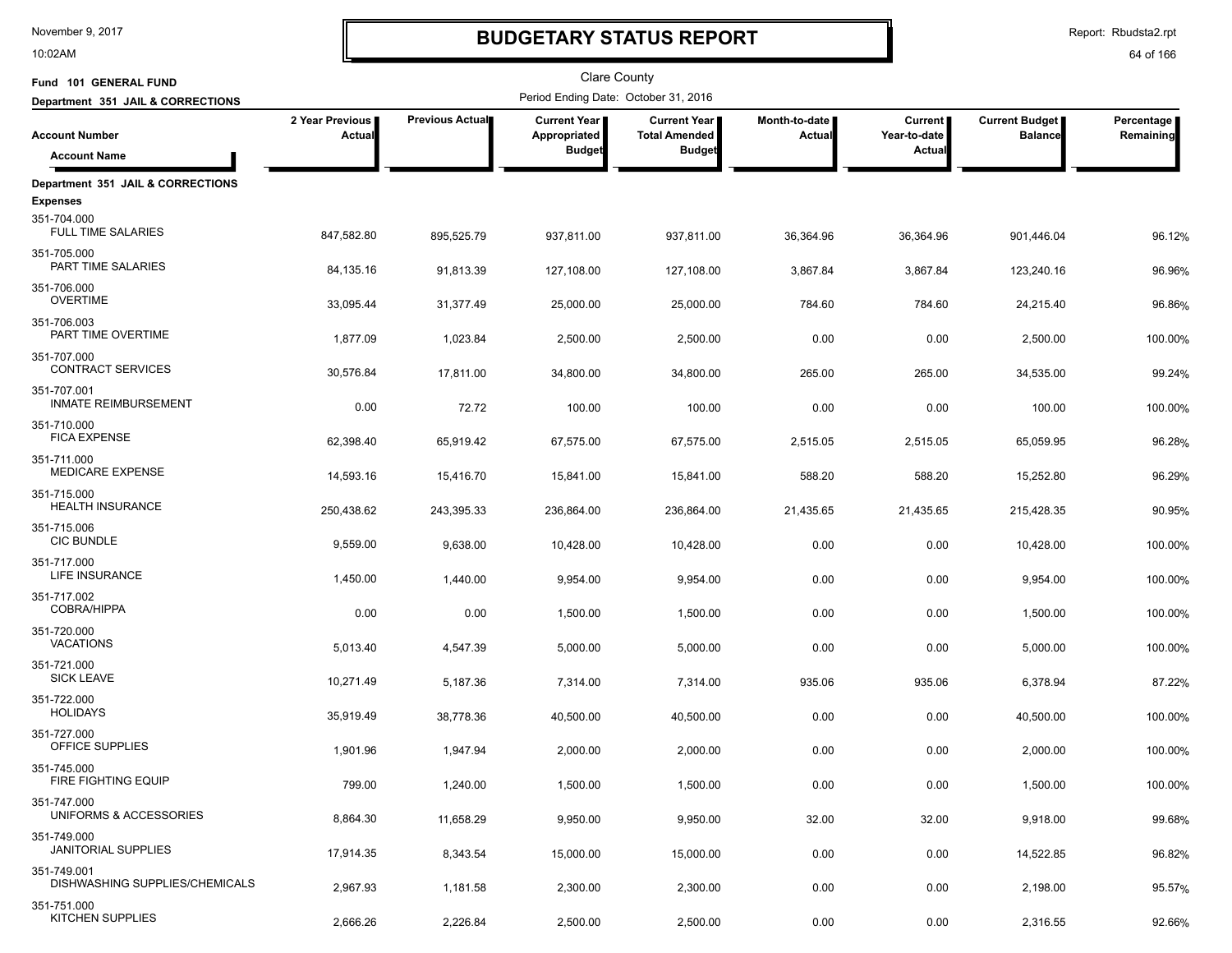10:02AM

# **BUDGETARY STATUS REPORT**

Report: Rbudsta2.rpt

| Fund 101 GENERAL FUND                                   |                                  |                 | <b>Clare County</b>                  |                                      |                         |                           |                                         |                         |
|---------------------------------------------------------|----------------------------------|-----------------|--------------------------------------|--------------------------------------|-------------------------|---------------------------|-----------------------------------------|-------------------------|
| Department 351 JAIL & CORRECTIONS                       |                                  |                 | Period Ending Date: October 31, 2016 |                                      |                         |                           |                                         |                         |
| <b>Account Number</b>                                   | 2 Year Previous<br><b>Actual</b> | Previous Actual | Current Year<br>Appropriated         | Current Year<br><b>Total Amended</b> | Month-to-date<br>Actual | Current  <br>Year-to-date | <b>Current Budget</b><br><b>Balance</b> | Percentage<br>Remaining |
| <b>Account Name</b>                                     |                                  |                 | <b>Budget</b>                        | <b>Budget</b>                        |                         | Actual                    |                                         |                         |
| 351-760.000<br><b>MEDICAL SUPPLIES</b>                  | 381.32                           | 278.43          | 500.00                               | 500.00                               | 0.00                    | 0.00                      | 500.00                                  | 100.00%                 |
| 351-803.000<br>PRISONERS MEALS                          | 301,426.60                       | 305,640.76      | 303,000.00                           | 303,000.00                           | 11,136.19               | 11,136.19                 | 291,863.81                              | 96.32%                  |
| 351-835.000<br><b>HEALTH SERVICES COUNTIES</b>          | 203,759.30                       | 186,913.86      | 205,850.00                           | 205,850.00                           | 31,640.58               | 31,640.58                 | 174,090.42                              | 84.57%                  |
| 351-835.002<br>HEALTH SERVICE-EMPLOYEES                 | 1,408.00                         | 2,052.99        | 2,000.00                             | 2,000.00                             | 0.00                    | 0.00                      | 1,718.00                                | 85.90%                  |
| 351-835.006<br><b>DRUG SCREENING</b>                    | 480.00                           | 415.00          | 500.00                               | 500.00                               | 0.00                    | 0.00                      | 500.00                                  | 100.00%                 |
| 351-851.000<br>MAINTANCE CONTRACT - RADIO REPAIF        | 312.50                           | 355.00          | 750.00                               | 750.00                               | 0.00                    | 0.00                      | 750.00                                  | 100.00%                 |
| 351-851.001<br><b>COMPUTER MAINT</b>                    | 4,912.38                         | 8,578.00        | 10,700.00                            | 10,700.00                            | 1,797.50                | 1,797.50                  | 8,902.50                                | 83.20%                  |
| 351-863.000<br><b>FREIGHT</b>                           | 897.76                           | 522.18          | 750.00                               | 750.00                               | 54.03                   | 54.03                     | 675.97                                  | 90.13%                  |
| 351-864.000<br><b>TRAVEL &amp; EXPENSE</b>              | 2,082.64                         | 2,804.60        | 2,500.00                             | 2,500.00                             | 0.00                    | 0.00                      | 2,500.00                                | 100.00%                 |
| 351-875.000<br><b>SUPPLIES &amp; PARTS</b>              | 2,895.85                         | 3,466.02        | 3,500.00                             | 3,500.00                             | 26.16                   | 26.16                     | 3,366.80                                | 96.19%                  |
| 351-921.000<br><b>UTILITIES</b>                         | 167,408.49                       | 150,935.52      | 140,000.00                           | 140,000.00                           | 0.00                    | 0.00                      | 140,000.00                              | 100.00%                 |
| 351-931.000<br><b>BUILDING REPAIR &amp; MAINTENANCE</b> | 18,861.64                        | 12,979.96       | 15,000.00                            | 15,000.00                            | 138.44                  | 138.44                    | 14,409.48                               | 96.06%                  |
| 351-931.002<br>HVAC MAINT AND REPAIRS                   | 0.00                             | 6,027.00        | 6,027.00                             | 6,027.00                             | 0.00                    | 0.00                      | 6,027.00                                | 100.00%                 |
| 351-932.001<br>OFFICE EQUIPMENT MAINT-LEIN              | 1,449.00                         | 2,854.15        | 3,225.00                             | 3,225.00                             | 0.00                    | 0.00                      | 3,225.00                                | 100.00%                 |
| 351-933.000<br><b>EQUIP MAINT</b>                       | 2,946.05                         | 926.49          | 2,000.00                             | 2,000.00                             | 0.00                    | 0.00                      | 2,000.00                                | 100.00%                 |
| 351-935.000<br><b>GROUND CARE &amp; MAINTENANCE</b>     | 7,087.15                         | 7,229.76        | 8,000.00                             | 8,000.00                             | 409.83                  | 409.83                    | 7,590.17                                | 94.88%                  |
| 351-957.000<br><b>EMPLOYEES TRAINING &amp; IMPROV</b>   | 2,147.60                         | 7,291.96        | 10,660.00                            | 10,660.00                            | 2,533.13                | 2,533.13                  | 6,961.78                                | 65.31%                  |
| 351-978.000<br><b>NEW EQUIPMENT</b>                     | 6,124.73                         | 14,446.86       | 0.00                                 | 0.00                                 | 0.00                    | 0.00                      | 0.00                                    | 0.00%                   |
| <b>Expenses Total</b>                                   | 2,146,605.70                     | 2, 162, 263.52  | 2,270,507.00                         | 2,270,507.00                         | 114,524.22              | 114,524.22                | 2,153,074.97                            | 94.96%                  |
| <b>JAIL &amp; CORRECTIONS Dept Total</b>                | 2,146,605.70                     | 2,162,263.52    | 2,270,507.00                         | 2,270,507.00                         | 114,524.22              | 114,524.22                | 2,153,074.97                            | 94.96%                  |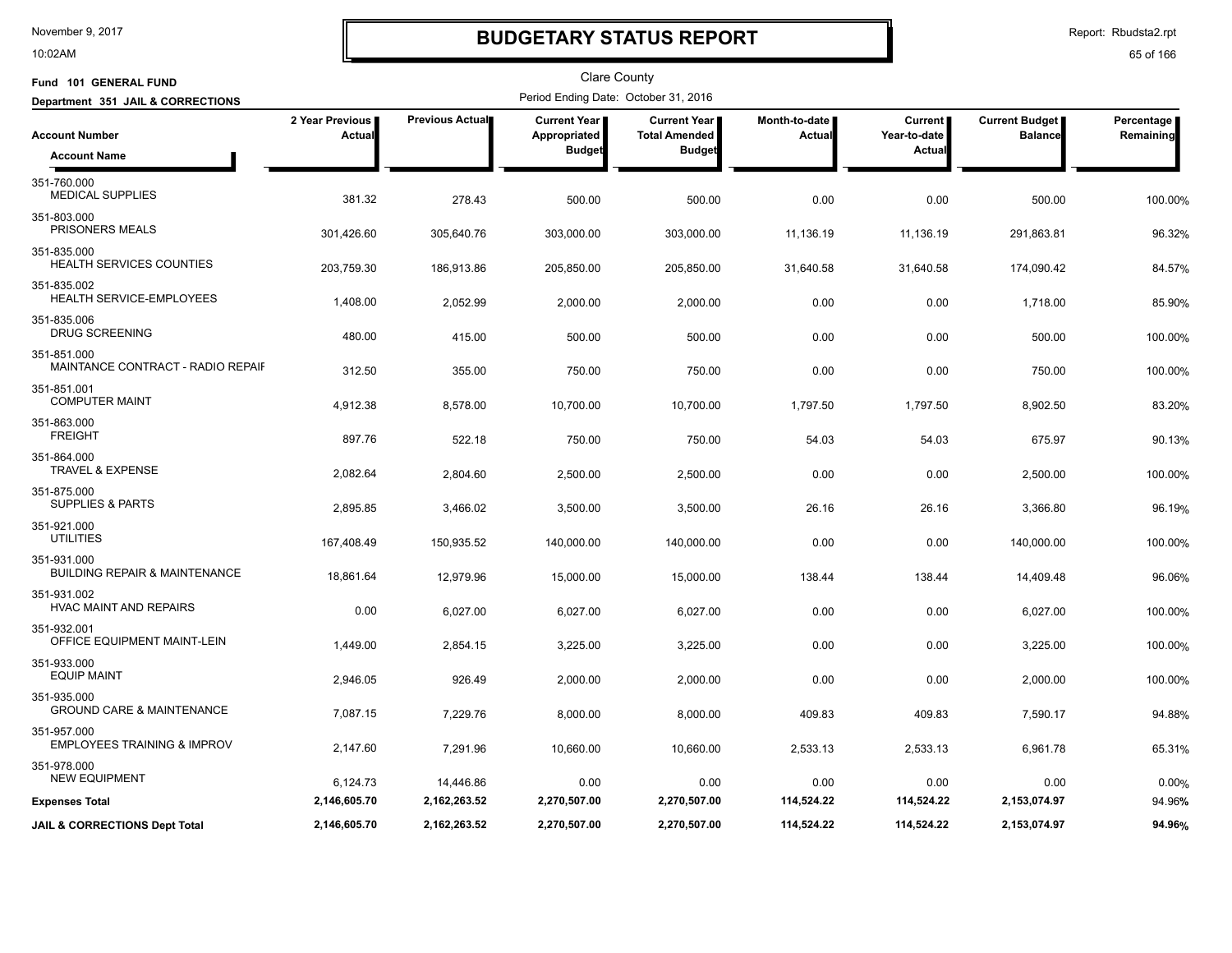10:02AM

# **BUDGETARY STATUS REPORT**

Report: Rbudsta2.rpt

| Fund 101 GENERAL FUND                            |                           |                 | <b>Clare County</b>                  |                                             |                         |                                |                                         |                         |
|--------------------------------------------------|---------------------------|-----------------|--------------------------------------|---------------------------------------------|-------------------------|--------------------------------|-----------------------------------------|-------------------------|
| Department 352 COURT SECURITY                    |                           |                 | Period Ending Date: October 31, 2016 |                                             |                         |                                |                                         |                         |
| <b>Account Number</b>                            | 2 Year Previous<br>Actual | Previous Actual | <b>Current Year</b><br>Appropriated  | <b>Current Year</b><br><b>Total Amended</b> | Month-to-date<br>Actual | <b>Current</b><br>Year-to-date | <b>Current Budget</b><br><b>Balance</b> | Percentage<br>Remaining |
| <b>Account Name</b>                              |                           |                 | <b>Budget</b>                        | <b>Budget</b>                               |                         | Actual                         |                                         |                         |
| Department 352 COURT SECURITY<br><b>Expenses</b> |                           |                 |                                      |                                             |                         |                                |                                         |                         |
| 352-704.000<br><b>SGT CRT SECURITY COORD</b>     | 35,830.08                 | 37,965.92       | 39,205.00                            | 39,205.00                                   | 1,499.20                | 1,499.20                       | 37,705.80                               | 96.18%                  |
| 352-705.001<br>PT CIRCUIT/PROBATE CRT BAILIFF    | 32,703.94                 | 38,047.34       | 36,250.00                            | 36,250.00                                   | 965.40                  | 965.40                         | 35,284.60                               | 97.34%                  |
| 352-705.002<br>PT SECURITY TRANSPORT USM         | 9,977.76                  | 12,198.67       | 10,800.00                            | 10,800.00                                   | 929.07                  | 929.07                         | 9,870.93                                | 91.40%                  |
| 352-705.003<br>PT SECURITY TRANSPORT OTHER       | 3,619.25                  | 1,392.32        | 3,000.00                             | 3,000.00                                    | 0.00                    | 0.00                           | 3,000.00                                | 100.00%                 |
| 352-705.004<br>PT SECURITY FOC                   | 3,217.29                  | 4,148.41        | 3,800.00                             | 3,800.00                                    | 138.16                  | 138.16                         | 3,661.84                                | 96.36%                  |
| 352-705.005<br>PT SECURITY PA                    | 0.00                      | 76.10           | 0.00                                 | 0.00                                        | 0.00                    | 0.00                           | 0.00                                    | 0.00%                   |
| 352-705.006<br>PT SECURITY OTHER                 | 21,638.21                 | 18,507.51       | 18,655.00                            | 18,655.00                                   | 1,480.00                | 1,480.00                       | 17,175.00                               | 92.07%                  |
| 352-705.007<br><b>DISTRICT COURT BAILIFF</b>     | 26,416.96                 | 29,115.87       | 28,250.00                            | 28,250.00                                   | 1,077.20                | 1,077.20                       | 27,172.80                               | 96.19%                  |
| 352-710.000<br><b>FICA</b>                       | 8,114.13                  | 8,540.98        | 8,645.00                             | 8,645.00                                    | 350.20                  | 350.20                         | 8,294.80                                | 95.95%                  |
| 352-711.000<br><b>MEDICARE</b>                   | 1,897.63                  | 1,997.49        | 2,022.00                             | 2,022.00                                    | 81.91                   | 81.91                          | 1,940.09                                | 95.95%                  |
| 352-715.000<br><b>HEALTH INSURANCE</b>           | 9,748.86                  | 10,260.34       | 10,134.00                            | 10,134.00                                   | 801.11                  | 801.11                         | 9,332.89                                | 92.09%                  |
| 352-715.006<br><b>CIC BUNDLE</b>                 | 434.50                    | 474.00          | 474.00                               | 474.00                                      | 0.00                    | 0.00                           | 474.00                                  | 100.00%                 |
| 352-717.000<br><b>LIFE INSURANCE</b>             | 65.00                     | 60.00           | 60.00                                | 60.00                                       | 0.00                    | 0.00                           | 60.00                                   | 100.00%                 |
| 352-747.000<br>UNIFORMS & ACCESSORIES            | 1,980.20                  | 1,907.67        | 2,000.00                             | 2,000.00                                    | 0.00                    | 0.00                           | 1,757.05                                | 87.85%                  |
| <b>Expenses Total</b>                            | 155,643.81                | 164,692.62      | 163,295.00                           | 163,295.00                                  | 7,322.25                | 7,322.25                       | 155,729.80                              | 95.52%                  |
| <b>COURT SECURITY Dept Total</b>                 | 155,643.81                | 164,692.62      | 163,295.00                           | 163,295.00                                  | 7,322.25                | 7,322.25                       | 155,729.80                              | 95.52%                  |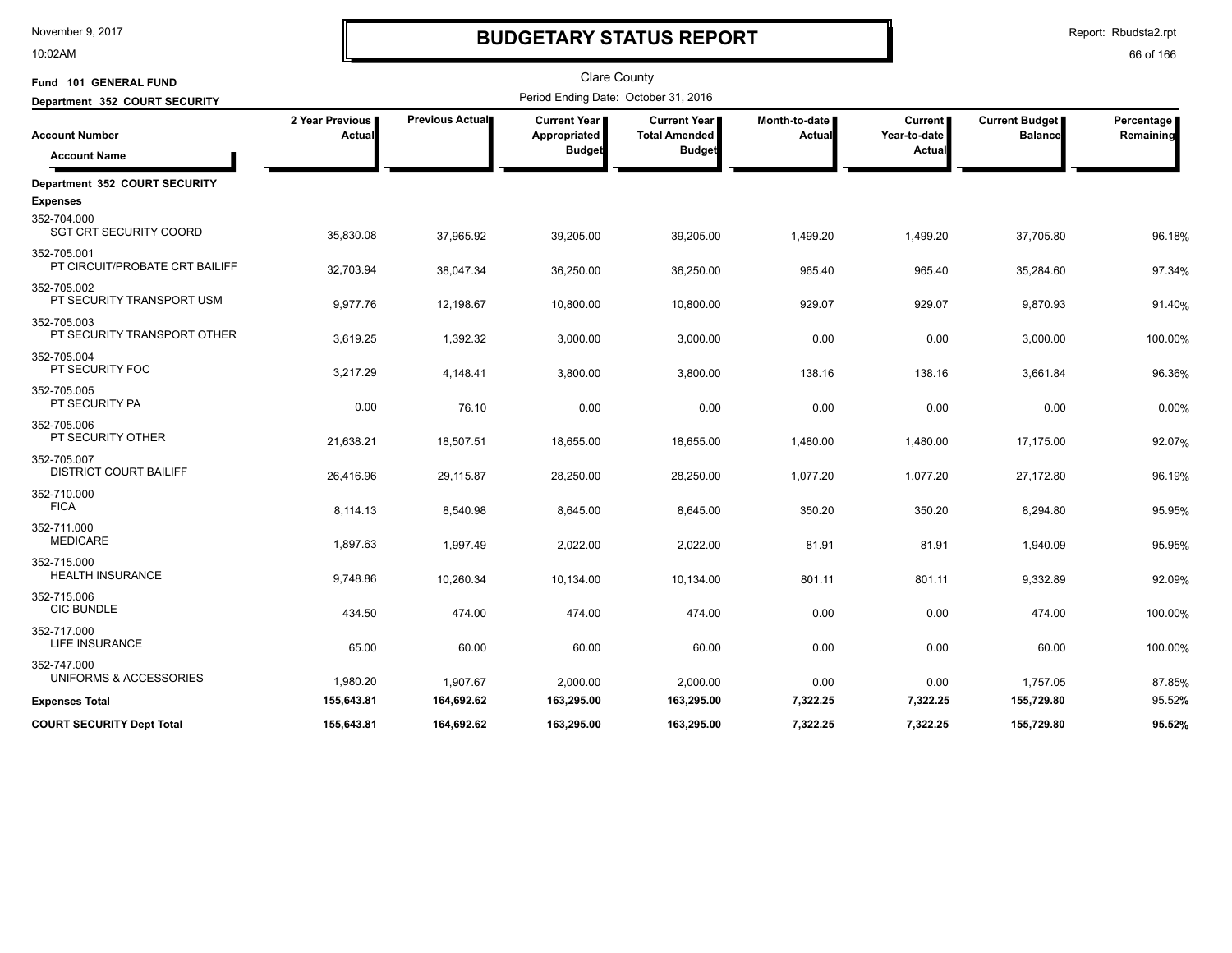10:02AM

# **BUDGETARY STATUS REPORT**

Report: Rbudsta2.rpt

| Fund 101 GENERAL FUND<br>Department 400 PLANNING COMMISSION          |                                    |                        |                                                        | <b>Clare County</b><br>Period Ending Date: October 31, 2016    |                                         |                                     |                                  |                           |
|----------------------------------------------------------------------|------------------------------------|------------------------|--------------------------------------------------------|----------------------------------------------------------------|-----------------------------------------|-------------------------------------|----------------------------------|---------------------------|
| <b>Account Number</b><br><b>Account Name</b>                         | 2 Year Previous I<br><b>Actual</b> | <b>Previous Actual</b> | <b>Current Year I</b><br>Appropriated<br><b>Budget</b> | <b>Current Year</b> ■<br><b>Total Amended</b><br><b>Budget</b> | Month-to-date <b>■</b><br><b>Actual</b> | Current  <br>Year-to-date<br>Actual | Current Budget<br><b>Balance</b> | Percentage  <br>Remaining |
| Department 400 PLANNING COMMISSION<br><b>Expenses</b><br>400-814.000 |                                    |                        |                                                        |                                                                |                                         |                                     |                                  |                           |
| <b>DUES &amp; SUBSCRIPTIONS</b><br><b>Expenses Total</b>             | 350.00<br>350.00                   | 350.00<br>350.00       | 0.00<br>0.00                                           | 0.00<br>0.00                                                   | 0.00<br>0.00                            | 0.00<br>0.00                        | 0.00<br>0.00                     | 0.00%<br>$\frac{0}{0}$    |
| <b>PLANNING COMMISSION Dept Total</b>                                | 350.00                             | 350.00                 | 0.00                                                   | 0.00                                                           | 0.00                                    | 0.00                                | 0.00                             | 0.00%                     |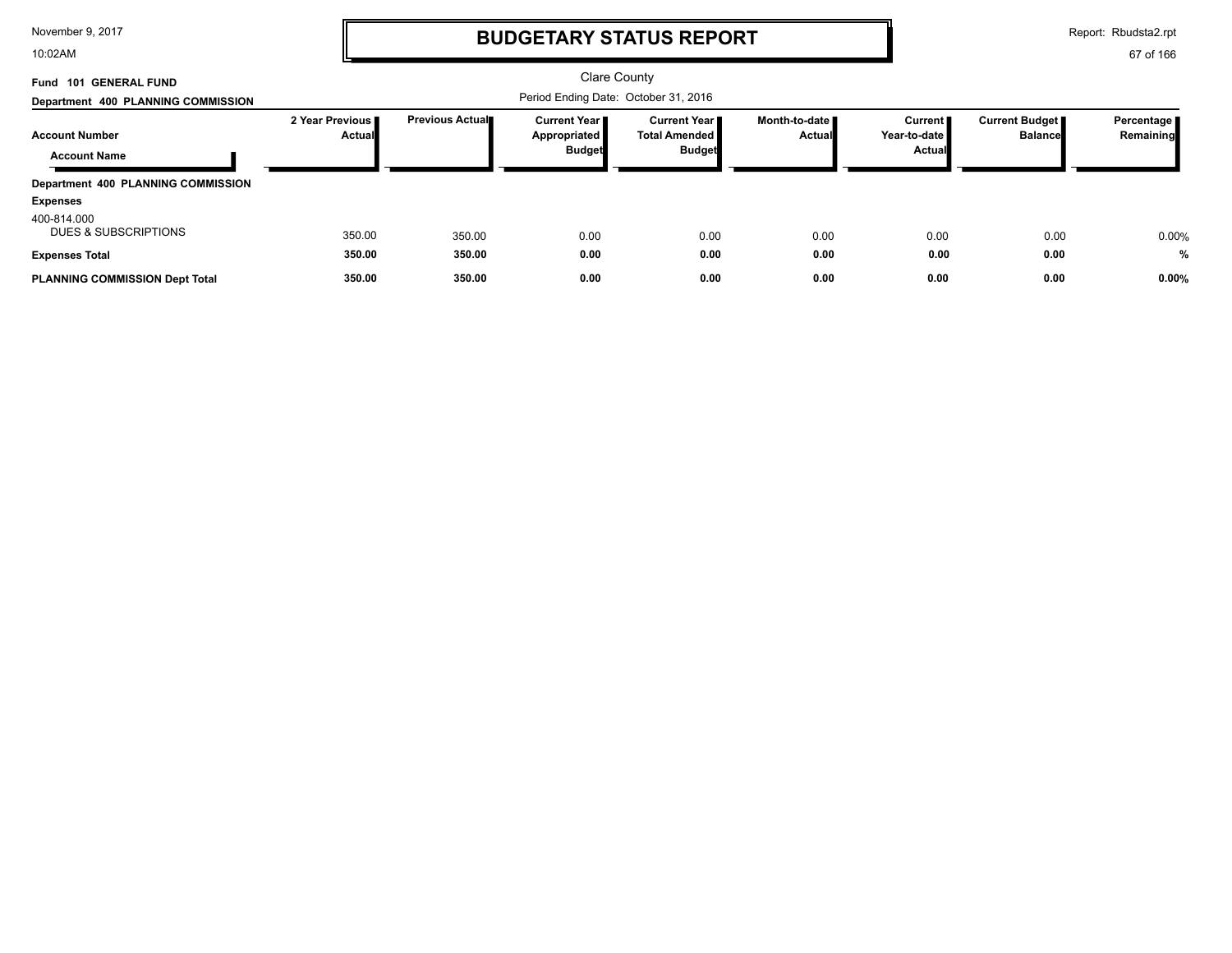10:02AM

# **BUDGETARY STATUS REPORT**

Report: Rbudsta2.rpt

| Fund 101 GENERAL FUND                          |                           |                 | <b>Clare County</b>                                  |                                                              |                                |                                          |                                         |                         |
|------------------------------------------------|---------------------------|-----------------|------------------------------------------------------|--------------------------------------------------------------|--------------------------------|------------------------------------------|-----------------------------------------|-------------------------|
| Department 426 EMERGENCY PREPARDNESS           |                           |                 | Period Ending Date: October 31, 2016                 |                                                              |                                |                                          |                                         |                         |
| <b>Account Number</b><br><b>Account Name</b>   | 2 Year Previous<br>Actual | Previous Actual | <b>Current Year</b><br>Appropriated<br><b>Budget</b> | <b>Current Year</b><br><b>Total Amended</b><br><b>Budget</b> | Month-to-date<br><b>Actual</b> | <b>Current</b><br>Year-to-date<br>Actual | <b>Current Budget</b><br><b>Balance</b> | Percentage<br>Remaining |
| <b>Department 426 EMERGENCY PREPARDNESS</b>    |                           |                 |                                                      |                                                              |                                |                                          |                                         |                         |
| <b>Expenses</b>                                |                           |                 |                                                      |                                                              |                                |                                          |                                         |                         |
| 426-702.000<br>SALARY                          | 40,102.36                 | 43,129.15       | 42,800.00                                            | 42,800.00                                                    | 1,646.15                       | 1,646.15                                 | 41,153.85                               | 96.15%                  |
| 426-710.000<br><b>FICA EXPENSE</b>             | 2,464.56                  | 2,673.99        | 2,654.00                                             | 2,654.00                                                     | 97.94                          | 97.94                                    | 2,556.06                                | 96.31%                  |
| 426-711.000<br><b>MEDICARE EXPENSE</b>         | 576.38                    | 625.37          | 621.00                                               | 621.00                                                       | 22.91                          | 22.91                                    | 598.09                                  | 96.31%                  |
| 426-715.000<br><b>HEALTH INSURANCE</b>         | 10,608.32                 | 10,449.00       | 10,726.00                                            | 10,726.00                                                    | 895.41                         | 895.41                                   | 9,830.59                                | 91.65%                  |
| 426-715.006<br><b>CIC BUNDLE</b>               | 434.50                    | 474.00          | 474.00                                               | 474.00                                                       | 0.00                           | 0.00                                     | 474.00                                  | 100.00%                 |
| 426-717.000<br><b>LIFE INSURANCE</b>           | 65.00                     | 60.00           | 60.00                                                | 60.00                                                        | 0.00                           | 0.00                                     | 60.00                                   | 100.00%                 |
| 426-727.000<br>OFFICE SUPPLIES                 | 4,823.62                  | 745.12          | 1,000.00                                             | 1,000.00                                                     | 0.00                           | 0.00                                     | 1,000.00                                | 100.00%                 |
| 426-728.000<br>SUPPLIES WMSDC - AUDIT ADJ ONLY | 9,967.68                  | 2,920.00        | 3,000.00                                             | 24,684.00                                                    | 0.00                           | 0.00                                     | 24,684.00                               | 100.00%                 |
| 426-732.000<br><b>POSTAGE</b>                  | 96.41                     | 92.26           | 250.00                                               | 250.00                                                       | 0.00                           | 0.00                                     | 250.00                                  | 100.00%                 |
| 426-746.000<br><b>GAS OIL &amp; GREASE</b>     | 0.00                      | 0.00            | 100.00                                               | 100.00                                                       | 0.00                           | 0.00                                     | 100.00                                  | 100.00%                 |
| 426-814.000<br>DUES & SUBSCRIPTIONS-MEETINGS   | 244.19                    | 157.73          | 500.00                                               | 500.00                                                       | 0.00                           | 0.00                                     | 500.00                                  | 100.00%                 |
| 426-851.000<br>EQUIP MAINTENANCE & CONTRACTS   | 1,053.64                  | 1,128.10        | 750.00                                               | 750.00                                                       | 25.89                          | 25.89                                    | 724.11                                  | 96.55%                  |
| 426-852.000<br><b>TELEPHONE</b>                | 12.39                     | 0.00            | 100.00                                               | 100.00                                                       | 0.00                           | 0.00                                     | 100.00                                  | 100.00%                 |
| 426-864.000<br>TRAVEL & EXPENSE                | 5,126.33                  | 1,193.52        | 2,000.00                                             | 2,000.00                                                     | 44.30                          | 44.30                                    | 1,955.70                                | 97.79%                  |
| 426-933.000<br><b>EQUIPMENT MAINTENANCE</b>    | 2,065.71                  | 9,004.82        | 1,500.00                                             | 1,500.00                                                     | 1.00                           | 1.00                                     | 1,479.05                                | 98.60%                  |
| 426-957.000<br><b>TRAINING</b>                 | 0.00                      | 520.63          | 500.00                                               | 500.00                                                       | 75.00                          | 75.00                                    | 350.00                                  | 70.00%                  |
| 426-978.000<br><b>NEW EQUIPMENT</b>            | 4,745.54                  | 1,190.26        | 0.00                                                 | 0.00                                                         | 0.00                           | 0.00                                     | 0.00                                    | 0.00%                   |
| <b>Expenses Total</b>                          | 82,386.63                 | 74,363.95       | 67,035.00                                            | 88,719.00                                                    | 2,808.60                       | 2,808.60                                 | 85,815.45                               | 96.83%                  |
| <b>EMERGENCY PREPARDNESS Dept Total</b>        | 82,386.63                 | 74,363.95       | 67,035.00                                            | 88,719.00                                                    | 2,808.60                       | 2,808.60                                 | 85,815.45                               | 96.83%                  |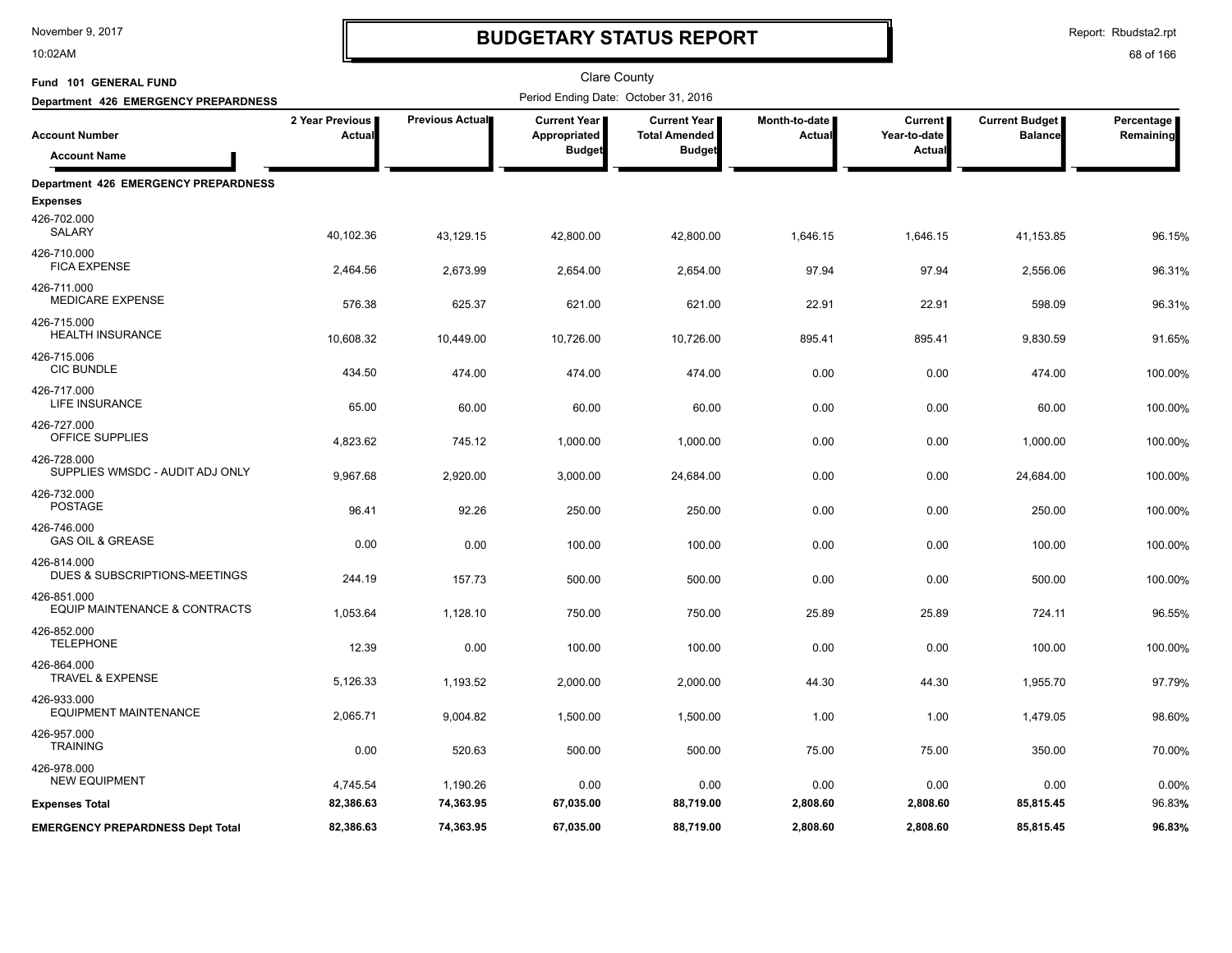10:02AM

# **BUDGETARY STATUS REPORT**

Report: Rbudsta2.rpt

| Fund 101 GENERAL FUND                        |                           |                        | Clare County                         |                                      |                         |                                |                                  |                         |
|----------------------------------------------|---------------------------|------------------------|--------------------------------------|--------------------------------------|-------------------------|--------------------------------|----------------------------------|-------------------------|
| Department 430 ANIMAL CONTROL                |                           |                        | Period Ending Date: October 31, 2016 |                                      |                         |                                | Current Budget<br><b>Balance</b> | Percentage<br>Remaining |
| <b>Account Number</b>                        | 2 Year Previous<br>Actual | <b>Previous Actual</b> | Current Year<br>Appropriated         | Current Year<br><b>Total Amended</b> | Month-to-date<br>Actual | <b>Current</b><br>Year-to-date |                                  |                         |
| <b>Account Name</b>                          |                           |                        | <b>Budget</b>                        | <b>Budget</b>                        |                         | Actual                         |                                  |                         |
| Department 430 ANIMAL CONTROL                |                           |                        |                                      |                                      |                         |                                |                                  |                         |
| <b>Expenses</b>                              |                           |                        |                                      |                                      |                         |                                |                                  |                         |
| 430-702.000<br>SALARY                        | 23,641.54                 | 31,604.61              | 33,700.00                            | 33,700.00                            | 1,215.78                | 1,215.78                       | 32,484.22                        | 96.39%                  |
| 430-704.000<br>DEPARTMENT MANANGER           | 31,414.55                 | 27,203.48              | 28,519.00                            | 28,519.00                            | 1,046.02                | 1,046.02                       | 27,472.98                        | 96.33%                  |
| 430-705.000<br>PART TIME                     | 76,441.64                 | 82,453.56              | 97,476.00                            | 97,476.00                            | 3,100.39                | 3,100.39                       | 94,375.61                        | 96.82%                  |
| 430-706.000<br><b>OVERTIME</b>               | 995.21                    | 2,472.02               | 1,000.00                             | 1,000.00                             | 105.78                  | 105.78                         | 894.22                           | 89.42%                  |
| 430-710.000<br><b>FICA EXPENSE</b>           | 8,162.66                  | 8,895.22               | 9,995.00                             | 9,995.00                             | 330.76                  | 330.76                         | 9,664.24                         | 96.69%                  |
| 430-711.000                                  |                           |                        |                                      |                                      |                         |                                |                                  |                         |
| <b>MEDICARE EXPENSE</b>                      | 1,909.00                  | 2,080.32               | 2,338.00                             | 2,338.00                             | 77.33                   | 77.33                          | 2,260.67                         | 96.69%                  |
| 430-715.000<br><b>HEALTH INSURANCE</b>       | 20,743.33                 | 20,898.00              | 21,452.00                            | 21,452.00                            | 1,790.82                | 1,790.82                       | 19,661.18                        | 91.65%                  |
| 430-715.006<br><b>CIC BUNDLE</b>             | 908.50                    | 948.00                 | 948.00                               | 948.00                               | 0.00                    | 0.00                           | 948.00                           | 100.00%                 |
| 430-717.000<br>LIFE INSURANCE                | 98.60                     | 139.20                 | 140.00                               | 140.00                               | 0.00                    | 0.00                           | 140.00                           | 100.00%                 |
| 430-727.001<br>OFFICE SUPPLIES               | 1,332.57                  | 1,286.94               | 1,200.00                             | 1,200.00                             | 0.00                    | 0.00                           | 1,000.01                         | 83.33%                  |
| 430-727.002                                  |                           |                        |                                      |                                      |                         |                                |                                  |                         |
| <b>VETS SUPPLIES</b>                         | 867.08                    | 1,036.76               | 1,000.00                             | 1,000.00                             | 0.00                    | 0.00                           | 1,000.00                         | 100.00%                 |
| 430-728.000<br>PRINTING & BINDING            | 983.10                    | 194.64                 | 650.00                               | 650.00                               | 0.00                    | 0.00                           | 650.00                           | 100.00%                 |
| 430-732.000<br><b>POSTAGE</b>                | 414.00                    | 151.79                 | 300.00                               | 300.00                               | 0.00                    | 0.00                           | 249.73                           | 83.24%                  |
| 430-746.000<br><b>GAS OIL &amp; GREASE</b>   | 6,139.98                  | 5,975.00               | 6,500.00                             | 6,500.00                             | 349.54                  | 349.54                         | 6,150.46                         | 94.62%                  |
| 430-747.000<br><b>UNIFORMS</b>               | 973.08                    | 374.80                 | 400.00                               | 400.00                               | 0.00                    | 0.00                           | 400.00                           | 100.00%                 |
| 430-749.000<br>JANITORIAL SUPPLIES           | 5,380.55                  | 2,837.59               | 5,400.00                             | 5,400.00                             | 0.00                    | 0.00                           | 5,400.00                         | 100.00%                 |
| 430-801.001<br>RESTRICTED-DONATIONS          | 6,936.93                  | 11,602.42              | 10,000.00                            | 5,000.00                             | 0.00                    | 0.00                           | 4,387.70                         | 87.75%                  |
| 430-801.002<br><b>RESTRICTED SPAY/NEUTER</b> |                           |                        |                                      |                                      |                         |                                |                                  |                         |
| 430-801.003                                  | 11,468.80                 | 8,590.00               | 12,000.00                            | 12,000.00                            | 0.00                    | 0.00                           | 12,000.00                        | 100.00%                 |
| RESTRICTED RAB/VAC.LIC DEPOSIT               | 805.00                    | 850.00                 | 700.00                               | 700.00                               | 0.00                    | 0.00                           | 700.00                           | 100.00%                 |
| 430-801.004<br>CONTRACTED SERVICES           | 310.00                    | 180.00                 | 310.00                               | 310.00                               | 0.00                    | 0.00                           | 310.00                           | 100.00%                 |
| 430-801.005<br>RESTRICTED - MDARD GRANT 2015 | 4,035.00                  | 2,770.00               | 0.00                                 | 0.00                                 | 0.00                    | 0.00                           | 0.00                             | 0.00%                   |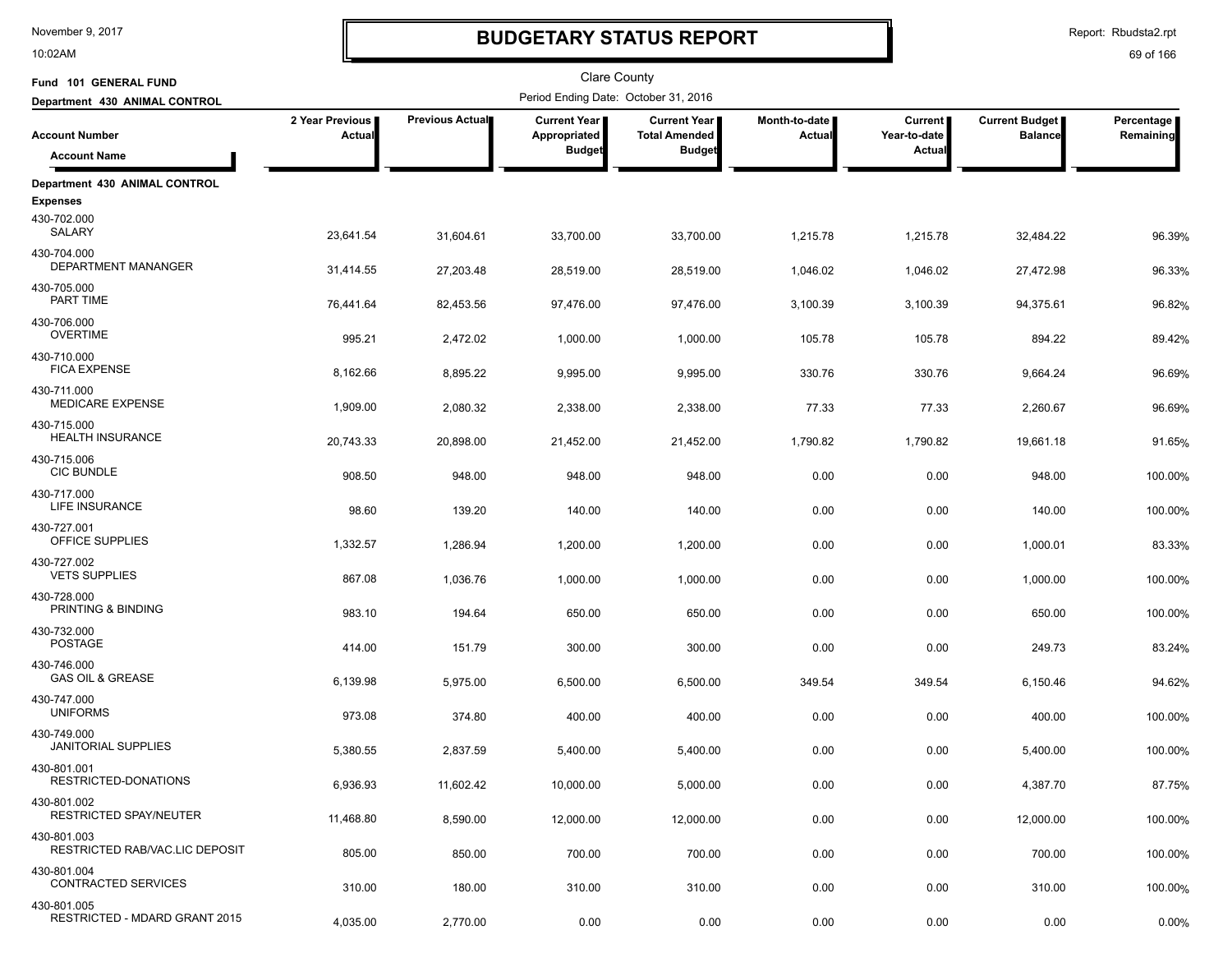10:02AM

## **BUDGETARY STATUS REPORT**

Report: Rbudsta2.rpt

| Fund 101 GENERAL FUND                                   |                           |                 | <b>Clare County</b>                           |                                                                |                           |                                   |                                         |                         |
|---------------------------------------------------------|---------------------------|-----------------|-----------------------------------------------|----------------------------------------------------------------|---------------------------|-----------------------------------|-----------------------------------------|-------------------------|
| Department 430 ANIMAL CONTROL                           |                           |                 | Period Ending Date: October 31, 2016          |                                                                |                           |                                   |                                         |                         |
| <b>Account Number</b><br><b>Account Name</b>            | 2 Year Previous<br>Actual | Previous Actual | Current Year<br>Appropriated<br><b>Budget</b> | <b>Current Year</b> I<br><b>Total Amended</b><br><b>Budget</b> | Month-to-date  <br>Actual | Current<br>Year-to-date<br>Actual | <b>Current Budget</b><br><b>Balance</b> | Percentage<br>Remaining |
| 430-814.000<br><b>DUES &amp; SUBSCRIPTION</b>           | 0.00                      | 105.00          | 50.00                                         | 50.00                                                          | 0.00                      | 0.00                              | 50.00                                   | 100.00%                 |
| 430-819.001<br><b>ADOPTION FEE REFUND</b>               | 310.00                    | 205.00          | 350.00                                        | 350.00                                                         | 0.00                      | 0.00                              | 350.00                                  | 100.00%                 |
| 430-835.002<br><b>EMPLOYEE PHYSICALS</b>                | 906.00                    | 0.00            | 0.00                                          | 0.00                                                           | 0.00                      | 0.00                              | 0.00                                    | 0.00%                   |
| 430-852.000<br><b>TELEPHONE</b>                         | 2,293.06                  | 3,010.56        | 2,500.00                                      | 2,500.00                                                       | 0.00                      | 0.00                              | 2,500.00                                | 100.00%                 |
| 430-862.000<br><b>VEHICLE REPAIRS &amp; MAINTENANCE</b> | 3,360.51                  | 2,738.84        | 4,500.00                                      | 4,500.00                                                       | 0.00                      | 0.00                              | 4,500.00                                | 100.00%                 |
| 430-864.000<br><b>TRAVEL &amp; CONFERENCE</b>           | 57.58                     | 624.76          | 900.00                                        | 900.00                                                         | 0.00                      | 0.00                              | 617.12                                  | 68.57%                  |
| 430-921.000<br><b>UTILITIES</b>                         | 17,034.23                 | 13,449.65       | 12,250.00                                     | 12,250.00                                                      | 0.00                      | 0.00                              | 12,250.00                               | 100.00%                 |
| 430-933.000<br><b>EQUIP REPAIRS &amp; MAINTENANCE</b>   | 529.40                    | 27.25           | 200.00                                        | 200.00                                                         | 0.00                      | 0.00                              | 200.00                                  | 100.00%                 |
| 430-933.001<br>SHELTER REPAIR-MAINTENANCE               | 3,743.88                  | 2,544.68        | 2,500.00                                      | 2,500.00                                                       | 0.00                      | 0.00                              | 2,321.09                                | 92.84%                  |
| 430-935.000<br><b>GROUND CARE-RUBBISH REMOVAL</b>       | 4,666.01                  | 2,450.53        | 3,000.00                                      | 3,000.00                                                       | 0.00                      | 0.00                              | 3,000.00                                | 100.00%                 |
| 430-957.000<br><b>TRAINING</b>                          | 442.80                    | $-114.20$       | 800.00                                        | 800.00                                                         | 0.00                      | 0.00                              | 800.00                                  | 100.00%                 |
| 430-978.000<br><b>NEW EQUIPMENT</b>                     | 0.00                      | 2,164.58        | 0.00                                          | 0.00                                                           | 0.00                      | 0.00                              | 0.00                                    | 0.00%                   |
| <b>Expenses Total</b>                                   | 237,304.59                | 239,751.00      | 261,078.00                                    | 256,078.00                                                     | 8,016.42                  | 8,016.42                          | 246,737.23                              | 96.87%                  |
| <b>ANIMAL CONTROL Dept Total</b>                        | 237,304.59                | 239,751.00      | 261,078.00                                    | 256,078.00                                                     | 8,016.42                  | 8,016.42                          | 246,737.23                              | 96.87%                  |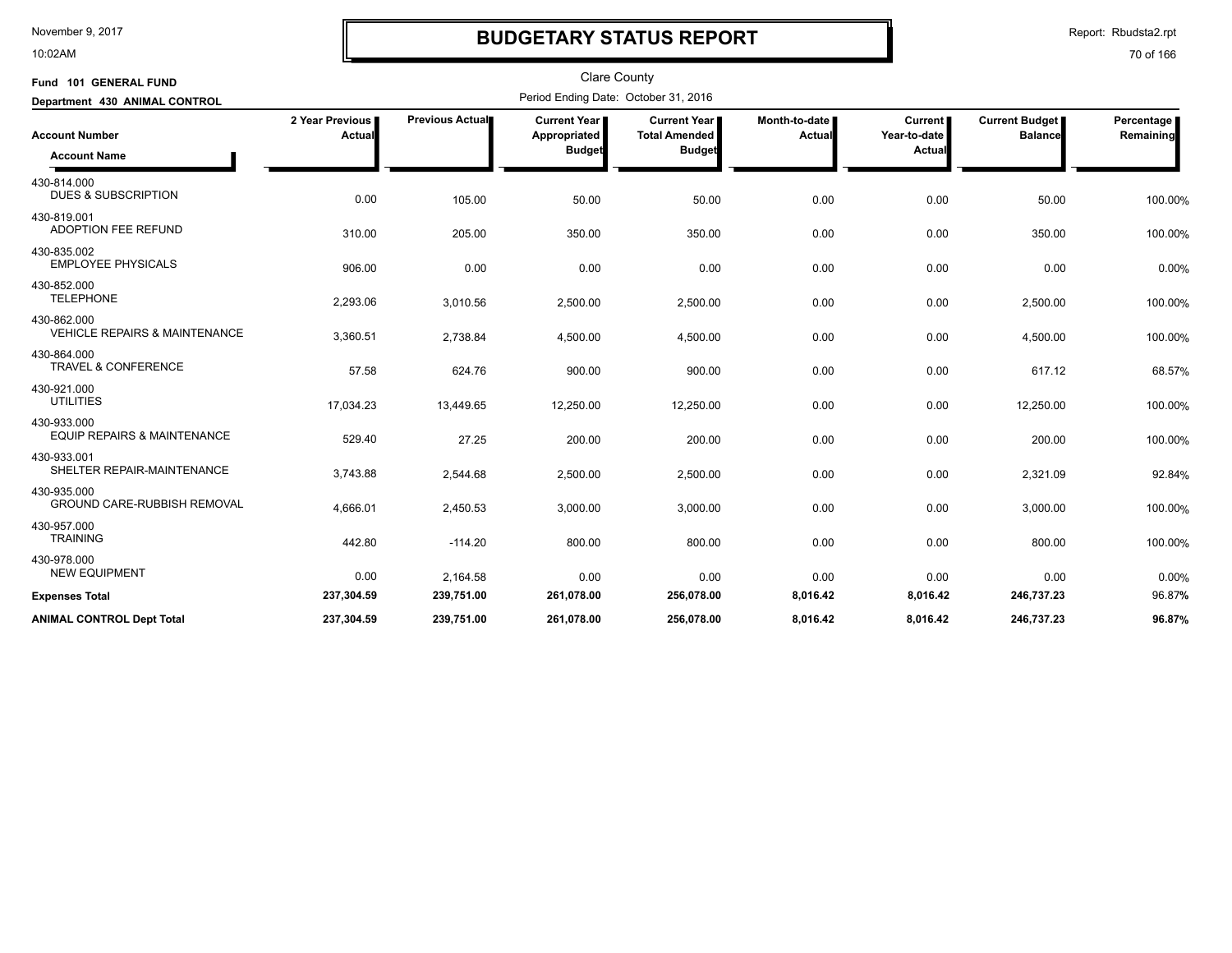10:02AM

# **BUDGETARY STATUS REPORT**

Report: Rbudsta2.rpt

| Fund 101 GENERAL FUND                        |                           |                 | <b>Clare County</b>                                         |                                                                |                                |                                                   |                                  |                         |
|----------------------------------------------|---------------------------|-----------------|-------------------------------------------------------------|----------------------------------------------------------------|--------------------------------|---------------------------------------------------|----------------------------------|-------------------------|
| Department 445 DRAIN PUBLIC BENEFIT          |                           |                 | Period Ending Date: October 31, 2016                        |                                                                |                                |                                                   |                                  |                         |
| <b>Account Number</b><br><b>Account Name</b> | 2 Year Previous<br>Actual | Previous Actual | <b>Current Year</b><br><b>Appropriated</b><br><b>Budget</b> | <b>Current Year</b> I<br><b>Total Amended</b><br><b>Budget</b> | Month-to-date<br><b>Actual</b> | <b>Current</b><br>Year-to-date I<br><b>Actual</b> | Current Budget<br><b>Balance</b> | Percentage<br>Remaining |
| Department 445 DRAIN PUBLIC BENEFIT          |                           |                 |                                                             |                                                                |                                |                                                   |                                  |                         |
| <b>Expenses</b>                              |                           |                 |                                                             |                                                                |                                |                                                   |                                  |                         |
| 445-955.005<br><b>CUT-OFF DRAIN</b>          | 0.00                      | 0.00            | 202.00                                                      | 202.00                                                         | 0.00                           | 0.00                                              | 202.00                           | 100.00%                 |
| 445-955.011<br><b>HICKOCK DRAIN</b>          | 303.00                    | 0.00            | 0.00                                                        | 0.00                                                           | 0.00                           | 0.00                                              | 0.00                             | 0.00%                   |
| 445-955.018<br><b>WHISKEY CREEK DRAIN</b>    | 274.17                    | 274.17          | 0.00                                                        | 0.00                                                           | 0.00                           | 0.00                                              | 0.00                             | 0.00%                   |
| <b>Expenses Total</b>                        | 577.17                    | 274.17          | 202.00                                                      | 202.00                                                         | 0.00                           | 0.00                                              | 202.00                           | 100.00%                 |
| DRAIN PUBLIC BENEFIT Dept Total              | 577.17                    | 274.17          | 202.00                                                      | 202.00                                                         | 0.00                           | 0.00                                              | 202.00                           | 100.00%                 |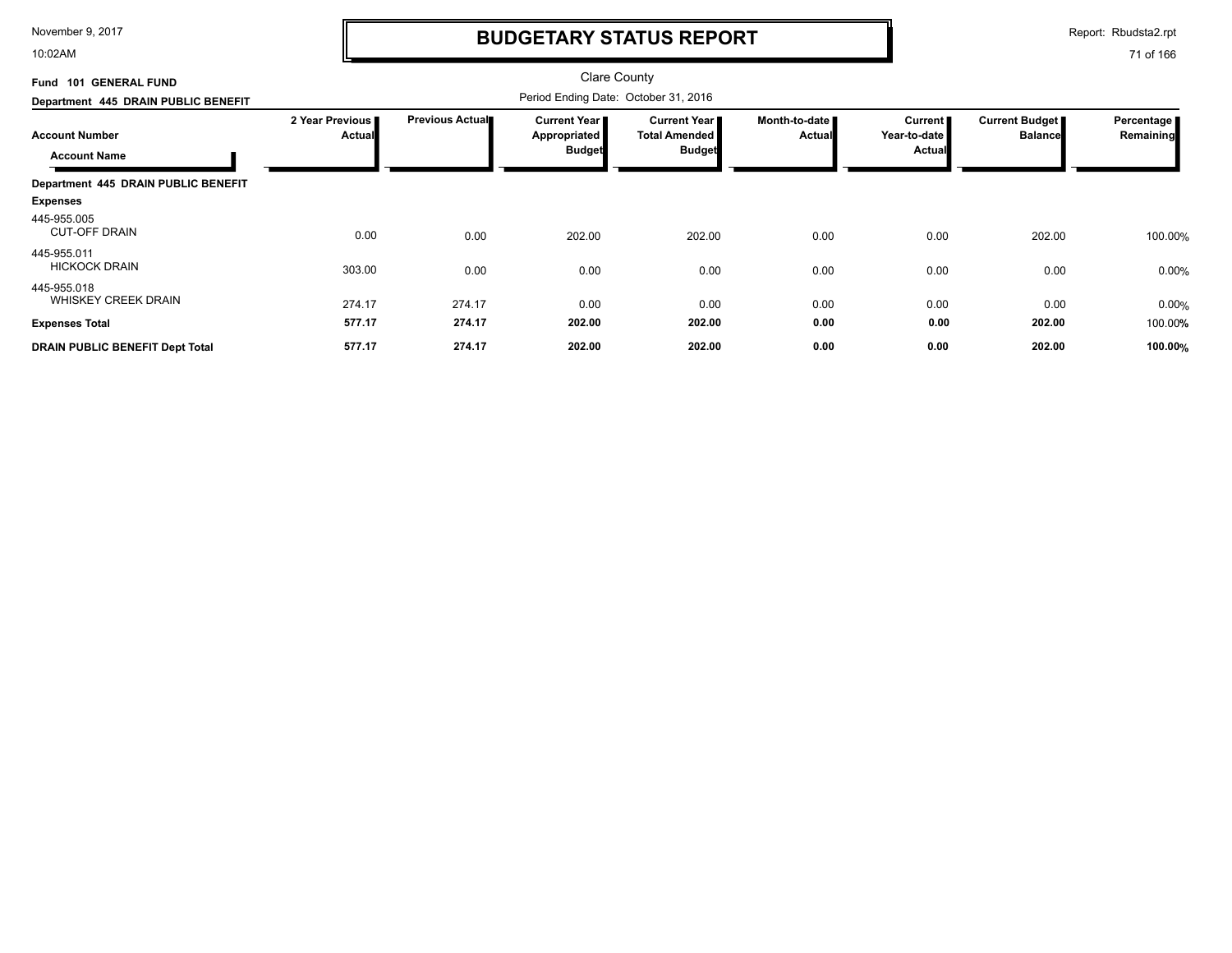10:02AM

# **BUDGETARY STATUS REPORT**

Report: Rbudsta2.rpt

| <b>101 GENERAL FUND</b><br>Fund                               |                                    |                 | <b>Clare County</b>                                    |                                                                |                                |                                          |                                         |                           |
|---------------------------------------------------------------|------------------------------------|-----------------|--------------------------------------------------------|----------------------------------------------------------------|--------------------------------|------------------------------------------|-----------------------------------------|---------------------------|
| Department 601 CENTRAL MI DIST HEALTH DEPT                    |                                    |                 | Period Ending Date: October 31, 2016                   |                                                                |                                |                                          |                                         |                           |
| <b>Account Number</b>                                         | 2 Year Previous I<br><b>Actual</b> | Previous Actual | <b>Current Year I</b><br>Appropriated<br><b>Budget</b> | <b>Current Year</b> ■<br><b>Total Amended</b><br><b>Budget</b> | Month-to-date<br><b>Actual</b> | <b>Current</b><br>Year-to-date<br>Actual | <b>Current Budget</b><br><b>Balance</b> | Percentage  <br>Remaining |
| <b>Account Name</b>                                           |                                    |                 |                                                        |                                                                |                                |                                          |                                         |                           |
| Department 601 CENTRAL MI DIST HEALTH DEPT<br><b>Expenses</b> |                                    |                 |                                                        |                                                                |                                |                                          |                                         |                           |
| 601-998.000<br>APPROPRIATION TRANSFER OUT                     | 216.978.00                         | 227.827.00      | 227.796.00                                             | 227,796.00                                                     | 56.956.75                      | 56,956.75                                | 170.839.25                              | 75.00%                    |
| <b>Expenses Total</b>                                         | 216,978.00                         | 227,827.00      | 227,796.00                                             | 227,796.00                                                     | 56,956.75                      | 56,956.75                                | 170,839.25                              | 75.00%                    |
| <b>CENTRAL MI DIST HEALTH DEPT Dept</b><br><b>Total</b>       | 216,978.00                         | 227,827.00      | 227,796.00                                             | 227,796.00                                                     | 56,956.75                      | 56,956.75                                | 170,839.25                              | 75.00%                    |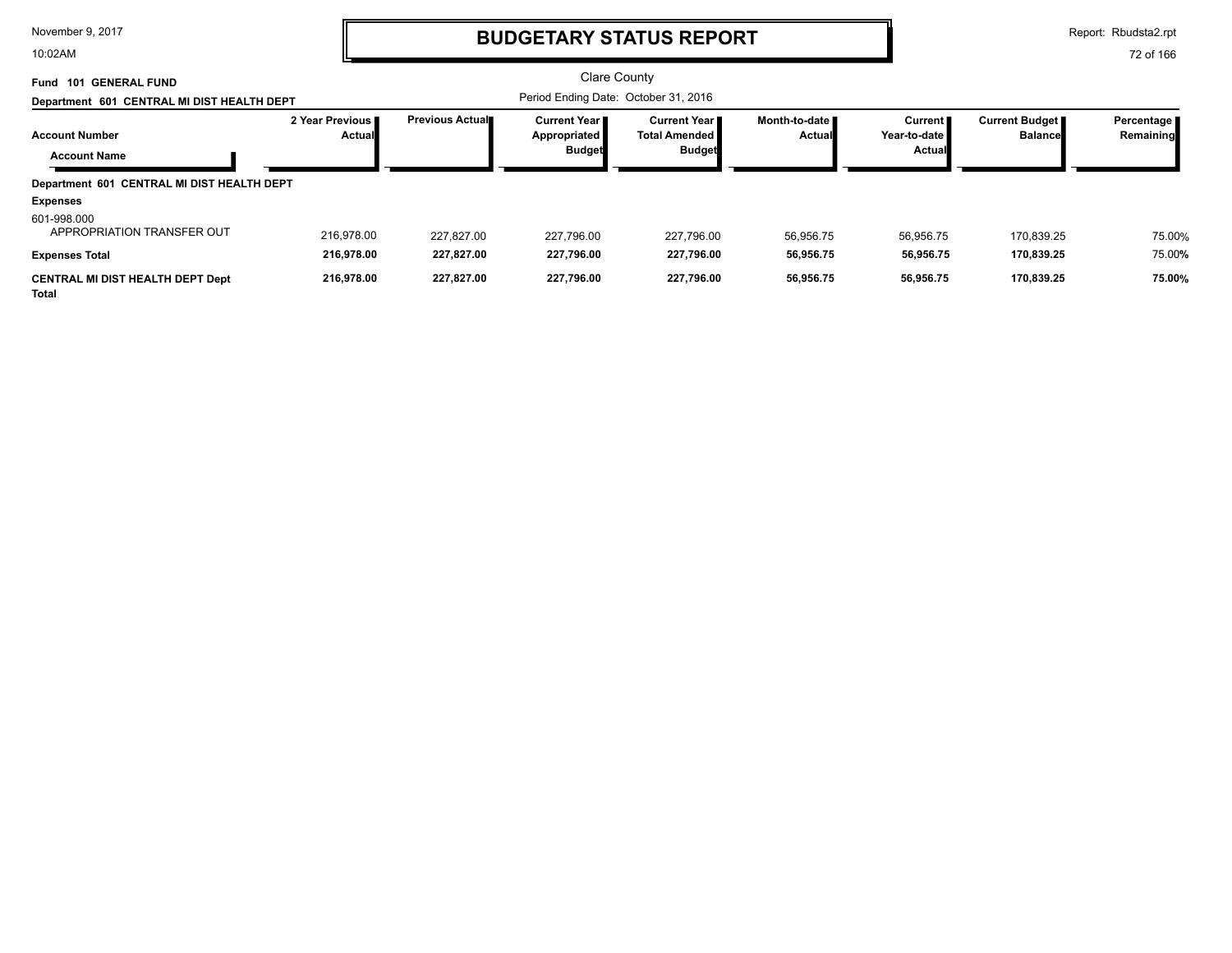10:02AM

# **BUDGETARY STATUS REPORT**

Report: Rbudsta2.rpt

| Fund 101 GENERAL FUND<br>Department 605 CONTAGIOUS DISEASES    |                           |                         | Period Ending Date: October 31, 2016                          | <b>Clare County</b>                                             |                                |                                                    |                                         |                           |
|----------------------------------------------------------------|---------------------------|-------------------------|---------------------------------------------------------------|-----------------------------------------------------------------|--------------------------------|----------------------------------------------------|-----------------------------------------|---------------------------|
| <b>Account Number</b><br><b>Account Name</b>                   | 2 Year Previous<br>Actual | <b>Previous Actual■</b> | <b>Current Year I</b><br><b>Appropriated</b><br><b>Budget</b> | <b>Current Year II</b><br><b>Total Amended</b><br><b>Budget</b> | Month-to-date<br><b>Actual</b> | Current <b>II</b><br>Year-to-date<br><b>Actual</b> | <b>Current Budget</b><br><b>Balance</b> | Percentage  <br>Remaining |
| Department 605 CONTAGIOUS DISEASES<br><b>Expenses</b>          |                           |                         |                                                               |                                                                 |                                |                                                    |                                         |                           |
| 605-835.000<br><b>HEALTH SERVICES</b><br><b>Expenses Total</b> | 353.00<br>353.00          | 85.00<br>85.00          | 1.000.00<br>1,000.00                                          | 1,000.00<br>1,000.00                                            | 0.00<br>0.00                   | 0.00<br>0.00                                       | 1,000.00<br>1,000.00                    | 100.00%<br>100.00%        |
| <b>CONTAGIOUS DISEASES Dept Total</b>                          | 353.00                    | 85.00                   | 1,000.00                                                      | 1,000.00                                                        | 0.00                           | 0.00                                               | 1,000.00                                | 100.00%                   |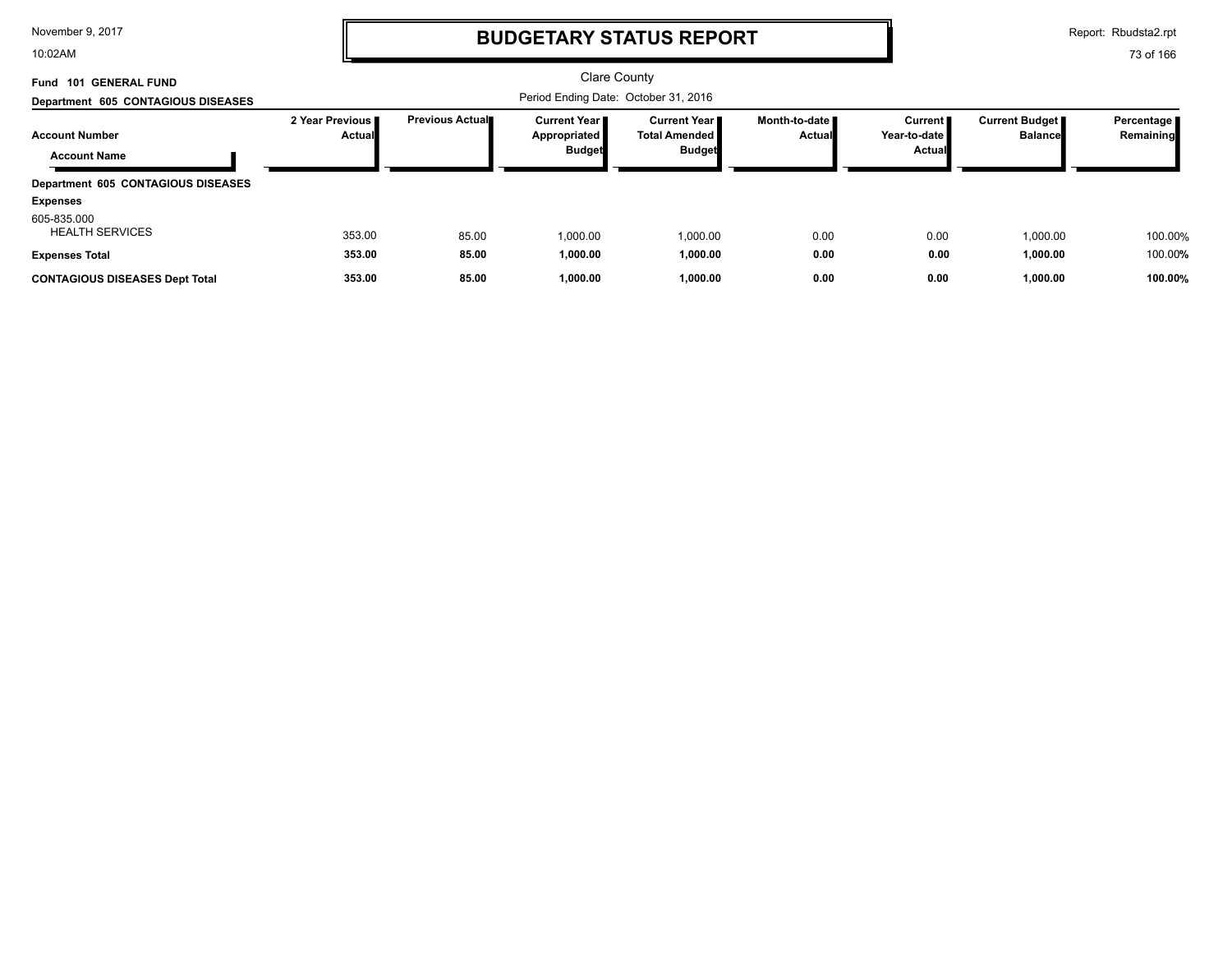10:02AM

## **BUDGETARY STATUS REPORT**

Report: Rbudsta2.rpt

| <b>101 GENERAL FUND</b><br>Fund      |                             |                 | <b>Clare County</b>                   |                                               |                                         |                           |                                         |                           |
|--------------------------------------|-----------------------------|-----------------|---------------------------------------|-----------------------------------------------|-----------------------------------------|---------------------------|-----------------------------------------|---------------------------|
| Department 631 SUBSTANCE ABUSE       |                             |                 |                                       |                                               |                                         |                           |                                         |                           |
| <b>Account Number</b>                | 2 Year Previous I<br>Actual | Previous Actual | <b>Current Year I</b><br>Appropriated | <b>Current Year</b> ■<br><b>Total Amended</b> | Month-to-date <b>■</b><br><b>Actual</b> | Current  <br>Year-to-date | <b>Current Budget</b><br><b>Balance</b> | Percentage  <br>Remaining |
| <b>Account Name</b>                  |                             |                 | <b>Budget</b>                         | <b>Budget</b>                                 |                                         | Actual                    |                                         |                           |
| Department 631 SUBSTANCE ABUSE       |                             |                 |                                       |                                               |                                         |                           |                                         |                           |
| <b>Expenses</b>                      |                             |                 |                                       |                                               |                                         |                           |                                         |                           |
| 631-998.001<br><b>CONVENTION TAX</b> | 105.201.50                  | 59.910.00       | 101,505.00                            | 101,505.00                                    | 0.00                                    | 0.00                      | 101.505.00                              | 100.00%                   |
| <b>Expenses Total</b>                | 105.201.50                  | 59.910.00       | 101.505.00                            | 101.505.00                                    | 0.00                                    | 0.00                      | 101.505.00                              | 100.00%                   |
| <b>SUBSTANCE ABUSE Dept Total</b>    | 105.201.50                  | 59.910.00       | 101.505.00                            | 101.505.00                                    | 0.00                                    | 0.00                      | 101.505.00                              | 100.00%                   |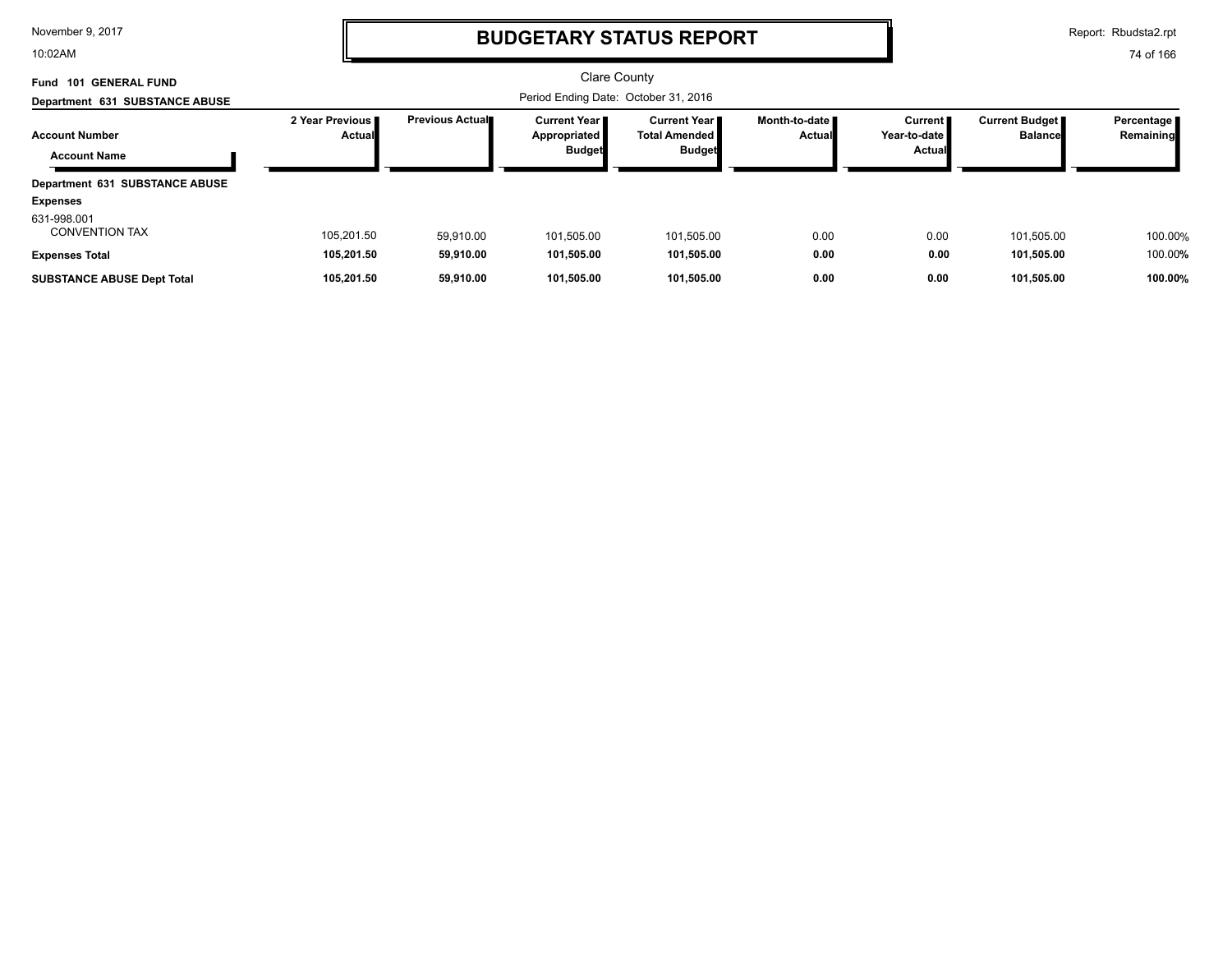10:02AM

# **BUDGETARY STATUS REPORT**

Report: Rbudsta2.rpt

| Fund 101 GENERAL FUND                              |                           |                 | <b>Clare County</b>                             |                                                                |                           |                                          |                                         |                         |
|----------------------------------------------------|---------------------------|-----------------|-------------------------------------------------|----------------------------------------------------------------|---------------------------|------------------------------------------|-----------------------------------------|-------------------------|
| Department 648 MEDICAL EXAMINER                    |                           |                 | Period Ending Date: October 31, 2016            |                                                                |                           |                                          |                                         |                         |
| <b>Account Number</b><br><b>Account Name</b>       | 2 Year Previous<br>Actual | Previous Actual | Current Year  <br>Appropriated<br><b>Budget</b> | <b>Current Year I</b><br><b>Total Amended</b><br><b>Budget</b> | Month-to-date I<br>Actual | <b>Current</b><br>Year-to-date<br>Actual | <b>Current Budget</b><br><b>Balance</b> | Percentage<br>Remaining |
| Department 648 MEDICAL EXAMINER                    |                           |                 |                                                 |                                                                |                           |                                          |                                         |                         |
| <b>Expenses</b>                                    |                           |                 |                                                 |                                                                |                           |                                          |                                         |                         |
| 648-707.000<br>PER DIEM                            | 0.00                      | 0.00            | 2,500.00                                        | 2,500.00                                                       | 0.00                      | 0.00                                     | 2,500.00                                | 100.00%                 |
| 648-727.000<br><b>SUPPLIES</b>                     | 691.71                    | 1,000.00        | 0.00                                            | 0.00                                                           | 0.00                      | 0.00                                     | 0.00                                    | 0.00%                   |
| 648-732.000<br><b>POSTAGE</b>                      | 0.00                      | 8.95            | 0.00                                            | 0.00                                                           | 0.00                      | 0.00                                     | 0.00                                    | 0.00%                   |
| 648-801.000<br><b>CONTRACTED SERVICES</b>          | 7,362.00                  | 10,005.85       | 12,438.00                                       | 12,438.00                                                      | 0.00                      | 0.00                                     | 12,438.00                               | 100.00%                 |
| 648-801.001<br><b>MED ADMIN SERVICES</b>           | 10,940.67                 | 8,430.99        | 11,351.00                                       | 11,351.00                                                      | 0.00                      | 0.00                                     | 11,351.00                               | 100.00%                 |
| 648-814.000<br><b>DUES &amp; SUBSCRIPTIONS</b>     | 58.00                     | 167.02          | 0.00                                            | 0.00                                                           | 0.00                      | 0.00                                     | 0.00                                    | 0.00%                   |
| 648-835.000<br><b>SERVICE &amp; INVESTIGATIONS</b> | 13,369.32                 | 13,871.94       | 12,938.00                                       | 12,938.00                                                      | 0.00                      | 0.00                                     | 12,938.00                               | 100.00%                 |
| 648-837.000<br><b>AUTOPSIES</b>                    | 25,984.48                 | 21,181.51       | 22,000.00                                       | 22,000.00                                                      | 0.00                      | 0.00                                     | 22,000.00                               | 100.00%                 |
| 648-852.000<br><b>TELEPHONE</b>                    | 1,311.82                  | 905.06          | 0.00                                            | 0.00                                                           | 0.00                      | 0.00                                     | 0.00                                    | 0.00%                   |
| 648-864.000<br>MILEAGE/TRAVEL                      | 1,994.23                  | 3,425.76        | 3,085.00                                        | 3,085.00                                                       | 0.00                      | 0.00                                     | 3,085.00                                | 100.00%                 |
| 648-914.000<br><b>LIABILITY INSURANCE</b>          | 678.65                    | 678.65          | 700.00                                          | 700.00                                                         | 0.00                      | 0.00                                     | 700.00                                  | 100.00%                 |
| 648-957.000<br><b>TRAINING</b>                     | 1,110.35                  | 7,194.32        | 3,160.00                                        | 3,160.00                                                       | 0.00                      | 0.00                                     | 3,160.00                                | 100.00%                 |
| <b>Expenses Total</b>                              | 63,501.23                 | 66,870.05       | 68,172.00                                       | 68,172.00                                                      | 0.00                      | 0.00                                     | 68,172.00                               | 100.00%                 |
| <b>MEDICAL EXAMINER Dept Total</b>                 | 63.501.23                 | 66.870.05       | 68.172.00                                       | 68,172.00                                                      | 0.00                      | 0.00                                     | 68.172.00                               | 100.00%                 |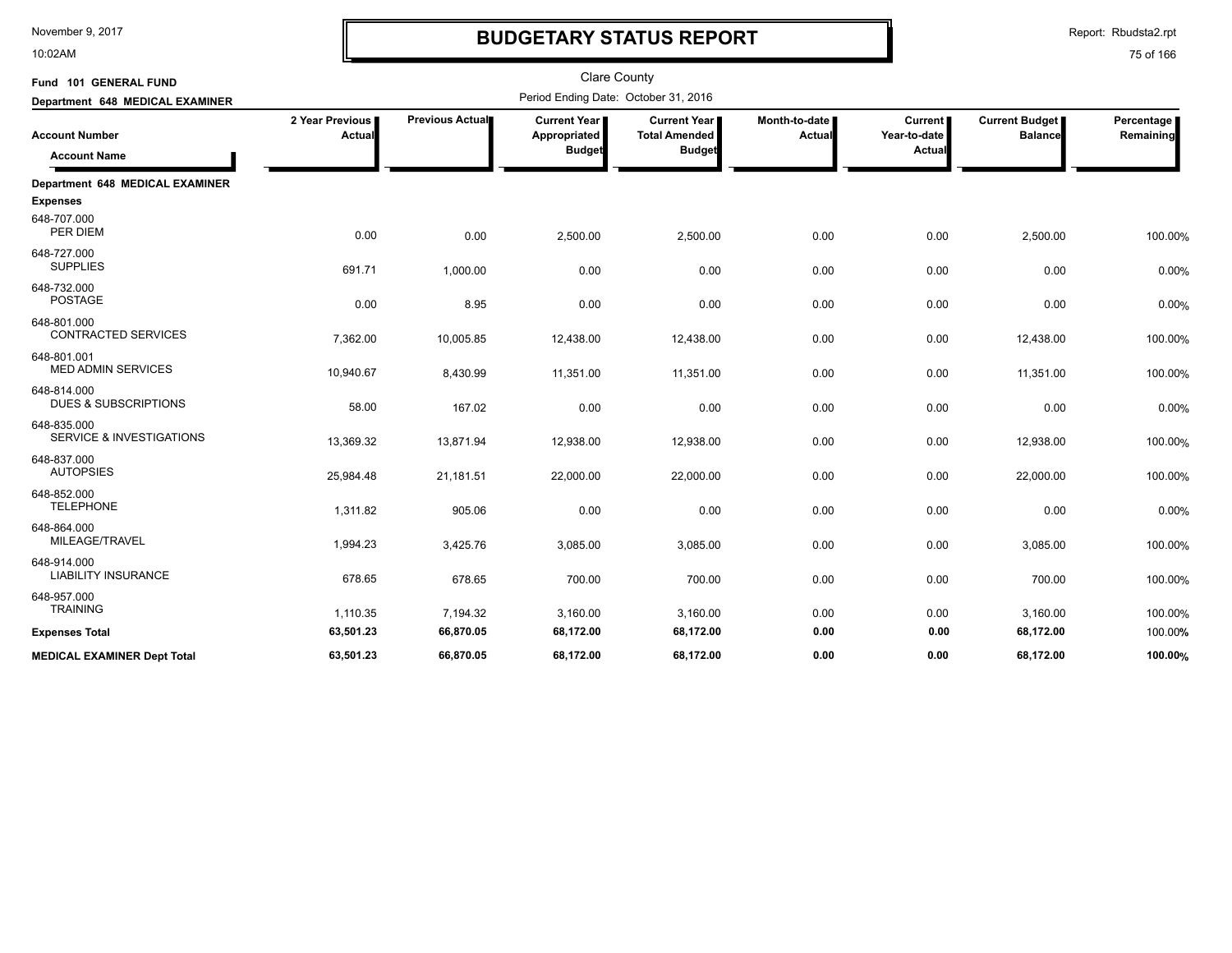10:02AM

## **BUDGETARY STATUS REPORT**

Report: Rbudsta2.rpt

| <b>GENERAL FUND</b><br>101<br>Fund<br>Department 649 CENTRAL MI COMM. MENTAL HEALTH |                                  |                        | <b>Clare County</b><br>Period Ending Date: October 31, 2016 |                                                                  |                                  |                                            |                                         |                            |
|-------------------------------------------------------------------------------------|----------------------------------|------------------------|-------------------------------------------------------------|------------------------------------------------------------------|----------------------------------|--------------------------------------------|-----------------------------------------|----------------------------|
| <b>Account Number</b><br><b>Account Name</b>                                        | 2 Year Previous<br><b>Actual</b> | <b>Previous Actual</b> | <b>Current Year I</b><br>Appropriated<br><b>Budget</b>      | <b>Current Year</b> ■<br><b>Total Amended I</b><br><b>Budget</b> | Month-to-date ■<br><b>Actual</b> | <b>Current</b><br>Year-to-date I<br>Actual | <b>Current Budget</b><br><b>Balance</b> | Percentage   <br>Remaining |
| Department 649 CENTRAL MI COMM. MENTAL HEALTH                                       |                                  |                        |                                                             |                                                                  |                                  |                                            |                                         |                            |
| <b>Expenses</b>                                                                     |                                  |                        |                                                             |                                                                  |                                  |                                            |                                         |                            |
| 649-998.000<br>APPROPRIATION TRANSFER OUT                                           | 139.000.00                       | 139,000.00             | 139.000.00                                                  | 139.000.00                                                       | 34.750.00                        | 34,750.00                                  | 104.250.00                              | 75.00%                     |
| <b>Expenses Total</b>                                                               | 139,000.00                       | 139,000.00             | 139.000.00                                                  | 139,000.00                                                       | 34.750.00                        | 34,750.00                                  | 104,250.00                              | 75.00%                     |
| <b>CENTRAL MI COMM. MENTAL HEALTH</b><br><b>Dept Total</b>                          | 139,000.00                       | 139.000.00             | 139.000.00                                                  | 139.000.00                                                       | 34.750.00                        | 34,750.00                                  | 104,250.00                              | 75.00%                     |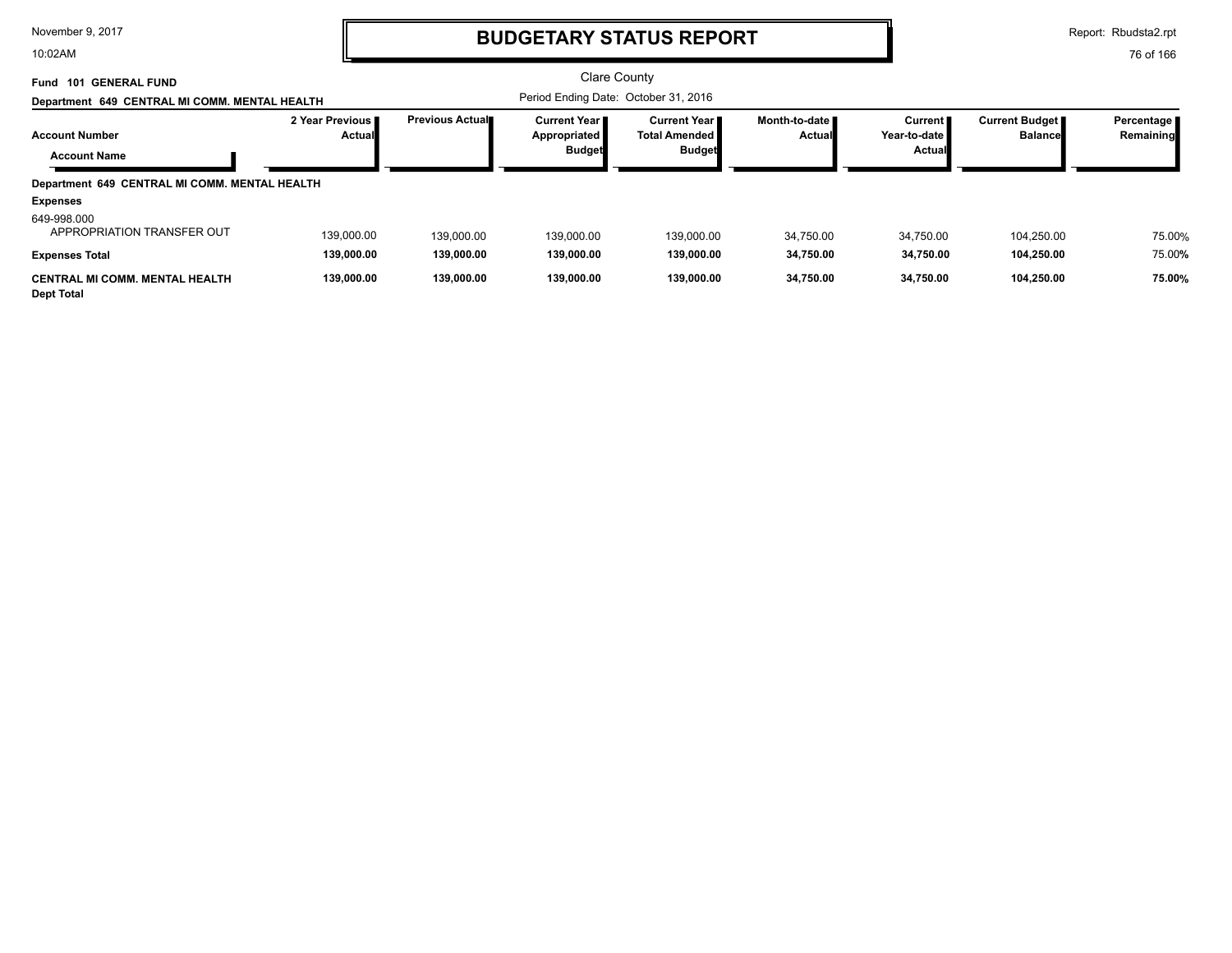10:02AM

# **BUDGETARY STATUS REPORT**

Report: Rbudsta2.rpt

| <b>GENERAL FUND</b><br>Fund<br>101           |                           |                         | <b>Clare County</b>                                  |                                                       |                         |                                                 |                                         |                         |
|----------------------------------------------|---------------------------|-------------------------|------------------------------------------------------|-------------------------------------------------------|-------------------------|-------------------------------------------------|-----------------------------------------|-------------------------|
| Department 681 VETERANS BURIALS              |                           |                         | Period Ending Date: October 31, 2016                 |                                                       |                         |                                                 |                                         |                         |
| <b>Account Number</b><br><b>Account Name</b> | 2 Year Previous<br>Actual | <b>Previous Actual■</b> | <b>Current Year</b><br>Appropriated<br><b>Budget</b> | Current Year<br><b>Total Amended</b><br><b>Budget</b> | Month-to-date<br>Actual | <b>Current</b><br>Year-to-date<br><b>Actual</b> | <b>Current Budget</b><br><b>Balance</b> | Percentage<br>Remaining |
| <b>Department 681 VETERANS BURIALS</b>       |                           |                         |                                                      |                                                       |                         |                                                 |                                         |                         |
| <b>Expenses</b>                              |                           |                         |                                                      |                                                       |                         |                                                 |                                         |                         |
| 681-833.000<br><b>BURIALS</b>                | 12,300.00                 | 10,800.00               | 9,000.00                                             | 9,000.00                                              | 0.00                    | 0.00                                            | 9,000.00                                | 100.00%                 |
| 681-834.000<br><b>HEADSTONE SETTING FEE</b>  | 121.60                    | 756.00                  | 800.00                                               | 800.00                                                | 0.00                    | 0.00                                            | 700.00                                  | 87.50%                  |
| <b>Expenses Total</b>                        | 12,421.60                 | 11,556.00               | 9,800.00                                             | 9,800.00                                              | 0.00                    | 0.00                                            | 9,700.00                                | 100.00%                 |
| <b>VETERANS BURIALS Dept Total</b>           | 12.421.60                 | 11.556.00               | 9,800.00                                             | 9,800.00                                              | 0.00                    | 0.00                                            | 9,700.00                                | 100.00%                 |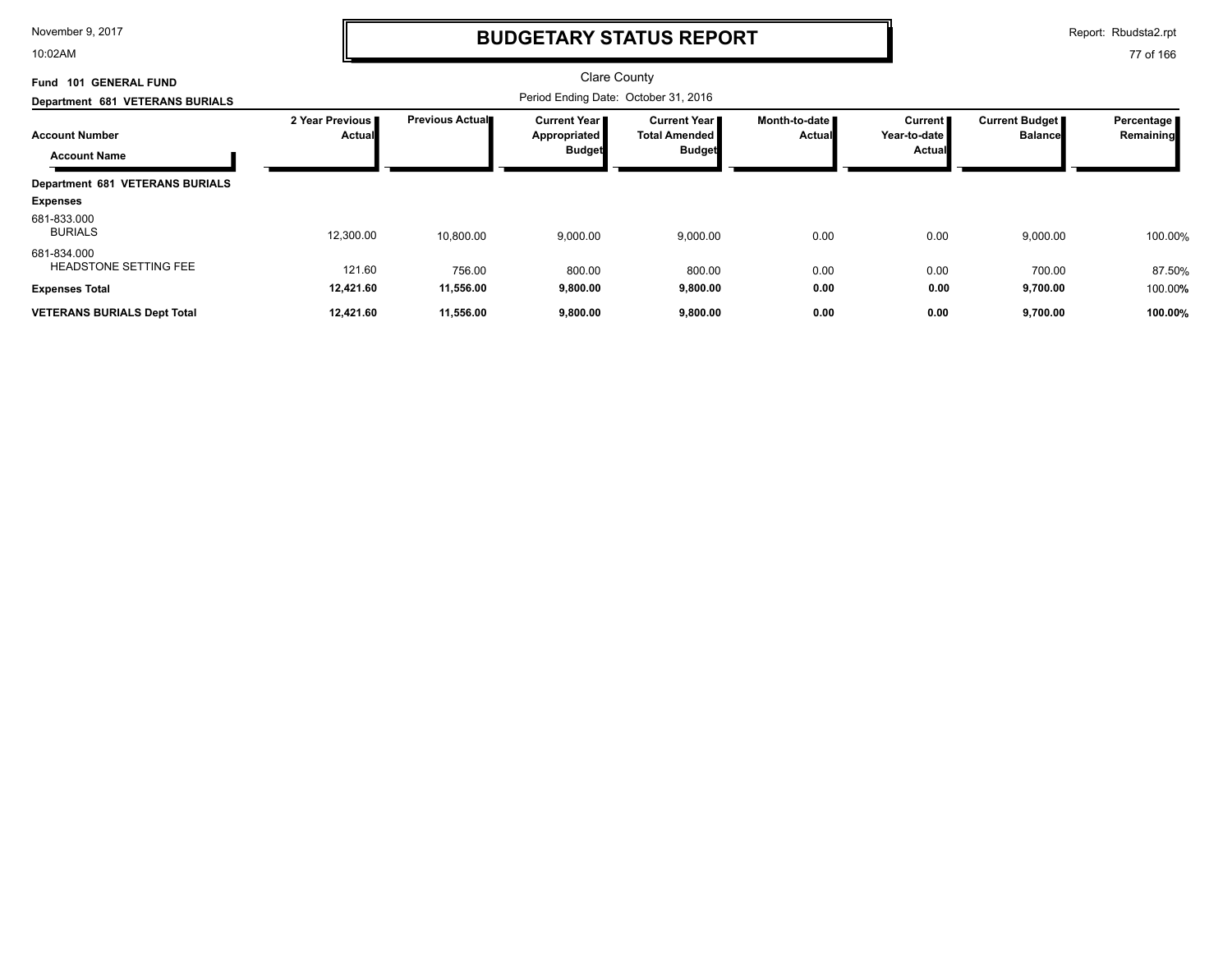10:02AM

# **BUDGETARY STATUS REPORT**

Report: Rbudsta2.rpt

| Fund 101 GENERAL FUND                                    |                           |                        | <b>Clare County</b>                                  |                                                                |                         |                                     |                                         |                         |
|----------------------------------------------------------|---------------------------|------------------------|------------------------------------------------------|----------------------------------------------------------------|-------------------------|-------------------------------------|-----------------------------------------|-------------------------|
| Department 682 VETERANS AFFAIRS                          |                           |                        | Period Ending Date: October 31, 2016                 |                                                                |                         |                                     |                                         |                         |
| <b>Account Number</b><br><b>Account Name</b>             | 2 Year Previous<br>Actual | <b>Previous Actual</b> | <b>Current Year</b><br>Appropriated<br><b>Budget</b> | <b>Current Year</b> I<br><b>Total Amended</b><br><b>Budget</b> | Month-to-date<br>Actual | Current  <br>Year-to-date<br>Actual | <b>Current Budget</b><br><b>Balance</b> | Percentage<br>Remaining |
|                                                          |                           |                        |                                                      |                                                                |                         |                                     |                                         |                         |
| <b>Department 682 VETERANS AFFAIRS</b>                   |                           |                        |                                                      |                                                                |                         |                                     |                                         |                         |
| <b>Expenses</b><br>682-702.000<br><b>DIRECTOR SALARY</b> | 35,223.35                 | 36,033.35              | 35,783.00                                            | 35,783.00                                                      | 1,376.56                | 1,376.56                            | 34,406.44                               | 96.15%                  |
| 682-705.000<br>PART TIME                                 | 13,538.95                 | 16,043.57              | 10,886.00                                            | 10,886.00                                                      | 538.31                  | 538.31                              | 10,347.69                               | 95.06%                  |
| 682-706.000<br><b>VETERANS OVERTIME</b>                  | 0.00                      | 0.00                   | 3,981.00                                             | 3,981.00                                                       | 73.42                   | 73.42                               | 3,907.58                                | 98.16%                  |
| 682-710.000<br><b>FICA EXPENSE</b>                       | 2,995.00                  | 3,228.76               | 3,762.00                                             | 3,762.00                                                       | 118.12                  | 118.12                              | 3,643.88                                | 96.86%                  |
| 682-711.000<br><b>MEDICARE EXPENSE</b>                   | 700.46                    | 755.10                 | 722.00                                               | 722.00                                                         | 27.62                   | 27.62                               | 694.38                                  | 96.17%                  |
| 682-715.000<br><b>HEALTH INSURANCE</b>                   | 12,711.48                 | 12,554.85              | 12,763.00                                            | 12,763.00                                                      | 1,120.85                | 1,120.85                            | 11,642.15                               | 91.22%                  |
| 682-715.006<br><b>CIC BUNDLE</b>                         | 474.00                    | 474.00                 | 474.00                                               | 474.00                                                         | 0.00                    | 0.00                                | 474.00                                  | 100.00%                 |
| 682-717.000<br>LIFE INSURANCE                            | 69.60                     | 69.60                  | 70.00                                                | 70.00                                                          | 0.00                    | 0.00                                | 70.00                                   | 100.00%                 |
| 682-727.000<br>OFFICE SUPPLIES                           | 1,023.48                  | 1,515.00               | 1,000.00                                             | 1,000.00                                                       | 0.00                    | 0.00                                | 1,000.00                                | 100.00%                 |
| 682-814.000<br><b>DUES &amp; SUBSCRIPTIONS</b>           | 259.00                    | 368.60                 | 300.00                                               | 300.00                                                         | 1.00                    | 1.00                                | 299.00                                  | 99.67%                  |
| 682-815.000<br>SERVICES/SUPPORT FEES                     | 297.00                    | 263.50                 | 300.00                                               | 300.00                                                         | 0.00                    | 0.00                                | 300.00                                  | 100.00%                 |
| 682-852.000<br><b>TELEPHONE</b>                          | 130.39                    | 130.62                 | 150.00                                               | 150.00                                                         | 10.95                   | 10.95                               | 139.05                                  | 92.70%                  |
| 682-864.000<br><b>TRAVEL &amp; EXPENSE</b>               | 3,723.74                  | 2,337.98               | 6,000.00                                             | 6,000.00                                                       | 0.00                    | 0.00                                | 6,000.00                                | 100.00%                 |
| 682-978.000<br><b>NEW EQUIPMENT</b>                      | 1,017.08                  | 0.00                   | 0.00                                                 | 0.00                                                           | 0.00                    | 0.00                                | 0.00                                    | 0.00%                   |
| <b>Expenses Total</b>                                    | 72,163.53                 | 73,774.93              | 76,191.00                                            | 76,191.00                                                      | 3,266.83                | 3,266.83                            | 72,924.17                               | 95.71%                  |
| <b>VETERANS AFFAIRS Dept Total</b>                       | 72,163.53                 | 73,774.93              | 76,191.00                                            | 76,191.00                                                      | 3,266.83                | 3,266.83                            | 72,924.17                               | 95.71%                  |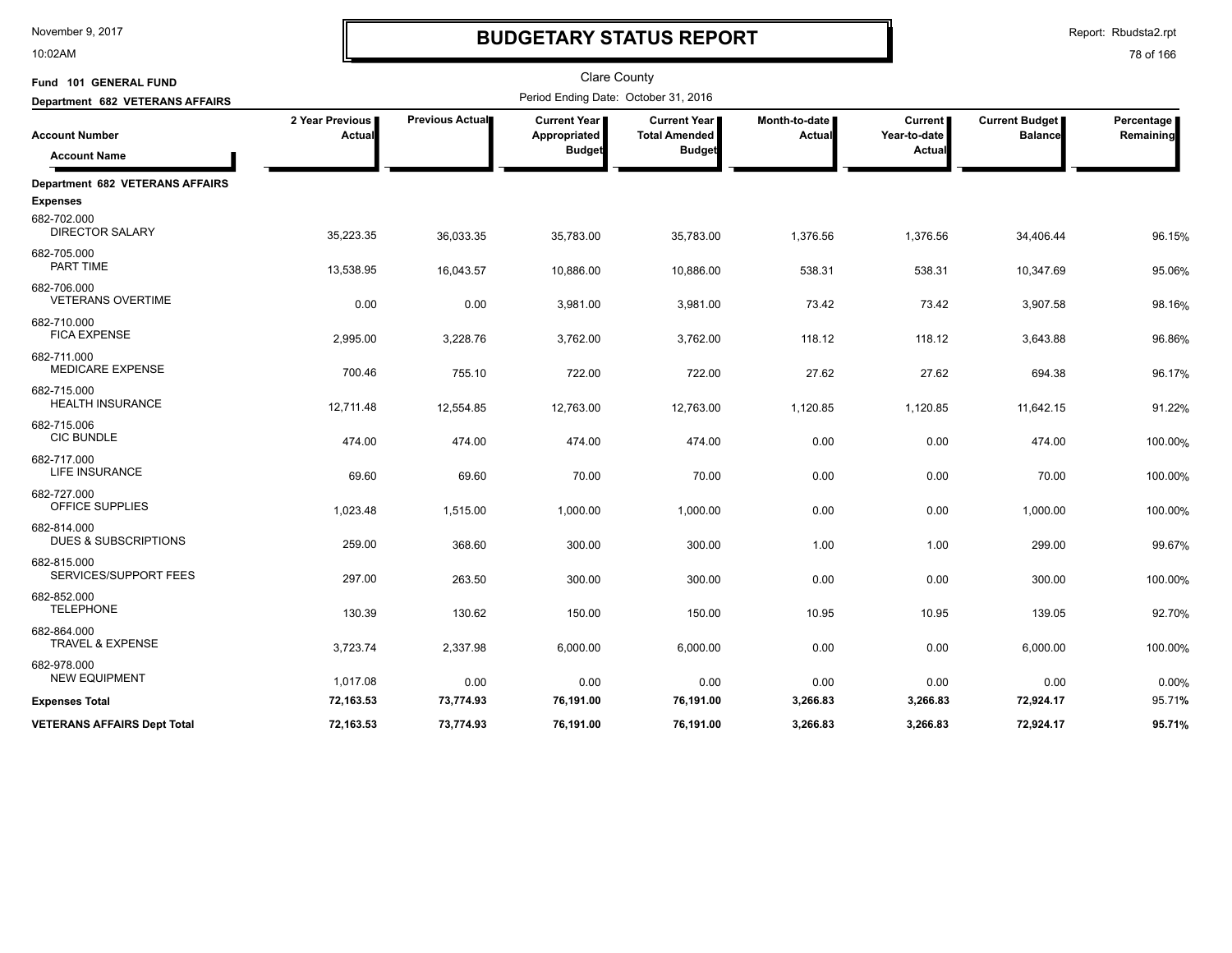10:02AM

# **BUDGETARY STATUS REPORT**

Report: Rbudsta2.rpt

| Fund 101 GENERAL FUND<br>Department 728 MIDDLE MICHIGAN DEVELOPMENT AP |                                  |                 | <b>Clare County</b><br>Period Ending Date: October 31, 2016 |                                                                |                         |                                     |                                  |                           |
|------------------------------------------------------------------------|----------------------------------|-----------------|-------------------------------------------------------------|----------------------------------------------------------------|-------------------------|-------------------------------------|----------------------------------|---------------------------|
| <b>Account Number</b><br><b>Account Name</b>                           | 2 Year Previous<br><b>Actual</b> | Previous Actual | <b>Current Year I</b><br>Appropriated<br><b>Budget</b>      | <b>Current Year</b> ■<br><b>Total Amended</b><br><b>Budget</b> | Month-to-date<br>Actual | Current I<br>Year-to-date<br>Actual | Current Budget<br><b>Balance</b> | Percentage  <br>Remaining |
| Department 728 MIDDLE MICHIGAN DEVELOPMENT AP                          |                                  |                 |                                                             |                                                                |                         |                                     |                                  |                           |
| <b>Expenses</b>                                                        |                                  |                 |                                                             |                                                                |                         |                                     |                                  |                           |
| 728-956.000<br>ECON DEV - MMDC APPROP                                  | 22,500.00                        | 22.500.00       | 0.00                                                        | 0.00                                                           | 0.00                    | 0.00                                | 0.00                             | 0.00%                     |
| <b>Expenses Total</b>                                                  | 22,500.00                        | 22,500.00       | 0.00                                                        | 0.00                                                           | 0.00                    | 0.00                                | 0.00                             | %                         |
| MIDDLE MICHIGAN DEVELOPMENT AP<br><b>Dept Total</b>                    | 22,500.00                        | 22,500.00       | 0.00                                                        | 0.00                                                           | 0.00                    | 0.00                                | 0.00                             | 0.00%                     |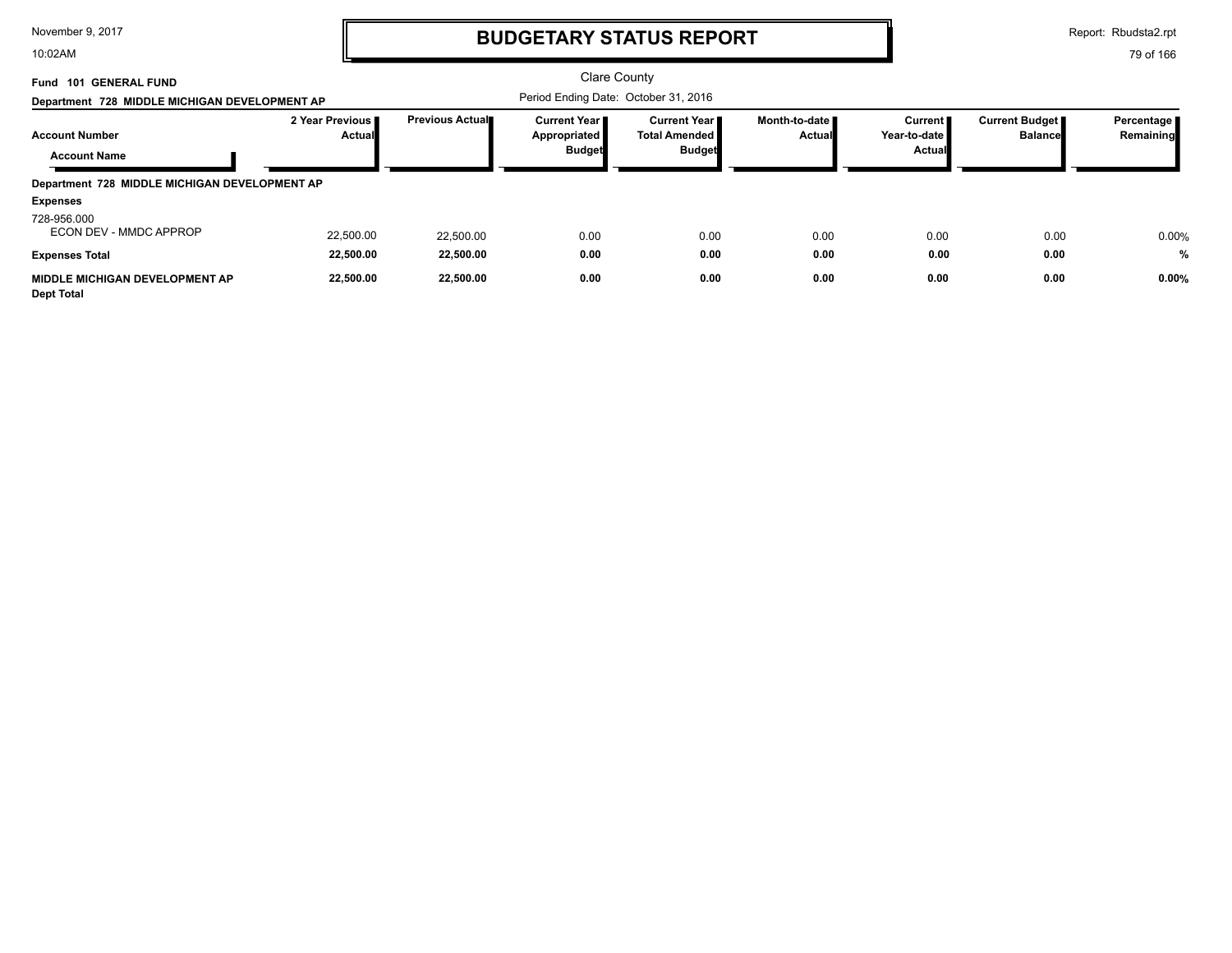10:02AM

## **BUDGETARY STATUS REPORT**

Report: Rbudsta2.rpt

| Fund 101 GENERAL FUND<br>Department 729 ECON DEV-COMM SERV DIRECTOR |                           |                 | Clare County<br>Period Ending Date: October 31, 2016 |                                                       |                                |                                     |                                         |                         |
|---------------------------------------------------------------------|---------------------------|-----------------|------------------------------------------------------|-------------------------------------------------------|--------------------------------|-------------------------------------|-----------------------------------------|-------------------------|
| <b>Account Number</b><br><b>Account Name</b>                        | 2 Year Previous<br>Actual | Previous Actual | <b>Current Year</b><br>Appropriated<br><b>Budget</b> | Current Year<br><b>Total Amended</b><br><b>Budget</b> | Month-to-date<br><b>Actual</b> | Current  <br>Year-to-date<br>Actual | <b>Current Budget</b><br><b>Balance</b> | Percentage<br>Remaining |
| Department 729 ECON DEV-COMM SERV DIRECTOR                          |                           |                 |                                                      |                                                       |                                |                                     |                                         |                         |
| <b>Expenses</b>                                                     |                           |                 |                                                      |                                                       |                                |                                     |                                         |                         |
| 729-702.000<br><b>SALARY</b>                                        | 0.00                      | 12,921.60       | 13,000.00                                            | 13,000.00                                             | 538.40                         | 538.40                              | 12,461.60                               | 95.86%                  |
| 729-710.000<br><b>FICA EXPENSE</b>                                  | 0.00                      | 801.12          | 810.00                                               | 810.00                                                | 32.40                          | 32.40                               | 777.60                                  | 96.00%                  |
| 729-711.000<br>MEDICARE EXPENSE                                     | 0.00                      | 187.44          | 190.00                                               | 190.00                                                | 7.57                           | 7.57                                | 182.43                                  | 96.02%                  |
| <b>Expenses Total</b>                                               | 0.00                      | 13,910.16       | 14,000.00                                            | 14,000.00                                             | 578.37                         | 578.37                              | 13,421.63                               | 95.87%                  |
| <b>ECON DEV-COMM SERV DIRECTOR</b><br><b>Dept Total</b>             | 0.00                      | 13,910.16       | 14,000.00                                            | 14,000.00                                             | 578.37                         | 578.37                              | 13,421.63                               | 95.87%                  |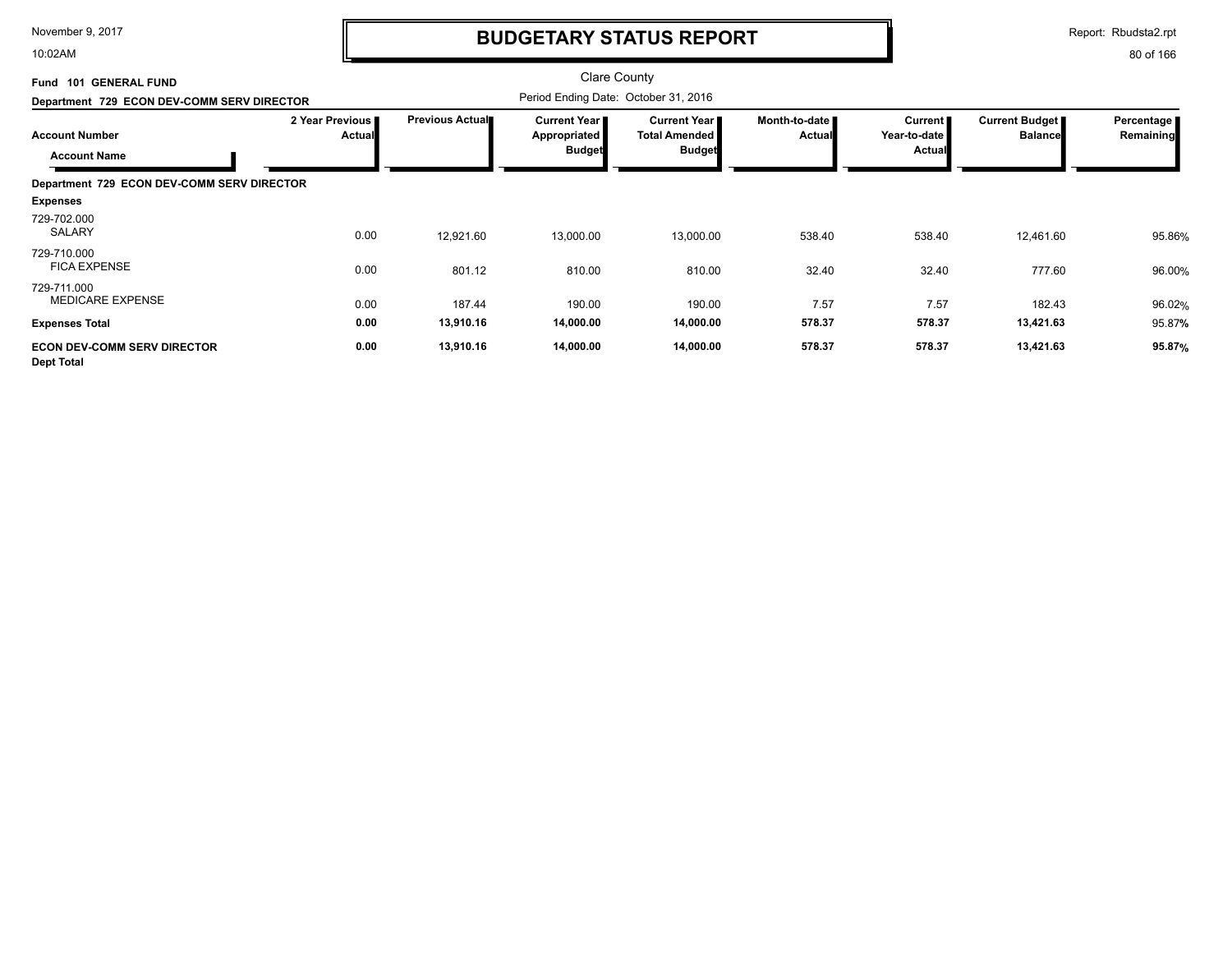10:02AM

# **BUDGETARY STATUS REPORT**

| Fund 101 GENERAL FUND                        |                           |                 |                                                      | <b>Clare County</b>                                   |                 |                                                                                                                         |           |                         |  |  |  |  |  |
|----------------------------------------------|---------------------------|-----------------|------------------------------------------------------|-------------------------------------------------------|-----------------|-------------------------------------------------------------------------------------------------------------------------|-----------|-------------------------|--|--|--|--|--|
| Department 751 PARKS & RECREATION            |                           |                 | Period Ending Date: October 31, 2016                 |                                                       |                 | <b>Current Budget</b><br>Current<br>Year-to-date<br>Actual<br><b>Balance</b><br>Actual<br>557.60<br>557.60<br>11,225.40 |           |                         |  |  |  |  |  |
| <b>Account Number</b><br><b>Account Name</b> | 2 Year Previous<br>Actual | Previous Actual | <b>Current Year</b><br>Appropriated<br><b>Budget</b> | Current Year<br><b>Total Amended</b><br><b>Budget</b> | Month-to-date I |                                                                                                                         |           | Percentage<br>Remaining |  |  |  |  |  |
| Department 751 PARKS & RECREATION            |                           |                 |                                                      |                                                       |                 |                                                                                                                         |           |                         |  |  |  |  |  |
| <b>Expenses</b>                              |                           |                 |                                                      |                                                       |                 |                                                                                                                         |           |                         |  |  |  |  |  |
| 751-705.000<br>PART TIME SALARY              | 12,049.60                 | 14,429.60       | 11,783.00                                            | 11,783.00                                             |                 |                                                                                                                         |           | 95.27%                  |  |  |  |  |  |
| 751-707.000<br>PER DIEM                      | 252.14                    | 342.28          | 345.00                                               | 345.00                                                | 0.00            | 0.00                                                                                                                    | 345.00    | 100.00%                 |  |  |  |  |  |
| 751-710.000<br><b>FICA EXPENSE</b>           | 762.71                    | 910.68          | 731.00                                               | 731.00                                                | 34.57           | 34.57                                                                                                                   | 696.43    | 95.27%                  |  |  |  |  |  |
| 751-711.000<br><b>MEDICARE EXPENSE</b>       | 178.37                    | 212.98          | 171.00                                               | 171.00                                                | 8.09            | 8.09                                                                                                                    | 162.91    | 95.27%                  |  |  |  |  |  |
| 751-727.000<br>OFFICE SUPPLIES               | 0.00                      | 91.70           | 0.00                                                 | 0.00                                                  | 0.00            | 0.00                                                                                                                    | 0.00      | 0.00%                   |  |  |  |  |  |
| 751-728.000<br>PRINTING & BINDING            | 290.50                    | 30.71           | 0.00                                                 | 0.00                                                  | 0.00            | 0.00                                                                                                                    | 0.00      | 0.00%                   |  |  |  |  |  |
| 751-732.000<br><b>POSTAGE</b>                | 49.00                     | 0.00            | 100.00                                               | 100.00                                                | 0.00            | 0.00                                                                                                                    | 100.00    | 100.00%                 |  |  |  |  |  |
| 751-814.000<br><b>DUES</b>                   | 470.00                    | 480.00          | 0.00                                                 | 0.00                                                  | 0.00            | 0.00                                                                                                                    | 0.00      | 0.00%                   |  |  |  |  |  |
| 751-852.000<br><b>TELEPHONE</b>              | 161.53                    | 159.12          | 170.00                                               | 170.00                                                | 11.95           | 11.95                                                                                                                   | 158.05    | 92.97%                  |  |  |  |  |  |
| 751-864.000<br>TRAVEL &                      | 299.48                    | 274.82          | 600.00                                               | 600.00                                                | 0.00            | 0.00                                                                                                                    | 600.00    | 100.00%                 |  |  |  |  |  |
| 751-978.000<br><b>NEW EQUIPMENT UNDER</b>    | 1,010.97                  | 0.00            | 0.00                                                 | 0.00                                                  | 0.00            | 0.00                                                                                                                    | 0.00      | 0.00%                   |  |  |  |  |  |
| <b>Expenses Total</b>                        | 15,524.30                 | 16,931.89       | 13,900.00                                            | 13,900.00                                             | 612.21          | 612.21                                                                                                                  | 13,287.79 | 95.60%                  |  |  |  |  |  |
| <b>PARKS &amp; RECREATION Dept Total</b>     | 15,524.30                 | 16,931.89       | 13,900.00                                            | 13,900.00                                             | 612.21          | 612.21                                                                                                                  | 13,287.79 | 95.60%                  |  |  |  |  |  |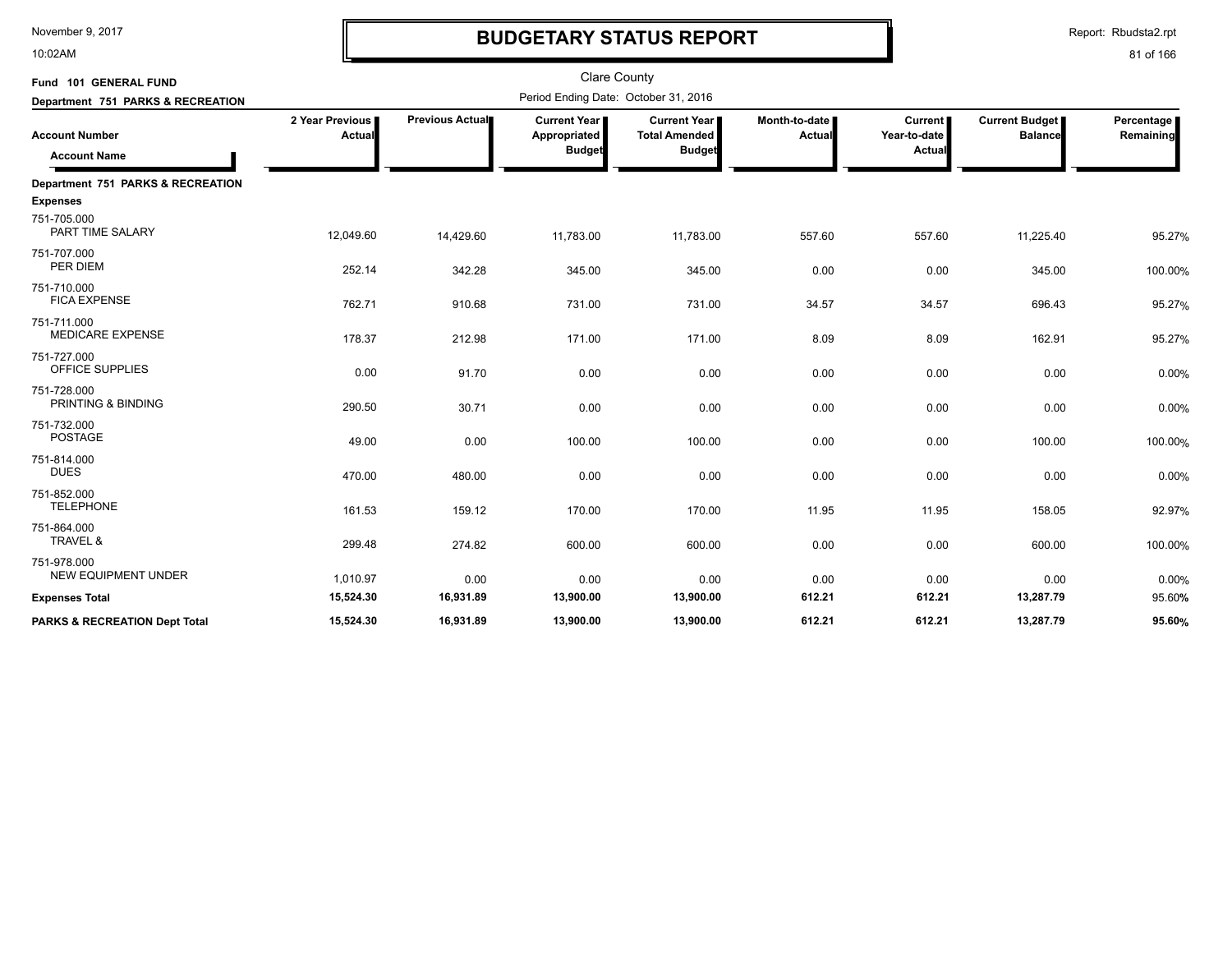10:02AM

# **BUDGETARY STATUS REPORT**

Report: Rbudsta2.rpt

| Fund 101 GENERAL FUND                             |                           |                 | <b>Clare County</b>                  |                                               |                                |                           |                                         |                         |
|---------------------------------------------------|---------------------------|-----------------|--------------------------------------|-----------------------------------------------|--------------------------------|---------------------------|-----------------------------------------|-------------------------|
| Department 851 INSURANCE & BONDS                  |                           |                 | Period Ending Date: October 31, 2016 |                                               |                                |                           |                                         |                         |
| <b>Account Number</b>                             | 2 Year Previous<br>Actual | Previous Actual | <b>Current Year</b><br>Appropriated  | <b>Current Year</b>  <br><b>Total Amended</b> | Month-to-date<br><b>Actual</b> | Current  <br>Year-to-date | <b>Current Budget</b><br><b>Balance</b> | Percentage<br>Remaining |
| <b>Account Name</b>                               |                           |                 | <b>Budget</b>                        | <b>Budget</b>                                 |                                | Actua                     |                                         |                         |
| Department 851 INSURANCE & BONDS                  |                           |                 |                                      |                                               |                                |                           |                                         |                         |
| <b>Expenses</b>                                   |                           |                 |                                      |                                               |                                |                           |                                         |                         |
| 851-716.000<br><b>HEALTH INSURANCE</b>            | 0.00                      | 914.35          | 0.00                                 | 0.00                                          | 0.00                           | 0.00                      | 0.00                                    | 0.00%                   |
| 851-716.001<br><b>HEALTH INS-COBRA</b>            | 1,743.80                  | 8.088.37        | 5,700.00                             | 5,700.00                                      | 656.18                         | 656.18                    | 5,043.82                                | 88.49%                  |
| 851-716.002<br>HEALTH INS-SERVICE FEES/PCORI FEE! | 731.00                    | 241.28          | 1,195.00                             | 1,195.00                                      | 0.00                           | 0.00                      | 1,195.00                                | 100.00%                 |
| 851-716.004<br>HEALTH INSURANCE - RETIREES        | 56,285.11                 | 42.351.04       | 37,320.00                            | 37,320.00                                     | 3,488.14                       | 3,488.14                  | 33,831.86                               | 90.65%                  |
| 851-716.005<br>HEALTH INS - RX REIMBURSEMENT      | 1,817.74                  | 393.74          | 2,000.00                             | 2,000.00                                      | 0.00                           | 0.00                      | 2,000.00                                | 100.00%                 |
| 851-716.006<br><b>FLEX REIMBURSEMENT</b>          | 9,921.95                  | 15,698.86       | 9,900.00                             | 9,900.00                                      | 2,191.14                       | 2,191.14                  | 7,708.86                                | 77.87%                  |
| 851-716.007<br>HEALTH ACH REIMBURSEMENT           | 226,288.95                | 300,070.16      | 230,000.00                           | 230,000.00                                    | 321.94                         | 321.94                    | 229,678.06                              | 99.86%                  |
| 851-716.008<br>SMART CARD REIMBURSEMENT           | 13,993.70                 | 6,399.89        | 10,000.00                            | 10,000.00                                     | 40.00                          | 40.00                     | 9,960.00                                | 99.60%                  |
| 851-716.009<br><b>ADMIN FEES</b>                  | 39,957.87                 | 35,161.04       | 0.00                                 | 0.00                                          | 20.88                          | 20.88                     | $-20.88$                                | 0.00%                   |
| 851-716.010<br><b>A2CT PROGRAM</b>                | 407.84                    | 130.00          | 800.00                               | 800.00                                        | 0.00                           | 0.00                      | 800.00                                  | 100.00%                 |
| 851-716.011<br><b>WELLNESS PROGRAM</b>            | 715.00                    | 889.35          | 1,000.00                             | 1,000.00                                      | 0.00                           | 0.00                      | 1,000.00                                | 100.00%                 |
| 851-718.000<br>COUNTY PORTION-RETIREMENT          | 557,224.76                | 610,433.00      | 704,000.00                           | 704,000.00                                    | 52,721.19                      | 52,721.19                 | 651,278.81                              | 92.51%                  |
| 851-723.000<br>COUNTY PORTION UNEMPLOY COMP       | 7,574.73                  | 0.00            | 15,000.00                            | 15,000.00                                     | 0.00                           | 0.00                      | 15,000.00                               | 100.00%                 |
| 851-724.000<br><b>WORKMANS COMPENSATION</b>       | 35,285.62                 | 96,072.70       | 40,000.00                            | 40,000.00                                     | 0.00                           | 0.00                      | 40,000.00                               | 100.00%                 |
| 851-864.000<br>LUNCH & MILEAGE TO MEETINGS        | 1,413.04                  | 1,434.74        | 500.00                               | 500.00                                        | 0.00                           | 0.00                      | 500.00                                  | 100.00%                 |
| 851-914.000<br><b>LIABILITY</b>                   | 131,356.00                | 56,819.00       | 120,939.00                           | 120,939.00                                    | 0.00                           | 0.00                      | 120,939.00                              | 100.00%                 |
| <b>Expenses Total</b>                             | 1,084,717.11              | 1,175,097.52    | 1,178,354.00                         | 1,178,354.00                                  | 59,439.47                      | 59,439.47                 | 1,118,914.53                            | 94.96%                  |
| <b>INSURANCE &amp; BONDS Dept Total</b>           | 1,084,717.11              | 1.175.097.52    | 1,178,354.00                         | 1,178,354.00                                  | 59.439.47                      | 59.439.47                 | 1,118,914.53                            | 94.96%                  |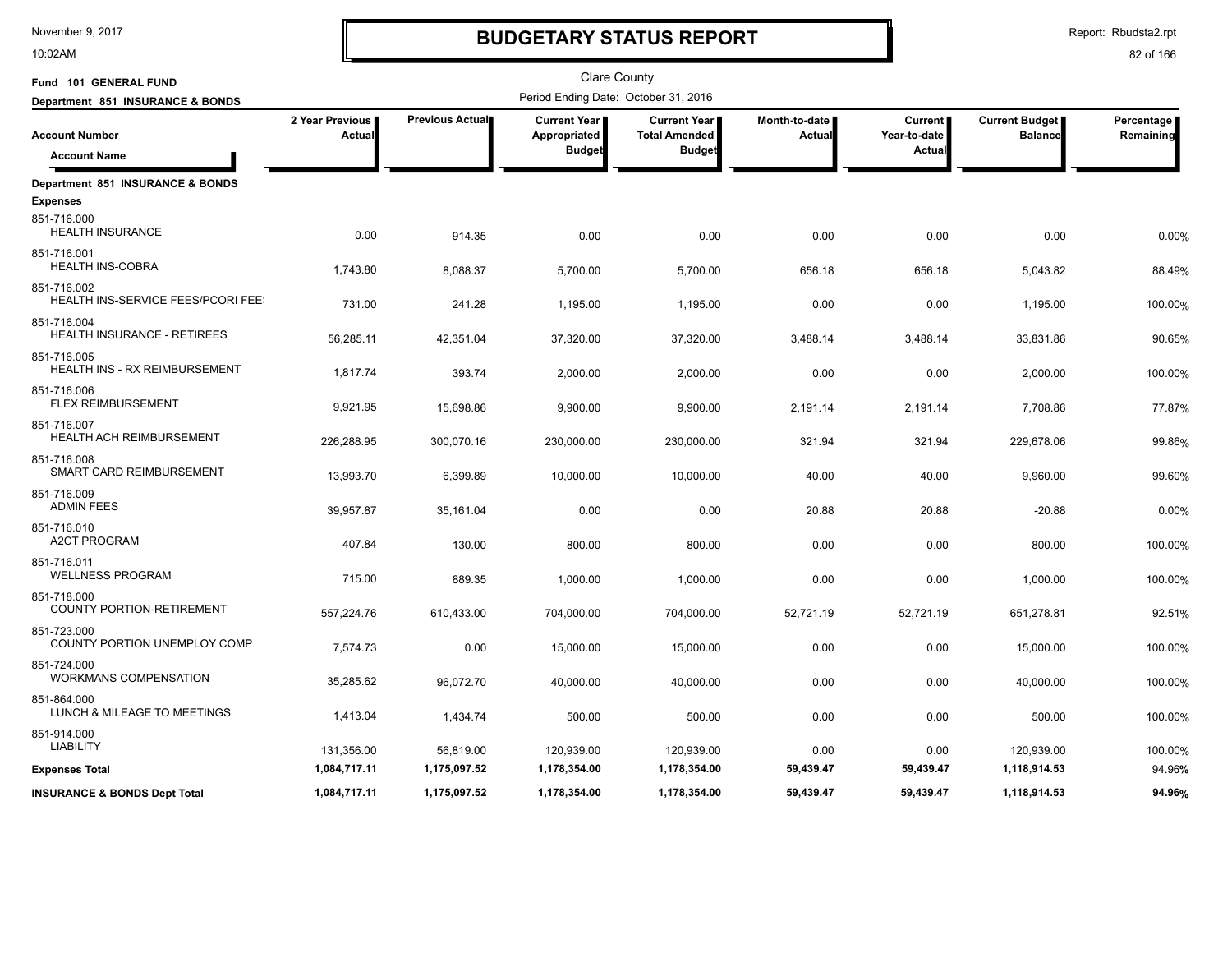10:02AM

## **BUDGETARY STATUS REPORT**

Report: Rbudsta2.rpt

| <b>GENERAL FUND</b><br>Fund 101              |                           |                        | <b>Clare County</b>                                    |                                                       |                                |                                          |                                         |                         |
|----------------------------------------------|---------------------------|------------------------|--------------------------------------------------------|-------------------------------------------------------|--------------------------------|------------------------------------------|-----------------------------------------|-------------------------|
| Department 885 COUNTY OUTSIDE COUNSEL        |                           |                        |                                                        |                                                       |                                |                                          |                                         |                         |
| <b>Account Number</b><br><b>Account Name</b> | 2 Year Previous<br>Actual | <b>Previous Actual</b> | <b>Current Year I</b><br>Appropriated<br><b>Budget</b> | Current Year<br><b>Total Amended</b><br><b>Budget</b> | Month-to-date<br><b>Actual</b> | <b>Current</b><br>Year-to-date<br>Actual | <b>Current Budget</b><br><b>Balance</b> | Percentage<br>Remaining |
| Department 885 COUNTY OUTSIDE COUNSEL        |                           |                        |                                                        |                                                       |                                |                                          |                                         |                         |
| <b>Expenses</b>                              |                           |                        |                                                        |                                                       |                                |                                          |                                         |                         |
| 885-829.000<br><b>ARBITRATOR FEES</b>        | 0.00                      | 0.00                   | 1,000.00                                               | 1,000.00                                              | 0.00                           | 0.00                                     | 1,000.00                                | 100.00%                 |
| 885-830.000<br><b>ATTORNEY FEES</b>          | 31,348.46                 | 66,962.28              | 60,000.00                                              | 60,000.00                                             | 0.00                           | 0.00                                     | 60,000.00                               | 100.00%                 |
| 885-830.001<br>ATTY-UNION NEGOTIATIONS       | 0.00                      | 6,500.00               | 100.00                                                 | 100.00                                                | 0.00                           | 0.00                                     | 100.00                                  | 100.00%                 |
| <b>Expenses Total</b>                        | 31,348.46                 | 73,462.28              | 61,100.00                                              | 61,100.00                                             | 0.00                           | 0.00                                     | 61,100.00                               | 100.00%                 |
| <b>COUNTY OUTSIDE COUNSEL Dept Total</b>     | 31,348.46                 | 73,462.28              | 61,100.00                                              | 61,100.00                                             | 0.00                           | 0.00                                     | 61,100.00                               | 100.00%                 |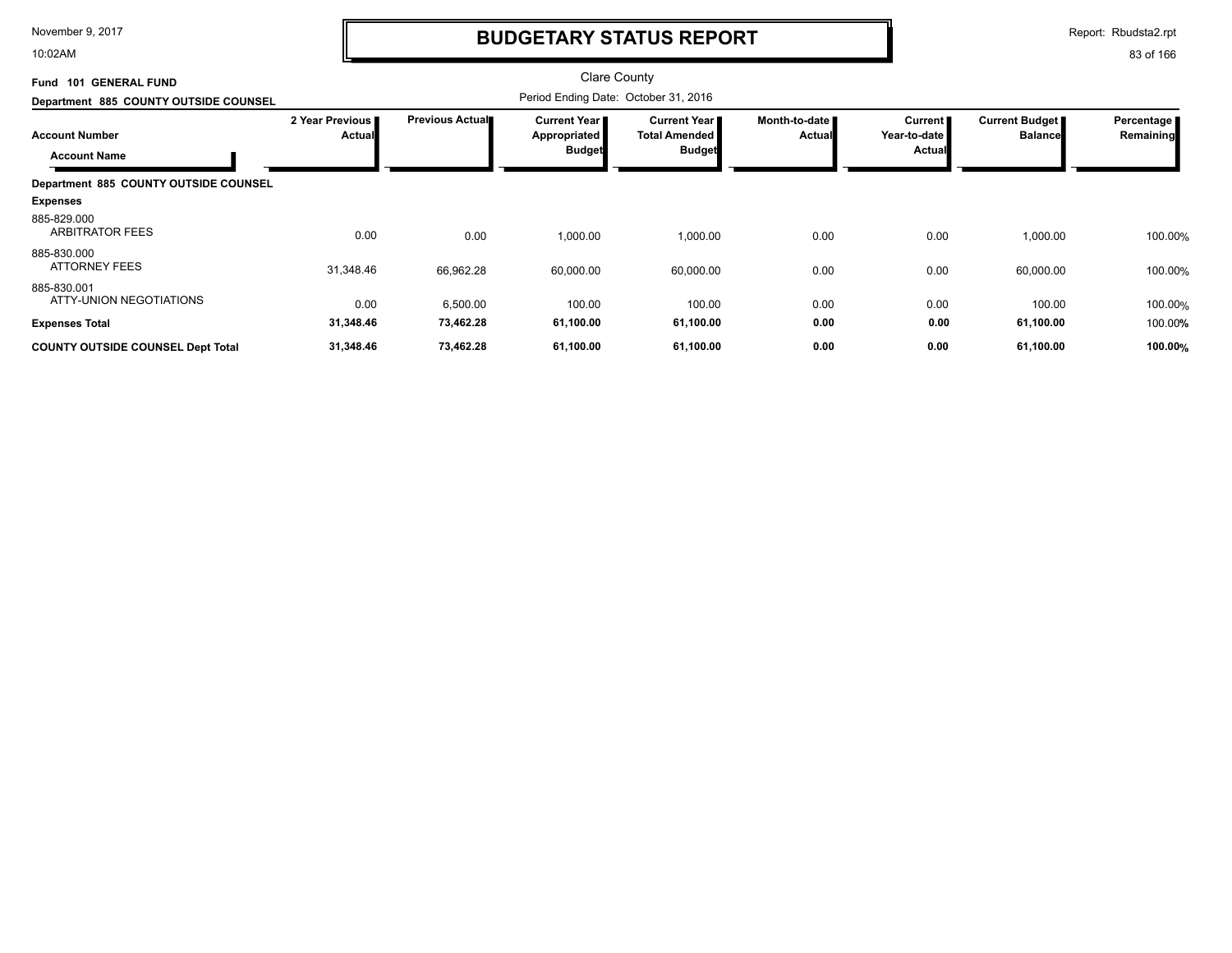10:02AM

## **BUDGETARY STATUS REPORT**

Report: Rbudsta2.rpt

| Fund 101 GENERAL FUND                         |                                    |                        | Clare County                                           |                                                                |                                  |                                          |                                  |                         |
|-----------------------------------------------|------------------------------------|------------------------|--------------------------------------------------------|----------------------------------------------------------------|----------------------------------|------------------------------------------|----------------------------------|-------------------------|
| Department 890 CONTINGENCY                    |                                    |                        |                                                        |                                                                |                                  |                                          |                                  |                         |
| <b>Account Number</b>                         | 2 Year Previous I<br><b>Actual</b> | <b>Previous Actual</b> | <b>Current Year I</b><br>Appropriated<br><b>Budget</b> | <b>Current Year</b><br><b>Total Amended I</b><br><b>Budget</b> | Month-to-date I<br><b>Actual</b> | <b>Current</b><br>Year-to-date<br>Actual | Current Budget<br><b>Balance</b> | Percentage<br>Remaining |
| <b>Account Name</b>                           |                                    |                        |                                                        |                                                                |                                  |                                          |                                  |                         |
| Department 890 CONTINGENCY                    |                                    |                        |                                                        |                                                                |                                  |                                          |                                  |                         |
| <b>Expenses</b>                               |                                    |                        |                                                        |                                                                |                                  |                                          |                                  |                         |
| 890-956.299<br>UNDISTRIBUTED BUDGETED AMOUNTS | 0.00                               | 0.00                   | 25.000.00                                              | 5,029.00                                                       | 0.00                             | 0.00                                     | 5,029.00                         | 100.00%                 |
| <b>Expenses Total</b>                         | 0.00                               | 0.00                   | 25,000.00                                              | 5,029.00                                                       | 0.00                             | 0.00                                     | 5,029.00                         | 100.00%                 |
| <b>CONTINGENCY Dept Total</b>                 | 0.00                               | 0.00                   | 25,000.00                                              | 5,029.00                                                       | 0.00                             | 0.00                                     | 5,029.00                         | 100.00%                 |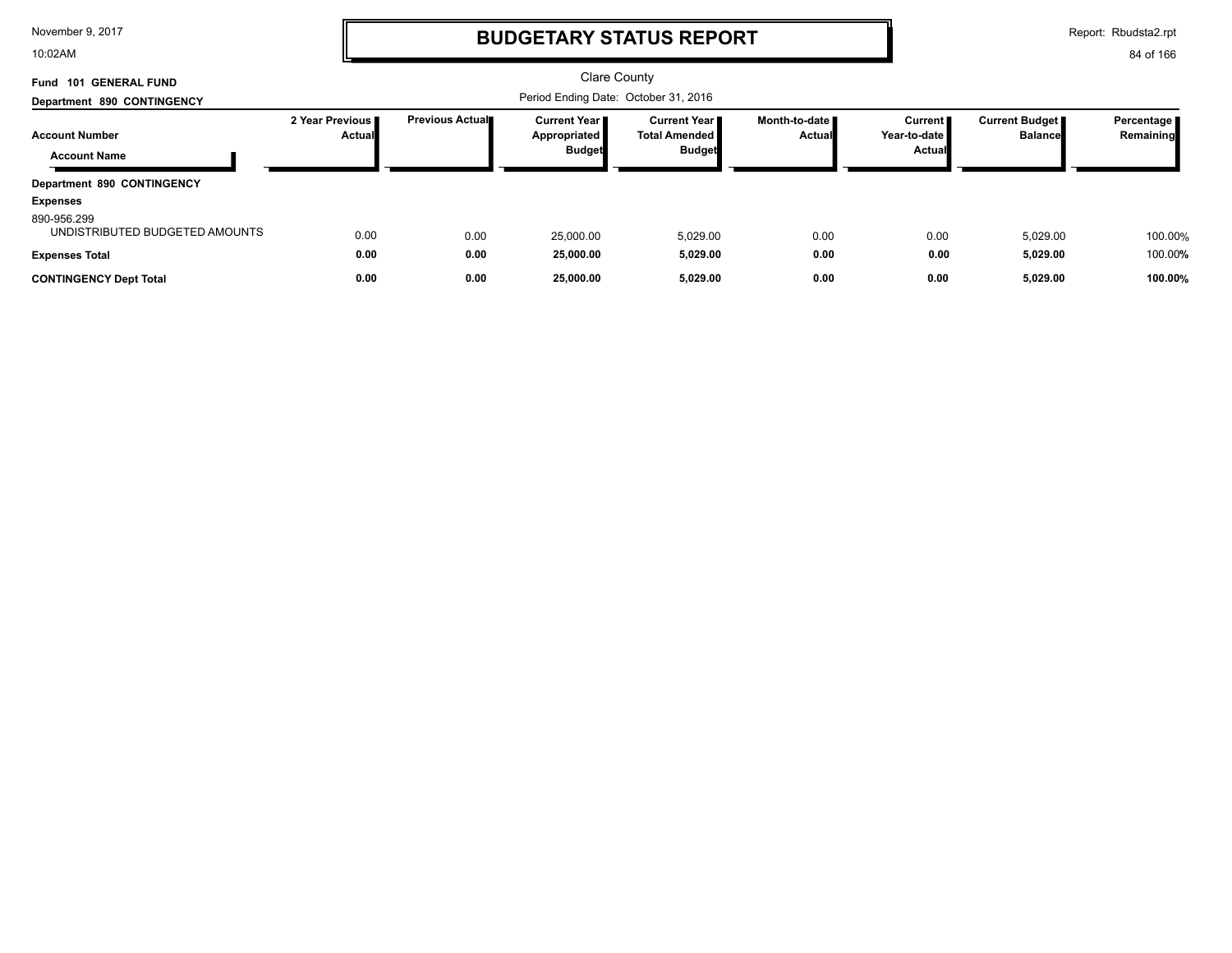10:02AM

# **BUDGETARY STATUS REPORT**

Report: Rbudsta2.rpt

| <b>GENERAL FUND</b><br>101<br>Fund<br>Department 895 COST STUDY CONTRACTS |                                    |                        | <b>Clare County</b><br>Period Ending Date: October 31, 2016 |                                                          |                                  |                                            |                                         |                           |
|---------------------------------------------------------------------------|------------------------------------|------------------------|-------------------------------------------------------------|----------------------------------------------------------|----------------------------------|--------------------------------------------|-----------------------------------------|---------------------------|
| <b>Account Number</b><br><b>Account Name</b>                              | 2 Year Previous I<br><b>Actual</b> | <b>Previous Actual</b> | <b>Current Year I</b><br>Appropriated<br><b>Budget</b>      | <b>Current Year II</b><br>Total Amended<br><b>Budget</b> | Month-to-date ■<br><b>Actual</b> | Current  <br>Year-to-date<br><b>Actual</b> | <b>Current Budget</b><br><b>Balance</b> | Percentage  <br>Remaining |
| Department 895 COST STUDY CONTRACTS<br><b>Expenses</b>                    |                                    |                        |                                                             |                                                          |                                  |                                            |                                         |                           |
| 895-801.000<br><b>STUDY EXPENDITURES</b><br><b>Expenses Total</b>         | 7,500.00<br>7,500.00               | 8.000.00<br>8,000.00   | 8.000.00<br>8,000.00                                        | 8,000.00<br>8,000.00                                     | 0.00<br>0.00                     | 0.00<br>0.00                               | 8,000.00<br>8,000.00                    | 100.00%<br>100.00%        |
| <b>COST STUDY CONTRACTS Dept Total</b>                                    | 7,500.00                           | 8,000.00               | 8,000.00                                                    | 8,000.00                                                 | 0.00                             | 0.00                                       | 8,000.00                                | 100.00%                   |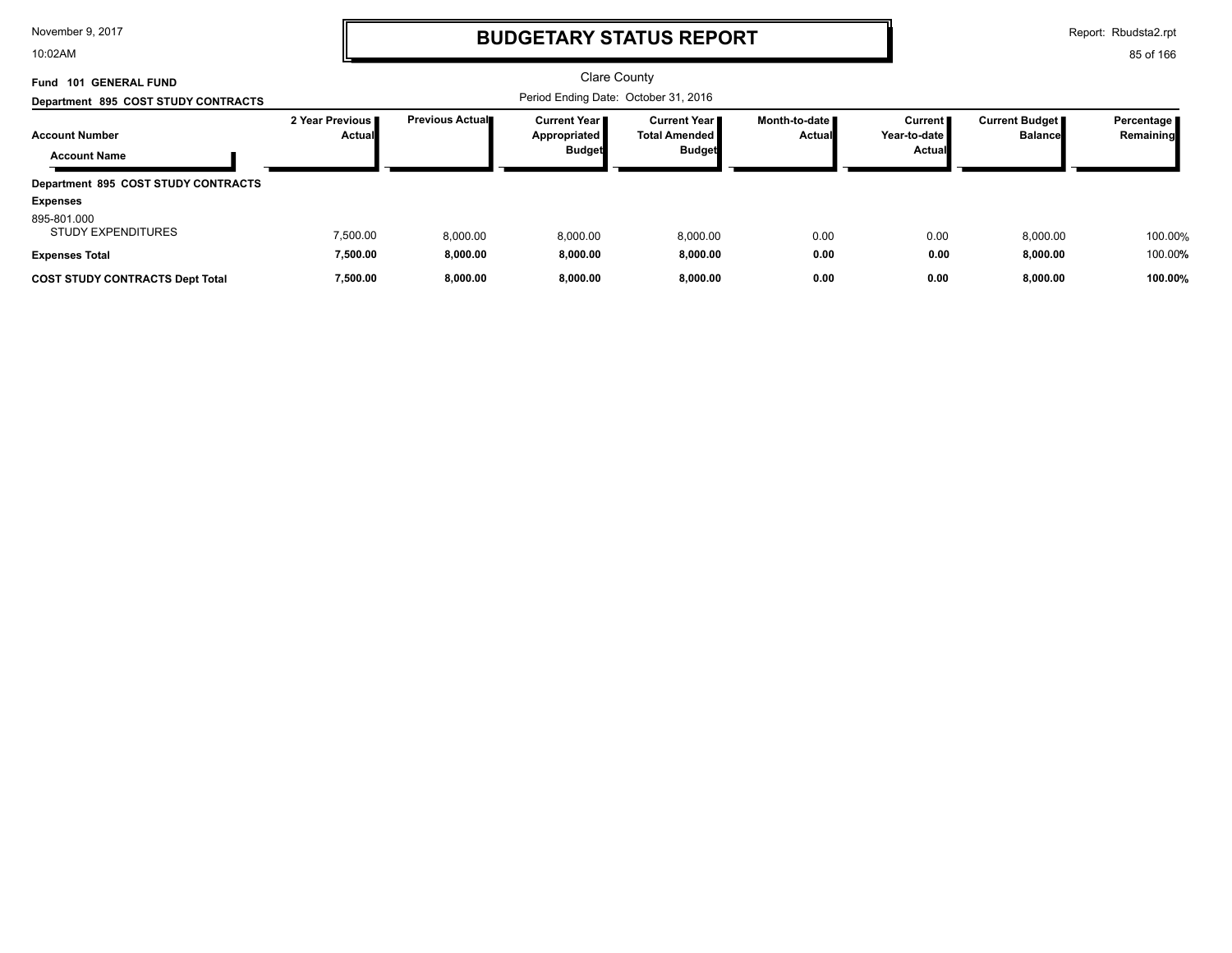10:02AM

# **BUDGETARY STATUS REPORT**

Report: Rbudsta2.rpt

| 101 GENERAL FUND<br>Fund<br>Department 899 TAX APPEALS ADJUSTMENT |                                  | Clare County<br>Period Ending Date: October 31, 2016 |                                                        |                                                         |                                  |                                                 |                                         |                            |
|-------------------------------------------------------------------|----------------------------------|------------------------------------------------------|--------------------------------------------------------|---------------------------------------------------------|----------------------------------|-------------------------------------------------|-----------------------------------------|----------------------------|
| <b>Account Number</b><br><b>Account Name</b>                      | 2 Year Previous<br><b>Actual</b> | <b>Previous Actual</b>                               | <b>Current Year I</b><br>Appropriated<br><b>Budget</b> | <b>Current Year</b> ■<br>Total Amended<br><b>Budget</b> | Month-to-date ■<br><b>Actual</b> | <b>Current</b><br>Year-to-date<br><b>Actual</b> | <b>Current Budget</b><br><b>Balance</b> | Percentage   <br>Remaining |
| Department 899 TAX APPEALS ADJUSTMENT<br>Expenses                 |                                  |                                                      |                                                        |                                                         |                                  |                                                 |                                         |                            |
| 899-962.000<br>TAX APPEALS ADJUSTMENT                             | 2,288.04                         | 1.267.69                                             | 4.500.00                                               | 4.500.00                                                | 422.41                           | 422.41                                          | 4.077.59                                | 90.61%                     |
| <b>Expenses Total</b><br>TAX APPEALS ADJUSTMENT Dept Total        | 2,288.04<br>2,288.04             | 1.267.69<br>1,267.69                                 | 4.500.00<br>4.500.00                                   | 4,500.00<br>4,500.00                                    | 422.41<br>422.41                 | 422.41<br>422.41                                | 4,077.59<br>4,077.59                    | 90.61%<br>90.61%           |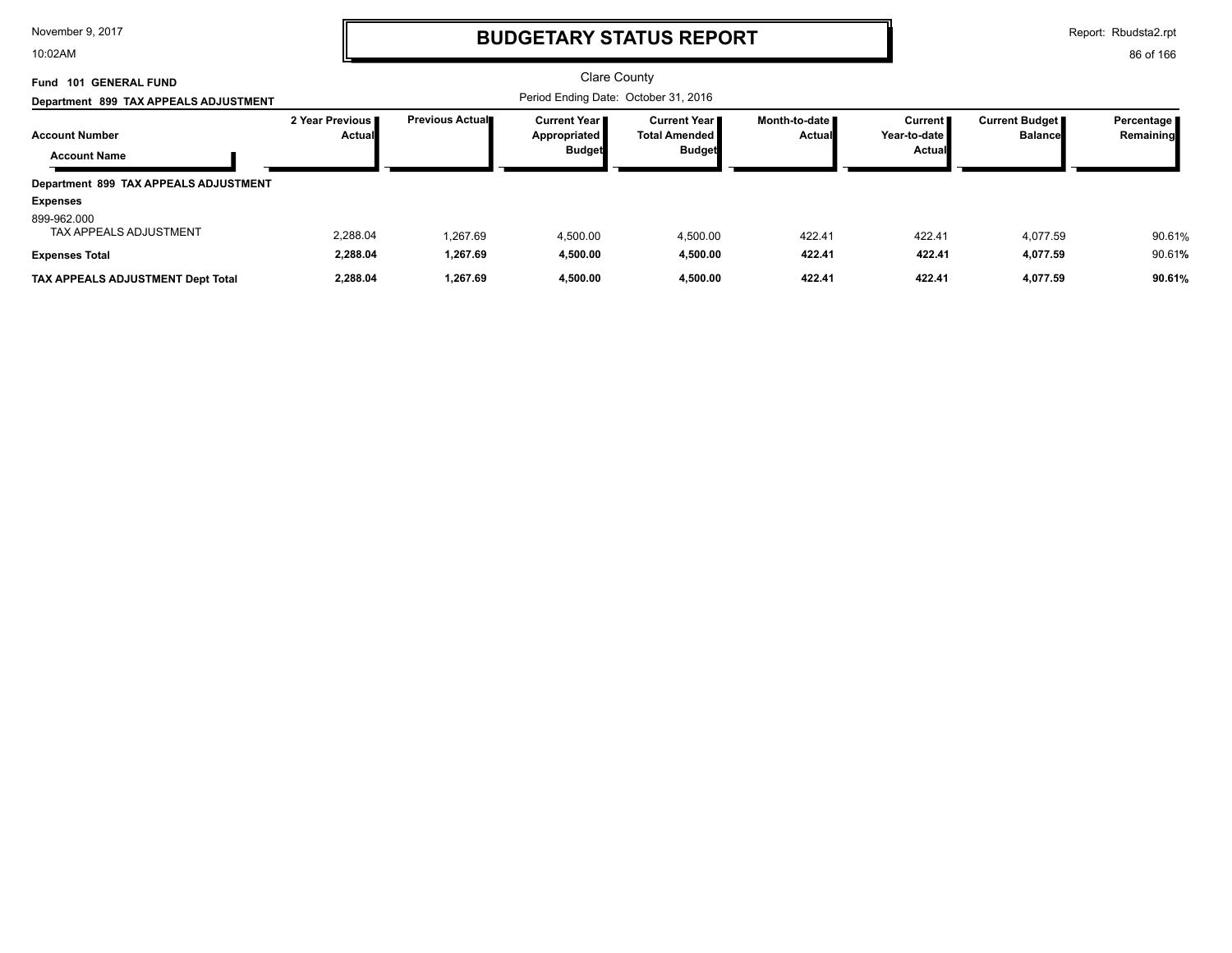10:02AM

# **BUDGETARY STATUS REPORT**

Report: Rbudsta2.rpt

| Fund 101 GENERAL FUND                             |                           |                        | <b>Clare County</b>                                  |                                                       |                         |                                     |                                         |                         |
|---------------------------------------------------|---------------------------|------------------------|------------------------------------------------------|-------------------------------------------------------|-------------------------|-------------------------------------|-----------------------------------------|-------------------------|
| Department 901 NEW EQUIPMENT-CAPITAL OUTLAY       |                           |                        | Period Ending Date: October 31, 2016                 |                                                       |                         |                                     |                                         |                         |
| <b>Account Number</b><br><b>Account Name</b>      | 2 Year Previous<br>Actual | <b>Previous Actual</b> | <b>Current Year</b><br>Appropriated<br><b>Budget</b> | Current Year<br><b>Total Amended</b><br><b>Budget</b> | Month-to-date<br>Actual | Current  <br>Year-to-date<br>Actual | <b>Current Budget</b><br><b>Balance</b> | Percentage<br>Remaining |
| Department 901 NEW EQUIPMENT-CAPITAL OUTLAY       |                           |                        |                                                      |                                                       |                         |                                     |                                         |                         |
| <b>Expenses</b>                                   |                           |                        |                                                      |                                                       |                         |                                     |                                         |                         |
| 901-978.136<br>NEW EQUIPMENT - DISTRICT COURT     | 6,425.70                  | 0.00                   | 0.00                                                 | 0.00                                                  | 0.00                    | 0.00                                | 0.00                                    | 0.00%                   |
| 901-978.215<br>NEW EQUIPMENT - COUNTY CLERK       | 0.00                      | 5,759.12               | 0.00                                                 | 0.00                                                  | 0.00                    | 0.00                                | 0.00                                    | 0.00%                   |
| 901-978.259<br><b>NEW EQUIPMENT - COMPUTERS</b>   | 16,940.00                 | 94,454.97              | 0.00                                                 | 0.00                                                  | 0.00                    | 0.00                                | 0.00                                    | 0.00%                   |
| 901-978.265<br>NEW EQUIPMENT - COURTHOUSE         | 237,700.60                | 0.00                   | 0.00                                                 | 24,971.00                                             | 0.00                    | 0.00                                | 0.00                                    | 0.00%                   |
| 901-978.301<br><b>NEW EQUIPMENT - SHERIFF</b>     | 7,180.50                  | 20,234.00              | 0.00                                                 | 0.00                                                  | 0.00                    | 0.00                                | 0.00                                    | 0.00%                   |
| 901-978.302<br>NEW EQUIPMENT-CCSD-CAR             | 108,990.32                | 425,524.78             | 0.00                                                 | 0.00                                                  | 0.00                    | 0.00                                | 0.00                                    | 0.00%                   |
| 901-978.331<br><b>NEW EQUIPMENT - MARINE</b>      | 15,003.00                 | 0.00                   | 0.00                                                 | 0.00                                                  | 0.00                    | 0.00                                | 0.00                                    | 0.00%                   |
| 901-978.351<br><b>NEW EQUIPMENT - JAIL</b>        | 48,647.84                 | 23,893.00              | 0.00                                                 | 0.00                                                  | 0.00                    | 0.00                                | 0.00                                    | 0.00%                   |
| 901-978.426<br>NEW EQUIPMENT-EMG MGT-CIVIL DEFE   | 12,750.00                 | 21,388.80              | 0.00                                                 | 0.00                                                  | 0.00                    | 0.00                                | 0.00                                    | 0.00%                   |
| <b>Expenses Total</b>                             | 453,637.96                | 591,254.67             | 0.00                                                 | 24,971.00                                             | 0.00                    | 0.00                                | 0.00                                    | 100.00%                 |
| NEW EQUIPMENT-CAPITAL OUTLAY<br><b>Dept Total</b> | 453,637.96                | 591,254.67             | 0.00                                                 | 24,971.00                                             | 0.00                    | 0.00                                | 0.00                                    | 100.00%                 |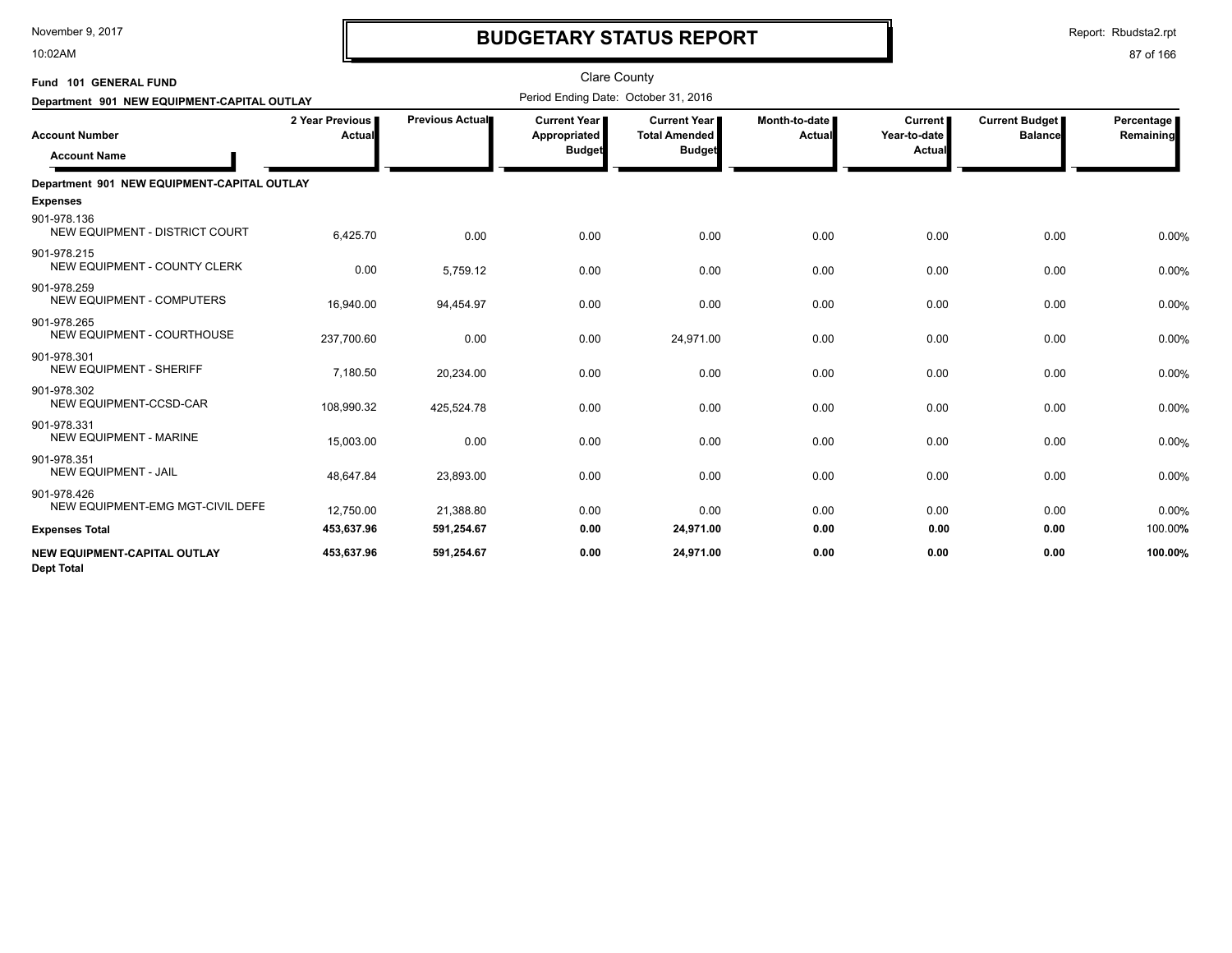10:02AM

# **BUDGETARY STATUS REPORT**

Report: Rbudsta2.rpt

| Fund 101 GENERAL FUND                            |                           |                        | Clare County                                    |                                                              |                           |                                          |                                         |                         |
|--------------------------------------------------|---------------------------|------------------------|-------------------------------------------------|--------------------------------------------------------------|---------------------------|------------------------------------------|-----------------------------------------|-------------------------|
| Department 905 COUNTY DEBT SERVICE               |                           |                        | Period Ending Date: October 31, 2016            |                                                              |                           |                                          |                                         |                         |
| <b>Account Number</b><br><b>Account Name</b>     | 2 Year Previous<br>Actual | <b>Previous Actual</b> | <b>Current Year I</b><br>Appropriated<br>Budget | <b>Current Year</b><br><b>Total Amended</b><br><b>Budget</b> | Month-to-date I<br>Actual | <b>Current</b><br>Year-to-date<br>Actual | <b>Current Budget</b><br><b>Balance</b> | Percentage<br>Remaining |
| Department 905 COUNTY DEBT SERVICE               |                           |                        |                                                 |                                                              |                           |                                          |                                         |                         |
| <b>Expenses</b>                                  |                           |                        |                                                 |                                                              |                           |                                          |                                         |                         |
| 905-991.000<br><b>PRINCIPAL</b>                  | 87,542.25                 | 59,184.91              | 45,872.00                                       | 45,872.00                                                    | 123,641.43                | 123,641.43                               | $-77,769.43$                            | $-169.54%$              |
| 905-991.302<br>PRINCIPAL-CCSD CAR LEASE          | 0.00                      | 0.00                   | 117,707.00                                      | 117,707.00                                                   | 0.00                      | 0.00                                     | 117,707.00                              | 100.00%                 |
| 905-991.351<br>PRINCIPAL-JAIL CAMERA LEASE       | 0.00                      | 2,507.61               | 3,857.00                                        | 3,857.00                                                     | 317.38                    | 317.38                                   | 3,539.62                                | 91.77%                  |
| 905-995.000<br><b>INTEREST</b>                   | 7,975.42                  | 14,326.82              | 7,954.00                                        | 7,954.00                                                     | 6,483.25                  | 6,483.25                                 | 1,470.75                                | 18.49%                  |
| 905-995.302<br>INTEREST-CCSD CAR LEASE           | 0.00                      | 0.00                   | 5,394.00                                        | 5,394.00                                                     | 0.00                      | 0.00                                     | 5,394.00                                | 100.00%                 |
| 905-995.351<br><b>INTEREST-JAIL CAMERA LEASE</b> | 0.00                      | 424.63                 | 542.00                                          | 542.00                                                       | 49.15                     | 49.15                                    | 492.85                                  | 90.93%                  |
| <b>Expenses Total</b>                            | 95,517.67                 | 76,443.97              | 181,326.00                                      | 181,326.00                                                   | 130,491.21                | 130,491.21                               | 50,834.79                               | 28.04%                  |
| <b>COUNTY DEBT SERVICE Dept Total</b>            | 95,517.67                 | 76,443.97              | 181,326.00                                      | 181,326.00                                                   | 130,491.21                | 130,491.21                               | 50,834.79                               | 28.04%                  |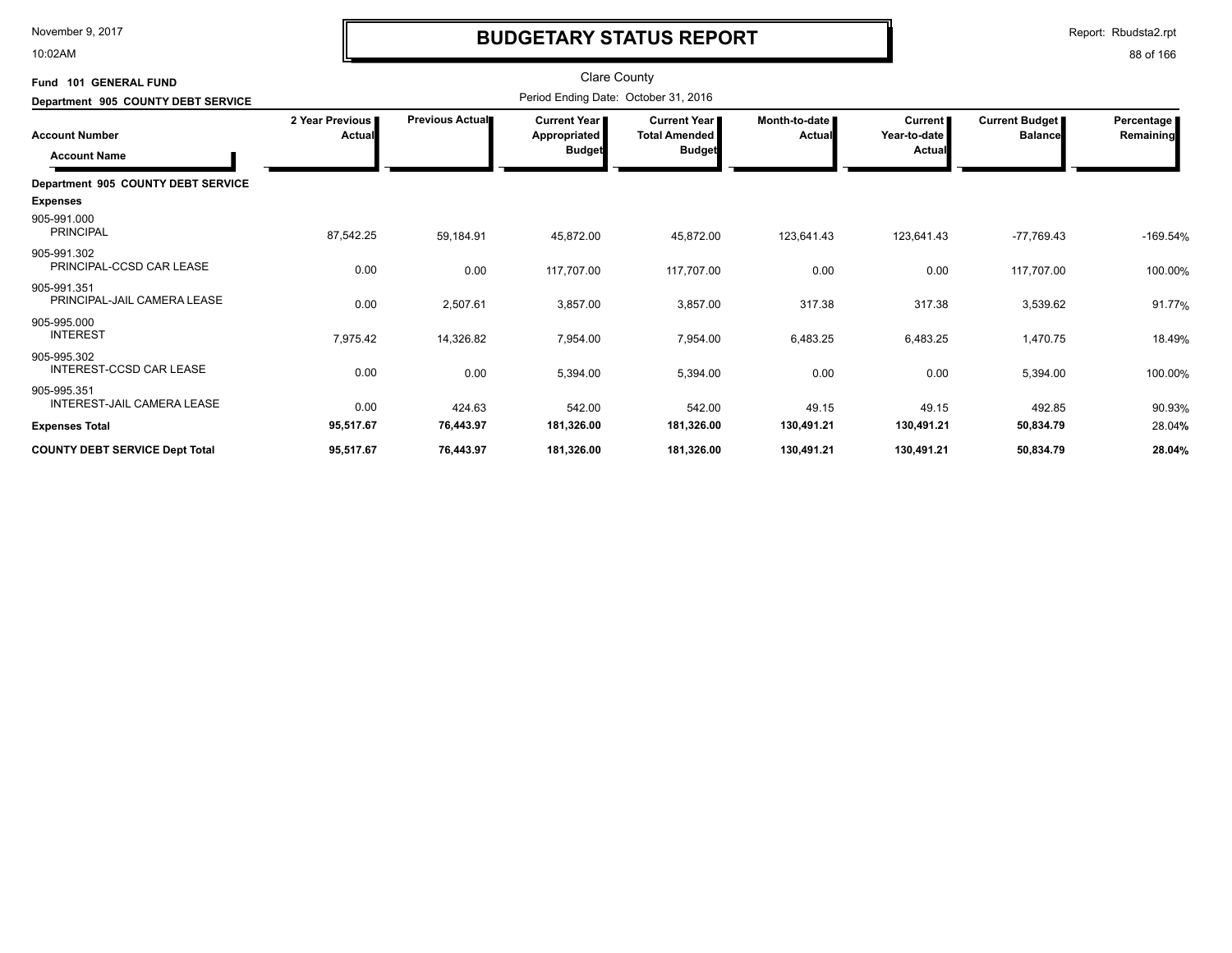10:02AM

# **BUDGETARY STATUS REPORT**

| Fund 101 GENERAL FUND                                   |                           |                 | <b>Clare County</b>                                    |                                                                |                         |                                                 |                                  |                         |
|---------------------------------------------------------|---------------------------|-----------------|--------------------------------------------------------|----------------------------------------------------------------|-------------------------|-------------------------------------------------|----------------------------------|-------------------------|
| Department 990 APPROPIATIONS TRANSFERS OUT              |                           |                 | Period Ending Date: October 31, 2016                   |                                                                |                         |                                                 |                                  |                         |
| <b>Account Number</b><br><b>Account Name</b>            | 2 Year Previous<br>Actual | Previous Actual | <b>Current Year I</b><br>Appropriated<br><b>Budget</b> | <b>Current Year I</b><br><b>Total Amended</b><br><b>Budget</b> | Month-to-date<br>Actual | <b>Current</b><br>Year-to-date<br><b>Actual</b> | Current Budget<br><b>Balance</b> | Percentage<br>Remaining |
| <b>Department 990 APPROPIATIONS TRANSFERS OUT</b>       |                           |                 |                                                        |                                                                |                         |                                                 |                                  |                         |
| <b>Expenses</b>                                         |                           |                 |                                                        |                                                                |                         |                                                 |                                  |                         |
| 990-998.215<br>FRIEND OF COURT FUND APPROP              | 50,000.00                 | 5,000.00        | 59,713.00                                              | 59,713.00                                                      | 0.00                    | 0.00                                            | 59,713.00                        | 100.00%                 |
| 990-998.268<br>APPROP CG RECOVERY CT                    | 5,000.00                  | 5,000.00        | 5,000.00                                               | 5,000.00                                                       | 0.00                    | 0.00                                            | 5,000.00                         | 100.00%                 |
| 990-998.290<br>SOCIAL WELFARE FUND APPROP               | 5,000.00                  | 5,000.00        | 5,000.00                                               | 5,000.00                                                       | 0.00                    | 0.00                                            | 5,000.00                         | 100.00%                 |
| 990-998.291<br>CHILD CARE PROBATE FUND APPROP           | 150,000.00                | 150,000.00      | 150,000.00                                             | 150,000.00                                                     | 25,000.00               | 25,000.00                                       | 125,000.00                       | 83.33%                  |
| 990-998.292<br>CHILD CARE DSS FUND APPROP               | 105,000.00                | 105,000.00      | 105,000.00                                             | 105,000.00                                                     | 26,250.00               | 26,250.00                                       | 78,750.00                        | 75.00%                  |
| 990-998.293<br>SAILOR & SOLDIER RELIEF APPR.            | 10,000.00                 | 10,000.00       | 10,000.00                                              | 10,000.00                                                      | 0.00                    | 0.00                                            | 10,000.00                        | 100.00%                 |
| 990-998.295<br>AIRPORT FUND APPROPRIATION               | 0.00                      | 0.00            | 10,000.00                                              | 10,000.00                                                      | 0.00                    | 0.00                                            | 10,000.00                        | 100.00%                 |
| 990-998.296<br>FREEDOM PARK APPROPRIATION               | 0.00                      | 20,000.00       | 0.00                                                   | 0.00                                                           | 0.00                    | 0.00                                            | 0.00                             | 0.00%                   |
| 990-998.366<br>COURTHOUSE RENOV DEBT APPROPRI           | 0.00                      | 16,848.54       | 116,630.00                                             | 116,630.00                                                     | 58,165.00               | 58,165.00                                       | 58,465.00                        | 50.13%                  |
| 990-998.370<br>CLARE CO BLDG AUTH REFUNDING BOI         | 106,300.75                | 101,139.75      | 101,750.00                                             | 101,750.00                                                     | 0.00                    | 0.00                                            | 101,750.00                       | 100.00%                 |
| 990-998.385<br>USDA LOAN DEBT FUND-ROOF BOND            | 39,438.68                 | 0.00            | 0.00                                                   | 0.00                                                           | 0.00                    | 0.00                                            | 0.00                             | 0.00%                   |
| 990-998.519<br>APPROP TRANS OUT TAX ANTIC NOTE          | 3,312.00                  | 3,700.00        | 6,000.00                                               | 6,000.00                                                       | 0.00                    | 0.00                                            | 6,000.00                         | 100.00%                 |
| <b>Expenses Total</b>                                   | 474,051.43                | 421,688.29      | 569,093.00                                             | 569,093.00                                                     | 109,415.00              | 109,415.00                                      | 459,678.00                       | 80.77%                  |
| <b>APPROPIATIONS TRANSFERS OUT</b><br><b>Dept Total</b> | 474,051.43                | 421,688.29      | 569,093.00                                             | 569,093.00                                                     | 109,415.00              | 109,415.00                                      | 459,678.00                       | 80.77%                  |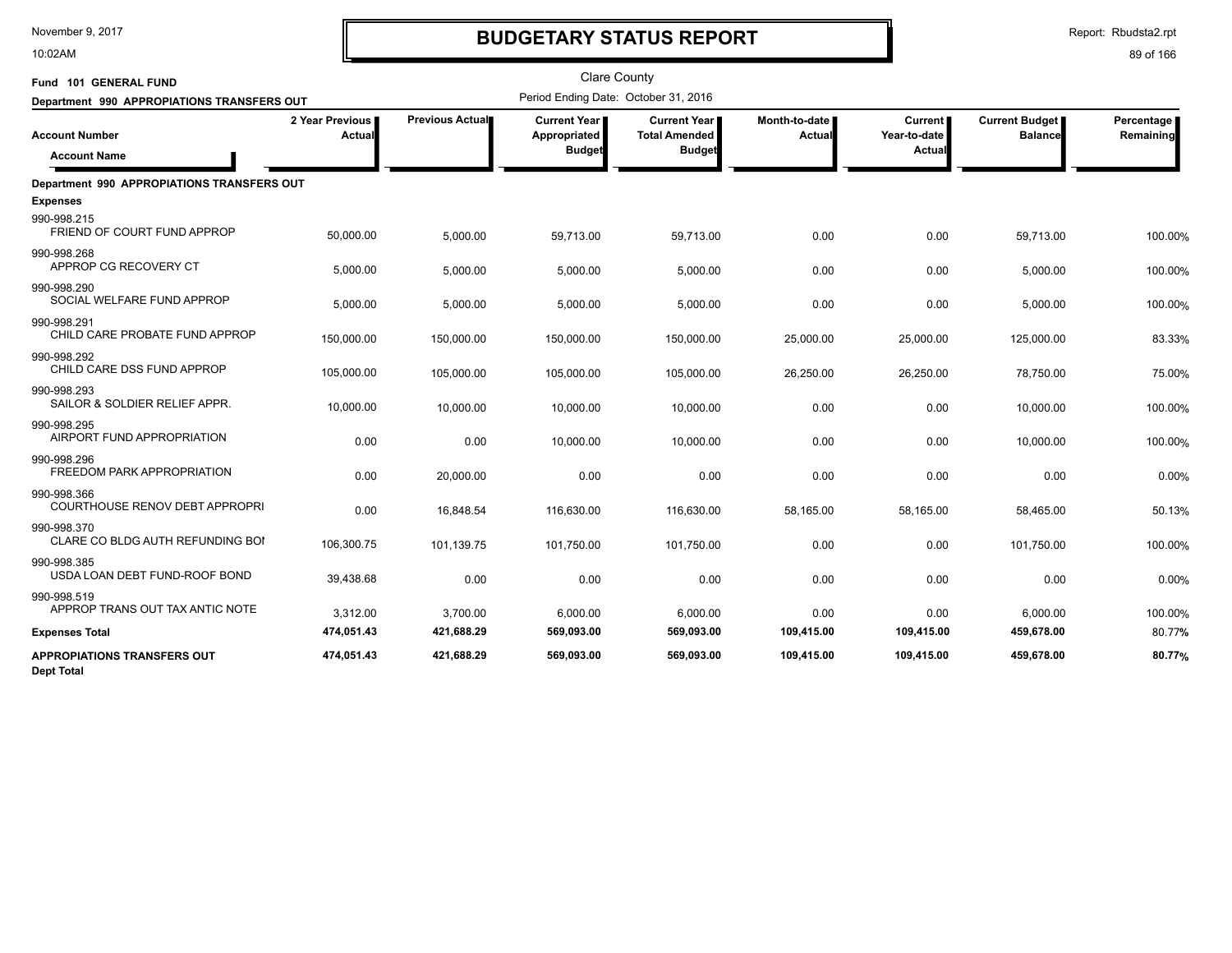10:02AM

# **BUDGETARY STATUS REPORT**

Report: Rbudsta2.rpt

| Fund 101 GENERAL FUND                                              |                                   |                                   | <b>Clare County</b>                                    |                                                       |                                |                                     |                                         |                         |
|--------------------------------------------------------------------|-----------------------------------|-----------------------------------|--------------------------------------------------------|-------------------------------------------------------|--------------------------------|-------------------------------------|-----------------------------------------|-------------------------|
| Department 997 ENDING FUND BALANCE                                 |                                   |                                   | Period Ending Date: October 31, 2016                   |                                                       |                                |                                     |                                         |                         |
| <b>Account Number</b><br><b>Account Name</b>                       | 2 Year Previous<br><b>Actual</b>  | <b>Previous Actual</b>            | <b>Current Year I</b><br>Appropriated<br><b>Budget</b> | Current Year<br><b>Total Amended</b><br><b>Budget</b> | Month-to-date<br><b>Actual</b> | Current  <br>Year-to-date<br>Actual | <b>Current Budget</b><br><b>Balance</b> | Percentage<br>Remaining |
| Department 997 ENDING FUND BALANCE                                 |                                   |                                   |                                                        |                                                       |                                |                                     |                                         |                         |
| <b>Expenses</b>                                                    |                                   |                                   |                                                        |                                                       |                                |                                     |                                         |                         |
| 997-998.900<br><b>ENDING FUND BALANCE</b><br><b>Expenses Total</b> | 0.00<br>0.00                      | 0.00<br>0.00                      | 1,409,019.00<br>1,409,019.00                           | 1,383,985.32<br>1,383,985.32                          | 0.00<br>0.00                   | 0.00<br>0.00                        | 1,383,985.32<br>1,383,985.32            | 100.00%<br>100.00%      |
| <b>ENDING FUND BALANCE Dept Total</b>                              | 0.00                              | 0.00                              | 1,409,019.00                                           | 1,383,985.32                                          | 0.00                           | 0.00                                | 1,383,985.32                            | 100.00%                 |
| <b>Revenues Total</b>                                              | 11,583,501.98                     | 11,722,648.71                     | 13,319,068.00                                          | 13,319,460.00                                         | 434,054.04                     | 434,054.04                          | 12,885,405.96                           | 96.74%                  |
| <b>Expenses Fund Total</b>                                         | 11,665,848.78                     | 12,074,327.38                     | 13,319,068.00                                          | 13,319,460.00                                         | 844,135.50                     | 844,135.50                          | 12,418,930.63                           | 93.66%                  |
| Net (Rev/Exp)                                                      | $-82,346.80$                      | $-351,678.67$                     | 0.00                                                   | 0.00                                                  | -410,081.46                    | -410,081.46                         | 466,475.33                              |                         |
| <b>Beginning/Adjusted Balance</b><br>1,563,378.23<br>$\ddot{}$     | <b>YTD Revenues</b><br>434,054.04 | <b>YTD Expenses</b><br>844,135.50 | $=$                                                    | <b>Current Fund Balance</b><br>1,153,296.77           |                                |                                     |                                         |                         |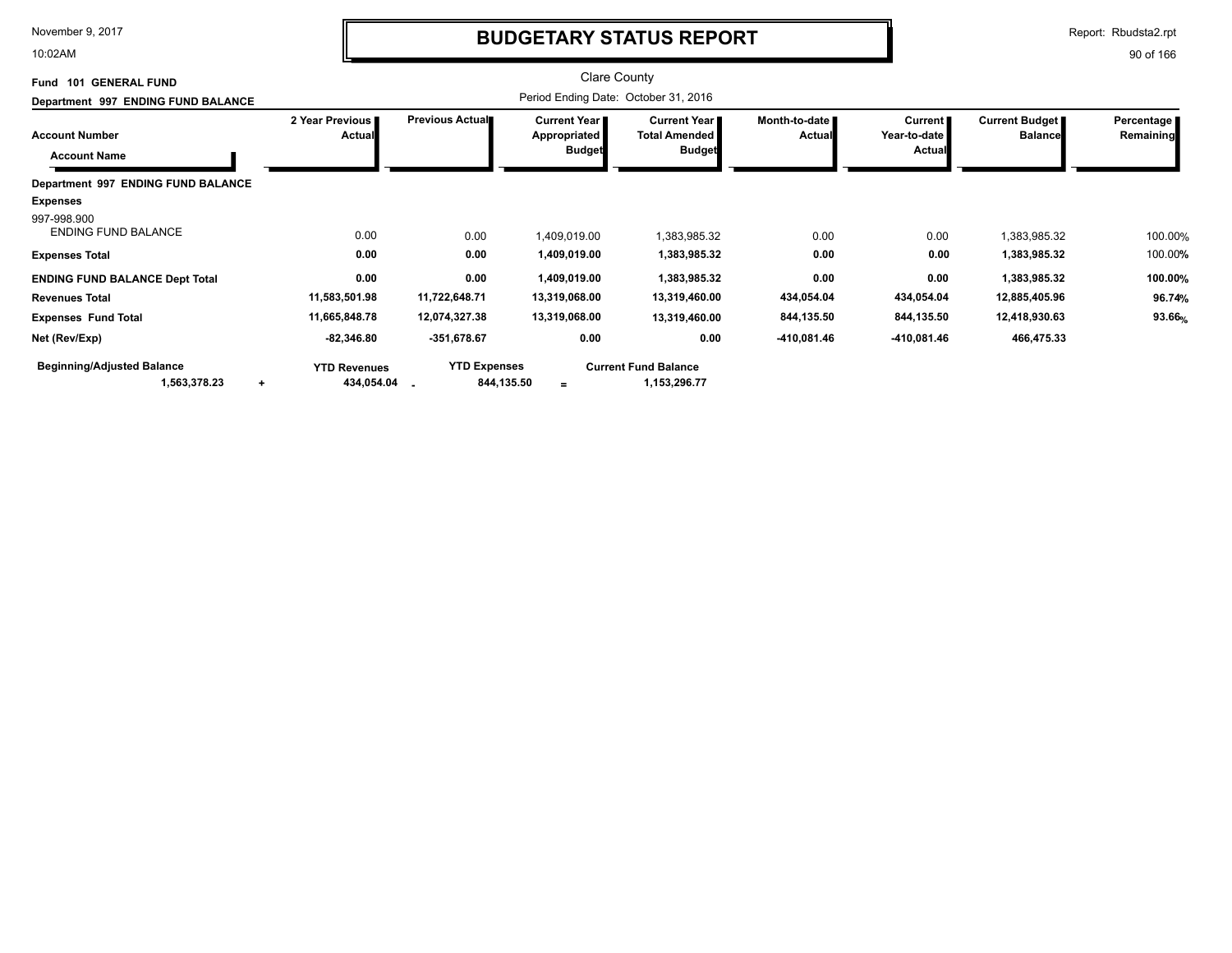10:02AM

# **BUDGETARY STATUS REPORT**

Report: Rbudsta2.rpt

| Fund 201 COUNTY ROAD FUND                                    |                                               |                                               | <b>Clare County</b>                           |                                                              |                              |                                          |                                  |                         |
|--------------------------------------------------------------|-----------------------------------------------|-----------------------------------------------|-----------------------------------------------|--------------------------------------------------------------|------------------------------|------------------------------------------|----------------------------------|-------------------------|
| <b>Department</b>                                            |                                               |                                               | Period Ending Date: October 31, 2016          |                                                              |                              |                                          |                                  |                         |
| <b>Account Number</b><br><b>Account Name</b>                 | 2 Year Previous<br>Actual                     | Previous Actual                               | Current Year<br>Appropriated<br><b>Budget</b> | <b>Current Year</b><br><b>Total Amended</b><br><b>Budget</b> | Month-to-date I<br>Actual    | <b>Current</b><br>Year-to-date<br>Actual | Current Budget<br><b>Balance</b> | Percentage<br>Remaining |
| Fund 201 COUNTY ROAD FUND                                    |                                               |                                               |                                               |                                                              |                              |                                          |                                  |                         |
| 2017<br><b>Fiscal Year</b>                                   |                                               |                                               |                                               |                                                              |                              |                                          |                                  |                         |
| Department 000<br><b>Revenues</b>                            |                                               |                                               |                                               |                                                              |                              |                                          |                                  |                         |
| 000-401.000<br><b>REVENUE CONTROL</b>                        | 6,491,699.80                                  | 6,409,536.29                                  | 7,000,000.00                                  | 7,000,000.00                                                 | 70,453.25                    | 70,453.25                                | 6,929,546.75                     | 98.99%                  |
| <b>Revenues Total</b>                                        | 6,491,699.80                                  | 6,409,536.29                                  | 7,000,000.00                                  | 7,000,000.00                                                 | 70,453.25                    | 70,453.25                                | 6,929,546.75                     | 98.99%                  |
| <b>Expenses</b><br>000-701.000<br><b>EXPENDITURE CONTROL</b> | 6,813,995.11                                  | 7,511,973.79                                  | 7,000,000.00                                  | 7,000,000.00                                                 | 1,119,107.97                 | 1,119,107.97                             | 5,880,892.03                     | 84.01%                  |
| <b>Expenses Total</b>                                        | 6,813,995.11                                  | 7,511,973.79                                  | 7,000,000.00                                  | 7,000,000.00                                                 | 1,119,107.97                 | 1,119,107.97                             | 5,880,892.03                     | 84.01%                  |
| <b>Dept Total</b><br><b>Revenues Total</b>                   | $-322,295.31$<br>6,491,699.80                 | $-1,102,437.50$<br>6,409,536.29               | 0.00<br>7,000,000.00                          | 0.00<br>7,000,000.00                                         | $-1,048,654.72$<br>70,453.25 | $-1,048,654.72$<br>70,453.25             | 1,048,654.72<br>6,929,546.75     | 0.00%<br>98.99%         |
| <b>Expenses Fund Total</b>                                   | 6,813,995.11                                  | 7,511,973.79                                  | 7,000,000.00                                  | 7,000,000.00                                                 | 1,119,107.97                 | 1,119,107.97                             | 5,880,892.03                     | 84.01%                  |
| Net (Rev/Exp)                                                | $-322,295.31$                                 | -1,102,437.50                                 | 0.00                                          | 0.00                                                         | $-1,048,654.72$              | $-1,048,654.72$                          | 1,048,654.72                     |                         |
| <b>Beginning/Adjusted Balance</b><br>3,698,603.29            | <b>YTD Revenues</b><br>70,453.25<br>$\ddot{}$ | <b>YTD Expenses</b><br>1,119,107.97<br>$\sim$ | $=$                                           | <b>Current Fund Balance</b><br>2,649,948.57                  |                              |                                          |                                  |                         |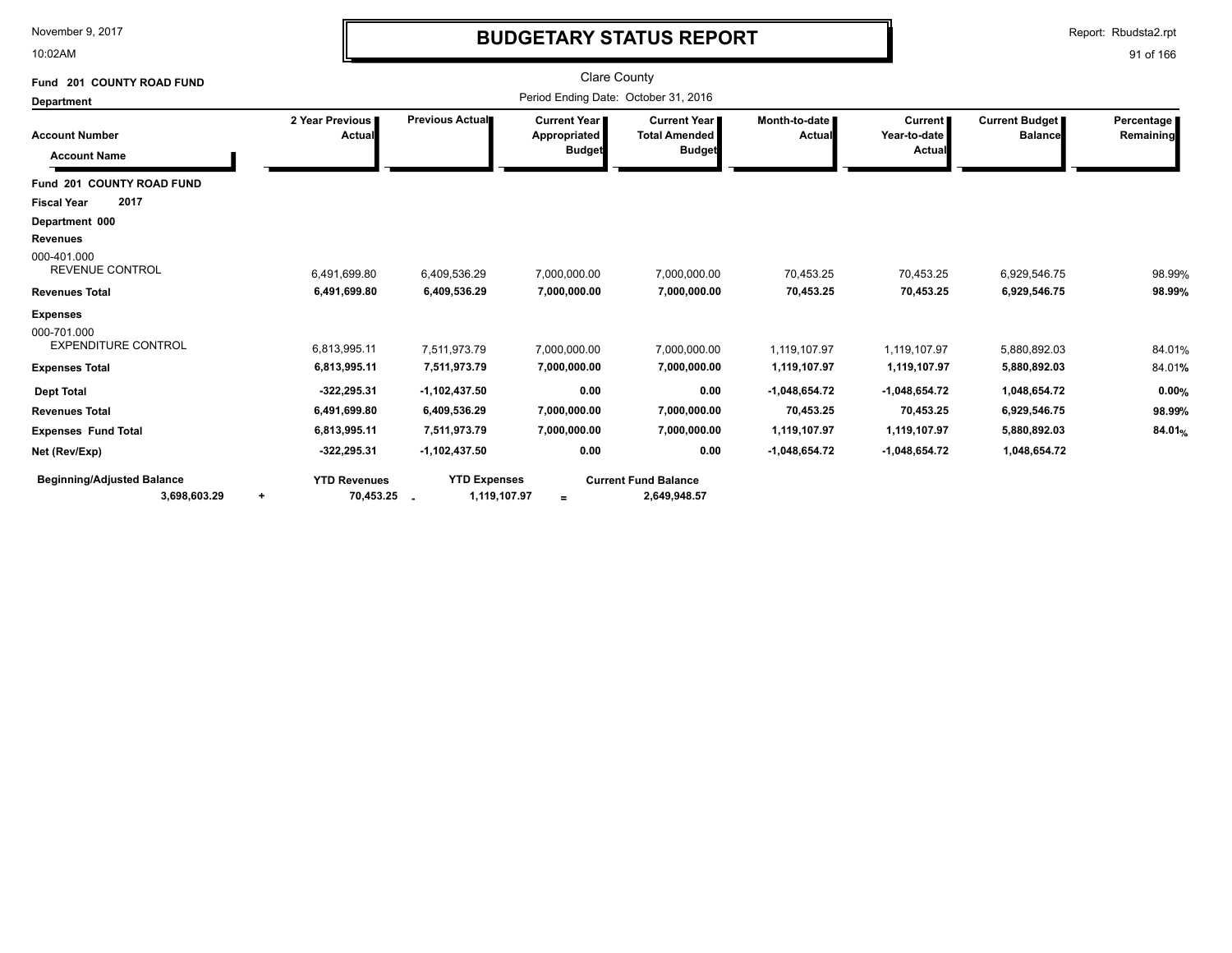10:02AM

# **BUDGETARY STATUS REPORT**

Report: Rbudsta2.rpt

| Fund 215 FRIEND OF THE COURT FUND                               |                           |                 | <b>Clare County</b>                  |                                             |                                |                                |                                         |                         |
|-----------------------------------------------------------------|---------------------------|-----------------|--------------------------------------|---------------------------------------------|--------------------------------|--------------------------------|-----------------------------------------|-------------------------|
| <b>Department</b>                                               |                           |                 | Period Ending Date: October 31, 2016 |                                             |                                |                                |                                         |                         |
| <b>Account Number</b>                                           | 2 Year Previous<br>Actual | Previous Actual | Current Year<br>Appropriated         | <b>Current Year</b><br><b>Total Amended</b> | Month-to-date<br><b>Actual</b> | <b>Current</b><br>Year-to-date | <b>Current Budget</b><br><b>Balance</b> | Percentage<br>Remaining |
| <b>Account Name</b>                                             |                           |                 | <b>Budget</b>                        | <b>Budget</b>                               |                                | <b>Actual</b>                  |                                         |                         |
| Fund 215 FRIEND OF THE COURT FUND<br>2017<br><b>Fiscal Year</b> |                           |                 |                                      |                                             |                                |                                |                                         |                         |
| Department 000                                                  |                           |                 |                                      |                                             |                                |                                |                                         |                         |
| Revenues<br>000-520.000<br>FEDERAL GRANTS-INCENTIVE-FOC         | 35,435.00                 | 38,740.00       | 35,000.00                            | 35,000.00                                   | 0.00                           | 0.00                           | 35,000.00                               | 100.00%                 |
| 000-521.000<br>CRP - FRIEND OF COURT - FED                      | 241,928.67                | 249,888.62      | 211,599.00                           | 211,599.00                                  | 0.00                           | 0.00                           | 211,599.00                              | 100.00%                 |
| 000-523.000<br>FED-MEDICAL INCENTIVE REFUND                     | 10,385.17                 | 16,165.46       | 7,000.00                             | 7,000.00                                    | 0.00                           | 0.00                           | 7,000.00                                | 100.00%                 |
| 000-562.000<br><b>GFGP STATE REVENUE</b>                        | 23,387.00                 | 25,568.40       | 24,000.00                            | 24,000.00                                   | 0.00                           | 0.00                           | 24,000.00                               | 100.00%                 |
| 000-604.000<br>JUDGEMENT FEES/NON IV-D                          | 8,800.00                  | 9,200.00        | 9,000.00                             | 9,000.00                                    | 560.00                         | 560.00                         | 8,440.00                                | 93.78%                  |
| 000-604.001<br>FOC SUPPT/IV-D                                   | 1,040.00                  | 1,000.00        | 900.00                               | 900.00                                      | 80.00                          | 80.00                          | 820.00                                  | 91.11%                  |
| 000-608.000<br><b>SERVICES</b>                                  | 22,456.20                 | 20,602.28       | 22,000.00                            | 22,000.00                                   | 1,100.12                       | 1,100.12                       | 20,899.88                               | 95.00%                  |
| 000-626.000<br>20%STATE PROCESS FEE CO PORTION                  | 2,944.29                  | 2,630.17        | 2,700.00                             | 2,700.00                                    | 150.25                         | 150.25                         | 2,549.75                                | 94.44%                  |
| 000-627.000<br>RECORD COPYING                                   | 535.40                    | 203.50          | 300.00                               | 300.00                                      | 15.00                          | 15.00                          | 285.00                                  | 95.00%                  |
| 000-680.000<br>FOC - REIMB FROM GLADWIN CO                      | 6,754.98                  | 58,671.45       | 58,604.00                            | 58,604.00                                   | 0.00                           | 0.00                           | 58,604.00                               | 100.00%                 |
| 000-699.101<br>APPROPRIATION TRANSFER IN                        | 50,000.00                 | 5,000.00        | 59,713.00                            | 59,713.00                                   | 0.00                           | 0.00                           | 59,713.00                               | 100.00%                 |
| <b>Revenues Total</b>                                           | 403,666.71                | 427,669.88      | 430,816.00                           | 430,816.00                                  | 1,905.37                       | 1,905.37                       | 428,910.63                              | 99.56%                  |
| <b>Expenses</b>                                                 |                           |                 |                                      |                                             |                                |                                |                                         |                         |
| 000-702.000<br>SALARY                                           | 60.688.88                 | 105,807.65      | 105,000.00                           | 105,000.00                                  | 4,038.46                       | 4,038.46                       | 100,961.54                              | 96.15%                  |
| 000-704.000<br><b>SECY SALARIES</b>                             | 177,397.68                | 178,549.50      | 179,007.00                           | 179,007.00                                  | 10,571.99                      | 10,571.99                      | 168,435.01                              | 94.09%                  |
| 000-710.000<br><b>FICA EXPENSE</b>                              | 14,705.95                 | 17.583.40       | 17,609.00                            | 17,609.00                                   | 902.26                         | 902.26                         | 16,706.74                               | 94.88%                  |
| 000-711.000<br>MEDICARE EXPENSE                                 | 3,439.25                  | 4,112.28        | 4,500.00                             | 4,500.00                                    | 211.01                         | 211.01                         | 4,288.99                                | 95.31%                  |
| 000-715.000<br><b>HEALTH INSURANCE</b>                          | 79,138.22                 | 83,653.66       | 81,000.00                            | 81,000.00                                   | 7,679.74                       | 7,679.74                       | 73,320.26                               | 90.52%                  |
| 000-715.006<br><b>CIC BUNDLE</b>                                | 2,370.00                  | 2,370.00        | 2,400.00                             | 2,400.00                                    | 0.00                           | 0.00                           | 2,400.00                                | 100.00%                 |
| 000-716.007<br><b>HEALTH ACH REIMBURSEMENT</b>                  | 18,556.62                 | 17,880.37       | 10,000.00                            | 10,000.00                                   | 0.00                           | 0.00                           | 10,000.00                               | 100.00%                 |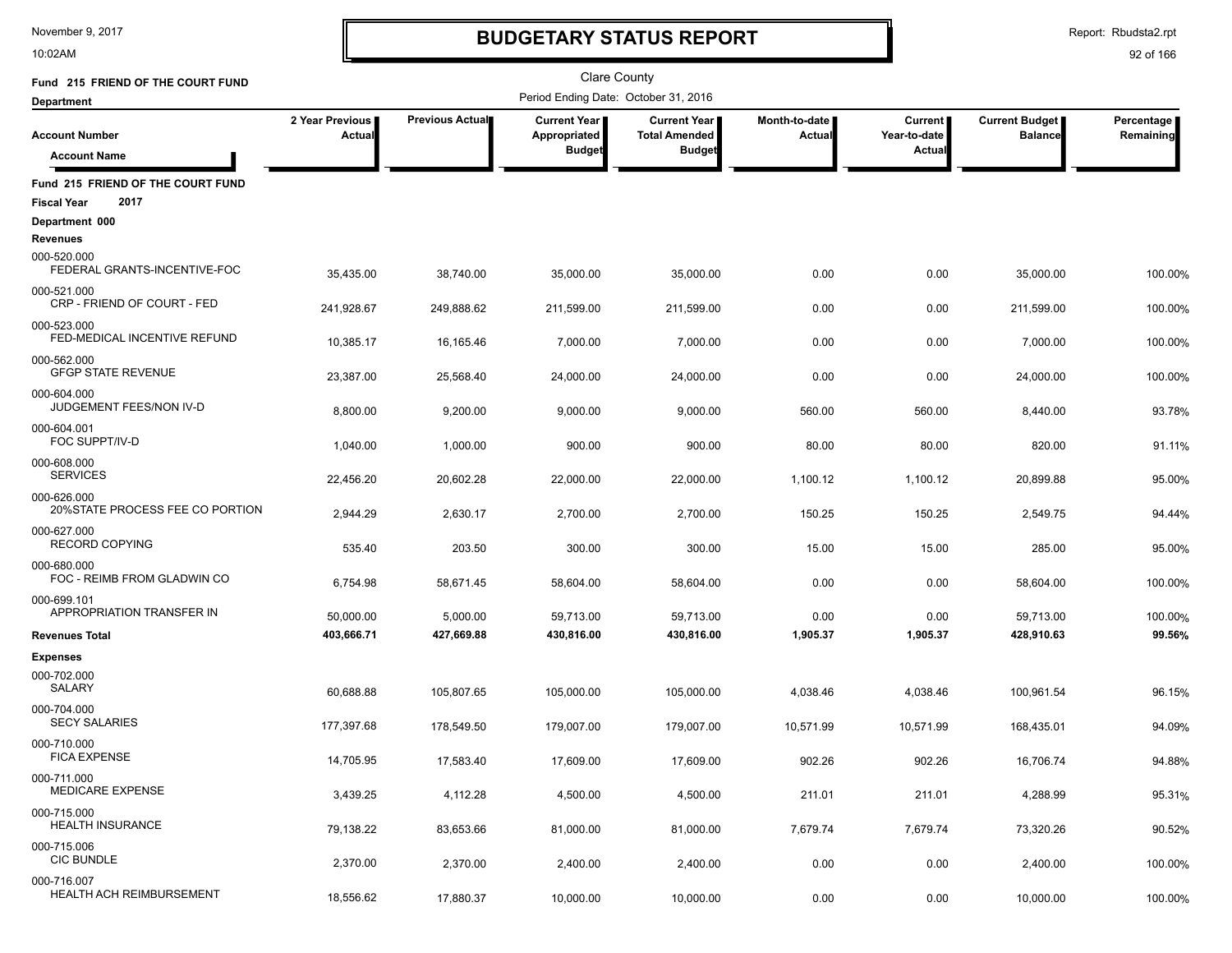10:02AM

# **BUDGETARY STATUS REPORT**

Report: Rbudsta2.rpt

| Fund 215 FRIEND OF THE COURT FUND                           |                                 |                                  | Clare County                        |                                             |                           |                                |                                         |                         |
|-------------------------------------------------------------|---------------------------------|----------------------------------|-------------------------------------|---------------------------------------------|---------------------------|--------------------------------|-----------------------------------------|-------------------------|
| <b>Department</b>                                           |                                 |                                  |                                     | Period Ending Date: October 31, 2016        |                           |                                |                                         |                         |
| <b>Account Number</b>                                       | 2 Year Previous<br>Actual       | Previous Actual                  | <b>Current Year</b><br>Appropriated | <b>Current Year</b><br><b>Total Amended</b> | Month-to-date  <br>Actual | <b>Current</b><br>Year-to-date | <b>Current Budget</b><br><b>Balance</b> | Percentage<br>Remaining |
| <b>Account Name</b>                                         |                                 |                                  | <b>Budget</b>                       | <b>Budget</b>                               |                           | Actual                         |                                         |                         |
| 000-716.008<br>SMART CARD REIMBURSEMENT                     | 120.00                          | 59.20                            | 400.00                              | 400.00                                      | 4.50                      | 4.50                           | 395.50                                  | 98.88%                  |
| 000-716.009<br><b>ADMIN FEES</b>                            | 4,034.57                        | 3,701.91                         | 4,000.00                            | 4,000.00                                    | 1.29                      | 1.29                           | 3,998.71                                | 99.97%                  |
| 000-717.000<br>LIFE INSURANCE                               | 300.00                          | 300.00                           | 300.00                              | 300.00                                      | 0.00                      | 0.00                           | 300.00                                  | 100.00%                 |
| 000-727.000<br>OFFICE SUPPLIES                              | 2,112.01                        | 2,970.09                         | 3,000.00                            | 3,000.00                                    | 0.00                      | 0.00                           | 3,000.00                                | 100.00%                 |
| 000-728.000<br>PRINTING & BINDING                           | 44.00                           | 191.84                           | 500.00                              | 500.00                                      | 0.00                      | 0.00                           | 500.00                                  | 100.00%                 |
| 000-732.000<br><b>POSTAGE</b>                               | 4,553.90                        | 4,135.88                         | 4,800.00                            | 4,800.00                                    | 0.00                      | 0.00                           | 4,800.00                                | 100.00%                 |
| 000-801.000<br><b>CONTRACT SERVICES</b>                     | 5,309.00                        | 5,100.40                         | 5,500.00                            | 5,500.00                                    | 0.00                      | 0.00                           | 5,500.00                                | 100.00%                 |
| 000-814.000<br><b>DUES &amp; SUBSCRIPTIONS</b>              | 0.00                            | 285.00                           | 800.00                              | 800.00                                      | 0.00                      | 0.00                           | 800.00                                  | 100.00%                 |
| 000-852.000<br><b>TELEPHONE</b>                             | 791.11                          | 783.79                           | 900.00                              | 900.00                                      | 65.70                     | 65.70                          | 834.30                                  | 92.70%                  |
| 000-852.006<br><b>TELECOMMUNICATIONS</b>                    | 100.00                          | 171.24                           | 200.00                              | 200.00                                      | 6.02                      | 6.02                           | 193.98                                  | 96.99%                  |
| 000-864.000<br><b>CONVENTION &amp; SEMINAR EXPENSE</b>      | 392.75                          | 597.11                           | 500.00                              | 500.00                                      | 93.00                     | 93.00                          | 407.00                                  | 81.40%                  |
| 000-933.000<br><b>EQUIP REPAIRS &amp; MAINTENANCE</b>       | 556.80                          | 506.00                           | 700.00                              | 700.00                                      | 0.00                      | 0.00                           | 700.00                                  | 100.00%                 |
| 000-955.000<br><b>BANK CHARGES</b>                          | 150.00                          | 0.00                             | 200.00                              | 200.00                                      | 0.00                      | 0.00                           | 200.00                                  | 100.00%                 |
| 000-978.000<br><b>NEW EQUIPMENT</b>                         | 2,078.66                        | 0.00                             | 8,000.00                            | 8,000.00                                    | 0.00                      | 0.00                           | 8,000.00                                | 100.00%                 |
| 000-978.001<br><b>NEW EQUIPMENT UNDER</b>                   | 0.00                            | 12,485.89                        | 1,500.00                            | 1,500.00                                    | 0.00                      | 0.00                           | 1,500.00                                | 100.00%                 |
| <b>Expenses Total</b>                                       | 376,839.40                      | 441,245.21                       | 430,816.00                          | 430,816.00                                  | 23,573.97                 | 23,573.97                      | 407,242.03                              | 94.53%                  |
| <b>Dept Total</b>                                           | 26,827.31                       | $-13,575.33$                     | 0.00                                | 0.00                                        | $-21,668.60$              | $-21,668.60$                   | 21,668.60                               | 0.00%                   |
| <b>Revenues Total</b>                                       | 403,666.71                      | 427,669.88                       | 430,816.00                          | 430,816.00                                  | 1,905.37                  | 1,905.37                       | 428,910.63                              | 99.56%                  |
| <b>Expenses Fund Total</b>                                  | 376,839.40                      | 441,245.21                       | 430,816.00                          | 430,816.00                                  | 23,573.97                 | 23,573.97                      | 407,242.03                              | 94.53%                  |
| Net (Rev/Exp)                                               | 26,827.31                       | $-13,575.33$                     | 0.00                                | 0.00                                        | $-21,668.60$              | $-21,668.60$                   | 21,668.60                               |                         |
| <b>Beginning/Adjusted Balance</b><br>80,649.07<br>$\ddot{}$ | <b>YTD Revenues</b><br>1,905.37 | <b>YTD Expenses</b><br>23,573.97 | $=$                                 | <b>Current Fund Balance</b><br>58,980.47    |                           |                                |                                         |                         |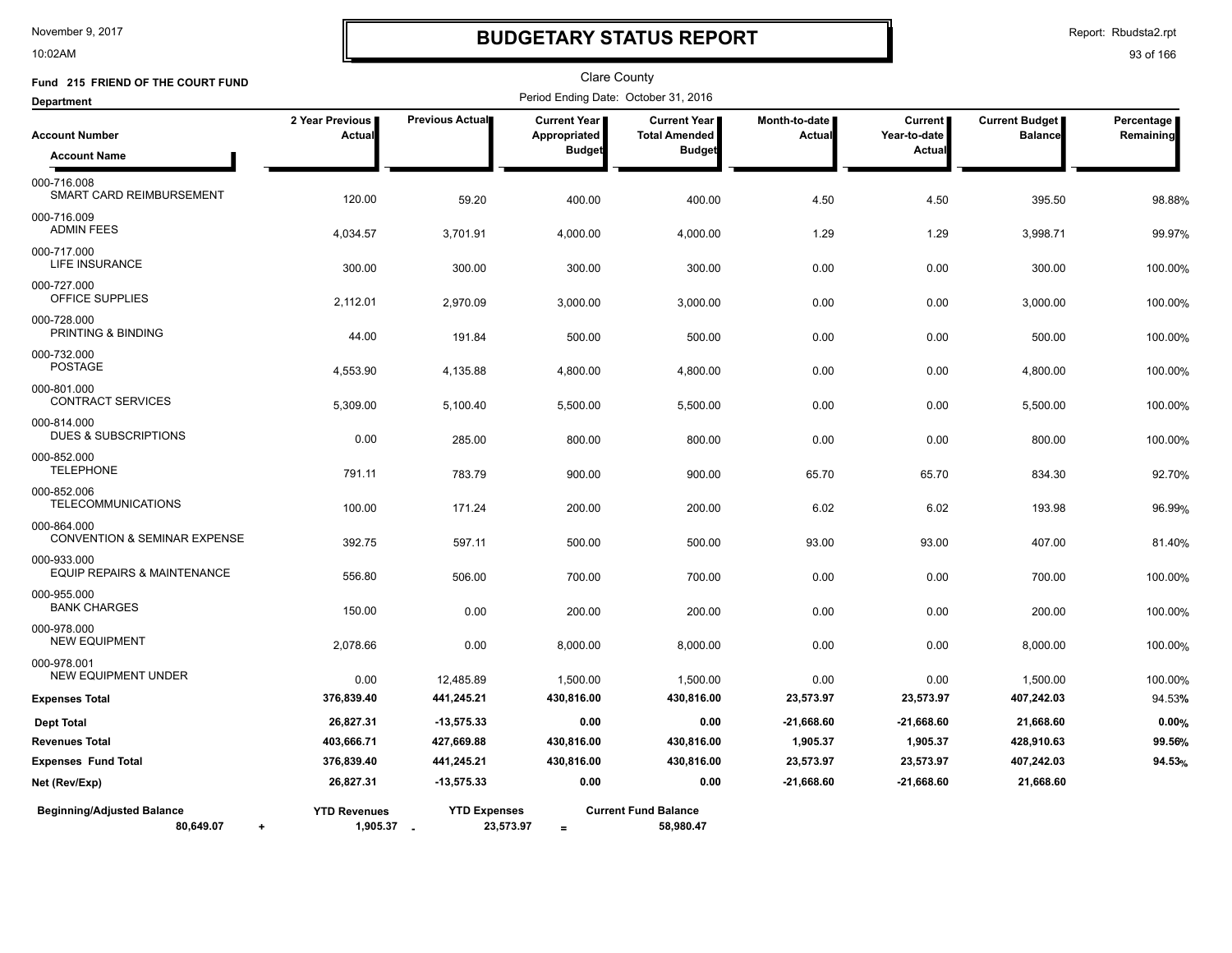10:02AM

# **BUDGETARY STATUS REPORT**

Report: Rbudsta2.rpt

| Fund 239 GYPSY MOTH FUND                        |                                  |                                |                                                      | <b>Clare County</b>                                            |                         |                                          |                                         |                         |
|-------------------------------------------------|----------------------------------|--------------------------------|------------------------------------------------------|----------------------------------------------------------------|-------------------------|------------------------------------------|-----------------------------------------|-------------------------|
| <b>Department</b>                               |                                  |                                | Period Ending Date: October 31, 2016                 |                                                                |                         |                                          |                                         |                         |
| <b>Account Number</b><br><b>Account Name</b>    | 2 Year Previous<br>Actual        | Previous Actual                | <b>Current Year</b><br>Appropriated<br><b>Budget</b> | <b>Current Year I</b><br><b>Total Amended</b><br><b>Budget</b> | Month-to-date<br>Actual | <b>Current</b><br>Year-to-date<br>Actual | <b>Current Budget</b><br><b>Balance</b> | Percentage<br>Remaining |
| Fund 239 GYPSY MOTH FUND                        |                                  |                                |                                                      |                                                                |                         |                                          |                                         |                         |
| 2017<br><b>Fiscal Year</b>                      |                                  |                                |                                                      |                                                                |                         |                                          |                                         |                         |
| Department 000<br><b>Revenues</b>               |                                  |                                |                                                      |                                                                |                         |                                          |                                         |                         |
| 000-665.000<br><b>INTEREST EARNED</b>           | 6,291.58                         | 8,443.20                       | 4,000.00                                             | 4,000.00                                                       | 14.72                   | 14.72                                    | 3,985.28                                | 99.63%                  |
| 000-699.900<br><b>BEGINNING FUND BALANCE</b>    | 0.00                             | 0.00                           | 872,837.00                                           | 872,837.00                                                     | 0.00                    | 0.00                                     | 872,837.00                              | 100.00%                 |
| <b>Revenues Total</b>                           | 6,291.58                         | 8,443.20                       | 876,837.00                                           | 876,837.00                                                     | 14.72                   | 14.72                                    | 876,822.28                              | 100.00%                 |
| <b>Expenses</b>                                 |                                  |                                |                                                      |                                                                |                         |                                          |                                         |                         |
| 000-705.001<br>PART TIME EGG MASS COUNTERS      | 8,733.60                         | 10,792.42                      | 17,926.00                                            | 17,926.00                                                      | 1,995.00                | 1,995.00                                 | 15,931.00                               | 88.87%                  |
| 000-710.000<br><b>FICA EXPENSE</b>              | 541.47                           | 669.13                         | 1,000.00                                             | 1,000.00                                                       | 123.70                  | 123.70                                   | 876.30                                  | 87.63%                  |
| 000-711.000<br><b>MEDICARE EXPENSE</b>          | 126.64                           | 156.49                         | 250.00                                               | 250.00                                                         | 28.93                   | 28.93                                    | 221.07                                  | 88.43%                  |
| 000-810.000<br><b>CONSULTING FEES</b>           | 10,500.00                        | 17,500.00                      | 14,000.00                                            | 14,000.00                                                      | 0.00                    | 0.00                                     | 14,000.00                               | 100.00%                 |
| 000-852.000<br><b>TELEPHONE</b>                 | 130.39                           | 130.62                         | 0.00                                                 | 0.00                                                           | 10.95                   | 10.95                                    | $-10.95$                                | 0.00%                   |
| 000-864.000<br><b>TRAVEL &amp; EXPENSE</b>      | 2,501.39                         | 2,449.68                       | 3,000.00                                             | 3,000.00                                                       | 567.00                  | 567.00                                   | 2,433.00                                | 81.10%                  |
| 000-998.900<br><b>ENDING FUND BALANCE</b>       | 0.00                             | 0.00                           | 840,661.00                                           | 840.661.00                                                     | 0.00                    | 0.00                                     | 840,661.00                              | 100.00%                 |
| <b>Expenses Total</b>                           | 22,533.49                        | 31,698.34                      | 876,837.00                                           | 876,837.00                                                     | 2,725.58                | 2,725.58                                 | 874,111.42                              | 99.69%                  |
| <b>Dept Total</b>                               | $-16,241.91$                     | $-23,255.14$                   | 0.00                                                 | 0.00                                                           | $-2,710.86$             | $-2,710.86$                              | 2,710.86                                | 0.00%                   |
| <b>Revenues Total</b>                           | 6,291.58                         | 8,443.20                       | 876,837.00                                           | 876,837.00                                                     | 14.72                   | 14.72                                    | 876,822.28                              | 100.00%                 |
| <b>Expenses Fund Total</b>                      | 22,533.49                        | 31,698.34                      | 876,837.00                                           | 876,837.00                                                     | 2,725.58                | 2,725.58                                 | 874,111.42                              | 99.69%                  |
| Net (Rev/Exp)                                   | $-16,241.91$                     | $-23,255.14$                   | 0.00                                                 | 0.00                                                           | $-2,710.86$             | $-2,710.86$                              | 2,710.86                                |                         |
| <b>Beginning/Adjusted Balance</b><br>867,586.14 | <b>YTD Revenues</b><br>$\ddot{}$ | <b>YTD Expenses</b><br>14.72 . | 2,725.58<br>$=$                                      | <b>Current Fund Balance</b><br>864,875.28                      |                         |                                          |                                         |                         |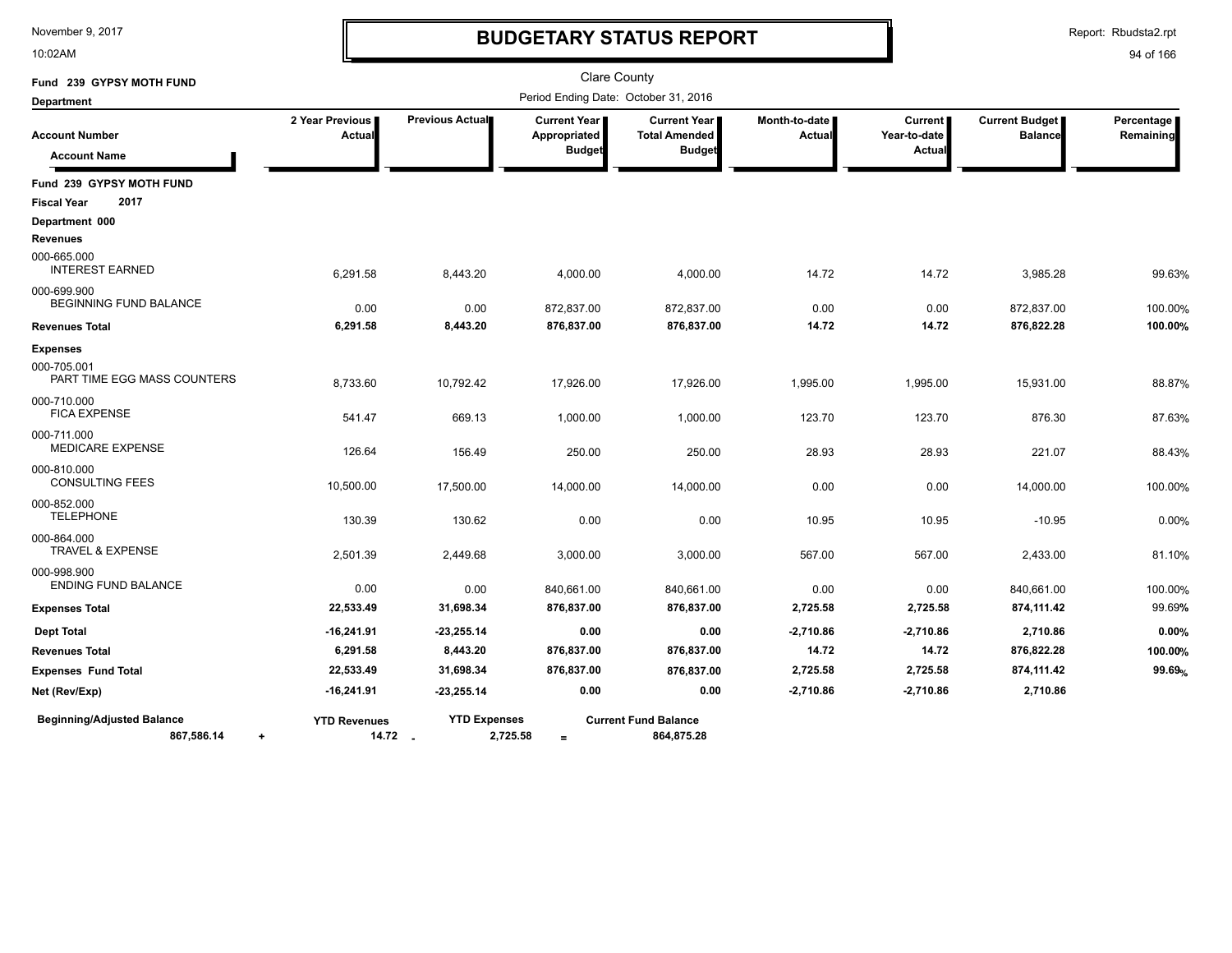10:02AM

# **BUDGETARY STATUS REPORT**

Report: Rbudsta2.rpt

| Fund 249 BUILDING DEPARTMENT FUND            |                           |                        | <b>Clare County</b>                                    |                                                              |                                |                                   |                                         |                         |
|----------------------------------------------|---------------------------|------------------------|--------------------------------------------------------|--------------------------------------------------------------|--------------------------------|-----------------------------------|-----------------------------------------|-------------------------|
| <b>Department</b>                            |                           |                        | Period Ending Date: October 31, 2016                   |                                                              |                                |                                   |                                         |                         |
| <b>Account Number</b><br><b>Account Name</b> | 2 Year Previous<br>Actual | <b>Previous Actual</b> | <b>Current Year I</b><br>Appropriated<br><b>Budget</b> | <b>Current Year</b><br><b>Total Amended</b><br><b>Budget</b> | Month-to-date<br><b>Actual</b> | Current<br>Year-to-date<br>Actual | <b>Current Budget</b><br><b>Balance</b> | Percentage<br>Remaining |
| Fund 249 BUILDING DEPARTMENT FUND            |                           |                        |                                                        |                                                              |                                |                                   |                                         |                         |
| 2017<br><b>Fiscal Year</b>                   |                           |                        |                                                        |                                                              |                                |                                   |                                         |                         |
| Department 000                               |                           |                        |                                                        |                                                              |                                |                                   |                                         |                         |
| <b>Revenues</b>                              |                           |                        |                                                        |                                                              |                                |                                   |                                         |                         |
| 000-480.000<br><b>BUILDING PERMITS</b>       | 103,666.83                | 114,987.10             | 114,710.00                                             | 114,710.00                                                   | 11,561.50                      | 11,561.50                         | 103,148.50                              | 89.92%                  |
| 000-481.000<br><b>ELECTRIC PERMITS</b>       | 42,541.00                 | 49,750.00              | 45,000.00                                              | 45,000.00                                                    | 4,159.00                       | 4,159.00                          | 40,841.00                               | 90.76%                  |
| 000-482.000<br><b>MECHANICAL PERMITS</b>     | 27,743.00                 | 25,092.00              | 28,000.00                                              | 28,000.00                                                    | 3,710.00                       | 3,710.00                          | 24,290.00                               | 86.75%                  |
| 000-483.000<br><b>PLUMBING PERMITS</b>       | 12,482.00                 | 12,814.00              | 15,000.00                                              | 15,000.00                                                    | 1,946.00                       | 1,946.00                          | 13,054.00                               | 87.03%                  |
| 000-601.000<br><b>FOIA FEES</b>              | 0.00                      | 0.00                   | 200.00                                                 | 200.00                                                       | 0.00                           | 0.00                              | 200.00                                  | 100.00%                 |
| 000-607.000<br><b>ADDRESS FEES</b>           | 1,380.00                  | 1,590.00               | 2,000.00                                               | 2,000.00                                                     | 210.00                         | 210.00                            | 1,790.00                                | 89.50%                  |
| 000-673.000<br>SALE OF FIXED ASSETS          | 2,413.00                  | 0.00                   | 0.00                                                   | 0.00                                                         | 0.00                           | 0.00                              | 0.00                                    | 0.00%                   |
| 000-699.900<br>BEGINNING FUND BALANCE        | 0.00                      | 0.00                   | 45,253.00                                              | 45,253.00                                                    | 0.00                           | 0.00                              | 45,253.00                               | 100.00%                 |
| <b>Revenues Total</b>                        | 190,225.83                | 204,233.10             | 250,163.00                                             | 250,163.00                                                   | 21,586.50                      | 21,586.50                         | 228,576.50                              | 91.37%                  |
| <b>Expenses</b>                              |                           |                        |                                                        |                                                              |                                |                                   |                                         |                         |
| 000-998.900<br><b>ENDING FUND BALANCE</b>    | 0.00                      | 0.00                   | 83,202.00                                              | 83,202.00                                                    | 0.00                           | 0.00                              | 83,202.00                               | 100.00%                 |
| <b>Expenses Total</b>                        | 0.00                      | 0.00                   | 83,202.00                                              | 83,202.00                                                    | 0.00                           | 0.00                              | 83,202.00                               | 100.00%                 |
| <b>Dept Total</b>                            | 190.225.83                | 204.233.10             | 166.961.00                                             | 166.961.00                                                   | 21.586.50                      | 21,586.50                         | 145.374.50                              | 87.07%                  |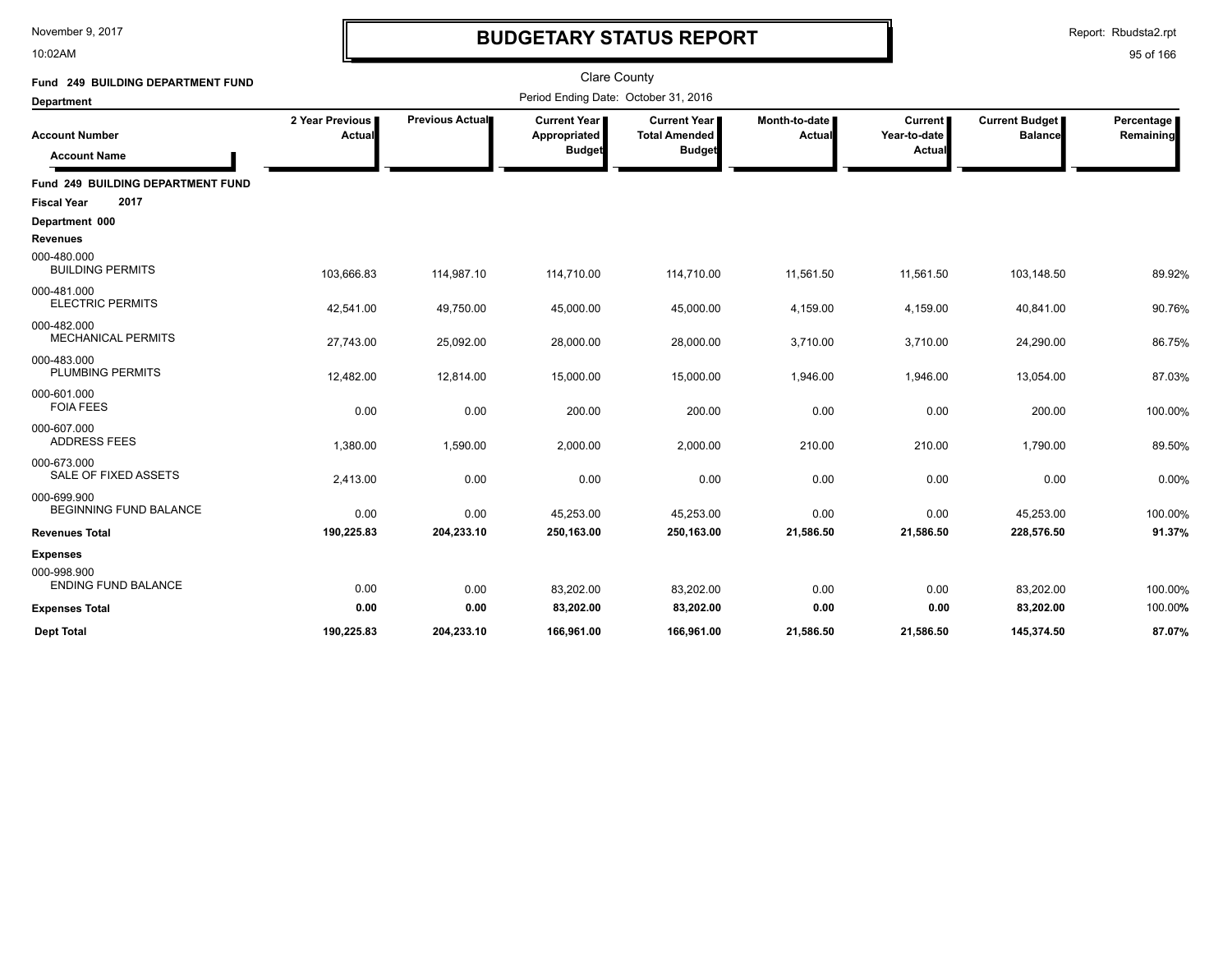10:02AM

# **BUDGETARY STATUS REPORT**

| Fund 249 BUILDING DEPARTMENT FUND                              |                           |                    | <b>Clare County</b>                                  |                                                              |                                |                                     |                                         |                         |
|----------------------------------------------------------------|---------------------------|--------------------|------------------------------------------------------|--------------------------------------------------------------|--------------------------------|-------------------------------------|-----------------------------------------|-------------------------|
| Department 371 BUILDING INSPECTOR                              |                           |                    | Period Ending Date: October 31, 2016                 |                                                              |                                |                                     |                                         |                         |
| <b>Account Number</b><br><b>Account Name</b>                   | 2 Year Previous<br>Actual | Previous Actual    | <b>Current Year</b><br>Appropriated<br><b>Budget</b> | <b>Current Year</b><br><b>Total Amended</b><br><b>Budget</b> | Month-to-date<br><b>Actual</b> | Current  <br>Year-to-date<br>Actual | <b>Current Budget</b><br><b>Balance</b> | Percentage<br>Remaining |
|                                                                |                           |                    |                                                      |                                                              |                                |                                     |                                         |                         |
| Department 371 BUILDING INSPECTOR                              |                           |                    |                                                      |                                                              |                                |                                     |                                         |                         |
| <b>Expenses</b><br>371-702.000<br><b>BLDG INSPECTOR SALARY</b> | 30,499.18                 | 31,551.22          | 31,263.00                                            | 31,263.00                                                    | 1,202.22                       | 1,202.22                            | 30,060.78                               | 96.15%                  |
| 371-704.000<br>SECRETARY SALARY                                | 15,215.85                 | 21,348.48          | 21,000.00                                            | 21,000.00                                                    | 813.91                         | 813.91                              | 20,186.09                               | 96.12%                  |
| 371-704.001<br><b>DIRECTORS SALARY</b>                         | 5,610.02                  | 5,067.34           | 5,000.00                                             | 5,000.00                                                     | 191.90                         | 191.90                              | 4,808.10                                | 96.16%                  |
| 371-707.000<br>APPEALS BOARD PER DIEM                          | 0.00                      | 0.00               | 500.00                                               | 500.00                                                       | 0.00                           | 0.00                                | 500.00                                  | 100.00%                 |
| 371-710.000<br><b>FICA EXPENSE</b>                             | 3,150.89                  | 3,569.35           | 3,551.00                                             | 3,551.00                                                     | 130.43                         | 130.43                              | 3,420.57                                | 96.33%                  |
| 371-711.000<br><b>MEDICARE EXPENSE</b>                         | 736.79                    | 834.79             | 831.00                                               | 831.00                                                       | 30.50                          | 30.50                               | 800.50                                  | 96.33%                  |
| 371-715.000<br><b>HEALTH INSURANCE</b>                         | 5,828.16                  | 24,187.71          | 16,500.00                                            | 16,500.00                                                    | 2,138.52                       | 2,138.52                            | 14,361.48                               | 87.04%                  |
| 371-715.006<br><b>CIC BUNDLE</b><br>371-716.007                | 236.88                    | 948.00             | 0.00                                                 | 0.00                                                         | 0.00                           | 0.00                                | 0.00                                    | 0.00%                   |
| <b>HEALTH ACH REIMBURSEMENT</b><br>371-716.008                 | 3,448.69                  | 9,787.28           | 13,000.00                                            | 13,000.00                                                    | 35.00                          | 35.00                               | 12,965.00                               | 99.73%                  |
| SMART CARD REIMBURSEMENT<br>371-716.009                        | 3.33                      | 0.00               | 0.00                                                 | 0.00                                                         | 0.00                           | 0.00                                | 0.00                                    | 0.00%                   |
| <b>ADMIN FEES</b><br>371-717.000                               | 165.33                    | 563.45             | 700.00                                               | 700.00                                                       | 0.49                           | 0.49                                | 699.51                                  | 99.93%                  |
| LIFE INSURANCE<br>371-718.000                                  | 32.40                     | 129.60             | 100.00                                               | 100.00                                                       | 0.00                           | 0.00                                | 100.00                                  | 100.00%                 |
| <b>RETIREMENT</b><br>371-724.000                               | 3,081.34                  | 7,201.60           | 7,600.00                                             | 7,600.00                                                     | 0.00                           | 0.00                                | 7,600.00                                | 100.00%                 |
| <b>WORKERS COMP</b><br>371-727.000                             | 174.58                    | 398.11             | 650.00                                               | 650.00                                                       | 0.00                           | 0.00                                | 650.00                                  | 100.00%                 |
| OFFICE SUPPLIES<br>371-732.000                                 | 975.31                    | 1,394.34           | 1,500.00                                             | 1,500.00                                                     | 0.00                           | 0.00                                | 1,500.00                                | 100.00%                 |
| <b>POSTAGE</b><br>371-746.000<br><b>GAS OIL &amp; GREASE</b>   | 147.51                    | 0.00               | 500.00                                               | 500.00                                                       | 0.00                           | 0.00                                | 500.00                                  | 100.00%                 |
| 371-801.000<br>CONTRACTED SERVICE                              | 1,404.85                  | 1,422.43           | 1,400.00                                             | 1,400.00                                                     | 177.58                         | 177.58                              | 1,222.42                                | 87.32%                  |
| 371-814.000<br>DUES & SUBSCRIPTIONS                            | 654.70<br>75.00           | 1,493.67<br>325.00 | 1,500.00<br>400.00                                   | 1,500.00<br>400.00                                           | 0.00<br>0.00                   | 0.00<br>0.00                        | 1,500.00<br>400.00                      | 100.00%<br>100.00%      |
| 371-852.000<br><b>TELEPHONE</b>                                | 396.15                    | 767.09             | 800.00                                               | 800.00                                                       | 63.14                          | 63.14                               | 736.86                                  | 92.11%                  |
| 371-852.006<br><b>TELECOMMUNICATIONS</b>                       | 0.00                      | 0.00               | 500.00                                               | 500.00                                                       | 0.00                           | 0.00                                | 500.00                                  | 100.00%                 |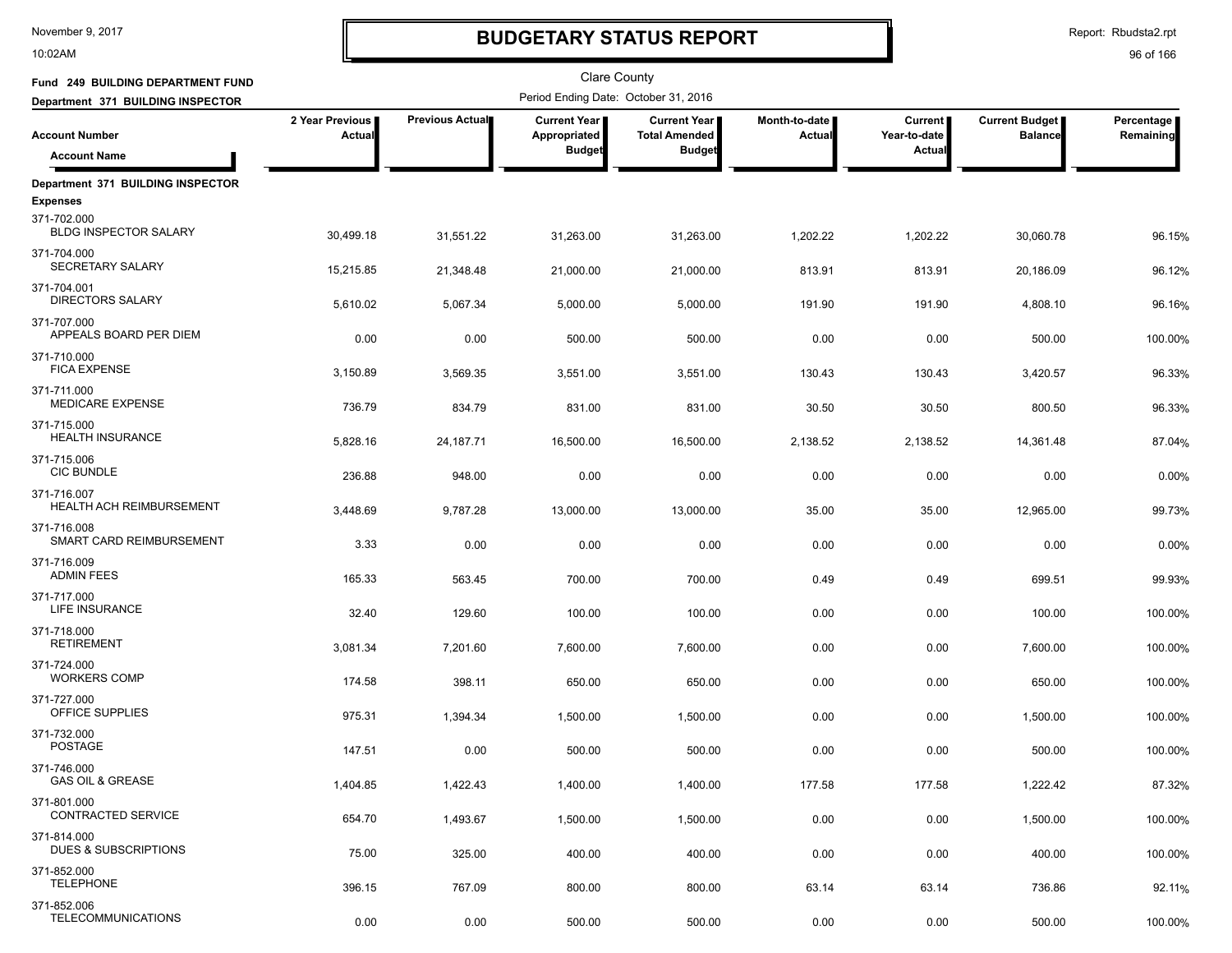10:02AM

# **BUDGETARY STATUS REPORT**

Report: Rbudsta2.rpt

| Fund 249 BUILDING DEPARTMENT FUND<br>Department 371 BUILDING INSPECTOR | <b>Clare County</b><br>Period Ending Date: October 31, 2016 |                        |                                               |                                                                |                                |                                            |                                  |                           |  |
|------------------------------------------------------------------------|-------------------------------------------------------------|------------------------|-----------------------------------------------|----------------------------------------------------------------|--------------------------------|--------------------------------------------|----------------------------------|---------------------------|--|
| <b>Account Number</b><br><b>Account Name</b>                           | 2 Year Previous<br><b>Actual</b>                            | <b>Previous Actual</b> | Current Year<br>Appropriated<br><b>Budget</b> | <b>Current Year I</b><br><b>Total Amended</b><br><b>Budget</b> | Month-to-date<br><b>Actual</b> | Current  <br>Year-to-date<br><b>Actual</b> | Current Budget<br><b>Balance</b> | Percentage  <br>Remaining |  |
| 371-862.000<br><b>VEHICLE REPAIRS &amp; MAINTANCE</b>                  | 77.73                                                       | 107.17                 | 1,000.00                                      | 1,000.00                                                       | 0.00                           | 0.00                                       | 778.00                           | 77.80%                    |  |
| 371-864.000<br><b>TRAVEL &amp; EXPENSE</b>                             | 44.70                                                       | 115.90                 | 500.00                                        | 500.00                                                         | 0.00                           | 0.00                                       | 500.00                           | 100.00%                   |  |
| 371-900.000<br><b>ADVERTISING</b>                                      | 90.00                                                       | 55.00                  | 0.00                                          | 0.00                                                           | 0.00                           | 0.00                                       | 0.00                             | 0.00%                     |  |
| 371-957.000<br><b>EMPLOYEES TRAINING</b>                               | 865.90                                                      | 0.00                   | 1,000.00                                      | 1,000.00                                                       | 0.00                           | 0.00                                       | 1,000.00                         | 100.00%                   |  |
| 371-978.000<br><b>NEW EQUIPMENT</b>                                    | 12,447.22                                                   | 0.00                   | 0.00                                          | 0.00                                                           | 0.00                           | 0.00                                       | 0.00                             | 0.00%                     |  |
| 371-978.001<br><b>NEW EQUIPMENT UNDER</b><br><b>Expenses Total</b>     | 217.29<br>85,579.80                                         | 0.00<br>111,267.53     | 1,000.00<br>110,795.00                        | 1,000.00<br>110,795.00                                         | 0.00<br>4,783.69               | 0.00<br>4,783.69                           | 1,000.00<br>105,789.31           | 100.00%<br>95.68%         |  |
| <b>BUILDING INSPECTOR Dept Total</b>                                   | 85,579.80                                                   | 111,267.53             | 110,795.00                                    | 110,795.00                                                     | 4,783.69                       | 4,783.69                                   | 105,789.31                       | 95.68%                    |  |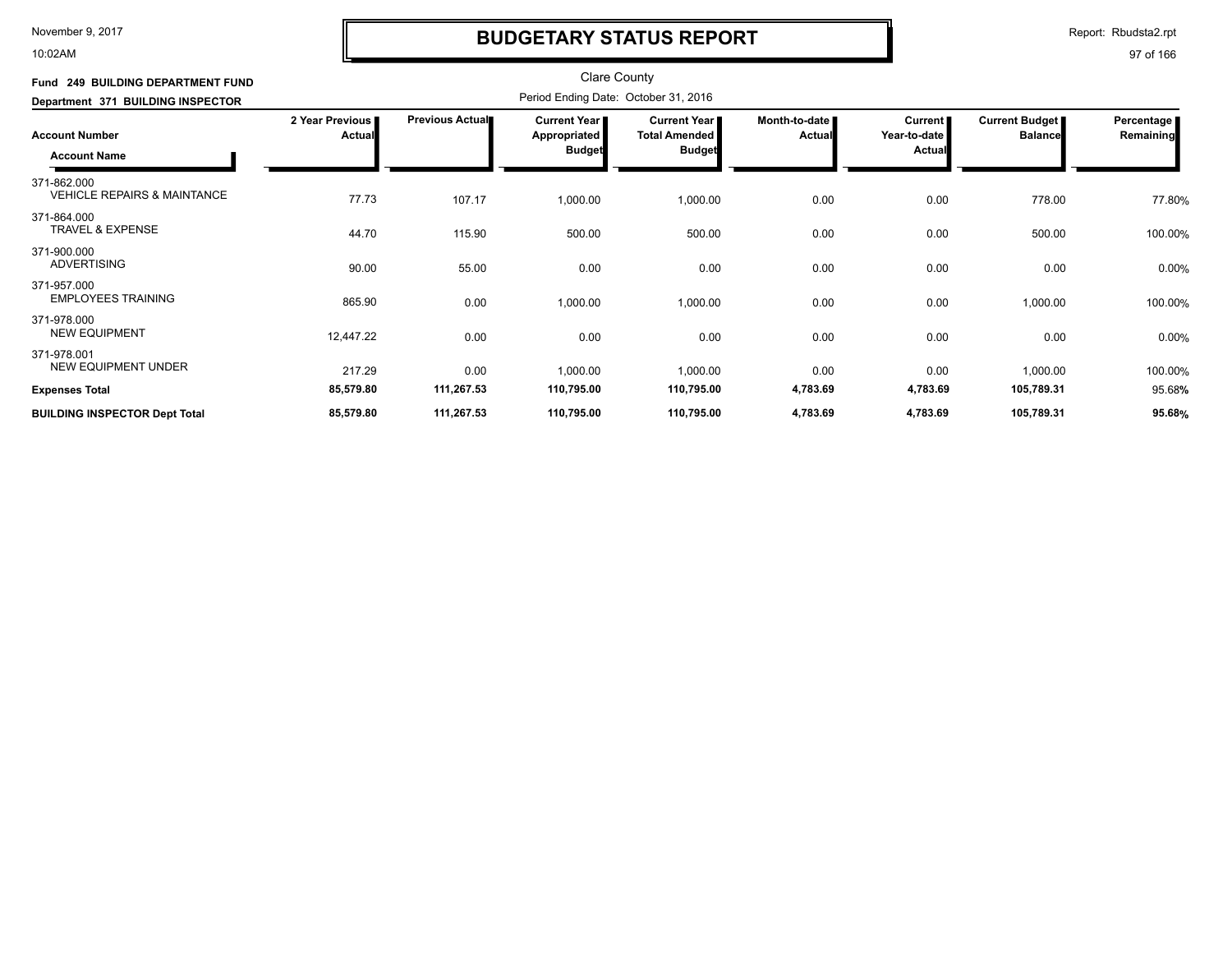10:02AM

# **BUDGETARY STATUS REPORT**

Report: Rbudsta2.rpt

| Fund 249 BUILDING DEPARTMENT FUND                      |                           |                 | <b>Clare County</b><br>Period Ending Date: October 31, 2016 |                                      |                                |                                |                                         |                         |  |  |  |
|--------------------------------------------------------|---------------------------|-----------------|-------------------------------------------------------------|--------------------------------------|--------------------------------|--------------------------------|-----------------------------------------|-------------------------|--|--|--|
| Department 372 ELECTRICAL INSPECTOR                    |                           |                 |                                                             |                                      |                                |                                |                                         |                         |  |  |  |
| <b>Account Number</b>                                  | 2 Year Previous<br>Actual | Previous Actual | <b>Current Year</b><br>Appropriated                         | Current Year<br><b>Total Amended</b> | Month-to-date<br><b>Actual</b> | <b>Current</b><br>Year-to-date | <b>Current Budget</b><br><b>Balance</b> | Percentage<br>Remaining |  |  |  |
| <b>Account Name</b>                                    |                           |                 | <b>Budget</b>                                               | <b>Budget</b>                        |                                | Actual                         |                                         |                         |  |  |  |
| Department 372 ELECTRICAL INSPECTOR<br><b>Expenses</b> |                           |                 |                                                             |                                      |                                |                                |                                         |                         |  |  |  |
| 372-702.001<br>FULL TIME SALARY                        | 5,521.73                  | 4,549.88        | 5,000.00                                                    | 5,000.00                             | 175.26                         | 175.26                         | 4,824.74                                | 96.49%                  |  |  |  |
| 372-704.001<br><b>DIRECTORS SALARY</b>                 | 3,668.09                  | 5,067.34        | 5,000.00                                                    | 5,000.00                             | 191.90                         | 191.90                         | 4,808.10                                | 96.16%                  |  |  |  |
| 372-710.000<br><b>FICA EXPENSE</b>                     | 564.51                    | 592.78          | 600.00                                                      | 600.00                               | 21.93                          | 21.93                          | 578.07                                  | 96.35%                  |  |  |  |
| 372-711.000<br><b>MEDICARE EXPENSE</b>                 | 132.01                    | 138.58          | 150.00                                                      | 150.00                               | 5.13                           | 5.13                           | 144.87                                  | 96.58%                  |  |  |  |
| 372-715.000<br><b>HEALTH INSURANCE</b>                 | 5,876.98                  | 0.00            | 0.00                                                        | 0.00                                 | 0.00                           | 0.00                           | 0.00                                    | 0.00%                   |  |  |  |
| 372-715.006<br><b>CIC BUNDLE</b>                       | 236.88                    | 0.00            | 0.00                                                        | 0.00                                 | 0.00                           | 0.00                           | 0.00                                    | 0.00%                   |  |  |  |
| 372-716.007<br><b>HEALTH ACH REIMBURSEMENT</b>         | 3,379.96                  | 0.00            | 0.00                                                        | 0.00                                 | 0.00                           | 0.00                           | 0.00                                    | 0.00%                   |  |  |  |
| 372-716.008<br>SMART CARD REIMBURSEMENT                | 3.33                      | 0.00            | 0.00                                                        | 0.00                                 | 0.00                           | 0.00                           | 0.00                                    | 0.00%                   |  |  |  |
| 372-716.009<br><b>ADMIN FEES</b>                       | 157.60                    | 0.00            | 0.00                                                        | 0.00                                 | 0.00                           | 0.00                           | 0.00                                    | 0.00%                   |  |  |  |
| 372-717.000<br><b>LIFE INSURANCE</b>                   | 32.40                     | 0.00            | 0.00                                                        | 0.00                                 | 0.00                           | 0.00                           | 0.00                                    | 0.00%                   |  |  |  |
| 372-718.000<br><b>RETIREMENT</b>                       | 3,081.34                  | 913.84          | 0.00                                                        | 0.00                                 | 0.00                           | 0.00                           | 0.00                                    | 0.00%                   |  |  |  |
| 372-724.000<br><b>WORKERS COMP</b>                     | 150.52                    | 47.42           | 0.00                                                        | 0.00                                 | 0.00                           | 0.00                           | 0.00                                    | 0.00%                   |  |  |  |
| 372-727.000<br>OFFICE SUPPLIES                         | 297.95                    | 0.00            | 0.00                                                        | 0.00                                 | 0.00                           | 0.00                           | 0.00                                    | 0.00%                   |  |  |  |
| 372-746.000<br><b>GAS OIL &amp; GREASE</b>             | 1,757.90                  | 1,494.20        | 1,400.00                                                    | 1,400.00                             | 43.36                          | 43.36                          | 1,356.64                                | 96.90%                  |  |  |  |
| 372-801.000<br>CONTRACTED SERVICE                      | 23,219.25                 | 33,651.17       | 20,000.00                                                   | 20,000.00                            | 0.00                           | 0.00                           | 20,000.00                               | 100.00%                 |  |  |  |
| 372-852.000<br><b>TELEPHONE</b>                        | 224.10                    | 159.12          | 0.00                                                        | 0.00                                 | 11.95                          | 11.95                          | $-11.95$                                | 0.00%                   |  |  |  |
| 372-978.000<br><b>NEW EQUIPMENT</b>                    | 7,849.50                  | 0.00            | 0.00                                                        | 0.00                                 | 0.00                           | 0.00                           | 0.00                                    | 0.00%                   |  |  |  |
| <b>Expenses Total</b>                                  | 56,154.05                 | 46,614.33       | 32,150.00                                                   | 32,150.00                            | 449.53                         | 449.53                         | 31,700.47                               | 98.60%                  |  |  |  |
| <b>ELECTRICAL INSPECTOR Dept Total</b>                 | 56,154.05                 | 46,614.33       | 32,150.00                                                   | 32,150.00                            | 449.53                         | 449.53                         | 31,700.47                               | 98.60%                  |  |  |  |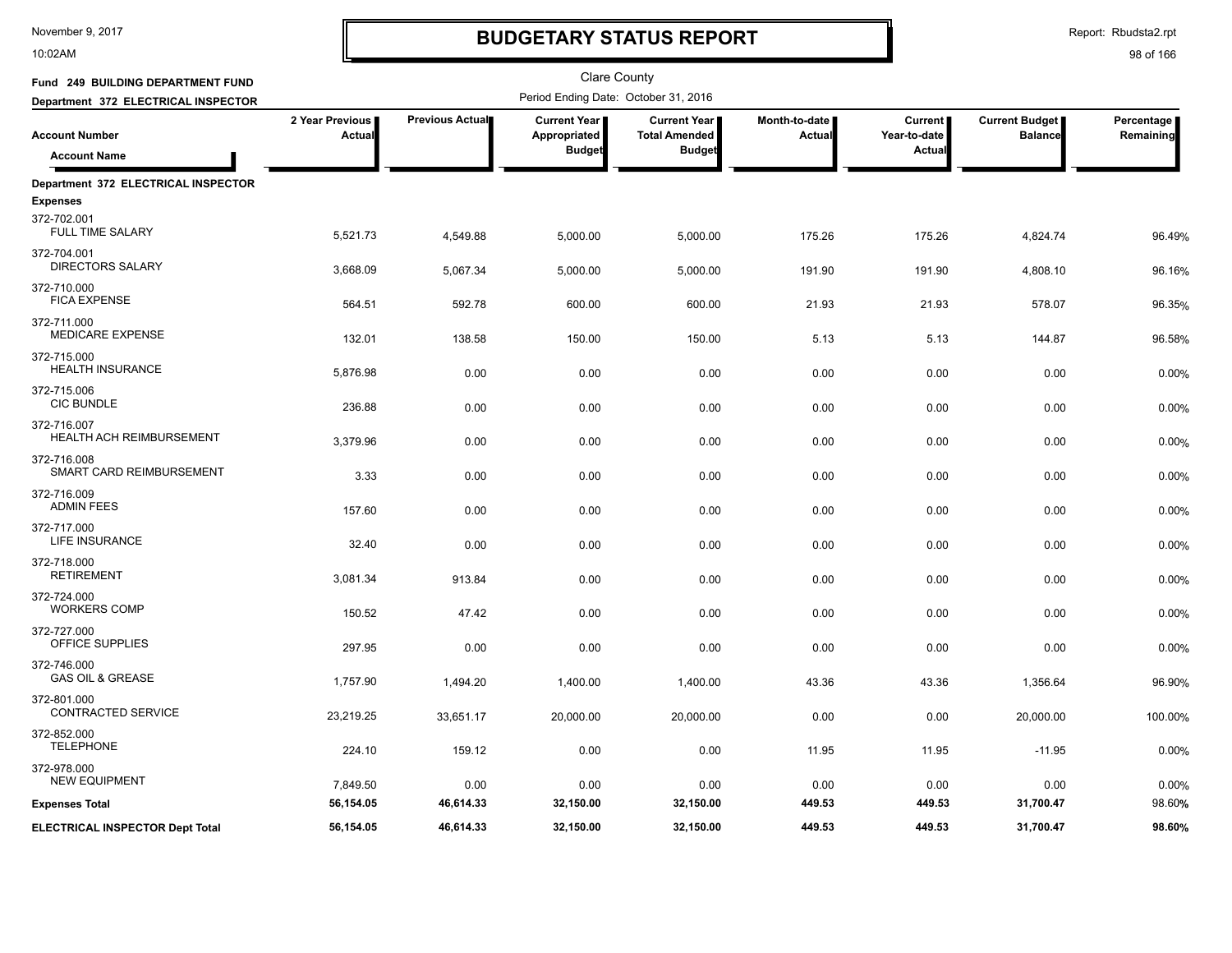10:02AM

# **BUDGETARY STATUS REPORT**

Report: Rbudsta2.rpt

| Fund 249 BUILDING DEPARTMENT FUND            |                           |                 | <b>Clare County</b>                             |                                                                |                           |                                         |                                         |                         |
|----------------------------------------------|---------------------------|-----------------|-------------------------------------------------|----------------------------------------------------------------|---------------------------|-----------------------------------------|-----------------------------------------|-------------------------|
| Department 373 MECHANICAL INSPECTOR          |                           |                 | Period Ending Date: October 31, 2016            |                                                                |                           |                                         |                                         |                         |
| <b>Account Number</b><br><b>Account Name</b> | 2 Year Previous<br>Actual | Previous Actual | Current Year  <br>Appropriated<br><b>Budget</b> | <b>Current Year I</b><br><b>Total Amended</b><br><b>Budget</b> | Month-to-date I<br>Actual | <b>Current</b><br>Year-to-date<br>Actua | <b>Current Budget</b><br><b>Balance</b> | Percentage<br>Remaining |
| Department 373 MECHANICAL INSPECTOR          |                           |                 |                                                 |                                                                |                           |                                         |                                         |                         |
| <b>Expenses</b>                              |                           |                 |                                                 |                                                                |                           |                                         |                                         |                         |
| 373-702.001<br><b>FULL TIME SALARY</b>       | 3,368.67                  | 3,253.11        | 3,266.00                                        | 3,266.00                                                       | 125.11                    | 125.11                                  | 3,140.89                                | 96.17%                  |
| 373-710.000<br><b>FICA EXPENSE</b>           | 206.57                    | 199.19          | 202.00                                          | 202.00                                                         | 7.41                      | 7.41                                    | 194.59                                  | 96.33%                  |
| 373-711.000<br><b>MEDICARE EXPENSE</b>       | 48.35                     | 46.52           | 48.00                                           | 48.00                                                          | 1.73                      | 1.73                                    | 46.27                                   | 96.40%                  |
| 373-715.000<br><b>HEALTH INSURANCE</b>       | 5,869.27                  | 0.00            | 0.00                                            | 0.00                                                           | 0.00                      | 0.00                                    | 0.00                                    | 0.00%                   |
| 373-715.006<br><b>CIC BUNDLE</b>             | 237.12                    | 0.00            | 0.00                                            | 0.00                                                           | 0.00                      | 0.00                                    | 0.00                                    | 0.00%                   |
| 373-716.007<br>HEALTH ACH REIMBURSEMENT      | 3,343.28                  | 0.00            | 0.00                                            | 0.00                                                           | 0.00                      | 0.00                                    | 0.00                                    | 0.00%                   |
| 373-716.009<br><b>ADMIN FEES</b>             | 184.57                    | 0.00            | 0.00                                            | 0.00                                                           | 0.00                      | 0.00                                    | 0.00                                    | 0.00%                   |
| 373-717.000<br>LIFE INSURANCE                | 32.40                     | 0.00            | 0.00                                            | 0.00                                                           | 0.00                      | 0.00                                    | 0.00                                    | 0.00%                   |
| 373-718.000<br><b>RETIREMENT</b>             | 2,981.79                  | 913.83          | 0.00                                            | 0.00                                                           | 0.00                      | 0.00                                    | 0.00                                    | 0.00%                   |
| 373-724.000<br><b>WORKERS COMP</b>           | 903.32                    | 47.42           | 0.00                                            | 0.00                                                           | 0.00                      | 0.00                                    | 0.00                                    | 0.00%                   |
| 373-746.000<br><b>GAS OIL &amp; GREASE</b>   | 952.09                    | 846.48          | 500.00                                          | 500.00                                                         | 39.73                     | 39.73                                   | 460.27                                  | 92.05%                  |
| 373-801.000<br>CONTRACTED SERVICES           | 11,131.75                 | 12,250.63       | 10,000.00                                       | 10,000.00                                                      | 0.00                      | 0.00                                    | 10,000.00                               | 100.00%                 |
| <b>Expenses Total</b>                        | 29,259.18                 | 17,557.18       | 14,016.00                                       | 14,016.00                                                      | 173.98                    | 173.98                                  | 13,842.02                               | 98.76%                  |
| <b>MECHANICAL INSPECTOR Dept Total</b>       | 29.259.18                 | 17,557.18       | 14,016.00                                       | 14,016.00                                                      | 173.98                    | 173.98                                  | 13.842.02                               | 98.76%                  |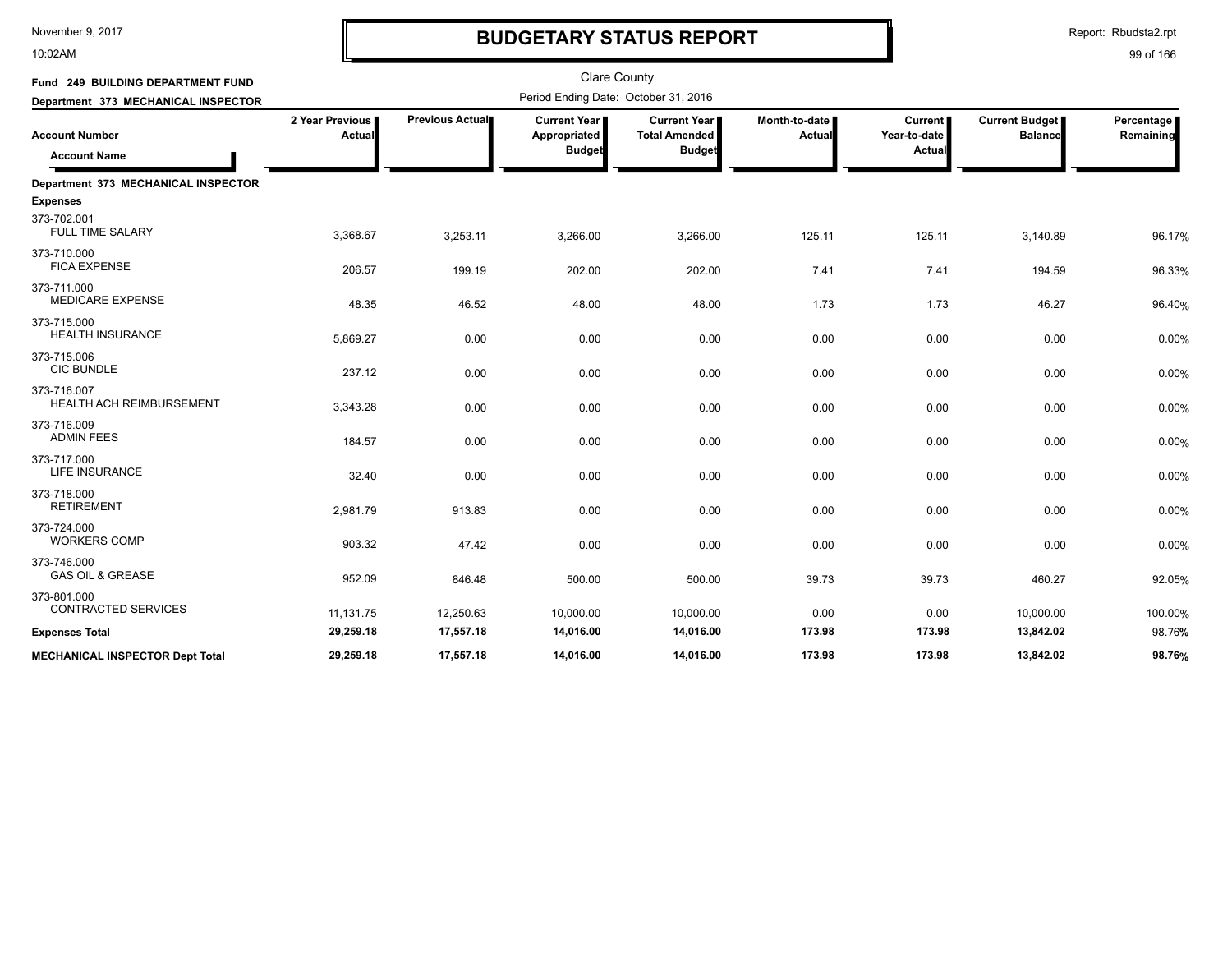10:02AM

# **BUDGETARY STATUS REPORT**

Report: Rbudsta2.rpt

| Fund 249 BUILDING DEPARTMENT FUND<br>Department 374 PLUMBING INSPECTOR |                                               | Period Ending Date: October 31, 2016 |                                                      |                                                                |                                |                                   |                                         |                         |
|------------------------------------------------------------------------|-----------------------------------------------|--------------------------------------|------------------------------------------------------|----------------------------------------------------------------|--------------------------------|-----------------------------------|-----------------------------------------|-------------------------|
| <b>Account Number</b><br><b>Account Name</b>                           | 2 Year Previous<br><b>Actual</b>              | <b>Previous Actual</b>               | Current Year<br><b>Appropriated</b><br><b>Budget</b> | <b>Current Year I</b><br><b>Total Amended</b><br><b>Budget</b> | Month-to-date<br><b>Actual</b> | Current<br>Year-to-date<br>Actual | <b>Current Budget</b><br><b>Balance</b> | Percentage<br>Remaining |
| Department 374 PLUMBING INSPECTOR                                      |                                               |                                      |                                                      |                                                                |                                |                                   |                                         |                         |
| <b>Expenses</b>                                                        |                                               |                                      |                                                      |                                                                |                                |                                   |                                         |                         |
| 374-746.000<br><b>GAS OIL &amp; GREASE</b>                             | 422.04                                        | 744.30                               | 1,000.00                                             | 1,000.00                                                       | 41.41                          | 41.41                             | 958.59                                  | 95.86%                  |
| 374-801.000<br><b>CONTRACTED SERVICES</b>                              | 7,576.75                                      | 7,492.28                             | 9,000.00                                             | 9,000.00                                                       | 0.00                           | 0.00                              | 9,000.00                                | 100.00%                 |
| <b>Expenses Total</b>                                                  | 7,998.79                                      | 8,236.58                             | 10,000.00                                            | 10,000.00                                                      | 41.41                          | 41.41                             | 9,958.59                                | 99.59%                  |
| PLUMBING INSPECTOR Dept Total                                          | 7,998.79                                      | 8,236.58                             | 10,000.00                                            | 10,000.00                                                      | 41.41                          | 41.41                             | 9,958.59                                | 99.59%                  |
| <b>Revenues Total</b>                                                  | 190,225.83                                    | 204,233.10                           | 250,163.00                                           | 250,163.00                                                     | 21,586.50                      | 21,586.50                         | 228,576.50                              | 91.37%                  |
| <b>Expenses Fund Total</b>                                             | 178,991.82                                    | 183,675.62                           | 250,163.00                                           | 250,163.00                                                     | 5,448.61                       | 5,448.61                          | 244,492.39                              | 97.82%                  |
| Net (Rev/Exp)                                                          | 11,234.01                                     | 20,557.48                            | 0.00                                                 | 0.00                                                           | 16,137.89                      | 16,137.89                         | $-15,915.89$                            |                         |
| <b>Beginning/Adjusted Balance</b><br>60,024.01                         | <b>YTD Revenues</b><br>21,586.50<br>$\ddot{}$ | <b>YTD Expenses</b><br>5,448.61      | $=$                                                  | <b>Current Fund Balance</b><br>76,161.90                       |                                |                                   |                                         |                         |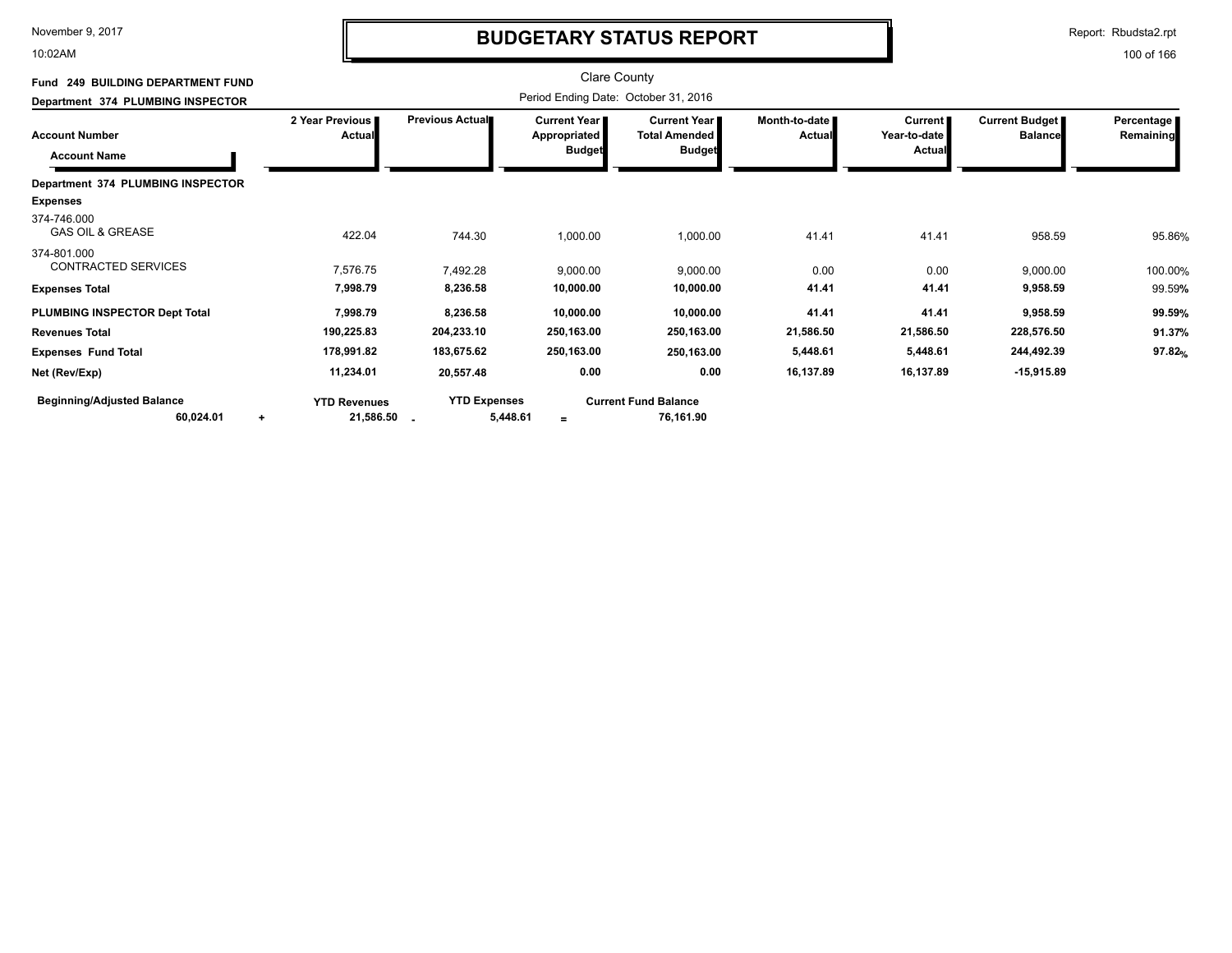10:02AM

# **BUDGETARY STATUS REPORT**

Report: Rbudsta2.rpt

| Fund 256 REGISTER OF DEEDS AUTOMATION F                      |                                   |                     | <b>Clare County</b>                                    |                                                              |                         |                                  |                                         |                         |
|--------------------------------------------------------------|-----------------------------------|---------------------|--------------------------------------------------------|--------------------------------------------------------------|-------------------------|----------------------------------|-----------------------------------------|-------------------------|
| Department 000 REGISTER OF DEEDS                             |                                   |                     | Period Ending Date: October 31, 2016                   |                                                              |                         |                                  |                                         |                         |
| <b>Account Number</b><br><b>Account Name</b>                 | 2 Year Previous<br>Actual         | Previous Actual     | <b>Current Year I</b><br>Appropriated<br><b>Budget</b> | <b>Current Year</b><br><b>Total Amended</b><br><b>Budget</b> | Month-to-date<br>Actual | Current<br>Year-to-date<br>Actua | <b>Current Budget</b><br><b>Balance</b> | Percentage<br>Remaining |
| Fund 256 REGISTER OF DEEDS AUTOMATION F                      |                                   |                     |                                                        |                                                              |                         |                                  |                                         |                         |
| 2017<br><b>Fiscal Year</b>                                   |                                   |                     |                                                        |                                                              |                         |                                  |                                         |                         |
| Department 000 REGISTER OF DEEDS                             |                                   |                     |                                                        |                                                              |                         |                                  |                                         |                         |
| <b>Revenues</b>                                              |                                   |                     |                                                        |                                                              |                         |                                  |                                         |                         |
| 000-610.000<br><b>RECORDING FEES</b>                         | 49,615.00                         | 49,355.00           | 45,000.00                                              | 45,000.00                                                    | 1,660.00                | 1,660.00                         | 43,340.00                               | 96.31%                  |
| 000-665.000<br><b>INTEREST</b>                               | 1,040.46                          | 1,717.29            | 1,500.00                                               | 1,500.00                                                     | 69.32                   | 69.32                            | 1,430.68                                | 95.38%                  |
| 000-699.900                                                  |                                   |                     |                                                        |                                                              |                         |                                  |                                         |                         |
| <b>BEGINNING FUND BALANCE</b>                                | 0.00                              | 0.00                | 352,666.00                                             | 352,666.00                                                   | 0.00                    | 0.00                             | 352,666.00                              | 100.00%                 |
| <b>Revenues Total</b>                                        | 50,655.46                         | 51,072.29           | 399,166.00                                             | 399,166.00                                                   | 1,729.32                | 1,729.32                         | 397,436.68                              | 99.57%                  |
| <b>Expenses</b>                                              |                                   |                     |                                                        |                                                              |                         |                                  |                                         |                         |
| 000-727.000<br><b>SUPPLIES</b>                               | 400.77                            | 0.00                | 5,000.00                                               | 5,000.00                                                     | 0.00                    | 0.00                             | 5,000.00                                | 100.00%                 |
| 000-801.000<br>CONTRACTUAL SERVICES                          | 1,587.00                          | 0.00                | 150,000.00                                             | 150,000.00                                                   | 0.00                    | 0.00                             | 150.000.00                              | 100.00%                 |
| 000-864.000<br><b>TRAVEL &amp; EXPENSE</b>                   | 146.05                            | 250.00              | 250.00                                                 | 250.00                                                       | 0.00                    | 0.00                             | 250.00                                  | 100.00%                 |
| 000-957.000<br><b>TRAINING</b>                               | 0.00                              | 0.00                | 7,500.00                                               | 7,500.00                                                     | 0.00                    | 0.00                             | 7,500.00                                | 100.00%                 |
| 000-978.000<br>OFFICE EQUIPMENT                              | 7,842.40                          | 7,150.00            | 20,000.00                                              | 20,000.00                                                    | 0.00                    | 0.00                             | 19,720.60                               | 98.60%                  |
| 000-978.001<br><b>NEW EQUIPMENT UNDER</b>                    | 150.00                            | 0.00                | 0.00                                                   | 0.00                                                         | 0.00                    | 0.00                             | 0.00                                    | 0.00%                   |
| 000-998.900<br><b>ENDING FUND BALANCE</b>                    | 0.00                              | 0.00                | 216,416.00                                             | 216,416.00                                                   | 0.00                    | 0.00                             | 216,416.00                              | 100.00%                 |
| <b>Expenses Total</b>                                        | 10,126.22                         | 7,400.00            | 399,166.00                                             | 399,166.00                                                   | 0.00                    | 0.00                             | 398,886.60                              | 100.00%                 |
| <b>REGISTER OF DEEDS Dept Total</b>                          | 40,529.24                         | 43,672.29           | 0.00                                                   | 0.00                                                         | 1,729.32                | 1,729.32                         | $-1,449.92$                             | 0.00%                   |
| <b>Revenues Total</b>                                        | 50,655.46                         | 51,072.29           | 399,166.00                                             | 399,166.00                                                   | 1,729.32                | 1,729.32                         | 397,436.68                              | 99.57%                  |
| <b>Expenses Fund Total</b>                                   | 10,126.22                         | 7,400.00            | 399,166.00                                             | 399,166.00                                                   | 0.00                    | 0.00                             | 398,886.60                              | 100.00%                 |
| Net (Rev/Exp)                                                | 40,529.24                         | 43,672.29           | 0.00                                                   | 0.00                                                         | 1,729.32                | 1,729.32                         | $-1,449.92$                             |                         |
| <b>Beginning/Adjusted Balance</b><br>352,752.55<br>$\ddot{}$ | <b>YTD Revenues</b><br>1,729.32 . | <b>YTD Expenses</b> | 0.00<br>$=$                                            | <b>Current Fund Balance</b><br>354,481.87                    |                         |                                  |                                         |                         |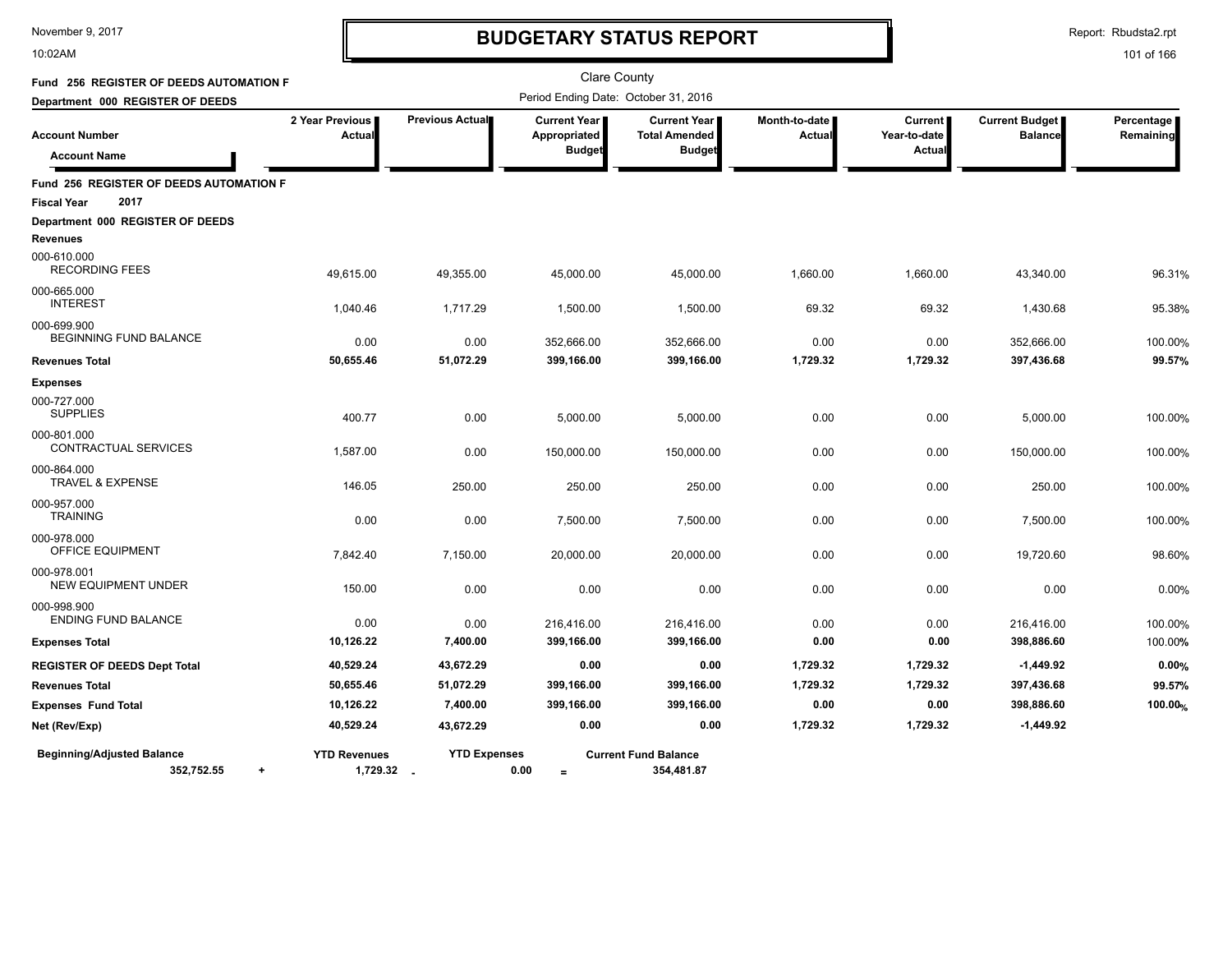10:02AM

# **BUDGETARY STATUS REPORT**

Report: Rbudsta2.rpt

| Fund 261 911 SERVICE FUND                                 |                           |                      | Clare County                         |                                             |                                |                                |                                         |                         |
|-----------------------------------------------------------|---------------------------|----------------------|--------------------------------------|---------------------------------------------|--------------------------------|--------------------------------|-----------------------------------------|-------------------------|
| <b>Department</b>                                         |                           |                      | Period Ending Date: October 31, 2016 |                                             |                                |                                |                                         |                         |
| <b>Account Number</b>                                     | 2 Year Previous<br>Actual | Previous Actual      | Current Year<br>Appropriated         | <b>Current Year</b><br><b>Total Amended</b> | Month-to-date<br><b>Actual</b> | <b>Current</b><br>Year-to-date | <b>Current Budget</b><br><b>Balance</b> | Percentage<br>Remaining |
| <b>Account Name</b>                                       |                           |                      | <b>Budget</b>                        | <b>Budget</b>                               |                                | Actual                         |                                         |                         |
| Fund 261 911 SERVICE FUND<br>2017<br><b>Fiscal Year</b>   |                           |                      |                                      |                                             |                                |                                |                                         |                         |
| Department 000<br><b>Revenues</b>                         |                           |                      |                                      |                                             |                                |                                |                                         |                         |
| 000-402.000<br><b>CURRENT TAXES</b>                       | 353,297.06                | 351,519.31           | 352,000.00                           | 352,000.00                                  | 0.00                           | 0.00                           | 352,000.00                              | 100.00%                 |
| 000-420.000<br>UNPAID PERSONAL PROPERTY                   | 378.60                    | 254.04               | 385.00                               | 385.00                                      | 0.00                           | 0.00                           | 385.00                                  | 100.00%                 |
| 000-429.000<br><b>COMMERCIAL FOREST</b>                   | 5.76                      | 58.11                | 3.00                                 | 3.00                                        | 0.00                           | 0.00                           | 3.00                                    | 100.00%                 |
| 000-437.000<br><b>INDUSTRIAL FACILITY TAX</b>             | 1,497.50                  | 1,155.08             | 1,500.00                             | 1,500.00                                    | 0.00                           | 0.00                           | 1,500.00                                | 100.00%                 |
| 000-444.000<br>HARRISON-IN LIEU OF TAXES                  | 607.92                    | 584.58               | 600.00                               | 600.00                                      | 0.00                           | 0.00                           | 600.00                                  | 100.00%                 |
| 000-444.001<br><b>CLARE - PILOT</b>                       | 150.68                    | 151.90               | 150.00                               | 150.00                                      | 0.00                           | 0.00                           | 150.00                                  | 100.00%                 |
| 000-444.002<br><b>SURREY TWP - PILOT</b>                  | 65.61                     | 68.87                | 69.00                                | 69.00                                       | 0.00                           | 0.00                           | 69.00                                   | 100.00%                 |
| 000-543.000<br>911 PSAP TRAINING                          | 10,919.00                 | 10,185.00            | 11,000.00                            | 11,000.00                                   | 0.00                           | 0.00                           | 11,000.00                               | 100.00%                 |
| 000-545.000<br>STATE SURCHARGE TIER 1                     | 159,289.00                | 157,766.00           | 320,000.00                           | 320,000.00                                  | 0.00                           | 0.00                           | 320,000.00                              | 100.00%                 |
| 000-665.000<br><b>INTEREST EARNED</b>                     | 1,165.16                  | 0.77                 | 1,000.00                             | 1,000.00                                    | 0.00                           | 0.00                           | 1,000.00                                | 100.00%                 |
| 000-673.000<br>SALE OF FIXED ASSETS                       | 300.00                    | 0.00                 | 200.00                               | 200.00                                      | 0.00                           | 0.00                           | 200.00                                  | 100.00%                 |
| 000-690.000<br>OPERATIONAL SURCHARGE TIER 2               | 131,319.82                | 165,779.90           | 260,000.00                           | 260,000.00                                  | 0.00                           | 0.00                           | 260,000.00                              | 100.00%                 |
| 000-698.000<br>INSTALLMENT PURCHASE/LEASE PROC            | 66,929.00                 | 0.00                 | 0.00                                 | 0.00                                        | 0.00                           | 0.00                           | 0.00                                    | 0.00%                   |
| <b>Revenues Total</b>                                     | 725,925.11                | 687,523.56           | 946,907.00                           | 946,907.00                                  | 0.00                           | 0.00                           | 946,907.00                              | 100.00%                 |
| <b>Expenses</b><br>000-702.000                            |                           |                      |                                      |                                             |                                |                                |                                         |                         |
| <b>SALARY</b><br>000-704.000<br><b>FULL TIME SALARIES</b> | 38,147.60                 | 41,425.96            | 43,096.00                            | 43,096.00                                   | 1,648.00                       | 1,648.00                       | 41,448.00                               | 96.18%                  |
| 000-704.001<br><b>PSAP FULL TIME</b>                      | 199,099.40                | 185,824.60           | 196,788.00                           | 196,788.00                                  | 850.56                         | 850.56                         | 195,937.44                              | 99.57%                  |
| 000-704.002<br>SURCHARGE FULL TIME                        | 3,918.34                  | 1,885.94             | 4,000.00                             | 4,000.00                                    | 0.00                           | 0.00                           | 4,000.00                                | 100.00%                 |
| 000-705.000<br>PART TIME                                  | 198,033.69<br>3,862.40    | 194,987.63<br>834.48 | 195,000.00<br>17,415.00              | 195,000.00<br>17,415.00                     | 13,718.40<br>0.00              | 13,718.40<br>0.00              | 181,281.60<br>17,415.00                 | 92.96%<br>100.00%       |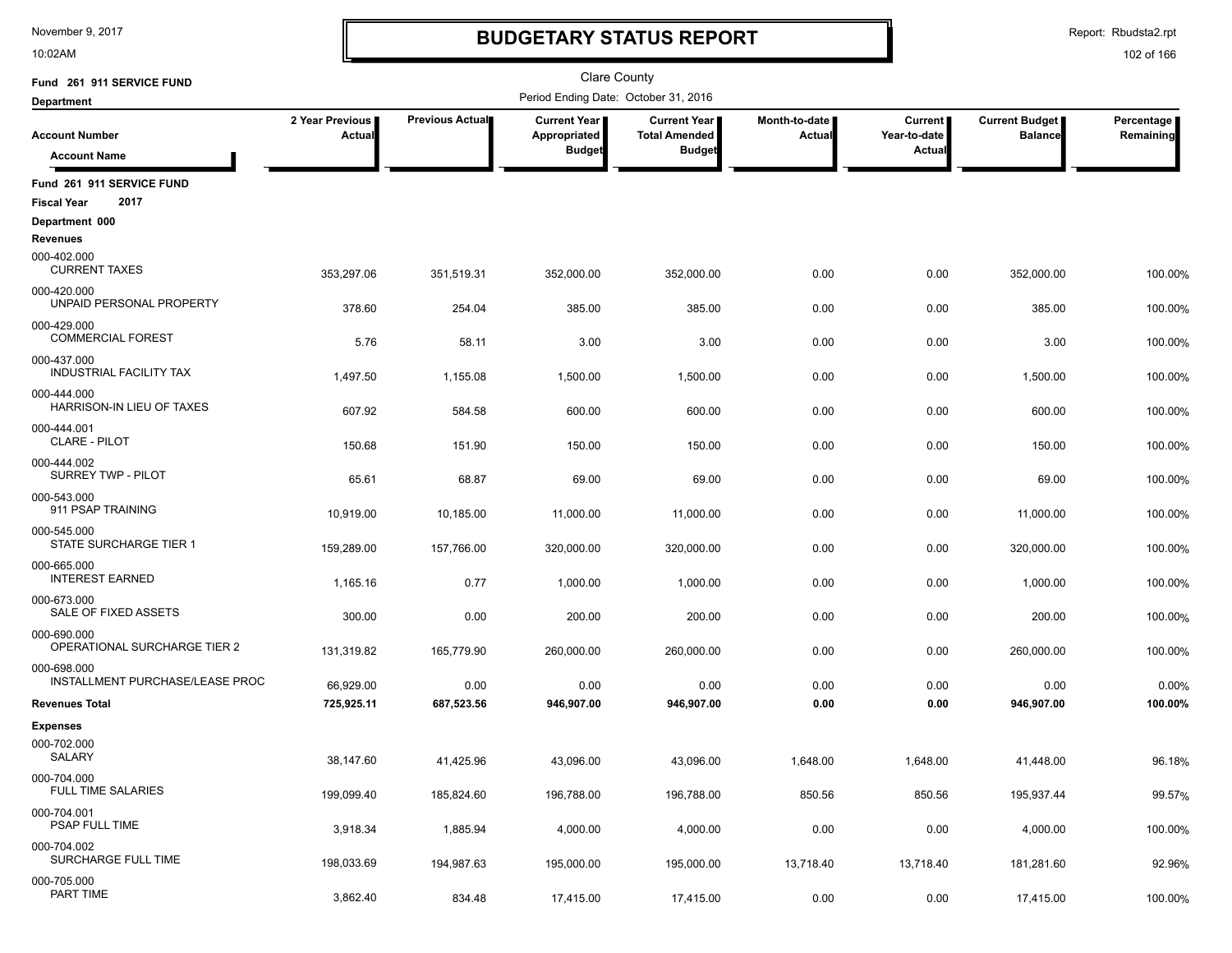10:02AM

### **BUDGETARY STATUS REPORT**

Report: Rbudsta2.rpt

| Fund 261 911 SERVICE FUND                              |                           |                        | Clare County                         |                                      |                                |                         |                                  |                         |
|--------------------------------------------------------|---------------------------|------------------------|--------------------------------------|--------------------------------------|--------------------------------|-------------------------|----------------------------------|-------------------------|
| <b>Department</b>                                      |                           |                        | Period Ending Date: October 31, 2016 |                                      |                                |                         |                                  |                         |
| <b>Account Number</b>                                  | 2 Year Previous<br>Actual | <b>Previous Actual</b> | <b>Current Year</b><br>Appropriated  | Current Year<br><b>Total Amended</b> | Month-to-date<br><b>Actual</b> | Current<br>Year-to-date | Current Budget<br><b>Balance</b> | Percentage<br>Remaining |
| <b>Account Name</b>                                    |                           |                        | <b>Budget</b>                        | <b>Budget</b>                        |                                | <b>Actual</b>           |                                  |                         |
| 000-705.001<br>PSAP PART TIME                          | 0.00                      | 0.00                   | 2,000.00                             | 2,000.00                             | 0.00                           | 0.00                    | 2,000.00                         | 100.00%                 |
| 000-705.002<br>SURCHARGE PART TIME                     | 0.00                      | 20,553.90              | 20,000.00                            | 20,000.00                            | 764.44                         | 764.44                  | 19,235.56                        | 96.18%                  |
| 000-706.000<br><b>OVERTIME</b>                         | 19,159.42                 | 5,666.56               | 15,000.00                            | 15,000.00                            | 340.56                         | 340.56                  | 14,659.44                        | 97.73%                  |
| 000-706.001<br>SURCHARGE FT OVERTIME                   | 24,985.12                 | 24,984.36              | 25,000.00                            | 25,000.00                            | 1,301.88                       | 1,301.88                | 23,698.12                        | 94.79%                  |
| 000-706.002<br>SURCHARGE PT OVERTIME                   | 0.00                      | 25.67                  | 2,056.00                             | 2,056.00                             | 0.00                           | 0.00                    | 2,056.00                         | 100.00%                 |
| 000-706.003<br>PART TIME OVERTIME                      | 0.00                      | 0.00                   | 2,000.00                             | 2,000.00                             | 0.00                           | 0.00                    | 2,000.00                         | 100.00%                 |
| 000-706.004<br>PSAP FT OVERTIME                        | 2,928.59                  | 2,229.47               | 3,000.00                             | 3,000.00                             | 0.00                           | 0.00                    | 3,000.00                         | 100.00%                 |
| 000-706.005<br>PSAP PT OVERTIME                        | 0.00                      | 0.00                   | 1,000.00                             | 1,000.00                             | 0.00                           | 0.00                    | 1,000.00                         | 100.00%                 |
| 000-710.000<br><b>FICA EXPENSE</b>                     | 31,963.00                 | 31,713.18              | 32,193.00                            | 32,193.00                            | 1,116.93                       | 1,116.93                | 31,076.07                        | 96.53%                  |
| 000-711.000<br><b>MEDICARE EXPENSE</b>                 | 7,475.15                  | 7,416.79               | 7,529.00                             | 7,529.00                             | 261.21                         | 261.21                  | 7,267.79                         | 96.53%                  |
| 000-715.000<br><b>HEALTH INSURANCE</b>                 | 115,167.66                | 114,885.58             | 113,730.00                           | 113,730.00                           | 14,331.99                      | 14,331.99               | 99,398.01                        | 87.40%                  |
| 000-715.006<br><b>CIC BUNDLE</b>                       | 4,029.00                  | 3,811.75               | 4,740.00                             | 4,740.00                             | 0.00                           | 0.00                    | 4,740.00                         | 100.00%                 |
| 000-716.005<br><b>HEALTH INS RX REIMBURSEMENT</b>      | 27.50                     | 0.00                   | 100.00                               | 100.00                               | 0.00                           | 0.00                    | 100.00                           | 100.00%                 |
| 000-716.007<br><b>HEALTH ACH REIMBURSEMENT</b>         | 12,529.38                 | 28,549.91              | 28,000.00                            | 28,000.00                            | 0.00                           | 0.00                    | 28,000.00                        | 100.00%                 |
| 000-716.008<br>SMART CARD REIMBURSEMENT<br>000-716.009 | 312.63                    | 364.05                 | 400.00                               | 400.00                               | 0.00                           | 0.00                    | 400.00                           | 100.00%                 |
| <b>ADMIN FEES</b><br>000-717.000                       | 3,863.08                  | 3,617.49               | 4,000.00                             | 4,000.00                             | 3.10                           | 3.10                    | 3,996.90                         | 99.92%                  |
| LIFE INSURANCE                                         | 745.00                    | 692.50                 | 720.00                               | 720.00                               | 0.00                           | 0.00                    | 720.00                           | 100.00%                 |
| 000-718.000<br>CENTRAL DISPATCH-RETIREMENT             | 45,532.58                 | 43,619.94              | 49,017.00                            | 49,017.00                            | 0.00                           | 0.00                    | 49,017.00                        | 100.00%                 |
| 000-720.000<br><b>VACATIONS</b>                        | 0.00                      | 4,720.08               | 2,500.00                             | 2,500.00                             | 0.00                           | 0.00                    | 2,500.00                         | 100.00%                 |
| 000-721.000<br><b>SICK LEAVE</b>                       | 1,642.30                  | 934.65                 | 1,181.00                             | 1,181.00                             | 0.00                           | 0.00                    | 1,181.00                         | 100.00%                 |
| 000-722.000<br><b>HOLIDAYS</b>                         | 20,405.16                 | 20,950.04              | 21,958.00                            | 21,958.00                            | 0.00                           | 0.00                    | 21,958.00                        | 100.00%                 |
| 000-723.001<br>CENTRAL DISP UNEMPLOYMENT               | 0.00                      | 0.00                   | 6,231.00                             | 6,231.00                             | 0.00                           | 0.00                    | 6,231.00                         | 100.00%                 |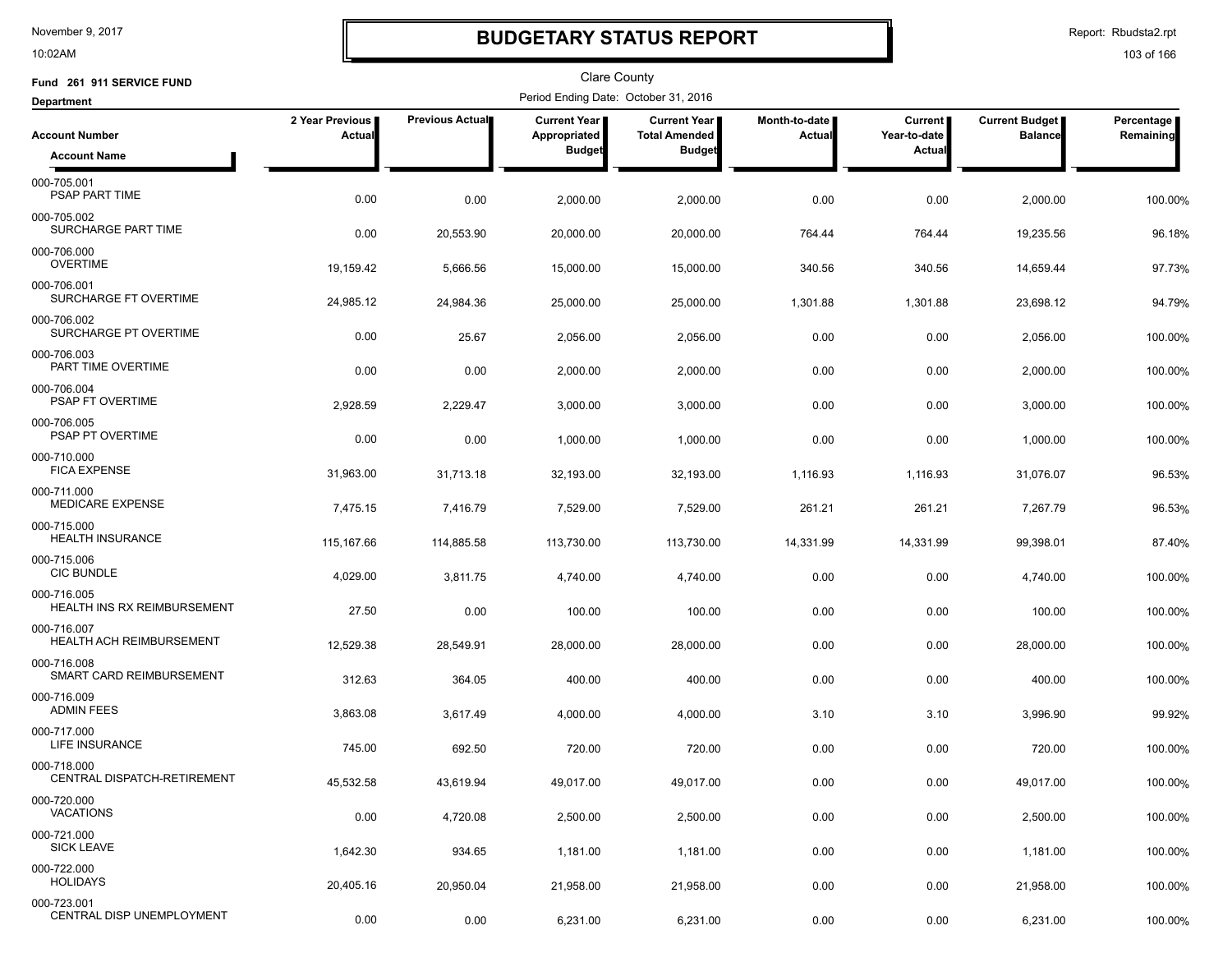10:02AM

# **BUDGETARY STATUS REPORT**

Report: Rbudsta2.rpt

| Fund 261 911 SERVICE FUND                                |                           |                        | <b>Clare County</b>                  |                                      |                         |                                |                                         |                         |
|----------------------------------------------------------|---------------------------|------------------------|--------------------------------------|--------------------------------------|-------------------------|--------------------------------|-----------------------------------------|-------------------------|
| <b>Department</b>                                        |                           |                        | Period Ending Date: October 31, 2016 |                                      |                         |                                |                                         |                         |
| <b>Account Number</b>                                    | 2 Year Previous<br>Actual | <b>Previous Actual</b> | <b>Current Year</b><br>Appropriated  | Current Year<br><b>Total Amended</b> | Month-to-date<br>Actual | <b>Current</b><br>Year-to-date | <b>Current Budget</b><br><b>Balance</b> | Percentage<br>Remaining |
| <b>Account Name</b>                                      |                           |                        | <b>Budget</b>                        | <b>Budget</b>                        |                         | Actual                         |                                         |                         |
| 000-724.000<br>CENTRAL DISP WORK COMP                    | 1,384.38                  | 1,910.17               | 2,233.00                             | 2,233.00                             | 0.00                    | 0.00                           | 2,233.00                                | 100.00%                 |
| 000-727.000<br>OFFICE SUPPLIES                           | 779.71                    | 845.92                 | 1,000.00                             | 1,000.00                             | 0.00                    | 0.00                           | 1,000.00                                | 100.00%                 |
| 000-728.000<br>PRINTING & BINDING                        | 250.75                    | 279.73                 | 300.00                               | 300.00                               | 0.00                    | 0.00                           | 300.00                                  | 100.00%                 |
| 000-732.000<br><b>POSTAGE</b>                            | 0.00                      | 0.00                   | 100.00                               | 100.00                               | 0.00                    | 0.00                           | 100.00                                  | 100.00%                 |
| 000-747.000<br><b>UNIFORMS</b>                           | 2,170.42                  | 895.28                 | 1,000.00                             | 1,000.00                             | 0.00                    | 0.00                           | 1,000.00                                | 100.00%                 |
| 000-807.000<br><b>CONSULTANT FEES</b>                    | 0.00                      | 125.00                 | 200.00                               | 200.00                               | 0.00                    | 0.00                           | 200.00                                  | 100.00%                 |
| 000-814.000<br><b>DUES &amp; SUBSCRIPTIONS</b>           | 460.96                    | 206.00                 | 500.00                               | 500.00                               | 0.00                    | 0.00                           | 500.00                                  | 100.00%                 |
| 000-835.001<br>HEALTH SERVICES - EMPLOYEES               | 818.00                    | 600.00                 | 500.00                               | 500.00                               | 0.00                    | 0.00                           | 500.00                                  | 100.00%                 |
| 000-851.000<br>MAINT CONTRACTS - RADIOS/TOWERS           | 29,544.75                 | 2,407.99               | 15,000.00                            | 15,000.00                            | 0.00                    | 0.00                           | 15,000.00                               | 100.00%                 |
| 000-851.001<br>MAINT CONTRACTS - COMPUTER                | 5,862.77                  | 1,772.42               | 8,000.00                             | 8,000.00                             | 0.00                    | 0.00                           | 6,766.03                                | 84.58%                  |
| 000-851.002<br><b>MAINT CONTRACTS - PHONES</b>           | 87.30                     | 0.00                   | 300.00                               | 300.00                               | 0.00                    | 0.00                           | 300.00                                  | 100.00%                 |
| 000-852.000<br><b>TELEPHONE</b>                          | 6,608.30                  | 5,887.68               | 7,000.00                             | 7,000.00                             | 101.30                  | 101.30                         | 6,898.70                                | 98.55%                  |
| 000-864.000<br><b>TRAVEL &amp; EXPENSE</b>               | 451.12                    | 186.84                 | 600.00                               | 600.00                               | 0.00                    | 0.00                           | 600.00                                  | 100.00%                 |
| 000-921.000<br><b>UTILITIES</b>                          | 3,444.25                  | 3,091.91               | 4,000.00                             | 4,000.00                             | 144.94                  | 144.94                         | 3,855.06                                | 96.38%                  |
| 000-931.000<br><b>BUILDING REPAIRS &amp; MAINTENANCE</b> | 1,293.89                  | 666.11                 | 2,000.00                             | 2,000.00                             | 0.00                    | 0.00                           | 2,000.00                                | 100.00%                 |
| 000-932.000<br>OFFICE EQUIP MAINT                        | $-48,552.64$              | 0.00                   | 1,000.00                             | 1,000.00                             | 0.00                    | 0.00                           | 1,000.00                                | 100.00%                 |
| 000-955.000<br><b>BANK CHARGES</b>                       | 0.00                      | 0.00                   | 100.00                               | 100.00                               | 0.00                    | 0.00                           | 100.00                                  | 100.00%                 |
| 000-957.001<br>SCHOOLING & TRAINING-COUNTY               | 8,931.89                  | 9,524.29               | 9,500.00                             | 9,500.00                             | 0.00                    | 0.00                           | 9,500.00                                | 100.00%                 |
| 000-957.002<br><b>PSAP TRAINING</b>                      | 4,223.47                  | 7,169.32               | 9,500.00                             | 9,500.00                             | 1,050.00                | 1,050.00                       | 8,450.00                                | 88.95%                  |
| 000-961.000<br>SHORT TERM TAX BOND EXPENSE               | 63.61                     | 63.45                  | 145.00                               | 145.00                               | 0.00                    | 0.00                           | 145.00                                  | 100.00%                 |
| 000-962.000<br>TAX APPEALS ADJUSTMENT                    | 168.39                    | 92.04                  | 500.00                               | 500.00                               | 30.02                   | 30.02                          | 469.98                                  | 94.00%                  |
| 000-978.000<br><b>NEW EQUIPMENT</b>                      | 166,172.76                | 0.00                   | 26,000.00                            | 26,000.00                            | 0.00                    | 0.00                           | 26,000.00                               | 100.00%                 |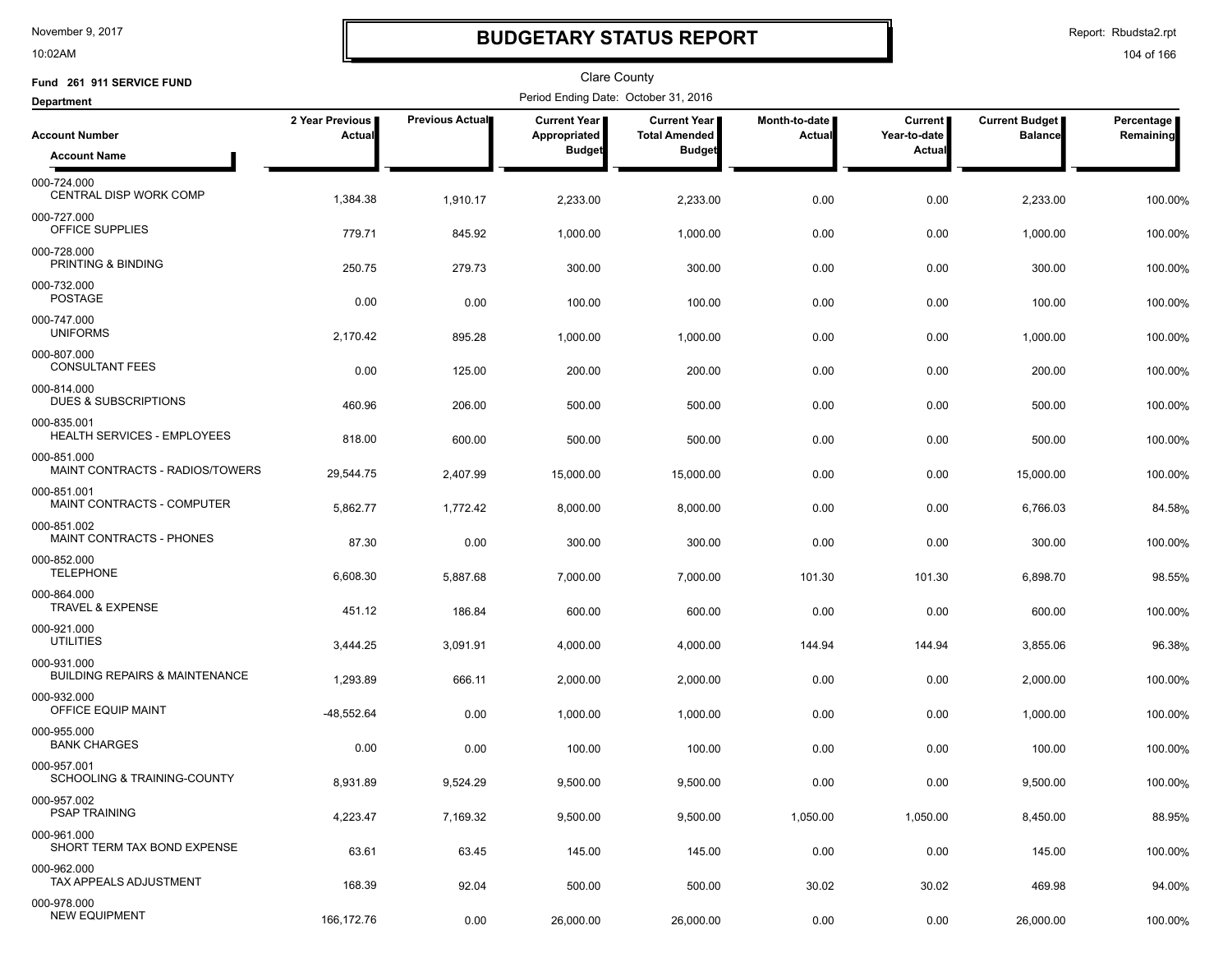10:02AM

## **BUDGETARY STATUS REPORT**

Report: Rbudsta2.rpt

| Fund 261 911 SERVICE FUND                      |                                          |                                  | <b>Clare County</b>                           |                                                                |                         |                                          |                                         |                         |
|------------------------------------------------|------------------------------------------|----------------------------------|-----------------------------------------------|----------------------------------------------------------------|-------------------------|------------------------------------------|-----------------------------------------|-------------------------|
| <b>Department</b>                              |                                          |                                  | Period Ending Date: October 31, 2016          |                                                                |                         |                                          |                                         |                         |
| <b>Account Number</b><br><b>Account Name</b>   | 2 Year Previous<br>Actual                | <b>Previous Actual</b>           | Current Year<br>Appropriated<br><b>Budget</b> | <b>Current Year I</b><br><b>Total Amended</b><br><b>Budget</b> | Month-to-date<br>Actual | <b>Current</b><br>Year-to-date<br>Actual | <b>Current Budget</b><br><b>Balance</b> | Percentage<br>Remaining |
| 000-978.001<br>C DISP FD-GIS MAPPING           | 2,999.00                                 | 6,388.97                         | 5,000.00                                      | 5,000.00                                                       | 0.00                    | 0.00                                     | 5,000.00                                | 100.00%                 |
| 000-978.003<br>NEW EQUIPMENT UNDER \$5000      | 11,370.69                                | 516.25                           | 6,000.00                                      | 6,000.00                                                       | 0.00                    | 0.00                                     | 4,353.00                                | 72.55%                  |
| 000-991.000<br><b>PRINCIPAL</b>                | 0.00                                     | 12,270.75                        | 0.00                                          | 12,804.53                                                      | 0.00                    | 0.00                                     | 12,804.53                               | 100.00%                 |
| 000-995.000<br><b>INTEREST</b>                 | 0.00                                     | 2,911.40                         | 0.00                                          | 2,377.62                                                       | 0.00                    | 0.00                                     | 2,377.62                                | 100.00%                 |
| 000-998.900<br><b>ENDING FUND BALANCE</b>      | 0.00                                     | 0.00                             | 47,775.00                                     | 32,592.85                                                      | 0.00                    | 0.00                                     | 32,592.85                               | 100.00%                 |
| <b>Expenses Total</b>                          | 932,360.77                               | 797,506.05                       | 946,907.00                                    | 946,907.00                                                     | 35,663.33               | 35,663.33                                | 908,362.70                              | 96.23%                  |
| <b>Dept Total</b>                              | $-206, 435.66$                           | $-109,982.49$                    | 0.00                                          | 0.00                                                           | $-35,663.33$            | $-35,663.33$                             | 38,544.30                               | 0.00%                   |
| <b>Revenues Total</b>                          | 725,925.11                               | 687,523.56                       | 946,907.00                                    | 946,907.00                                                     | 0.00                    | 0.00                                     | 946,907.00                              | 100.00%                 |
| <b>Expenses Fund Total</b>                     | 932,360.77                               | 797,506.05                       | 946,907.00                                    | 946,907.00                                                     | 35,663.33               | 35,663.33                                | 908,362.70                              | 96.23%                  |
| Net (Rev/Exp)                                  | $-206, 435.66$                           | $-109,982.49$                    | 0.00                                          | 0.00                                                           | $-35,663.33$            | $-35,663.33$                             | 38,544.30                               |                         |
| <b>Beginning/Adjusted Balance</b><br>24,772.53 | <b>YTD Revenues</b><br>0.00<br>$\ddot{}$ | <b>YTD Expenses</b><br>35,663.33 | $\equiv$                                      | <b>Current Fund Balance</b><br>$-10,890.80$                    |                         |                                          |                                         |                         |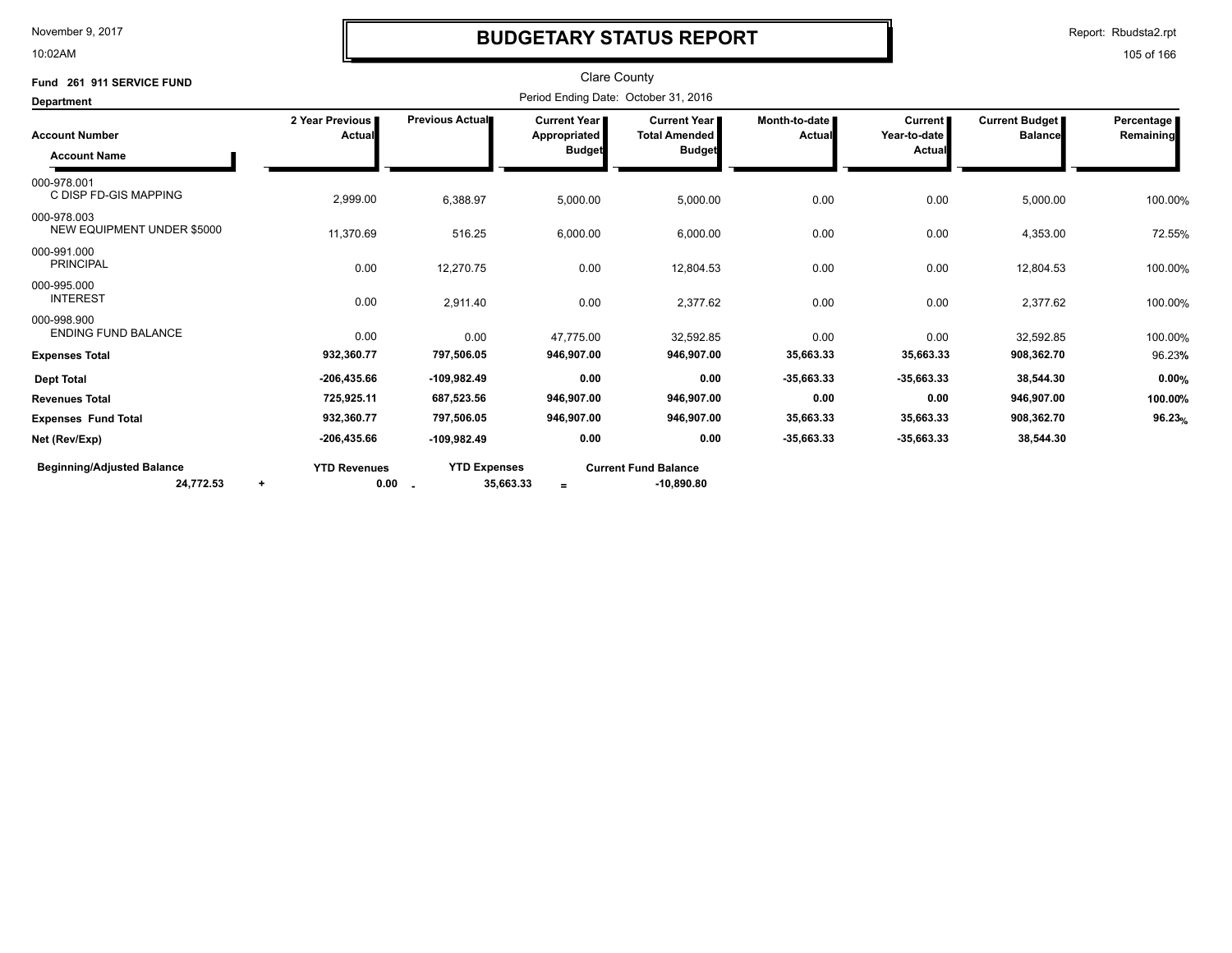10:02AM

# **BUDGETARY STATUS REPORT**

Report: Rbudsta2.rpt

| Fund 263 CONCEALED PISTOL LICENSING                         |                                   |                     | <b>Clare County</b>                           |                                                       |                                  |                                          |                                         |                         |
|-------------------------------------------------------------|-----------------------------------|---------------------|-----------------------------------------------|-------------------------------------------------------|----------------------------------|------------------------------------------|-----------------------------------------|-------------------------|
| <b>Department</b>                                           |                                   |                     | Period Ending Date: October 31, 2016          |                                                       |                                  |                                          |                                         |                         |
| <b>Account Number</b><br><b>Account Name</b>                | 2 Year Previous  <br>Actual       | Previous Actual     | Current Year<br>Appropriated<br><b>Budget</b> | Current Year<br><b>Total Amended</b><br><b>Budget</b> | Month-to-date  <br><b>Actual</b> | <b>Current</b><br>Year-to-date<br>Actual | <b>Current Budget</b><br><b>Balance</b> | Percentage<br>Remaining |
|                                                             |                                   |                     |                                               |                                                       |                                  |                                          |                                         |                         |
| Fund 263 CONCEALED PISTOL LICENSING                         |                                   |                     |                                               |                                                       |                                  |                                          |                                         |                         |
| 2017<br><b>Fiscal Year</b>                                  |                                   |                     |                                               |                                                       |                                  |                                          |                                         |                         |
| Department 000                                              |                                   |                     |                                               |                                                       |                                  |                                          |                                         |                         |
| <b>Revenues</b>                                             |                                   |                     |                                               |                                                       |                                  |                                          |                                         |                         |
| 000-622.000<br><b>FEES</b>                                  | 4,574.00                          | 17,976.00           | 13,300.00                                     | 13,300.00                                             | 1,668.00                         | 1,668.00                                 | 11,632.00                               | 87.46%                  |
| 000-699.900<br><b>BEGINNING FUND BALANCE</b>                | 0.00                              | 0.00                | 15,867.00                                     | 15,867.00                                             | 0.00                             | 0.00                                     | 15,867.00                               | 100.00%                 |
| <b>Revenues Total</b>                                       | 4,574.00                          | 17,976.00           | 29,167.00                                     | 29,167.00                                             | 1,668.00                         | 1,668.00                                 | 27,499.00                               | 94.28%                  |
| <b>Expenses</b>                                             |                                   |                     |                                               |                                                       |                                  |                                          |                                         |                         |
| 000-727.000<br>OFFICE SUPPLIES                              | 0.00                              | 644.88              | 1,500.00                                      | 1,500.00                                              | 0.00                             | 0.00                                     | 1,500.00                                | 100.00%                 |
| 000-780.000<br>OFFICE EQUIP UNDER \$5000                    | 0.00                              | 1,546.79            | 2,500.00                                      | 2,500.00                                              | 0.00                             | 0.00                                     | 2,500.00                                | 100.00%                 |
| 000-998.900<br><b>ENDING FUND BALANCE</b>                   | 0.00                              | 0.00                | 25,167.00                                     | 25,167.00                                             | 0.00                             | 0.00                                     | 25,167.00                               | 100.00%                 |
| <b>Expenses Total</b>                                       | 0.00                              | 2,191.67            | 29,167.00                                     | 29,167.00                                             | 0.00                             | 0.00                                     | 29,167.00                               | 100.00%                 |
| <b>Dept Total</b>                                           | 4,574.00                          | 15,784.33           | 0.00                                          | 0.00                                                  | 1,668.00                         | 1,668.00                                 | $-1,668.00$                             | 0.00%                   |
| <b>Revenues Total</b>                                       | 4,574.00                          | 17,976.00           | 29,167.00                                     | 29,167.00                                             | 1,668.00                         | 1,668.00                                 | 27,499.00                               | 94.28%                  |
| <b>Expenses Fund Total</b>                                  | 0.00                              | 2,191.67            | 29,167.00                                     | 29,167.00                                             | 0.00                             | 0.00                                     | 29,167.00                               | 100.00%                 |
| Net (Rev/Exp)                                               | 4,574.00                          | 15,784.33           | 0.00                                          | 0.00                                                  | 1,668.00                         | 1,668.00                                 | $-1,668.00$                             |                         |
| <b>Beginning/Adjusted Balance</b><br>20,358.33<br>$\ddot{}$ | <b>YTD Revenues</b><br>1,668.00 . | <b>YTD Expenses</b> | 0.00<br>$=$                                   | <b>Current Fund Balance</b><br>22,026.33              |                                  |                                          |                                         |                         |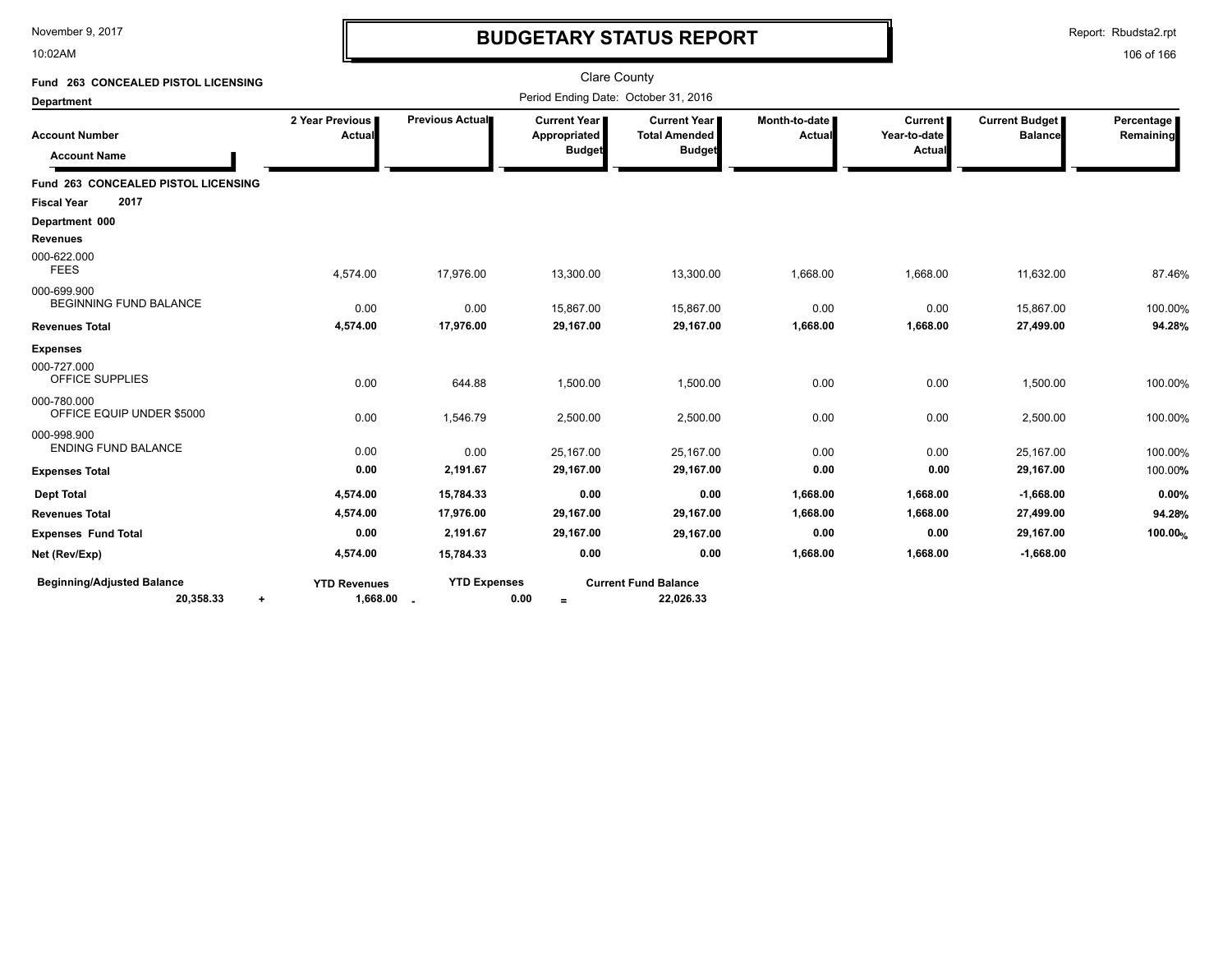10:02AM

# **BUDGETARY STATUS REPORT**

Report: Rbudsta2.rpt

| <b>Fund 264 LOCAL CORR OFFICERS TRAINING</b>                |                                 |                     | Clare County                                         |                                                                |                                |                                          |                                         |                         |
|-------------------------------------------------------------|---------------------------------|---------------------|------------------------------------------------------|----------------------------------------------------------------|--------------------------------|------------------------------------------|-----------------------------------------|-------------------------|
| <b>Department</b>                                           |                                 |                     | Period Ending Date: October 31, 2016                 |                                                                |                                |                                          |                                         |                         |
| <b>Account Number</b><br><b>Account Name</b>                | 2 Year Previous<br>Actual       | Previous Actual     | <b>Current Year</b><br>Appropriated<br><b>Budget</b> | <b>Current Year I</b><br><b>Total Amended</b><br><b>Budget</b> | Month-to-date<br><b>Actual</b> | <b>Current</b><br>Year-to-date<br>Actual | <b>Current Budget</b><br><b>Balance</b> | Percentage<br>Remaining |
| <b>Fund 264 LOCAL CORR OFFICERS TRAINING</b>                |                                 |                     |                                                      |                                                                |                                |                                          |                                         |                         |
| 2017<br><b>Fiscal Year</b>                                  |                                 |                     |                                                      |                                                                |                                |                                          |                                         |                         |
| Department 000<br><b>Revenues</b>                           |                                 |                     |                                                      |                                                                |                                |                                          |                                         |                         |
| 000-607.000<br><b>BOOKING FEES</b>                          | 6,840.00                        | 7,830.00            | 5,500.00                                             | 5,500.00                                                       | 560.00                         | 560.00                                   | 4,940.00                                | 89.82%                  |
| 000-699.900<br><b>BEGINNING FUND BALANCE</b>                | 0.00                            | 0.00                | 13,600.00                                            | 13,600.00                                                      | 0.00                           | 0.00                                     | 13,600.00                               | 100.00%                 |
| <b>Revenues Total</b>                                       | 6,840.00                        | 7,830.00            | 19,100.00                                            | 19,100.00                                                      | 560.00                         | 560.00                                   | 18,540.00                               | 97.07%                  |
| <b>Expenses</b>                                             |                                 |                     |                                                      |                                                                |                                |                                          |                                         |                         |
| 000-702.000<br><b>TRAINING SALARIES</b>                     | 3,066.51                        | 0.00                | 3,500.00                                             | 3,500.00                                                       | 0.00                           | 0.00                                     | 3,500.00                                | 100.00%                 |
| 000-710.000<br><b>FICA EXPENSE</b>                          | 185.63                          | 0.00                | 200.00                                               | 200.00                                                         | 0.00                           | 0.00                                     | 200.00                                  | 100.00%                 |
| 000-711.000<br><b>MEDICARE EXPENSE</b>                      | 43.42                           | 0.00                | 50.00                                                | 50.00                                                          | 0.00                           | 0.00                                     | 50.00                                   | 100.00%                 |
| 000-864.000<br><b>TRAVEL &amp; EXPENSE</b>                  | 80.25                           | 0.00                | 600.00                                               | 600.00                                                         | 0.00                           | 0.00                                     | 600.00                                  | 100.00%                 |
| 000-957.000<br><b>TRAINING</b>                              | 3,437.87                        | 566.95              | 1,150.00                                             | 1,150.00                                                       | 230.00                         | 230.00                                   | 720.00                                  | 62.61%                  |
| 000-998.900<br><b>ENDING FUND BALANCE</b>                   | 0.00                            | 0.00                | 13,600.00                                            | 13,600.00                                                      | 0.00                           | 0.00                                     | 13,600.00                               | 100.00%                 |
| <b>Expenses Total</b>                                       | 6,813.68                        | 566.95              | 19,100.00                                            | 19,100.00                                                      | 230.00                         | 230.00                                   | 18,670.00                               | 98.80%                  |
| <b>Dept Total</b>                                           | 26.32                           | 7,263.05            | 0.00                                                 | 0.00                                                           | 330.00                         | 330.00                                   | $-130.00$                               | 0.00%                   |
| <b>Revenues Total</b>                                       | 6,840.00                        | 7,830.00            | 19,100.00                                            | 19,100.00                                                      | 560.00                         | 560.00                                   | 18,540.00                               | 97.07%                  |
| <b>Expenses Fund Total</b>                                  | 6,813.68                        | 566.95              | 19,100.00                                            | 19,100.00                                                      | 230.00                         | 230.00                                   | 18,670.00                               | 98.80 <sub>%</sub>      |
| Net (Rev/Exp)                                               | 26.32                           | 7,263.05            | 0.00                                                 | 0.00                                                           | 330.00                         | 330.00                                   | $-130.00$                               |                         |
| <b>Beginning/Adjusted Balance</b><br>15,398.52<br>$\ddot{}$ | <b>YTD Revenues</b><br>560.00 - | <b>YTD Expenses</b> | 230.00<br>$=$                                        | <b>Current Fund Balance</b><br>15,728.52                       |                                |                                          |                                         |                         |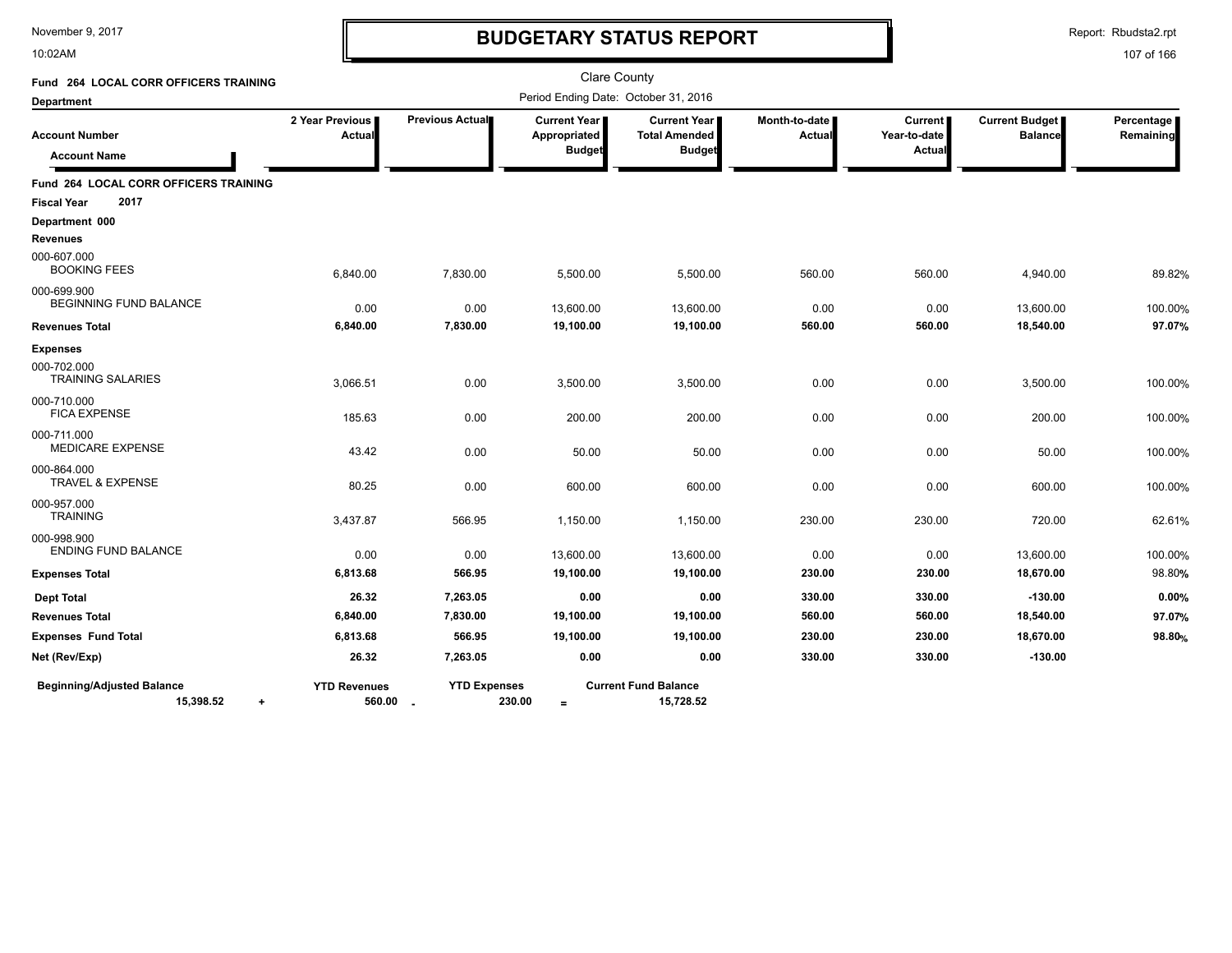10:02AM

# **BUDGETARY STATUS REPORT**

Report: Rbudsta2.rpt

| Fund 265 DRUG LAW ENFORCEMENT FUND                               |                           |                                             | <b>Clare County</b>                                    |                                                              |                         |                                          |                                         |                         |  |  |
|------------------------------------------------------------------|---------------------------|---------------------------------------------|--------------------------------------------------------|--------------------------------------------------------------|-------------------------|------------------------------------------|-----------------------------------------|-------------------------|--|--|
| <b>Department</b>                                                |                           |                                             | Period Ending Date: October 31, 2016                   |                                                              |                         |                                          |                                         |                         |  |  |
| <b>Account Number</b><br><b>Account Name</b>                     | 2 Year Previous<br>Actual | Previous Actual                             | <b>Current Year I</b><br>Appropriated<br><b>Budget</b> | <b>Current Year</b><br><b>Total Amended</b><br><b>Budget</b> | Month-to-date<br>Actual | <b>Current</b><br>Year-to-date<br>Actual | <b>Current Budget</b><br><b>Balance</b> | Percentage<br>Remaining |  |  |
| Fund 265 DRUG LAW ENFORCEMENT FUND<br>2017<br><b>Fiscal Year</b> |                           |                                             |                                                        |                                                              |                         |                                          |                                         |                         |  |  |
| Department 000                                                   |                           |                                             |                                                        |                                                              |                         |                                          |                                         |                         |  |  |
| <b>Revenues</b>                                                  |                           |                                             |                                                        |                                                              |                         |                                          |                                         |                         |  |  |
| 000-643.301<br><b>DRUG FORFEITURES</b>                           | 565.00                    | 2,150.00                                    | 500.00                                                 | 500.00                                                       | 0.00                    | 0.00                                     | 500.00                                  | 100.00%                 |  |  |
| 000-646.000<br>SALE OF CONFISCATED PROPERTY                      | 954.00                    | 0.00                                        | 0.00                                                   | 0.00                                                         | 0.00                    | 0.00                                     | 0.00                                    | 0.00%                   |  |  |
| 000-656.000<br><b>FORFEITURE BUY BACK</b>                        | 1,500.00                  | 0.00                                        | 0.00                                                   | 0.00                                                         | 0.00                    | 0.00                                     | 0.00                                    | 0.00%                   |  |  |
| 000-676.000<br>REIMBURSEMENTS-TOWING/STORAGE                     | 136.00                    | 0.00                                        | 0.00                                                   | 0.00                                                         | 0.00                    | 0.00                                     | 0.00                                    | 0.00%                   |  |  |
| 000-699.900<br>BEGINNING FUND BALANCE                            | 0.00                      | 0.00                                        | 3,000.00                                               | 3,000.00                                                     | 0.00                    | 0.00                                     | 3,000.00                                | 100.00%                 |  |  |
| <b>Revenues Total</b>                                            | 3,155.00                  | 2,150.00                                    | 3,500.00                                               | 3,500.00                                                     | 0.00                    | 0.00                                     | 3,500.00                                | 100.00%                 |  |  |
| <b>Expenses</b>                                                  |                           |                                             |                                                        |                                                              |                         |                                          |                                         |                         |  |  |
| 000-804.000<br><b>EXPENSE OF FORFEITURE SALE</b>                 | 20.00                     | 0.00                                        | 200.00                                                 | 200.00                                                       | 0.00                    | 0.00                                     | 200.00                                  | 100.00%                 |  |  |
| 000-815.000<br>PROSECUTOR EXPENSE                                | 399.20                    | 215.00                                      | 50.00                                                  | 50.00                                                        | 0.00                    | 0.00                                     | 50.00                                   | 100.00%                 |  |  |
| 000-860.000<br>TOWING/STORAGE EXPENSE                            | 664.00                    | 151.00                                      | 500.00                                                 | 500.00                                                       | 0.00                    | 0.00                                     | 500.00                                  | 100.00%                 |  |  |
| 000-965.000<br><b>INFORMANTS</b>                                 | 950.00                    | 0.00                                        | 0.00                                                   | 0.00                                                         | 0.00                    | 0.00                                     | 0.00                                    | 0.00%                   |  |  |
| 000-978.001<br>NEW EQUIPMENT UNDER                               | 1,031.21                  | 2,800.32                                    | 1,000.00                                               | 1,000.00                                                     | 0.00                    | 0.00                                     | 1,000.00                                | 100.00%                 |  |  |
| 000-998.101<br>APPROP TRANSFER OUT-GEN FUND                      | 0.00                      | 2,668.91                                    | 0.00                                                   | 0.00                                                         | 0.00                    | 0.00                                     | 0.00                                    | 0.00%                   |  |  |
| 000-998.900<br><b>ENDING FUND BALANCE</b>                        | 0.00                      | 0.00                                        | 1,750.00                                               | 1,750.00                                                     | 0.00                    | 0.00                                     | 1,750.00                                | 100.00%                 |  |  |
| <b>Expenses Total</b>                                            | 3,064.41                  | 5,835.23                                    | 3,500.00                                               | 3,500.00                                                     | 0.00                    | 0.00                                     | 3,500.00                                | 100.00%                 |  |  |
| <b>Dept Total</b>                                                | 90.59                     | $-3,685.23$                                 | 0.00                                                   | 0.00                                                         | 0.00                    | 0.00                                     | 0.00                                    | 0.00%                   |  |  |
| <b>Revenues Total</b>                                            | 3,155.00                  | 2,150.00                                    | 3,500.00                                               | 3,500.00                                                     | 0.00                    | 0.00                                     | 3,500.00                                | 100.00%                 |  |  |
| <b>Expenses Fund Total</b>                                       | 3,064.41                  | 5,835.23                                    | 3,500.00                                               | 3,500.00                                                     | 0.00                    | 0.00                                     | 3,500.00                                | 100.00%                 |  |  |
| Net (Rev/Exp)                                                    | 90.59                     | $-3,685.23$                                 | 0.00                                                   | 0.00                                                         | 0.00                    | 0.00                                     | 0.00                                    |                         |  |  |
| <b>Beginning/Adjusted Balance</b><br>740.00<br>$\ddot{}$         | <b>YTD Revenues</b>       | <b>YTD Expenses</b><br>$0.00$ $\phantom{0}$ | 0.00<br>$\equiv$                                       | <b>Current Fund Balance</b><br>740.00                        |                         |                                          |                                         |                         |  |  |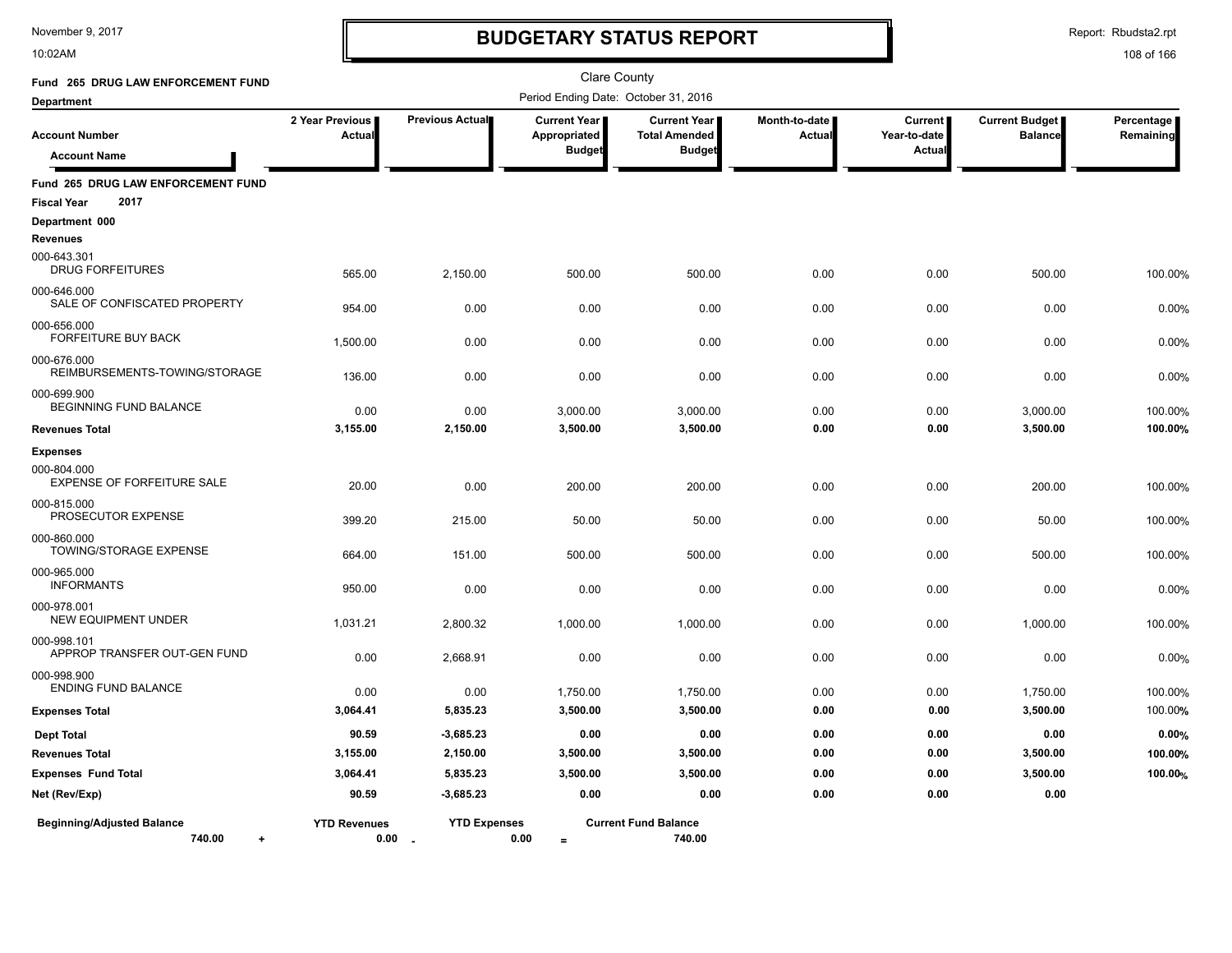10:02AM

# **BUDGETARY STATUS REPORT**

Report: Rbudsta2.rpt

| Fund 266 ORV ORDINANCE FUND                   |                                    |                     | <b>Clare County</b>                                    |                                                       |                                |                                     |                                  |                         |
|-----------------------------------------------|------------------------------------|---------------------|--------------------------------------------------------|-------------------------------------------------------|--------------------------------|-------------------------------------|----------------------------------|-------------------------|
| <b>Department</b>                             |                                    |                     | Period Ending Date: October 31, 2016                   |                                                       |                                |                                     |                                  |                         |
| <b>Account Number</b><br><b>Account Name</b>  | 2 Year Previous<br>Actual          | Previous Actual     | <b>Current Year I</b><br>Appropriated<br><b>Budget</b> | Current Year<br><b>Total Amended</b><br><b>Budget</b> | Month-to-date<br><b>Actual</b> | Current  <br>Year-to-date<br>Actual | Current Budget<br><b>Balance</b> | Percentage<br>Remaining |
| Fund 266 ORV ORDINANCE FUND                   |                                    |                     |                                                        |                                                       |                                |                                     |                                  |                         |
| 2017<br><b>Fiscal Year</b>                    |                                    |                     |                                                        |                                                       |                                |                                     |                                  |                         |
| Department 000                                |                                    |                     |                                                        |                                                       |                                |                                     |                                  |                         |
| <b>Revenues</b>                               |                                    |                     |                                                        |                                                       |                                |                                     |                                  |                         |
| 000-655.000<br><b>ORDINANCE FINES</b>         | 1,380.00                           | 1,770.00            | 400.00                                                 | 400.00                                                | 432.50                         | 432.50                              | $-32.50$                         | 8.13%                   |
| 000-699.900<br><b>BEGINNING FUND BALANCE</b>  | 0.00                               | 0.00                | 5,000.00                                               | 5,000.00                                              | 0.00                           | 0.00                                | 5,000.00                         | 100.00%                 |
| <b>Revenues Total</b>                         | 1,380.00                           | 1,770.00            | 5,400.00                                               | 5,400.00                                              | 432.50                         | 432.50                              | 4,967.50                         | 91.99%                  |
| <b>Expenses</b>                               |                                    |                     |                                                        |                                                       |                                |                                     |                                  |                         |
| 000-815.000<br>ROAD COMMISSION EXPENSE        | 690.00                             | 885.00              | 200.00                                                 | 200.00                                                | 0.00                           | 0.00                                | 200.00                           | 100.00%                 |
| 000-998.900<br><b>ENDING FUND BALANCE</b>     | 0.00                               | 0.00                | 5,200.00                                               | 5,200.00                                              | 0.00                           | 0.00                                | 5,200.00                         | 100.00%                 |
| <b>Expenses Total</b>                         | 690.00                             | 885.00              | 5,400.00                                               | 5,400.00                                              | 0.00                           | 0.00                                | 5,400.00                         | 100.00%                 |
| <b>Dept Total</b>                             | 690.00                             | 885.00              | 0.00                                                   | 0.00                                                  | 432.50                         | 432.50                              | $-432.50$                        | 0.00%                   |
| <b>Revenues Total</b>                         | 1,380.00                           | 1,770.00            | 5,400.00                                               | 5,400.00                                              | 432.50                         | 432.50                              | 4,967.50                         | 91.99%                  |
| <b>Expenses Fund Total</b>                    | 690.00                             | 885.00              | 5,400.00                                               | 5,400.00                                              | 0.00                           | 0.00                                | 5,400.00                         | 100.00%                 |
| Net (Rev/Exp)                                 | 690.00                             | 885.00              | 0.00                                                   | 0.00                                                  | 432.50                         | 432.50                              | $-432.50$                        |                         |
| <b>Beginning/Adjusted Balance</b><br>5,760.75 | <b>YTD Revenues</b><br>432.50<br>۰ | <b>YTD Expenses</b> | 0.00<br>$=$                                            | <b>Current Fund Balance</b><br>6,193.25               |                                |                                     |                                  |                         |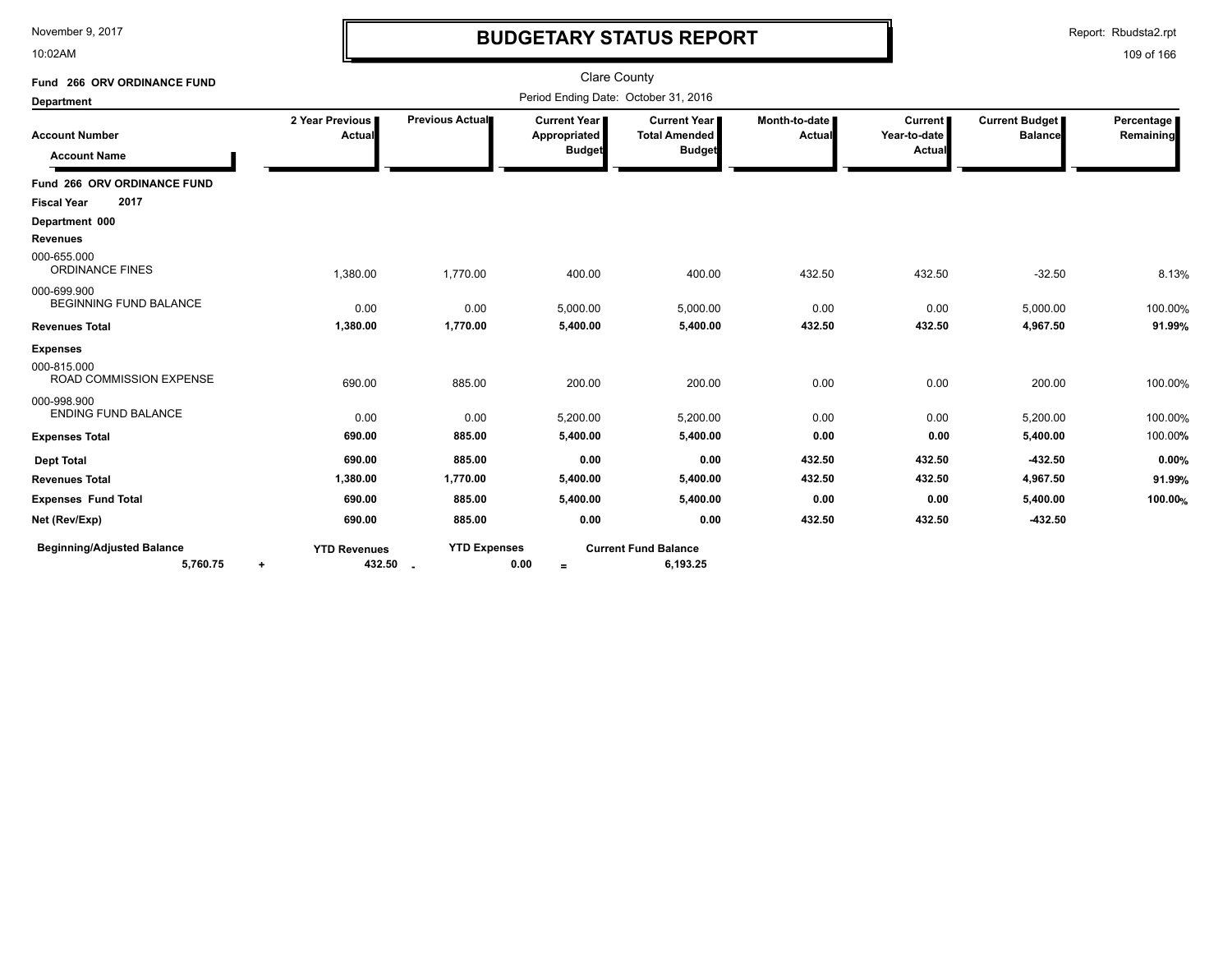10:02AM

# **BUDGETARY STATUS REPORT**

Report: Rbudsta2.rpt

| Fund 267 OWI FORFEITURE FUND                               |                           |                        | <b>Clare County</b>                                    |                                                              |                                |                                   |                                  |                         |
|------------------------------------------------------------|---------------------------|------------------------|--------------------------------------------------------|--------------------------------------------------------------|--------------------------------|-----------------------------------|----------------------------------|-------------------------|
| <b>Department</b>                                          |                           |                        | Period Ending Date: October 31, 2016                   |                                                              |                                |                                   |                                  |                         |
| <b>Account Number</b>                                      | 2 Year Previous<br>Actual | <b>Previous Actual</b> | <b>Current Year I</b><br>Appropriated<br><b>Budget</b> | <b>Current Year</b><br><b>Total Amended</b><br><b>Budget</b> | Month-to-date<br><b>Actual</b> | Current<br>Year-to-date<br>Actual | Current Budget<br><b>Balance</b> | Percentage<br>Remaining |
| <b>Account Name</b>                                        |                           |                        |                                                        |                                                              |                                |                                   |                                  |                         |
| Fund 267 OWI FORFEITURE FUND<br>2017<br><b>Fiscal Year</b> |                           |                        |                                                        |                                                              |                                |                                   |                                  |                         |
| Department 000                                             |                           |                        |                                                        |                                                              |                                |                                   |                                  |                         |
| Revenues                                                   |                           |                        |                                                        |                                                              |                                |                                   |                                  |                         |
| 000-580.000<br><b>RAP GRANT</b>                            | 358.00                    | 0.00                   | 0.00                                                   | 0.00                                                         | 0.00                           | 0.00                              | 0.00                             | 0.00%                   |
| 000-608.301<br>STORAGE FEES - CCSD                         | 0.00                      | 0.00                   | 500.00                                                 | 500.00                                                       | 0.00                           | 0.00                              | 500.00                           | 100.00%                 |
| 000-655.000<br>SALE OF FORFEITED VEHICLES                  | 6,551.00                  | 2,832.00               | 3,000.00                                               | 3,000.00                                                     | 1,900.00                       | 1,900.00                          | 1,100.00                         | 36.67%                  |
| 000-656.000<br><b>FORFEITURE BUYBACKS</b>                  | 17,350.00                 | 9,986.00               | 17,000.00                                              | 17,000.00                                                    | 0.00                           | 0.00                              | 17,000.00                        | 100.00%                 |
| 000-676.000<br>REIMBURSEMENT - TOWING FEES                 | 2,867.00                  | 1,852.00               | 2,500.00                                               | 2,500.00                                                     | 0.00                           | 0.00                              | 2,500.00                         | 100.00%                 |
| 000-699.900<br>BEGINNING FUND BALANCE                      | 0.00                      | 0.00                   | 28,500.00                                              | 28,500.00                                                    | 0.00                           | 0.00                              | 28,500.00                        | 100.00%                 |
| <b>Revenues Total</b>                                      | 27,126.00                 | 14,670.00              | 51,500.00                                              | 51,500.00                                                    | 1,900.00                       | 1,900.00                          | 49,600.00                        | 96.31%                  |
| <b>Expenses</b>                                            |                           |                        |                                                        |                                                              |                                |                                   |                                  |                         |
| 000-727.229<br>SUPPLIES - PA                               | 680.00                    | 643.62                 | 750.00                                                 | 750.00                                                       | 0.00                           | 0.00                              | 750.00                           | 100.00%                 |
| 000-801.000<br>CONTRACTED SERVICES                         | 5,511.36                  | 8,101.40               | 5,000.00                                               | 5,000.00                                                     | 214.76                         | 214.76                            | 4,785.24                         | 95.70%                  |
| 000-804.000<br><b>EXPENSE OF FORFEITURE &amp; SALE</b>     | 206.40                    | 172.80                 | 250.00                                                 | 250.00                                                       | 0.00                           | 0.00                              | 250.00                           | 100.00%                 |
| 000-815.001<br><b>CRIME VICTIM'S EXPENSE</b>               | 11,105.96                 | 192.70                 | 2,000.00                                               | 2,000.00                                                     | 0.00                           | 0.00                              | 2,000.00                         | 100.00%                 |
| 000-860.000<br>TOWING/STORAGE EXPENSE                      | 4,161.00                  | 4,241.75               | 5,000.00                                               | 5,000.00                                                     | 0.00                           | 0.00                              | 5,000.00                         | 100.00%                 |
| 000-864.229<br><b>TRAVEL &amp; EXPENSE</b>                 | 0.00                      | 0.00                   | 500.00                                                 | 500.00                                                       | 0.00                           | 0.00                              | 500.00                           | 100.00%                 |
| 000-967.229<br>NEW EQUIPMENT PA UNDER \$5000               | 858.74                    | 328.22                 | 500.00                                                 | 500.00                                                       | 0.00                           | 0.00                              | 500.00                           | 100.00%                 |
| 000-967.301<br>NEW EQUIPMENT CCSD UNDER \$5000             | 1,360.00                  | 0.00                   | 0.00                                                   | 0.00                                                         | 0.00                           | 0.00                              | 0.00                             | 0.00%                   |
| 000-978.229<br>NEW EQUIP PA PROJECT OVER \$5000            | 0.00                      | 0.00                   | 2,000.00                                               | 2,000.00                                                     | 0.00                           | 0.00                              | 2,000.00                         | 100.00%                 |
| 000-978.301<br>NEW EQUIP CCSD PROJECT OVER \$500           | 10,491.50                 | 0.00                   | 7,000.00                                               | 7,000.00                                                     | 0.00                           | 0.00                              | 7,000.00                         | 100.00%                 |
| 000-998.900<br><b>ENDING FUND BALANCE</b>                  | 0.00                      | 0.00                   | 5,500.00                                               | 5,500.00                                                     | 0.00                           | 0.00                              | 5,500.00                         | 100.00%                 |
| 000-999.000<br><b>TRANSFER OUT</b>                         | 0.00                      | 0.00                   | 23,000.00                                              | 23,000.00                                                    | 0.00                           | 0.00                              | 23,000.00                        | 100.00%                 |
| <b>Expenses Total</b>                                      | 34,374.96                 | 13,680.49              | 51,500.00                                              | 51,500.00                                                    | 214.76                         | 214.76                            | 51,285.24                        | 99.58%                  |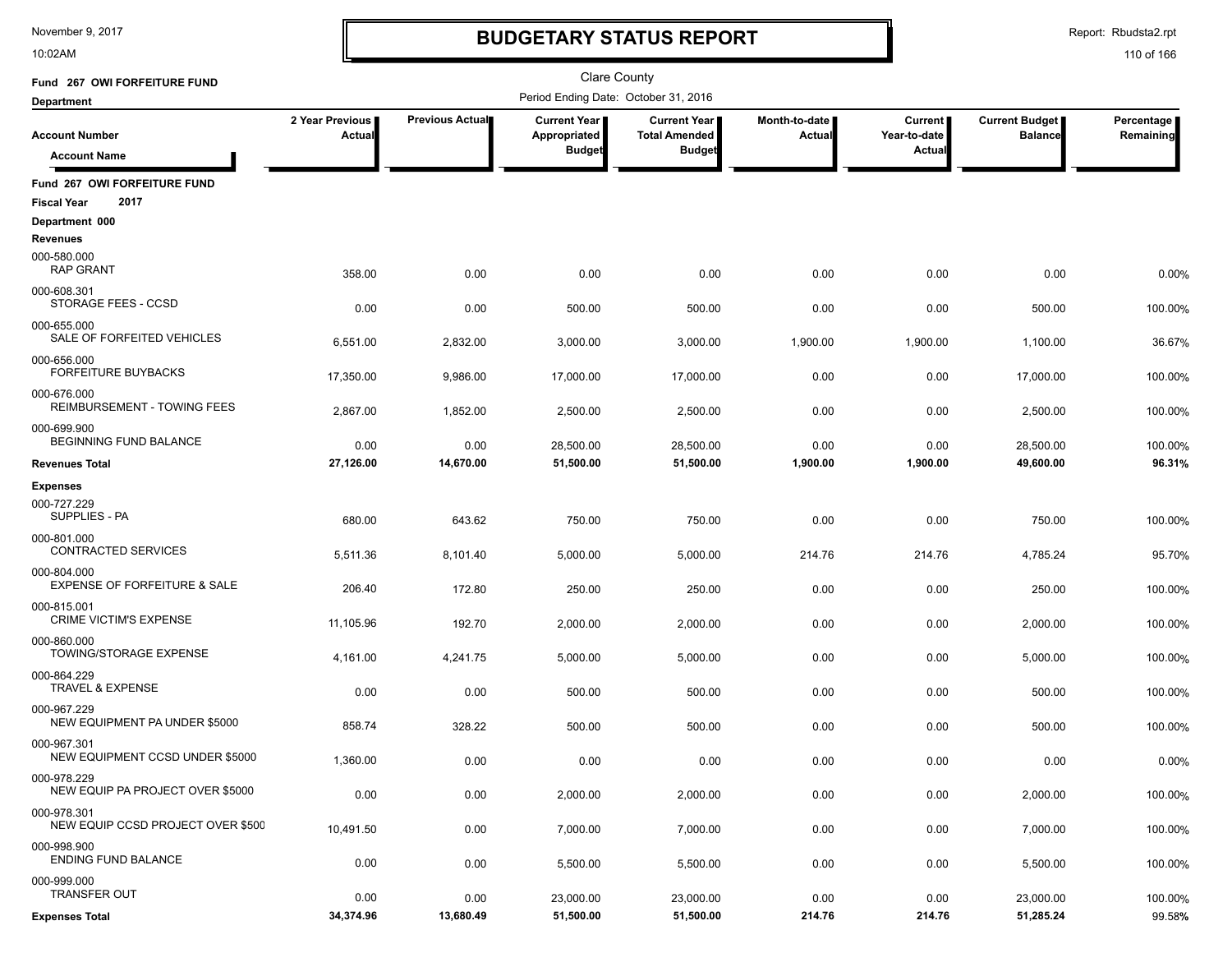10:02AM

### **BUDGETARY STATUS REPORT**

Report: Rbudsta2.rpt

| Fund 267 OWI FORFEITURE FUND<br>Department   |           |                                                 |                        |                                                               |                                                                |                                  |                                            |                                           |                           |
|----------------------------------------------|-----------|-------------------------------------------------|------------------------|---------------------------------------------------------------|----------------------------------------------------------------|----------------------------------|--------------------------------------------|-------------------------------------------|---------------------------|
| <b>Account Number</b><br><b>Account Name</b> |           | 2 Year Previous I<br><b>Actual</b>              | <b>Previous Actual</b> | <b>Current Year I</b><br><b>Appropriated</b><br><b>Budget</b> | <b>Current Year</b> ■<br><b>Total Amended</b><br><b>Budget</b> | Month-to-date ■<br><b>Actual</b> | Current  <br>Year-to-date<br><b>Actual</b> | <b>Current Budget</b> ■<br><b>Balance</b> | Percentage I<br>Remaining |
| <b>Dept Total</b>                            |           | $-7,248.96$                                     | 989.51                 | 0.00                                                          | 0.00                                                           | 1,685.24                         | 1,685.24                                   | -1,685.24                                 | 0.00%                     |
| <b>Revenues Total</b>                        |           | 27,126.00                                       | 14,670.00              | 51,500.00                                                     | 51,500.00                                                      | 1,900.00                         | 1,900.00                                   | 49,600.00                                 | 96.31%                    |
| <b>Expenses Fund Total</b>                   |           | 34,374.96                                       | 13,680.49              | 51,500.00                                                     | 51,500.00                                                      | 214.76                           | 214.76                                     | 51,285.24                                 | 99.58%                    |
| Net (Rev/Exp)                                |           | -7,248.96                                       | 989.51                 | 0.00                                                          | 0.00                                                           | 1,685.24                         | 1,685.24                                   | $-1,685.24$                               |                           |
| <b>Beginning/Adjusted Balance</b>            | 27,899.75 | <b>YTD Revenues</b><br>$1,900.00$ $\phantom{0}$ | <b>YTD Expenses</b>    | 214.76<br>$\equiv$                                            | <b>Current Fund Balance</b><br>29,584.99                       |                                  |                                            |                                           |                           |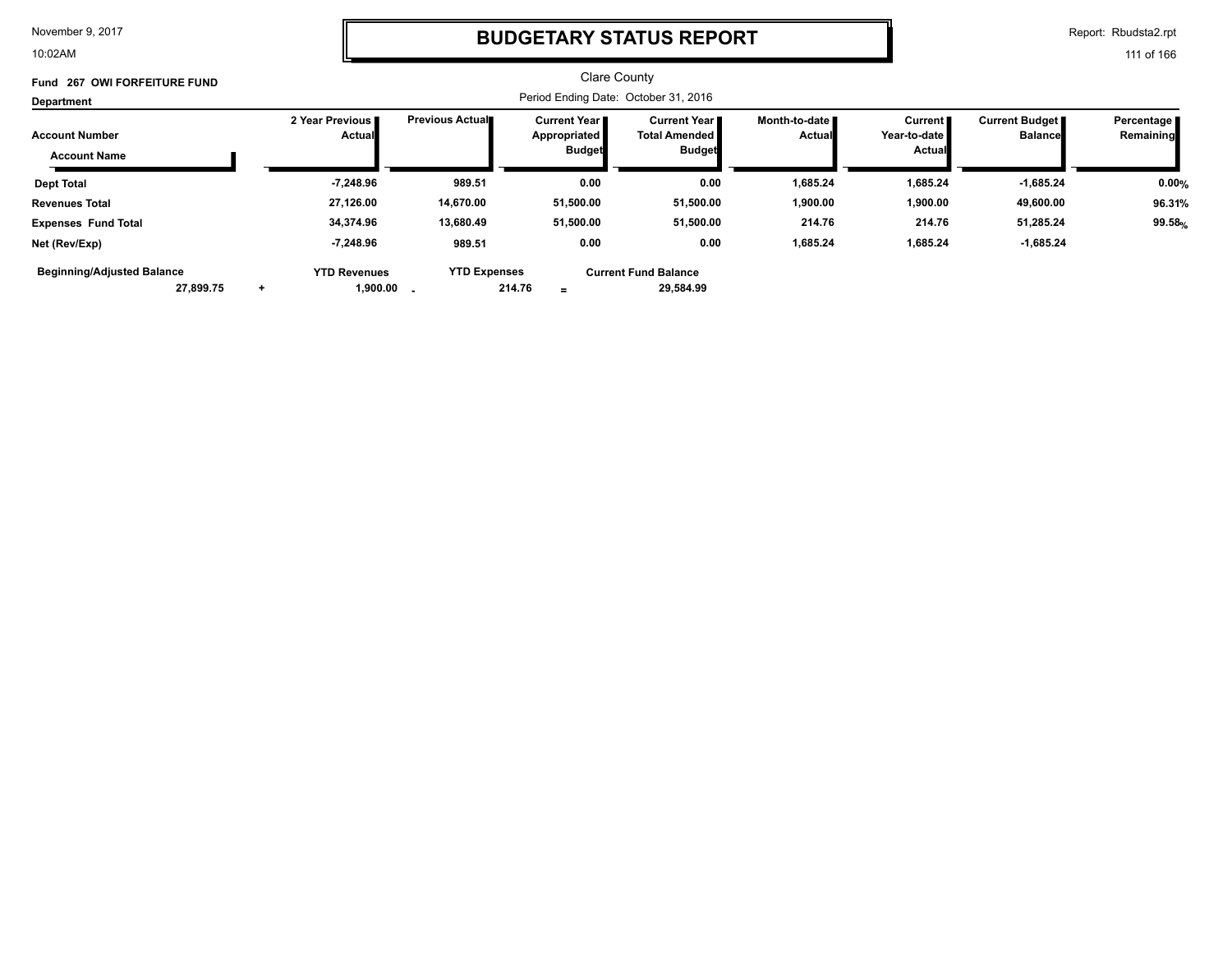10:02AM

# **BUDGETARY STATUS REPORT**

Report: Rbudsta2.rpt

| Fund 268 CLARE-GLADWIN RECOVERY COURT                               |                                  |                        | <b>Clare County</b>                                  |                                                                |                         |                                          |                                  |                         |
|---------------------------------------------------------------------|----------------------------------|------------------------|------------------------------------------------------|----------------------------------------------------------------|-------------------------|------------------------------------------|----------------------------------|-------------------------|
| <b>Department</b>                                                   |                                  |                        | Period Ending Date: October 31, 2016                 |                                                                |                         |                                          |                                  |                         |
| <b>Account Number</b>                                               | 2 Year Previous<br><b>Actual</b> | <b>Previous Actual</b> | <b>Current Year</b><br>Appropriated<br><b>Budget</b> | <b>Current Year I</b><br><b>Total Amended</b><br><b>Budget</b> | Month-to-date<br>Actual | <b>Current</b><br>Year-to-date<br>Actual | Current Budget<br><b>Balance</b> | Percentage<br>Remaining |
| <b>Account Name</b>                                                 |                                  |                        |                                                      |                                                                |                         |                                          |                                  |                         |
| Fund 268 CLARE-GLADWIN RECOVERY COURT<br>2017<br><b>Fiscal Year</b> |                                  |                        |                                                      |                                                                |                         |                                          |                                  |                         |
| Department 000                                                      |                                  |                        |                                                      |                                                                |                         |                                          |                                  |                         |
| <b>Revenues</b>                                                     |                                  |                        |                                                      |                                                                |                         |                                          |                                  |                         |
| 000-547.001<br><b>MDCGP GRANT</b>                                   | 48,703.93                        | 62,337.24              | 109,605.00                                           | 109,605.00                                                     | 0.00                    | 0.00                                     | 109,605.00                       | 100.00%                 |
| 000-602.002<br>SUPPLEMENTAL PART COSTS - CLARE                      | 4,702.00                         | 4,065.00               | 2,500.00                                             | 2,500.00                                                       | 650.00                  | 650.00                                   | 1,850.00                         | 74.00%                  |
| 000-602.003<br>SUPPLEMENTAL PART COSTS - GLADWI                     | 1,425.00                         | 4,794.00               | 2,500.00                                             | 2,500.00                                                       | 0.00                    | 0.00                                     | 2,500.00                         | 100.00%                 |
| 000-608.002<br>CIVIL FILING FEES - CLARE                            | 0.00                             | 0.00                   | 7,500.00                                             | 7,500.00                                                       | 0.00                    | 0.00                                     | 7,500.00                         | 100.00%                 |
| 000-608.003<br>CIVIL FILING FEES - GLADWIN                          | 0.00                             | 0.00                   | 7,500.00                                             | 7,500.00                                                       | 0.00                    | 0.00                                     | 7,500.00                         | 100.00%                 |
| 000-699.000<br>APPROPRIATION - GLADWIN                              | 0.00                             | 0.00                   | 5,000.00                                             | 5,000.00                                                       | 0.00                    | 0.00                                     | 5,000.00                         | 100.00%                 |
| 000-699.002<br>APPROPRIATION - CLARE COUNTY                         |                                  |                        |                                                      |                                                                |                         |                                          |                                  |                         |
| 000-699.003<br>APPROPRIATION - GLADWIN                              | 0.00                             | 5,000.00               | 5,000.00                                             | 5,000.00                                                       | 0.00                    | 0.00                                     | 5,000.00                         | 100.00%                 |
|                                                                     | 5,000.00                         | 5,000.00               | 0.00                                                 | 0.00                                                           | 0.00                    | 0.00                                     | 0.00                             | 0.00%                   |
| 000-699.101<br>APPROPRIATION CLARE                                  | 5,000.00                         | 0.00                   | 0.00                                                 | 0.00                                                           | 0.00                    | 0.00                                     | 0.00                             | 0.00%                   |
| 000-699.900<br>BEGINNING FUND BALANCE                               | 0.00                             | 0.00                   | 5,000.00                                             | 5,000.00                                                       | 0.00                    | 0.00                                     | 5,000.00                         | 100.00%                 |
| <b>Revenues Total</b>                                               | 64,830.93                        | 81,196.24              | 144,605.00                                           | 144,605.00                                                     | 650.00                  | 650.00                                   | 143,955.00                       | 99.55%                  |
| <b>Expenses</b>                                                     |                                  |                        |                                                      |                                                                |                         |                                          |                                  |                         |
| 000-705.001<br>PT SALARIES - GRANT                                  | 37,130.00                        | 44,660.00              | 15,600.00                                            | 15,600.00                                                      | 1,400.00                | 1,400.00                                 | 14,200.00                        | 91.03%                  |
| 000-705.002<br>PT SALARIES - CLARE                                  | 0.00                             | 0.00                   | 500.00                                               | 500.00                                                         | 0.00                    | 0.00                                     | 500.00                           | 100.00%                 |
| 000-705.003<br>PT SALARIES - GLADWIN                                | 0.00                             | 0.00                   | 500.00                                               | 500.00                                                         | 0.00                    | 0.00                                     | 500.00                           | 100.00%                 |
| 000-710.000<br><b>FICA EXPENSE</b>                                  | 2,302.07                         | 2,768.93               | 0.00                                                 | 0.00                                                           | 85.07                   | 85.07                                    | $-85.07$                         | 0.00%                   |
| 000-710.001<br>FICA EXP - GRANT                                     |                                  |                        |                                                      |                                                                |                         |                                          |                                  |                         |
| 000-710.002                                                         | 0.00                             | 0.00                   | 3,385.00                                             | 3,385.00                                                       | 0.00                    | 0.00                                     | 3,385.00                         | 100.00%                 |
| FICA EXP - CLARE                                                    | 0.00                             | 0.00                   | 65.00                                                | 65.00                                                          | 0.00                    | 0.00                                     | 65.00                            | 100.00%                 |
| 000-710.003<br>FICA EXP - GLADWIN                                   | 0.00                             | 0.00                   | 65.00                                                | 65.00                                                          | 0.00                    | 0.00                                     | 65.00                            | 100.00%                 |
| 000-711.000<br><b>MEDICARE</b>                                      | 538.38                           | 647.57                 | 0.00                                                 | 0.00                                                           | 19.90                   | 19.90                                    | $-19.90$                         | 0.00%                   |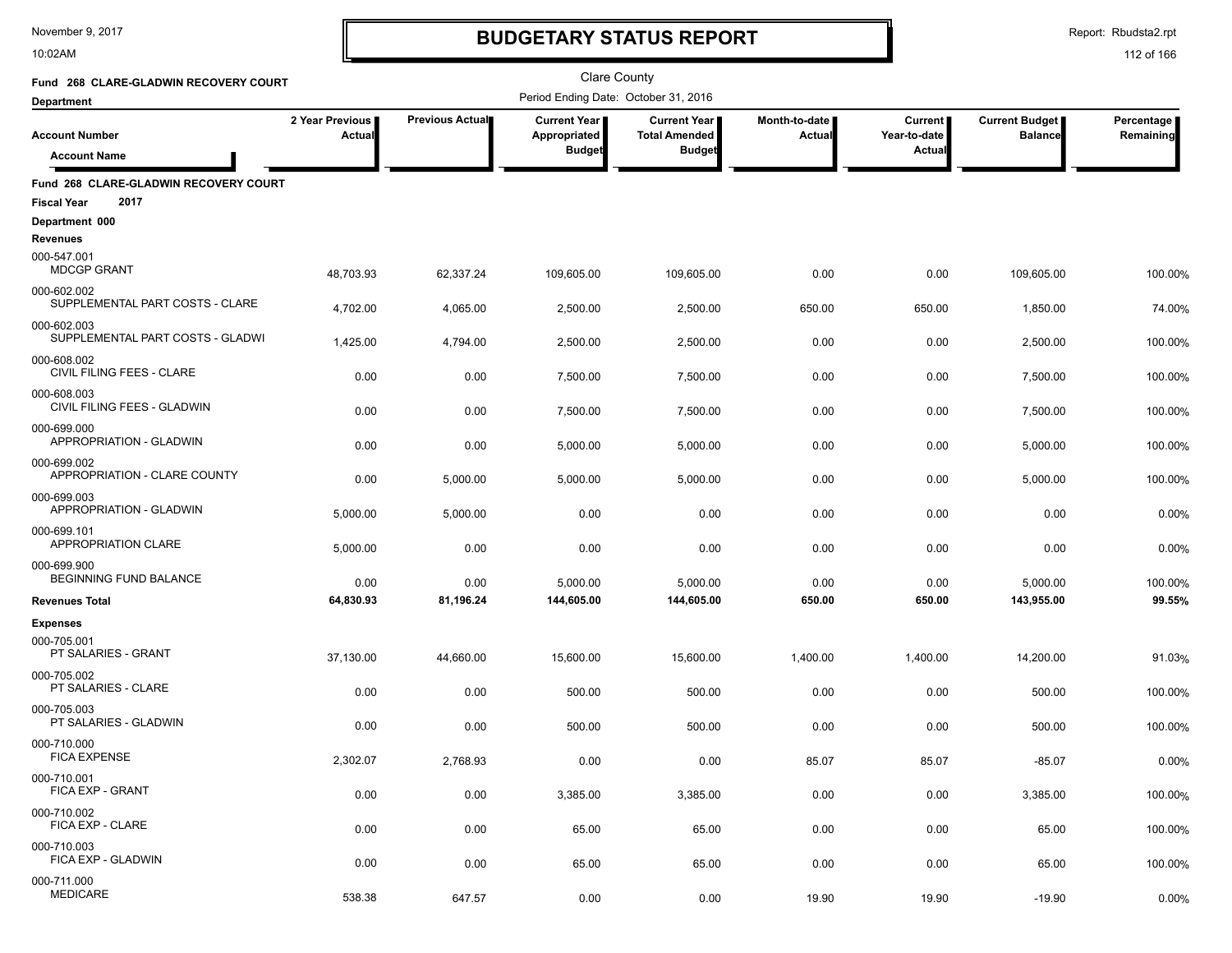10:02AM

# **BUDGETARY STATUS REPORT**

Report: Rbudsta2.rpt

| Fund 268 CLARE-GLADWIN RECOVERY COURT         |                           |                 | Clare County                         |                                             |                                |                           |                                         |                         |
|-----------------------------------------------|---------------------------|-----------------|--------------------------------------|---------------------------------------------|--------------------------------|---------------------------|-----------------------------------------|-------------------------|
| <b>Department</b>                             |                           |                 | Period Ending Date: October 31, 2016 |                                             |                                |                           |                                         |                         |
| <b>Account Number</b>                         | 2 Year Previous<br>Actual | Previous Actual | Current Year<br>Appropriated         | <b>Current Year</b><br><b>Total Amended</b> | Month-to-date<br><b>Actual</b> | Current  <br>Year-to-date | <b>Current Budget</b><br><b>Balance</b> | Percentage<br>Remaining |
| <b>Account Name</b>                           |                           |                 | <b>Budget</b>                        | <b>Budget</b>                               |                                | Actual                    |                                         |                         |
| 000-711.001<br><b>MEDICARE EXP - GRANT</b>    | 0.00                      | 0.00            | 790.00                               | 790.00                                      | 0.00                           | 0.00                      | 790.00                                  | 100.00%                 |
| 000-711.002<br>MEDICARE EXP - CLARE           | 0.00                      | 0.00            | 15.00                                | 15.00                                       | 0.00                           | 0.00                      | 15.00                                   | 100.00%                 |
| 000-711.003<br>MEDICARE EXP - GLADWIN         | 0.00                      | 0.00            | 15.00                                | 15.00                                       | 0.00                           | 0.00                      | 15.00                                   | 100.00%                 |
| 000-724.000<br><b>WORKMANS COMP</b>           | 138.47                    | 168.57          | 0.00                                 | 0.00                                        | 0.00                           | 0.00                      | 0.00                                    | 0.00%                   |
| 000-724.001<br><b>WORKERS COMP/GRANT</b>      | 0.00                      | 0.00            | 235.00                               | 235.00                                      | 0.00                           | 0.00                      | 235.00                                  | 100.00%                 |
| 000-724.002<br><b>WORKERS COMP - CLARE</b>    | 0.00                      | 0.00            | 5.00                                 | 5.00                                        | 0.00                           | 0.00                      | 5.00                                    | 100.00%                 |
| 000-724.003<br><b>WORKERS COMP - GLADWIN</b>  | 0.00                      | 0.00            | 5.00                                 | 5.00                                        | 0.00                           | 0.00                      | 5.00                                    | 100.00%                 |
| 000-727.001<br>SUPPLIES - GRANT               | 406.15                    | 208.80          | 3,500.00                             | 3,500.00                                    | 0.00                           | 0.00                      | 3,500.00                                | 100.00%                 |
| 000-727.002<br>SUPPLIES - CLARE               | 167.01                    | 241.36          | 850.00                               | 850.00                                      | 0.00                           | 0.00                      | 850.00                                  | 100.00%                 |
| 000-727.003<br>SUPPLIES - GLADWIN             | 166.99                    | 241.33          | 850.00                               | 850.00                                      | 0.00                           | 0.00                      | 850.00                                  | 100.00%                 |
| 000-730.001<br>OPERATING SUPPLIES             | 7,009.98                  | 13,209.32       | 22,560.00                            | 22,560.00                                   | 918.00                         | 918.00                    | 20,935.25                               | 92.80%                  |
| 000-730.002<br>OPERATING SUPPLIES - CLARE     | 572.96                    | 941.69          | 2,250.00                             | 2,250.00                                    | 0.00                           | 0.00                      | 2,250.00                                | 100.00%                 |
| 000-730.003<br>OPERATING SUPPLIES - GLADWIN   | 507.60                    | 638.23          | 2,250.00                             | 2,250.00                                    | 0.00                           | 0.00                      | 2,250.00                                | 100.00%                 |
| 000-801.001<br>CONTRACTUAL SERVICES - GRANT   | 895.00                    | 0.00            | 8,125.00                             | 8,125.00                                    | 0.00                           | 0.00                      | 8,125.00                                | 100.00%                 |
| 000-801.002<br>CONTRACTUAL SERVICES - CLARE   | 110.81                    | 0.00            | 2,000.00                             | 2,000.00                                    | 0.00                           | 0.00                      | 2,000.00                                | 100.00%                 |
| 000-801.003<br>CONTRACTUAL SERVICES - GLADWIN | 710.81                    | 0.00            | 2,000.00                             | 2,000.00                                    | 0.00                           | 0.00                      | 2,000.00                                | 100.00%                 |
| 000-864.001<br><b>TRAVEL EXP - GRANT</b>      | 1,422.51                  | 1,426.24        | 5,885.00                             | 5,885.00                                    | 0.00                           | 0.00                      | 5,885.00                                | 100.00%                 |
| 000-864.002<br>TRAVEL EXP - CLARE             | 2,281.39                  | 3,397.94        | 4,585.00                             | 4,585.00                                    | 94.50                          | 94.50                     | 4,490.50                                | 97.94%                  |
| 000-864.003<br>TRAVEL EXP - GLADWIN           | 2,072.98                  | 3,282.69        | 4,585.00                             | 4,585.00                                    | 94.50                          | 94.50                     | 4,490.50                                | 97.94%                  |
| 000-977.002<br>NEW EQUIP UNDER \$5000 CLARE   | 397.14                    | 260.48          | 1,000.00                             | 1,000.00                                    | 0.00                           | 0.00                      | 999.99                                  | 100.00%                 |
| 000-977.003<br>NEW EQUIP UNDER \$5000 GLADWIN | 397.13                    | 234.49          | 0.00                                 | 0.00                                        | 0.00                           | 0.00                      | 47.50                                   | 0.00%                   |
| 000-998.900<br><b>ENDING FUND BALANCE</b>     | 0.00                      | 0.00            | 62,985.00                            | 62,985.00                                   | 0.00                           | 0.00                      | 62,985.00                               | 100.00%                 |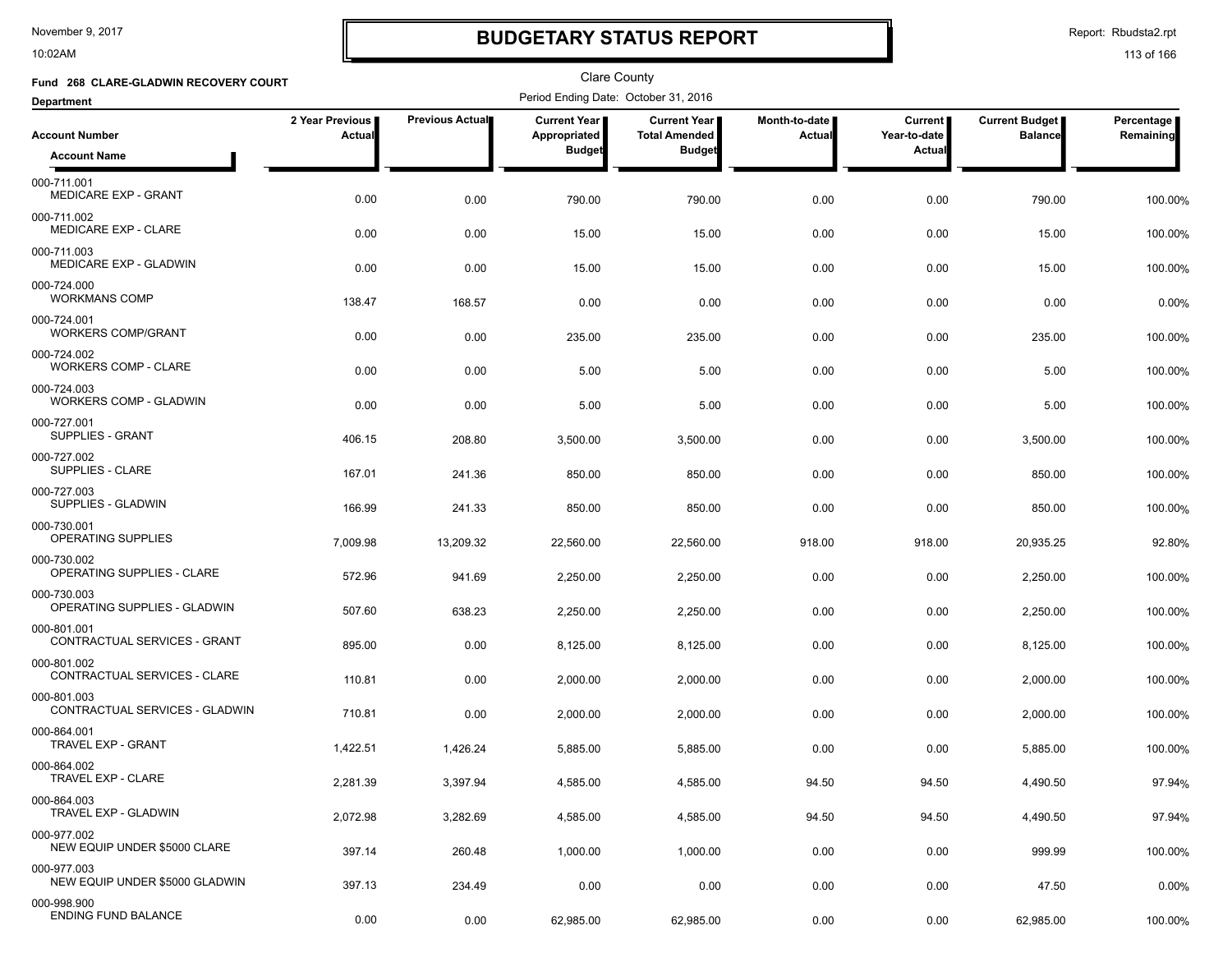10:02AM

### **BUDGETARY STATUS REPORT**

Report: Rbudsta2.rpt

114 of 166

#### Clare County Period Ending Date: October 31, 2016 **Account Number Department Fund 268 CLARE-GLADWIN RECOVERY COURT 2 Year Previous Actual Previous Actual Current Year Appropriated Budget Current Year Total Amended Budget Month-to-date Actual Current Year-to-date Actual Current Budget Balance Percentage Remaining Account Name Expenses Total 57,227.38 72,327.64 144,605.00 144,605.00 2,611.97 2,611.97 141,333.77** 98.19**% Dept Total 7,603.55 8,868.60 0.00 0.00 -1,961.97 -1,961.97 2,621.23 0.00% Revenues Total 64,830.93 81,196.24 144,605.00 144,605.00 650.00 650.00 143,955.00 99.55% Expenses Fund Total 57,227.38 72,327.64 144,605.00 144,605.00 2,611.97 2,611.97 141,333.77 98.19**%  **7,603.55 8,868.60 0.00 -1,961.97 -1,961.97 YTD Revenues YTD Expenses Current Fund Balance 31,426.25 Net (Rev/Exp) 0.00 2,621.23 Beginning/Adjusted Balance**

 **33,388.22 2,611.97 + 650.00 -**

**=**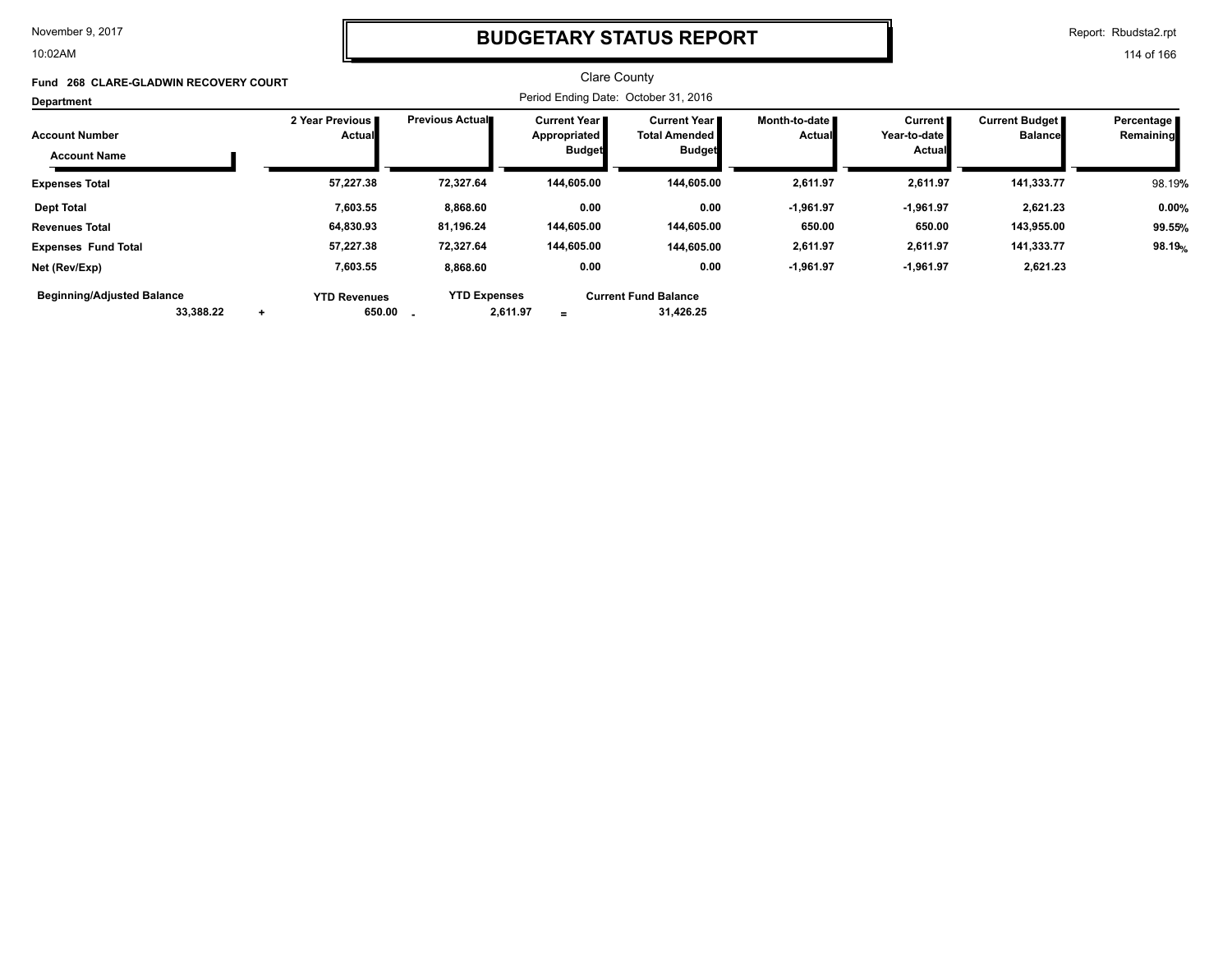10:02AM

# **BUDGETARY STATUS REPORT**

Report: Rbudsta2.rpt

| Fund 269 LAW LIBRARY FUND                            |                                  |                     | <b>Clare County</b>                                    |                                                       |                                |                                          |                                  |                         |
|------------------------------------------------------|----------------------------------|---------------------|--------------------------------------------------------|-------------------------------------------------------|--------------------------------|------------------------------------------|----------------------------------|-------------------------|
| <b>Department</b>                                    |                                  |                     | Period Ending Date: October 31, 2016                   |                                                       |                                |                                          |                                  |                         |
| <b>Account Number</b><br><b>Account Name</b>         | 2 Year Previous<br>Actual        | Previous Actual     | <b>Current Year I</b><br>Appropriated<br><b>Budget</b> | Current Year<br><b>Total Amended</b><br><b>Budget</b> | Month-to-date<br><b>Actual</b> | <b>Current</b><br>Year-to-date<br>Actual | Current Budget<br><b>Balance</b> | Percentage<br>Remaining |
| Fund 269 LAW LIBRARY FUND                            |                                  |                     |                                                        |                                                       |                                |                                          |                                  |                         |
| 2017<br><b>Fiscal Year</b>                           |                                  |                     |                                                        |                                                       |                                |                                          |                                  |                         |
| Department 000                                       |                                  |                     |                                                        |                                                       |                                |                                          |                                  |                         |
| <b>Revenues</b><br>000-660.000<br><b>PENAL FINES</b> | 5,250.00                         | 5,250.00            | 0.00                                                   | 0.00                                                  | 0.00                           | 0.00                                     | 0.00                             | 0.00%                   |
| 000-699.900<br><b>BEGINNING FUND BALANCE</b>         | 0.00                             | 0.00                | 13,054.00                                              | 13,054.00                                             | 0.00                           | 0.00                                     | 13,054.00                        | 100.00%                 |
| <b>Revenues Total</b>                                | 5,250.00                         | 5,250.00            | 13,054.00                                              | 13,054.00                                             | 0.00                           | 0.00                                     | 13,054.00                        | 100.00%                 |
| <b>Expenses</b>                                      |                                  |                     |                                                        |                                                       |                                |                                          |                                  |                         |
| 000-701.000<br><b>EXPENDITURE CONTROL</b>            | 3,179.42                         | 4,984.56            | 5,000.00                                               | 5,000.00                                              | 0.00                           | 0.00                                     | 5,000.00                         | 100.00%                 |
| 000-998.900<br><b>ENDING FUND BALANCE</b>            | 0.00                             | 0.00                | 8,054.00                                               | 8,054.00                                              | 0.00                           | 0.00                                     | 8,054.00                         | 100.00%                 |
| <b>Expenses Total</b>                                | 3,179.42                         | 4,984.56            | 13,054.00                                              | 13,054.00                                             | 0.00                           | 0.00                                     | 13,054.00                        | 100.00%                 |
| <b>Dept Total</b>                                    | 2,070.58                         | 265.44              | 0.00                                                   | 0.00                                                  | 0.00                           | 0.00                                     | 0.00                             | 0.00%                   |
| <b>Revenues Total</b>                                | 5,250.00                         | 5,250.00            | 13,054.00                                              | 13,054.00                                             | 0.00                           | 0.00                                     | 13,054.00                        | 100.00%                 |
| <b>Expenses Fund Total</b>                           | 3,179.42                         | 4,984.56            | 13,054.00                                              | 13,054.00                                             | 0.00                           | 0.00                                     | 13,054.00                        | 100.00%                 |
| Net (Rev/Exp)                                        | 2,070.58                         | 265.44              | 0.00                                                   | 0.00                                                  | 0.00                           | 0.00                                     | 0.00                             |                         |
| <b>Beginning/Adjusted Balance</b><br>16,651.94       | <b>YTD Revenues</b><br>0.00<br>٠ | <b>YTD Expenses</b> | 0.00<br>$\equiv$                                       | <b>Current Fund Balance</b><br>16,651.94              |                                |                                          |                                  |                         |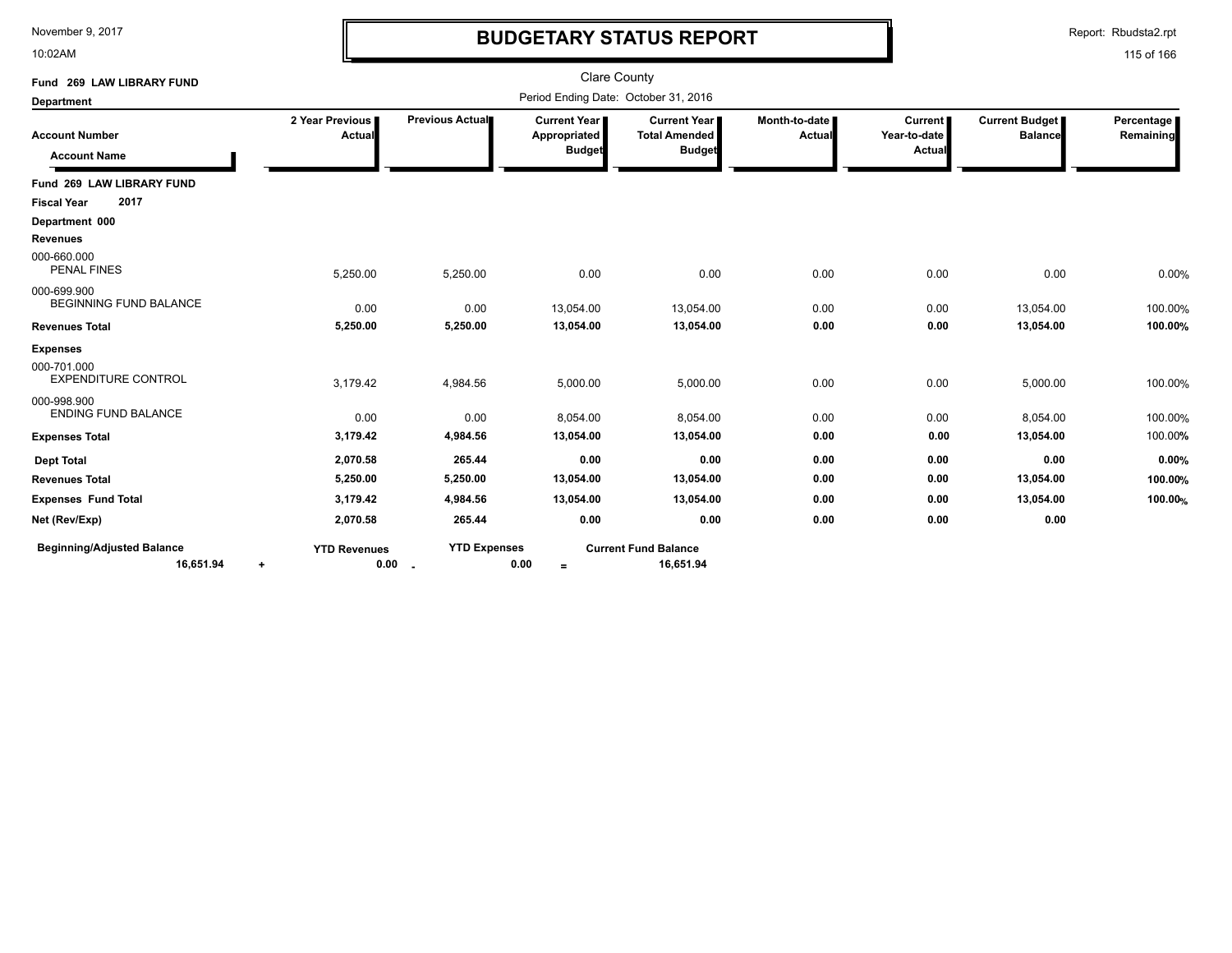10:02AM

# **BUDGETARY STATUS REPORT**

Report: Rbudsta2.rpt

| Fund 274 COMM DEV-GENERAL                                |                           |                       | Clare County                         |                                             |                                |                                |                                         |                         |
|----------------------------------------------------------|---------------------------|-----------------------|--------------------------------------|---------------------------------------------|--------------------------------|--------------------------------|-----------------------------------------|-------------------------|
| <b>Department</b>                                        |                           |                       | Period Ending Date: October 31, 2016 |                                             |                                |                                |                                         |                         |
| <b>Account Number</b>                                    | 2 Year Previous<br>Actual | Previous Actual       | Current Year<br>Appropriated         | <b>Current Year</b><br><b>Total Amended</b> | Month-to-date<br><b>Actual</b> | <b>Current</b><br>Year-to-date | <b>Current Budget</b><br><b>Balance</b> | Percentage<br>Remaining |
| <b>Account Name</b>                                      |                           |                       | <b>Budget</b>                        | <b>Budget</b>                               |                                | <b>Actual</b>                  |                                         |                         |
| Fund 274 COMM DEV-GENERAL<br>2017<br><b>Fiscal Year</b>  |                           |                       |                                      |                                             |                                |                                |                                         |                         |
| Department 000                                           |                           |                       |                                      |                                             |                                |                                |                                         |                         |
| <b>Revenues</b><br>000-652.000<br>ADMINISTRATION REVENUE | 31,876.84                 | 29,523.23             | 74,000.00                            | 74,000.00                                   | 0.00                           | 0.00                           | 74,000.00                               | 100.00%                 |
| 000-676.002<br>PRINCIPAL-PERSONAL LOAN                   | 140.00                    | 20.00                 | 0.00                                 | 0.00                                        | 0.00                           | 0.00                           | 0.00                                    | 0.00%                   |
| 000-690.000<br><b>MISCELLANEOUS</b>                      | 100.00                    | 0.00                  | 0.00                                 | 0.00                                        | 0.00                           | 0.00                           | 0.00                                    | 0.00%                   |
| 000-699.900<br>BEGINNING FUND BALANCE                    | 0.00                      | 0.00                  | 22,000.00                            | 22,000.00                                   | 0.00                           | 0.00                           | 22,000.00                               | 100.00%                 |
| <b>Revenues Total</b>                                    | 32,116.84                 | 29,543.23             | 96,000.00                            | 96,000.00                                   | 0.00                           | 0.00                           | 96,000.00                               | 100.00%                 |
| <b>Expenses</b><br>000-702.000<br><b>SALARY</b>          | 1,333.83                  |                       |                                      |                                             |                                |                                |                                         |                         |
| 000-704.000<br><b>ASSISTANT SALARY</b>                   | 17,035.43                 | 6,326.82<br>12,729.92 | 7,000.00<br>12,104.00                | 7,000.00<br>12,104.00                       | 265.33<br>389.86               | 265.33<br>389.86               | 6,734.67<br>11,714.14                   | 96.21%<br>96.78%        |
| 000-710.000<br><b>FICA</b>                               | 1,125.02                  | 1,177.96              | 879.00                               | 879.00                                      | 38.60                          | 38.60                          | 840.40                                  | 95.61%                  |
| 000-711.000<br><b>MEDICARE</b>                           | 262.91                    | 275.50                | 239.00                               | 239.00                                      | 9.02                           | 9.02                           | 229.98                                  | 96.23%                  |
| 000-715.000<br><b>HEALTH INSURANCE</b>                   | 5,860.00                  | 0.00                  | 0.00                                 | 0.00                                        | 0.00                           | 0.00                           | 0.00                                    | 0.00%                   |
| 000-715.006<br><b>CIC BUNDLE</b>                         | 237.12                    | 0.00                  | 0.00                                 | 0.00                                        | 0.00                           | 0.00                           | 0.00                                    | 0.00%                   |
| 000-716.007<br><b>HEALTH ACH REIMBURSEMENT</b>           | 3,343.27                  | 0.00                  | 0.00                                 | 0.00                                        | 0.00                           | 0.00                           | 0.00                                    | 0.00%                   |
| 000-716.009<br><b>ADMIN FEES</b>                         | 169.14                    | 0.00                  | 0.00                                 | 0.00                                        | 0.00                           | 0.00                           | 0.00                                    | 0.00%                   |
| 000-717.000<br>LIFE INSURANCE                            | 32.40                     | 0.00                  | 0.00                                 | 0.00                                        | 0.00                           | 0.00                           | 0.00                                    | 0.00%                   |
| 000-718.000<br>CO PORTION RETIREMENT                     | 2,596.95                  | 2,421.12              | 3,000.00                             | 3.000.00                                    | 0.00                           | 0.00                           | 3.000.00                                | 100.00%                 |
| 000-724.000<br><b>WORKMANS COMP</b>                      | 106.73                    | 105.64                | 120.00                               | 120.00                                      | 0.00                           | 0.00                           | 120.00                                  | 100.00%                 |
| 000-727.000<br><b>SUPPLIES</b>                           | 446.65                    | 0.00                  | 500.00                               | 500.00                                      | 0.00                           | 0.00                           | 500.00                                  | 100.00%                 |
| 000-732.000<br><b>POSTAGE</b>                            | 0.00                      | 0.00                  | 100.00                               | 100.00                                      | 0.00                           | 0.00                           | 100.00                                  | 100.00%                 |
| 000-852.000<br><b>TELEPHONE</b>                          | 130.39                    | 130.62                | 150.00                               | 150.00                                      | 10.95                          | 10.95                          | 139.05                                  | 92.70%                  |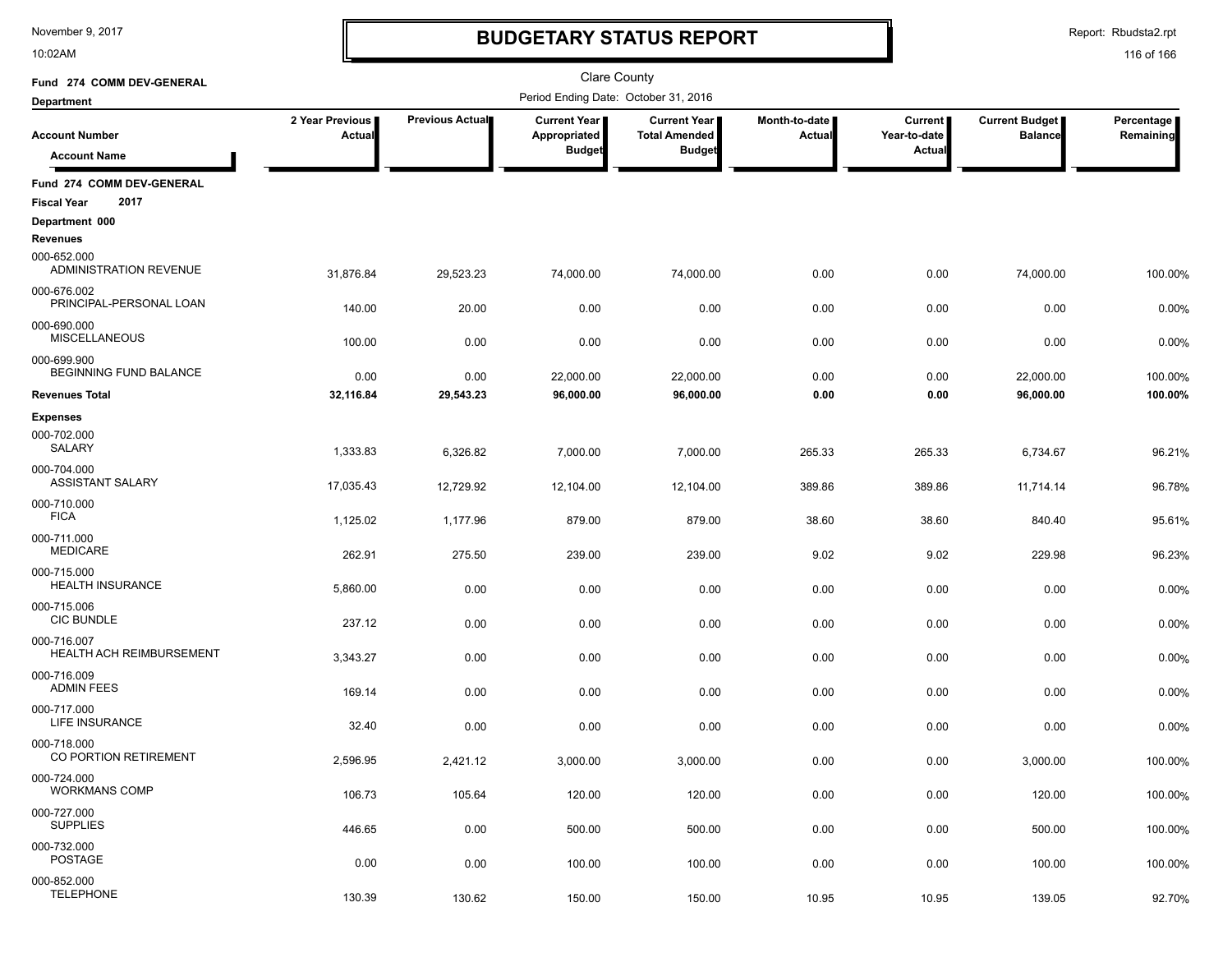10:02AM

# **BUDGETARY STATUS REPORT**

Report: Rbudsta2.rpt

| Fund 274 COMM DEV-GENERAL                      |                             |                                           | <b>Clare County</b>                                  |                                                              |                         |                                    |                                         |                         |
|------------------------------------------------|-----------------------------|-------------------------------------------|------------------------------------------------------|--------------------------------------------------------------|-------------------------|------------------------------------|-----------------------------------------|-------------------------|
| Department                                     |                             |                                           | Period Ending Date: October 31, 2016                 |                                                              |                         |                                    |                                         |                         |
| <b>Account Number</b><br><b>Account Name</b>   | 2 Year Previous<br>Actual   | <b>Previous Actual</b>                    | <b>Current Year</b><br>Appropriated<br><b>Budget</b> | <b>Current Year</b><br><b>Total Amended</b><br><b>Budget</b> | Month-to-date<br>Actual | Current  <br>Year-to-date<br>Actua | <b>Current Budget</b><br><b>Balance</b> | Percentage<br>Remaining |
| 000-852.006<br><b>TELECOMMUNICATIONS</b>       | 31.14                       | 28.50                                     | 50.00                                                | 50.00                                                        | 1.00                    | 1.00                               | 49.00                                   | 98.00%                  |
| 000-864.000<br><b>TRAVEL &amp; EXPENSE</b>     | 947.85                      | 3,232.15                                  | 4,000.00                                             | 4,000.00                                                     | 48.60                   | 48.60                              | 3,951.40                                | 98.79%                  |
| 000-900.000<br><b>ADVERTISING</b>              | 69.50                       | 2,015.18                                  | 2,150.00                                             | 2,150.00                                                     | 500.00                  | 500.00                             | 1,650.00                                | 76.74%                  |
| 000-957.000<br>TRAINING/CONFERENCE             | 918.95                      | 113.95                                    | 1,000.00                                             | 1,000.00                                                     | 0.00                    | 0.00                               | 1,000.00                                | 100.00%                 |
| 000-978.001<br><b>NEW EQUIPMENT UNDER</b>      | 0.00                        | 297.00                                    | 0.00                                                 | 0.00                                                         | 0.00                    | 0.00                               | 0.00                                    | 0.00%                   |
| 000-998.900<br><b>ENDING FUND BALANCE</b>      | 0.00                        | 0.00                                      | 64,708.00                                            | 64,708.00                                                    | 0.00                    | 0.00                               | 64,708.00                               | 100.00%                 |
| <b>Expenses Total</b>                          | 34,647.28                   | 28,854.36                                 | 96,000.00                                            | 96,000.00                                                    | 1,263.36                | 1,263.36                           | 94,736.64                               | 98.68%                  |
| <b>Dept Total</b>                              | $-2,530.44$                 | 688.87                                    | 0.00                                                 | 0.00                                                         | $-1,263.36$             | $-1,263.36$                        | 1,263.36                                | 0.00%                   |
| <b>Revenues Total</b>                          | 32,116.84                   | 29,543.23                                 | 96,000.00                                            | 96,000.00                                                    | 0.00                    | 0.00                               | 96,000.00                               | 100.00%                 |
| <b>Expenses Fund Total</b>                     | 34,647.28                   | 28,854.36                                 | 96,000.00                                            | 96,000.00                                                    | 1,263.36                | 1,263.36                           | 94,736.64                               | 98.68%                  |
| Net (Rev/Exp)                                  | $-2,530.44$                 | 688.87                                    | 0.00                                                 | 0.00                                                         | $-1,263.36$             | $-1,263.36$                        | 1,263.36                                |                         |
| <b>Beginning/Adjusted Balance</b><br>23,360.08 | <b>YTD Revenues</b><br>0.00 | <b>YTD Expenses</b><br>1,263.36<br>$\sim$ | $=$                                                  | <b>Current Fund Balance</b><br>22,096.72                     |                         |                                    |                                         |                         |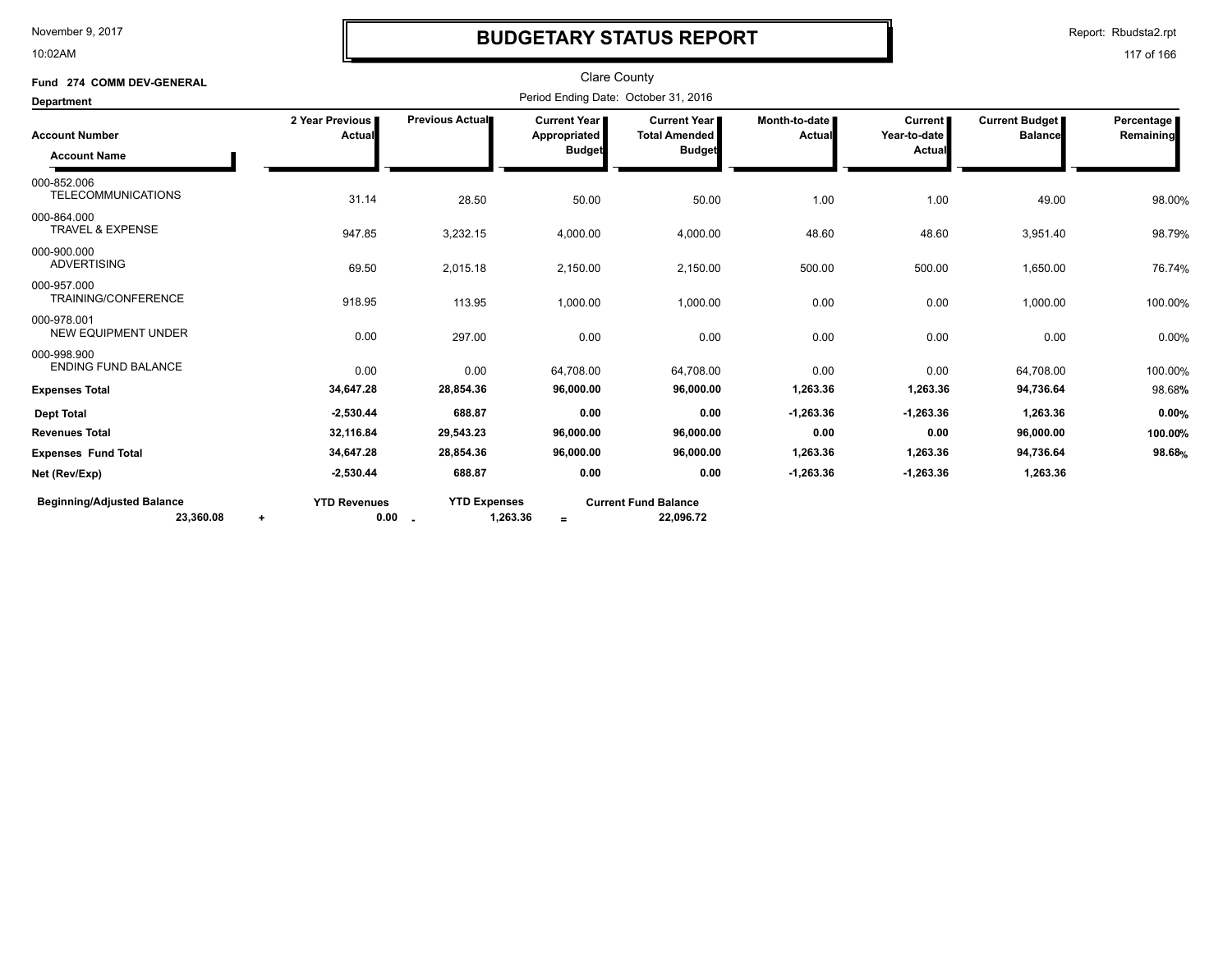10:02AM

# **BUDGETARY STATUS REPORT**

Report: Rbudsta2.rpt

| Fund 275 COMM DEV-ESCROW                               |                           |                 | <b>Clare County</b>                  |                                             |                                |                                |                                  |                         |
|--------------------------------------------------------|---------------------------|-----------------|--------------------------------------|---------------------------------------------|--------------------------------|--------------------------------|----------------------------------|-------------------------|
| <b>Department</b>                                      |                           |                 | Period Ending Date: October 31, 2016 |                                             |                                |                                |                                  |                         |
| <b>Account Number</b>                                  | 2 Year Previous<br>Actual | Previous Actual | Current Year<br>Appropriated         | <b>Current Year</b><br><b>Total Amended</b> | Month-to-date<br><b>Actual</b> | <b>Current</b><br>Year-to-date | Current Budget<br><b>Balance</b> | Percentage<br>Remaining |
| <b>Account Name</b>                                    |                           |                 | <b>Budget</b>                        | <b>Budget</b>                               |                                | <b>Actual</b>                  |                                  |                         |
| Fund 275 COMM DEV-ESCROW<br>2017<br><b>Fiscal Year</b> |                           |                 |                                      |                                             |                                |                                |                                  |                         |
| Department 000                                         |                           |                 |                                      |                                             |                                |                                |                                  |                         |
| Revenues                                               |                           |                 |                                      |                                             |                                |                                |                                  |                         |
| 000-501.000<br><b>CDBG FUNDS</b>                       | 55,232.00                 | 68,367.00       | 150,000.00                           | 150,000.00                                  | 0.00                           | 0.00                           | 150,000.00                       | 100.00%                 |
| 000-507.000<br><b>USDA GRANT - TRAINING</b>            | 7,692.91                  | 0.00            | 0.00                                 | 0.00                                        | 0.00                           | 0.00                           | 0.00                             | 0.00%                   |
| 000-539.000<br>BLIGHT GRANT - MI LAND BANK             | 0.00                      | 32,729.55       | 12,034.00                            | 12,034.00                                   | 0.00                           | 0.00                           | 12,034.00                        | 100.00%                 |
| 000-608.000<br>COMM DEV - SERVICES                     | 25.00                     | 0.00            | 0.00                                 | 0.00                                        | 0.00                           | 0.00                           | 0.00                             | 0.00%                   |
| 000-664.000<br><b>INTEREST - CDBG</b>                  | 1,226.99                  | 809.68          | 1,500.00                             | 1,500.00                                    | 117.08                         | 117.08                         | 1,382.92                         | 92.19%                  |
| 000-664.001<br><b>INTEREST - HPG</b>                   | 105.37                    | 349.41          | 106.00                               | 106.00                                      | 41.40                          | 41.40                          | 64.60                            | 60.94%                  |
| 000-664.002<br><b>INTEREST - SBRLF</b>                 | 1,701.68                  | 2,201.42        | 1,700.00                             | 1,700.00                                    | 263.88                         | 263.88                         | 1,436.12                         | 84.48%                  |
| 000-665.000<br><b>BANK INTEREST</b>                    | 54.12                     | 71.66           | 60.00                                | 60.00                                       | 9.07                           | 9.07                           | 50.93                            | 84.88%                  |
| 000-667.000<br>PRINCIPAL - CDBG                        | 16,995.89                 | 36,034.94       | 34,000.00                            | 34,000.00                                   | 1,015.33                       | 1,015.33                       | 32,984.67                        | 97.01%                  |
| 000-667.001<br>PRINCIPAL - HPG                         | 3,234.29                  | 164.86          | 100.00                               | 100.00                                      | 58.60                          | 58.60                          | 41.40                            | 41.40%                  |
| 000-667.002<br>PRINCIPAL - SBRLF                       | 11,266.51                 | 25,146.69       | 15,000.00                            | 15,000.00                                   | 785.28                         | 785.28                         | 14,214.72                        | 94.76%                  |
| 000-699.900<br>BEGINNING FUND BALANCE                  | 0.00                      | 0.00            | 120,000.00                           | 120,000.00                                  | 0.00                           | 0.00                           | 120,000.00                       | 100.00%                 |
| <b>Revenues Total</b>                                  | 97,534.76                 | 165,875.21      | 334,500.00                           | 334,500.00                                  | 2,290.64                       | 2,290.64                       | 332,209.36                       | 99.32%                  |
| <b>Expenses</b>                                        |                           |                 |                                      |                                             |                                |                                |                                  |                         |
| 000-801.000<br>CONTRACTED SERVICE - CDBG               | 46,188.00                 | 60,374.00       | 130,000.00                           | 130,000.00                                  | 26,800.00                      | 26,800.00                      | 103,200.00                       | 79.38%                  |
| 000-801.001<br>CONTRACTED SERVICES - HPG               | 815.00                    | 0.00            | 4,000.00                             | 4,000.00                                    | 0.00                           | 0.00                           | 4.000.00                         | 100.00%                 |
| 000-801.002<br>CONTRACTED SERVICES - SBRLF             | 0.00                      | 28,000.00       | 28,000.00                            | 28,000.00                                   | 0.00                           | 0.00                           | 28,000.00                        | 100.00%                 |
| 000-801.100<br>CDBG - PROGRAM INCOME EXP               | 20,999.70                 | 12,000.00       | 20,000.00                            | 20,000.00                                   | 0.00                           | 0.00                           | 20,000.00                        | 100.00%                 |
| 000-810.000<br><b>CONTRACTED SERVICES</b>              | 975.00                    | 30,979.00       | 2,500.00                             | 2,500.00                                    | 0.00                           | 0.00                           | 2,500.00                         | 100.00%                 |
| 000-815.000<br><b>ADMIN EXPENSE</b>                    | 9,854.00                  | 11,951.55       | 30,000.00                            | 30,000.00                                   | 0.00                           | 0.00                           | 30,000.00                        | 100.00%                 |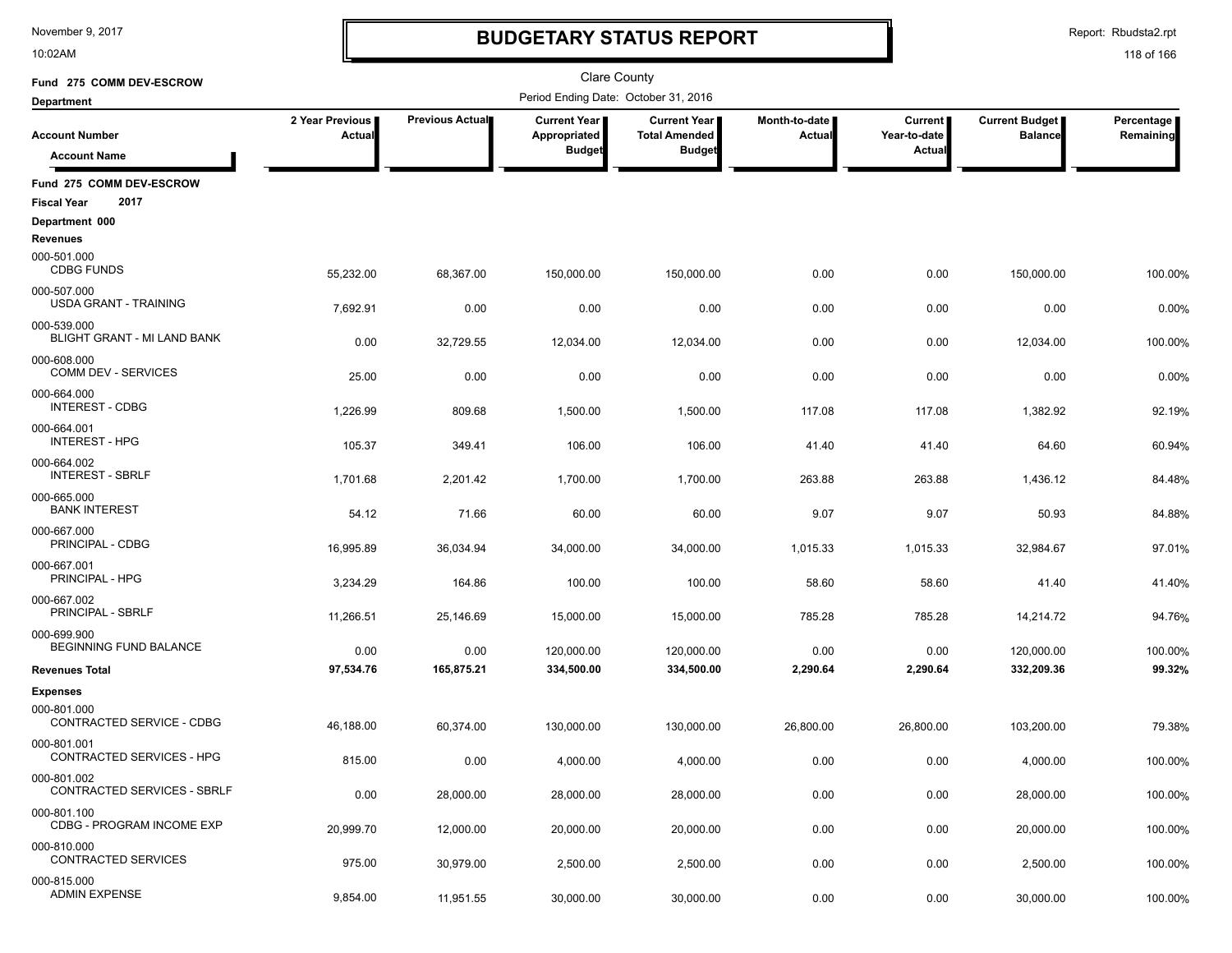10:02AM

### **BUDGETARY STATUS REPORT**

Report: Rbudsta2.rpt

| Fund 275 COMM DEV-ESCROW                        |                                              |                                      | <b>Clare County</b>                          |                                             |                         |                                |                                         |                         |  |  |
|-------------------------------------------------|----------------------------------------------|--------------------------------------|----------------------------------------------|---------------------------------------------|-------------------------|--------------------------------|-----------------------------------------|-------------------------|--|--|
| <b>Department</b>                               |                                              | Period Ending Date: October 31, 2016 |                                              |                                             |                         |                                |                                         |                         |  |  |
| <b>Account Number</b>                           | 2 Year Previous<br>Actual                    | Previous Actual                      | <b>Current Year I</b><br><b>Appropriated</b> | <b>Current Year</b><br><b>Total Amended</b> | Month-to-date<br>Actual | <b>Current</b><br>Year-to-date | <b>Current Budget</b><br><b>Balance</b> | Percentage<br>Remaining |  |  |
| <b>Account Name</b>                             |                                              |                                      | <b>Budget</b>                                | <b>Budget</b>                               |                         | <b>Actual</b>                  |                                         |                         |  |  |
| 000-955.000<br><b>BANK/NSF FEES</b>             | 62.11                                        | 0.00                                 | 0.00                                         | 0.00                                        | 0.00                    | 0.00                           | 0.00                                    | 0.00%                   |  |  |
| 000-957.000<br><b>TRAINING - USDA GRANT</b>     | 7,692.91                                     | 0.00                                 | 0.00                                         | 0.00                                        | 0.00                    | 0.00                           | 0.00                                    | 0.00%                   |  |  |
| 000-998.900<br><b>ENDING FUND BALANCE</b>       | 0.00                                         | 0.00                                 | 120,000.00                                   | 120,000.00                                  | 0.00                    | 0.00                           | 120,000.00                              | 100.00%                 |  |  |
| <b>Expenses Total</b>                           | 86,586.72                                    | 143,304.55                           | 334,500.00                                   | 334,500.00                                  | 26,800.00               | 26,800.00                      | 307,700.00                              | 91.99%                  |  |  |
| <b>Dept Total</b>                               | 10,948.04                                    | 22,570.66                            | 0.00                                         | 0.00                                        | $-24,509.36$            | $-24,509.36$                   | 24,509.36                               | 0.00%                   |  |  |
| <b>Revenues Total</b>                           | 97,534.76                                    | 165,875.21                           | 334,500.00                                   | 334,500.00                                  | 2,290.64                | 2,290.64                       | 332,209.36                              | 99.32%                  |  |  |
| <b>Expenses Fund Total</b>                      | 86,586.72                                    | 143,304.55                           | 334,500.00                                   | 334,500.00                                  | 26,800.00               | 26,800.00                      | 307,700.00                              | 91.99%                  |  |  |
| Net (Rev/Exp)                                   | 10,948.04                                    | 22,570.66                            | 0.00                                         | 0.00                                        | -24,509.36              | $-24,509.36$                   | 24,509.36                               |                         |  |  |
| <b>Beginning/Adjusted Balance</b><br>112,845.97 | <b>YTD Revenues</b><br>2,290.64<br>$\ddot{}$ | <b>YTD Expenses</b><br>26,800.00     | $=$                                          | <b>Current Fund Balance</b><br>88,336.61    |                         |                                |                                         |                         |  |  |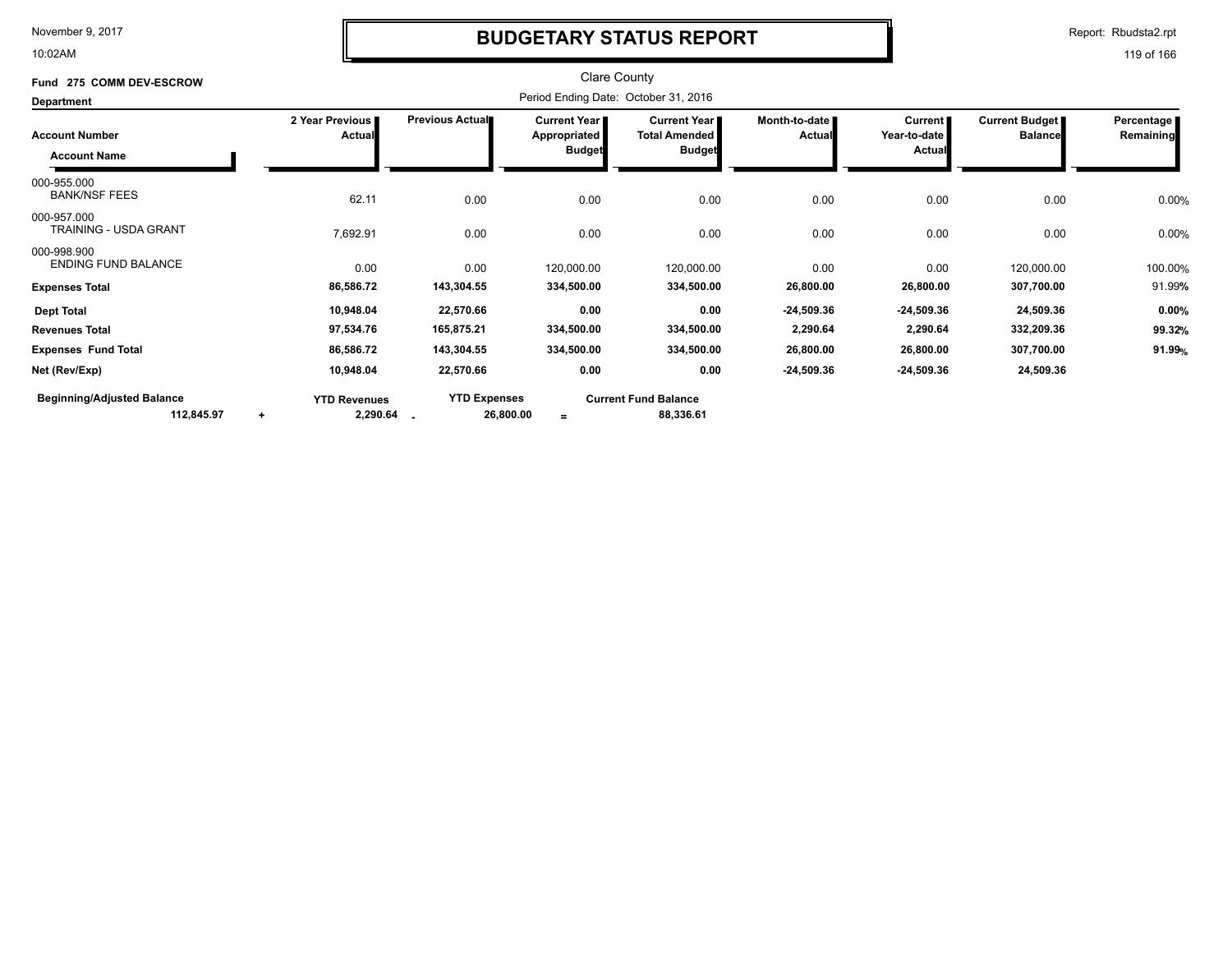10:02AM

# **BUDGETARY STATUS REPORT**

Report: Rbudsta2.rpt

| Fund 288 CLARE COUNTY SENIOR SERVICES                                      |                                  |                        | <b>Clare County</b>                           |                                                              |                         |                                          |                                  |                         |
|----------------------------------------------------------------------------|----------------------------------|------------------------|-----------------------------------------------|--------------------------------------------------------------|-------------------------|------------------------------------------|----------------------------------|-------------------------|
| <b>Department</b>                                                          |                                  |                        | Period Ending Date: October 31, 2016          |                                                              |                         |                                          |                                  |                         |
| <b>Account Number</b>                                                      | 2 Year Previous<br><b>Actual</b> | <b>Previous Actual</b> | Current Year<br>Appropriated<br><b>Budget</b> | <b>Current Year</b><br><b>Total Amended</b><br><b>Budget</b> | Month-to-date<br>Actual | <b>Current</b><br>Year-to-date<br>Actual | Current Budget<br><b>Balance</b> | Percentage<br>Remaining |
| <b>Account Name</b>                                                        |                                  |                        |                                               |                                                              |                         |                                          |                                  |                         |
| <b>Fund 288 CLARE COUNTY SENIOR SERVICES</b><br>2017<br><b>Fiscal Year</b> |                                  |                        |                                               |                                                              |                         |                                          |                                  |                         |
| Department 000                                                             |                                  |                        |                                               |                                                              |                         |                                          |                                  |                         |
| <b>Revenues</b><br>000-402.000<br><b>CURRENT PROPERTY TAXES</b>            | 383,247.97                       | 383,258.72             | 757,420.00                                    | 757.420.00                                                   | 0.00                    | 0.00                                     | 757,420.00                       | 100.00%                 |
| 000-403.000<br>PERSONAL PROPERTY TAXES                                     | 751.02                           | 532.17                 | 600.00                                        | 600.00                                                       | 0.00                    | 0.00                                     | 600.00                           | 100.00%                 |
| 000-429.000<br><b>COMMERICIAL FOREST TAX</b>                               | 12.33                            | 124.52                 | 0.00                                          | 0.00                                                         | 0.00                    | 0.00                                     | 0.00                             | 0.00%                   |
| 000-437.000<br><b>INDUSTRIAL FACILITY TAX</b>                              | 3,209.09                         | 2,475.33               | 2,500.00                                      | 2,500.00                                                     | 0.00                    | 0.00                                     | 2,500.00                         | 100.00%                 |
| 000-444.000<br>HAR HOUSING INC-LIEU OF TAXES                               | 1,215.83                         | 1,252.82               | 1,253.00                                      | 1,253.00                                                     | 0.00                    | 0.00                                     | 1,253.00                         | 100.00%                 |
| 000-444.001<br>CLARE CITY - LIEU OF TAXES                                  | 322.89                           | 325.50                 | 320.00                                        | 320.00                                                       | 0.00                    | 0.00                                     | 320.00                           | 100.00%                 |
| 000-444.002<br>SURREY TWP - PILOT                                          | 140.59                           | 147.58                 | 0.00                                          | 0.00                                                         | 0.00                    | 0.00                                     | 0.00                             | 0.00%                   |
| 000-519.000<br>FEDERAL GRANT REIMBURSEMENT                                 | 22.500.00                        | 0.00                   | 0.00                                          | 0.00                                                         | 0.00                    | 0.00                                     | 0.00                             | 0.00%                   |
| 000-665.000<br><b>INTEREST EARNED</b>                                      | 34.61                            | 410.49                 | 309.00                                        | 309.00                                                       | 34.14                   | 34.14                                    | 274.86                           | 88.95%                  |
| 000-667.000<br><b>RENT</b>                                                 | 3,728.15                         | 3,050.00               | 4,000.00                                      | 4,000.00                                                     | 0.00                    | 0.00                                     | 4,000.00                         | 100.00%                 |
| 000-672.001<br>PROGRAM INCOME-FRIENDLY DRIVER                              | 7,556.27                         | 5,359.61               | 5,000.00                                      | 5,000.00                                                     | 0.00                    | 0.00                                     | 5,000.00                         | 100.00%                 |
| 000-673.000<br>SALE OF FIXED ASSETS                                        | 2,566.00                         | 20.00                  | 0.00                                          | 0.00                                                         | 0.00                    | 0.00                                     | 0.00                             | 0.00%                   |
| 000-674.000<br>DONATIONS/CONTRIBUTION/LOCAL GR/                            | 500.00                           | 70,000.00              | 40,000.00                                     | 40,000.00                                                    | 0.00                    | 0.00                                     | 40,000.00                        | 100.00%                 |
| 000-699.900<br>BEGINNING FUND BALANCE                                      | 0.00                             | 0.00                   | 310,000.00                                    | 310,000.00                                                   | 0.00                    | 0.00                                     | 310,000.00                       | 100.00%                 |
| <b>Revenues Total</b>                                                      | 425,784.75                       | 466,956.74             | 1,121,402.00                                  | 1,121,402.00                                                 | 34.14                   | 34.14                                    | 1,121,367.86                     | 100.00%                 |
| <b>Expenses</b>                                                            |                                  |                        |                                               |                                                              |                         |                                          |                                  |                         |
| 000-703.000<br>SALARY                                                      | 45,742.97                        | 50,355.49              | 50,000.00                                     | 50,000.00                                                    | 1,924.99                | 1,924.99                                 | 48,075.01                        | 96.15%                  |
| 000-704.000<br><b>FULL TIME SALARY</b>                                     | 4,053.34                         | 26,095.02              | 38,000.00                                     | 38,000.00                                                    | 1,233.39                | 1,233.39                                 | 36,766.61                        | 96.75%                  |
| 000-705.000<br>PART TIME SALARIES                                          | 11,349.50                        | 11,867.32              | 12,000.00                                     | 12,000.00                                                    | 457.92                  | 457.92                                   | 11,542.08                        | 96.18%                  |
| 000-710.000<br><b>FICA EXPENSE</b>                                         | 3,964.20                         | 5,777.04               | 6,200.00                                      | 6,200.00                                                     | 299.84                  | 299.84                                   | 5,900.16                         | 95.16%                  |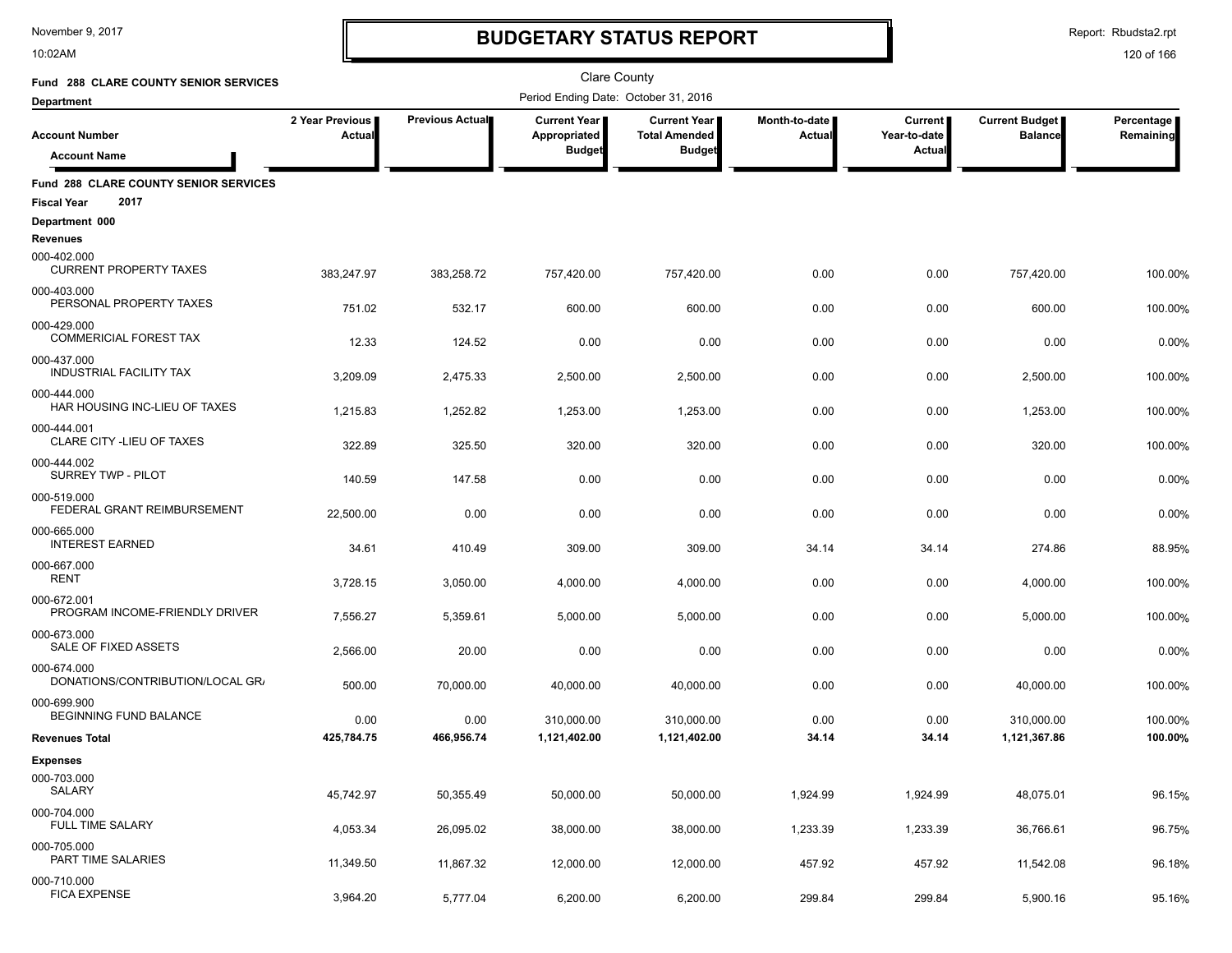10:02AM

# **BUDGETARY STATUS REPORT**

Report: Rbudsta2.rpt

| Fund 288 CLARE COUNTY SENIOR SERVICES                   |                           |                        | Clare County                         |                                             |                         |                                |                                         |                         |
|---------------------------------------------------------|---------------------------|------------------------|--------------------------------------|---------------------------------------------|-------------------------|--------------------------------|-----------------------------------------|-------------------------|
| <b>Department</b>                                       |                           |                        | Period Ending Date: October 31, 2016 |                                             |                         |                                |                                         |                         |
| <b>Account Number</b>                                   | 2 Year Previous<br>Actual | <b>Previous Actual</b> | <b>Current Year</b><br>Appropriated  | <b>Current Year</b><br><b>Total Amended</b> | Month-to-date<br>Actual | <b>Current</b><br>Year-to-date | <b>Current Budget</b><br><b>Balance</b> | Percentage<br>Remaining |
| <b>Account Name</b>                                     |                           |                        | <b>Budget</b>                        | <b>Budget</b>                               |                         | Actual                         |                                         |                         |
| 000-711.000<br>MEDICARE EXPENSE                         | 927.16                    | 1,351.02               | 1,450.00                             | 1,450.00                                    | 70.14                   | 70.14                          | 1,379.86                                | 95.16%                  |
| 000-715.000<br>HEALTH INSURANCE                         | 28,622.10                 | 58,236.64              | 61,000.00                            | 61,000.00                                   | 7,360.12                | 7,360.12                       | 53,639.88                               | 87.93%                  |
| 000-715.006<br><b>CIC BUNDLE</b>                        | 948.00                    | 2,804.50               | 0.00                                 | 0.00                                        | 0.00                    | 0.00                           | 0.00                                    | 0.00%                   |
| 000-716.005<br>HEALTH INS RX REIMBURSEMENT              | 31.37                     | 0.00                   | 2,800.00                             | 2,800.00                                    | 0.00                    | 0.00                           | 2,800.00                                | 100.00%                 |
| 000-716.006<br>FLEX REIMBURSEMENT                       | 0.00                      | 94.10                  | 0.00                                 | 0.00                                        | 0.00                    | 0.00                           | 0.00                                    | 0.00%                   |
| 000-716.007<br>HEALTH ACH REIMBURSEMENT                 | 11,300.51                 | 33,497.42              | 35,000.00                            | 35,000.00                                   | 14.45                   | 14.45                          | 34,985.55                               | 99.96%                  |
| 000-716.008<br>SMART CARD REIMBURSEMENT                 | 287.24                    | 0.00                   | 0.00                                 | 0.00                                        | 0.00                    | 0.00                           | 0.00                                    | 0.00%                   |
| 000-716.009<br><b>ADMIN FEES</b>                        | 1,824.26                  | 1,629.53               | 2,000.00                             | 2,000.00                                    | 1.26                    | 1.26                           | 1,998.74                                | 99.94%                  |
| 000-717.000<br><b>LIFE INSURANCE</b>                    | 365.00                    | 430.00                 | 365.00                               | 365.00                                      | 0.00                    | 0.00                           | 365.00                                  | 100.00%                 |
| 000-718.000<br><b>COUNTY PORTION RETIREMENT</b>         | 28,025.31                 | 33,227.38              | 28,025.00                            | 28,025.00                                   | 0.00                    | 0.00                           | 28,025.00                               | 100.00%                 |
| 000-723.000<br><b>UNEMPLOYMENT</b>                      | 996.78                    | 0.00                   | 0.00                                 | 0.00                                        | 0.00                    | 0.00                           | 0.00                                    | 0.00%                   |
| 000-724.000<br><b>WORKMANS COMP</b>                     | 3,576.38                  | 4,713.97               | 6,500.00                             | 6,500.00                                    | 0.00                    | 0.00                           | 6,500.00                                | 100.00%                 |
| 000-727.000<br><b>SUPPLIES</b>                          | 2,475.28                  | 2,494.86               | 2,500.00                             | 2,500.00                                    | 0.00                    | 0.00                           | 2,338.49                                | 93.54%                  |
| 000-732.000<br><b>POSTAGE</b>                           | 0.00                      | 0.00                   | 1,500.00                             | 1,500.00                                    | 0.00                    | 0.00                           | 1,500.00                                | 100.00%                 |
| 000-746.000<br><b>GAS OIL &amp; GREASE</b>              | 2,449.00                  | 1,922.46               | 2,400.00                             | 2,400.00                                    | 116.97                  | 116.97                         | 2,269.16                                | 94.55%                  |
| 000-814.000<br><b>DUES &amp; SUBSCRIPTIONS</b>          | 500.00                    | 8,585.01               | 8,000.00                             | 8,000.00                                    | 650.00                  | 650.00                         | 7,350.00                                | 91.88%                  |
| 000-818.000<br><b>CONTRACTED SERVICES</b>               | 165.00                    | 67,359.71              | 50,000.00                            | 50,000.00                                   | 6,241.44                | 6,241.44                       | 43,016.56                               | 86.03%                  |
| 000-852.000<br><b>TELEPHONE</b>                         | 1,080.68                  | 975.66                 | 1,000.00                             | 1,000.00                                    | 43.80                   | 43.80                          | 956.20                                  | 95.62%                  |
| 000-852.006<br><b>TELECOMMUNICATIONS</b>                | 1,612.18                  | 1,184.04               | 1,600.00                             | 1,600.00                                    | 6.02                    | 6.02                           | 525.98                                  | 32.87%                  |
| 000-862.000<br><b>VEHICLE REPAIRS &amp; MAINTENANCE</b> | 130.00                    | 760.75                 | 2,000.00                             | 2,000.00                                    | 0.00                    | 0.00                           | 1,983.22                                | 99.16%                  |
| 000-864.000<br><b>MEETINGS &amp; MILEAGE</b>            | 254.26                    | 1,118.56               | 1,000.00                             | 1,000.00                                    | 68.04                   | 68.04                          | 931.96                                  | 93.20%                  |
| 000-864.001<br><b>VOLUNTEER MILEAGE-FRIENDLY DRIVE</b>  | 16,186.15                 | 12,813.75              | 11,500.00                            | 11,500.00                                   | 0.00                    | 0.00                           | 11,500.00                               | 100.00%                 |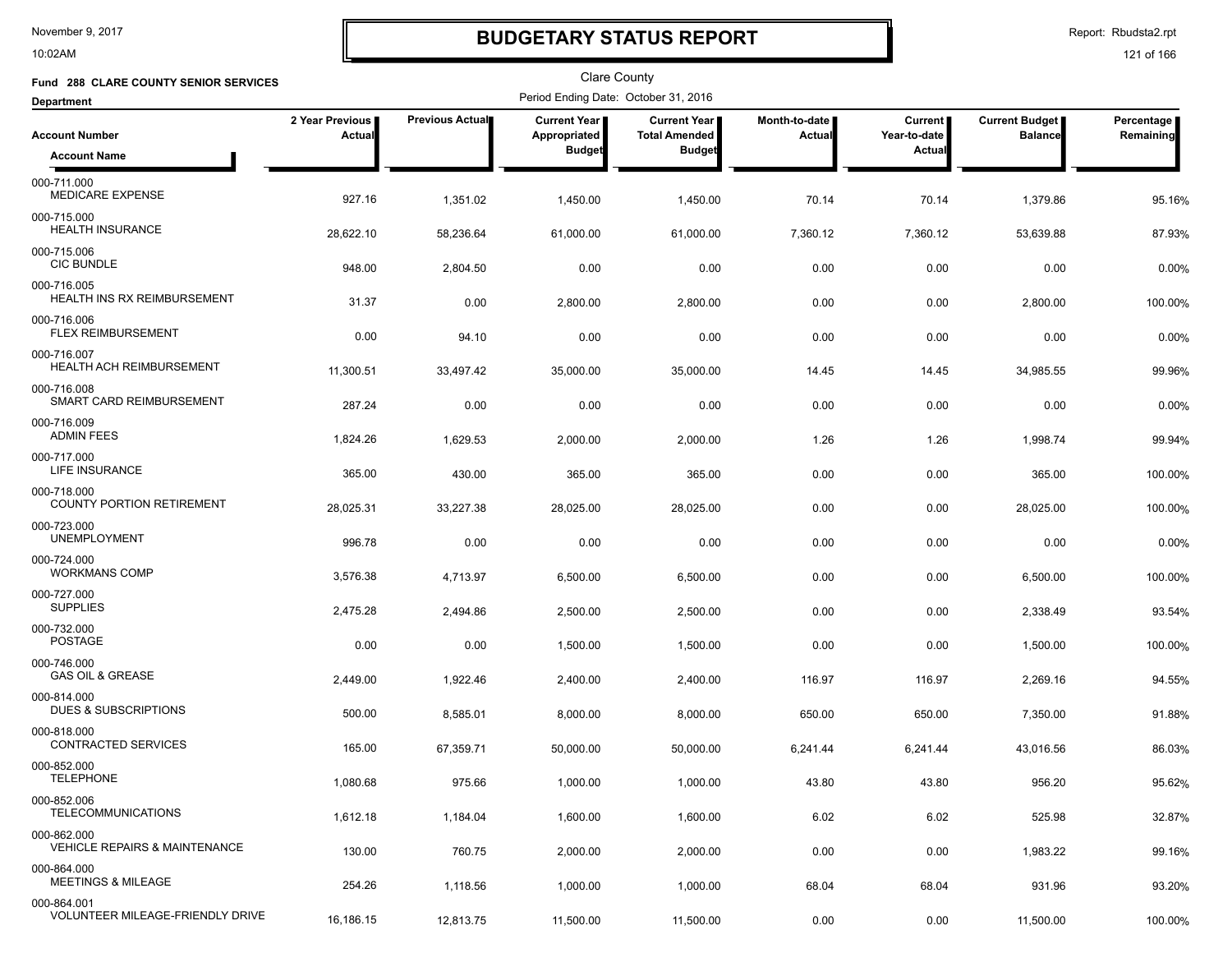10:02AM

### **BUDGETARY STATUS REPORT**

Report: Rbudsta2.rpt

| Fund 288 CLARE COUNTY SENIOR SERVICES                   |                                  |                 | <b>Clare County</b>                  |                                             |                         |                                          |                                         |                         |
|---------------------------------------------------------|----------------------------------|-----------------|--------------------------------------|---------------------------------------------|-------------------------|------------------------------------------|-----------------------------------------|-------------------------|
| <b>Department</b>                                       |                                  |                 | Period Ending Date: October 31, 2016 |                                             |                         |                                          |                                         |                         |
| <b>Account Number</b>                                   | 2 Year Previous<br><b>Actual</b> | Previous Actual | Current Year<br>Appropriated         | <b>Current Year</b><br><b>Total Amended</b> | Month-to-date<br>Actual | <b>Current</b><br>Year-to-date<br>Actual | <b>Current Budget</b><br><b>Balance</b> | Percentage<br>Remaining |
| <b>Account Name</b>                                     |                                  |                 | <b>Budget</b>                        | <b>Budget</b>                               |                         |                                          |                                         |                         |
| 000-900.000<br><b>ADVERTISING</b>                       | 1,008.17                         | 1,329.90        | 4,500.00                             | 4,500.00                                    | 0.00                    | 0.00                                     | 4,500.00                                | 100.00%                 |
| 000-921.000<br><b>UTILITIES</b>                         | 25,259.64                        | 22,855.18       | 20,000.00                            | 20,000.00                                   | 393.39                  | 393.39                                   | 19,606.61                               | 98.03%                  |
| 000-922.000<br>PERSONAL PROP TAXES                      | 59.85                            | 0.00            | 0.00                                 | 0.00                                        | 0.00                    | 0.00                                     | 0.00                                    | 0.00%                   |
| 000-923.000<br><b>PROPERTY TAXES</b>                    | 927.97                           | 0.00            | 0.00                                 | 0.00                                        | 0.00                    | 0.00                                     | 0.00                                    | 0.00%                   |
| 000-933.000<br><b>EQUIPMT REPAIRS &amp; MAINTENANCE</b> | 11,833.81                        | 5,152.43        | 5,600.00                             | 5,600.00                                    | 0.00                    | 0.00                                     | 5,550.00                                | 99.11%                  |
| 000-935.000<br><b>GROUND CARE &amp; MAINTENANCE</b>     | 0.00                             | 0.00            | 0.00                                 | 0.00                                        | 409.83                  | 409.83                                   | $-409.83$                               | 0.00%                   |
| 000-945.000<br><b>RENT</b>                              | 69,329.53                        | 71,059.23       | 75,000.00                            | 75,000.00                                   | 12,107.70               | 12,107.70                                | 62,892.30                               | 83.86%                  |
| 000-955.000<br><b>BANK CHARGES</b>                      | 0.00                             | 154.74          | 100.00                               | 100.00                                      | 0.00                    | 0.00                                     | 100.00                                  | 100.00%                 |
| 000-957.000<br><b>TRAINING</b>                          | 23.38                            | 0.00            | 500.00                               | 500.00                                      | 0.00                    | 0.00                                     | 500.00                                  | 100.00%                 |
| 000-961.000<br>SHORT TERM TAX BOND EXPENSE              | 136.14                           | 135.99          | 0.00                                 | 0.00                                        | 0.00                    | 0.00                                     | 0.00                                    | 0.00%                   |
| 000-962.000<br>TAX APPEALS ADJUSTMENT                   | 266.72                           | 234.69          | 275.00                               | 275.00                                      | 64.34                   | 64.34                                    | 210.66                                  | 76.60%                  |
| 000-978.000<br><b>NEW EQUIPMENT</b>                     | 51,113.62                        | 49,848.00       | 60,000.00                            | 70,000.00                                   | $-1,000.00$             | $-1,000.00$                              | 56,984.82                               | 81.41%                  |
| 000-978.001<br><b>NEW EQUIPMENT UNDER</b>               | 17,145.32                        | 7,471.85        | 0.00                                 | 0.00                                        | 0.00                    | 0.00                                     | 0.00                                    | 0.00%                   |
| 000-998.388<br>TRANSFER OUT-USDA LOAN DEBT FUNI         | 5,913.01                         | 7,486.24        | 18,000.00                            | 18,000.00                                   | 0.00                    | 0.00                                     | 18,000.00                               | 100.00%                 |
| 000-998.900<br><b>ENDING FUND BALANCE</b>               | 0.00                             | 0.00            | 621,310.00                           | 611,310.00                                  | 0.00                    | 0.00                                     | 611,310.00                              | 100.00%                 |
| <b>Expenses Total</b>                                   | 349,883.83                       | 493,022.48      | 1,130,125.00                         | 1,130,125.00                                | 30,463.64               | 30,463.64                                | 1,083,594.02                            | 97.30%                  |
| <b>Dept Total</b>                                       | 75,900.92                        | $-26,065.74$    | $-8,723.00$                          | $-8,723.00$                                 | $-30,429.50$            | $-30,429.50$                             | 37,773.84                               | $-248.84%$              |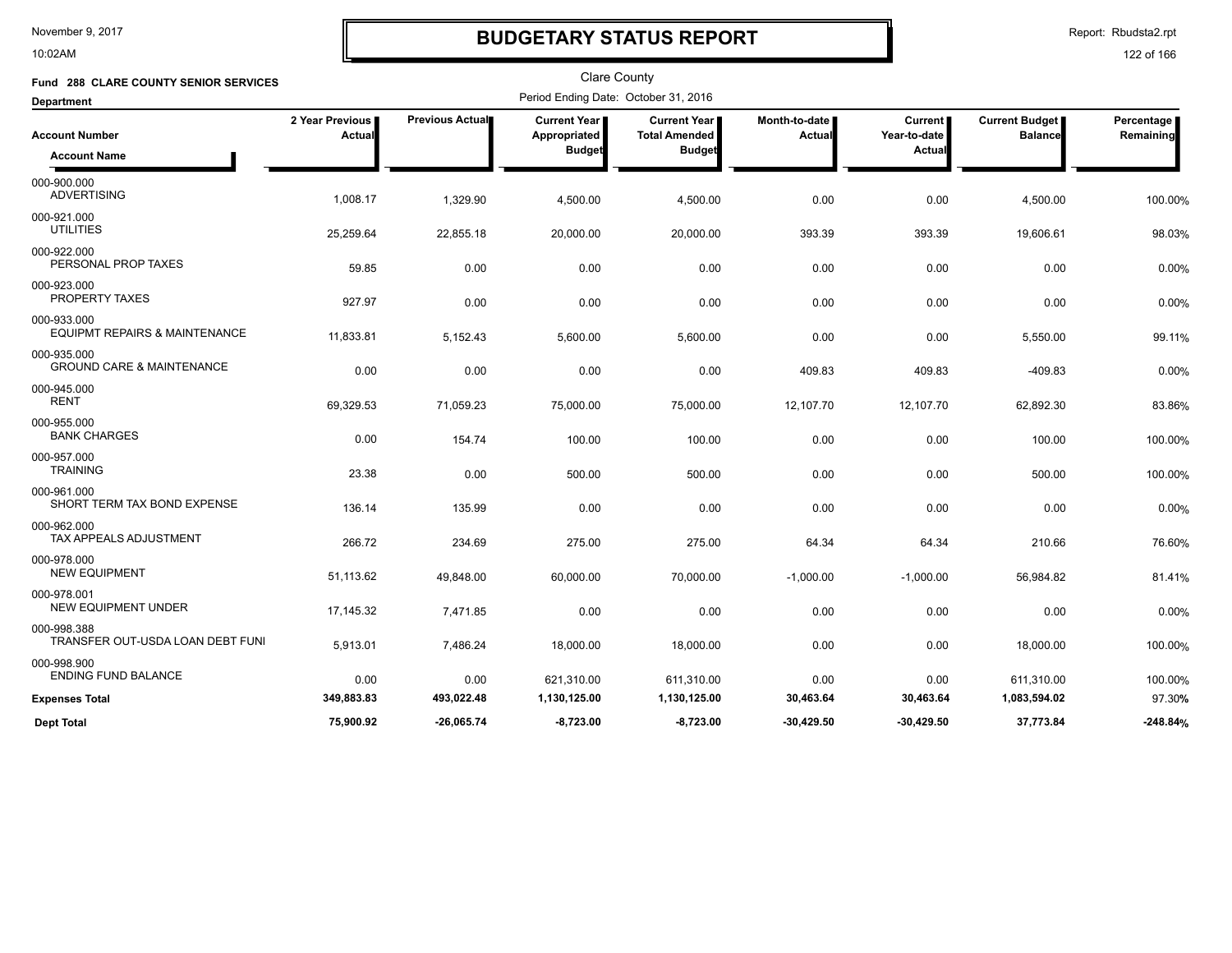10:02AM

# **BUDGETARY STATUS REPORT**

Report: Rbudsta2.rpt

| <b>Fund 288 CLARE COUNTY SENIOR SERVICES</b>                  |                           |                 | Clare County                                  |                                                              |                         |                                          |                                         |                         |
|---------------------------------------------------------------|---------------------------|-----------------|-----------------------------------------------|--------------------------------------------------------------|-------------------------|------------------------------------------|-----------------------------------------|-------------------------|
| Department 610 CONGREGATE NUTRITION                           |                           |                 | Period Ending Date: October 31, 2016          |                                                              |                         |                                          |                                         |                         |
| <b>Account Number</b><br><b>Account Name</b>                  | 2 Year Previous<br>Actual | Previous Actual | Current Year<br>Appropriated<br><b>Budget</b> | <b>Current Year</b><br><b>Total Amended</b><br><b>Budget</b> | Month-to-date<br>Actual | <b>Current</b><br>Year-to-date<br>Actual | <b>Current Budget</b><br><b>Balance</b> | Percentage<br>Remaining |
| <b>Department 610 CONGREGATE NUTRITION</b><br><b>Revenues</b> |                           |                 |                                               |                                                              |                         |                                          |                                         |                         |
| 610-401.500<br>ALLOCATED TAX REVENUE                          | 107,035.00                | 110,394.00      | 108,000.00                                    | 108,000.00                                                   | 0.00                    | 0.00                                     | 108,000.00                              | 100.00%                 |
| 610-401.501<br>TAX REV - REQUIRED MATCH                       | 3,921.00                  | 3,630.00        | 3,921.00                                      | 3,921.00                                                     | 0.00                    | 0.00                                     | 3,921.00                                | 100.00%                 |
| 610-519.000<br>FEDERAL GRANT REIMBURSEMENTS                   | 35,285.00                 | 32,697.00       | 32,092.00                                     | 32,092.00                                                    | 0.00                    | 0.00                                     | 32,092.00                               | 100.00%                 |
| 610-520.000<br>FEDERAL GRANT REIMB - NSIP                     | 14,310.00                 | 12,731.00       | 0.00                                          | 0.00                                                         | 0.00                    | 0.00                                     | 0.00                                    | 0.00%                   |
| 610-672.000<br>PROGRAM INCOME                                 | 28,739.71                 | 25,010.90       | 29,000.00                                     | 29,000.00                                                    | 2,928.59                | 2,928.59                                 | 26,071.41                               | 89.90%                  |
| <b>Revenues Total</b>                                         | 189,290.71                | 184,462.90      | 173,013.00                                    | 173,013.00                                                   | 2,928.59                | 2,928.59                                 | 170,084.41                              | 98.31%                  |
| <b>Expenses</b>                                               |                           |                 |                                               |                                                              |                         |                                          |                                         |                         |
| 610-704.000<br><b>FULL TIME SALARY</b>                        | 11,221.60                 | 14,454.01       | 13,000.00                                     | 13,000.00                                                    | 697.29                  | 697.29                                   | 12,302.71                               | 94.64%                  |
| 610-704.001<br>PROJECT MANAGER SALARY                         | 19,743.02                 | 23,627.80       | 21,000.00                                     | 21,000.00                                                    | 1,076.45                | 1,076.45                                 | 19,923.55                               | 94.87%                  |
| 610-705.000<br>PART TIME SALARIES                             | 38,204.46                 | 38,256.10       | 35,000.00                                     | 35,000.00                                                    | 1,592.48                | 1,592.48                                 | 33,407.52                               | 95.45%                  |
| 610-705.001<br>PROJ MGMT PART TIME                            | 14,719.48                 | 12,390.01       | 15,000.00                                     | 15,000.00                                                    | 194.36                  | 194.36                                   | 14,805.64                               | 98.70%                  |
| 610-710.000<br><b>FICA EXPENSE</b>                            | 5,173.95                  | 5,479.56        | 5,300.00                                      | 5,300.00                                                     | 184.89                  | 184.89                                   | 5,115.11                                | 96.51%                  |
| 610-711.000<br><b>MEDICARE EXPENSE</b>                        | 1,210.40                  | 1,281.81        | 1,300.00                                      | 1,300.00                                                     | 43.25                   | 43.25                                    | 1,256.75                                | 96.67%                  |
| 610-715.000<br><b>HEALTH INSURANCE</b>                        | 8,661.70                  | 0.00            | 0.00                                          | 0.00                                                         | 0.00                    | 0.00                                     | 0.00                                    | 0.00%                   |
| 610-715.006<br><b>CIC BUNDLE</b>                              | 474.00                    | 0.00            | 0.00                                          | 0.00                                                         | 0.00                    | 0.00                                     | 0.00                                    | 0.00%                   |
| 610-727.000<br>NON-INGREDIENT SUPPLIES                        | 11,149.64                 | 12,851.57       | 11,500.00                                     | 11,500.00                                                    | 558.13                  | 558.13                                   | 10,918.28                               | 94.94%                  |
| 610-727.001<br><b>FOOD SUPPLIES</b>                           | 66,103.05                 | 66,297.70       | 68,000.00                                     | 68,000.00                                                    | 2,827.94                | 2,827.94                                 | 65,172.06                               | 95.84%                  |
| 610-732.000<br>CONGREGATE POSTAGE                             | 0.00                      | 609.84          | 900.00                                        | 900.00                                                       | 0.00                    | 0.00                                     | 900.00                                  | 100.00%                 |
| 610-814.000<br>CONGREGATE DUES & SUBSCRIPTIONS                | 2,459.30                  | 1,975.00        | 2,500.00                                      | 2,500.00                                                     | 0.00                    | 0.00                                     | 2,500.00                                | 100.00%                 |
| 610-852.000<br><b>TELEPHONE</b>                               | 851.11                    | 1,350.00        | 1,350.00                                      | 1,350.00                                                     | 0.00                    | 0.00                                     | 1,350.00                                | 100.00%                 |
| 610-852.006<br><b>TELECOMMUNICATIONS</b>                      | 589.00                    | 700.00          | 700.00                                        | 700.00                                                       | 0.00                    | 0.00                                     | 700.00                                  | 100.00%                 |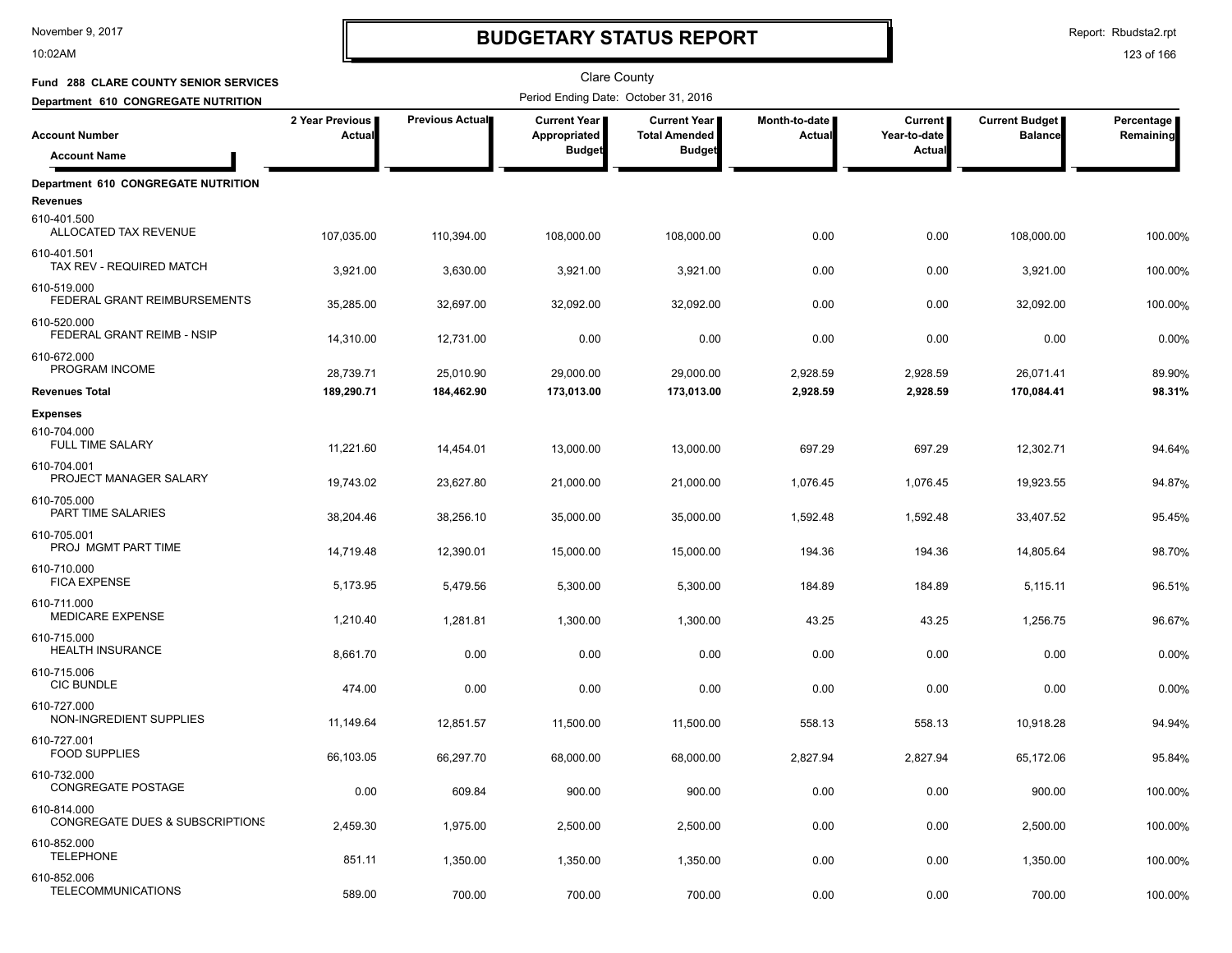10:02AM

### **BUDGETARY STATUS REPORT**

Report: Rbudsta2.rpt

124 of 166

#### Clare County Period Ending Date: October 31, 2016 **Account Number Department 610 CONGREGATE NUTRITION Fund 288 CLARE COUNTY SENIOR SERVICES 2 Year Previous Actual Previous Actual Current Year Appropriated Budget Current Year Total Amended Budget Month-to-date Actual Current Year-to-date Actual Current Budget Balance Percentage Remaining Account Name** STAFF MILEAGE REIMBURSEMENT <br>2,214.10 657.87 1,500.00 1,500.00 1,500.00 0.00 0.00 0.00 1,500.00 100.00% 610-864.000 1,500.00 0.00 0.00 1,500.00 100.00 4,763.21 4,288.25 4,800.00 4,800.00 651.00 651.00 4,149.00 4,149.00 86.44% RENTAL EXPENSE \$ 4,149.00 4,149.00 610-945.000 4,800.00 651.00 651.00 4,149.00 86.44 1,760.77 875.00 1,250.00 TRAINING % 610-957.000 1,250.00 0.00 0.00 1,250.00 100.00 **Expenses Total 189,298.79 185,094.52 183,100.00 183,100.00 7,825.79 7,825.79 175,250.62** 95.73**% CONGREGATE NUTRITION Dept Total -8.08 -631.62 -10,087.00 -10,087.00 -4,897.20 -4,897.20 -5,166.21 51.45%**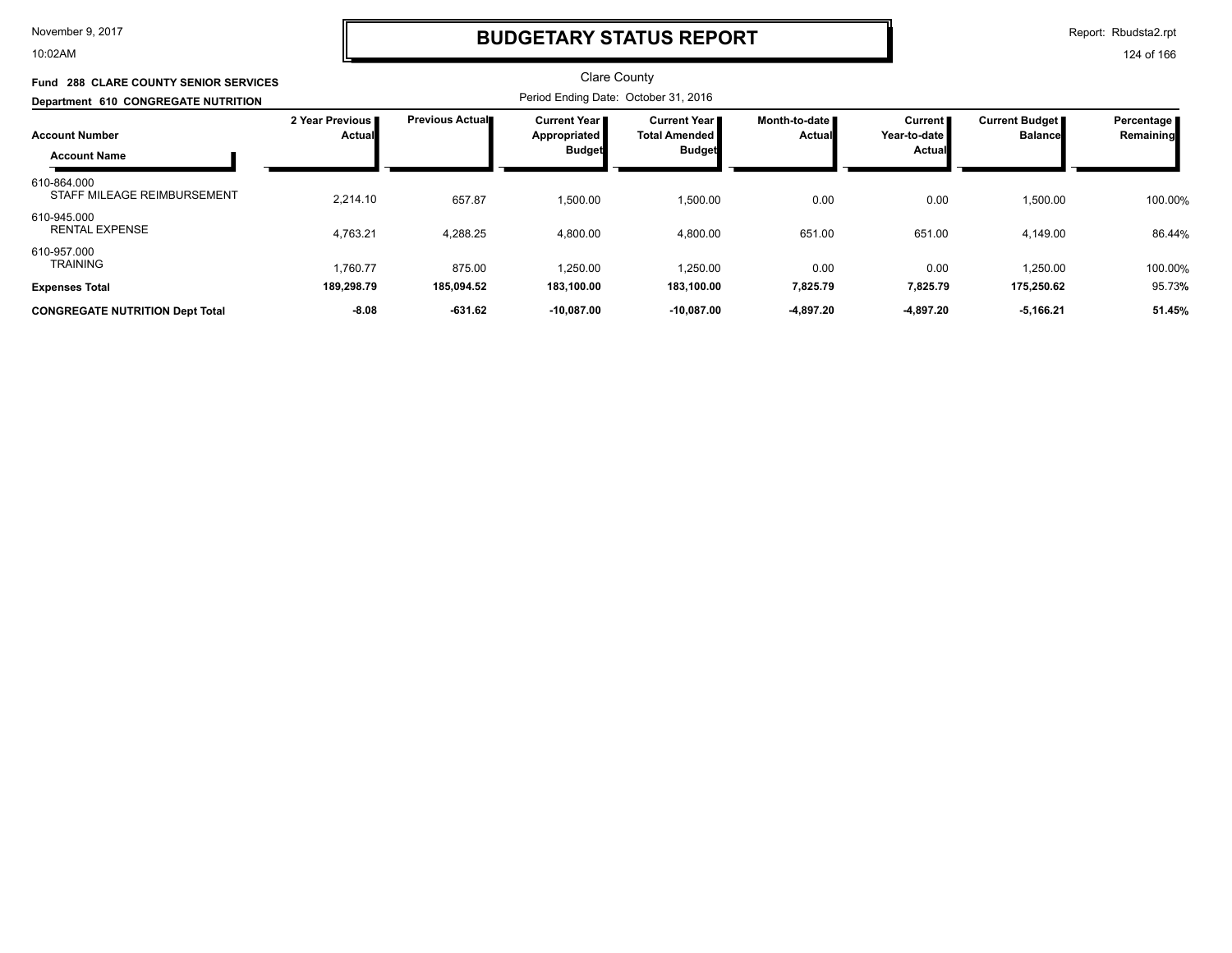10:02AM

# **BUDGETARY STATUS REPORT**

Report: Rbudsta2.rpt

| Fund 288 CLARE COUNTY SENIOR SERVICES                  |                           |                 | Clare County                                  |                                                              |                         |                                          |                                         |                           |
|--------------------------------------------------------|---------------------------|-----------------|-----------------------------------------------|--------------------------------------------------------------|-------------------------|------------------------------------------|-----------------------------------------|---------------------------|
| Department 611 HOME DELIVERED MEALS                    |                           |                 | Period Ending Date: October 31, 2016          |                                                              |                         |                                          |                                         |                           |
| <b>Account Number</b><br><b>Account Name</b>           | 2 Year Previous<br>Actual | Previous Actual | Current Year<br>Appropriated<br><b>Budget</b> | <b>Current Year</b><br><b>Total Amended</b><br><b>Budget</b> | Month-to-date<br>Actual | <b>Current</b><br>Year-to-date<br>Actual | <b>Current Budget</b><br><b>Balance</b> | Percentage  <br>Remaining |
|                                                        |                           |                 |                                               |                                                              |                         |                                          |                                         |                           |
| Department 611 HOME DELIVERED MEALS<br><b>Revenues</b> |                           |                 |                                               |                                                              |                         |                                          |                                         |                           |
| 611-401.500<br>ALLOCATED TAX REVENUE                   | 116,010.00                | 122,545.00      | 117,000.00                                    | 117,000.00                                                   | 0.00                    | 0.00                                     | 117,000.00                              | 100.00%                   |
| 611-401.501<br>TAX REV - REQUIRED MATCH                | 11,467.00                 | 11,182.00       | 11,500.00                                     | 11,500.00                                                    | 0.00                    | 0.00                                     | 11,500.00                               | 100.00%                   |
| 611-519.000<br>FEDERAL GRANT REIMBURSEMENTS            | 103,201.00                | 100,748.00      | 103,201.00                                    | 103,201.00                                                   | 0.00                    | 0.00                                     | 103,201.00                              | 100.00%                   |
| 611-520.000<br>FEDERAL GRANT REIMB - NSIP              | 39,023.00                 | 45,788.00       | 44,000.00                                     | 44,000.00                                                    | 0.00                    | 0.00                                     | 44,000.00                               | 100.00%                   |
| 611-672.000<br>PROGRAM INCOME                          | 73,117.87                 | 47,512.67       | 70,000.00                                     | 70,000.00                                                    | 0.00                    | 0.00                                     | 70,000.00                               | 100.00%                   |
| <b>Revenues Total</b>                                  | 342,818.87                | 327,775.67      | 345,701.00                                    | 345,701.00                                                   | 0.00                    | 0.00                                     | 345,701.00                              | 100.00%                   |
| <b>Expenses</b>                                        |                           |                 |                                               |                                                              |                         |                                          |                                         |                           |
| 611-704.000<br>FULL TIME SALARY                        | 11,065.54                 | 14,820.84       | 14,000.00                                     | 14,000.00                                                    | 680.86                  | 680.86                                   | 13,319.14                               | 95.14%                    |
| 611-704.001<br>PROJECT MANAGER SALARY                  | 22,344.87                 | 23,260.98       | 22,300.00                                     | 22,300.00                                                    | 1,076.45                | 1,076.45                                 | 21,223.55                               | 95.17%                    |
| 611-705.000<br>PART TIME SALARIES                      | 37,382.38                 | 37,605.00       | 38,000.00                                     | 38,000.00                                                    | 1,592.48                | 1,592.48                                 | 36,407.52                               | 95.81%                    |
| 611-705.001<br>PROJ MGMT PART TIME                     | 17,084.27                 | 14,256.65       | 14,000.00                                     | 14,000.00                                                    | 240.90                  | 240.90                                   | 13,759.10                               | 98.28%                    |
| 611-705.002<br>PART TIME - DELIVERY                    | 0.00                      | 14,094.15       | 8,000.00                                      | 8,000.00                                                     | 1,026.19                | 1,026.19                                 | 6,973.81                                | 87.17%                    |
| 611-710.000<br><b>FICA EXPENSE</b>                     | 5,417.92                  |                 |                                               |                                                              |                         |                                          |                                         |                           |
| 611-711.000<br>MEDICARE EXPENSE                        |                           | 6,377.54        | 5,500.00                                      | 5,500.00                                                     | 250.32                  | 250.32                                   | 5,249.68                                | 95.45%                    |
| 611-715.000<br><b>HEALTH INSURANCE</b>                 | 1,266.79                  | 1,491.31        | 1,300.00                                      | 1,300.00                                                     | 58.54                   | 58.54                                    | 1,241.46                                | 95.50%                    |
| 611-715.006<br><b>CIC BUNDLE</b>                       | 8,661.45                  | 0.00            | 0.00                                          | 0.00                                                         | 0.00                    | 0.00                                     | 0.00                                    | 0.00%                     |
| 611-727.000                                            | 474.00                    | 0.00            | 0.00                                          | 0.00                                                         | 0.00                    | 0.00                                     | 0.00                                    | 0.00%                     |
| NON-INGREDIENT SUPPLIES                                | 25,129.70                 | 23,045.04       | 26,000.00                                     | 26,000.00                                                    | 1,179.84                | 1,179.84                                 | 24,698.98                               | 95.00%                    |
| 611-727.001<br>FOOD SUPPLIES (CON & HDM)               | 154,423.68                | 146,861.53      | 155,000.00                                    | 155,000.00                                                   | 5,914.19                | 5,914.19                                 | 148,886.07                              | 96.06%                    |
| 611-732.000<br><b>HDM POSTAGE</b>                      | 4,235.41                  | 3,757.71        | 2,400.00                                      | 2,400.00                                                     | 0.00                    | 0.00                                     | 2,393.20                                | 99.72%                    |
| 611-746.000<br>GAS OIL & GREASE - DELIVERY             | 0.00                      | 1,878.23        | 2,500.00                                      | 2,500.00                                                     | 211.76                  | 211.76                                   | 2,288.24                                | 91.53%                    |
| 611-814.000<br>HDM DUES & SUBSCRIPTIONS                | 2,484.00                  | 1,540.33        | 2,500.00                                      | 2,500.00                                                     | 0.00                    | 0.00                                     | 2,500.00                                | 100.00%                   |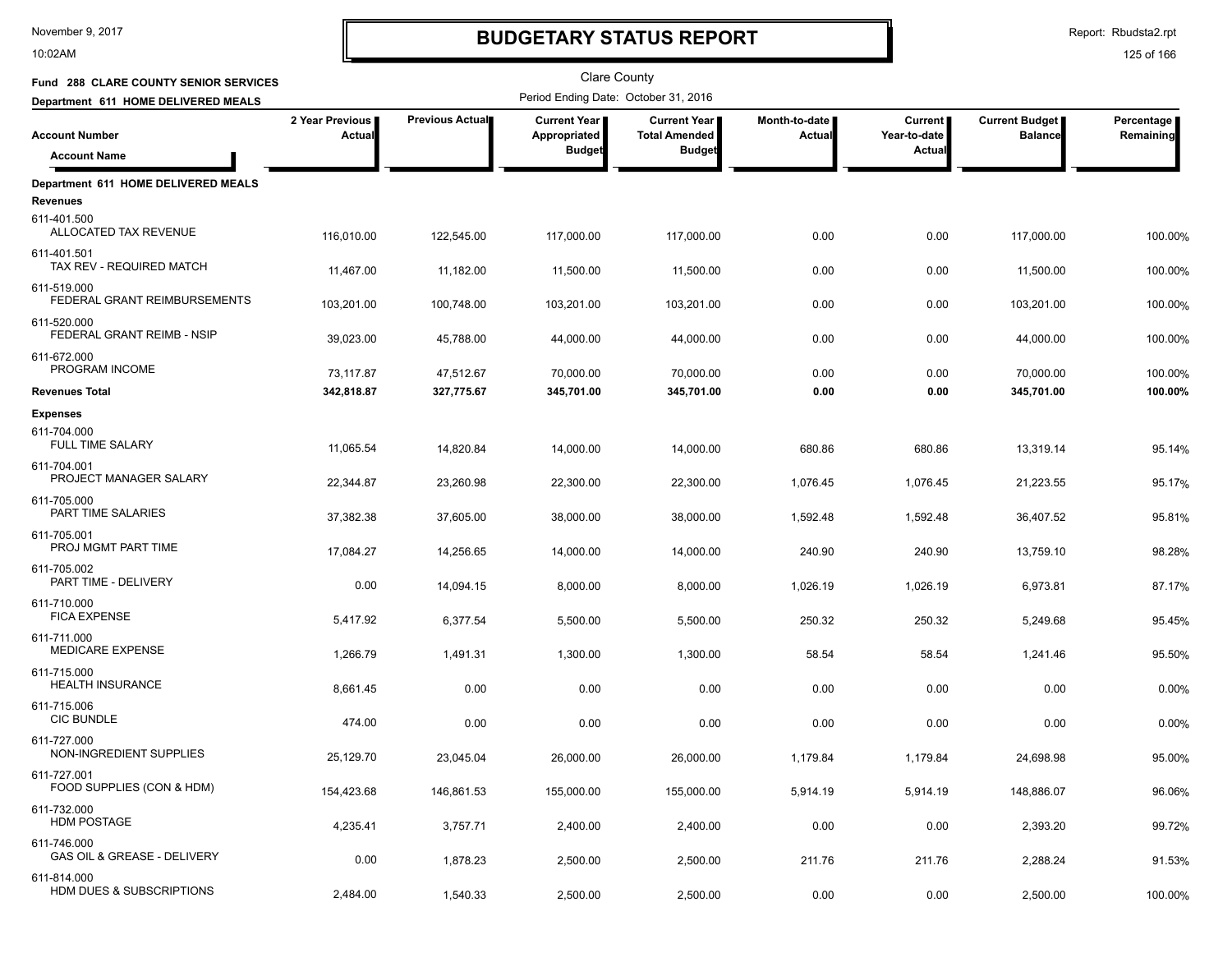10:02AM

# **BUDGETARY STATUS REPORT**

Report: Rbudsta2.rpt

| <b>Fund 288 CLARE COUNTY SENIOR SERVICES</b><br>Department 611 HOME DELIVERED MEALS |                           |                 |                                               |                                                                |                                |                                          |                                  |                         |
|-------------------------------------------------------------------------------------|---------------------------|-----------------|-----------------------------------------------|----------------------------------------------------------------|--------------------------------|------------------------------------------|----------------------------------|-------------------------|
| <b>Account Number</b><br><b>Account Name</b>                                        | 2 Year Previous<br>Actual | Previous Actual | Current Year<br>Appropriated<br><b>Budget</b> | <b>Current Year I</b><br><b>Total Amended</b><br><b>Budget</b> | Month-to-date<br><b>Actual</b> | <b>Current</b><br>Year-to-date<br>Actual | Current Budget<br><b>Balance</b> | Percentage<br>Remaining |
| 611-852.000<br><b>TELEPHONE</b>                                                     | 459.82                    | 900.00          | 900.00                                        | 900.00                                                         | 0.00                           | 0.00                                     | 900.00                           | 100.00%                 |
| 611-852.006<br><b>TELECOMMUNICATIONS</b>                                            | 334.87                    | 1,500.00        | 1,500.00                                      | 1,500.00                                                       | 0.00                           | 0.00                                     | 1,500.00                         | 100.00%                 |
| 611-864.000<br>STAFF MILEAGE REIMBURSEMENT                                          | 0.00                      | 155.25          | 0.00                                          | 0.00                                                           | 0.00                           | 0.00                                     | 0.00                             | 0.00%                   |
| 611-864.001<br><b>VOLUNTEER MILEAGE REIMBURSEMEN</b>                                | 47,593.21                 | 32,228.01       | 28,000.00                                     | 28,000.00                                                      | 624.78                         | 624.78                                   | 27,375.22                        | 97.77%                  |
| 611-945.000<br><b>RENTAL EXPENSE</b>                                                | 4,553.18                  | 4,288.14        | 4,600.00                                      | 4,600.00                                                       | 651.00                         | 651.00                                   | 3,949.00                         | 85.85%                  |
| 611-957.000<br><b>TRAINING</b>                                                      | 225.00                    | 0.00            | 1,000.00                                      | 1,000.00                                                       | 0.00                           | 0.00                                     | 1,000.00                         | 100.00%                 |
| <b>Expenses Total</b>                                                               | 343,136.09                | 328,060.71      | 327,500.00                                    | 327,500.00                                                     | 13,507.31                      | 13,507.31                                | 313,664.97                       | 95.88%                  |
| <b>HOME DELIVERED MEALS Dept Total</b>                                              | $-317.22$                 | $-285.04$       | 18,201.00                                     | 18,201.00                                                      | $-13,507.31$                   | $-13,507.31$                             | 32,036.03                        | 174.21%                 |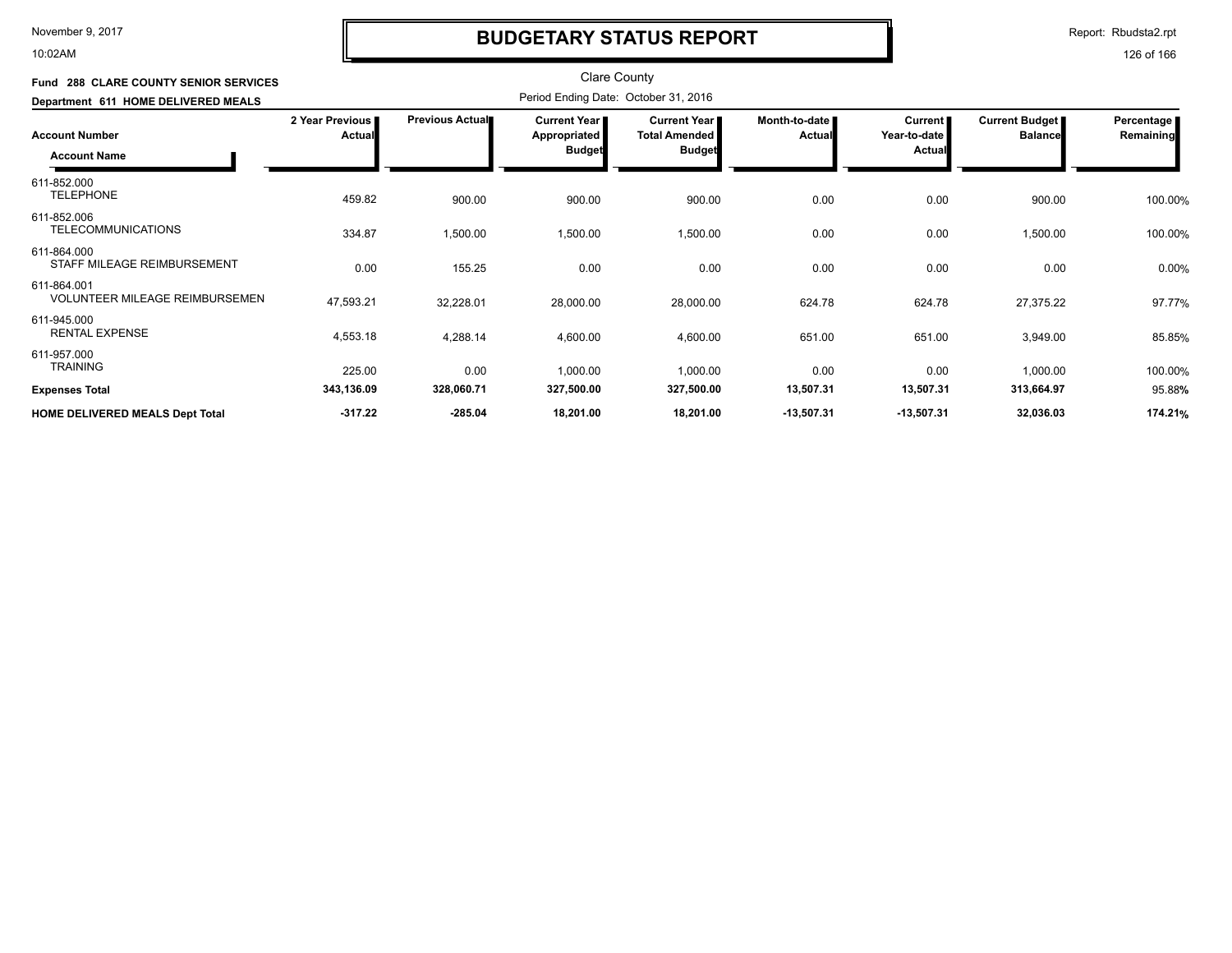10:02AM

# **BUDGETARY STATUS REPORT**

Report: Rbudsta2.rpt

| Fund 288 CLARE COUNTY SENIOR SERVICES                         |                                    |                 | <b>Clare County</b>                  |                                               |                                |                                |                                         |                         |
|---------------------------------------------------------------|------------------------------------|-----------------|--------------------------------------|-----------------------------------------------|--------------------------------|--------------------------------|-----------------------------------------|-------------------------|
| Department 612 CASE COORDINATION & SUPPORT                    |                                    |                 | Period Ending Date: October 31, 2016 |                                               |                                |                                |                                         |                         |
| <b>Account Number</b>                                         | 2 Year Previous  <br><b>Actual</b> | Previous Actual | <b>Current Year</b><br>Appropriated  | <b>Current Year I</b><br><b>Total Amended</b> | Month-to-date<br><b>Actual</b> | <b>Current</b><br>Year-to-date | <b>Current Budget</b><br><b>Balance</b> | Percentage<br>Remaining |
| <b>Account Name</b>                                           |                                    |                 | <b>Budget</b>                        | <b>Budget</b>                                 |                                | Actual                         |                                         |                         |
| Department 612 CASE COORDINATION & SUPPORT<br><b>Revenues</b> |                                    |                 |                                      |                                               |                                |                                |                                         |                         |
| 612-401.500<br>ALLOCATED TAX REVENUE                          | 33,782.00                          | 12,276.00       | 34,000.00                            | 34,000.00                                     | 0.00                           | 0.00                           | 34,000.00                               | 100.00%                 |
| 612-401.501<br>TAX REV - REQUIRED MATCH                       | 2,532.00                           | 2,532.00        | 2,532.00                             | 2,532.00                                      | 0.00                           | 0.00                           | 2,532.00                                | 100.00%                 |
| 612-519.000<br><b>FEDERAL GRANT</b>                           | 22,789.00                          | 22,789.00       | 22,789.00                            | 22,789.00                                     | 0.00                           | 0.00                           | 22,789.00                               | 100.00%                 |
| 612-672.000<br>PROGRAM INCOME                                 | 1,363.00                           | 1,094.00        | 1,300.00                             | 1,300.00                                      | 0.00                           | 0.00                           | 1,300.00                                | 100.00%                 |
| <b>Revenues Total</b>                                         | 60,466.00                          | 38,691.00       | 60,621.00                            | 60,621.00                                     | 0.00                           | 0.00                           | 60,621.00                               | 100.00%                 |
| <b>Expenses</b>                                               |                                    |                 |                                      |                                               |                                |                                |                                         |                         |
| 612-704.000<br><b>FULL TIME SALARY</b>                        | 44,325.52                          | 32,638.71       | 34,223.00                            | 34,223.00                                     | 1.316.26                       | 1,316.26                       | 32,906.74                               | 96.15%                  |
| 612-710.000<br><b>FICA EXPENSE</b>                            | 2,769.50                           | 2,023.49        | 2,200.00                             | 2,200.00                                      | 76.17                          | 76.17                          | 2,123.83                                | 96.54%                  |
| 612-711.000<br><b>MEDICARE EXPENSE</b>                        | 647.78                             | 473.19          | 500.00                               | 500.00                                        | 17.80                          | 17.80                          | 482.20                                  | 96.44%                  |
| 612-715.000<br><b>HEALTH INSURANCE</b>                        | 6,656.25                           | 0.00            | 0.00                                 | 0.00                                          | 0.00                           | 0.00                           | 0.00                                    | 0.00%                   |
| 612-715.006<br><b>CIC BUNDLE</b>                              | 462.15                             | 0.00            | 0.00                                 | 0.00                                          | 0.00                           | 0.00                           | 0.00                                    | 0.00%                   |
| 612-864.000<br>STAFF MILEAGE REIMBURSEMENT                    | 4,795.70                           | 1,963.96        | 1,500.00                             | 1,500.00                                      | 95.58                          | 95.58                          | 1,404.42                                | 93.63%                  |
| 612-902.000<br>PROGRAM MATERIALS                              | 490.82                             | 1,323.97        | 500.00                               | 500.00                                        | 0.00                           | 0.00                           | 500.00                                  | 100.00%                 |
| 612-931.000<br><b>MAINTENANCE</b>                             | 317.00                             | 267.00          | 405.00                               | 405.00                                        | 0.00                           | 0.00                           | 138.00                                  | 34.07%                  |
| <b>Expenses Total</b>                                         | 60,464.72                          | 38,690.32       | 39,328.00                            | 39,328.00                                     | 1,505.81                       | 1,505.81                       | 37,555.19                               | 96.17%                  |
| <b>CASE COORDINATION &amp; SUPPORT</b><br><b>Dept Total</b>   | 1.28                               | 0.68            | 21,293.00                            | 21,293.00                                     | $-1,505.81$                    | $-1,505.81$                    | 23,065.81                               | 107.07%                 |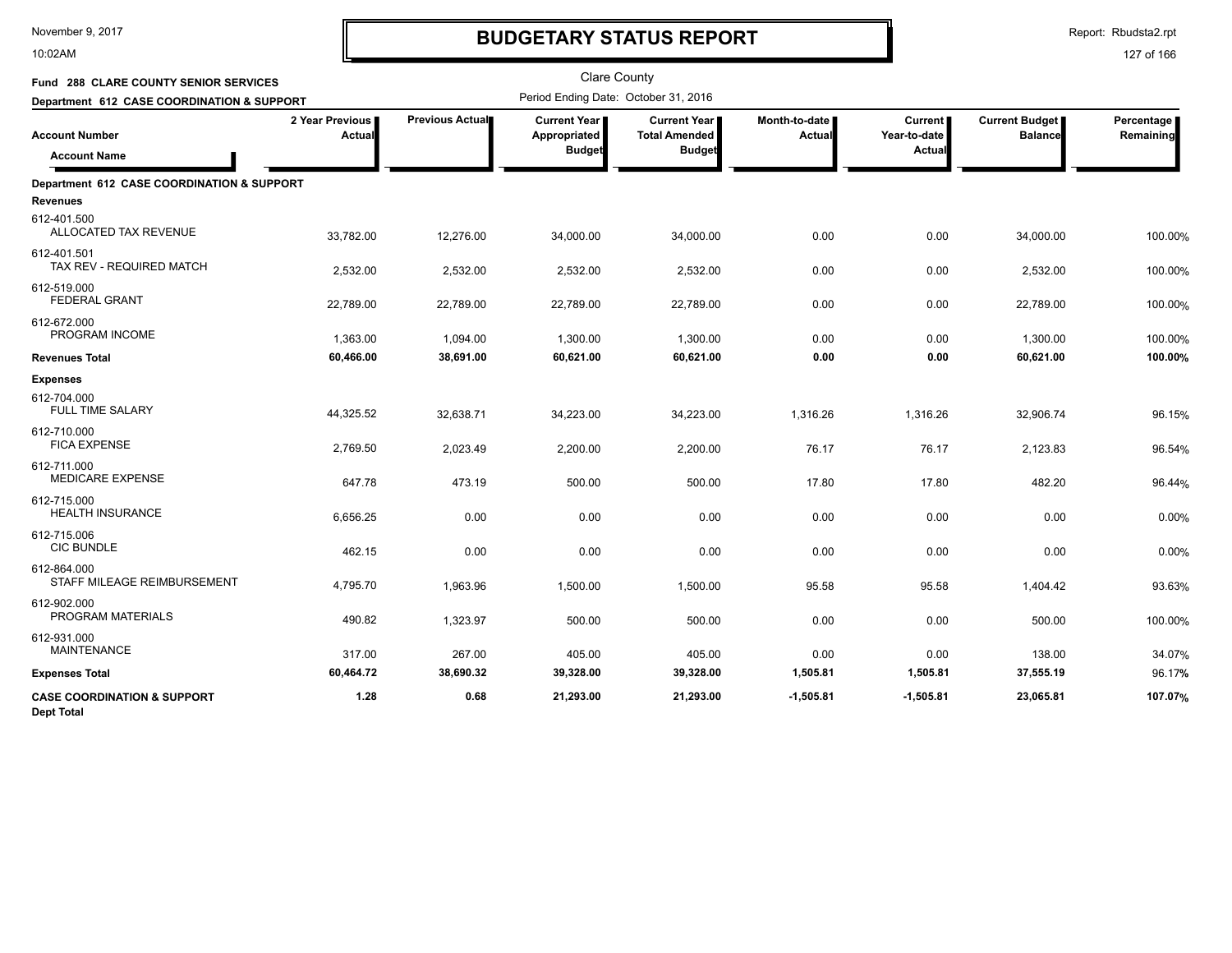10:02AM

# **BUDGETARY STATUS REPORT**

| Fund 288 CLARE COUNTY SENIOR SERVICES         |                           |                        | <b>Clare County</b>                                    |                                                              |                         |                                          |                                         |                         |  |
|-----------------------------------------------|---------------------------|------------------------|--------------------------------------------------------|--------------------------------------------------------------|-------------------------|------------------------------------------|-----------------------------------------|-------------------------|--|
| Department 613 PERSONAL CARE                  |                           |                        | Period Ending Date: October 31, 2016                   |                                                              |                         |                                          |                                         |                         |  |
| <b>Account Number</b><br><b>Account Name</b>  | 2 Year Previous<br>Actual | <b>Previous Actual</b> | <b>Current Year I</b><br>Appropriated<br><b>Budget</b> | <b>Current Year</b><br><b>Total Amended</b><br><b>Budget</b> | Month-to-date<br>Actual | <b>Current</b><br>Year-to-date<br>Actual | <b>Current Budget</b><br><b>Balance</b> | Percentage<br>Remaining |  |
| Department 613 PERSONAL CARE                  |                           |                        |                                                        |                                                              |                         |                                          |                                         |                         |  |
| <b>Revenues</b>                               |                           |                        |                                                        |                                                              |                         |                                          |                                         |                         |  |
| 613-401.500<br>ALLOCATED TAX REVENUE          | 14,820.00                 | 22,358.00              | 16,000.00                                              | 16,000.00                                                    | 0.00                    | 0.00                                     | 16,000.00                               | 100.00%                 |  |
| 613-401.501<br>TAX REV - REQUIRED MATCH       | 1,384.00                  | 2,118.00               | 1,384.00                                               | 1,384.00                                                     | 0.00                    | 0.00                                     | 1,384.00                                | 100.00%                 |  |
| 613-519.000<br>FEDERAL GRANT REIMBURSEMENTS   | 12,456.00                 | 19,065.00              | 13,456.00                                              | 13,456.00                                                    | 0.00                    | 0.00                                     | 13,456.00                               | 100.00%                 |  |
| 613-672.000<br>PROGRAM INCOME                 | 6,344.51                  | 7,978.10               | 6,200.00                                               | 6,200.00                                                     | 0.00                    | 0.00                                     | 6,200.00                                | 100.00%                 |  |
| <b>Revenues Total</b>                         | 35,004.51                 | 51,519.10              | 37,040.00                                              | 37,040.00                                                    | 0.00                    | 0.00                                     | 37,040.00                               | 100.00%                 |  |
| <b>Expenses</b>                               |                           |                        |                                                        |                                                              |                         |                                          |                                         |                         |  |
| 613-704.000<br><b>FULL TIME SALARY</b>        | 9,000.00                  | 7,489.61               | 9,000.00                                               | 9,000.00                                                     | 302.00                  | 302.00                                   | 8,698.00                                | 96.64%                  |  |
| 613-705.000<br>PART TIME SALARIES             | 15,452.05                 | 29,696.50              | 30,000.00                                              | 30,000.00                                                    | 801.53                  | 801.53                                   | 29,198.47                               | 97.33%                  |  |
| 613-710.000<br><b>FICA EXPENSE</b>            | 1,511.52                  | 2,301.57               | 2,500.00                                               | 2,500.00                                                     | 67.05                   | 67.05                                    | 2,432.95                                | 97.32%                  |  |
| 613-711.000<br><b>MEDICARE</b>                | 353.54                    | 538.33                 | 570.00                                                 | 570.00                                                       | 15.70                   | 15.70                                    | 554.30                                  | 97.25%                  |  |
| 613-727.000<br><b>SUPPLIES</b>                | 1,517.25                  | 1,068.73               | 1,500.00                                               | 1,500.00                                                     | 170.23                  | 170.23                                   | 1,282.14                                | 85.48%                  |  |
| 613-864.000<br>STAFF MILEAGE REIMBURSEMENT    | 6,391.49                  | 10,335.08              | 10,000.00                                              | 10,000.00                                                    | 299.70                  | 299.70                                   | 9,700.30                                | 97.00%                  |  |
| 613-931.000<br><b>EQUIPMENT MAINT/REPAIRS</b> | 779.23                    | 89.00                  | 0.00                                                   | 0.00                                                         | 0.00                    | 0.00                                     | 0.00                                    | 0.00%                   |  |
| <b>Expenses Total</b>                         | 35,005.08                 | 51,518.82              | 53,570.00                                              | 53,570.00                                                    | 1,656.21                | 1,656.21                                 | 51,866.16                               | 96.91%                  |  |
| PERSONAL CARE Dept Total                      | $-0.57$                   | 0.28                   | $-16.530.00$                                           | $-16.530.00$                                                 | $-1.656.21$             | $-1.656.21$                              | $-14.826.16$                            | 89.98%                  |  |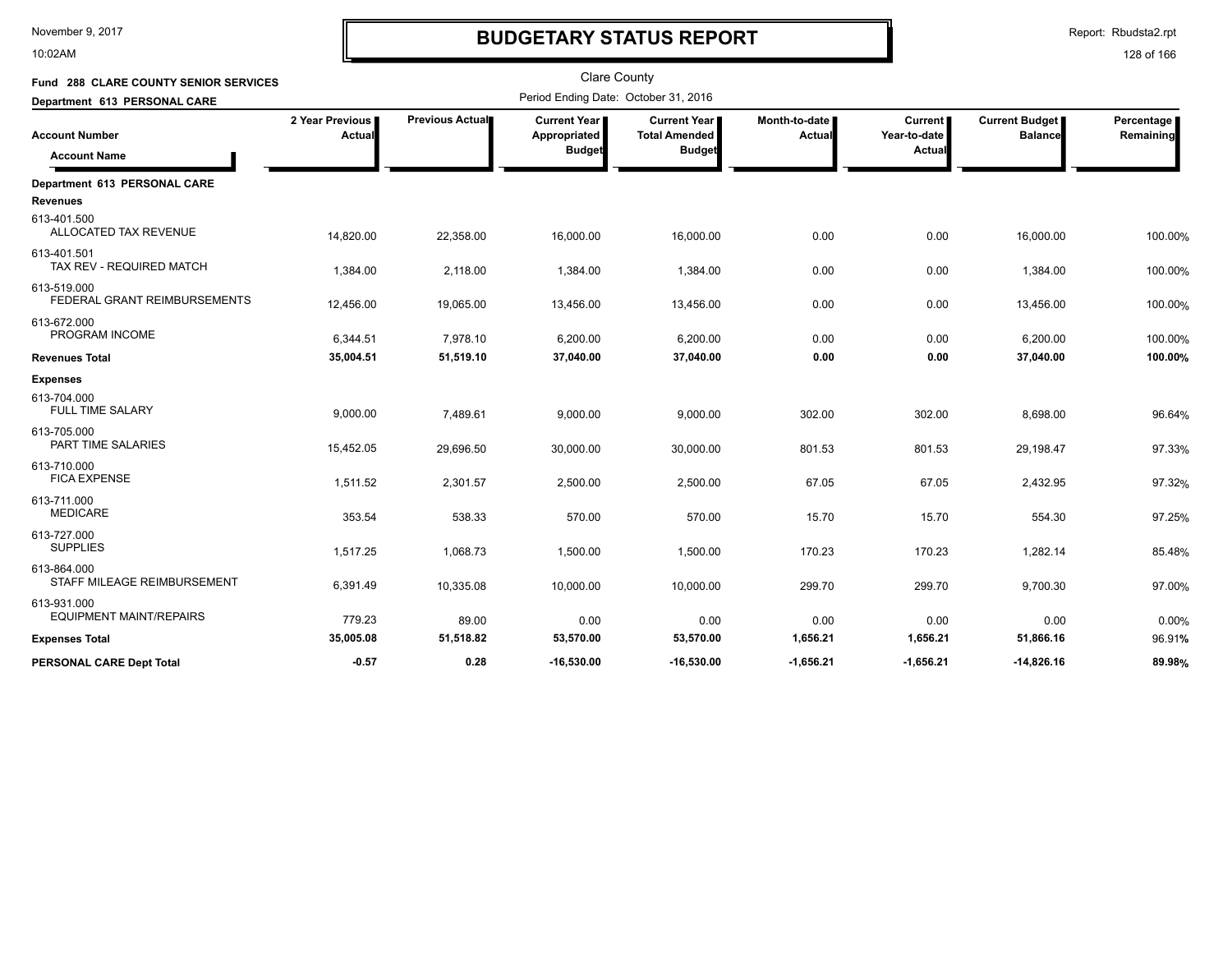10:02AM

# **BUDGETARY STATUS REPORT**

Report: Rbudsta2.rpt

| Fund 288 CLARE COUNTY SENIOR SERVICES         |                           |                 | <b>Clare County</b>                                  |                                                       |                                  |                                          |                                         |                         |
|-----------------------------------------------|---------------------------|-----------------|------------------------------------------------------|-------------------------------------------------------|----------------------------------|------------------------------------------|-----------------------------------------|-------------------------|
| Department 614 HOMEMAKING                     |                           |                 | Period Ending Date: October 31, 2016                 |                                                       |                                  |                                          |                                         |                         |
| <b>Account Number</b><br><b>Account Name</b>  | 2 Year Previous<br>Actual | Previous Actual | <b>Current Year</b><br>Appropriated<br><b>Budget</b> | Current Year<br><b>Total Amended</b><br><b>Budget</b> | Month-to-date  <br><b>Actual</b> | <b>Current</b><br>Year-to-date<br>Actual | <b>Current Budget</b><br><b>Balance</b> | Percentage<br>Remaining |
| Department 614 HOMEMAKING                     |                           |                 |                                                      |                                                       |                                  |                                          |                                         |                         |
| <b>Revenues</b>                               |                           |                 |                                                      |                                                       |                                  |                                          |                                         |                         |
| 614-401.500<br>ALLOCATED TAX REVENUE          | 22,522.00                 | 18,315.00       | 23,000.00                                            | 23,000.00                                             | 0.00                             | 0.00                                     | 23,000.00                               | 100.00%                 |
| 614-401.501<br>TAX REV - REQUIRED MATCH       | 2,153.00                  | 2,153.00        | 2,153.00                                             | 2,153.00                                              | 0.00                             | 0.00                                     | 2,153.00                                | 100.00%                 |
| 614-519.000<br>FEDERAL GRANT REIMBURSEMENTS   | 19,376.00                 | 17,408.00       | 19,376.00                                            | 19,376.00                                             | 0.00                             | 0.00                                     | 19,376.00                               | 100.00%                 |
| 614-672.000<br>PROGRAM INCOME                 | 12,086.95                 | 14,269.29       | 12,100.00                                            | 12,100.00                                             | 0.00                             | 0.00                                     | 12,100.00                               | 100.00%                 |
| <b>Revenues Total</b>                         | 56,137.95                 | 52,145.29       | 56,629.00                                            | 56,629.00                                             | 0.00                             | 0.00                                     | 56,629.00                               | 100.00%                 |
| <b>Expenses</b>                               |                           |                 |                                                      |                                                       |                                  |                                          |                                         |                         |
| 614-704.000<br><b>FULL TIME SALARY</b>        | 8,903.77                  | 7,679.17        | 8,500.00                                             | 8,500.00                                              | 302.00                           | 302.00                                   | 8,198.00                                | 96.45%                  |
| 614-705.000<br>PART TIME SALARIES             | 34,112.10                 | 30,793.52       | 35,000.00                                            | 35,000.00                                             | 971.82                           | 971.82                                   | 34,028.18                               | 97.22%                  |
| 614-710.000<br><b>FICA EXPENSE</b>            | 2,686.50                  | 2,380.05        | 2,700.00                                             | 2,700.00                                              | 72.93                            | 72.93                                    | 2,627.07                                | 97.30%                  |
| 614-711.000<br><b>MEDICARE EXPENSE</b>        | 628.28                    | 556.64          | 700.00                                               | 700.00                                                | 17.05                            | 17.05                                    | 682.95                                  | 97.56%                  |
| 614-727.000<br><b>SUPPLIES</b>                | 613.18                    | 1,195.37        | 780.00                                               | 780.00                                                | 0.00                             | 0.00                                     | 780.00                                  | 100.00%                 |
| 614-864.000<br>STAFF MILEAGE REIMBURSEMENT    | 8,838.01                  | 7,944.70        | 7,800.00                                             | 7,800.00                                              | 379.08                           | 379.08                                   | 7,420.92                                | 95.14%                  |
| 614-931.000<br><b>EQUIPMENT MAINT/REPAIRS</b> | 156.00                    | 1,625.00        | 705.00                                               | 705.00                                                | 0.00                             | 0.00                                     | 237.00                                  | 33.62%                  |
| <b>Expenses Total</b>                         | 55,937.84                 | 52,174.45       | 56,185.00                                            | 56,185.00                                             | 1,742.88                         | 1,742.88                                 | 53,974.12                               | 96.90%                  |
| <b>HOMEMAKING Dept Total</b>                  | 200.11                    | $-29.16$        | 444.00                                               | 444.00                                                | $-1.742.88$                      | $-1.742.88$                              | 2.654.88                                | 492.54%                 |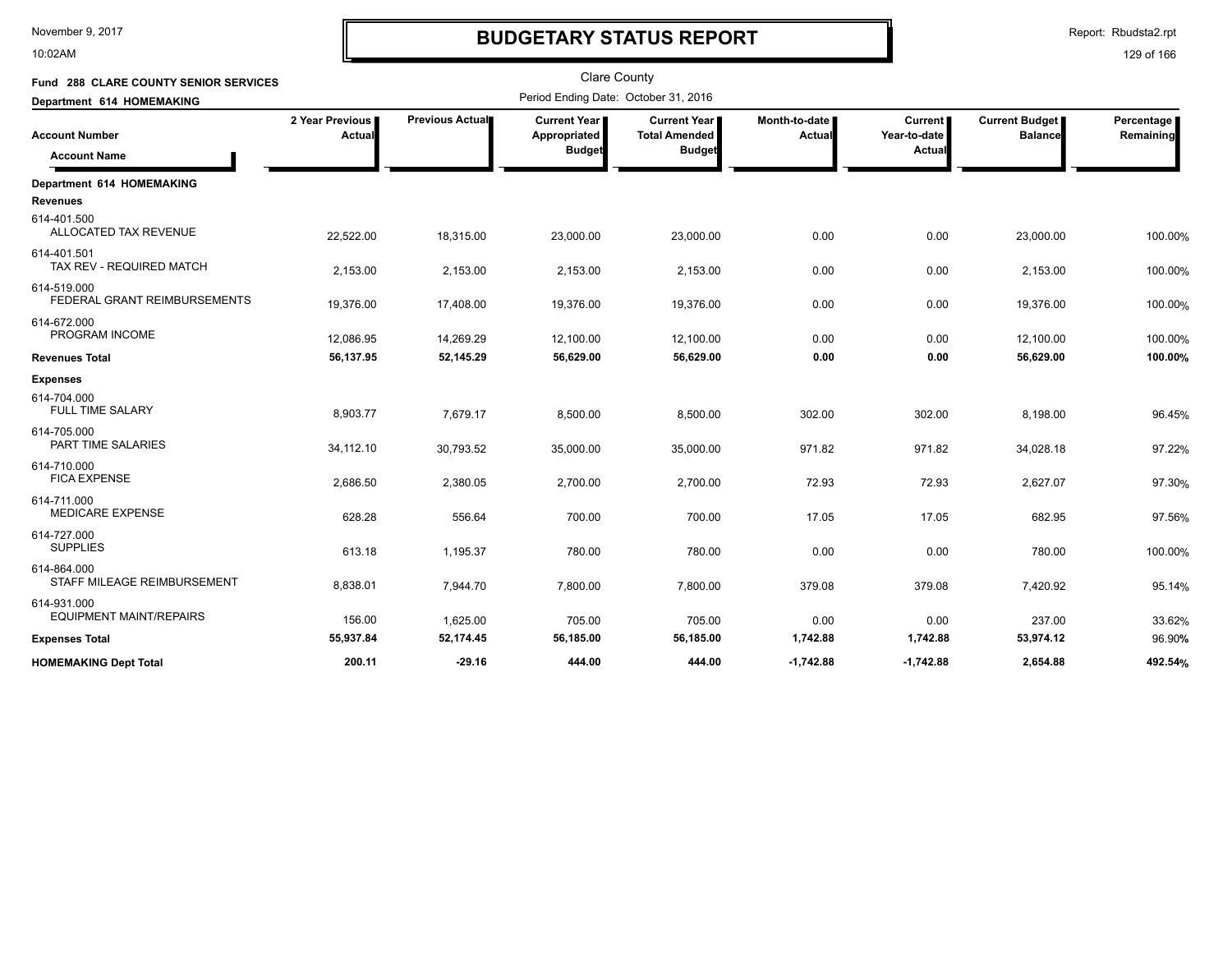10:02AM

# **BUDGETARY STATUS REPORT**

| Fund 288 CLARE COUNTY SENIOR SERVICES         |                           |                 | <b>Clare County</b>                                    |                                                              |                                |                                          |                                         |                         |
|-----------------------------------------------|---------------------------|-----------------|--------------------------------------------------------|--------------------------------------------------------------|--------------------------------|------------------------------------------|-----------------------------------------|-------------------------|
| Department 615 RESPITE CARE                   |                           |                 | Period Ending Date: October 31, 2016                   |                                                              |                                |                                          |                                         |                         |
| <b>Account Number</b><br><b>Account Name</b>  | 2 Year Previous<br>Actual | Previous Actual | <b>Current Year I</b><br>Appropriated<br><b>Budget</b> | <b>Current Year</b><br><b>Total Amended</b><br><b>Budget</b> | Month-to-date<br><b>Actual</b> | <b>Current</b><br>Year-to-date<br>Actual | <b>Current Budget</b><br><b>Balance</b> | Percentage<br>Remaining |
| Department 615 RESPITE CARE                   |                           |                 |                                                        |                                                              |                                |                                          |                                         |                         |
| <b>Revenues</b>                               |                           |                 |                                                        |                                                              |                                |                                          |                                         |                         |
| 615-401.500<br>ALLOCATED TAX REVENUE          | 37,663.00                 | 44,414.00       | 40,000.00                                              | 40,000.00                                                    | 0.00                           | 0.00                                     | 40,000.00                               | 100.00%                 |
| 615-401.501<br>TAX REV - REQUIRED MATCH       | 1,603.00                  | 2,330.00        | 1,750.00                                               | 1,750.00                                                     | 0.00                           | 0.00                                     | 1,750.00                                | 100.00%                 |
| 615-519.000<br>FEDERAL GRANT REIMBURSEMENT    | 14,425.00                 | 20,998.00       | 11,473.00                                              | 11,473.00                                                    | 0.00                           | 0.00                                     | 11,473.00                               | 100.00%                 |
| 615-672.000<br>PROGRAM INCOME                 | 9,564.75                  | 23,798.50       | 15,000.00                                              | 15,000.00                                                    | 0.00                           | 0.00                                     | 15,000.00                               | 100.00%                 |
| <b>Revenues Total</b>                         | 63,255.75                 | 91,540.50       | 68,223.00                                              | 68,223.00                                                    | 0.00                           | 0.00                                     | 68,223.00                               | 100.00%                 |
| <b>Expenses</b>                               |                           |                 |                                                        |                                                              |                                |                                          |                                         |                         |
| 615-704.000<br><b>FULL TIME SALARY</b>        | 8,888.67                  | 7,315.95        | 7,852.00                                               | 7,852.00                                                     | 302.00                         | 302.00                                   | 7,550.00                                | 96.15%                  |
| 615-705.000<br><b>PART TIME SALARIES</b>      | 43,388.21                 | 66,114.52       | 60,000.00                                              | 60,000.00                                                    | 1,790.65                       | 1,790.65                                 | 58,209.35                               | 97.02%                  |
| 615-710.000<br><b>FICA EXPENSE</b>            | 3,236.96                  | 4,549.32        | 4,300.00                                               | 4,300.00                                                     | 128.76                         | 128.76                                   | 4,171.24                                | 97.01%                  |
| 615-711.000<br><b>MEDICARE EXPENSE</b>        | 757.14                    | 1,063.99        | 1,000.00                                               | 1,000.00                                                     | 30.10                          | 30.10                                    | 969.90                                  | 96.99%                  |
| 615-727.000<br><b>SUPPLIES</b>                | 591.12                    | 1,156.42        | 1,000.00                                               | 1,000.00                                                     | 0.00                           | 0.00                                     | 1,000.00                                | 100.00%                 |
| 615-864.000<br>STAFF MILEAGE REIMBURSEMENT    | 6,237.81                  | 11,223.44       | 9,000.00                                               | 9,000.00                                                     | 288.90                         | 288.90                                   | 8,711.10                                | 96.79%                  |
| 615-931.000<br><b>EQUIPMENT MAINT/REPAIRS</b> | 156.00                    | 89.00           | 0.00                                                   | 0.00                                                         | 0.00                           | 0.00                                     | 0.00                                    | 0.00%                   |
| <b>Expenses Total</b>                         | 63,255.91                 | 91,512.64       | 83,152.00                                              | 83,152.00                                                    | 2,540.41                       | 2,540.41                                 | 80,611.59                               | 96.94%                  |
| <b>RESPITE CARE Dept Total</b>                | $-0.16$                   | 27.86           | -14.929.00                                             | $-14.929.00$                                                 | $-2.540.41$                    | $-2,540.41$                              | $-12,388.59$                            | 82.98%                  |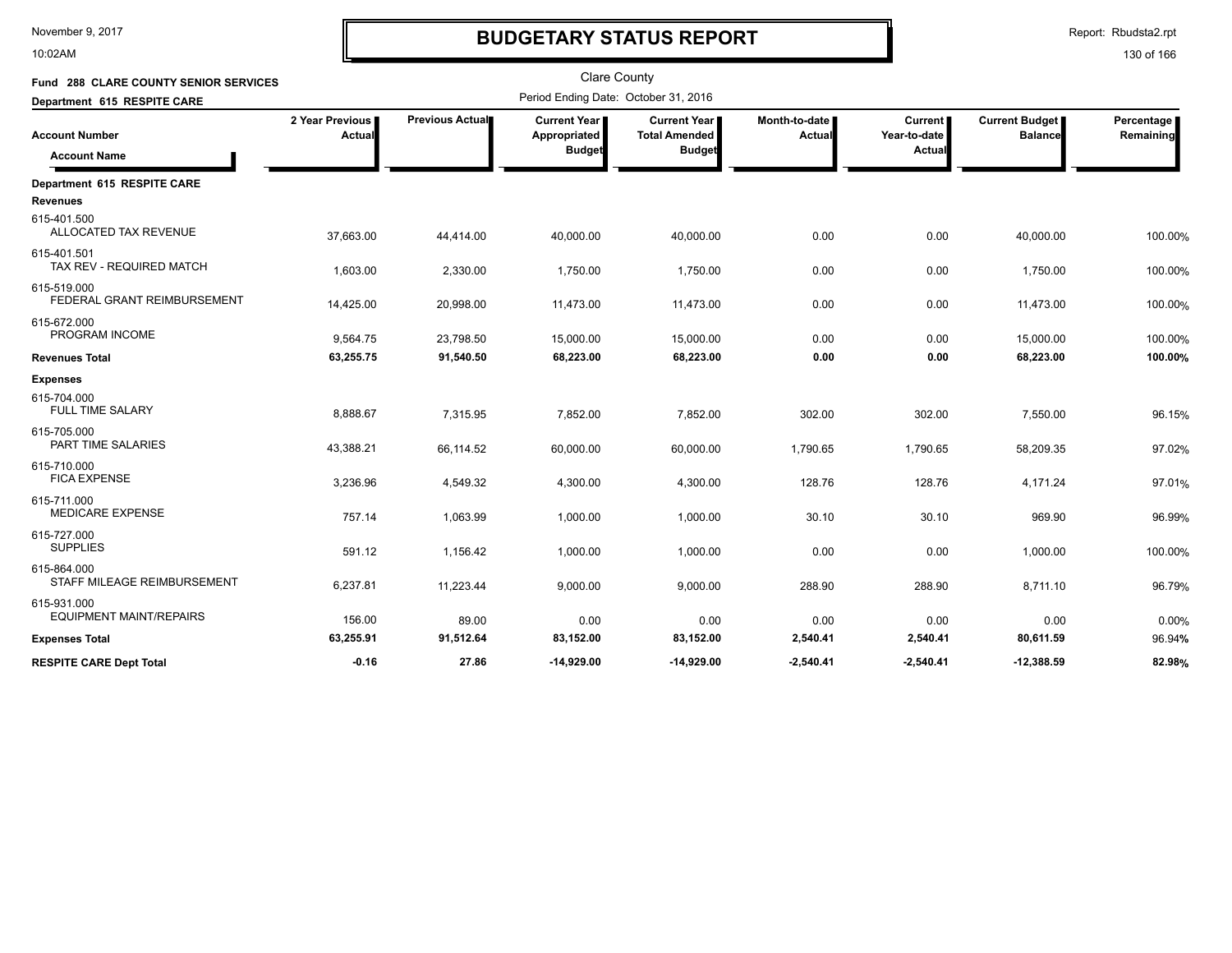10:02AM

# **BUDGETARY STATUS REPORT**

Report: Rbudsta2.rpt

| Fund 288 CLARE COUNTY SENIOR SERVICES      |                           |                        | <b>Clare County</b>                                    |                                                                |                         |                                          |                                         |                         |
|--------------------------------------------|---------------------------|------------------------|--------------------------------------------------------|----------------------------------------------------------------|-------------------------|------------------------------------------|-----------------------------------------|-------------------------|
| Department 616 SENIOR CENTER STAFFING      |                           |                        | Period Ending Date: October 31, 2016                   |                                                                |                         |                                          |                                         |                         |
| Account Number<br><b>Account Name</b>      | 2 Year Previous<br>Actual | <b>Previous Actual</b> | <b>Current Year I</b><br>Appropriated<br><b>Budget</b> | <b>Current Year I</b><br><b>Total Amended</b><br><b>Budget</b> | Month-to-date<br>Actual | <b>Current</b><br>Year-to-date<br>Actual | <b>Current Budget</b><br><b>Balance</b> | Percentage<br>Remaining |
| Department 616 SENIOR CENTER STAFFING      |                           |                        |                                                        |                                                                |                         |                                          |                                         |                         |
| Revenues                                   |                           |                        |                                                        |                                                                |                         |                                          |                                         |                         |
| 616-401.500<br>ALLOCATED TAX REVENUE       | 10,112.00                 | 9,801.00               | 10,112.00                                              | 10,112.00                                                      | 0.00                    | 0.00                                     | 10,112.00                               | 100.00%                 |
| 616-401.501<br>TAX REV - REQUIRED MATCH    | 586.00                    | 586.00                 | 586.00                                                 | 586.00                                                         | 0.00                    | 0.00                                     | 586.00                                  | 100.00%                 |
| 616-519.000<br>FEDERAL GRANT REIMBURSEMENT | 5,273.00                  | 5,273.00               | 5,273.00                                               | 5,273.00                                                       | 0.00                    | 0.00                                     | 5,273.00                                | 100.00%                 |
| Revenues Total                             | 15,971.00                 | 15,660.00              | 15,971.00                                              | 15,971.00                                                      | 0.00                    | 0.00                                     | 15,971.00                               | 100.00%                 |
| <b>Expenses</b>                            |                           |                        |                                                        |                                                                |                         |                                          |                                         |                         |
| 616-705.000<br>PART TIME SALARIES          | 14,910.08                 | 14,547.11              | 15,659.00                                              | 15,659.00                                                      | 602.25                  | 602.25                                   | 15,056.75                               | 96.15%                  |
| 616-710.000<br><b>FICA EXPENSE</b>         | 859.96                    | 901.93                 | 1,000.00                                               | 1,000.00                                                       | 37.34                   | 37.34                                    | 962.66                                  | 96.27%                  |
| 616-711.000<br><b>MEDICARE EXPENSE</b>     | 201.12                    | 210.93                 | 250.00                                                 | 250.00                                                         | 8.74                    | 8.74                                     | 241.26                                  | 96.50%                  |
| <b>Expenses Total</b>                      | 15,971.16                 | 15,659.97              | 16,909.00                                              | 16,909.00                                                      | 648.33                  | 648.33                                   | 16,260.67                               | 96.17%                  |
| <b>SENIOR CENTER STAFFING Dept Total</b>   | $-0.16$                   | 0.03                   | $-938.00$                                              | $-938.00$                                                      | $-648.33$               | $-648.33$                                | $-289.67$                               | 30.88%                  |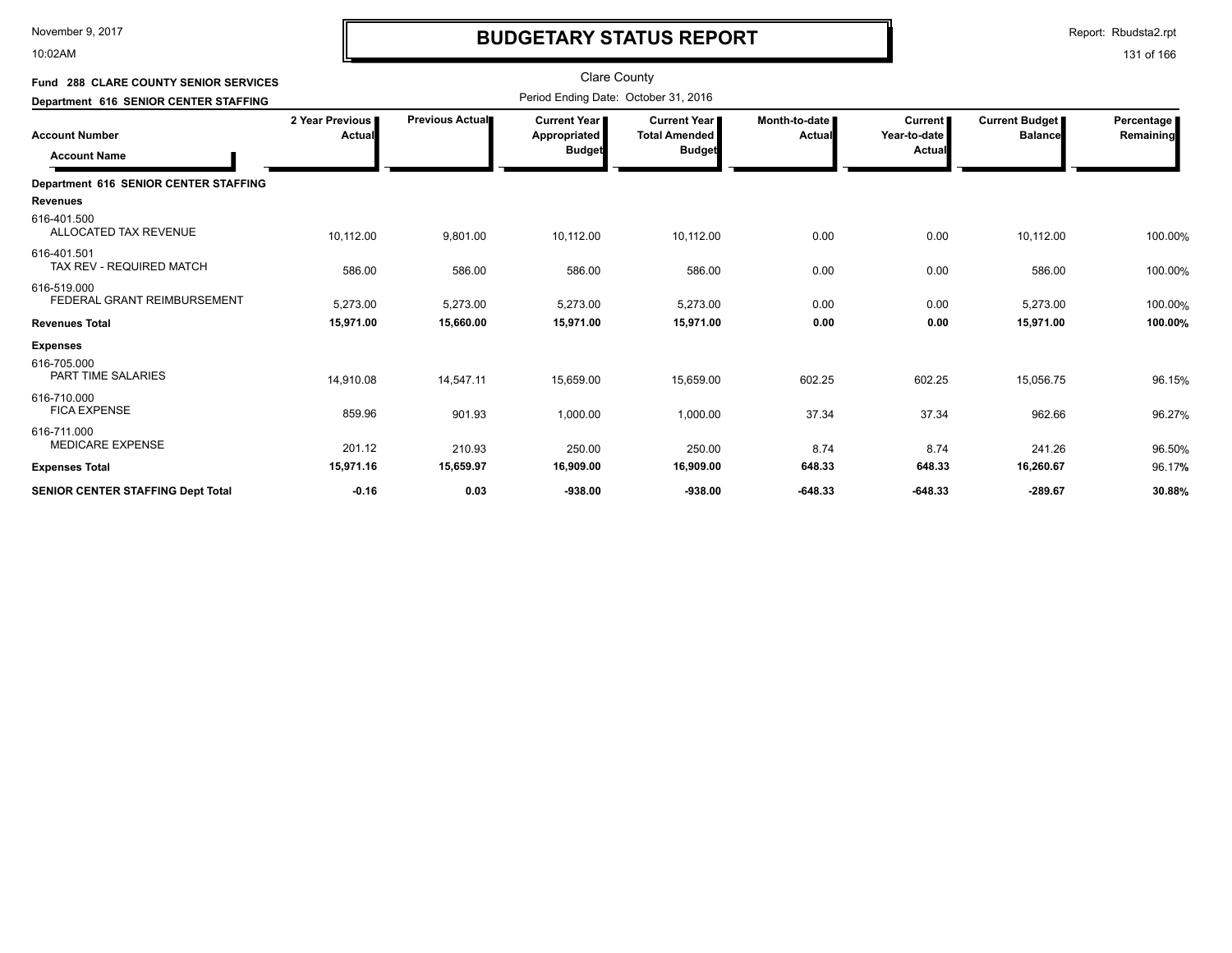10:02AM

# **BUDGETARY STATUS REPORT**

Report: Rbudsta2.rpt

| Fund 288 CLARE COUNTY SENIOR SERVICES<br>Department 617 DISEASE PREVENTION/HEALTH PROM |                           |                 | <b>Clare County</b><br>Period Ending Date: October 31, 2016 |                                                       |                         |                                          |                                  |                         |
|----------------------------------------------------------------------------------------|---------------------------|-----------------|-------------------------------------------------------------|-------------------------------------------------------|-------------------------|------------------------------------------|----------------------------------|-------------------------|
| <b>Account Number</b><br><b>Account Name</b>                                           | 2 Year Previous<br>Actual | Previous Actual | <b>Current Year</b> ∎<br>Appropriated<br><b>Budget</b>      | Current Year<br><b>Total Amended</b><br><b>Budget</b> | Month-to-date<br>Actual | <b>Current</b><br>Year-to-date<br>Actual | Current Budget<br><b>Balance</b> | Percentage<br>Remaining |
| Department 617 DISEASE PREVENTION/HEALTH PROM                                          |                           |                 |                                                             |                                                       |                         |                                          |                                  |                         |
| <b>Revenues</b>                                                                        |                           |                 |                                                             |                                                       |                         |                                          |                                  |                         |
| 617-401.501<br>TAX REV - REQUIRED MATCH                                                | 370.00                    | 800.00          | 500.00                                                      | 500.00                                                | 0.00                    | 0.00                                     | 500.00                           | 100.00%                 |
| 617-519.000<br>FEDERAL GRANT REIMBURSEMENTS                                            | 0.00                      | 6,488.96        | 0.00                                                        | 0.00                                                  | 0.00                    | 0.00                                     | 0.00                             | 0.00%                   |
| 617-676.000<br><b>REIMBURSEMENT - TRAINING</b>                                         | 7,386.28                  | 0.00            | 8,000.00                                                    | 8,000.00                                              | 0.00                    | 0.00                                     | 8,000.00                         | 100.00%                 |
| <b>Revenues Total</b>                                                                  | 7,756.28                  | 7.288.96        | 8,500.00                                                    | 8.500.00                                              | 0.00                    | 0.00                                     | 8.500.00                         | 100.00%                 |
| <b>Expenses</b>                                                                        |                           |                 |                                                             |                                                       |                         |                                          |                                  |                         |
| 617-704.000<br><b>FULL TIME SALARIES</b>                                               | 1,531.23                  | 948.17          | 1,500.00                                                    | 1,500.00                                              | 0.00                    | 0.00                                     | 1,500.00                         | 100.00%                 |
| 617-710.000<br><b>FICA EXPENSE</b>                                                     | 94.15                     | 56.59           | 95.00                                                       | 95.00                                                 | 0.00                    | 0.00                                     | 95.00                            | 100.00%                 |
| 617-711.000<br><b>MEDICARE EXPENSE</b>                                                 | 22.01                     | 13.23           | 23.00                                                       | 23.00                                                 | 0.00                    | 0.00                                     | 23.00                            | 100.00%                 |
| 617-727.000<br><b>SUPPLIES</b>                                                         | 32.23                     | 250.00          | 150.00                                                      | 150.00                                                | 0.00                    | 0.00                                     | 150.00                           | 100.00%                 |
| 617-864.000<br><b>TRAVEL &amp; MILEAGE</b>                                             | 11.89                     | 0.00            | 300.00                                                      | 300.00                                                | 0.00                    | 0.00                                     | 300.00                           | 100.00%                 |
| <b>Expenses Total</b>                                                                  | 1,691.51                  | 1,267.99        | 2,068.00                                                    | 2,068.00                                              | 0.00                    | 0.00                                     | 2,068.00                         | 100.00%                 |
| <b>DISEASE PREVENTION/HEALTH PROM</b><br><b>Dept Total</b>                             | 6,064.77                  | 6,020.97        | 6,432.00                                                    | 6,432.00                                              | 0.00                    | 0.00                                     | 6,432.00                         | 100.00%                 |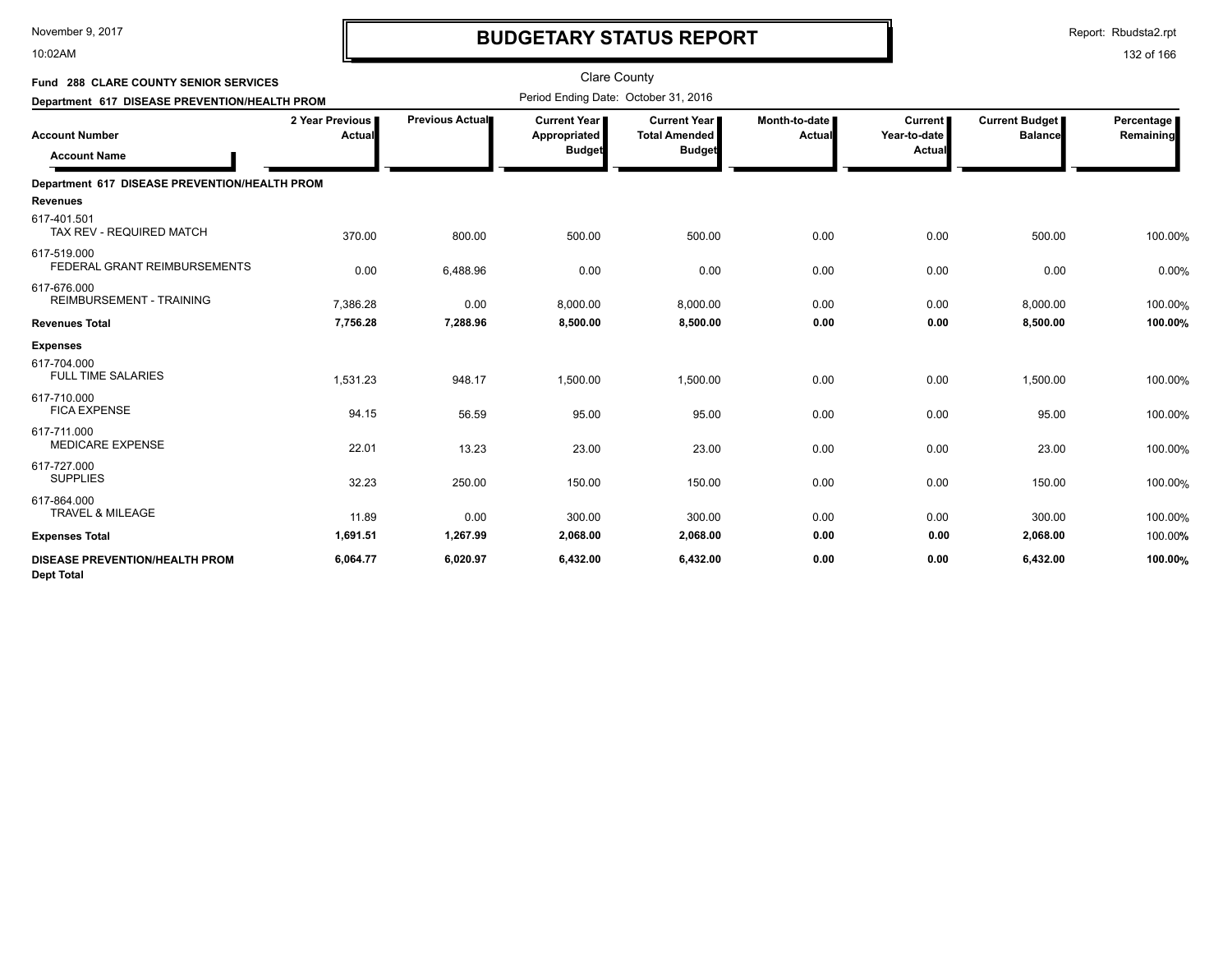10:02AM

# **BUDGETARY STATUS REPORT**

Report: Rbudsta2.rpt

| Fund 288 CLARE COUNTY SENIOR SERVICES        |                           |                 | <b>Clare County</b>                                    |                                                       |                                |                                          |                                         |                         |  |
|----------------------------------------------|---------------------------|-----------------|--------------------------------------------------------|-------------------------------------------------------|--------------------------------|------------------------------------------|-----------------------------------------|-------------------------|--|
| Department 618 CAREGIVING TRAINING           |                           |                 | Period Ending Date: October 31, 2016                   |                                                       |                                |                                          |                                         |                         |  |
| <b>Account Number</b><br><b>Account Name</b> | 2 Year Previous<br>Actual | Previous Actual | <b>Current Year I</b><br>Appropriated<br><b>Budget</b> | Current Year<br><b>Total Amended</b><br><b>Budget</b> | Month-to-date<br><b>Actual</b> | <b>Current</b><br>Year-to-date<br>Actual | <b>Current Budget</b><br><b>Balance</b> | Percentage<br>Remaining |  |
| <b>Department 618 CAREGIVING TRAINING</b>    |                           |                 |                                                        |                                                       |                                |                                          |                                         |                         |  |
| <b>Revenues</b>                              |                           |                 |                                                        |                                                       |                                |                                          |                                         |                         |  |
| 618-401.500<br>ALLOCATED TAX REVENUE         | 5,391.00                  | 2,105.00        | 5,391.00                                               | 5,391.00                                              | 0.00                           | 0.00                                     | 5,391.00                                | 100.00%                 |  |
| 618-401.501<br>TAX REV - REQUIRED MATCH      | 1,205.00                  | 1,210.00        | 1,205.00                                               | 1,205.00                                              | 0.00                           | 0.00                                     | 1,205.00                                | 100.00%                 |  |
| 618-519.000<br>FEDERAL GRANT REIMBURSEMENTS  | 10,844.00                 | 10,888.00       | 10,844.00                                              | 10,844.00                                             | 0.00                           | 0.00                                     | 10,844.00                               | 100.00%                 |  |
| <b>Revenues Total</b>                        | 17,440.00                 | 14,203.00       | 17,440.00                                              | 17,440.00                                             | 0.00                           | 0.00                                     | 17,440.00                               | 100.00%                 |  |
| <b>Expenses</b>                              |                           |                 |                                                        |                                                       |                                |                                          |                                         |                         |  |
| 618-704.000<br><b>FULL TIME SALARIES</b>     | 10,269.02                 | 10,320.02       | 9,000.00                                               | 9,000.00                                              | 46.21                          | 46.21                                    | 8,953.79                                | 99.49%                  |  |
| 618-705.000<br>PART TIME SALARIES            | 197.83                    | 0.00            | 2,015.00                                               | 2,015.00                                              | 0.00                           | 0.00                                     | 2,015.00                                | 100.00%                 |  |
| 618-710.000<br><b>FICA EXPENSE</b>           | 631.66                    | 633.86          | 700.00                                                 | 700.00                                                | 2.38                           | 2.38                                     | 697.62                                  | 99.66%                  |  |
| 618-711.000<br><b>MEDICARE EXPENSE</b>       | 147.65                    | 148.17          | 175.00                                                 | 175.00                                                | 0.55                           | 0.55                                     | 174.45                                  | 99.69%                  |  |
| 618-715.000<br><b>HEALTH INSURANCE</b>       | 5,642.08                  | 0.00            | 0.00                                                   | 0.00                                                  | 0.00                           | 0.00                                     | 0.00                                    | 0.00%                   |  |
| 618-715.006<br><b>CIC BUNDLE</b>             | 51.35                     | 0.00            | 0.00                                                   | 0.00                                                  | 0.00                           | 0.00                                     | 0.00                                    | 0.00%                   |  |
| 618-727.000<br><b>SUPPLIES</b>               | 625.00                    | 3,049.33        | 1,500.00                                               | 1,500.00                                              | 0.00                           | 0.00                                     | 1,314.98                                | 87.67%                  |  |
| 618-864.000<br><b>TRAVEL &amp; MILEAGE</b>   | 63.84                     | 51.84           | 1,000.00                                               | 1,000.00                                              | 0.00                           | 0.00                                     | 1,000.00                                | 100.00%                 |  |
| <b>Expenses Total</b>                        | 17,628.43                 | 14,203.22       | 14,390.00                                              | 14,390.00                                             | 49.14                          | 49.14                                    | 14,155.84                               | 99.66%                  |  |
| <b>CAREGIVING TRAINING Dept Total</b>        | $-188.43$                 | $-0.22$         | 3,050.00                                               | 3,050.00                                              | -49.14                         | -49.14                                   | 3,284.16                                | 101.61%                 |  |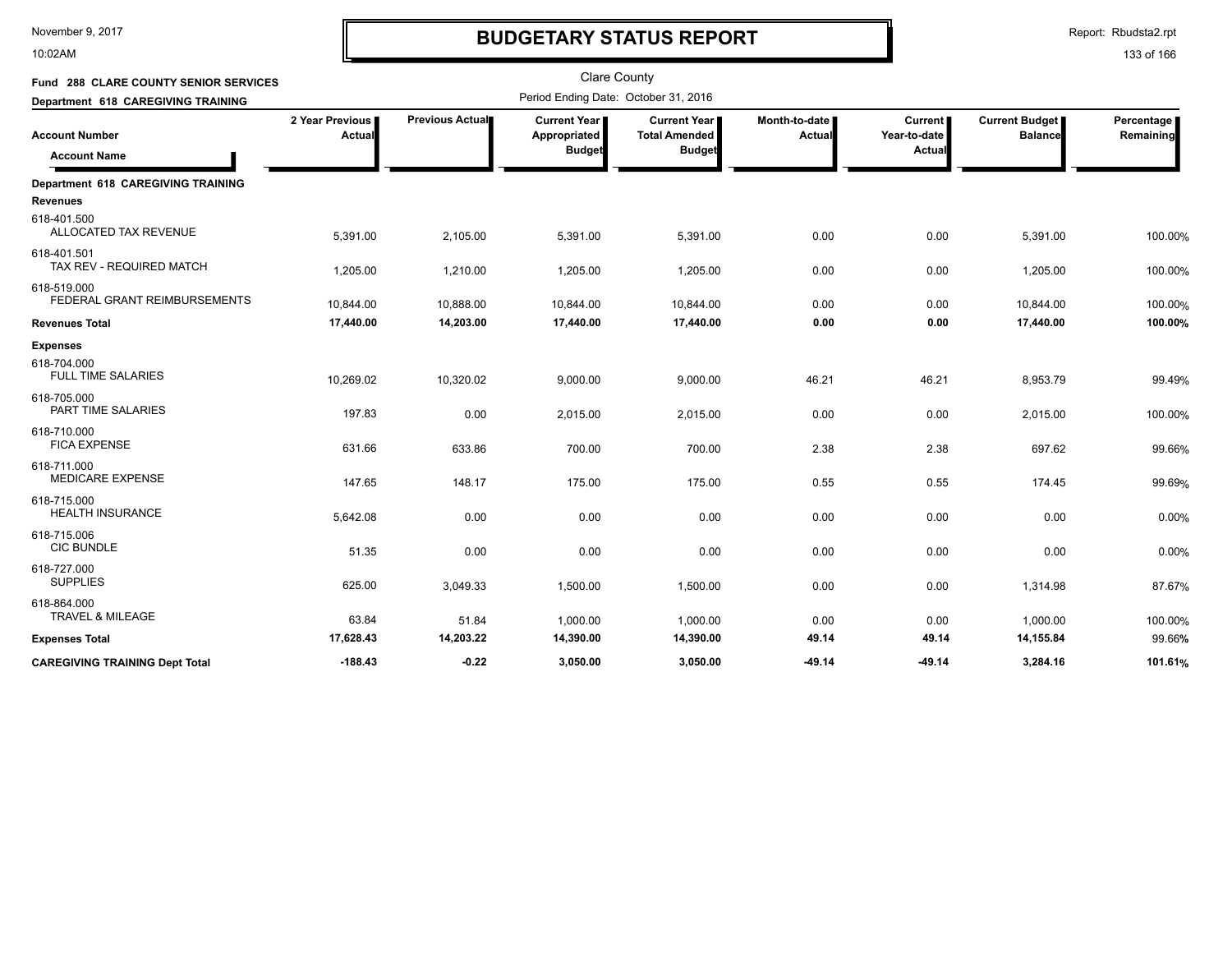10:02AM

# **BUDGETARY STATUS REPORT**

Report: Rbudsta2.rpt

| <b>Fund 288 CLARE COUNTY SENIOR SERVICES</b> |                             |                 | <b>Clare County</b>                             |                                                              |                           |                                          |                                         |                         |
|----------------------------------------------|-----------------------------|-----------------|-------------------------------------------------|--------------------------------------------------------------|---------------------------|------------------------------------------|-----------------------------------------|-------------------------|
| Department 619 A&D CONTRACTED SERVICES       |                             |                 | Period Ending Date: October 31, 2016            |                                                              |                           |                                          |                                         |                         |
| <b>Account Number</b><br><b>Account Name</b> | 2 Year Previous I<br>Actual | Previous Actual | Current Year I<br>Appropriated<br><b>Budget</b> | <b>Current Year</b><br><b>Total Amended</b><br><b>Budget</b> | Month-to-date I<br>Actual | <b>Current</b><br>Year-to-date<br>Actual | <b>Current Budget</b><br><b>Balance</b> | Percentage<br>Remaining |
| Department 619 A&D CONTRACTED SERVICES       |                             |                 |                                                 |                                                              |                           |                                          |                                         |                         |
| <b>Revenues</b>                              |                             |                 |                                                 |                                                              |                           |                                          |                                         |                         |
| 619-626.000<br>A & D HOME HEALTH CARE        | 19,873.20                   | 22,820.92       | 15,000.00                                       | 15,000.00                                                    | 0.00                      | 0.00                                     | 15,000.00                               | 100.00%                 |
| <b>Revenues Total</b>                        | 19,873.20                   | 22,820.92       | 15,000.00                                       | 15,000.00                                                    | 0.00                      | 0.00                                     | 15,000.00                               | 100.00%                 |
| <b>Expenses</b>                              |                             |                 |                                                 |                                                              |                           |                                          |                                         |                         |
| 619-704.000<br><b>FULL TIME SALARY</b>       | 0.00                        | 1,460.84        | 1,500.00                                        | 1,500.00                                                     | 239.08                    | 239.08                                   | 1,260.92                                | 84.06%                  |
| 619-705.000<br><b>HDM-PART TIME SALARY</b>   | 7,276.95                    | 6,004.30        | 7,000.00                                        | 7,000.00                                                     | 43.80                     | 43.80                                    | 6,956.20                                | 99.37%                  |
| 619-705.001<br>PC-PART TIME SALARY           | 0.00                        | 43.80           | 0.00                                            | 0.00                                                         | 0.00                      | 0.00                                     | 0.00                                    | 0.00%                   |
| 619-705.002<br><b>RC-PART TIME SALARY</b>    | 0.00                        | 4,747.88        | 5,000.00                                        | 5,000.00                                                     | 542.98                    | 542.98                                   | 4,457.02                                | 89.14%                  |
| 619-705.003<br><b>HM-PART TIME SALARY</b>    | 0.00                        | 0.00            | 850.00                                          | 850.00                                                       | 0.00                      | 0.00                                     | 850.00                                  | 100.00%                 |
| 619-710.000<br><b>HDM-FICA EXPENSE</b>       | 447.74                      | 744.30          | 0.00                                            | 0.00                                                         | 46.50                     | 46.50                                    | $-46.50$                                | 0.00%                   |
| 619-711.000<br><b>HDM-MEDICARE EXPENSE</b>   | 104.77                      | 174.05          | 200.00                                          | 200.00                                                       | 10.84                     | 10.84                                    | 189.16                                  | 94.58%                  |
| 619-864.000<br>STAFF MILEAGE REIMBURSEMENT   | 0.00                        | 0.00            | 1,000.00                                        | 1,000.00                                                     | 0.00                      | 0.00                                     | 1,000.00                                | 100.00%                 |
| <b>Expenses Total</b>                        | 7,829.46                    | 13,175.17       | 15,550.00                                       | 15,550.00                                                    | 883.20                    | 883.20                                   | 14,666.80                               | 94.32%                  |
| A&D CONTRACTED SERVICES Dept<br><b>Total</b> | 12,043.74                   | 9,645.75        | $-550.00$                                       | $-550.00$                                                    | $-883.20$                 | $-883.20$                                | 333.20                                  | $-60.58%$               |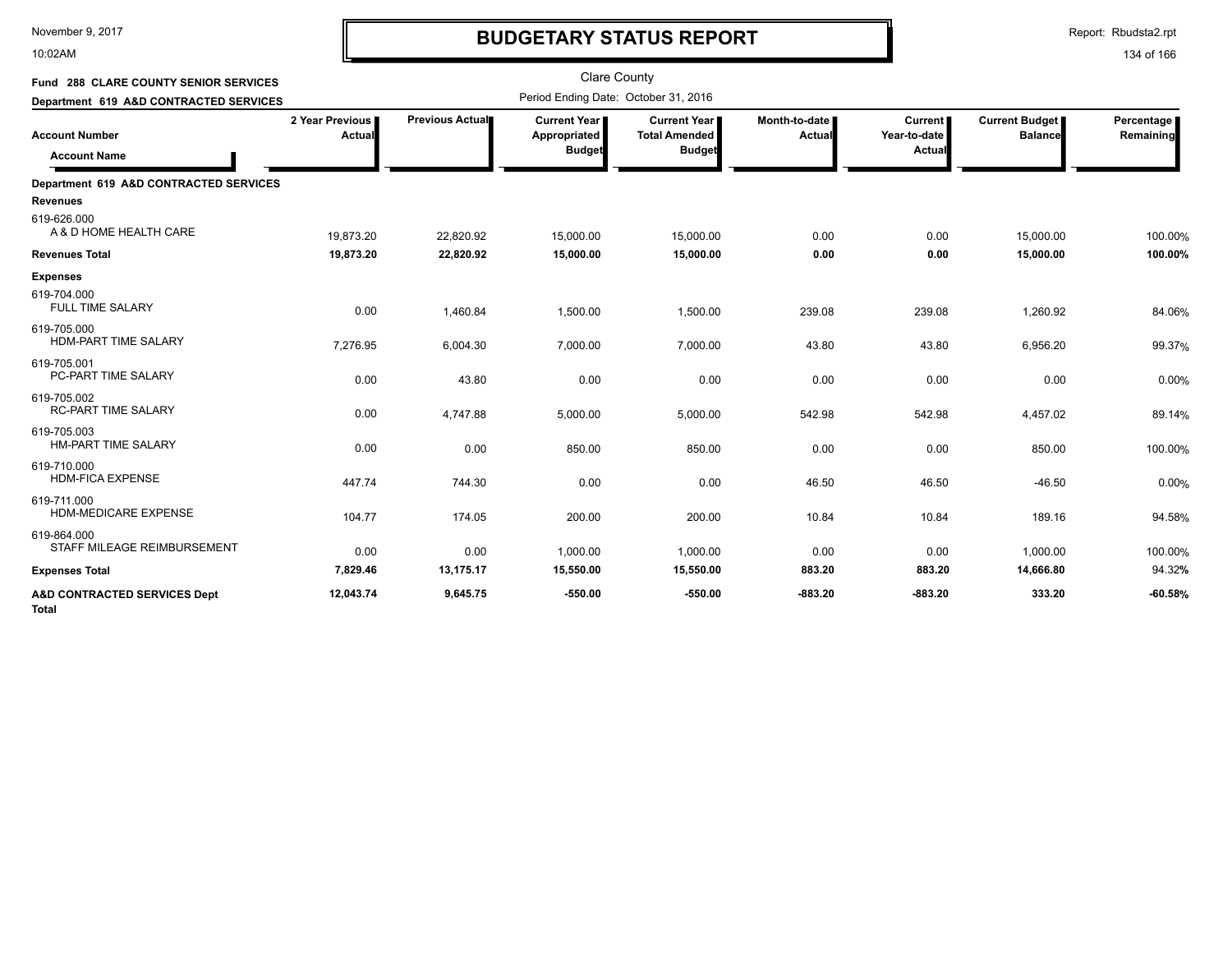10:02AM

### **BUDGETARY STATUS REPORT**

Report: Rbudsta2.rpt

#### 135 of 166

#### Clare County Period Ending Date: October 31, 2016 **Account Number Department 621 FUNDRAISING & ACTIVITIES Fund 288 CLARE COUNTY SENIOR SERVICES 2 Year Previous Actual Previous Actual Current Year Appropriated Budget Current Year Total Amended Budget Month-to-date Actual Current Year-to-date Actual Current Budget Balance Percentage Remaining Account Name Department 621 FUNDRAISING & ACTIVITIES Revenues** 263.00 0.00 0.00 0.00 FUNDRAISING % 621-674.000 0.00 0.00 0.00 0.00 **Revenues Total 263.00 0.00 0.00 0.00 0.00 0.00 0.00 0.00% Expenses** 1,616.20 0.00 0.00 ACTIVITIES - HAYES % 621-885.002 0.00 0.00 0.00 0.00 0.00 150.00 0.00 0.00 ACTIVITIES - LAKE GEORGE % 621-885.004<br>ACTIVITIES - LAKE GEORGE 0.00 0.00 0.00 0.00 0.00 **Expenses Total 1,766.20 0.00 0.00 0.00 0.00 0.00 0.00 % FUNDRAISING & ACTIVITIES Dept Total -1,503.20 0.00 0.00 0.00 0.00 0.00 0.00 0.00%**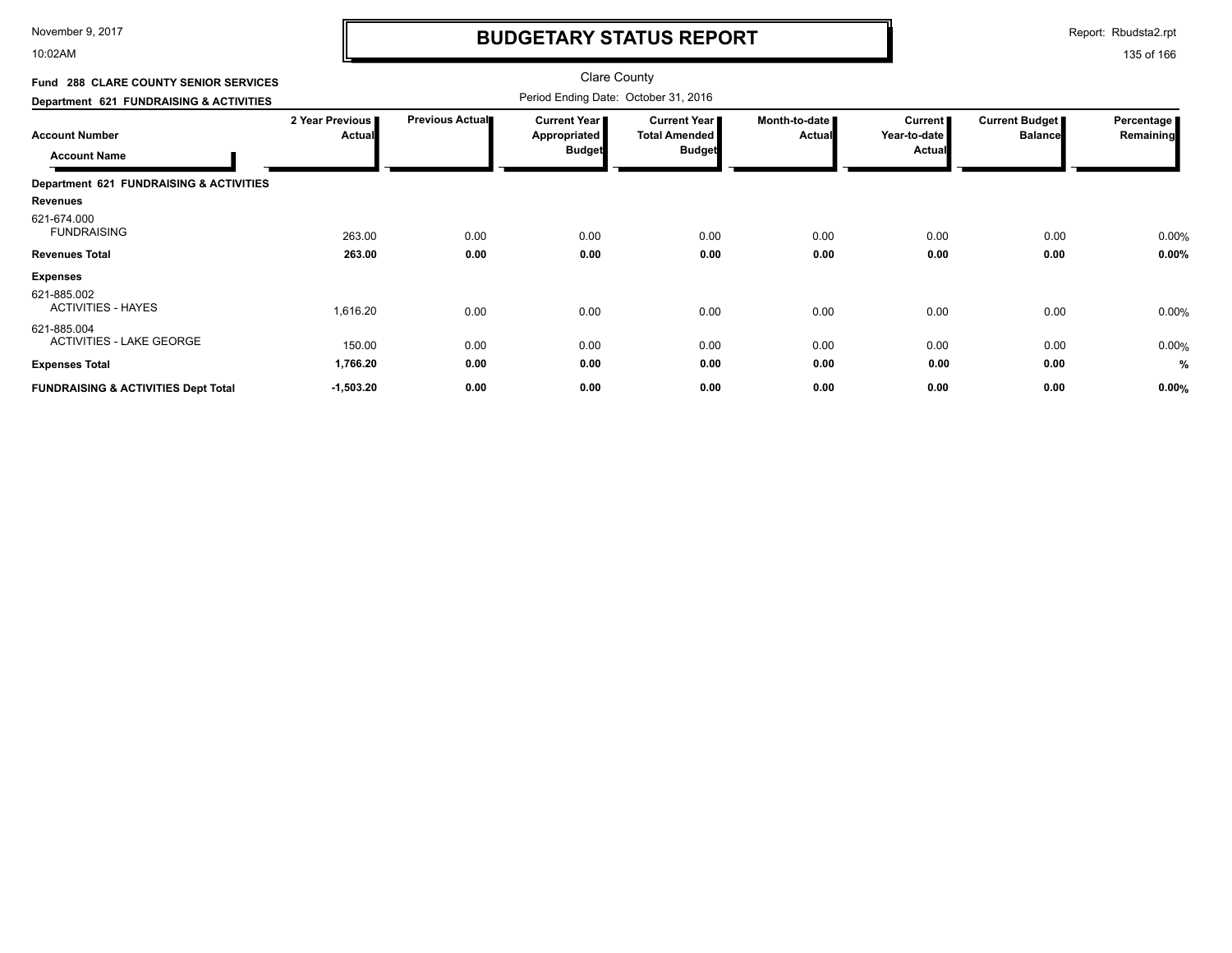10:02AM

# **BUDGETARY STATUS REPORT**

Report: Rbudsta2.rpt

| <b>Fund 288 CLARE COUNTY SENIOR SERVICES</b> |                                  | Clare County           |                                                        |                                                            |                                  |                                          |                                  |                         |
|----------------------------------------------|----------------------------------|------------------------|--------------------------------------------------------|------------------------------------------------------------|----------------------------------|------------------------------------------|----------------------------------|-------------------------|
| Department 622 ARRA CONGREGATE               |                                  |                        | Period Ending Date: October 31, 2016                   |                                                            |                                  |                                          |                                  |                         |
| <b>Account Number</b><br><b>Account Name</b> | 2 Year Previous<br><b>Actual</b> | <b>Previous Actual</b> | <b>Current Year I</b><br>Appropriated<br><b>Budget</b> | Current Year II<br><b>Total Amended I</b><br><b>Budget</b> | Month-to-date ∎<br><b>Actual</b> | <b>Current</b><br>Year-to-date<br>Actual | Current Budget<br><b>Balance</b> | Percentage<br>Remaining |
| Department 622 ARRA CONGREGATE               |                                  |                        |                                                        |                                                            |                                  |                                          |                                  |                         |
| <b>Expenses</b>                              |                                  |                        |                                                        |                                                            |                                  |                                          |                                  |                         |
| 622-727.001<br><b>FOOD SUPPLIES</b>          | 0.00                             | 0.00                   | 0.00                                                   | 0.00                                                       | 95.33                            | 95.33                                    | $-95.33$                         | 0.00%                   |
| <b>Expenses Total</b>                        | 0.00                             | 0.00                   | 0.00                                                   | 0.00                                                       | 95.33                            | 95.33                                    | $-95.33$                         | $\frac{0}{0}$           |
| <b>ARRA CONGREGATE Dept Total</b>            | 0.00                             | 0.00                   | 0.00                                                   | 0.00                                                       | 95.33                            | 95.33                                    | $-95.33$                         | 0.00%                   |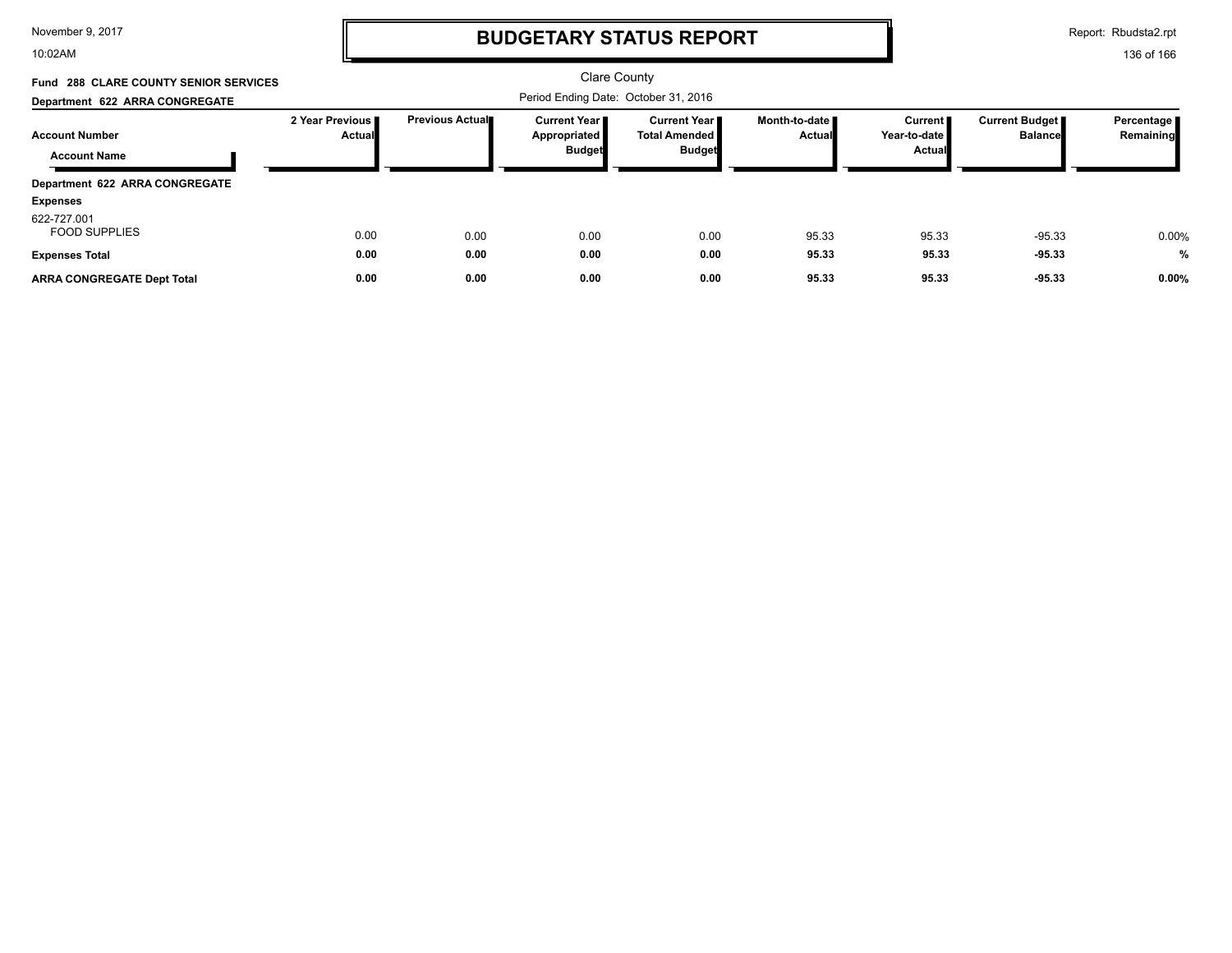10:02AM

# **BUDGETARY STATUS REPORT**

Report: Rbudsta2.rpt

| <b>Fund 288 CLARE COUNTY SENIOR SERVICES</b>               |                                  |                 | <b>Clare County</b>                              |                                                                |                           |                                          |                                         |                         |
|------------------------------------------------------------|----------------------------------|-----------------|--------------------------------------------------|----------------------------------------------------------------|---------------------------|------------------------------------------|-----------------------------------------|-------------------------|
| Department 624 PAYMENT OF SERVICE (POS)                    |                                  |                 | Period Ending Date: October 31, 2016             |                                                                |                           |                                          |                                         |                         |
| <b>Account Number</b><br><b>Account Name</b>               | 2 Year Previous<br><b>Actual</b> | Previous Actual | Current Year II<br>Appropriated<br><b>Budget</b> | <b>Current Year I</b><br><b>Total Amended</b><br><b>Budget</b> | Month-to-date I<br>Actual | <b>Current</b><br>Year-to-date<br>Actual | <b>Current Budget</b><br><b>Balance</b> | Percentage<br>Remaining |
| Department 624 PAYMENT OF SERVICE (POS)<br><b>Revenues</b> |                                  |                 |                                                  |                                                                |                           |                                          |                                         |                         |
| 624-676.000<br><b>POS REIMBURSEMENT</b>                    | 8,787.66                         | 10,793.40       | 8,700.00                                         | 8,700.00                                                       | 0.00                      | 0.00                                     | 8,700.00                                | 100.00%                 |
| <b>Revenues Total</b>                                      | 8,787.66                         | 10,793.40       | 8,700.00                                         | 8,700.00                                                       | 0.00                      | 0.00                                     | 8,700.00                                | 100.00%                 |
| <b>Expenses</b>                                            |                                  |                 |                                                  |                                                                |                           |                                          |                                         |                         |
| 624-836.000<br>SUPPLEMENTAL FUNDS SERVICE                  | 2,477.29                         | 2,767.88        | 2,500.00                                         | 2,500.00                                                       | 0.00                      | 0.00                                     | 2,500.00                                | 100.00%                 |
| 624-836.002<br>SLIP/FALL/SAFETY SERVICE                    | 1,823.22                         | 1,944.27        | 2,500.00                                         | 2,500.00                                                       | 0.00                      | 0.00                                     | 2,500.00                                | 100.00%                 |
| 624-836.003<br>KINSHIP CARE SERVICE                        | 682.81                           | 963.00          | 1,000.00                                         | 1,000.00                                                       | 0.00                      | 0.00                                     | 1,000.00                                | 100.00%                 |
| 624-836.004<br><b>TSR SERVICE</b>                          | 0.00                             | 0.00            | 2,100.00                                         | 2,100.00                                                       | 0.00                      | 0.00                                     | 2,100.00                                | 100.00%                 |
| 624-836.005<br>UNMET NEEDS-HOME REPAIR SERVICE             | 600.00                           | 600.00          | 600.00                                           | 600.00                                                         | 0.00                      | 0.00                                     | 0.00                                    | 0.00%                   |
| 624-836.006<br>UTILITY ASSISTANCE SERVICE                  | 910.79                           | 1,312.00        | 1,400.00                                         | 1,400.00                                                       | 400.00                    | 400.00                                   | 429.57                                  | 30.68%                  |
| 624-836.007<br><b>MEDICAL TRANSPORT</b>                    | 608.00                           | 608.00          | 700.00                                           | 700.00                                                         | 0.00                      | 0.00                                     | 700.00                                  | 100.00%                 |
| 624-836.008<br>CHORE                                       | 539.95                           | 169.00          | 650.00                                           | 650.00                                                         | 0.00                      | 0.00                                     | 650.00                                  | 100.00%                 |
| <b>Expenses Total</b>                                      | 7,642.06                         | 8,364.15        | 11,450.00                                        | 11,450.00                                                      | 400.00                    | 400.00                                   | 9,879.57                                | 96.51%                  |
| <b>PAYMENT OF SERVICE (POS) Dept</b><br><b>Total</b>       | 1,145.60                         | 2,429.25        | $-2,750.00$                                      | $-2,750.00$                                                    | -400.00                   | $-400.00$                                | $-1,179.57$                             | 85.45%                  |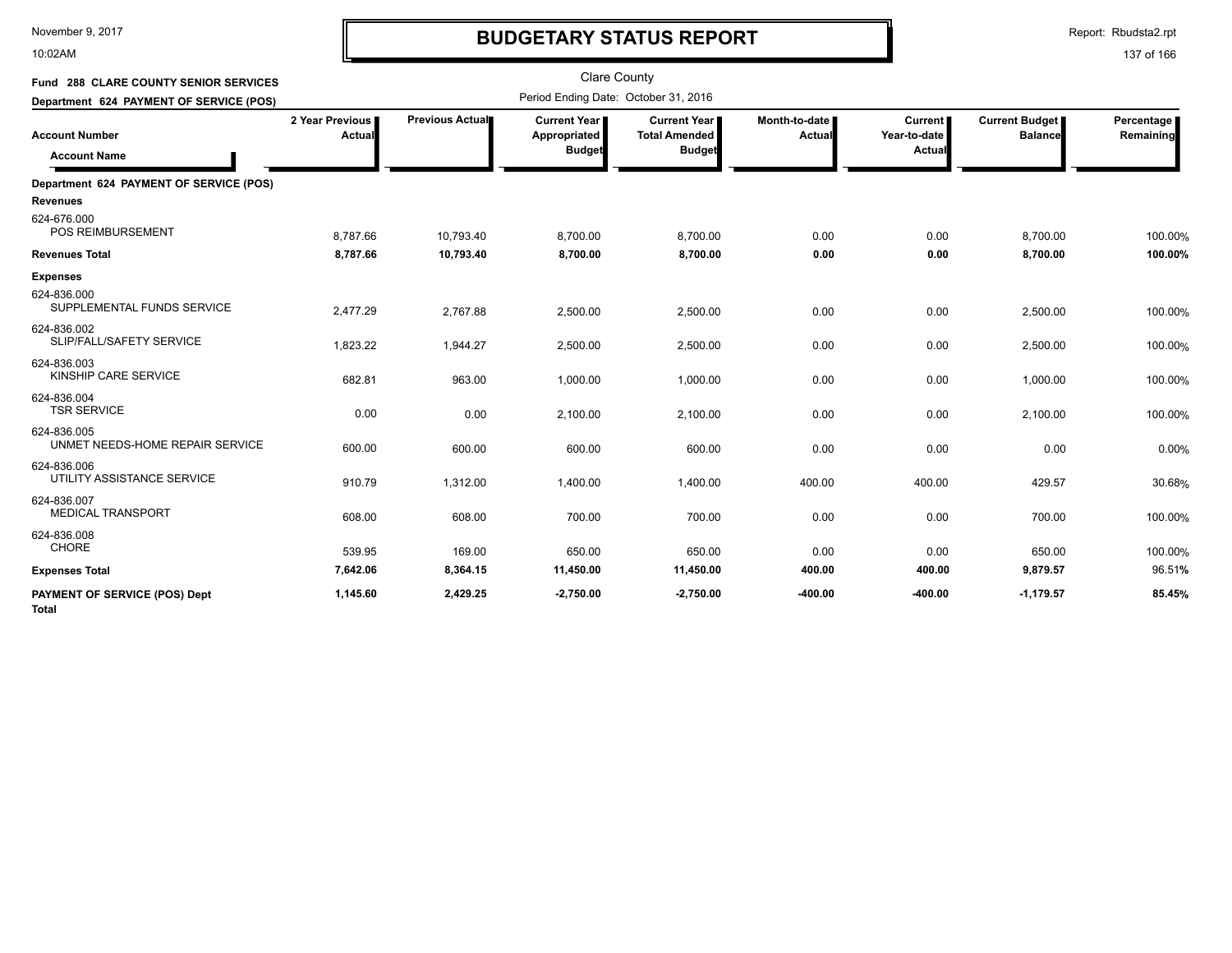10:02AM

# **BUDGETARY STATUS REPORT**

Report: Rbudsta2.rpt

| <b>Fund 288 CLARE COUNTY SENIOR SERVICES</b><br>Department 626 MEDICAID WAIVER CONTRACTED SVC |                             | <b>Clare County</b><br>Period Ending Date: October 31, 2016 |                                                      |                                                              |                           |                                          |                                         |                         |
|-----------------------------------------------------------------------------------------------|-----------------------------|-------------------------------------------------------------|------------------------------------------------------|--------------------------------------------------------------|---------------------------|------------------------------------------|-----------------------------------------|-------------------------|
| <b>Account Number</b><br><b>Account Name</b>                                                  | 2 Year Previous I<br>Actual | <b>Previous Actual</b>                                      | <b>Current Year</b><br>Appropriated<br><b>Budget</b> | <b>Current Year</b><br><b>Total Amended</b><br><b>Budget</b> | Month-to-date I<br>Actual | <b>Current</b><br>Year-to-date<br>Actual | <b>Current Budget</b><br><b>Balance</b> | Percentage<br>Remaining |
| Department 626 MEDICAID WAIVER CONTRACTED SVC                                                 |                             |                                                             |                                                      |                                                              |                           |                                          |                                         |                         |
| <b>Revenues</b>                                                                               |                             |                                                             |                                                      |                                                              |                           |                                          |                                         |                         |
| 626-630.000<br><b>MEDICAID WAIVER REVENUE</b>                                                 | 19,364.75                   | 55,370.50                                                   | 31,000.00                                            | 31,000.00                                                    | 0.00                      | 0.00                                     | 31,000.00                               | 100.00%                 |
| <b>Revenues Total</b>                                                                         | 19,364.75                   | 55,370.50                                                   | 31,000.00                                            | 31,000.00                                                    | 0.00                      | 0.00                                     | 31,000.00                               | 100.00%                 |
| <b>Expenses</b>                                                                               |                             |                                                             |                                                      |                                                              |                           |                                          |                                         |                         |
| 626-705.000<br><b>HDM-PART TIME SALARY</b>                                                    | 29.85                       | 0.00                                                        | 2,000.00                                             | 2,000.00                                                     | 0.00                      | 0.00                                     | 2,000.00                                | 100.00%                 |
| 626-705.002<br><b>RC-PART TIME SALARY</b>                                                     | 1,896.18                    | 21,862.71                                                   | 20,000.00                                            | 20,000.00                                                    | 1,402.69                  | 1,402.69                                 | 18,597.31                               | 92.99%                  |
| 626-710.000<br><b>HDM-FICA</b>                                                                | 119.45                      | 1,355.50                                                    | 1,364.00                                             | 1,364.00                                                     | 86.98                     | 86.98                                    | 1,277.02                                | 93.62%                  |
| 626-711.000<br><b>HDM-MEDICARE</b>                                                            | 27.92                       | 317.00                                                      | 319.00                                               | 319.00                                                       | 20.33                     | 20.33                                    | 298.67                                  | 93.63%                  |
| 626-864.000<br>STAFF MILEAGE REIMBURSEMENT                                                    | 1,138.55                    | 6,995.30                                                    | 5,000.00                                             | 5,000.00                                                     | 564.30                    | 564.30                                   | 4,435.70                                | 88.71%                  |
| <b>Expenses Total</b>                                                                         | 3,211.95                    | 30,530.51                                                   | 28,683.00                                            | 28,683.00                                                    | 2,074.30                  | 2,074.30                                 | 26,608.70                               | 92.77%                  |
| <b>MEDICAID WAIVER CONTRACTED SVC</b><br><b>Dept Total</b>                                    | 16,152.80                   | 24,839.99                                                   | 2,317.00                                             | 2,317.00                                                     | $-2,074.30$               | $-2,074.30$                              | 4,391.30                                | 189.53%                 |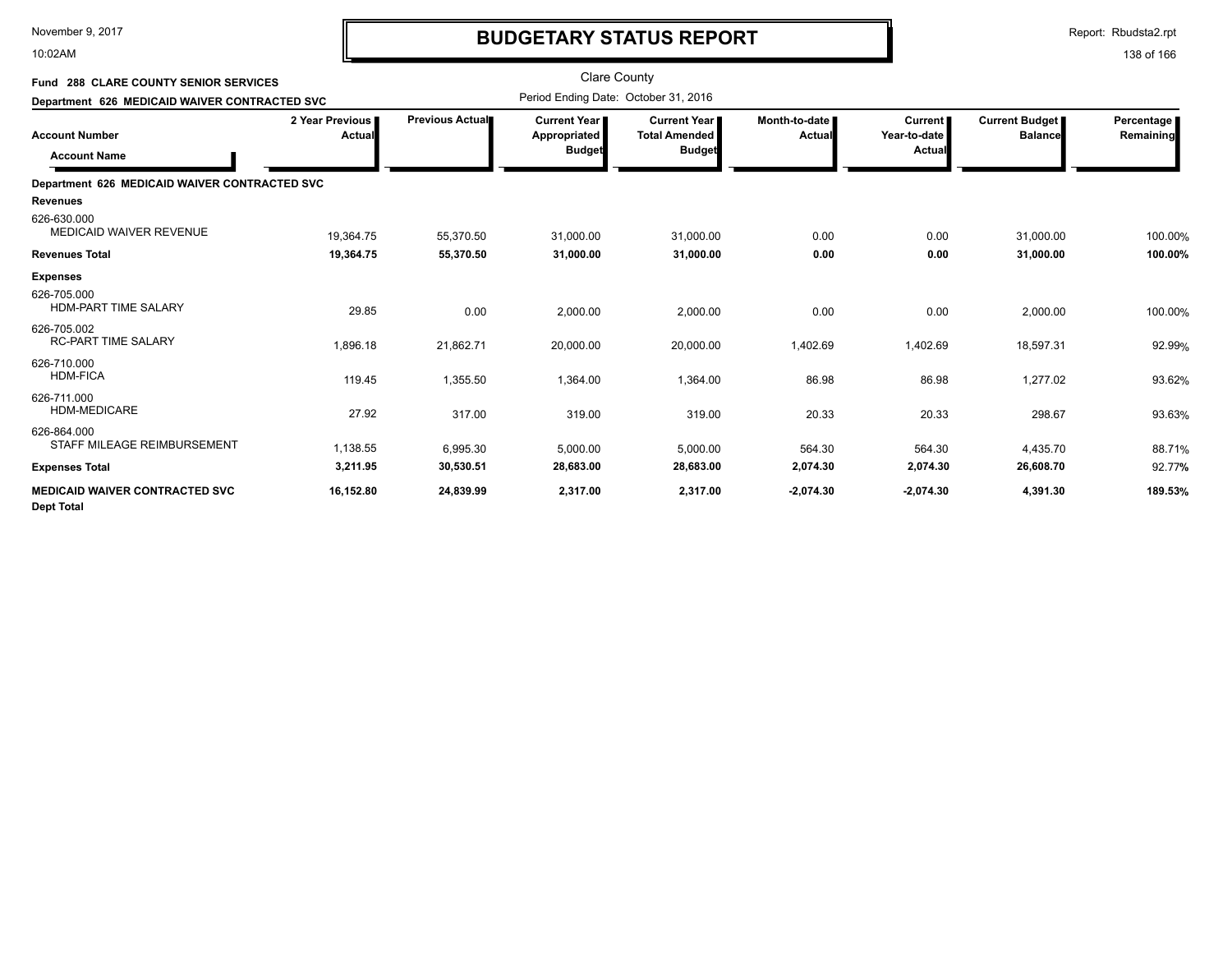10:02AM

# **BUDGETARY STATUS REPORT**

Report: Rbudsta2.rpt

| <b>Fund 288 CLARE COUNTY SENIOR SERVICES</b>             |                           |                 | <b>Clare County</b><br>Period Ending Date: October 31, 2016 |                                      |                         |                                |                                         |                         |
|----------------------------------------------------------|---------------------------|-----------------|-------------------------------------------------------------|--------------------------------------|-------------------------|--------------------------------|-----------------------------------------|-------------------------|
| Department 627 CARE MGT CONTRACTED SERVICES              |                           |                 |                                                             |                                      |                         |                                |                                         |                         |
| <b>Account Number</b>                                    | 2 Year Previous<br>Actual | Previous Actual | Current Year I<br>Appropriated                              | <b>Current Year</b><br>Total Amended | Month-to-date<br>Actual | <b>Current</b><br>Year-to-date | <b>Current Budget</b><br><b>Balance</b> | Percentage<br>Remaining |
| <b>Account Name</b>                                      |                           |                 | <b>Budget</b>                                               | <b>Budget</b>                        |                         | Actual                         |                                         |                         |
| Department 627 CARE MGT CONTRACTED SERVICES              |                           |                 |                                                             |                                      |                         |                                |                                         |                         |
| <b>Revenues</b>                                          |                           |                 |                                                             |                                      |                         |                                |                                         |                         |
| 627-630.000<br><b>CARE MANAGEMENT REVENUE</b>            | 660.48                    | 5,180.64        | 4,000.00                                                    | 4,000.00                             | 0.00                    | 0.00                           | 4,000.00                                | 100.00%                 |
| <b>Revenues Total</b>                                    | 660.48                    | 5,180.64        | 4,000.00                                                    | 4,000.00                             | 0.00                    | 0.00                           | 4,000.00                                | 100.00%                 |
| <b>Expenses</b>                                          |                           |                 |                                                             |                                      |                         |                                |                                         |                         |
| 627-705.001<br>PC PART TIME SALARY                       | 0.00                      | 470.01          | 1,000.00                                                    | 1,000.00                             | 0.00                    | 0.00                           | 1,000.00                                | 100.00%                 |
| 627-705.002<br><b>RC - PART TIME SALARY</b>              | 140.36                    | 151.77          | 1,000.00                                                    | 1,000.00                             | 55.39                   | 55.39                          | 944.61                                  | 94.46%                  |
| 627-705.003<br><b>HM - PART TIME SALARY</b>              | 468.91                    | 3,431.57        | 1,000.00                                                    | 1,000.00                             | 216.14                  | 216.14                         | 783.86                                  | 78.39%                  |
| 627-710.000<br><b>HDM-FICA</b>                           | 37.77                     | 251.32          | 200.00                                                      | 200.00                               | 16.79                   | 16.79                          | 183.21                                  | 91.61%                  |
| 627-711.000<br><b>HDM-MEDICARE EXPENSE</b>               | 8.84                      | 58.82           | 50.00                                                       | 50.00                                | 3.94                    | 3.94                           | 46.06                                   | 92.12%                  |
| 627-864.000<br>STAFF MILEAGE REIMBURSEMENT               | 0.00                      | 0.00            | 500.00                                                      | 500.00                               | 0.00                    | 0.00                           | 500.00                                  | 100.00%                 |
| <b>Expenses Total</b>                                    | 655.88                    | 4,363.49        | 3,750.00                                                    | 3,750.00                             | 292.26                  | 292.26                         | 3,457.74                                | 92.21%                  |
| <b>CARE MGT CONTRACTED SERVICES</b><br><b>Dept Total</b> | 4.60                      | 817.15          | 250.00                                                      | 250.00                               | $-292.26$               | $-292.26$                      | 542.26                                  | 216.90%                 |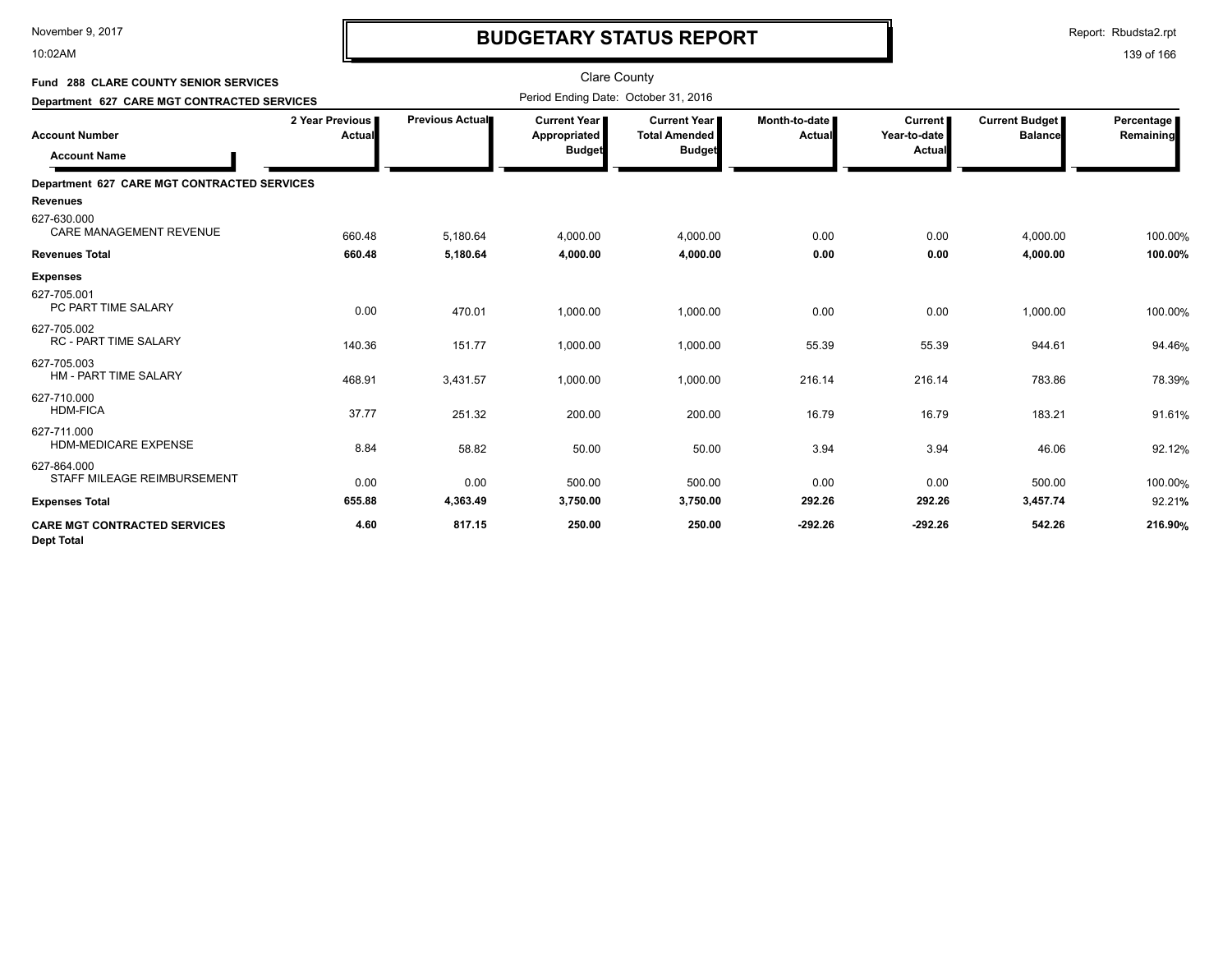10:02AM

# **BUDGETARY STATUS REPORT**

Report: Rbudsta2.rpt

| Fund 288 CLARE COUNTY SENIOR SERVICES                                          |                                 |                                  | <b>Clare County</b>                                    |                                                              |                                |                                          |                                         |                         |
|--------------------------------------------------------------------------------|---------------------------------|----------------------------------|--------------------------------------------------------|--------------------------------------------------------------|--------------------------------|------------------------------------------|-----------------------------------------|-------------------------|
| Department 628 VETERANS ADMINISTRATION SVC                                     |                                 |                                  | Period Ending Date: October 31, 2016                   |                                                              |                                |                                          |                                         |                         |
| <b>Account Number</b><br><b>Account Name</b>                                   | 2 Year Previous<br>Actual       | Previous Actual                  | <b>Current Year I</b><br>Appropriated<br><b>Budget</b> | <b>Current Year</b><br><b>Total Amended</b><br><b>Budget</b> | Month-to-date<br><b>Actual</b> | <b>Current</b><br>Year-to-date<br>Actual | <b>Current Budget</b><br><b>Balance</b> | Percentage<br>Remaining |
| <b>Department 628 VETERANS ADMINISTRATION SVC</b>                              |                                 |                                  |                                                        |                                                              |                                |                                          |                                         |                         |
| <b>Revenues</b>                                                                |                                 |                                  |                                                        |                                                              |                                |                                          |                                         |                         |
| 628-630.000<br><b>VETERANS ADMINISTRATION REVENUE</b><br><b>Revenues Total</b> | 0.00<br>0.00                    | 9.248.00<br>9,248.00             | 30,000.00<br>30,000.00                                 | 30,000.00<br>30,000.00                                       | 0.00<br>0.00                   | 0.00<br>0.00                             | 30.000.00<br>30,000.00                  | 100.00%<br>100.00%      |
| <b>Expenses</b>                                                                |                                 |                                  |                                                        |                                                              |                                |                                          |                                         |                         |
| 628-705.001<br>VA - PART TIME SALARY                                           | 0.00                            | 6,632.21                         | 19,000.00                                              | 19,000.00                                                    | 481.62                         | 481.62                                   | 18,518.38                               | 97.47%                  |
| 628-710.000<br>FICA - VA                                                       | 0.00                            | 404.52                           | 1,180.00                                               | 1,180.00                                                     | 17.95                          | 17.95                                    | 1,162.05                                | 98.48%                  |
| 628-711.000<br><b>MEDICARE - VA</b>                                            | 0.00                            | 94.57                            | 300.00                                                 | 300.00                                                       | 4.19                           | 4.19                                     | 295.81                                  | 98.60%                  |
| 628-864.000<br>STAFF MILEAGE REIMBURSEMENT                                     | 0.00                            | 1,858.14                         | 7,000.00                                               | 7,000.00                                                     | 123.12                         | 123.12                                   | 6,876.88                                | 98.24%                  |
| <b>Expenses Total</b>                                                          | 0.00                            | 8,989.44                         | 27,480.00                                              | 27,480.00                                                    | 626.88                         | 626.88                                   | 26,853.12                               | 97.72%                  |
| <b>VETERANS ADMINISTRATION SVC Dept</b><br><b>Total</b>                        | 0.00                            | 258.56                           | 2,520.00                                               | 2,520.00                                                     | $-626.88$                      | $-626.88$                                | 3,146.88                                | 124.88%                 |
| <b>Revenues Total</b>                                                          | 1,262,874.91                    | 1,353,656.62                     | 1,993,240.00                                           | 1,993,240.00                                                 | 2,962.73                       | 2,962.73                                 | 1,990,277.27                            | 99.85%                  |
| <b>Expenses Fund Total</b>                                                     | 1,153,378.91                    | 1,336,627.88                     | 1,993,240.00                                           | 1,993,240.00                                                 | 64,311.49                      | 64,311.49                                | 1,910,371.78                            | 96.77 <sub>%</sub>      |
| Net (Rev/Exp)                                                                  | 109,496.00                      | 17,028.74                        | 0.00                                                   | 0.00                                                         | $-61,348.76$                   | $-61,348.76$                             | 79,905.49                               |                         |
| <b>Beginning/Adjusted Balance</b><br>235,945.53<br>$\ddot{}$                   | <b>YTD Revenues</b><br>2,962.73 | <b>YTD Expenses</b><br>64,311.49 | $\equiv$                                               | <b>Current Fund Balance</b><br>174,596.77                    |                                |                                          |                                         |                         |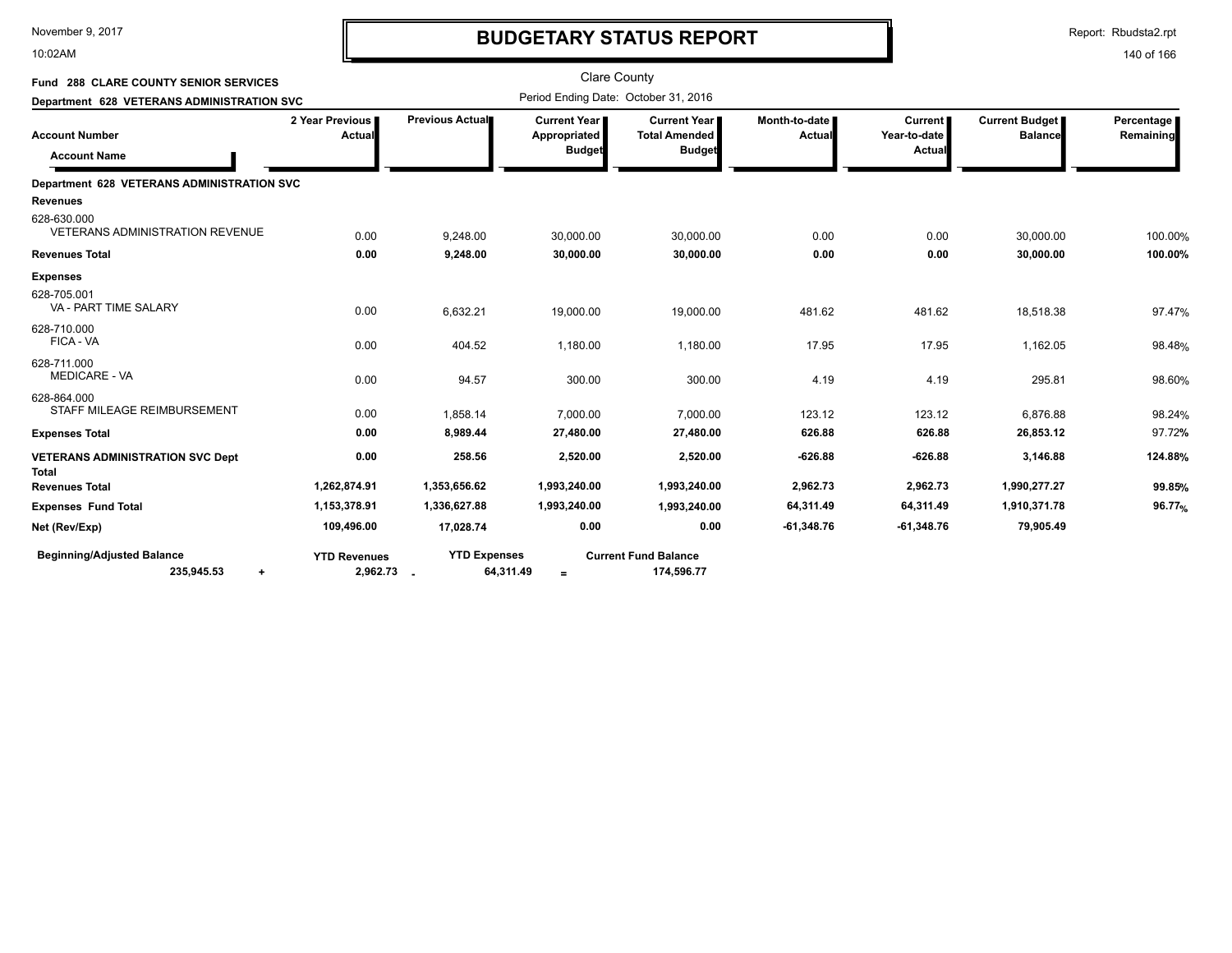10:02AM

# **BUDGETARY STATUS REPORT**

Report: Rbudsta2.rpt

| Fund 290 SOCIAL WELFARE FUND                   |                                          |                               |                                                        | <b>Clare County</b>                                          |                         |                                          |                                  |                         |
|------------------------------------------------|------------------------------------------|-------------------------------|--------------------------------------------------------|--------------------------------------------------------------|-------------------------|------------------------------------------|----------------------------------|-------------------------|
| <b>Department</b>                              |                                          |                               |                                                        | Period Ending Date: October 31, 2016                         |                         |                                          |                                  |                         |
| <b>Account Number</b><br><b>Account Name</b>   | 2 Year Previous<br>Actual                | Previous Actual               | <b>Current Year I</b><br>Appropriated<br><b>Budget</b> | <b>Current Year</b><br><b>Total Amended</b><br><b>Budget</b> | Month-to-date<br>Actual | <b>Current</b><br>Year-to-date<br>Actual | Current Budget<br><b>Balance</b> | Percentage<br>Remaining |
| <b>Fund 290 SOCIAL WELFARE FUND</b>            |                                          |                               |                                                        |                                                              |                         |                                          |                                  |                         |
| 2017<br><b>Fiscal Year</b>                     |                                          |                               |                                                        |                                                              |                         |                                          |                                  |                         |
| Department 000                                 |                                          |                               |                                                        |                                                              |                         |                                          |                                  |                         |
| <b>Revenues</b>                                |                                          |                               |                                                        |                                                              |                         |                                          |                                  |                         |
| 000-401.000<br><b>REVENUE CONTROL</b>          | 82.09                                    | 0.00                          | 200,000.00                                             | 200,000.00                                                   | 0.00                    | 0.00                                     | 200,000.00                       | 100.00%                 |
| 000-699.101<br><b>COUNTY APPROPRIATION</b>     | 5,000.00                                 | 5,000.00                      | 0.00                                                   | 0.00                                                         | 0.00                    | 0.00                                     | 0.00                             | 0.00%                   |
| 000-699.900<br><b>BEGINNING FUND BALANCE</b>   | 0.00                                     | 0.00                          | 25,000.00                                              | 25,000.00                                                    | 0.00                    | 0.00                                     | 25,000.00                        | 100.00%                 |
| <b>Revenues Total</b>                          | 5,082.09                                 | 5,000.00                      | 225,000.00                                             | 225,000.00                                                   | 0.00                    | 0.00                                     | 225,000.00                       | 100.00%                 |
| <b>Expenses</b>                                |                                          |                               |                                                        |                                                              |                         |                                          |                                  |                         |
| 000-701.000<br><b>EXPENDITURE CONTROL</b>      | 6,786.02                                 | 7,809.76                      | 200,000.00                                             | 200,000.00                                                   | 0.00                    | 0.00                                     | 200,000.00                       | 100.00%                 |
| 000-710.000<br><b>FICA EXPENSE</b>             | 44.95                                    | 43.40                         | 0.00                                                   | 0.00                                                         | 0.00                    | 0.00                                     | 0.00                             | 0.00%                   |
| 000-711.000<br><b>MEICARE EXPENSE</b>          | 10.48                                    | 10.15                         | 0.00                                                   | 0.00                                                         | 0.00                    | 0.00                                     | 0.00                             | 0.00%                   |
| 000-998.900<br><b>ENDING FUND BALANCE</b>      | 0.00                                     | 0.00                          | 25,000.00                                              | 25,000.00                                                    | 0.00                    | 0.00                                     | 25,000.00                        | 100.00%                 |
| <b>Expenses Total</b>                          | 6,841.45                                 | 7,863.31                      | 225,000.00                                             | 225,000.00                                                   | 0.00                    | 0.00                                     | 225,000.00                       | 100.00%                 |
| <b>Dept Total</b>                              | $-1,759.36$                              | $-2,863.31$                   | 0.00                                                   | 0.00                                                         | 0.00                    | 0.00                                     | 0.00                             | 0.00%                   |
| <b>Revenues Total</b>                          | 5,082.09                                 | 5,000.00                      | 225,000.00                                             | 225,000.00                                                   | 0.00                    | 0.00                                     | 225,000.00                       | 100.00%                 |
| <b>Expenses Fund Total</b>                     | 6,841.45                                 | 7,863.31                      | 225,000.00                                             | 225,000.00                                                   | 0.00                    | 0.00                                     | 225,000.00                       | 100.00%                 |
| Net (Rev/Exp)                                  | $-1,759.36$                              | $-2,863.31$                   | 0.00                                                   | 0.00                                                         | 0.00                    | 0.00                                     | 0.00                             |                         |
| <b>Beginning/Adjusted Balance</b><br>28,408.88 | <b>YTD Revenues</b><br>0.00<br>$\ddot{}$ | <b>YTD Expenses</b><br>$\sim$ | 0.00<br>$=$                                            | <b>Current Fund Balance</b><br>28,408.88                     |                         |                                          |                                  |                         |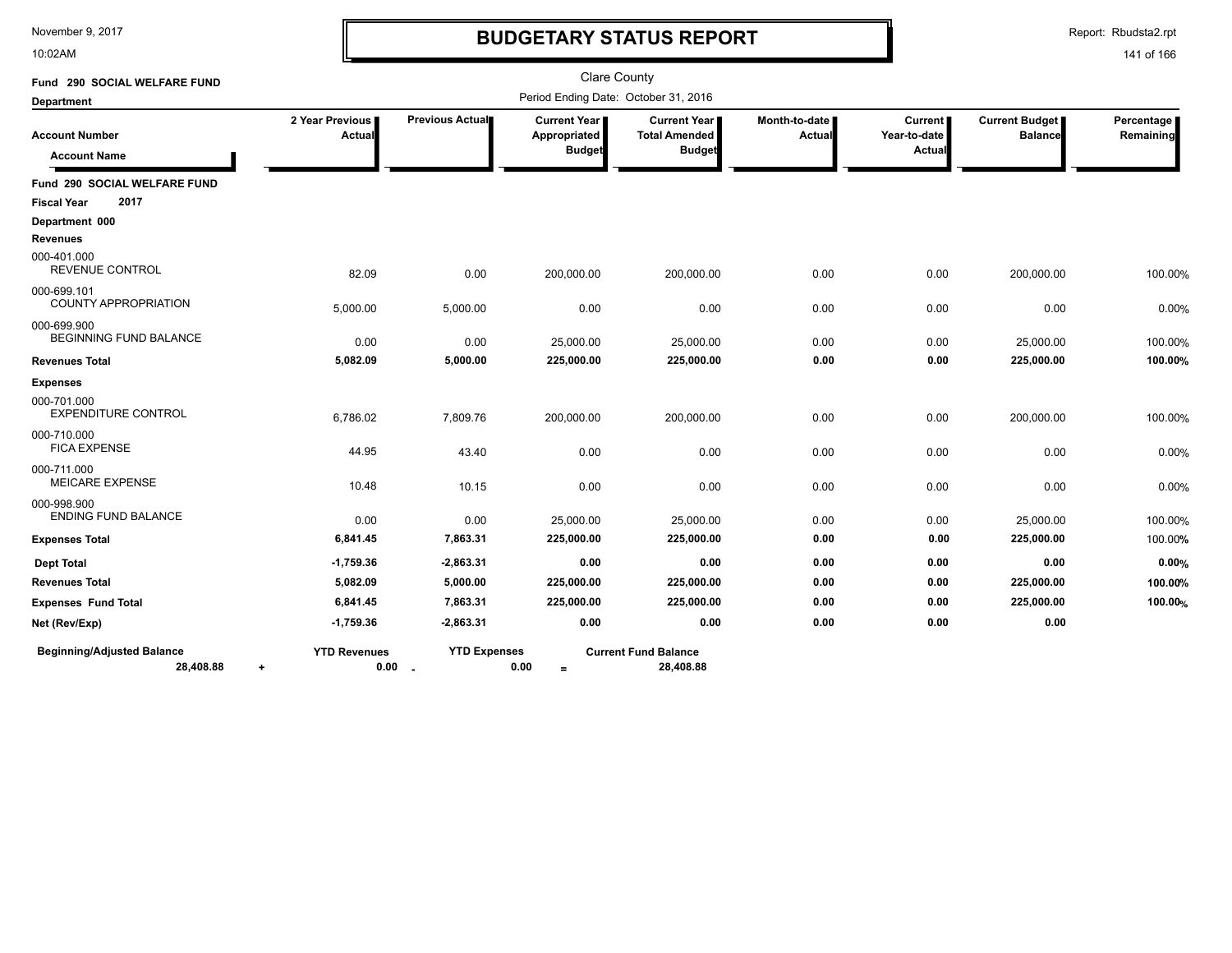10:02AM

# **BUDGETARY STATUS REPORT**

Report: Rbudsta2.rpt

| Fund 291 CHILD CARE-FAMILY CT (PROBATE)                    |                                      |                                 | <b>Clare County</b>                                  |                                                              |                                |                                         |                                         |                         |
|------------------------------------------------------------|--------------------------------------|---------------------------------|------------------------------------------------------|--------------------------------------------------------------|--------------------------------|-----------------------------------------|-----------------------------------------|-------------------------|
| Department 662 PROBATE                                     | Period Ending Date: October 31, 2016 |                                 |                                                      |                                                              |                                |                                         |                                         |                         |
| <b>Account Number</b><br><b>Account Name</b>               | 2 Year Previous<br>Actual            | Previous Actual                 | <b>Current Year</b><br>Appropriated<br><b>Budget</b> | <b>Current Year</b><br><b>Total Amended</b><br><b>Budget</b> | Month-to-date<br><b>Actual</b> | <b>Current</b><br>Year-to-date<br>Actua | <b>Current Budget</b><br><b>Balance</b> | Percentage<br>Remaining |
| Fund 291 CHILD CARE-FAMILY CT (PROBATE)                    |                                      |                                 |                                                      |                                                              |                                |                                         |                                         |                         |
| 2017<br><b>Fiscal Year</b>                                 |                                      |                                 |                                                      |                                                              |                                |                                         |                                         |                         |
| Department 662 PROBATE<br><b>Revenues</b>                  |                                      |                                 |                                                      |                                                              |                                |                                         |                                         |                         |
| 662-564.000<br>STATE GRANTS CHILD CARE PROGMS              | 99,088.16                            | 181,532.64                      | 110,000.00                                           | 110,000.00                                                   | 0.00                           | 0.00                                    | 110,000.00                              | 100.00%                 |
| 662-564.001<br>STATE REIMB TRANS JUVENILES RDSS            | 1,274.83                             | 0.00                            | 3,000.00                                             | 3,000.00                                                     | 0.00                           | 0.00                                    | 3,000.00                                | 100.00%                 |
| 662-682.000<br>CHILD CARE PROBATE REIMBURSMTS              | 30.00                                | 194.74                          | 250.00                                               | 250.00                                                       | 18.75                          | 18.75                                   | 231.25                                  | 92.50%                  |
| 662-699.101<br>PROBATE APPROP. TRANSFER IN                 | 150,000.00                           | 150,000.00                      | 200,000.00                                           | 200,000.00                                                   | 25,000.00                      | 25,000.00                               | 175,000.00                              | 87.50%                  |
| <b>Revenues Total</b>                                      | 250,392.99                           | 331,727.38                      | 313,250.00                                           | 313,250.00                                                   | 25,018.75                      | 25,018.75                               | 288,231.25                              | 92.01%                  |
| <b>Expenses</b><br>662-701.001<br><b>BASIC ACT GRANT</b>   | 9,636.25                             | 12,347.50                       | 15,000.00                                            | 15,000.00                                                    | 0.00                           | 0.00                                    | 15,000.00                               | 100.00%                 |
| 662-701.864<br><b>TRAVEL &amp; EXPENSE</b>                 | 1,187.65                             | 0.00                            | 3,000.00                                             | 3,000.00                                                     | 0.00                           | 0.00                                    | 3,000.00                                | 100.00%                 |
| 662-801.002<br><b>MONTHLY OFFSET</b>                       | 52,378.55                            | 101,434.28                      | 50,000.00                                            | 50,000.00                                                    | 0.00                           | 0.00                                    | 50,000.00                               | 100.00%                 |
| 662-801.004<br>CO JUVENILE DETENTION                       | 117,716.18                           | 48,131.44                       | 110,000.00                                           | 110,000.00                                                   | 4,650.00                       | 4,650.00                                | 105,350.00                              | 95.77%                  |
| 662-801.005<br>OTHER - PRIVATE                             | 29,770.04                            | 96,352.32                       | 40,000.00                                            | 40,000.00                                                    | 0.00                           | 0.00                                    | 40,000.00                               | 100.00%                 |
| 662-801.006<br><b>PUBLIC</b>                               | 26.85                                | 0.00                            | 250.00                                               | 250.00                                                       | 272.02                         | 272.02                                  | $-22.02$                                | $-8.81%$                |
| 662-801.007<br>IN HOME CARE                                | 94,918.05                            | 94,873.78                       | 95,000.00                                            | 95,000.00                                                    | 2,316.00                       | 2,316.00                                | 92,684.00                               | 97.56%                  |
| <b>Expenses Total</b>                                      | 305,633.57                           | 353,139.32                      | 313,250.00                                           | 313,250.00                                                   | 7,238.02                       | 7,238.02                                | 306,011.98                              | 97.69%                  |
| <b>PROBATE Dept Total</b>                                  | $-55,240.58$                         | $-21,411.94$                    | 0.00                                                 | 0.00                                                         | 17,780.73                      | 17,780.73                               | -17,780.73                              | 0.00%                   |
| <b>Revenues Total</b>                                      | 250,392.99                           | 331,727.38                      | 313,250.00                                           | 313,250.00                                                   | 25,018.75                      | 25,018.75                               | 288,231.25                              | 92.01%                  |
| <b>Expenses Fund Total</b>                                 | 305,633.57                           | 353,139.32                      | 313,250.00                                           | 313,250.00                                                   | 7,238.02                       | 7,238.02                                | 306,011.98                              | 97.69%                  |
| Net (Rev/Exp)                                              | $-55,240.58$                         | $-21,411.94$                    | 0.00                                                 | 0.00                                                         | 17,780.73                      | 17,780.73                               | $-17,780.73$                            |                         |
| <b>Beginning/Adjusted Balance</b><br>7,016.13<br>$\ddot{}$ | <b>YTD Revenues</b><br>25,018.75     | <b>YTD Expenses</b><br>7,238.02 | $=$                                                  | <b>Current Fund Balance</b><br>24,796.86                     |                                |                                         |                                         |                         |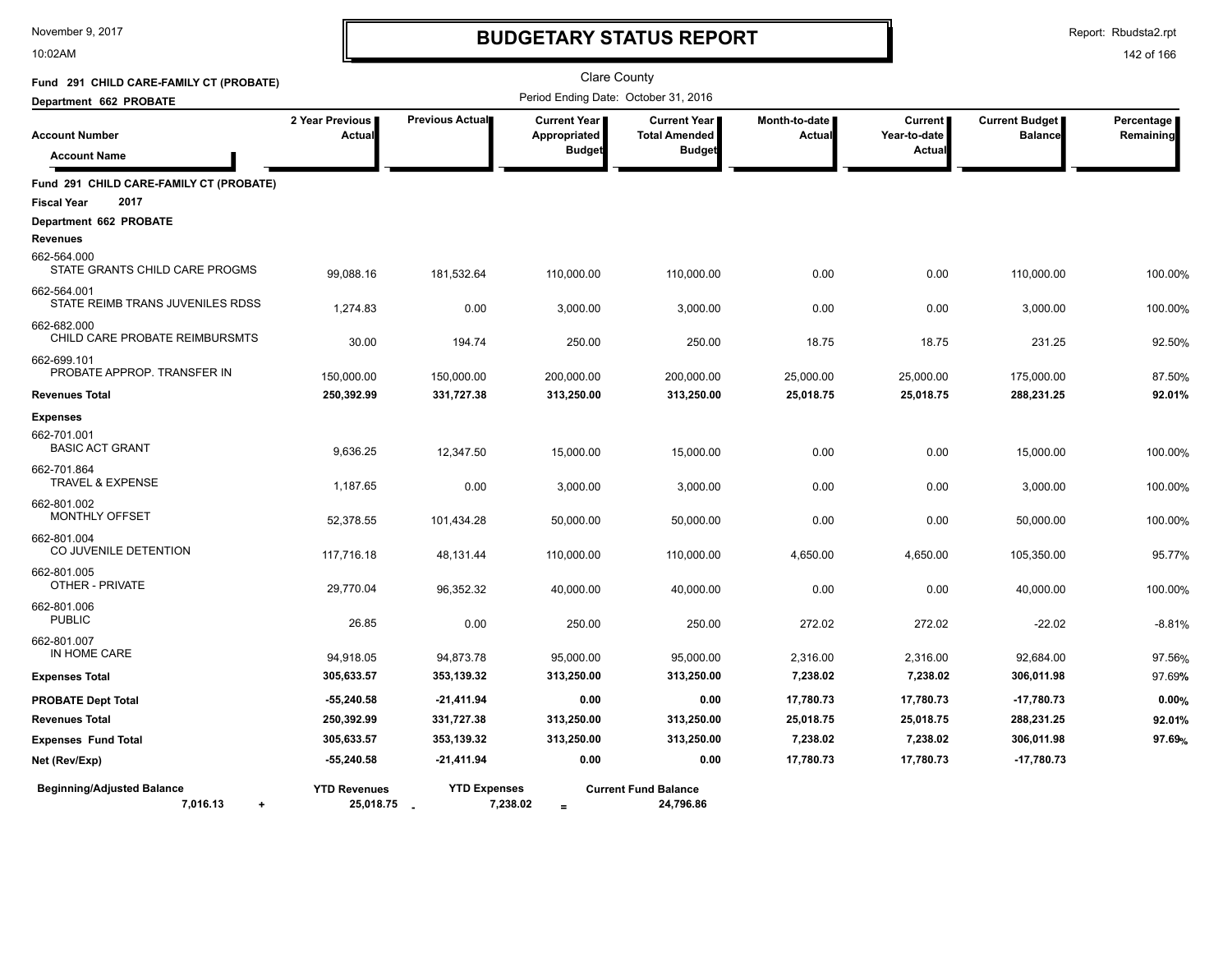10:02AM

# **BUDGETARY STATUS REPORT**

Report: Rbudsta2.rpt

| Fund 292 CHILD CARE-DSS FUND<br>Department 663 CHILD CARE-SOCIAL WELFARE |                                  |                                            | <b>Clare County</b>                                    | Period Ending Date: October 31, 2016                         |                                |                                          |                                  |                         |
|--------------------------------------------------------------------------|----------------------------------|--------------------------------------------|--------------------------------------------------------|--------------------------------------------------------------|--------------------------------|------------------------------------------|----------------------------------|-------------------------|
| <b>Account Number</b><br><b>Account Name</b>                             | 2 Year Previous<br>Actual        | Previous Actual                            | <b>Current Year I</b><br>Appropriated<br><b>Budget</b> | <b>Current Year</b><br><b>Total Amended</b><br><b>Budget</b> | Month-to-date<br><b>Actual</b> | <b>Current</b><br>Year-to-date<br>Actual | Current Budget<br><b>Balance</b> | Percentage<br>Remaining |
| Fund 292 CHILD CARE-DSS FUND                                             |                                  |                                            |                                                        |                                                              |                                |                                          |                                  |                         |
| 2017<br><b>Fiscal Year</b>                                               |                                  |                                            |                                                        |                                                              |                                |                                          |                                  |                         |
| Department 663 CHILD CARE-SOCIAL WELFARE<br><b>Revenues</b>              |                                  |                                            |                                                        |                                                              |                                |                                          |                                  |                         |
| 663-564.000<br>STATE GRANTS CHILD CARE PROGMS                            | 125,632.70                       | 75,333.22                                  | 135,000.00                                             | 135,000.00                                                   | 19,057.29                      | 19,057.29                                | 115,942.71                       | 85.88%                  |
| 663-699.101<br>DSS APPROPRIATION TRANSFER IN                             | 105,000.00                       | 105,000.00                                 | 105,000.00                                             | 105,000.00                                                   | 26,250.00                      | 26,250.00                                | 78,750.00                        | 75.00%                  |
| <b>Revenues Total</b>                                                    | 230,632.70                       | 180,333.22                                 | 240,000.00                                             | 240,000.00                                                   | 45,307.29                      | 45,307.29                                | 194,692.71                       | 81.12%                  |
| <b>Expenses</b>                                                          |                                  |                                            |                                                        |                                                              |                                |                                          |                                  |                         |
| 663-701.000<br><b>EXPENDITURE CONTROL</b>                                | 218,017.90                       | 173,890.73                                 | 240,000.00                                             | 240,000.00                                                   | 45,307.29                      | 45,307.29                                | 194,692.71                       | 81.12%                  |
| <b>Expenses Total</b>                                                    | 218,017.90                       | 173,890.73                                 | 240,000.00                                             | 240,000.00                                                   | 45,307.29                      | 45,307.29                                | 194,692.71                       | 81.12%                  |
| CHILD CARE-SOCIAL WELFARE Dept<br><b>Total</b>                           | 12,614.80                        | 6,442.49                                   | 0.00                                                   | 0.00                                                         | 0.00                           | 0.00                                     | 0.00                             | 0.00%                   |
| <b>Revenues Total</b>                                                    | 230,632.70                       | 180,333.22                                 | 240,000.00                                             | 240,000.00                                                   | 45,307.29                      | 45,307.29                                | 194,692.71                       | 81.12%                  |
| <b>Expenses Fund Total</b>                                               | 218,017.90                       | 173,890.73                                 | 240,000.00                                             | 240,000.00                                                   | 45,307.29                      | 45,307.29                                | 194,692.71                       | 81.12%                  |
| Net (Rev/Exp)                                                            | 12,614.80                        | 6,442.49                                   | 0.00                                                   | 0.00                                                         | 0.00                           | 0.00                                     | 0.00                             |                         |
| <b>Beginning/Adjusted Balance</b><br>19,057.29<br>$\ddot{}$              | <b>YTD Revenues</b><br>45,307.29 | <b>YTD Expenses</b><br>45,307.29<br>$\sim$ | $=$                                                    | <b>Current Fund Balance</b><br>19,057.29                     |                                |                                          |                                  |                         |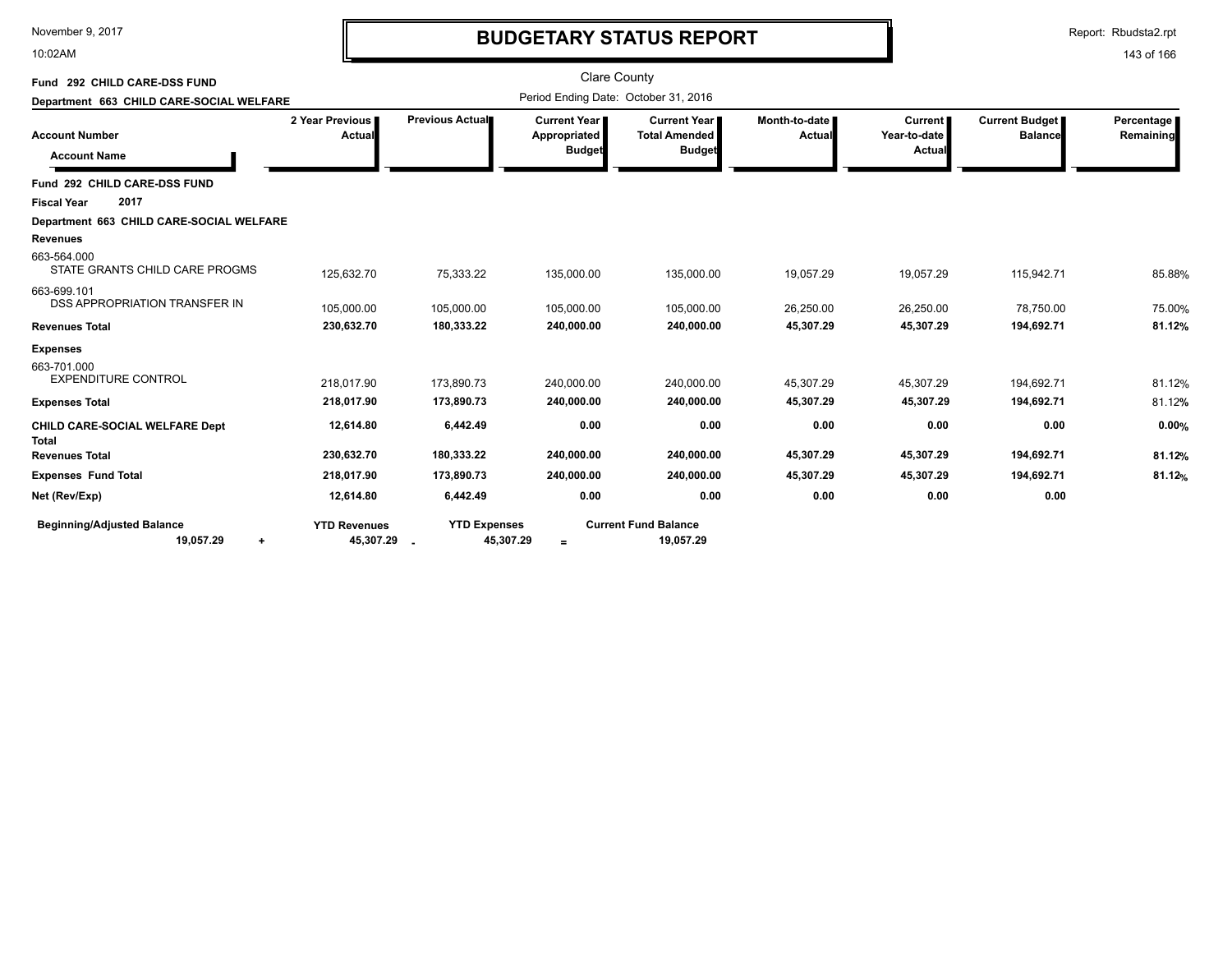10:02AM

# **BUDGETARY STATUS REPORT**

Report: Rbudsta2.rpt

| Fund 293 SOLDIER & SAILOR RELIEF FUND                               |                                  |                     | Clare County                                         |                                                                |                         |                                     |                                  |                           |
|---------------------------------------------------------------------|----------------------------------|---------------------|------------------------------------------------------|----------------------------------------------------------------|-------------------------|-------------------------------------|----------------------------------|---------------------------|
| <b>Department</b>                                                   |                                  |                     | Period Ending Date: October 31, 2016                 |                                                                |                         |                                     |                                  |                           |
| <b>Account Number</b><br><b>Account Name</b>                        | 2 Year Previous<br><b>Actual</b> | Previous Actual     | <b>Current Year</b><br>Appropriated<br><b>Budget</b> | <b>Current Year I</b><br><b>Total Amended</b><br><b>Budget</b> | Month-to-date<br>Actual | Current  <br>Year-to-date<br>Actual | Current Budget<br><b>Balance</b> | Percentage  <br>Remaining |
| Fund 293 SOLDIER & SAILOR RELIEF FUND<br>2017<br><b>Fiscal Year</b> |                                  |                     |                                                      |                                                                |                         |                                     |                                  |                           |
| Department 000                                                      |                                  |                     |                                                      |                                                                |                         |                                     |                                  |                           |
| <b>Revenues</b>                                                     |                                  |                     |                                                      |                                                                |                         |                                     |                                  |                           |
| 000-674.000<br>CONTRIBUTION/DONATIONS                               | 320.00                           | 1,040.51            | 3,803.00                                             | 3,803.00                                                       | 0.00                    | 0.00                                | 3,803.00                         | 100.00%                   |
| 000-675.000<br>DONATIONS-DAV VAN                                    | 0.00                             | 0.00                | 1,795.00                                             | 1,795.00                                                       | 0.00                    | 0.00                                | 1,795.00                         | 100.00%                   |
| 000-675.001<br>DONATIONS-VET MEMORIAL PARK                          | 0.00                             | 0.00                | 25,000.00                                            | 25,000.00                                                      | 0.00                    | 0.00                                | 25,000.00                        | 100.00%                   |
| 000-699.101<br>APPROPRIATION TRANSFER IN                            | 10,000.00                        | 10,000.00           | 0.00                                                 | 0.00                                                           | 0.00                    | 0.00                                | 0.00                             | 0.00%                     |
| 000-699.900<br><b>BEGINNING FUND BALANCE</b>                        | 0.00                             | 0.00                | 13,000.00                                            | 13,000.00                                                      | 0.00                    | 0.00                                | 13,000.00                        | 100.00%                   |
| <b>Revenues Total</b>                                               | 10,320.00                        | 11,040.51           | 43,598.00                                            | 43,598.00                                                      | 0.00                    | 0.00                                | 43,598.00                        | 100.00%                   |
| <b>Expenses</b>                                                     |                                  |                     |                                                      |                                                                |                         |                                     |                                  |                           |
| 000-707.000<br>PER DIEM                                             | 577.04                           | 550.00              | 900.00                                               | 900.00                                                         | 0.00                    | 0.00                                | 900.00                           | 100.00%                   |
| 000-710.000<br><b>FICA EXPENSE</b>                                  | 51.39                            | 54.95               | 0.00                                                 | 0.00                                                           | 0.00                    | 0.00                                | 0.00                             | 0.00%                     |
| 000-711.000<br><b>MEDICARE EXPENSE</b>                              | 12.00                            | 12.86               | 0.00                                                 | 0.00                                                           | 0.00                    | 0.00                                | 0.00                             | 0.00%                     |
| 000-842.000<br>SOLDIERS RELIEF SERVICE                              | 7,213.87                         | 6,097.76            | 10,000.00                                            | 10,000.00                                                      | 0.00                    | 0.00                                | 10,000.00                        | 100.00%                   |
| 000-864.000<br><b>TRAVEL &amp; EXPENSE</b>                          | 251.97                           | 336.33              | 500.00                                               | 500.00                                                         | 0.00                    | 0.00                                | 500.00                           | 100.00%                   |
| 000-864.001<br>TRAVEL & EXPENSE - VOLUNTEER DAV                     | 297.39                           | 700.96              | 1,000.00                                             | 1,000.00                                                       | 0.00                    | 0.00                                | 1,000.00                         | 100.00%                   |
| 000-998.900<br>ENDING FUND BALANCE                                  | 0.00                             | 0.00                | 31,198.00                                            | 31,198.00                                                      | 0.00                    | 0.00                                | 31,198.00                        | 100.00%                   |
| <b>Expenses Total</b>                                               | 8,403.66                         | 7,752.86            | 43,598.00                                            | 43,598.00                                                      | 0.00                    | 0.00                                | 43,598.00                        | 100.00%                   |
| <b>Dept Total</b>                                                   | 1,916.34                         | 3,287.65            | 0.00                                                 | 0.00                                                           | 0.00                    | 0.00                                | 0.00                             | 0.00%                     |
| <b>Revenues Total</b>                                               | 10,320.00                        | 11,040.51           | 43,598.00                                            | 43,598.00                                                      | 0.00                    | 0.00                                | 43,598.00                        | 100.00%                   |
| <b>Expenses Fund Total</b>                                          | 8,403.66                         | 7,752.86            | 43,598.00                                            | 43,598.00                                                      | 0.00                    | 0.00                                | 43,598.00                        | 100.00%                   |
| Net (Rev/Exp)                                                       | 1,916.34                         | 3,287.65            | 0.00                                                 | 0.00                                                           | 0.00                    | 0.00                                | 0.00                             |                           |
| <b>Beginning/Adjusted Balance</b><br>19,816.22<br>$\ddot{}$         | <b>YTD Revenues</b><br>0.00      | <b>YTD Expenses</b> | 0.00<br>$=$                                          | <b>Current Fund Balance</b><br>19,816.22                       |                         |                                     |                                  |                           |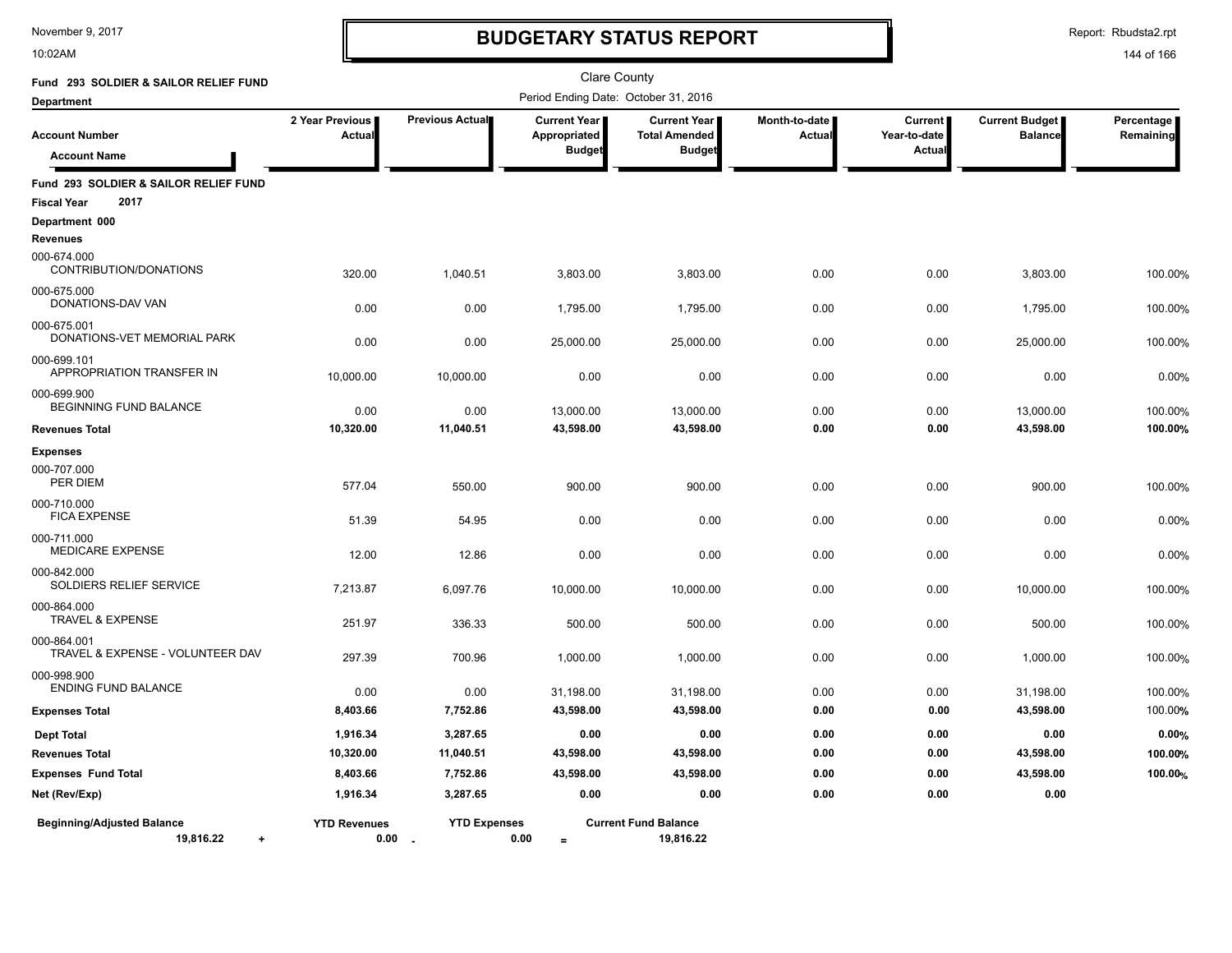10:02AM

# **BUDGETARY STATUS REPORT**

Report: Rbudsta2.rpt

| Fund 294 VETERAN TRUST FUND                  |                                  |                     | <b>Clare County</b>                  |                                                              |                                  |                                          |                                         |                         |
|----------------------------------------------|----------------------------------|---------------------|--------------------------------------|--------------------------------------------------------------|----------------------------------|------------------------------------------|-----------------------------------------|-------------------------|
| <b>Department</b>                            |                                  |                     | Period Ending Date: October 31, 2016 |                                                              |                                  |                                          |                                         |                         |
| <b>Account Number</b>                        | 2 Year Previous<br><b>Actual</b> | Previous Actual     | Current Year<br>Appropriated         | <b>Current Year</b><br><b>Total Amended</b><br><b>Budget</b> | Month-to-date  <br><b>Actual</b> | <b>Current</b><br>Year-to-date<br>Actual | <b>Current Budget</b><br><b>Balance</b> | Percentage<br>Remaining |
| <b>Account Name</b>                          |                                  |                     | <b>Budget</b>                        |                                                              |                                  |                                          |                                         |                         |
| Fund 294 VETERAN TRUST FUND                  |                                  |                     |                                      |                                                              |                                  |                                          |                                         |                         |
| 2017<br><b>Fiscal Year</b>                   |                                  |                     |                                      |                                                              |                                  |                                          |                                         |                         |
| Department 000                               |                                  |                     |                                      |                                                              |                                  |                                          |                                         |                         |
| <b>Revenues</b>                              |                                  |                     |                                      |                                                              |                                  |                                          |                                         |                         |
| 000-566.000<br><b>STATE AID</b>              | 4,562.00                         | 2,000.00            | 8,000.00                             | 8,000.00                                                     | 0.00                             | 0.00                                     | 8,000.00                                | 100.00%                 |
| 000-699.900<br><b>BEGINNING FUND BALANCE</b> | 0.00                             | 0.00                | 3,700.00                             | 3,700.00                                                     | 0.00                             | 0.00                                     | 3,700.00                                | 100.00%                 |
| <b>Revenues Total</b>                        | 4,562.00                         | 2,000.00            | 11,700.00                            | 11,700.00                                                    | 0.00                             | 0.00                                     | 11,700.00                               | 100.00%                 |
| <b>Expenses</b>                              |                                  |                     |                                      |                                                              |                                  |                                          |                                         |                         |
| 000-842.000<br>MVTF EMERGENCY SERVICE        | 3,334.09                         | 0.00                | 8,000.00                             | 8,000.00                                                     | 0.00                             | 0.00                                     | 8,000.00                                | 100.00%                 |
| 000-998.101<br>APPROP TRANSFER 101           | 800.00                           | 400.00              | 0.00                                 | 0.00                                                         | 0.00                             | 0.00                                     | 0.00                                    | 0.00%                   |
| 000-998.900<br><b>ENDING FUND BALANCE</b>    | 0.00                             | 0.00                | 3,700.00                             | 3,700.00                                                     | 0.00                             | 0.00                                     | 3,700.00                                | 100.00%                 |
| <b>Expenses Total</b>                        | 4,134.09                         | 400.00              | 11,700.00                            | 11,700.00                                                    | 0.00                             | 0.00                                     | 11,700.00                               | 100.00%                 |
| <b>Dept Total</b>                            | 427.91                           | 1,600.00            | 0.00                                 | 0.00                                                         | 0.00                             | 0.00                                     | 0.00                                    | 0.00%                   |
| <b>Revenues Total</b>                        | 4,562.00                         | 2,000.00            | 11,700.00                            | 11,700.00                                                    | 0.00                             | 0.00                                     | 11,700.00                               | 100.00%                 |
| <b>Expenses Fund Total</b>                   | 4,134.09                         | 400.00              | 11,700.00                            | 11,700.00                                                    | 0.00                             | 0.00                                     | 11,700.00                               | 100.00%                 |
| Net (Rev/Exp)                                | 427.91                           | 1,600.00            | 0.00                                 | 0.00                                                         | 0.00                             | 0.00                                     | 0.00                                    |                         |
| <b>Beginning/Adjusted Balance</b>            | <b>YTD Revenues</b>              | <b>YTD Expenses</b> |                                      | <b>Current Fund Balance</b>                                  |                                  |                                          |                                         |                         |
| 3,305.16                                     | $\cdot$                          | $0.00 -$            | 0.00<br>$=$                          | 3,305.16                                                     |                                  |                                          |                                         |                         |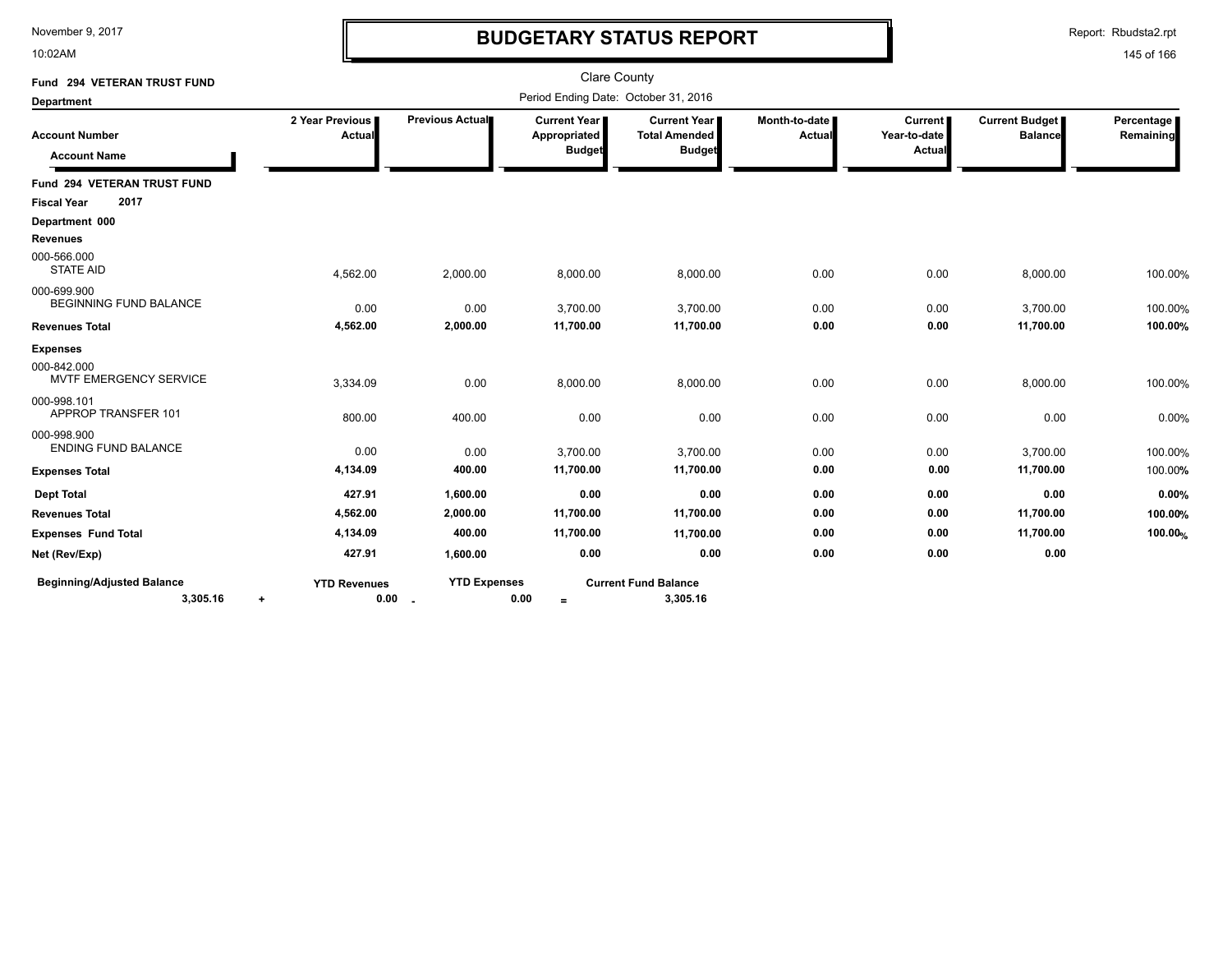10:02AM

### **BUDGETARY STATUS REPORT**

Report: Rbudsta2.rpt

| Fund 295 AIRPORT FUND                               |                           |                 | Clare County                         |                                             |                         |                                |                                         |                         |
|-----------------------------------------------------|---------------------------|-----------------|--------------------------------------|---------------------------------------------|-------------------------|--------------------------------|-----------------------------------------|-------------------------|
| <b>Department</b>                                   |                           |                 | Period Ending Date: October 31, 2016 |                                             |                         |                                |                                         |                         |
| <b>Account Number</b>                               | 2 Year Previous<br>Actual | Previous Actual | <b>Current Year</b><br>Appropriated  | <b>Current Year</b><br><b>Total Amended</b> | Month-to-date<br>Actual | <b>Current</b><br>Year-to-date | <b>Current Budget</b><br><b>Balance</b> | Percentage<br>Remaining |
| <b>Account Name</b>                                 |                           |                 | <b>Budget</b>                        | <b>Budget</b>                               |                         | Actual                         |                                         |                         |
| Fund 295 AIRPORT FUND<br>2017<br><b>Fiscal Year</b> |                           |                 |                                      |                                             |                         |                                |                                         |                         |
| Department 000<br><b>Revenues</b>                   |                           |                 |                                      |                                             |                         |                                |                                         |                         |
| 000-584.000<br>CONTRIBUTIONS LOCAL UNITS            | 0.00                      | 0.00            | 10,000.00                            | 10,000.00                                   | 0.00                    | 0.00                           | 10,000.00                               | 100.00%                 |
| 000-648.000<br>SALE OF FIXED ASSETS                 | 11,325.00                 | 0.00            | 0.00                                 | 0.00                                        | 0.00                    | 0.00                           | 0.00                                    | 0.00%                   |
| 000-667.000<br><b>RENT - RESTAURANT</b>             | 9,560.00                  | 7,848.00        | 8,960.00                             | 8,960.00                                    | 0.00                    | 0.00                           | 8,960.00                                | 100.00%                 |
| 000-699.070<br>APPROP TRANSFER IN - HARRISON        | 0.00                      | 0.00            | 0.00                                 | 0.00                                        | 5,000.00                | 5,000.00                       | $-5,000.00$                             | 0.00%                   |
| 000-699.101<br>APPROPRIATION TRANSFER IN            | 0.00                      | 0.00            | 10,000.00                            | 10,000.00                                   | 0.00                    | 0.00                           | 10,000.00                               | 100.00%                 |
| 000-699.900<br>BEGINNING FUND BALANCE               | 0.00                      | 0.00            | 7,635.00                             | 7,635.00                                    | 0.00                    | 0.00                           | 7,635.00                                | 100.00%                 |
| <b>Revenues Total</b>                               | 20,885.00                 | 7,848.00        | 36,595.00                            | 36,595.00                                   | 5,000.00                | 5,000.00                       | 31,595.00                               | 86.34%                  |
| <b>Expenses</b>                                     |                           |                 |                                      |                                             |                         |                                |                                         |                         |
| 000-702.000<br><b>MANAGER'S CONTRACT FEES</b>       | 3,966.36                  | 2,974.77        | 3,966.00                             | 3,966.00                                    | 0.00                    | 0.00                           | 3,966.00                                | 100.00%                 |
| 000-727.000<br><b>SUPPLIES</b>                      | 0.00                      | 563.08          | 800.00                               | 800.00                                      | 55.93                   | 55.93                          | 714.95                                  | 89.37%                  |
| 000-746.000<br><b>GAS OIL &amp; GREASE</b>          | 662.87                    | 418.12          | 900.00                               | 900.00                                      | 0.00                    | 0.00                           | 900.00                                  | 100.00%                 |
| 000-864.000<br><b>TRAVEL &amp; EXPENSE</b>          | 43.13                     | 0.00            | 100.00                               | 100.00                                      | 0.00                    | 0.00                           | 100.00                                  | 100.00%                 |
| 000-914.000<br><b>INSURANCE</b>                     | 2,100.00                  | 2,100.00        | 2,100.00                             | 2,100.00                                    | 0.00                    | 0.00                           | 2,100.00                                | 100.00%                 |
| 000-921.000<br>NATURAL GAS & ELECTRICITY            | 1,141.02                  | 1,738.93        | 1,500.00                             | 1,500.00                                    | 0.00                    | 0.00                           | 1,500.00                                | 100.00%                 |
| 000-933.000<br><b>MAINTENANCE</b>                   | 440.27                    | 1,274.54        | 450.00                               | 450.00                                      | 0.00                    | 0.00                           | 450.00                                  | 100.00%                 |
| 000-935.000<br><b>GROUND CARE &amp; MAINTENCE</b>   | 1,211.95                  | 996.09          | 2,000.00                             | 2,000.00                                    | 0.00                    | 0.00                           | 1,920.00                                | 96.00%                  |
| 000-978.001<br>NEW EQUIPMENT UNDER                  | 1,573.39                  | 0.00            | 0.00                                 | 0.00                                        | 0.00                    | 0.00                           | 0.00                                    | 0.00%                   |
| 000-998.900<br><b>ENDING FUND BALANCE</b>           | 0.00                      | 0.00            | 24,779.00                            | 24,779.00                                   | 0.00                    | 0.00                           | 24,779.00                               | 100.00%                 |
| <b>Expenses Total</b>                               | 11,138.99                 | 10,065.53       | 36,595.00                            | 36,595.00                                   | 55.93                   | 55.93                          | 36,429.95                               | 99.85%                  |
| <b>Dept Total</b>                                   | 9,746.01                  | $-2,217.53$     | 0.00                                 | 0.00                                        | 4,944.07                | 4,944.07                       | $-4,834.95$                             | 0.00%                   |
| <b>Revenues Total</b>                               | 20,885.00                 | 7,848.00        | 36,595.00                            | 36,595.00                                   | 5,000.00                | 5,000.00                       | 31,595.00                               | 86.34%                  |
| <b>Expenses Fund Total</b>                          | 11,138.99                 | 10,065.53       | 36,595.00                            | 36,595.00                                   | 55.93                   | 55.93                          | 36,429.95                               | 99.85%                  |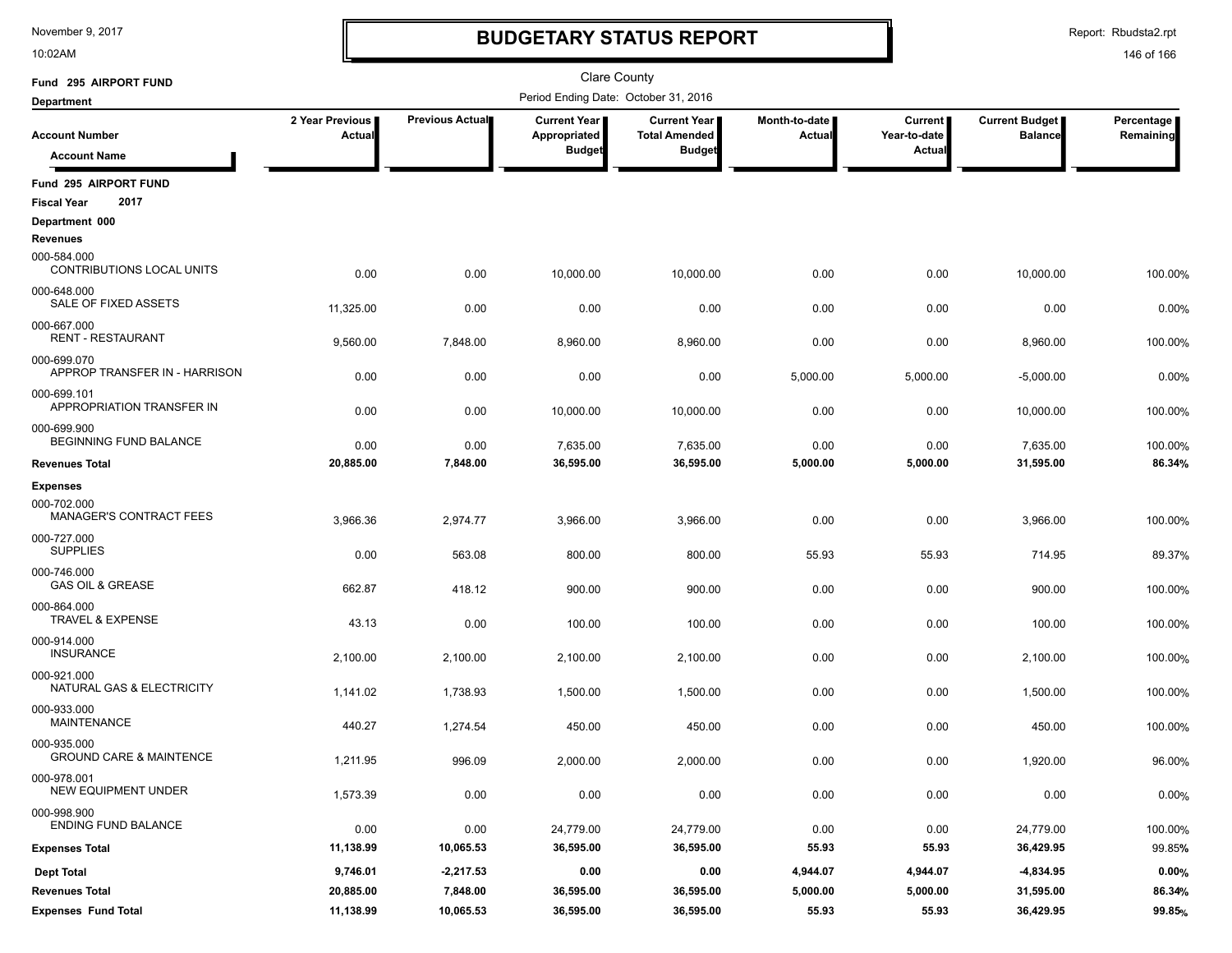| November 9, 2017 |  |  |  |
|------------------|--|--|--|
|------------------|--|--|--|

10:02AM

### **BUDGETARY STATUS REPORT**

Report: Rbudsta2.rpt

| Fund 295 AIRPORT FUND                        |           | <b>Clare County</b>                  |                                  |                         |                                       |               |                                                         |                                  |                                                 |                                         |                         |
|----------------------------------------------|-----------|--------------------------------------|----------------------------------|-------------------------|---------------------------------------|---------------|---------------------------------------------------------|----------------------------------|-------------------------------------------------|-----------------------------------------|-------------------------|
| Department                                   |           | Period Ending Date: October 31, 2016 |                                  |                         |                                       |               |                                                         |                                  |                                                 |                                         |                         |
| <b>Account Number</b><br><b>Account Name</b> |           |                                      | 2 Year Previous<br><b>Actual</b> | <b>Previous Actual■</b> | <b>Current Year</b> ■<br>Appropriated | <b>Budget</b> | Current Year I<br><b>Total Amended</b><br><b>Budget</b> | Month-to-date ∎<br><b>Actual</b> | <b>Current</b><br>Year-to-date<br><b>Actual</b> | <b>Current Budget</b><br><b>Balance</b> | Percentage<br>Remaining |
| Net (Rev/Exp)                                |           |                                      | 9.746.01                         | $-2.217.53$             |                                       | 0.00          | 0.00                                                    | 4,944.07                         | 4.944.07                                        | -4,834.95                               |                         |
| <b>Beginning/Adjusted Balance</b>            | 10.147.91 |                                      | <b>YTD Revenues</b><br>5,000.00  | <b>YTD Expenses</b>     | 55.93                                 |               | <b>Current Fund Balance</b><br>15,091.98                |                                  |                                                 |                                         |                         |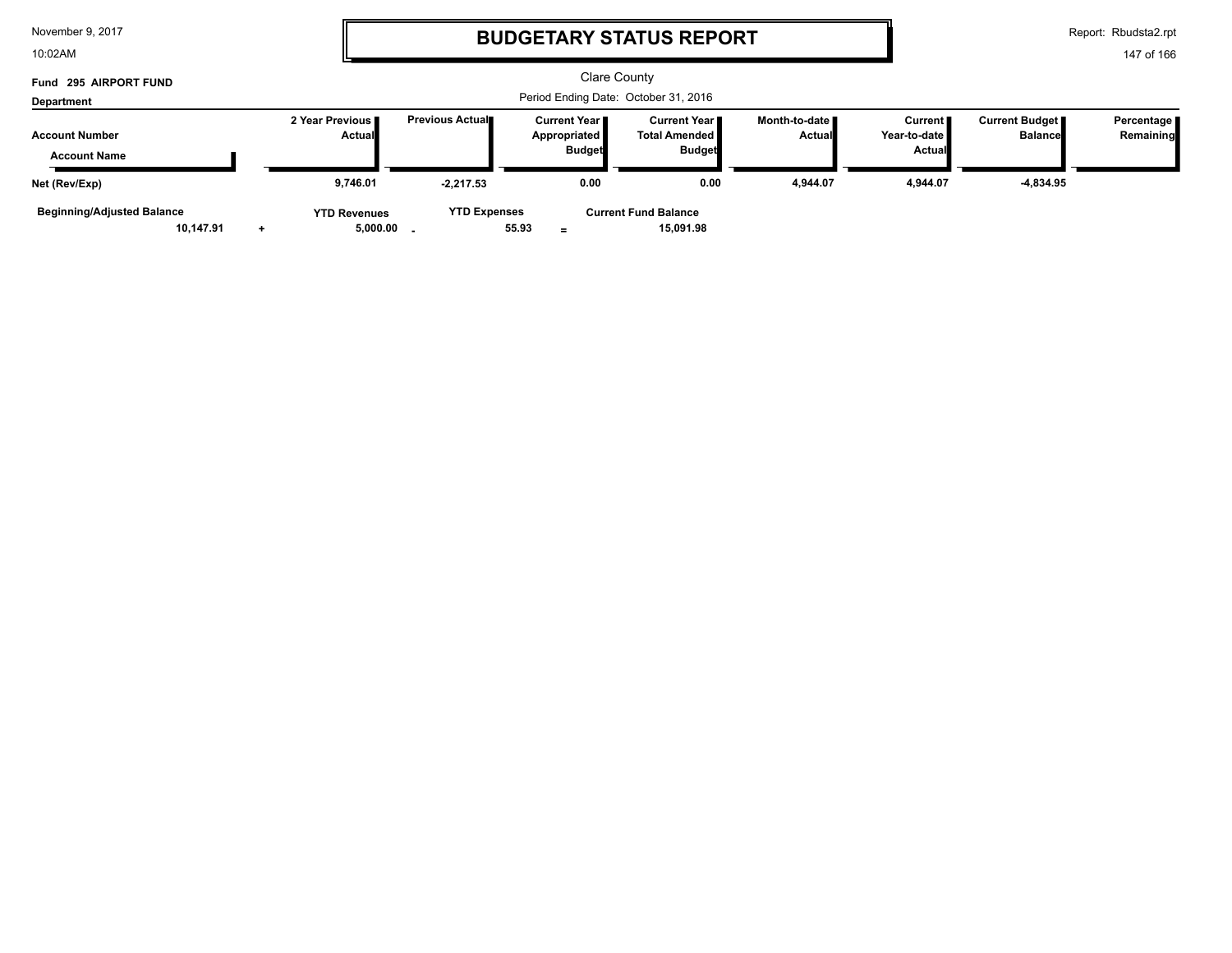10:02AM

## **BUDGETARY STATUS REPORT**

Report: Rbudsta2.rpt

| Fund 296 VETERAN'S SPECIAL PROJECTS                               |                           |                 | <b>Clare County</b>                                  |                                                                |                         |                                                 |                                  |                         |
|-------------------------------------------------------------------|---------------------------|-----------------|------------------------------------------------------|----------------------------------------------------------------|-------------------------|-------------------------------------------------|----------------------------------|-------------------------|
| <b>Department</b>                                                 |                           |                 | Period Ending Date: October 31, 2016                 |                                                                |                         |                                                 |                                  |                         |
| <b>Account Number</b><br><b>Account Name</b>                      | 2 Year Previous<br>Actual | Previous Actual | <b>Current Year</b><br>Appropriated<br><b>Budget</b> | <b>Current Year I</b><br><b>Total Amended</b><br><b>Budget</b> | Month-to-date<br>Actual | <b>Current</b><br>Year-to-date<br><b>Actual</b> | Current Budget<br><b>Balance</b> | Percentage<br>Remaining |
|                                                                   |                           |                 |                                                      |                                                                |                         |                                                 |                                  |                         |
| Fund 296 VETERAN'S SPECIAL PROJECTS<br>2017<br><b>Fiscal Year</b> |                           |                 |                                                      |                                                                |                         |                                                 |                                  |                         |
| Department 000<br><b>Revenues</b>                                 |                           |                 |                                                      |                                                                |                         |                                                 |                                  |                         |
| 000-608.000<br><b>VETERANS SERVICES</b>                           | 0.00                      | 10.00           | 10.00                                                | 10.00                                                          | 0.00                    | 0.00                                            | 10.00                            | 100.00%                 |
| 000-665.000<br><b>INTEREST EARNED</b>                             | 31.63                     | 16.78           | 50.00                                                | 50.00                                                          | 0.90                    | 0.90                                            | 49.10                            | 98.20%                  |
| 000-674.050<br><b>DONATIONS - EVENT PARK</b>                      | 46,080.62                 | 38,226.50       | 45,000.00                                            | 45,000.00                                                      | 0.00                    | 0.00                                            | 45,000.00                        | 100.00%                 |
| 000-674.100<br>DONATIONS - EVENT DAV VAN                          | 0.00                      | 100.00          | 0.00                                                 | 0.00                                                           | 0.00                    | 0.00                                            | 0.00                             | 0.00%                   |
| 000-674.150<br>DONATIONS - MISC PARK                              | 38,121.48                 | 11,814.79       | 15,000.00                                            | 15,000.00                                                      | 500.00                  | 500.00                                          | 14,500.00                        | 96.67%                  |
| 000-674.200<br>DONATIONS - MISC DAV VAN                           | 30.00                     | 1,396.89        | 500.00                                               | 500.00                                                         | 0.00                    | 0.00                                            | 500.00                           | 100.00%                 |
| 000-675.000<br>DONATIONS - BRICKS                                 | 36,174.50                 | 65,167.02       | 30,000.00                                            | 30,000.00                                                      | 300.00                  | 300.00                                          | 29,700.00                        | 99.00%                  |
| 000-675.050<br>FOUNDATION GRANTS - PARK                           | 20,835.89                 | 0.00            | 40,000.00                                            | 40,000.00                                                      | 0.00                    | 0.00                                            | 40,000.00                        | 100.00%                 |
| 000-699.000<br><b>TRANSFER IN</b>                                 | 0.00                      | 20,000.00       | 0.00                                                 | 0.00                                                           | 0.00                    | 0.00                                            | 0.00                             | 0.00%                   |
| <b>Revenues Total</b>                                             | 141,274.12                | 136,731.98      | 130,560.00                                           | 130,560.00                                                     | 800.90                  | 800.90                                          | 129,759.10                       | 99.39%                  |
| <b>Expenses</b>                                                   |                           |                 |                                                      |                                                                |                         |                                                 |                                  |                         |
| 000-727.000<br><b>SUPPLIES - PARK</b>                             | 990.53                    | 2,410.57        | 3,500.00                                             | 3,500.00                                                       | 133.72                  | 133.72                                          | 3,366.28                         | 96.18%                  |
| 000-801.000<br>CONTRACTED SERVICES - PARK                         | 5,990.60                  | 5,707.22        | 10,000.00                                            | 10,000.00                                                      | 0.00                    | 0.00                                            | 9,967.47                         | 99.67%                  |
| 000-814.000<br>DUES & SUBSCRIPTIONS                               | 150.00                    | 250.00          | 300.00                                               | 300.00                                                         | 0.00                    | 0.00                                            | 300.00                           | 100.00%                 |
| 000-900.000<br><b>ADVERTISING - PARK</b>                          | 855.00                    | 410.00          | 1,500.00                                             | 1,500.00                                                       | 0.00                    | 0.00                                            | 1,500.00                         | 100.00%                 |
| 000-914.000<br><b>BOND/INSURANCE EVENTS - PARK</b>                | 249.00                    | 449.90          | 1.000.00                                             | 1,000.00                                                       | 0.00                    | 0.00                                            | 1.000.00                         | 100.00%                 |
| 000-955.000<br><b>BANK CHARGES</b>                                | 0.00                      | 10.00           | 10.00                                                | 10.00                                                          | 0.00                    | 0.00                                            | 10.00                            | 100.00%                 |
| 000-978.000<br>NEW EQUIPMENT OVER \$5000 PARK                     | 339,991.37                | 152,879.82      | 0.00                                                 | 0.00                                                           | 0.00                    | 0.00                                            | $-12.00$                         | 0.00%                   |
| 000-978.100<br>NEW EQUIPMENT UNDER \$5000 PARK                    | 0.00                      | 0.00            | 49,260.00                                            | 49,260.00                                                      | 1,885.60                | 1,885.60                                        | 45,585.40                        | 92.54%                  |
| 000-978.150<br>NEW EQUIPMENT UNDER \$5000 VAN                     | 0.00                      | 0.00            | 64,990.00                                            | 64,990.00                                                      | 0.00                    | 0.00                                            | 64,990.00                        | 100.00%                 |
| <b>Expenses Total</b>                                             | 348,226.50                | 162,117.51      | 130,560.00                                           | 130,560.00                                                     | 2,019.32                | 2,019.32                                        | 126,707.15                       | 98.45%                  |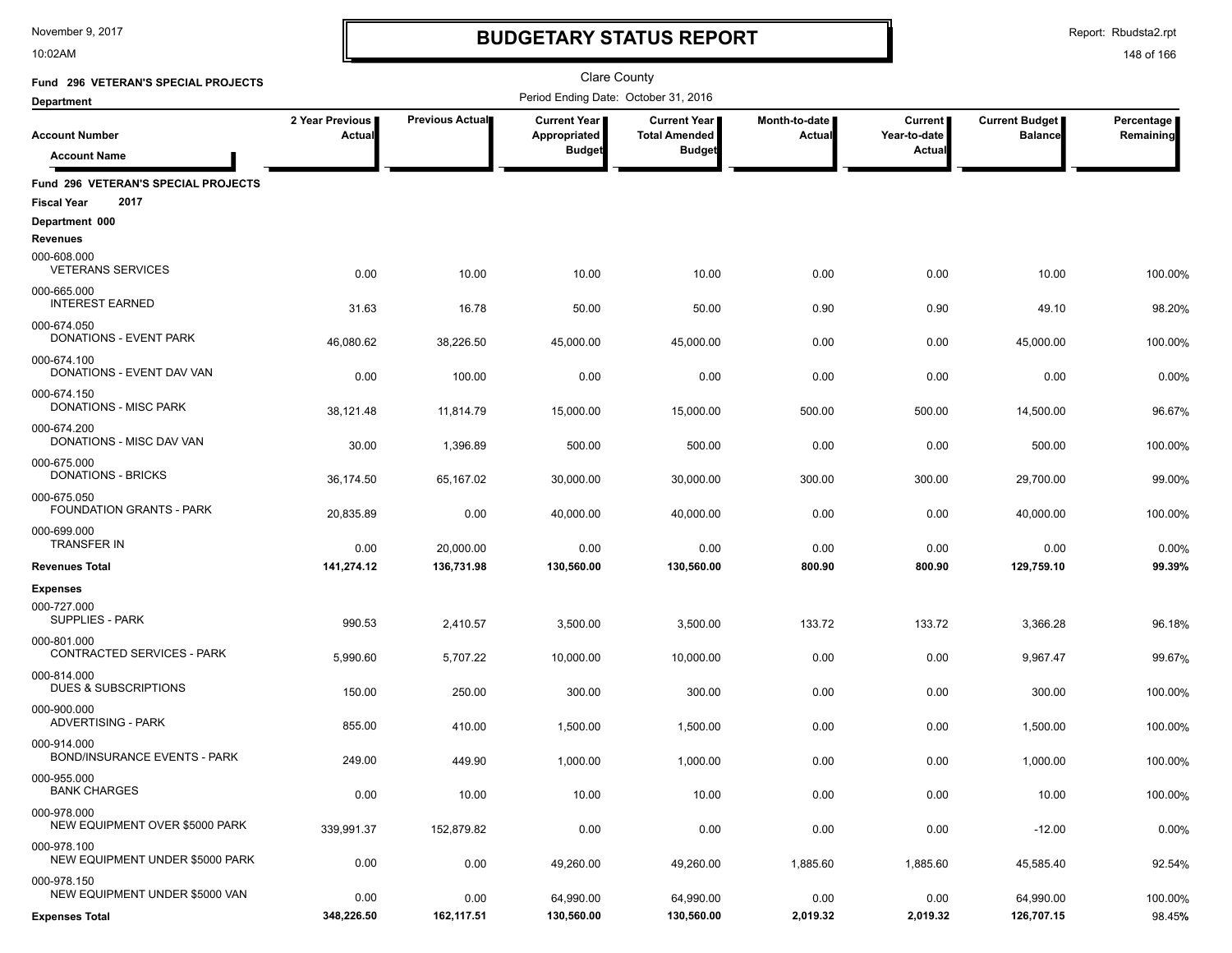10:02AM

### **BUDGETARY STATUS REPORT**

Report: Rbudsta2.rpt

| Fund 296 VETERAN'S SPECIAL PROJECTS                     |                                    |                                 | <b>Clare County</b>                                    |                                                          |                                  |                                                    |                                           |                           |
|---------------------------------------------------------|------------------------------------|---------------------------------|--------------------------------------------------------|----------------------------------------------------------|----------------------------------|----------------------------------------------------|-------------------------------------------|---------------------------|
| Department                                              |                                    |                                 | Period Ending Date: October 31, 2016                   |                                                          |                                  |                                                    |                                           |                           |
| <b>Account Number</b><br><b>Account Name</b>            | 2 Year Previous I<br><b>Actual</b> | <b>Previous Actual</b>          | <b>Current Year I</b><br>Appropriated<br><b>Budget</b> | Current Year II<br><b>Total Amended</b><br><b>Budget</b> | Month-to-date ∎<br><b>Actual</b> | Current <b>II</b><br>Year-to-date<br><b>Actual</b> | <b>Current Budget</b> ■<br><b>Balance</b> | Percentage I<br>Remaining |
| <b>Dept Total</b>                                       | $-206,952.38$                      | $-25,385.53$                    | 0.00                                                   | 0.00                                                     | $-1,218.42$                      | -1,218.42                                          | 3,051.95                                  | 0.00%                     |
| <b>Revenues Total</b>                                   | 141.274.12                         | 136,731.98                      | 130.560.00                                             | 130.560.00                                               | 800.90                           | 800.90                                             | 129,759.10                                | 99.39%                    |
| <b>Expenses Fund Total</b>                              | 348.226.50                         | 162.117.51                      | 130,560.00                                             | 130.560.00                                               | 2,019.32                         | 2,019.32                                           | 126,707.15                                | 98.45%                    |
| Net (Rev/Exp)                                           | $-206,952.38$                      | $-25,385.53$                    | 0.00                                                   | 0.00                                                     | $-1,218.42$                      | -1,218.42                                          | 3,051.95                                  |                           |
| <b>Beginning/Adjusted Balance</b><br>$-144.086.70$<br>÷ | <b>YTD Revenues</b><br>800.90      | <b>YTD Expenses</b><br>2,019.32 | $\equiv$                                               | <b>Current Fund Balance</b><br>-145,305.12               |                                  |                                                    |                                           |                           |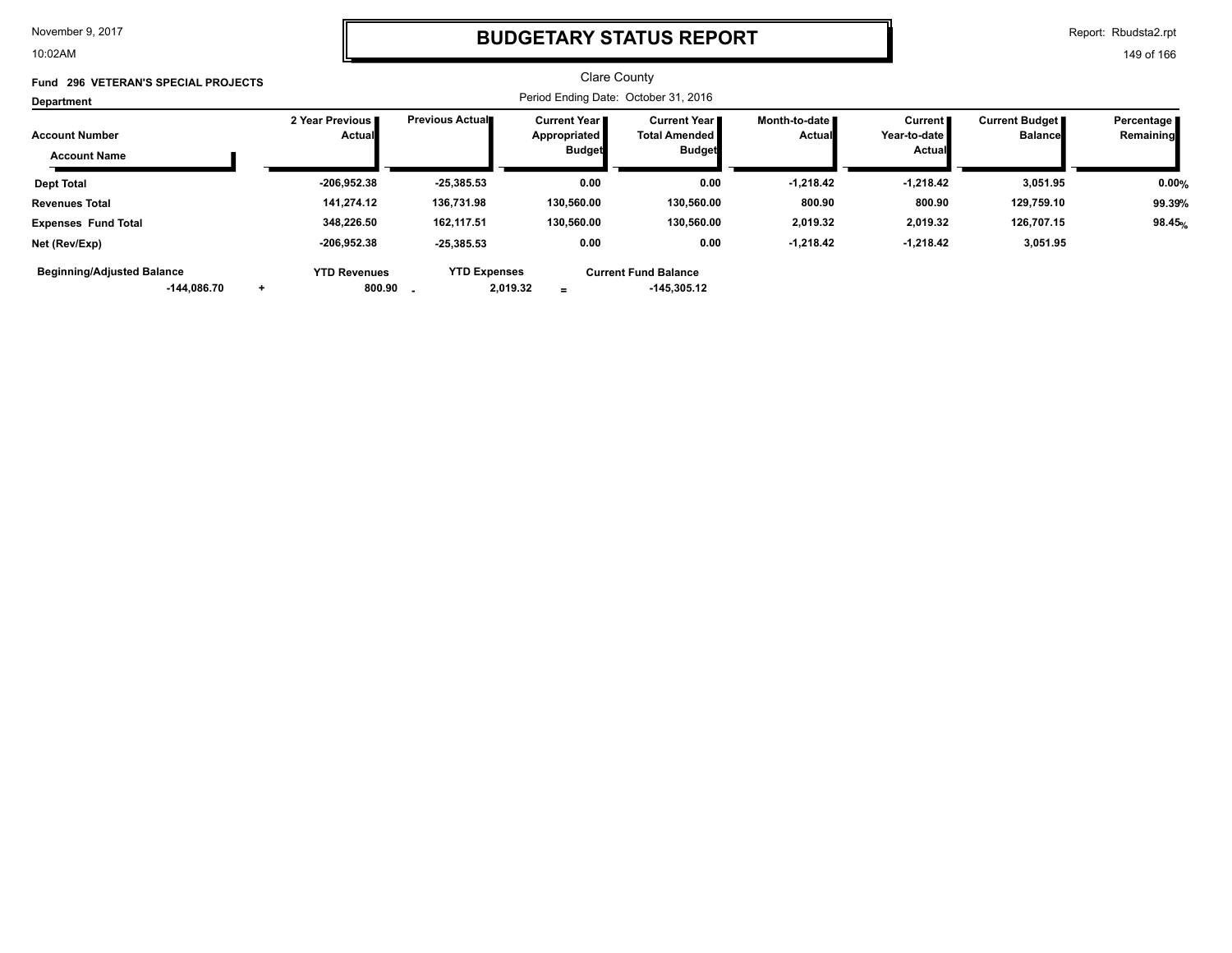10:02AM

# **BUDGETARY STATUS REPORT**

Report: Rbudsta2.rpt

| Fund 366 COURTHOUSE RENOVATION DEBT FD                 |                                    |                                  | <b>Clare County</b>                                  |                                                              |                         |                                          |                                         |                         |
|--------------------------------------------------------|------------------------------------|----------------------------------|------------------------------------------------------|--------------------------------------------------------------|-------------------------|------------------------------------------|-----------------------------------------|-------------------------|
| <b>Department</b>                                      |                                    |                                  |                                                      | Period Ending Date: October 31, 2016                         |                         |                                          |                                         |                         |
| <b>Account Number</b><br><b>Account Name</b>           | 2 Year Previous  <br>Actual        | Previous Actual                  | <b>Current Year</b><br>Appropriated<br><b>Budget</b> | <b>Current Year</b><br><b>Total Amended</b><br><b>Budget</b> | Month-to-date<br>Actual | <b>Current</b><br>Year-to-date<br>Actual | <b>Current Budget</b><br><b>Balance</b> | Percentage<br>Remaining |
| Fund 366 COURTHOUSE RENOVATION DEBT FD                 |                                    |                                  |                                                      |                                                              |                         |                                          |                                         |                         |
| 2017<br><b>Fiscal Year</b>                             |                                    |                                  |                                                      |                                                              |                         |                                          |                                         |                         |
| Department 000<br><b>Revenues</b>                      |                                    |                                  |                                                      |                                                              |                         |                                          |                                         |                         |
| 000-699.101<br>OPERATING TRANSFER IN-GEN FUND          | 0.00                               | 16,348.54                        | 116,630.00                                           | 116,630.00                                                   | 58,165.00               | 58,165.00                                | 58,465.00                               | 50.13%                  |
| <b>Revenues Total</b>                                  | 0.00                               | 16,348.54                        | 116,630.00                                           | 116,630.00                                                   | 58,165.00               | 58,165.00                                | 58,465.00                               | 50.13%                  |
| <b>Expenses</b>                                        |                                    |                                  |                                                      |                                                              |                         |                                          |                                         |                         |
| 000-991.000<br><b>PRINCIPAL</b>                        | 0.00                               | 0.00                             | 80,000.00                                            | 80,000.00                                                    | 40,000.00               | 40,000.00                                | 40,000.00                               | 50.00%                  |
| 000-995.000<br><b>INTEREST</b>                         | 0.00                               | 16,348.54                        | 36,130.00                                            | 36,130.00                                                    | 18,165.00               | 18,165.00                                | 17,965.00                               | 49.72%                  |
| 000-996.000<br>PAYING AGENT FEES                       | 0.00                               | 0.00                             | 500.00                                               | 500.00                                                       | 0.00                    | 0.00                                     | 500.00                                  | 100.00%                 |
| <b>Expenses Total</b>                                  | 0.00                               | 16,348.54                        | 116,630.00                                           | 116,630.00                                                   | 58,165.00               | 58,165.00                                | 58,465.00                               | 50.13%                  |
| <b>Dept Total</b>                                      | 0.00                               | 0.00                             | 0.00                                                 | 0.00                                                         | 0.00                    | 0.00                                     | 0.00                                    | 0.00%                   |
| <b>Revenues Total</b>                                  | 0.00                               | 16,348.54                        | 116,630.00                                           | 116,630.00                                                   | 58,165.00               | 58,165.00                                | 58,465.00                               | 50.13%                  |
| <b>Expenses Fund Total</b>                             | 0.00                               | 16,348.54                        | 116,630.00                                           | 116,630.00                                                   | 58,165.00               | 58,165.00                                | 58,465.00                               | 50.13%                  |
| Net (Rev/Exp)                                          | 0.00                               | 0.00                             | 0.00                                                 | 0.00                                                         | 0.00                    | 0.00                                     | 0.00                                    |                         |
| <b>Beginning/Adjusted Balance</b><br>0.00<br>$\ddot{}$ | <b>YTD Revenues</b><br>58,165.00 . | <b>YTD Expenses</b><br>58,165.00 | $\equiv$                                             | <b>Current Fund Balance</b><br>0.00                          |                         |                                          |                                         |                         |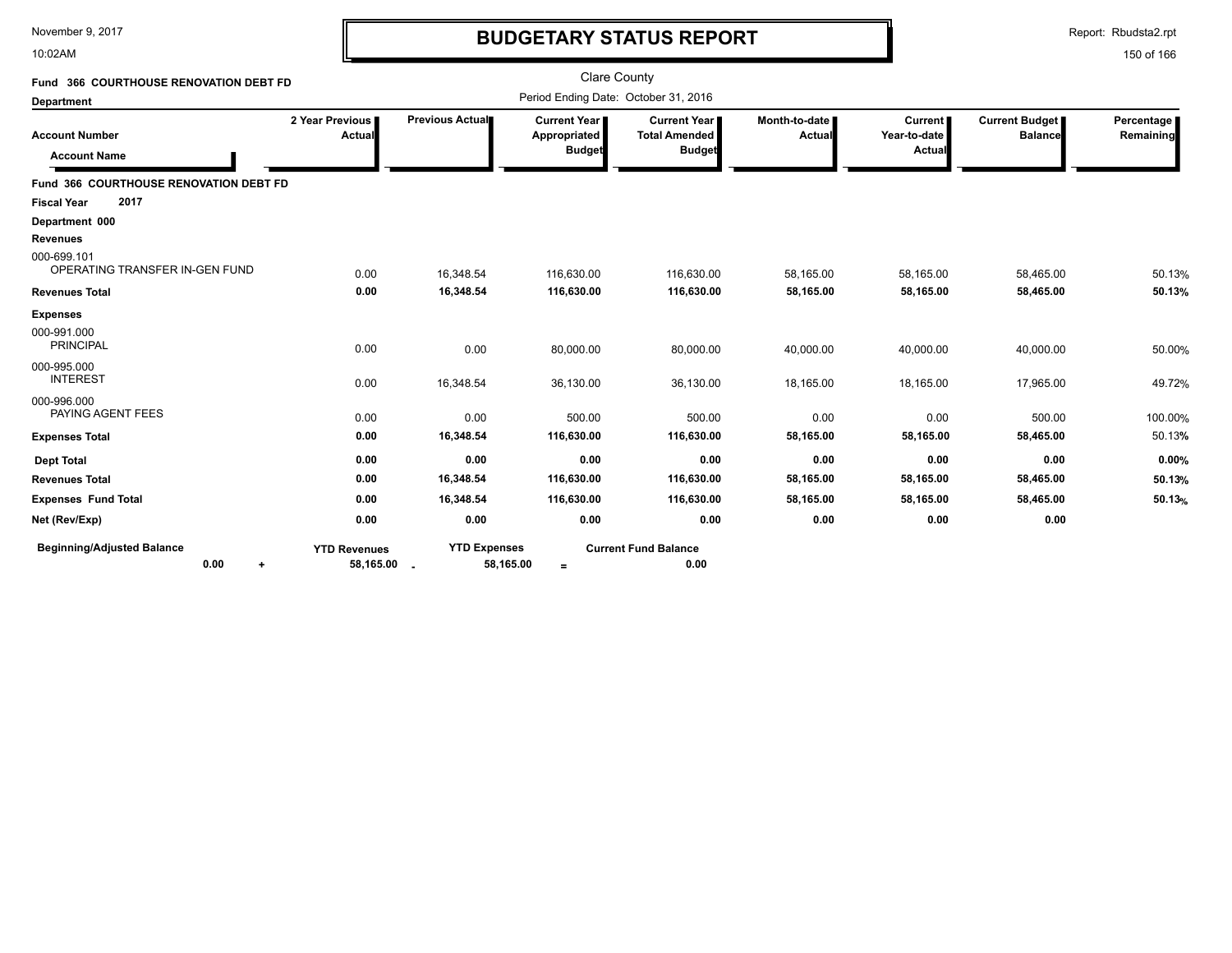10:02AM

# **BUDGETARY STATUS REPORT**

Report: Rbudsta2.rpt

| Fund 370 BLDG AUTH REFUNDING DEBT SERV         |                             |                               | <b>Clare County</b>                           |                                                                |                                  |                                          |                                         |                         |
|------------------------------------------------|-----------------------------|-------------------------------|-----------------------------------------------|----------------------------------------------------------------|----------------------------------|------------------------------------------|-----------------------------------------|-------------------------|
| <b>Department</b>                              |                             |                               | Period Ending Date: October 31, 2016          |                                                                |                                  |                                          |                                         |                         |
| <b>Account Number</b><br><b>Account Name</b>   | 2 Year Previous<br>Actual   | Previous Actual               | Current Year<br>Appropriated<br><b>Budget</b> | <b>Current Year I</b><br><b>Total Amended</b><br><b>Budget</b> | Month-to-date I<br><b>Actual</b> | <b>Current</b><br>Year-to-date<br>Actual | <b>Current Budget</b><br><b>Balance</b> | Percentage<br>Remaining |
| Fund 370 BLDG AUTH REFUNDING DEBT SERV         |                             |                               |                                               |                                                                |                                  |                                          |                                         |                         |
| 2017<br><b>Fiscal Year</b>                     |                             |                               |                                               |                                                                |                                  |                                          |                                         |                         |
| Department 000                                 |                             |                               |                                               |                                                                |                                  |                                          |                                         |                         |
| <b>Revenues</b>                                |                             |                               |                                               |                                                                |                                  |                                          |                                         |                         |
| 000-699.101<br>OPERATING TRANSFER IN-GEN FUND  | 106,300.75                  | 101,139.75                    | 101,750.00                                    | 101,750.00                                                     | 0.00                             | 0.00                                     | 101,750.00                              | 100.00%                 |
| <b>Revenues Total</b>                          | 106,300.75                  | 101,139.75                    | 101,750.00                                    | 101,750.00                                                     | 0.00                             | 0.00                                     | 101,750.00                              | 100.00%                 |
| <b>Expenses</b>                                |                             |                               |                                               |                                                                |                                  |                                          |                                         |                         |
| 000-991.000<br><b>PRINCIPAL</b>                | 99,000.00                   | 95,000.00                     | 97,000.00                                     | 97,000.00                                                      | 0.00                             | 0.00                                     | 97,000.00                               | 100.00%                 |
| 000-995.000<br><b>INTEREST</b>                 | 7,050.75                    | 5,889.75                      | 4,500.00                                      | 4,500.00                                                       | 0.00                             | 0.00                                     | 4,500.00                                | 100.00%                 |
| 000-996.000<br>PAYING AGENT FEES               | 250.00                      | 250.00                        | 250.00                                        | 250.00                                                         | 0.00                             | 0.00                                     | 250.00                                  | 100.00%                 |
| <b>Expenses Total</b>                          | 106,300.75                  | 101,139.75                    | 101,750.00                                    | 101,750.00                                                     | 0.00                             | 0.00                                     | 101,750.00                              | 100.00%                 |
| <b>Dept Total</b>                              | 0.00                        | 0.00                          | 0.00                                          | 0.00                                                           | 0.00                             | 0.00                                     | 0.00                                    | 0.00%                   |
| <b>Revenues Total</b>                          | 106,300.75                  | 101,139.75                    | 101,750.00                                    | 101,750.00                                                     | 0.00                             | 0.00                                     | 101,750.00                              | 100.00%                 |
| <b>Expenses Fund Total</b>                     | 106,300.75                  | 101,139.75                    | 101,750.00                                    | 101,750.00                                                     | 0.00                             | 0.00                                     | 101,750.00                              | 100.00%                 |
| Net (Rev/Exp)                                  | 0.00                        | 0.00                          | 0.00                                          | 0.00                                                           | 0.00                             | 0.00                                     | 0.00                                    |                         |
| <b>Beginning/Adjusted Balance</b><br>0.00<br>٠ | <b>YTD Revenues</b><br>0.00 | <b>YTD Expenses</b><br>$\sim$ | 0.00<br>$=$                                   | <b>Current Fund Balance</b><br>0.00                            |                                  |                                          |                                         |                         |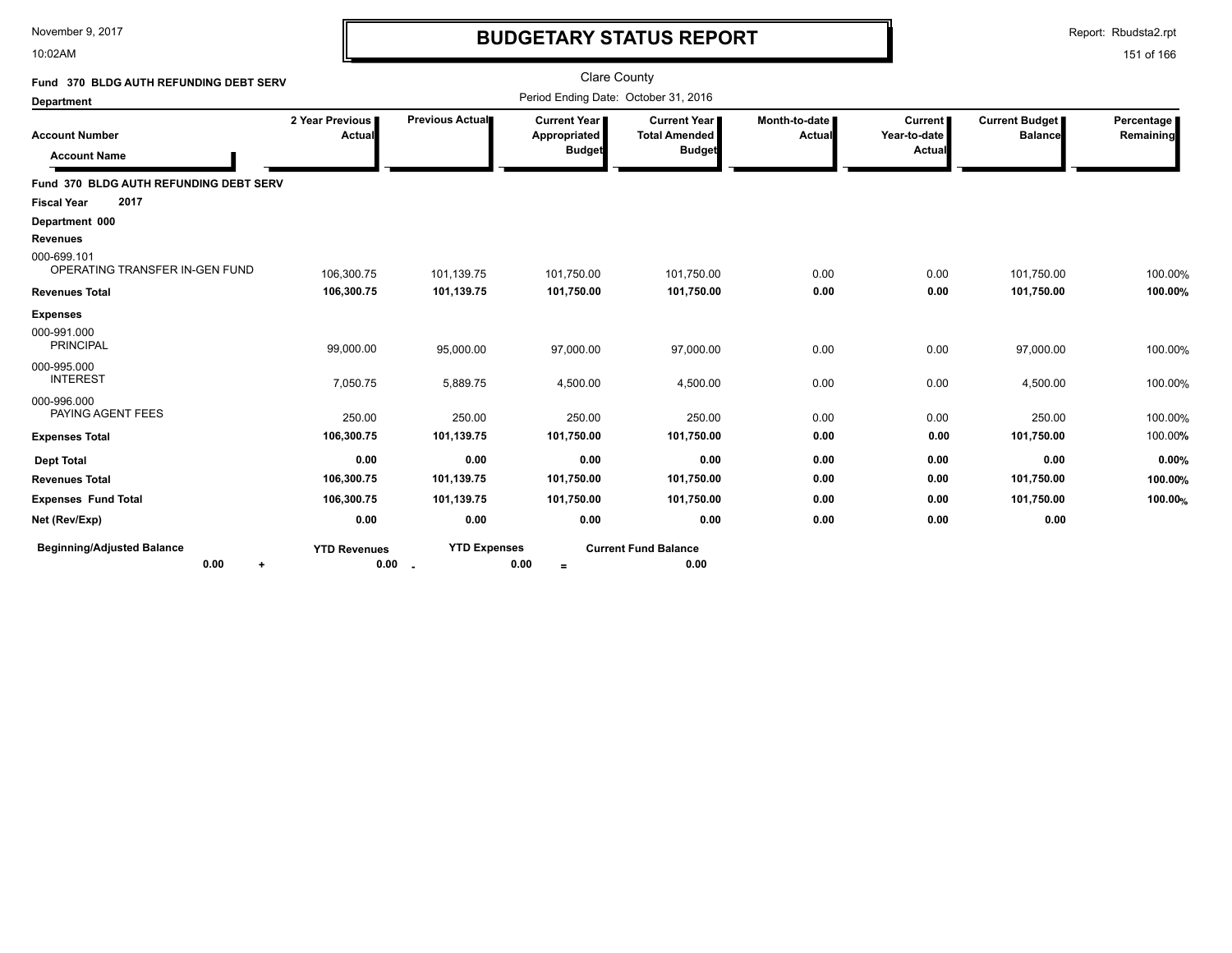10:02AM

# **BUDGETARY STATUS REPORT**

Report: Rbudsta2.rpt

| Fund 380 BROWNFIELD DEBT FUND                |                           |                                 | <b>Clare County</b>                                  |                                                       |                                |                                          |                                         |                         |
|----------------------------------------------|---------------------------|---------------------------------|------------------------------------------------------|-------------------------------------------------------|--------------------------------|------------------------------------------|-----------------------------------------|-------------------------|
| <b>Department</b>                            |                           |                                 | Period Ending Date: October 31, 2016                 |                                                       |                                |                                          |                                         |                         |
| <b>Account Number</b><br><b>Account Name</b> | 2 Year Previous<br>Actual | Previous Actual                 | <b>Current Year</b><br>Appropriated<br><b>Budget</b> | Current Year<br><b>Total Amended</b><br><b>Budget</b> | Month-to-date<br><b>Actual</b> | <b>Current</b><br>Year-to-date<br>Actual | <b>Current Budget</b><br><b>Balance</b> | Percentage<br>Remaining |
| Fund 380 BROWNFIELD DEBT FUND                |                           |                                 |                                                      |                                                       |                                |                                          |                                         |                         |
| 2017<br><b>Fiscal Year</b>                   |                           |                                 |                                                      |                                                       |                                |                                          |                                         |                         |
| Department 000                               |                           |                                 |                                                      |                                                       |                                |                                          |                                         |                         |
| <b>Revenues</b>                              |                           |                                 |                                                      |                                                       |                                |                                          |                                         |                         |
| 000-584.000<br>PAYMENTS FROM UNIT            | 0.00                      | 0.00                            | 9,881.00                                             | 9,881.00                                              | 0.00                           | 0.00                                     | 9,881.00                                | 100.00%                 |
| 000-699.480<br>TRANSFER IN -BRA              | 16,180.26                 | 16,180.26                       | 6,300.00                                             | 6,300.00                                              | 0.00                           | 0.00                                     | 6,300.00                                | 100.00%                 |
| <b>Revenues Total</b>                        | 16,180.26                 | 16,180.26                       | 16,181.00                                            | 16,181.00                                             | 0.00                           | 0.00                                     | 16,181.00                               | 100.00%                 |
| <b>Expenses</b>                              |                           |                                 |                                                      |                                                       |                                |                                          |                                         |                         |
| 000-991.000<br><b>PRINCIPAL</b>              | 13,809.70                 | 14,085.89                       | 14,368.00                                            | 14,368.00                                             | 0.00                           | 0.00                                     | 14,368.00                               | 100.00%                 |
| 000-995.000<br><b>INTEREST</b>               | 2,370.56                  | 2,094.37                        | 1,813.00                                             | 1,813.00                                              | 0.00                           | 0.00                                     | 1,813.00                                | 100.00%                 |
| <b>Expenses Total</b>                        | 16,180.26                 | 16,180.26                       | 16,181.00                                            | 16,181.00                                             | 0.00                           | 0.00                                     | 16,181.00                               | 100.00%                 |
| <b>Dept Total</b>                            | 0.00                      | 0.00                            | 0.00                                                 | 0.00                                                  | 0.00                           | 0.00                                     | 0.00                                    | 0.00%                   |
| <b>Revenues Total</b>                        | 16,180.26                 | 16,180.26                       | 16,181.00                                            | 16,181.00                                             | 0.00                           | 0.00                                     | 16,181.00                               | 100.00%                 |
| <b>Expenses Fund Total</b>                   | 16,180.26                 | 16,180.26                       | 16,181.00                                            | 16,181.00                                             | 0.00                           | 0.00                                     | 16,181.00                               | 100.00%                 |
| Net (Rev/Exp)                                | 0.00                      | 0.00                            | 0.00                                                 | 0.00                                                  | 0.00                           | 0.00                                     | 0.00                                    |                         |
| <b>Beginning/Adjusted Balance</b><br>0.00    | <b>YTD Revenues</b><br>٠  | <b>YTD Expenses</b><br>$0.00 -$ | 0.00<br>$=$                                          | <b>Current Fund Balance</b><br>0.00                   |                                |                                          |                                         |                         |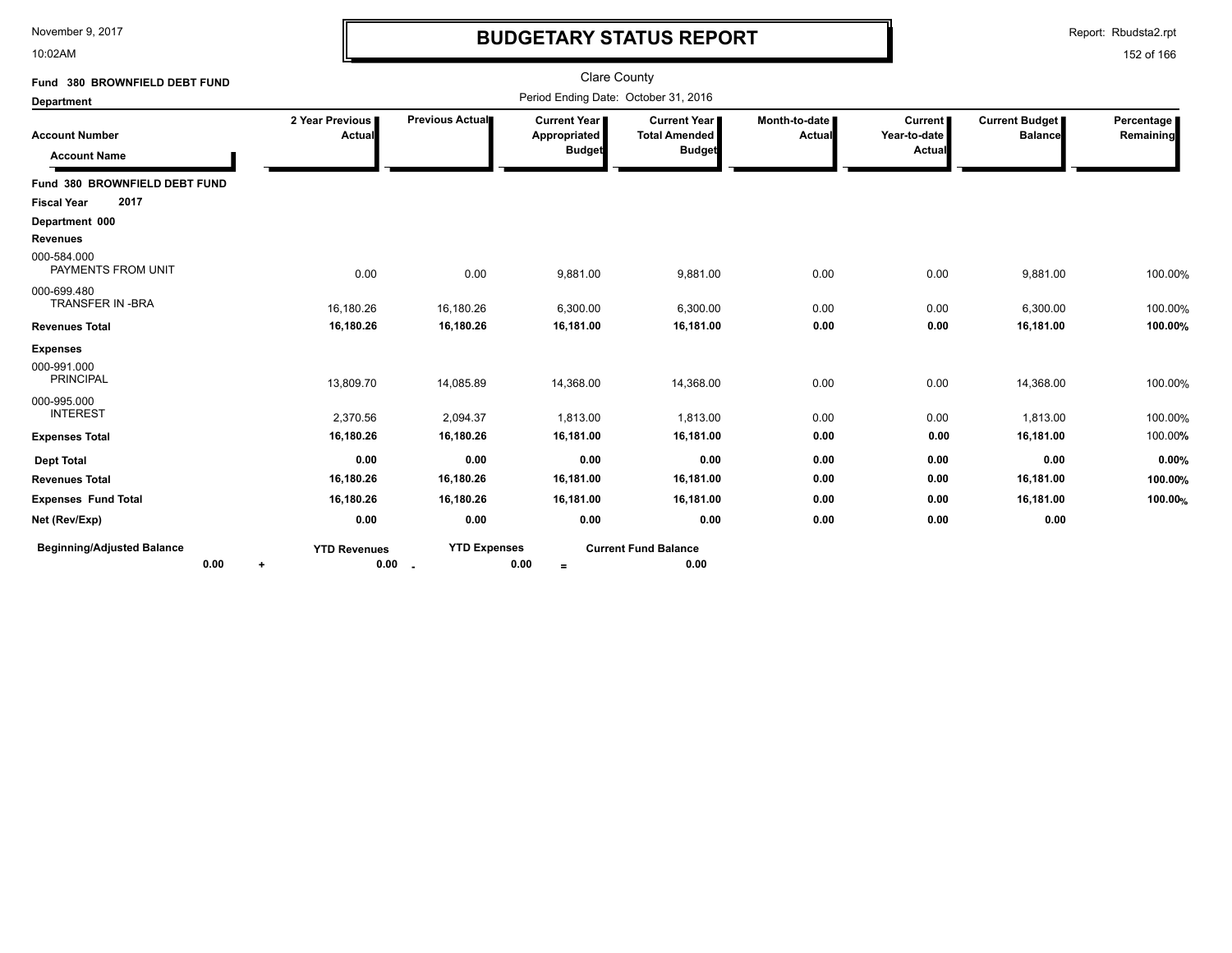10:02AM

# **BUDGETARY STATUS REPORT**

Report: Rbudsta2.rpt

| Fund 385 USDA LOAN DEBT FUND-ROOF                    |                             |                               | <b>Clare County</b>                                    |                                                              |                         |                                          |                                         |                         |
|------------------------------------------------------|-----------------------------|-------------------------------|--------------------------------------------------------|--------------------------------------------------------------|-------------------------|------------------------------------------|-----------------------------------------|-------------------------|
| <b>Department</b>                                    |                             |                               | Period Ending Date: October 31, 2016                   |                                                              |                         |                                          |                                         |                         |
| <b>Account Number</b><br><b>Account Name</b>         | 2 Year Previous<br>Actual   | Previous Actual               | <b>Current Year I</b><br>Appropriated<br><b>Budget</b> | <b>Current Year</b><br><b>Total Amended</b><br><b>Budget</b> | Month-to-date<br>Actual | <b>Current</b><br>Year-to-date<br>Actual | <b>Current Budget</b><br><b>Balance</b> | Percentage<br>Remaining |
| Fund 385 USDA LOAN DEBT FUND-ROOF                    |                             |                               |                                                        |                                                              |                         |                                          |                                         |                         |
| 2017<br><b>Fiscal Year</b>                           |                             |                               |                                                        |                                                              |                         |                                          |                                         |                         |
| Department 000                                       |                             |                               |                                                        |                                                              |                         |                                          |                                         |                         |
| <b>Revenues</b><br>000-699.101<br><b>TRANSFER IN</b> | 39,438.68                   | 0.00                          | 0.00                                                   | 0.00                                                         | 0.00                    | 0.00                                     | 0.00                                    | 0.00%                   |
| <b>Revenues Total</b>                                | 39,438.68                   | 0.00                          | 0.00                                                   | 0.00                                                         | 0.00                    | 0.00                                     | 0.00                                    | 0.00%                   |
| <b>Expenses</b>                                      |                             |                               |                                                        |                                                              |                         |                                          |                                         |                         |
| 000-991.000<br><b>PRINCIPAL</b>                      | 38,000.00                   | 0.00                          | 0.00                                                   | 0.00                                                         | 0.00                    | 0.00                                     | 0.00                                    | 0.00%                   |
| 000-995.000<br><b>INTEREST</b>                       | 1,438.68                    | 0.00                          | 0.00                                                   | 0.00                                                         | 0.00                    | 0.00                                     | 0.00                                    | 0.00%                   |
| <b>Expenses Total</b>                                | 39,438.68                   | 0.00                          | 0.00                                                   | 0.00                                                         | 0.00                    | 0.00                                     | 0.00                                    | $\%$                    |
| <b>Dept Total</b>                                    | 0.00                        | 0.00                          | 0.00                                                   | 0.00                                                         | 0.00                    | 0.00                                     | 0.00                                    | 0.00%                   |
| <b>Revenues Total</b>                                | 39,438.68                   | 0.00                          | 0.00                                                   | 0.00                                                         | 0.00                    | 0.00                                     | 0.00                                    | 0.00%                   |
| <b>Expenses Fund Total</b>                           | 39,438.68                   | 0.00                          | 0.00                                                   | 0.00                                                         | 0.00                    | 0.00                                     | 0.00                                    | 0.00%                   |
| Net (Rev/Exp)                                        | 0.00                        | 0.00                          | 0.00                                                   | 0.00                                                         | 0.00                    | 0.00                                     | 0.00                                    |                         |
| <b>Beginning/Adjusted Balance</b><br>0.00<br>÷       | <b>YTD Revenues</b><br>0.00 | <b>YTD Expenses</b><br>$\sim$ | 0.00<br>$=$                                            | <b>Current Fund Balance</b><br>0.00                          |                         |                                          |                                         |                         |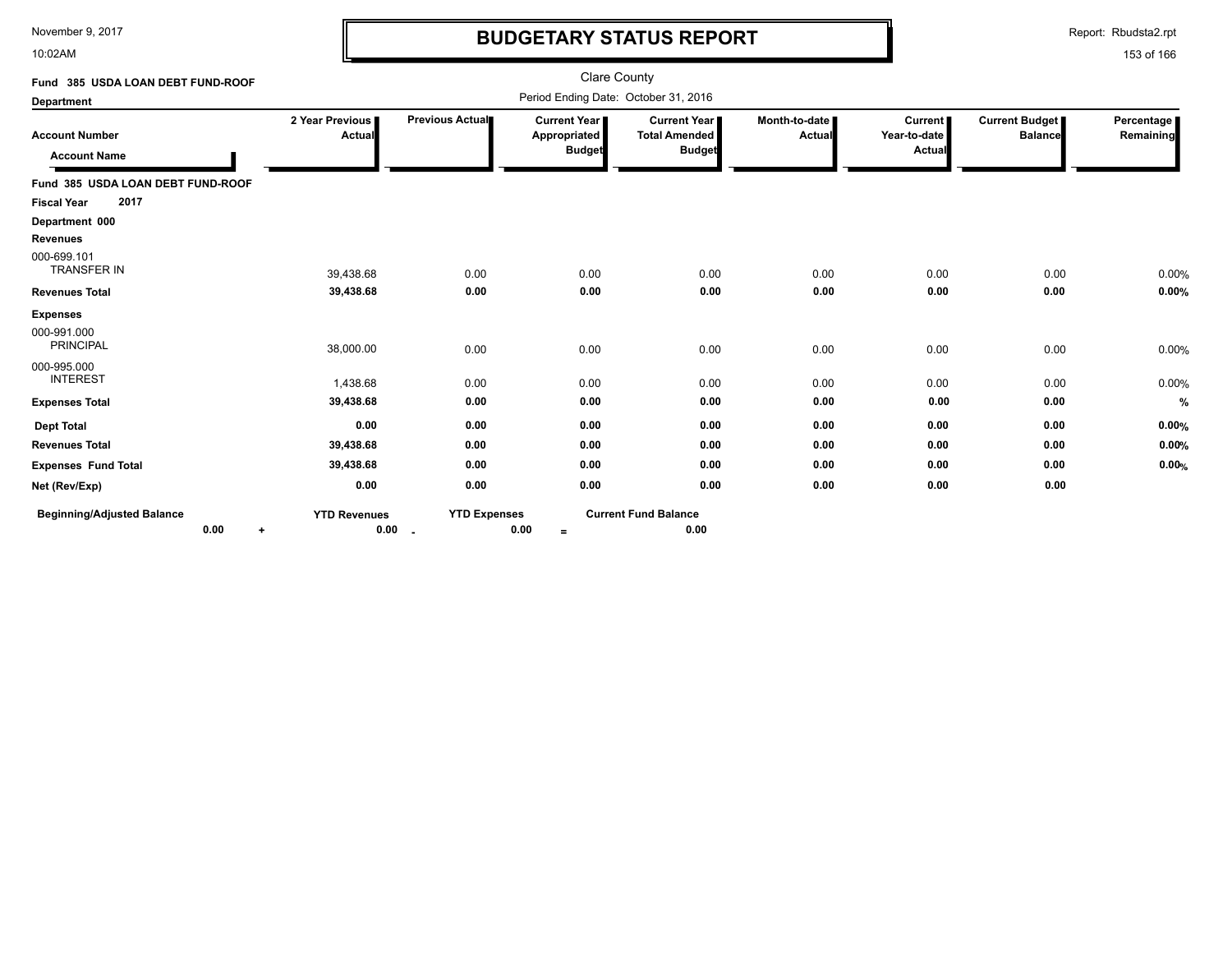10:02AM

# **BUDGETARY STATUS REPORT**

Report: Rbudsta2.rpt

| Fund 388 USDA LOAN DEBT FUND-SS CENTER       |                             |                                 | Clare County                                         |                                                                |                                |                                          |                                         |                         |
|----------------------------------------------|-----------------------------|---------------------------------|------------------------------------------------------|----------------------------------------------------------------|--------------------------------|------------------------------------------|-----------------------------------------|-------------------------|
| <b>Department</b>                            |                             |                                 | Period Ending Date: October 31, 2016                 |                                                                |                                |                                          |                                         |                         |
| <b>Account Number</b><br><b>Account Name</b> | 2 Year Previous  <br>Actual | <b>Previous Actual■</b>         | <b>Current Year</b><br>Appropriated<br><b>Budget</b> | <b>Current Year I</b><br><b>Total Amended</b><br><b>Budget</b> | Month-to-date<br><b>Actual</b> | <b>Current</b><br>Year-to-date<br>Actual | <b>Current Budget</b><br><b>Balance</b> | Percentage<br>Remaining |
| Fund 388 USDA LOAN DEBT FUND-SS CENTER       |                             |                                 |                                                      |                                                                |                                |                                          |                                         |                         |
| 2017<br><b>Fiscal Year</b>                   |                             |                                 |                                                      |                                                                |                                |                                          |                                         |                         |
| Department 000                               |                             |                                 |                                                      |                                                                |                                |                                          |                                         |                         |
| <b>Revenues</b>                              |                             |                                 |                                                      |                                                                |                                |                                          |                                         |                         |
| 000-699.288<br>OPERATING TRANSFER IN         | 5,913.01                    | 7,486.24                        | 8,404.00                                             | 8,404.00                                                       | 0.00                           | 0.00                                     | 8,404.00                                | 100.00%                 |
| <b>Revenues Total</b>                        | 5,913.01                    | 7,486.24                        | 8,404.00                                             | 8,404.00                                                       | 0.00                           | 0.00                                     | 8,404.00                                | 100.00%                 |
| <b>Expenses</b>                              |                             |                                 |                                                      |                                                                |                                |                                          |                                         |                         |
| 000-991.000<br><b>PRINCIPAL</b>              | 2,000.00                    | 2,000.00                        | 3,000.00                                             | 3,000.00                                                       | 0.00                           | 0.00                                     | 3,000.00                                | 100.00%                 |
| 000-995.000<br><b>INTEREST</b>               | 3,913.01                    | 5,486.24                        | 5,404.00                                             | 5,404.00                                                       | 0.00                           | 0.00                                     | 5,404.00                                | 100.00%                 |
| <b>Expenses Total</b>                        | 5,913.01                    | 7,486.24                        | 8,404.00                                             | 8,404.00                                                       | 0.00                           | 0.00                                     | 8,404.00                                | 100.00%                 |
| <b>Dept Total</b>                            | 0.00                        | 0.00                            | 0.00                                                 | 0.00                                                           | 0.00                           | 0.00                                     | 0.00                                    | 0.00%                   |
| <b>Revenues Total</b>                        | 5,913.01                    | 7,486.24                        | 8,404.00                                             | 8,404.00                                                       | 0.00                           | 0.00                                     | 8,404.00                                | 100.00%                 |
| <b>Expenses Fund Total</b>                   | 5,913.01                    | 7,486.24                        | 8,404.00                                             | 8,404.00                                                       | 0.00                           | 0.00                                     | 8,404.00                                | 100.00%                 |
| Net (Rev/Exp)                                | 0.00                        | 0.00                            | 0.00                                                 | 0.00                                                           | 0.00                           | 0.00                                     | 0.00                                    |                         |
| <b>Beginning/Adjusted Balance</b><br>0.00    | <b>YTD Revenues</b>         | <b>YTD Expenses</b><br>$0.00$ . | 0.00<br>$=$                                          | <b>Current Fund Balance</b><br>0.00                            |                                |                                          |                                         |                         |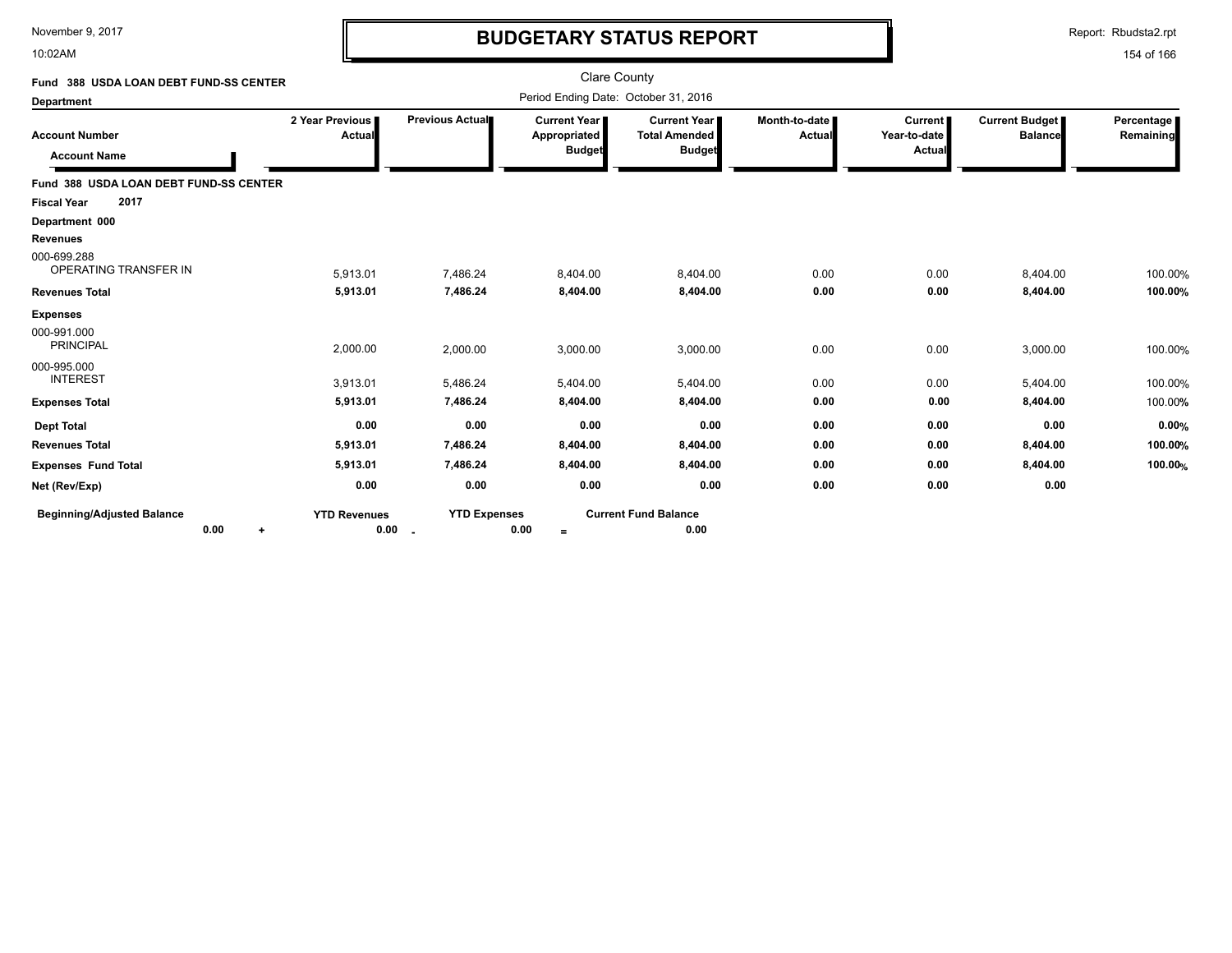10:02AM

# **BUDGETARY STATUS REPORT**

Report: Rbudsta2.rpt

| Fund 413 ANIMAL SHELTER IMPROVEMENT FUN                      |                           |                                   | <b>Clare County</b>                  |                                             |                         |                           |                                         |                         |
|--------------------------------------------------------------|---------------------------|-----------------------------------|--------------------------------------|---------------------------------------------|-------------------------|---------------------------|-----------------------------------------|-------------------------|
| <b>Department</b>                                            |                           |                                   | Period Ending Date: October 31, 2016 |                                             |                         |                           |                                         |                         |
| <b>Account Number</b>                                        | 2 Year Previous<br>Actual | Previous Actual                   | <b>Current Year</b><br>Appropriated  | <b>Current Year</b><br><b>Total Amended</b> | Month-to-date<br>Actual | Current  <br>Year-to-date | <b>Current Budget</b><br><b>Balance</b> | Percentage<br>Remaining |
| <b>Account Name</b>                                          |                           |                                   | <b>Budget</b>                        | <b>Budget</b>                               |                         | Actual                    |                                         |                         |
| Fund 413 ANIMAL SHELTER IMPROVEMENT FUN                      |                           |                                   |                                      |                                             |                         |                           |                                         |                         |
| 2017<br><b>Fiscal Year</b>                                   |                           |                                   |                                      |                                             |                         |                           |                                         |                         |
| Department 000                                               |                           |                                   |                                      |                                             |                         |                           |                                         |                         |
| Revenues                                                     |                           |                                   |                                      |                                             |                         |                           |                                         |                         |
| 000-665.000<br><b>INTEREST EARNED</b>                        | 1,298.42                  | 1,129.27                          | 0.00                                 | 0.00                                        | 1.22                    | 1.22                      | $-1.22$                                 | 0.00%                   |
| 000-674.000<br><b>FOUNDATION GRANT</b>                       | 0.00                      | 15,000.00                         | 0.00                                 | 0.00                                        | 0.00                    | 0.00                      | 0.00                                    | 0.00%                   |
| 000-699.900<br><b>BEGINNING FUND BALANCE</b>                 | 0.00                      | 0.00                              | 182,758.00                           | 182,758.00                                  | 0.00                    | 0.00                      | 182,758.00                              | 100.00%                 |
| <b>Revenues Total</b>                                        | 1,298.42                  | 16,129.27                         | 182,758.00                           | 182,758.00                                  | 1.22                    | 1.22                      | 182,756.78                              | 100.00%                 |
| <b>Expenses</b>                                              |                           |                                   |                                      |                                             |                         |                           |                                         |                         |
| 000-978.000<br><b>NEW EQUIPMENT</b>                          | 0.00                      | 122,674.43                        | 0.00                                 | 0.00                                        | 0.00                    | 0.00                      | 0.00                                    | 0.00%                   |
| 000-998.900<br><b>ENDING FUND BALANCE</b>                    | 0.00                      | 0.00                              | 182,758.00                           | 182,758.00                                  | 0.00                    | 0.00                      | 182,758.00                              | 100.00%                 |
| <b>Expenses Total</b>                                        | 0.00                      | 122,674.43                        | 182,758.00                           | 182,758.00                                  | 0.00                    | 0.00                      | 182,758.00                              | 100.00%                 |
| <b>Dept Total</b>                                            | 1,298.42                  | $-106,545.16$                     | 0.00                                 | 0.00                                        | 1.22                    | 1.22                      | $-1.22$                                 | 0.00%                   |
| <b>Revenues Total</b>                                        | 1,298.42                  | 16,129.27                         | 182,758.00                           | 182,758.00                                  | 1.22                    | 1.22                      | 182,756.78                              | 100.00%                 |
| <b>Expenses Fund Total</b>                                   | 0.00                      | 122,674.43                        | 182,758.00                           | 182,758.00                                  | 0.00                    | 0.00                      | 182,758.00                              | 100.00%                 |
| Net (Rev/Exp)                                                | 1,298.42                  | $-106,545.16$                     | 0.00                                 | 0.00                                        | 1.22                    | 1.22                      | $-1.22$                                 |                         |
| <b>Beginning/Adjusted Balance</b><br>152,687.81<br>$\ddot{}$ | <b>YTD Revenues</b>       | <b>YTD Expenses</b><br>$1.22 - 1$ | 0.00<br>$=$                          | <b>Current Fund Balance</b><br>152,689.03   |                         |                           |                                         |                         |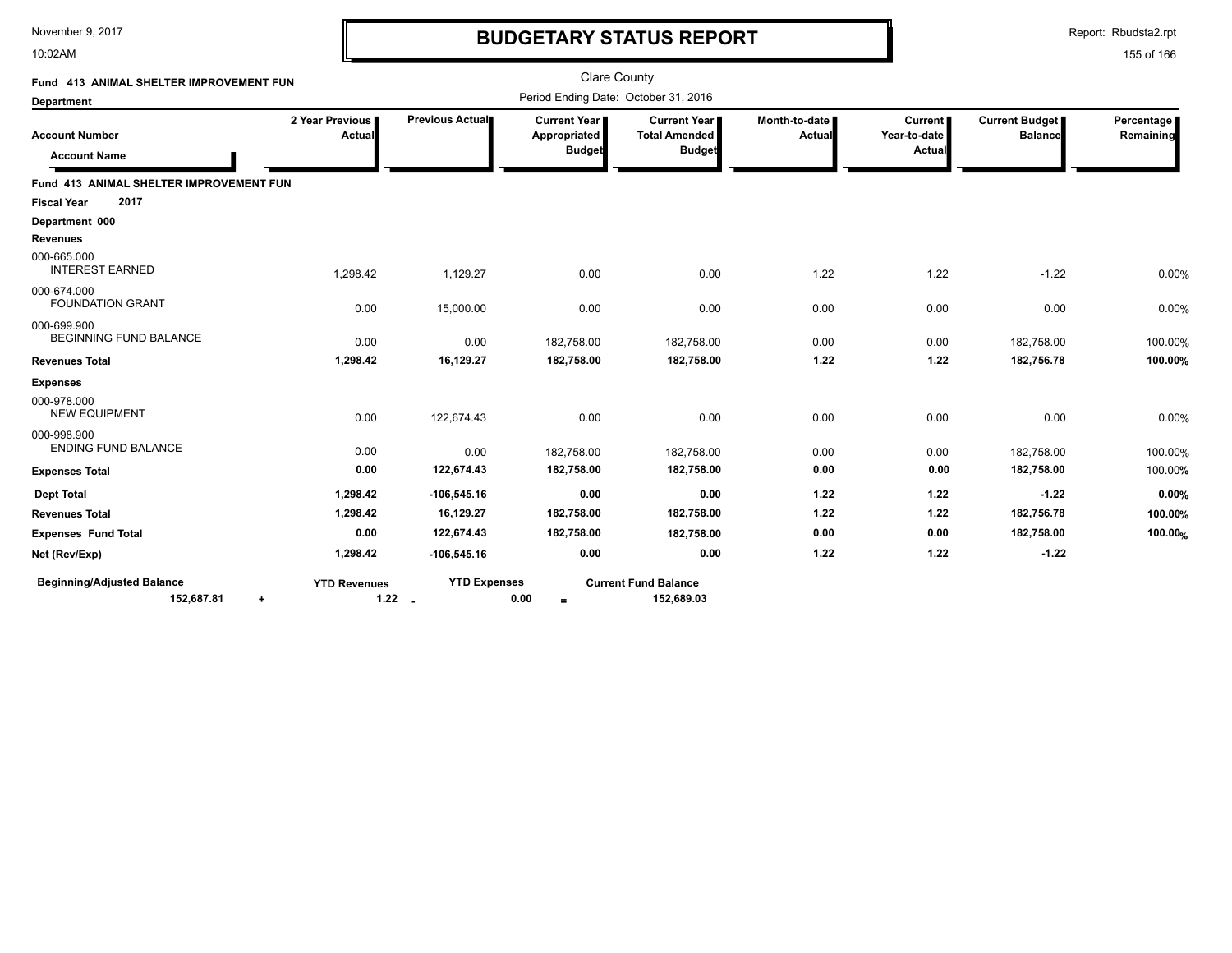10:02AM

# **BUDGETARY STATUS REPORT**

Report: Rbudsta2.rpt

| Fund 466 CO CONSTRUCTION FUND                  |                                  |                     | <b>Clare County</b>                                    |                                                       |                                |                                          |                                         |                         |
|------------------------------------------------|----------------------------------|---------------------|--------------------------------------------------------|-------------------------------------------------------|--------------------------------|------------------------------------------|-----------------------------------------|-------------------------|
| <b>Department</b>                              |                                  |                     | Period Ending Date: October 31, 2016                   |                                                       |                                |                                          |                                         |                         |
| <b>Account Number</b><br><b>Account Name</b>   | 2 Year Previous<br><b>Actual</b> | Previous Actual     | <b>Current Year I</b><br>Appropriated<br><b>Budget</b> | Current Year<br><b>Total Amended</b><br><b>Budget</b> | Month-to-date<br><b>Actual</b> | <b>Current</b><br>Year-to-date<br>Actual | <b>Current Budget</b><br><b>Balance</b> | Percentage<br>Remaining |
| Fund 466 CO CONSTRUCTION FUND                  |                                  |                     |                                                        |                                                       |                                |                                          |                                         |                         |
| 2017<br><b>Fiscal Year</b>                     |                                  |                     |                                                        |                                                       |                                |                                          |                                         |                         |
| Department 000                                 |                                  |                     |                                                        |                                                       |                                |                                          |                                         |                         |
| <b>Revenues</b>                                |                                  |                     |                                                        |                                                       |                                |                                          |                                         |                         |
| 000-665.000<br><b>INTEREST ON INVESTMENTS</b>  | 0.00                             | 616.73              | 0.00                                                   | 0.00                                                  | 0.00                           | 0.00                                     | 0.00                                    | 0.00%                   |
| 000-698.000<br><b>BOND PROCEEDS</b>            | 0.00                             | 1,500,000.00        | 0.00                                                   | 0.00                                                  | 0.00                           | 0.00                                     | 0.00                                    | 0.00%                   |
| <b>Revenues Total</b>                          | 0.00                             | 1,500,616.73        | 0.00                                                   | 0.00                                                  | 0.00                           | 0.00                                     | 0.00                                    | 0.00%                   |
| <b>Expenses</b>                                |                                  |                     |                                                        |                                                       |                                |                                          |                                         |                         |
| 000-815.000<br><b>CONTRACTED SERVICES</b>      | 0.00                             | 3,976.00            | 0.00                                                   | 0.00                                                  | 0.00                           | 0.00                                     | 0.00                                    | 0.00%                   |
| 000-978.000<br><b>NEW EQUIPMENT</b>            | 273,096.54                       | 1,208,915.95        | 0.00                                                   | 0.00                                                  | 0.00                           | 0.00                                     | $-598.00$                               | 0.00%                   |
| <b>Expenses Total</b>                          | 273,096.54                       | 1,212,891.95        | 0.00                                                   | 0.00                                                  | 0.00                           | 0.00                                     | $-598.00$                               | %                       |
| <b>Dept Total</b>                              | $-273,096.54$                    | 287,724.78          | 0.00                                                   | 0.00                                                  | 0.00                           | 0.00                                     | 598.00                                  | 0.00%                   |
| <b>Revenues Total</b>                          | 0.00                             | 1,500,616.73        | 0.00                                                   | 0.00                                                  | 0.00                           | 0.00                                     | 0.00                                    | 0.00%                   |
| <b>Expenses Fund Total</b>                     | 273,096.54                       | 1,212,891.95        | 0.00                                                   | 0.00                                                  | 0.00                           | 0.00                                     | $-598.00$                               | 0.00%                   |
| Net (Rev/Exp)                                  | $-273,096.54$                    | 287,724.78          | 0.00                                                   | 0.00                                                  | 0.00                           | 0.00                                     | 598.00                                  |                         |
| <b>Beginning/Adjusted Balance</b><br>14,628.24 | <b>YTD Revenues</b><br>0.00<br>٠ | <b>YTD Expenses</b> | 0.00<br>$=$                                            | <b>Current Fund Balance</b><br>14,628.24              |                                |                                          |                                         |                         |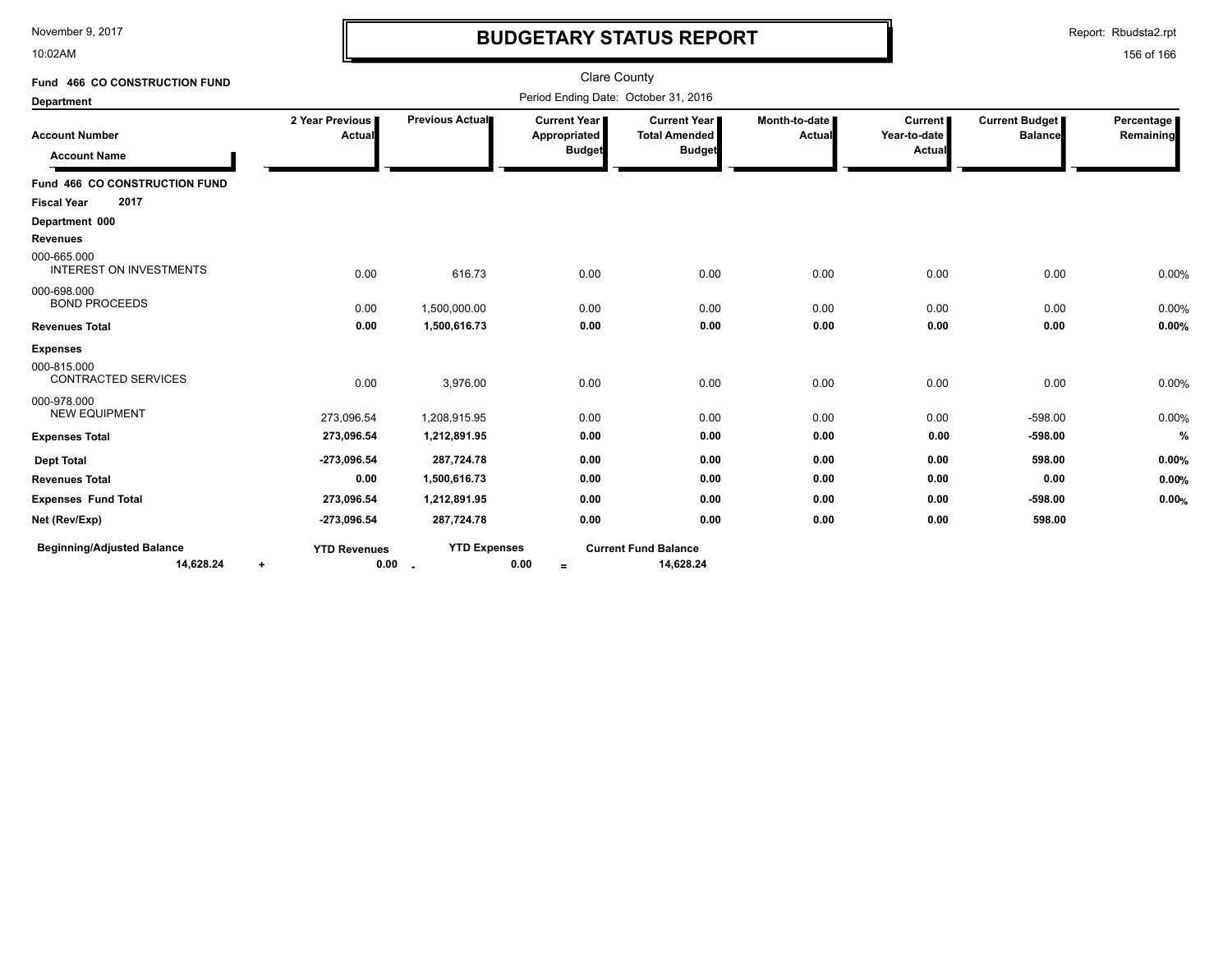### 10:02AM

## **BUDGETARY STATUS REPORT**

Report: Rbudsta2.rpt

| Fund 480 BROWNSFIELD REDV AUTH-REV LOAN                    |                             |                     | <b>Clare County</b>                                    |                                                              |                                |                                          |                                  |                           |
|------------------------------------------------------------|-----------------------------|---------------------|--------------------------------------------------------|--------------------------------------------------------------|--------------------------------|------------------------------------------|----------------------------------|---------------------------|
| Department 000 BROWNSFIELD REDV AUTH-REV LOAN              |                             |                     | Period Ending Date: October 31, 2016                   |                                                              |                                |                                          |                                  |                           |
| <b>Account Number</b><br><b>Account Name</b>               | 2 Year Previous<br>Actual   | Previous Actual     | <b>Current Year I</b><br>Appropriated<br><b>Budget</b> | <b>Current Year</b><br><b>Total Amended</b><br><b>Budget</b> | Month-to-date<br><b>Actual</b> | <b>Current</b><br>Year-to-date<br>Actual | Current Budget<br><b>Balance</b> | Percentage  <br>Remaining |
| Fund 480 BROWNSFIELD REDV AUTH-REV LOAN                    |                             |                     |                                                        |                                                              |                                |                                          |                                  |                           |
| 2017<br><b>Fiscal Year</b>                                 |                             |                     |                                                        |                                                              |                                |                                          |                                  |                           |
| Department 000 BROWNSFIELD REDV AUTH-REV LOAN              |                             |                     |                                                        |                                                              |                                |                                          |                                  |                           |
| <b>Revenues</b>                                            |                             |                     |                                                        |                                                              |                                |                                          |                                  |                           |
| 000-402.000<br><b>CURRENT PROPERTY TAXES</b>               | 3.611.13                    | 6,334.50            | 10,000.00                                              | 10,000.00                                                    | 0.00                           | 0.00                                     | 10,000.00                        | 100.00%                   |
| 000-699.900<br><b>BEGINNING FUND BALANCE</b>               | 0.00                        | 0.00                | 14,000.00                                              | 14,000.00                                                    | 0.00                           | 0.00                                     | 14,000.00                        | 100.00%                   |
| <b>Revenues Total</b>                                      | 3,611.13                    | 6,334.50            | 24,000.00                                              | 24,000.00                                                    | 0.00                           | 0.00                                     | 24,000.00                        | 100.00%                   |
| <b>Expenses</b>                                            |                             |                     |                                                        |                                                              |                                |                                          |                                  |                           |
| 000-998.380<br>TRANSFER OUT-BRA DEBT FUND                  | 16,180.26                   | 16,180.26           | 16.180.26                                              | 16,180.26                                                    | 0.00                           | 0.00                                     | 16,180.26                        | 100.00%                   |
| 000-998.900<br><b>ENDING FUND BALANCE</b>                  | 0.00                        | 0.00                | 7,819.74                                               | 7,819.74                                                     | 0.00                           | 0.00                                     | 7,819.74                         | 100.00%                   |
| <b>Expenses Total</b>                                      | 16,180.26                   | 16,180.26           | 24,000.00                                              | 24,000.00                                                    | 0.00                           | 0.00                                     | 24,000.00                        | 100.00%                   |
| <b>BROWNSFIELD REDV AUTH-REV LOAN</b><br><b>Dept Total</b> | $-12,569.13$                | $-9,845.76$         | 0.00                                                   | 0.00                                                         | 0.00                           | 0.00                                     | 0.00                             | 0.00%                     |
| <b>Revenues Total</b>                                      | 3,611.13                    | 6,334.50            | 24,000.00                                              | 24,000.00                                                    | 0.00                           | 0.00                                     | 24,000.00                        | 100.00%                   |
| <b>Expenses Fund Total</b>                                 | 16,180.26                   | 16,180.26           | 24,000.00                                              | 24,000.00                                                    | 0.00                           | 0.00                                     | 24,000.00                        | 100.00%                   |
| Net (Rev/Exp)                                              | $-12,569.13$                | $-9,845.76$         | 0.00                                                   | 0.00                                                         | 0.00                           | 0.00                                     | 0.00                             |                           |
| <b>Beginning/Adjusted Balance</b><br>6,425.94<br>$\ddot{}$ | <b>YTD Revenues</b><br>0.00 | <b>YTD Expenses</b> | 0.00<br>$=$                                            | <b>Current Fund Balance</b><br>6,425.94                      |                                |                                          |                                  |                           |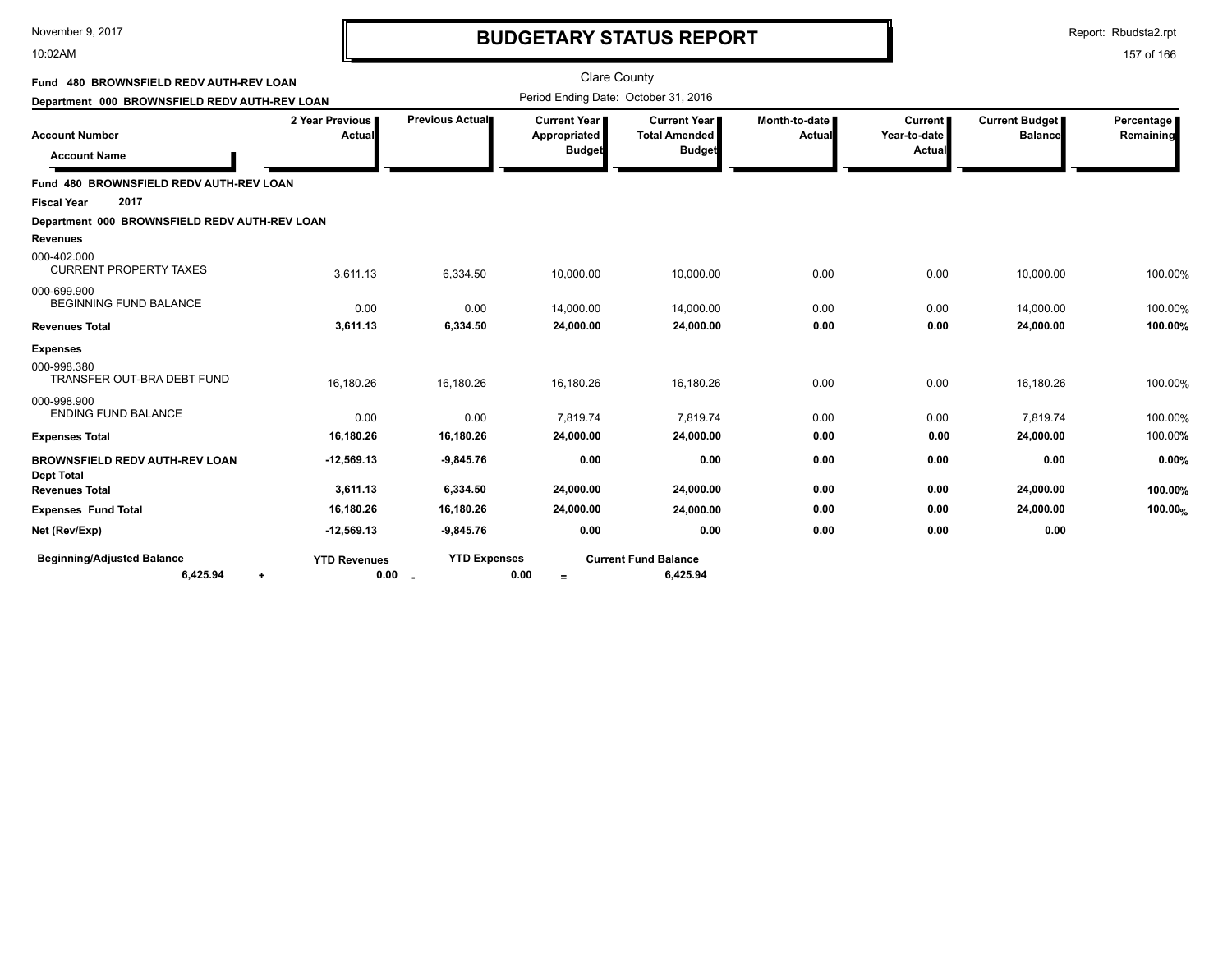10:02AM

# **BUDGETARY STATUS REPORT**

Report: Rbudsta2.rpt

| Fund 515 LAND BANK AUTHORITY                   |                                  |                                 |                                                        | <b>Clare County</b>                                   |                                |                                   |                                         |                         |
|------------------------------------------------|----------------------------------|---------------------------------|--------------------------------------------------------|-------------------------------------------------------|--------------------------------|-----------------------------------|-----------------------------------------|-------------------------|
| <b>Department</b>                              |                                  |                                 |                                                        | Period Ending Date: October 31, 2016                  |                                |                                   |                                         |                         |
| <b>Account Number</b>                          | 2 Year Previous<br>Actual        | Previous Actual                 | <b>Current Year I</b><br>Appropriated<br><b>Budget</b> | Current Year<br><b>Total Amended</b><br><b>Budget</b> | Month-to-date<br><b>Actual</b> | Current<br>Year-to-date<br>Actual | <b>Current Budget</b><br><b>Balance</b> | Percentage<br>Remaining |
| <b>Account Name</b>                            |                                  |                                 |                                                        |                                                       |                                |                                   |                                         |                         |
| Fund 515 LAND BANK AUTHORITY                   |                                  |                                 |                                                        |                                                       |                                |                                   |                                         |                         |
| 2017<br><b>Fiscal Year</b>                     |                                  |                                 |                                                        |                                                       |                                |                                   |                                         |                         |
| Department 000                                 |                                  |                                 |                                                        |                                                       |                                |                                   |                                         |                         |
| <b>Revenues</b>                                |                                  |                                 |                                                        |                                                       |                                |                                   |                                         |                         |
| 000-402.000<br><b>CURRENT TAXES</b>            | 12.98                            | 78.68                           | 500.00                                                 | 500.00                                                | 0.00                           | 0.00                              | 500.00                                  | 100.00%                 |
| 000-645.000<br>SALE OF PROPERTY                | 0.00                             | 0.00                            | 40,000.00                                              | 40,000.00                                             | 0.00                           | 0.00                              | 40,000.00                               | 100.00%                 |
| 000-699.518                                    |                                  |                                 |                                                        |                                                       |                                |                                   |                                         |                         |
| APPROP TRANS IN - TAX REV                      | 25,000.00                        | 0.00                            | 25,000.00                                              | 25,000.00                                             | 0.00                           | 0.00                              | 25,000.00                               | 100.00%                 |
| <b>Revenues Total</b>                          | 25,012.98                        | 78.68                           | 65,500.00                                              | 65,500.00                                             | 0.00                           | 0.00                              | 65,500.00                               | 100.00%                 |
| <b>Expenses</b>                                |                                  |                                 |                                                        |                                                       |                                |                                   |                                         |                         |
| 000-727.000<br><b>SUPPLIES</b>                 | 0.00                             | 0.00                            | 1,000.00                                               | 1,000.00                                              | 0.00                           | 0.00                              | 1,000.00                                | 100.00%                 |
| 000-728.000<br>PRINTING & BINDING              | 0.00                             | 0.00                            | 2,000.00                                               | 2,000.00                                              | 0.00                           | 0.00                              | 2,000.00                                | 100.00%                 |
| 000-802.000<br>CONTRACTUAL SERVICES            | 3,000.00                         | 0.00                            | 38,000.00                                              | 38,000.00                                             | 0.00                           | 0.00                              | 38,000.00                               | 100.00%                 |
| 000-814.000<br><b>DUES &amp; SUBSCRIPTIONS</b> | 100.00                           | 0.00                            | 1,000.00                                               | 1,000.00                                              | 0.00                           | 0.00                              | 1,000.00                                | 100.00%                 |
| 000-864.000<br><b>TRAVEL</b>                   | 0.00                             | 0.00                            | 2,000.00                                               | 2,000.00                                              | 0.00                           | 0.00                              | 2,000.00                                | 100.00%                 |
| 000-962.000<br>TAX APPEALS ADJUSTMENTS         | 0.00                             | 0.00                            | 500.00                                                 | 500.00                                                | 0.00                           | 0.00                              | 500.00                                  | 100.00%                 |
| 000-998.900<br><b>ENDING FUND BALANCE</b>      | 0.00                             | 0.00                            | 21,000.00                                              | 21,000.00                                             | 0.00                           | 0.00                              | 21,000.00                               | 100.00%                 |
| <b>Expenses Total</b>                          | 3,100.00                         | 0.00                            | 65,500.00                                              | 65,500.00                                             | 0.00                           | 0.00                              | 65,500.00                               | 100.00%                 |
| <b>Dept Total</b>                              | 21,912.98                        | 78.68                           | 0.00                                                   | 0.00                                                  | 0.00                           | 0.00                              | 0.00                                    | 0.00%                   |
| <b>Revenues Total</b>                          | 25,012.98                        | 78.68                           | 65,500.00                                              | 65,500.00                                             | 0.00                           | 0.00                              | 65,500.00                               | 100.00%                 |
| <b>Expenses Fund Total</b>                     | 3,100.00                         | 0.00                            | 65,500.00                                              | 65,500.00                                             | 0.00                           | 0.00                              | 65,500.00                               | 100.00%                 |
| Net (Rev/Exp)                                  | 21,912.98                        | 78.68                           | 0.00                                                   | 0.00                                                  | 0.00                           | 0.00                              | 0.00                                    |                         |
| <b>Beginning/Adjusted Balance</b><br>63,107.60 | <b>YTD Revenues</b><br>$\ddot{}$ | <b>YTD Expenses</b><br>$0.00 -$ | 0.00<br>$\equiv$                                       | <b>Current Fund Balance</b><br>63,107.60              |                                |                                   |                                         |                         |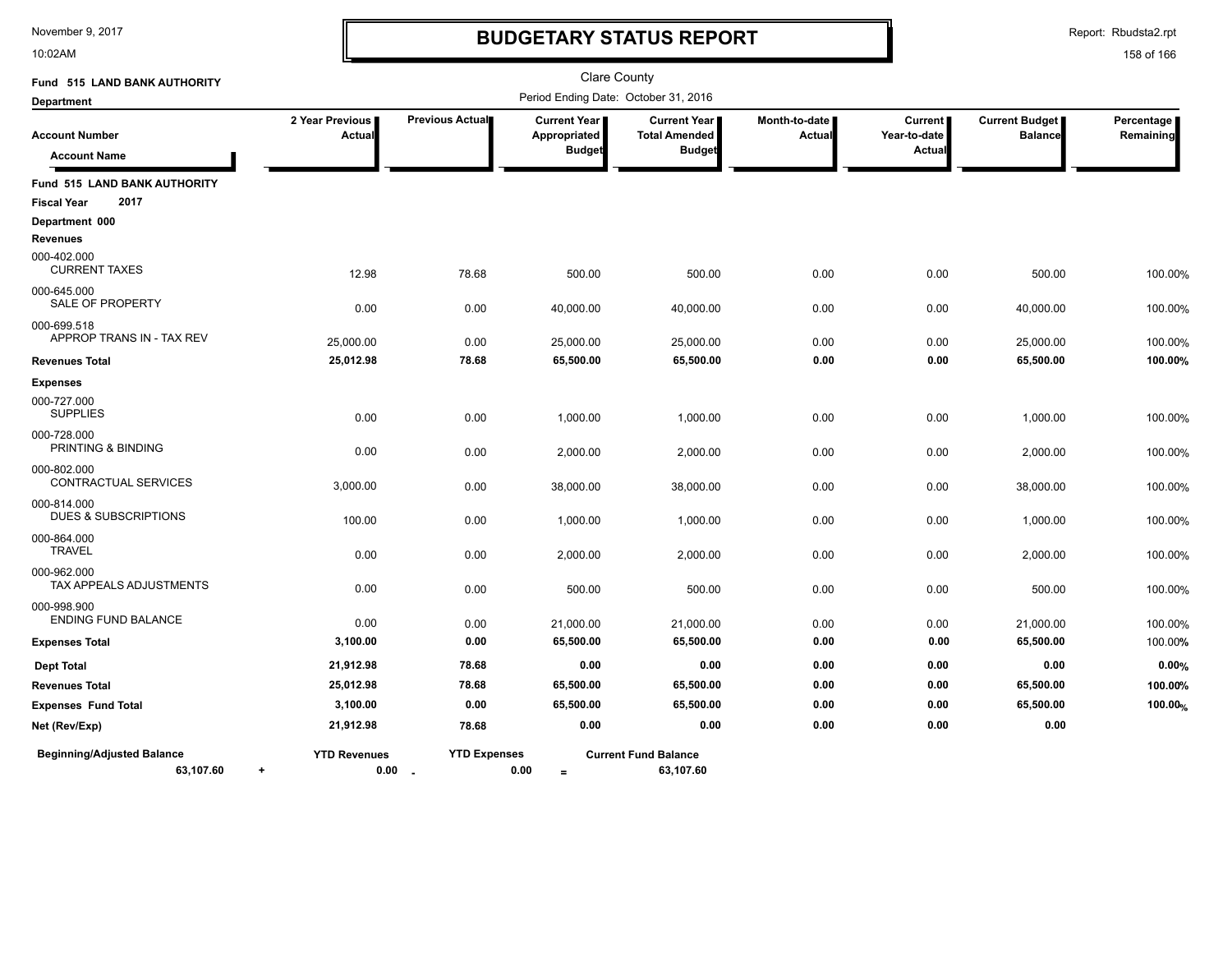10:02AM

# **BUDGETARY STATUS REPORT**

Report: Rbudsta2.rpt

| Fund 516 REVOLVING TAX FUND                                    |                                    |                     | <b>Clare County</b>                                    |                                                                |                         |                                          |                                  |                         |
|----------------------------------------------------------------|------------------------------------|---------------------|--------------------------------------------------------|----------------------------------------------------------------|-------------------------|------------------------------------------|----------------------------------|-------------------------|
| Department                                                     |                                    |                     | Period Ending Date: October 31, 2016                   |                                                                |                         |                                          |                                  |                         |
| <b>Account Number</b><br><b>Account Name</b>                   | 2 Year Previous<br>Actual          | Previous Actual     | <b>Current Year  </b><br>Appropriated<br><b>Budget</b> | <b>Current Year I</b><br><b>Total Amended</b><br><b>Budget</b> | Month-to-date<br>Actual | <b>Current</b><br>Year-to-date<br>Actual | Current Budget<br><b>Balance</b> | Percentage<br>Remaining |
| Fund 516 REVOLVING TAX FUND                                    |                                    |                     |                                                        |                                                                |                         |                                          |                                  |                         |
| 2017<br><b>Fiscal Year</b>                                     |                                    |                     |                                                        |                                                                |                         |                                          |                                  |                         |
| Department 000                                                 |                                    |                     |                                                        |                                                                |                         |                                          |                                  |                         |
| <b>Revenues</b>                                                |                                    |                     |                                                        |                                                                |                         |                                          |                                  |                         |
| 000-445.000<br><b>INTEREST ON TAXES</b>                        | 406,241.87                         | 413,987.25          | 450,000.00                                             | 450,000.00                                                     | 17,119.95               | 17,119.95                                | 432,880.05                       | 96.20%                  |
| 000-665.000<br><b>INTEREST ON INVESTMENTS</b>                  | 19,925.97                          | 23,616.65           | 25,000.00                                              | 25,000.00                                                      | 718.76                  | 718.76                                   | 24,281.24                        | 97.12%                  |
| 000-699.900<br><b>BEGINNG FUND BALANCE</b>                     | 0.00                               | 0.00                | 200,000.00                                             | 200,000.00                                                     | 0.00                    | 0.00                                     | 200,000.00                       | 100.00%                 |
| <b>Revenues Total</b>                                          | 426,167.84                         | 437,603.90          | 675,000.00                                             | 675,000.00                                                     | 17,838.71               | 17,838.71                                | 657,161.29                       | 97.36%                  |
| <b>Expenses</b>                                                |                                    |                     |                                                        |                                                                |                         |                                          |                                  |                         |
| 000-998.101<br>APPROP TRANSFER OUT-GEN FUND                    | 400,000.00                         | 420,000.00          | 400,000.00                                             | 400,000.00                                                     | 0.00                    | 0.00                                     | 400,000.00                       | 100.00%                 |
| 000-998.900<br><b>ENDING FUND BALANCE</b>                      | 0.00                               | 0.00                | 275,000.00                                             | 275,000.00                                                     | 0.00                    | 0.00                                     | 275,000.00                       | 100.00%                 |
| <b>Expenses Total</b>                                          | 400,000.00                         | 420,000.00          | 675,000.00                                             | 675,000.00                                                     | 0.00                    | 0.00                                     | 675,000.00                       | 100.00%                 |
| <b>Dept Total</b>                                              | 26,167.84                          | 17,603.90           | 0.00                                                   | 0.00                                                           | 17,838.71               | 17,838.71                                | $-17,838.71$                     | 0.00%                   |
| <b>Revenues Total</b>                                          | 426,167.84                         | 437,603.90          | 675,000.00                                             | 675,000.00                                                     | 17,838.71               | 17,838.71                                | 657,161.29                       | 97.36%                  |
| <b>Expenses Fund Total</b>                                     | 400,000.00                         | 420,000.00          | 675,000.00                                             | 675,000.00                                                     | 0.00                    | 0.00                                     | 675,000.00                       | 100.00%                 |
| Net (Rev/Exp)                                                  | 26,167.84                          | 17,603.90           | 0.00                                                   | 0.00                                                           | 17,838.71               | 17,838.71                                | $-17,838.71$                     |                         |
| <b>Beginning/Adjusted Balance</b><br>6,242,655.19<br>$\ddot{}$ | <b>YTD Revenues</b><br>17,838.71 . | <b>YTD Expenses</b> | 0.00<br>$=$                                            | <b>Current Fund Balance</b><br>6,260,493.90                    |                         |                                          |                                  |                         |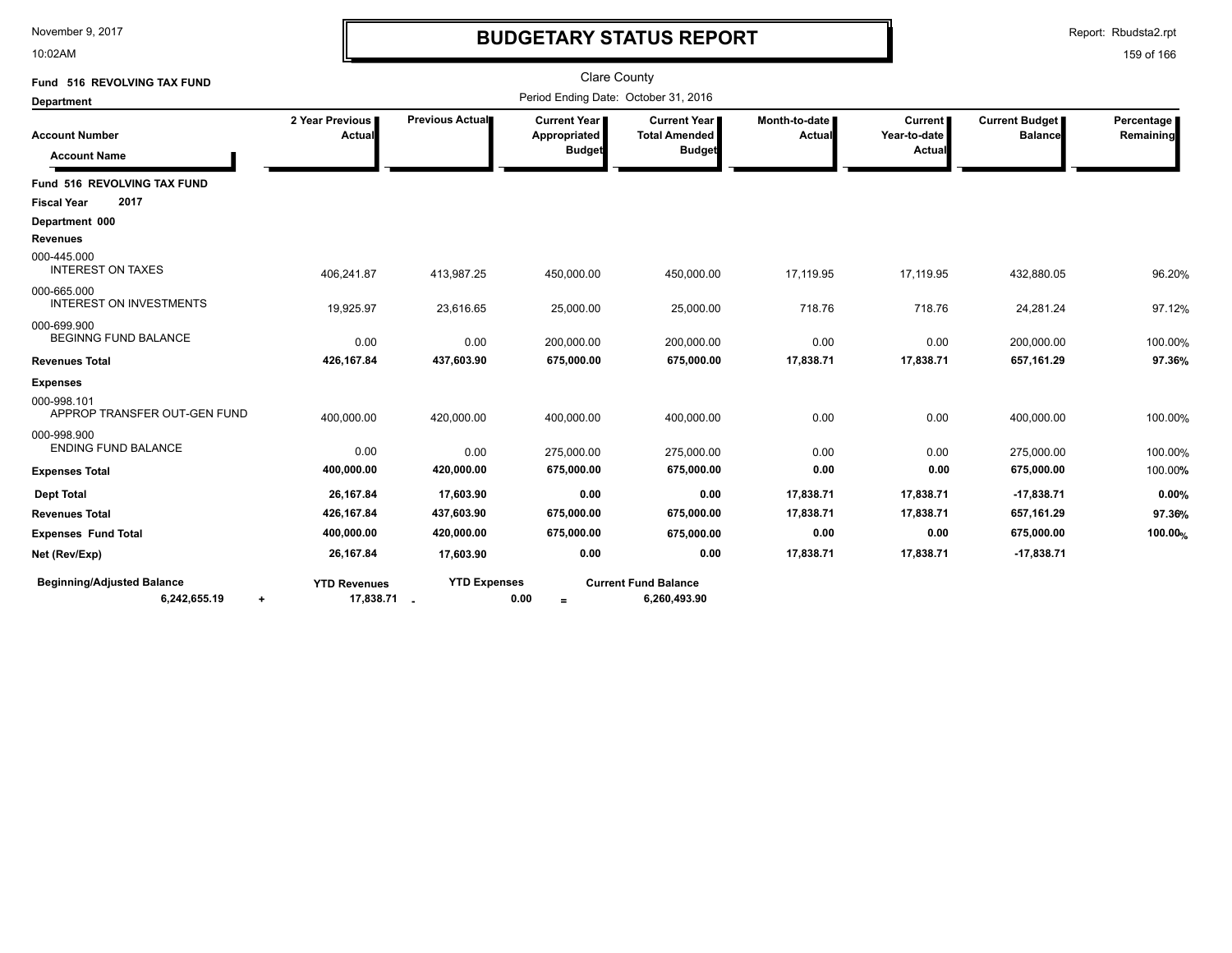10:02AM

# **BUDGETARY STATUS REPORT**

Report: Rbudsta2.rpt

| Fund 518 TAX FORECLOSURE FUND                               |                           |                        | <b>Clare County</b>                   |                                             |                                |                         |                                  |                         |
|-------------------------------------------------------------|---------------------------|------------------------|---------------------------------------|---------------------------------------------|--------------------------------|-------------------------|----------------------------------|-------------------------|
| Department 000 TAX FORECLOSURE FUND                         |                           |                        | Period Ending Date: October 31, 2016  |                                             |                                |                         |                                  |                         |
| <b>Account Number</b>                                       | 2 Year Previous<br>Actual | <b>Previous Actual</b> | <b>Current Year I</b><br>Appropriated | <b>Current Year</b><br><b>Total Amended</b> | Month-to-date<br><b>Actual</b> | Current<br>Year-to-date | Current Budget<br><b>Balance</b> | Percentage<br>Remaining |
| <b>Account Name</b>                                         |                           |                        | <b>Budget</b>                         | <b>Budget</b>                               |                                | Actual                  |                                  |                         |
| Fund 518 TAX FORECLOSURE FUND<br>2017<br><b>Fiscal Year</b> |                           |                        |                                       |                                             |                                |                         |                                  |                         |
| Department 000 TAX FORECLOSURE FUND                         |                           |                        |                                       |                                             |                                |                         |                                  |                         |
| <b>Revenues</b><br>000-626.000<br>LAND SALES & FEES         | 474,489.21                | 495,750.00             | 450,000.00                            | 450,000.00                                  | 32,050.00                      | 32,050.00               | 417,950.00                       | 92.88%                  |
| 000-641.000<br>PREFORFEITURE MAILINGS                       | 47,263.81                 | 44,828.45              | 55,000.00                             | 55,000.00                                   | 3,454.62                       | 3,454.62                | 51,545.38                        | 93.72%                  |
| 000-665.000<br><b>INTEREST ON INVESTMENTS</b>               | 3,776.10                  | 6,312.05               | 4,000.00                              | 4,000.00                                    | 195.36                         | 195.36                  | 3,804.64                         | 95.12%                  |
| 000-671.001<br><b>AUCTION SALE BOOKS</b>                    | 2,146.00                  | 1,481.00               | 2,500.00                              | 2,500.00                                    | 0.00                           | 0.00                    | 2,500.00                         | 100.00%                 |
| 000-671.051<br><b>TITLE SEARCH</b>                          | 189,341.94                | 182,454.54             | 215,000.00                            | 215,000.00                                  | 6,047.54                       | 6,047.54                | 208,952.46                       | 97.19%                  |
| 000-671.052<br><b>INSPECTION FEES</b>                       | 54,325.06                 | 52,556.05              | 60,000.00                             | 60,000.00                                   | 1,727.87                       | 1,727.87                | 58,272.13                        | 97.12%                  |
| 000-671.053<br>PUBLICATION/CERT FEES                        | 28,158.92                 | 24,298.87              | 30,000.00                             | 30,000.00                                   | 6.83                           | 6.83                    | 29,993.17                        | 99.98%                  |
| 000-699.900<br>BEGINNING FUND BALANCE                       | 0.00                      | 0.00                   | 250,000.00                            | 250,000.00                                  | 0.00                           | 0.00                    | 250.000.00                       | 100.00%                 |
| <b>Revenues Total</b>                                       | 799,501.04                | 807,680.96             | 1,066,500.00                          | 1,066,500.00                                | 43,482.22                      | 43,482.22               | 1,023,017.78                     | 95.92%                  |
| <b>Expenses</b><br>000-727.000<br><b>COPIES</b>             | 277.00                    | 23.00                  | 100.00                                | 100.00                                      | 0.00                           | 0.00                    | 100.00                           | 100.00%                 |
| 000-727.001<br>SUPPLIES - OFFICE                            | 1,938.14                  | 3,067.98               | 3,500.00                              | 3,500.00                                    | 687.25                         | 687.25                  | 2,812.75                         | 80.36%                  |
| 000-729.000<br>SUPPLIES - OPERATING                         | 0.00                      | 2,000.00               | 2,000.00                              | 2,000.00                                    | 0.00                           | 0.00                    | 2,000.00                         | 100.00%                 |
| 000-732.000<br><b>POSTAGE</b>                               | 394.61                    | 44.71                  | 500.00                                | 500.00                                      | 0.00                           | 0.00                    | 500.00                           | 100.00%                 |
| 000-801.000<br>SERVICES RENDERED                            | 53,696.26                 | 70,427.79              | 130,000.00                            | 130,000.00                                  | 10,525.01                      | 10,525.01               | 119,144.99                       | 91.65%                  |
| 000-801.051<br><b>TITLE SEARCH EXPENSE</b>                  | 19,360.44                 | 16.591.88              | 30,000.00                             | 30.000.00                                   | 0.00                           | 0.00                    | 30,000.00                        | 100.00%                 |
| 000-801.052<br><b>INSPECTION EXPENSE</b>                    | 31,725.00                 | 28,845.00              | 35,000.00                             | 35,000.00                                   | 0.00                           | 0.00                    | 35,000.00                        | 100.00%                 |
| 000-801.053<br>FORFEITURE CERTIFICATION EXPENSE             | 9,610.99                  | 10,313.13              | 12,000.00                             | 12,000.00                                   | 0.00                           | 0.00                    | 12,000.00                        | 100.00%                 |
| 000-801.641<br>PREFORFEITURE MAILING EXPENSE                | 17,685.96                 | 14,769.51              | 20,000.00                             | 20,000.00                                   | 0.00                           | 0.00                    | 20,000.00                        | 100.00%                 |
| 000-804.000<br>DELINQUENT TAX PMTS                          | 215,434.86                | 161,936.95             | 250,000.00                            | 250,000.00                                  | 0.00                           | 0.00                    | 250,000.00                       | 100.00%                 |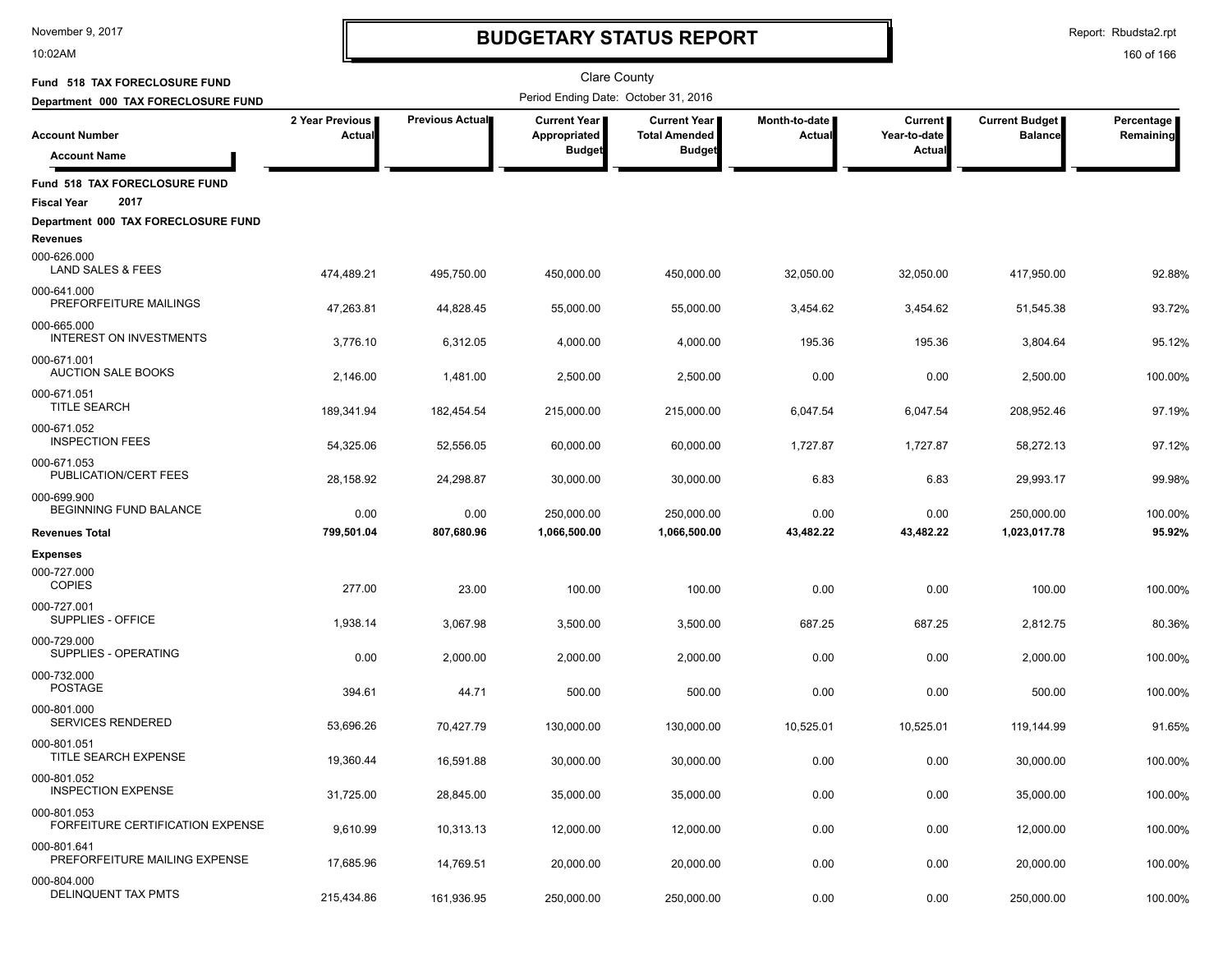#### 10:02AM

### **BUDGETARY STATUS REPORT**

Report: Rbudsta2.rpt

| Fund 518 TAX FORECLOSURE FUND                                  |                                    |                                   | <b>Clare County</b>                                  |                                                                |                                |                                     |                                         |                                |
|----------------------------------------------------------------|------------------------------------|-----------------------------------|------------------------------------------------------|----------------------------------------------------------------|--------------------------------|-------------------------------------|-----------------------------------------|--------------------------------|
| Department 000 TAX FORECLOSURE FUND                            |                                    |                                   | Period Ending Date: October 31, 2016                 |                                                                |                                |                                     |                                         |                                |
| <b>Account Number</b><br><b>Account Name</b>                   | 2 Year Previous<br>Actual          | Previous Actual                   | <b>Current Year</b><br>Appropriated<br><b>Budget</b> | <b>Current Year I</b><br><b>Total Amended</b><br><b>Budget</b> | Month-to-date<br><b>Actual</b> | Current  <br>Year-to-date<br>Actual | <b>Current Budget</b><br><b>Balance</b> | Percentage<br><b>Remaining</b> |
| 000-814.000<br><b>DUES &amp; SUBSCRIPTIONS</b>                 | 150.00                             | 150.00                            | 200.00                                               | 200.00                                                         | 200.00                         | 200.00                              | 0.00                                    | 0.00%                          |
| 000-864.000<br><b>TRAVEL &amp; EXPENSE</b>                     | 1,369.37                           | 1,735.43                          | 2,000.00                                             | 2,000.00                                                       | 0.00                           | 0.00                                | 2,000.00                                | 100.00%                        |
| 000-900.000<br><b>ADVERTISING</b>                              | 1,605.00                           | 890.50                            | 3,000.00                                             | 3,000.00                                                       | 0.00                           | 0.00                                | 3,000.00                                | 100.00%                        |
| 000-955.000<br><b>BANK CHARGES</b>                             | 20.00                              | 0.00                              | 100.00                                               | 100.00                                                         | 0.00                           | 0.00                                | 100.00                                  | 100.00%                        |
| 000-978.000<br><b>NEW EQUIPMENT</b>                            | 0.00                               | 0.00                              | 50,000.00                                            | 50,000.00                                                      | 0.00                           | 0.00                                | 50,000.00                               | 100.00%                        |
| 000-978.001<br><b>EQUIPMENT UP GRADE</b>                       | 300.00                             | 0.00                              | 20,000.00                                            | 20,000.00                                                      | 0.00                           | 0.00                                | 10,470.96                               | 52.35%                         |
| 000-998.101<br>APPROP TRANSFER OUT-GENERAL FUN                 | 300,000.00                         | 280,000.00                        | 300,000.00                                           | 300,000.00                                                     | 200,000.00                     | 200,000.00                          | 100,000.00                              | 33.33%                         |
| 000-998.515<br>APPROP TRANS OUT - LAND BANK                    | 25,000.00                          | 0.00                              | 25,000.00                                            | 25,000.00                                                      | 0.00                           | 0.00                                | 25,000.00                               | 100.00%                        |
| 000-998.900<br><b>ENDING FUND BALANCE</b>                      | 0.00                               | 0.00                              | 183,100.00                                           | 183,100.00                                                     | 0.00                           | 0.00                                | 183,100.00                              | 100.00%                        |
| <b>Expenses Total</b>                                          | 678,567.63                         | 590,795.88                        | 1,066,500.00                                         | 1,066,500.00                                                   | 211,412.26                     | 211,412.26                          | 845,228.70                              | 80.18%                         |
| TAX FORECLOSURE FUND Dept Total                                | 120,933.41                         | 216,885.08                        | 0.00                                                 | 0.00                                                           | -167,930.04                    | $-167,930.04$                       | 177,789.08                              | 0.00%                          |
| <b>Revenues Total</b>                                          | 799,501.04                         | 807,680.96                        | 1,066,500.00                                         | 1,066,500.00                                                   | 43,482.22                      | 43,482.22                           | 1,023,017.78                            | 95.92%                         |
| <b>Expenses Fund Total</b>                                     | 678,567.63                         | 590,795.88                        | 1,066,500.00                                         | 1,066,500.00                                                   | 211,412.26                     | 211,412.26                          | 845,228.70                              | 80.18%                         |
| Net (Rev/Exp)                                                  | 120,933.41                         | 216,885.08                        | 0.00                                                 | 0.00                                                           | -167,930.04                    | -167,930.04                         | 177,789.08                              |                                |
| <b>Beginning/Adjusted Balance</b><br>1,621,701.50<br>$\ddot{}$ | <b>YTD Revenues</b><br>43,482.22 . | <b>YTD Expenses</b><br>211,412.26 | $=$                                                  | <b>Current Fund Balance</b><br>1,453,771.46                    |                                |                                     |                                         |                                |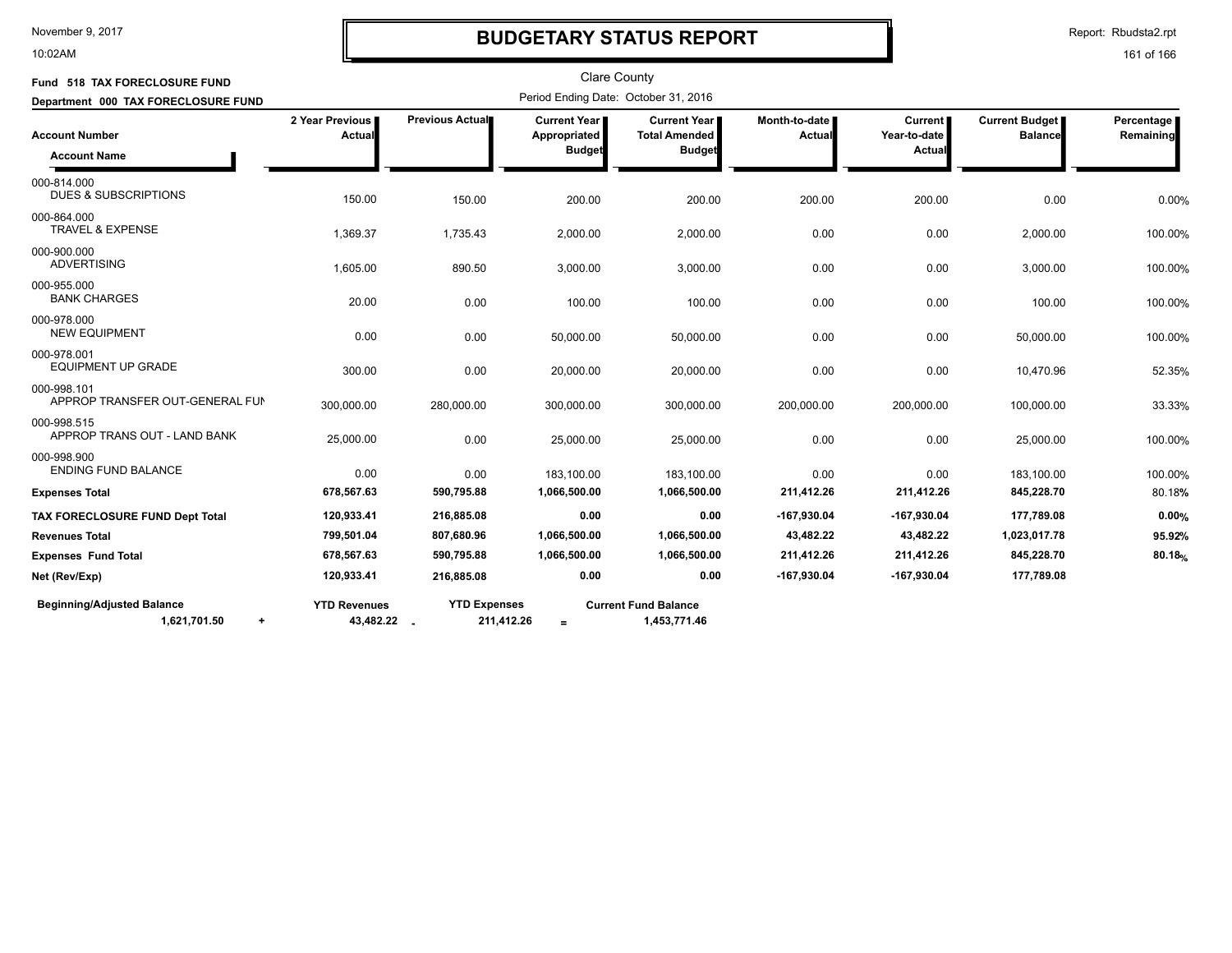10:02AM

# **BUDGETARY STATUS REPORT**

Report: Rbudsta2.rpt

| Fund 519 TAX ANTICPATION NOTE FUND                |                                      |                               |                                               | Clare County                                          |                         |                                          |                                  |                         |
|---------------------------------------------------|--------------------------------------|-------------------------------|-----------------------------------------------|-------------------------------------------------------|-------------------------|------------------------------------------|----------------------------------|-------------------------|
| <b>Department</b>                                 | Period Ending Date: October 31, 2016 |                               |                                               |                                                       |                         |                                          |                                  |                         |
| <b>Account Number</b><br><b>Account Name</b>      | 2 Year Previous<br>Actual            | Previous Actual               | Current Year<br>Appropriated<br><b>Budget</b> | Current Year<br><b>Total Amended</b><br><b>Budget</b> | Month-to-date<br>Actual | <b>Current</b><br>Year-to-date<br>Actual | Current Budget<br><b>Balance</b> | Percentage<br>Remaining |
| Fund 519 TAX ANTICPATION NOTE FUND                |                                      |                               |                                               |                                                       |                         |                                          |                                  |                         |
| 2017<br><b>Fiscal Year</b>                        |                                      |                               |                                               |                                                       |                         |                                          |                                  |                         |
| Department 000                                    |                                      |                               |                                               |                                                       |                         |                                          |                                  |                         |
| <b>Revenues</b>                                   |                                      |                               |                                               |                                                       |                         |                                          |                                  |                         |
| 000-699.101<br>APPROP TRANSFER IN                 | 3,312.00                             | 3,700.00                      | 6,000.00                                      | 6,000.00                                              | 0.00                    | 0.00                                     | 6,000.00                         | 100.00%                 |
| <b>Revenues Total</b>                             | 3,312.00                             | 3,700.00                      | 6,000.00                                      | 6,000.00                                              | 0.00                    | 0.00                                     | 6,000.00                         | 100.00%                 |
| <b>Expenses</b><br>000-995.000<br><b>INTEREST</b> | 3,312.00                             | 3,700.00                      | 6,000.00                                      | 6,000.00                                              | 0.00                    | 0.00                                     | 6,000.00                         | 100.00%                 |
| <b>Expenses Total</b>                             | 3,312.00                             | 3,700.00                      | 6,000.00                                      | 6,000.00                                              | 0.00                    | 0.00                                     | 6,000.00                         | 100.00%                 |
| <b>Dept Total</b>                                 | 0.00                                 | 0.00                          | 0.00                                          | 0.00                                                  | 0.00                    | 0.00                                     | 0.00                             | 0.00%                   |
| <b>Revenues Total</b>                             | 3,312.00                             | 3,700.00                      | 6,000.00                                      | 6,000.00                                              | 0.00                    | 0.00                                     | 6,000.00                         | 100.00%                 |
| <b>Expenses Fund Total</b>                        | 3,312.00                             | 3,700.00                      | 6,000.00                                      | 6,000.00                                              | 0.00                    | 0.00                                     | 6,000.00                         | 100.00%                 |
| Net (Rev/Exp)                                     | 0.00                                 | 0.00                          | 0.00                                          | 0.00                                                  | 0.00                    | 0.00                                     | 0.00                             |                         |
| <b>Beginning/Adjusted Balance</b><br>0.00<br>÷    | <b>YTD Revenues</b><br>0.00          | <b>YTD Expenses</b><br>$\sim$ | 0.00<br>$=$                                   | <b>Current Fund Balance</b><br>0.00                   |                         |                                          |                                  |                         |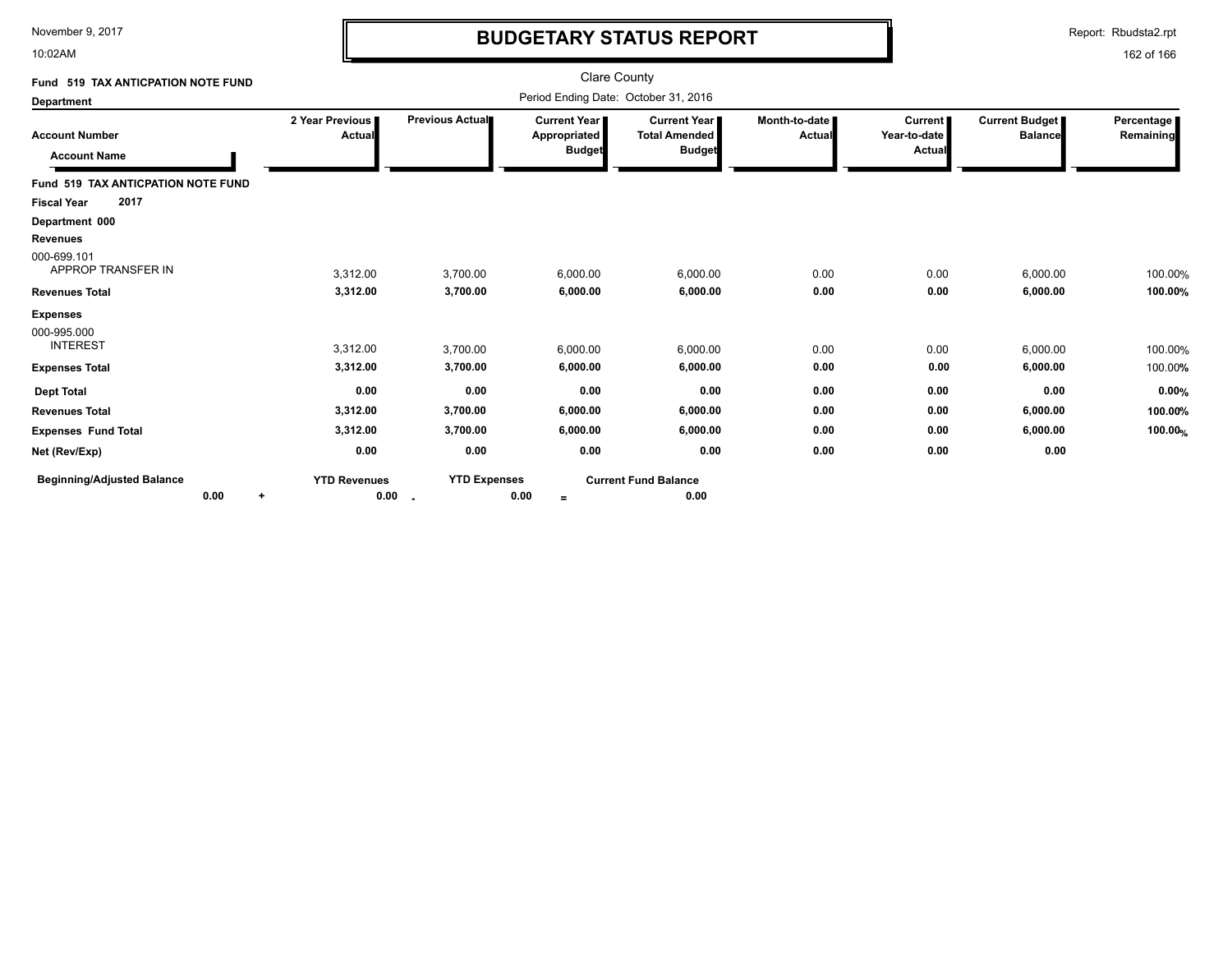10:02AM

# **BUDGETARY STATUS REPORT**

Report: Rbudsta2.rpt

| <b>588 TRANSPORTATION SYSTEM FUND</b><br>Fund                                             |                                                              |                                                                | <b>Clare County</b>                                    |                                                                |                                                         |                                                         |                                                        |                              |
|-------------------------------------------------------------------------------------------|--------------------------------------------------------------|----------------------------------------------------------------|--------------------------------------------------------|----------------------------------------------------------------|---------------------------------------------------------|---------------------------------------------------------|--------------------------------------------------------|------------------------------|
| <b>Department</b>                                                                         |                                                              |                                                                | Period Ending Date: October 31, 2016                   |                                                                |                                                         |                                                         |                                                        |                              |
| <b>Account Number</b><br><b>Account Name</b>                                              | 2 Year Previous  <br>Actual                                  | Previous Actual                                                | <b>Current Year I</b><br>Appropriated<br><b>Budget</b> | <b>Current Year I</b><br><b>Total Amended</b><br><b>Budget</b> | Month-to-date  <br>Actual                               | <b>Current</b><br>Year-to-date<br><b>Actual</b>         | Current Budget<br><b>Balance</b>                       | Percentage  <br>Remaining    |
| <b>Fund 588 TRANSPORTATION SYSTEM FUND</b><br>2017<br><b>Fiscal Year</b>                  |                                                              |                                                                |                                                        |                                                                |                                                         |                                                         |                                                        |                              |
| Department 000<br><b>Revenues</b><br>000-401.000<br><b>REVENUE CONTROL</b>                | 1,847,608.71                                                 | 1,870,942.22                                                   | 3,500,000.00                                           | 3,500,000.00                                                   | 83,693.31                                               | 83,693.31                                               | 3,416,306.69                                           | 97.61%                       |
| <b>Revenues Total</b>                                                                     | 1,847,608.71                                                 | 1,870,942.22                                                   | 3,500,000.00                                           | 3,500,000.00                                                   | 83,693.31                                               | 83,693.31                                               | 3,416,306.69                                           | 97.61%                       |
| <b>Expenses</b><br>000-701.000<br><b>EXPENDITURE CONTROL</b>                              | 1.887.057.90                                                 | 2,045,602.78                                                   | 3,500,000.00                                           | 3.500.000.00                                                   | 144.508.18                                              | 144.508.18                                              | 3.355.491.82                                           | 95.87%                       |
| <b>Expenses Total</b>                                                                     | 1,887,057.90                                                 | 2,045,602.78                                                   | 3,500,000.00                                           | 3,500,000.00                                                   | 144,508.18                                              | 144,508.18                                              | 3,355,491.82                                           | 95.87%                       |
| <b>Dept Total</b><br><b>Revenues Total</b><br><b>Expenses Fund Total</b><br>Net (Rev/Exp) | $-39,449.19$<br>1,847,608.71<br>1,887,057.90<br>$-39,449.19$ | $-174,660.56$<br>1,870,942.22<br>2,045,602.78<br>$-174,660.56$ | 0.00<br>3,500,000.00<br>3,500,000.00<br>0.00           | 0.00<br>3,500,000.00<br>3,500,000.00<br>0.00                   | $-60,814.87$<br>83,693.31<br>144,508.18<br>$-60,814.87$ | $-60,814.87$<br>83,693.31<br>144,508.18<br>$-60,814.87$ | 60,814.87<br>3,416,306.69<br>3,355,491.82<br>60,814.87 | 0.00%<br>97.61%<br>$95.87$ % |
| <b>Beginning/Adjusted Balance</b><br>795,773.92<br>$\ddot{}$                              | <b>YTD Revenues</b><br>83,693.31                             | <b>YTD Expenses</b><br>144,508.18                              | $\equiv$                                               | <b>Current Fund Balance</b><br>734,959.05                      |                                                         |                                                         |                                                        |                              |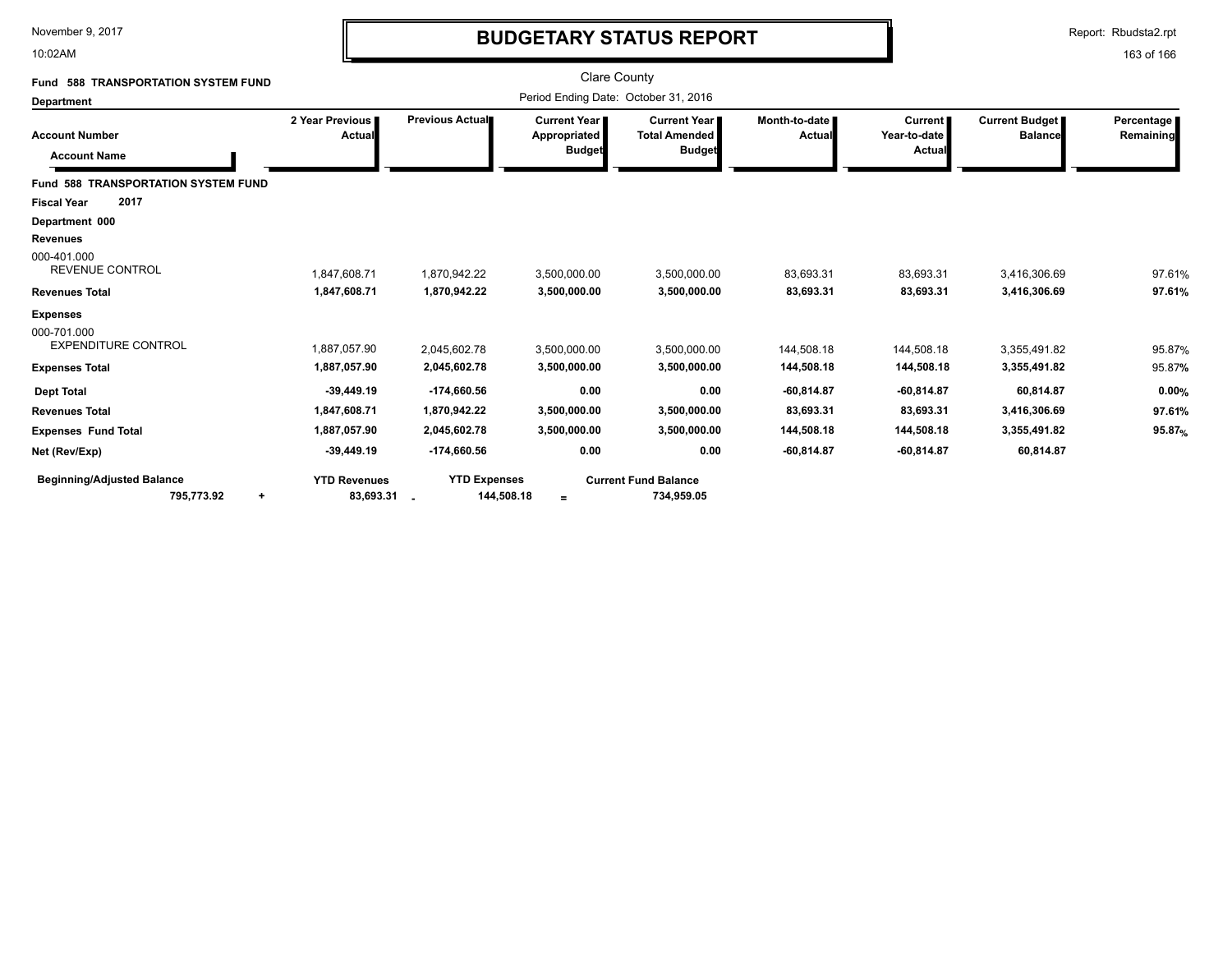10:02AM

## **BUDGETARY STATUS REPORT**

Report: Rbudsta2.rpt

| Fund 595 JAIL COMMISSARY FUND                                |                                   |                     | <b>Clare County</b>                  |                                             |                                |                                |                                         |                         |
|--------------------------------------------------------------|-----------------------------------|---------------------|--------------------------------------|---------------------------------------------|--------------------------------|--------------------------------|-----------------------------------------|-------------------------|
| <b>Department</b>                                            |                                   |                     | Period Ending Date: October 31, 2016 |                                             |                                |                                |                                         |                         |
| <b>Account Number</b>                                        | 2 Year Previous<br>Actual         | Previous Actual     | <b>Current Year</b><br>Appropriated  | <b>Current Year</b><br><b>Total Amended</b> | Month-to-date<br><b>Actual</b> | <b>Current</b><br>Year-to-date | <b>Current Budget</b><br><b>Balance</b> | Percentage<br>Remaining |
| <b>Account Name</b>                                          |                                   |                     | <b>Budget</b>                        | <b>Budget</b>                               |                                | <b>Actual</b>                  |                                         |                         |
| Fund 595 JAIL COMMISSARY FUND<br>2017<br><b>Fiscal Year</b>  |                                   |                     |                                      |                                             |                                |                                |                                         |                         |
| Department 000<br>Revenues                                   |                                   |                     |                                      |                                             |                                |                                |                                         |                         |
| 000-608.000<br><b>VIDEO VISITATION SERVICE</b>               | 6,828.84                          | 11,544.98           | 5,900.00                             | 5,900.00                                    | 0.00                           | 0.00                           | 5,900.00                                | 100.00%                 |
| 000-642.000<br><b>COMMISSARY COMMISSIONS</b>                 | 37,208.61                         | 41,684.70           | 29,500.00                            | 29,500.00                                   | 0.00                           | 0.00                           | 29,500.00                               | 100.00%                 |
| 000-643.001<br>PHONE CARDS                                   | 36,870.80                         | 46,883.85           | 35,200.00                            | 35,200.00                                   | 3,434.40                       | 3,434.40                       | 31,765.60                               | 90.24%                  |
| 000-643.002<br>ELECTRONIC CIGARETTES                         | 3,497.83                          | 9,359.96            | 7,807.00                             | 7,807.00                                    | 864.00                         | 864.00                         | 6,943.00                                | 88.93%                  |
| 000-653.000<br><b>INDEGENT PACKAGES</b>                      | 363.18                            | 215.32              | 200.00                               | 200.00                                      | 24.24                          | 24.24                          | 175.76                                  | 87.88%                  |
| 000-653.001<br><b>STARTER PACKET</b>                         | 54.86                             | 255.91              | 75.00                                | 75.00                                       | 6.33                           | 6.33                           | 68.67                                   | 91.56%                  |
| 000-676.000<br>REIMBURSEMENT-MISC.                           | 3,103.10                          | 0.00                | 0.00                                 | 0.00                                        | 0.00                           | 0.00                           | 0.00                                    | 0.00%                   |
| 000-699.900<br>BEGINNING FUND BALANCE                        | 0.00                              | 0.00                | 83,600.00                            | 83,600.00                                   | 0.00                           | 0.00                           | 83,600.00                               | 100.00%                 |
| <b>Revenues Total</b>                                        | 87,927.22                         | 109,944.72          | 162,282.00                           | 162,282.00                                  | 4,328.97                       | 4,328.97                       | 157,953.03                              | 97.33%                  |
| <b>Expenses</b>                                              |                                   |                     |                                      |                                             |                                |                                |                                         |                         |
| 000-727.000<br><b>SUPPLIES</b>                               | 26,414.75                         | 43,120.39           | 25,425.00                            | 25,425.00                                   | 0.00                           | 0.00                           | 20,487.15                               | 80.58%                  |
| 000-743.000<br>PHONE CARD EXPENSE                            | 21,093.80                         | 18,034.45           | 16,000.00                            | 16,000.00                                   | 4,041.60                       | 4,041.60                       | 11,958.40                               | 74.74%                  |
| 000-744.000<br>ELECTRONIC CIGARETTE EXPENSE                  | 163.60                            | 2,156.08            | 2,500.00                             | 2,500.00                                    | 67.24                          | 67.24                          | 1,782.93                                | 71.32%                  |
| 000-924.000<br><b>CABLE TV</b>                               | 1,847.70                          | 1,847.64            | 2,500.00                             | 2,500.00                                    | 153.97                         | 153.97                         | 2,346.03                                | 93.84%                  |
| 000-998.900<br><b>ENDING FUND BALANCE</b>                    | 0.00                              | 0.00                | 69,432.00                            | 69,432.00                                   | 0.00                           | 0.00                           | 69,432.00                               | 100.00%                 |
| 000-999.000<br><b>TRANSFER OUT</b>                           | 18,399.80                         | 24,799.55           | 46,425.00                            | 46,425.00                                   | 0.00                           | 0.00                           | 46,425.00                               | 100.00%                 |
| <b>Expenses Total</b>                                        | 67,919.65                         | 89,958.11           | 162,282.00                           | 162,282.00                                  | 4,262.81                       | 4,262.81                       | 152,431.51                              | 97.37%                  |
| <b>Dept Total</b>                                            | 20,007.57                         | 19,986.61           | 0.00                                 | 0.00                                        | 66.16                          | 66.16                          | 5,521.52                                | 0.00%                   |
| <b>Revenues Total</b>                                        | 87,927.22                         | 109,944.72          | 162,282.00                           | 162,282.00                                  | 4,328.97                       | 4,328.97                       | 157,953.03                              | 97.33%                  |
| <b>Expenses Fund Total</b>                                   | 67,919.65                         | 89,958.11           | 162,282.00                           | 162,282.00                                  | 4,262.81                       | 4,262.81                       | 152,431.51                              | 97.37%                  |
| Net (Rev/Exp)                                                | 20,007.57                         | 19,986.61           | 0.00                                 | 0.00                                        | 66.16                          | 66.16                          | 5,521.52                                |                         |
| <b>Beginning/Adjusted Balance</b><br>103,611.61<br>$\ddot{}$ | <b>YTD Revenues</b><br>4,328.97 . | <b>YTD Expenses</b> | 4,262.81<br>$\equiv$                 | <b>Current Fund Balance</b><br>103,677.77   |                                |                                |                                         |                         |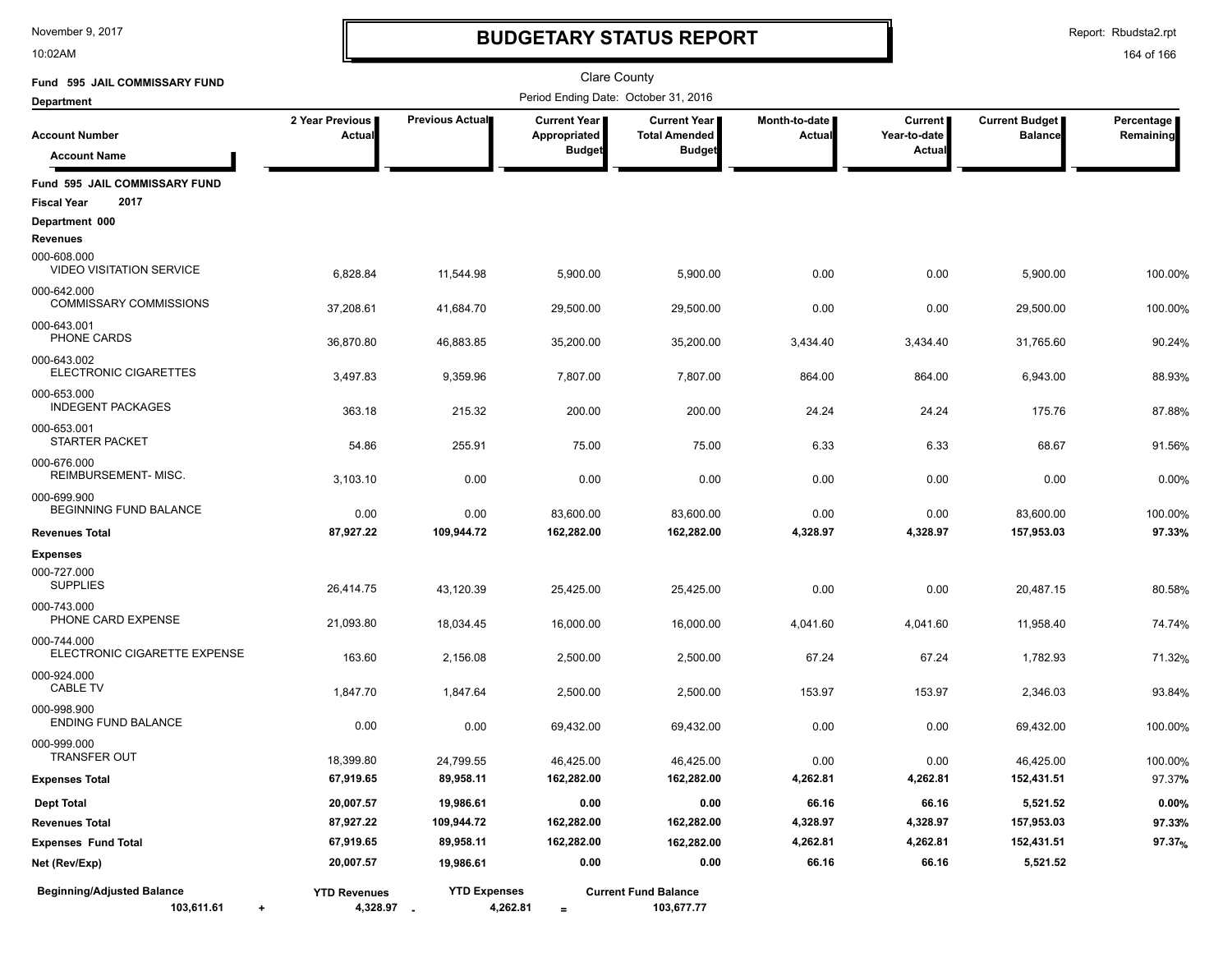10:02AM

# **BUDGETARY STATUS REPORT**

Report: Rbudsta2.rpt

| Fund 801 DRAIN FUND                             |                                  |                                | <b>Clare County</b>                           |                                                       |                                |                                          |                                         |                         |
|-------------------------------------------------|----------------------------------|--------------------------------|-----------------------------------------------|-------------------------------------------------------|--------------------------------|------------------------------------------|-----------------------------------------|-------------------------|
| <b>Department</b>                               |                                  |                                | Period Ending Date: October 31, 2016          |                                                       |                                |                                          |                                         |                         |
| <b>Account Number</b><br><b>Account Name</b>    | 2 Year Previous<br><b>Actual</b> | Previous Actual                | Current Year<br>Appropriated<br><b>Budget</b> | Current Year<br><b>Total Amended</b><br><b>Budget</b> | Month-to-date<br><b>Actual</b> | <b>Current</b><br>Year-to-date<br>Actual | <b>Current Budget</b><br><b>Balance</b> | Percentage<br>Remaining |
| Fund 801 DRAIN FUND                             |                                  |                                |                                               |                                                       |                                |                                          |                                         |                         |
| 2017<br><b>Fiscal Year</b>                      |                                  |                                |                                               |                                                       |                                |                                          |                                         |                         |
| Department 000                                  |                                  |                                |                                               |                                                       |                                |                                          |                                         |                         |
| <b>Revenues</b>                                 |                                  |                                |                                               |                                                       |                                |                                          |                                         |                         |
| 000-665.000<br><b>INTEREST EARNED</b>           | 20.91                            | 297.01                         | 2,000.00                                      | 2,000.00                                              | 23.73                          | 23.73                                    | 1,976.27                                | 98.81%                  |
| 000-672.000<br>SPECIAL ASSESSMENTS              | 5,163.42                         | 5,014.27                       | 410,000.00                                    | 410,000.00                                            | 0.00                           | 0.00                                     | 410,000.00                              | 100.00%                 |
| 000-698.000<br><b>NOTE PROCEEDS</b>             | 0.00                             | 500,000.00                     | 0.00                                          | 0.00                                                  | 0.00                           | 0.00                                     | 0.00                                    | 0.00%                   |
| 000-699.900<br>BEGINNING FUND BALANCE           | 0.00                             | 0.00                           | 253,428.00                                    | 253,428.00                                            | 0.00                           | 0.00                                     | 253,428.00                              | 100.00%                 |
| <b>Revenues Total</b>                           | 5,184.33                         | 505,311.28                     | 665,428.00                                    | 665,428.00                                            | 23.73                          | 23.73                                    | 665,404.27                              | 100.00%                 |
| <b>Expenses</b>                                 |                                  |                                |                                               |                                                       |                                |                                          |                                         |                         |
| 000-967.000<br><b>REPAIRS &amp; MAINTENANCE</b> | 92,307.47                        | 2,671.57                       | 665,428.00                                    | 665,428.00                                            | 0.00                           | 0.00                                     | 665,428.00                              | 100.00%                 |
| 000-970.000<br><b>CAPITAL OUTLAY</b>            | 0.00                             | 280,975.46                     | 0.00                                          | 0.00                                                  | 105,035.00                     | 105,035.00                               | $-105,035.00$                           | 0.00%                   |
| <b>Expenses Total</b>                           | 92,307.47                        | 283,647.03                     | 665,428.00                                    | 665,428.00                                            | 105,035.00                     | 105,035.00                               | 560,393.00                              | 84.22%                  |
| <b>Dept Total</b>                               | $-87,123.14$                     | 221,664.25                     | 0.00                                          | 0.00                                                  | $-105,011.27$                  | $-105,011.27$                            | 105,011.27                              | 0.00%                   |
| <b>Revenues Total</b>                           | 5,184.33                         | 505,311.28                     | 665,428.00                                    | 665,428.00                                            | 23.73                          | 23.73                                    | 665,404.27                              | 100.00%                 |
| <b>Expenses Fund Total</b>                      | 92,307.47                        | 283,647.03                     | 665,428.00                                    | 665,428.00                                            | 105,035.00                     | 105,035.00                               | 560,393.00                              | 84.22%                  |
| Net (Rev/Exp)                                   | $-87,123.14$                     | 221,664.25                     | 0.00                                          | 0.00                                                  | $-105,011.27$                  | $-105,011.27$                            | 105,011.27                              |                         |
| <b>Beginning/Adjusted Balance</b><br>171,895.61 | <b>YTD Revenues</b><br>$\ddot{}$ | <b>YTD Expenses</b><br>23.73 - | 105,035.00<br>$\equiv$                        | <b>Current Fund Balance</b><br>66,884.34              |                                |                                          |                                         |                         |